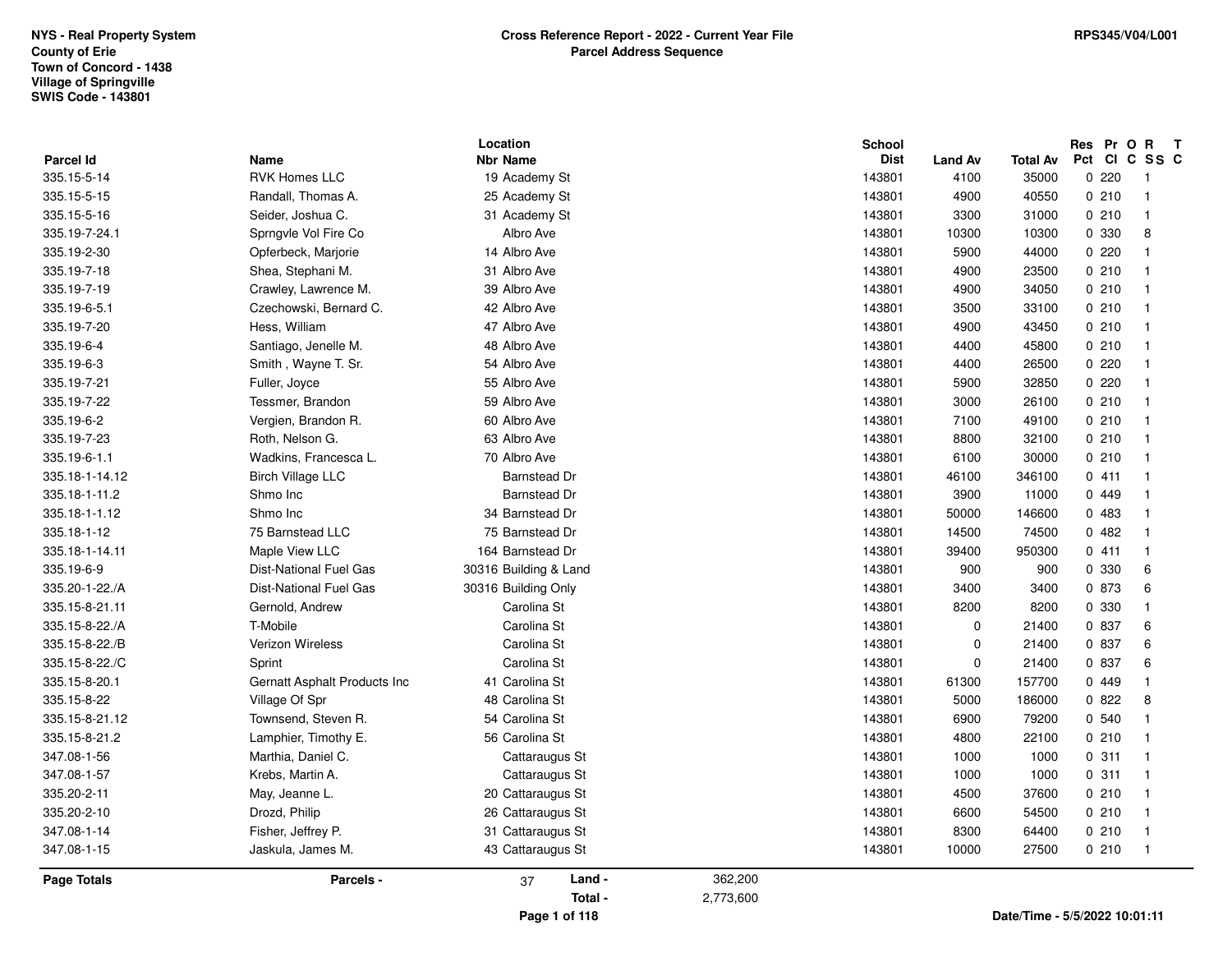|                |                               | Location           |           | School      |                |                 | Res Pr O R T                      |
|----------------|-------------------------------|--------------------|-----------|-------------|----------------|-----------------|-----------------------------------|
| Parcel Id      | Name                          | <b>Nbr Name</b>    |           | <b>Dist</b> | <b>Land Av</b> | <b>Total Av</b> | Pct Cl<br>C SS C                  |
| 347.08-1-16    | Kenyon, John D.               | 77 Cattaraugus St  |           | 143801      | 7300           | 55400           | 0210<br>- 1                       |
| 335.20-3-27    | Wheeler, Dylan M.             | 78 Cattaraugus St  |           | 143801      | 9900           | 82400           | 0210<br>$\overline{1}$            |
| 347.08-1-17    | McCabe, Justin                | 83 Cattaraugus St  |           | 143801      | 6500           | 42800           | 0210<br>$\overline{\mathbf{1}}$   |
| 347.08-1-18    | Beyer, Elaine M.              | 93 Cattaraugus St  |           | 143801      | 6100           | 53800           | 0210<br>$\overline{1}$            |
| 335.20-3-26.1  | Collins, Tamara L.            | 98 Cattaraugus St  |           | 143801      | 7200           | 65800           | 0210<br>$\overline{1}$            |
| 347.08-1-19.1  | Lee, Linda L.                 | 101 Cattaraugus St |           | 143801      | 6500           | 68300           | 0210<br>$\overline{1}$            |
| 335.20-3-25.1  | Brown, Parke                  | 110 Cattaraugus St |           | 143801      | 9800           | 97000           | 0210<br>$\overline{1}$            |
| 347.08-1-46    | Feldman, Charles E.           | 117 Cattaraugus St |           | 143801      | 6200           | 57900           | 0210<br>$\overline{\mathbf{1}}$   |
| 347.08-1-47    | Burkley, Gerald E. Sr.        | 125 Cattaraugus St |           | 143801      | 6100           | 41100           | 0210<br>$\overline{\mathbf{1}}$   |
| 347.08-1-48    | Shepard, Joseph W T II.       | 133 Cattaraugus St |           | 143801      | 6100           | 54600           | 0210<br>$\overline{1}$            |
| 347.08-1-49.11 | Clark, Arthur A.              | 141 Cattaraugus St |           | 143801      | 6500           | 88000           | 0210<br>$\overline{1}$            |
| 347.08-1-50    | Lockwood, Irene M.            | 147 Cattaraugus St |           | 143801      | 6600           | 47800           | 0210<br>$\overline{1}$            |
| 347.08-1-51    | Oakley, Timothy J.            | 155 Cattaraugus St |           | 143801      | 6600           | 44000           | 0.210<br>$\overline{1}$           |
| 347.08-1-52    | Stojanovich, Daniel & Luanne  | 165 Cattaraugus St |           | 143801      | 7500           | 49800           | 0210<br>$\blacksquare$            |
| 347.08-1-53    | Backhaus, Michael D.          | 173 Cattaraugus St |           | 143801      | 5700           | 72900           | 0210<br>$\overline{1}$            |
| 347.08-1-54    | Marthia, Daniel C.            | 181 Cattaraugus St |           | 143801      | 6700           | 37500           | 0210<br>$\overline{1}$            |
| 347.08-1-55    | Miller, Jeremiah H.           | 189 Cattaraugus St |           | 143801      | 3300           | 57900           | 0210<br>$\overline{1}$            |
| 335.16-1-47    | Dimpfl, Richard F.            | 10-12 Chapel St    |           | 143801      | 9600           | 52000           | 0.220<br>$\overline{\mathbf{1}}$  |
| 335.16-1-46.1  | Szudzik, Nancy A.             | 16 Chapel St       |           | 143801      | 6000           | 37100           | 0210<br>$\overline{\mathbf{1}}$   |
| 335.16-1-43.21 | Town Of Concord               | 18 Chapel St       |           | 143801      | 18900          | 590000          | 0611<br>8                         |
| 335.19-6-11    | Jessica A Duerr Children's Tr | 17 Chestnut St     |           | 143801      | 4500           | 52500           | 0210<br>$\overline{1}$            |
| 335.19-5-28    | Clark, Max A.                 | 20 Chestnut St     |           | 143801      | 5600           | 66500           | 0210<br>$\overline{1}$            |
| 335.19-6-12    | Kruse, Laurie                 | 23 Chestnut St     |           | 143801      | 4500           | 44500           | 0210<br>$\overline{\mathbf{1}}$   |
| 335.19-5-27    | Affronti, Michael A.          | 28 Chestnut St     |           | 143801      | 5400           | 50300           | 0210<br>$\overline{1}$            |
| 335.19-6-13    | Roberts, Deidra               | 29 Chestnut St     |           | 143801      | 13900          | 69100           | 0.280<br>$\overline{\phantom{a}}$ |
| 335.19-5-26    | Heltz, Shawn W.               | 36 Chestnut St     |           | 143801      | 5400           | 46000           | 0210<br>$\overline{1}$            |
| 335.19-5-25    | Brown, Elizabeth R            | 42 Chestnut St     |           | 143801      | 5300           | 46500           | 0210<br>$\overline{1}$            |
| 335.19-6-14    | Nunweiler, Paul F.            | 43 Chestnut St     |           | 143801      | 5800           | 54200           | 0210<br>$\overline{1}$            |
| 335.19-5-24    | Myers, James D.               | 48 Chestnut St     |           | 143801      | 5300           | 47500           | 0210<br>$\overline{1}$            |
| 335.19-6-15    | Brown, William L.             | 53 Chestnut St     |           | 143801      | 6900           | 44500           | 0210<br>$\overline{1}$            |
| 335.19-5-23    | Howard, Eric                  | 54 Chestnut St     |           | 143801      | 3800           | 31000           | 0210<br>$\overline{1}$            |
| 335.19-6-16    | Babbitt, Frederick            | 59 Chestnut St     |           | 143801      | 5300           | 38900           | 0210<br>$\overline{1}$            |
| 335.19-5-22    | Walker, Mark W.               | 60 Chestnut St     |           | 143801      | 5300           | 44400           | 0.220<br>$\overline{1}$           |
| 335.19-6-17    | Wulff, June M.                | 65 Chestnut St     |           | 143801      | 5900           | 43750           | 0210<br>$\overline{1}$            |
| 335.19-5-21    | Sliwinski, Amie L.            | 66 Chestnut St     |           | 143801      | 5500           | 37400           | 0210<br>$\overline{1}$            |
| 335.19-5-20    | Lemanski, Robert W.           | 72 Chestnut St     |           | 143801      | 4800           | 46500           | 0210<br>$\overline{1}$            |
| 335.19-6-18    | Roth, Leatta A.               | 73 Chestnut St     |           | 143801      | 5600           | 45050           | 0210<br>$\overline{1}$            |
| Page Totals    | Parcels -                     | Land -<br>37       | 247,900   |             |                |                 |                                   |
|                |                               | Total -            | 2,504,700 |             |                |                 |                                   |
|                |                               |                    |           |             |                |                 |                                   |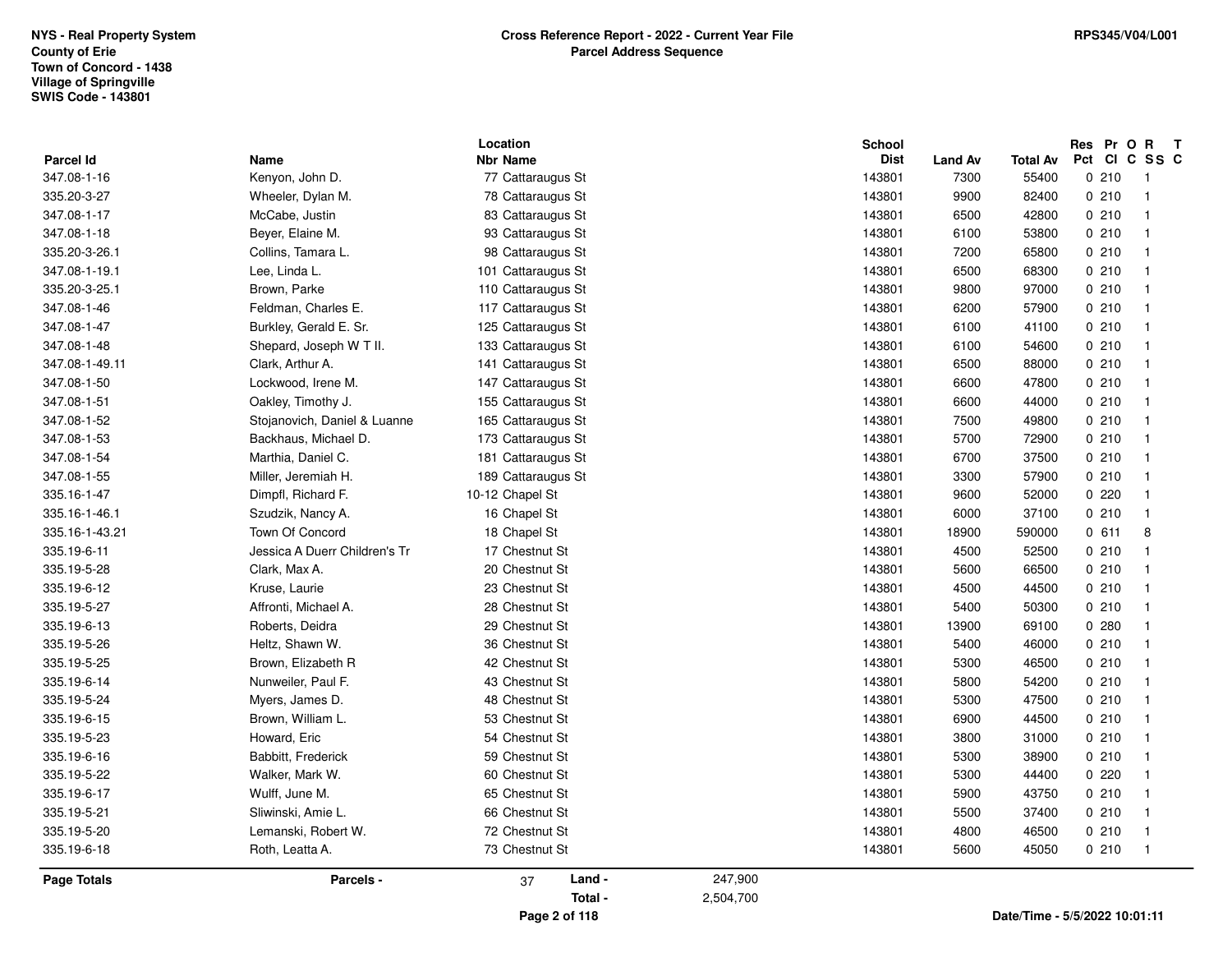| 335.19-6-19        | Filipink, Adam            | 83 Chestnut St  |           | 143801<br>4700  | 45500 | 0210<br>$\overline{1}$           |
|--------------------|---------------------------|-----------------|-----------|-----------------|-------|----------------------------------|
| 335.19-6-21        | Gorsuch, Geoffrey G.      | 93 Chestnut St  |           | 143801<br>9600  | 52300 | 0210<br>$\overline{1}$           |
| 335.19-6-22        | Connors, Bernard R.       | 103 Chestnut St |           | 143801<br>6500  | 46000 | 0210<br>$\overline{\mathbf{1}}$  |
| 335.19-6-23        | Shearer, James M. III.    | 109 Chestnut St |           | 143801<br>5700  | 40900 | 0210<br>$\overline{1}$           |
| 335.19-6-26        | Gates, Sharon R.          | 110 Chestnut St |           | 143801<br>5600  | 67500 | 0210<br>$\overline{1}$           |
| 335.19-6-24        | Eustace, Robert           | 117 Chestnut St |           | 143801<br>5600  | 39900 | 0210<br>$\overline{1}$           |
| 335.19-6-25        | Bradley, Michele          | 118 Chestnut St |           | 143801<br>4800  | 32000 | 0210<br>-1                       |
| 335.19-4-31        | Davie, Rodney L.          | 123 Chestnut St |           | 143801<br>5300  | 31900 | 0220<br>$\overline{\mathbf{1}}$  |
| 335.20-6-18.132    | Ford, Bryan D.            | Childs St       |           | 143801<br>6000  | 6000  | 0.311<br>$\overline{1}$          |
| 347.08-2-8.11      | Latimore, Amy             | Childs St       |           | 143801<br>4000  | 4000  | 0.311<br>$\overline{1}$          |
| 347.08-2-2         | Nabozny, James P.         | 25 Childs St    |           | 143801<br>7300  | 64800 | 0210<br>$\overline{\mathbf{1}}$  |
| 335.20-5-30        | Benzing, Marie E.         | 26 Childs St    |           | 143801<br>7000  | 61500 | 0210<br>$\overline{\mathbf{1}}$  |
| 347.08-2-3         | Dewey, Doris              | 35 Childs St    |           | 143801<br>8300  | 47000 | 0210<br>$\overline{1}$           |
| 335.20-5-29        | Rupp, Richard E.          | 38 Childs St    |           | 143801<br>7200  | 43000 | 0210<br>$\overline{1}$           |
| 347.08-2-4         | Pidsadnick, Steven        | 39 Childs St    |           | 143801<br>5600  | 49400 | 0210<br>$\overline{1}$           |
| 347.08-2-5         | Eagan, Neal               | 43 Childs St    |           | 143801<br>10700 | 62000 | 0 230<br>$\overline{\mathbf{1}}$ |
| 335.20-5-28        | Haberer, Kenneth D.       | 44 Childs St    |           | 143801<br>4700  | 54250 | 0210<br>$\overline{\mathbf{1}}$  |
| 335.20-5-27        | Potter, Will W.           | 50 Childs St    |           | 143801<br>4800  | 54500 | 0210<br>-1                       |
| 335.20-5-26        | Randall, Richard J        | 56 Childs St    |           | 143801<br>5700  | 46450 | 0210<br>$\overline{1}$           |
| 347.08-2-6         | Fisher, Cynthia Faith     | 59 Childs St    |           | 143801<br>7800  | 70900 | 0210<br>-1                       |
| 335.20-5-25        | Baglio, Anne M.           | 62 Childs St    |           | 143801<br>5400  | 57800 | 0210<br>$\overline{\mathbf{1}}$  |
| 347.08-2-7.1       | Pope, Kent S.             | 69 Childs St    |           | 143801<br>9400  | 74900 | 0210<br>$\overline{1}$           |
| 335.20-5-24        | Goller, Gerald            | 72 Childs St    |           | 143801<br>7000  | 30750 | 0210<br>$\overline{1}$           |
| 335.20-5-23        | Fay, Donna F.             | 78 Childs St    |           | 143801<br>6300  | 58700 | 0210<br>$\overline{\mathbf{1}}$  |
| 347.08-2-8.2       | Latimore, Amy             | 81 Childs St    |           | 143801<br>7200  | 37300 | 0220<br>$\overline{\mathbf{1}}$  |
| 335.20-5-22        | Smith, Helen M.           | 86 Childs St    |           | 143801<br>7400  | 53000 | 0210<br>$\overline{1}$           |
| 335.20-5-21.1      | Sheret, Brian G.          | 92 Childs St    |           | 143801<br>8500  | 44300 | 0210<br>$\overline{1}$           |
| 347.08-2-9         | Bobseine, Bryon J.        | 93 Childs St    |           | 143801<br>5600  | 44300 | 0210<br>$\overline{1}$           |
| 347.08-2-10        | Proctor, Nathaniel Duncan | 103 Childs St   |           | 143801<br>5600  | 56400 | 0210<br>$\overline{\mathbf{1}}$  |
| 335.20-5-20        | Proctor, Nathaniel D.     | 104 Childs St   |           | 143801<br>8900  | 69400 | 0210<br>$\overline{\mathbf{1}}$  |
| 347.08-2-11        | Tartick, Raymond M. Jr.   | 107 Childs St   |           | 143801<br>5600  | 68500 | 0210<br>$\overline{\mathbf{1}}$  |
| 347.08-2-12        | Sullivan, David           | 115 Childs St   |           | 143801<br>7300  | 19800 | 0.312<br>$\overline{1}$          |
| 335.20-5-19        | Lillie, Alan R.           | 122 Childs St   |           | 143801<br>10800 | 88200 | 0210<br>-1                       |
| 347.08-2-13        | Sullivan, David C.        | 127 Childs St   |           | 143801<br>8200  | 67800 | 0210<br>$\overline{\mathbf{1}}$  |
| 335.20-6-18.131    | Davie, Rodney             | 153 Childs St   |           | 143801<br>12300 | 67100 | 0210<br>$\overline{1}$           |
| 335.15-2-23.2      | Hauth, Richard C.         | Church St       |           | 143801<br>1000  | 1000  | 0.310<br>$\overline{1}$          |
| <b>Page Totals</b> | Parcels -                 | Land -<br>37    | 249,800   |                 |       |                                  |
|                    |                           | Total -         | 1,810,150 |                 |       |                                  |
|                    |                           | Page 3 of 118   |           |                 |       | Date/Time - 5/5/2022 10:01:11    |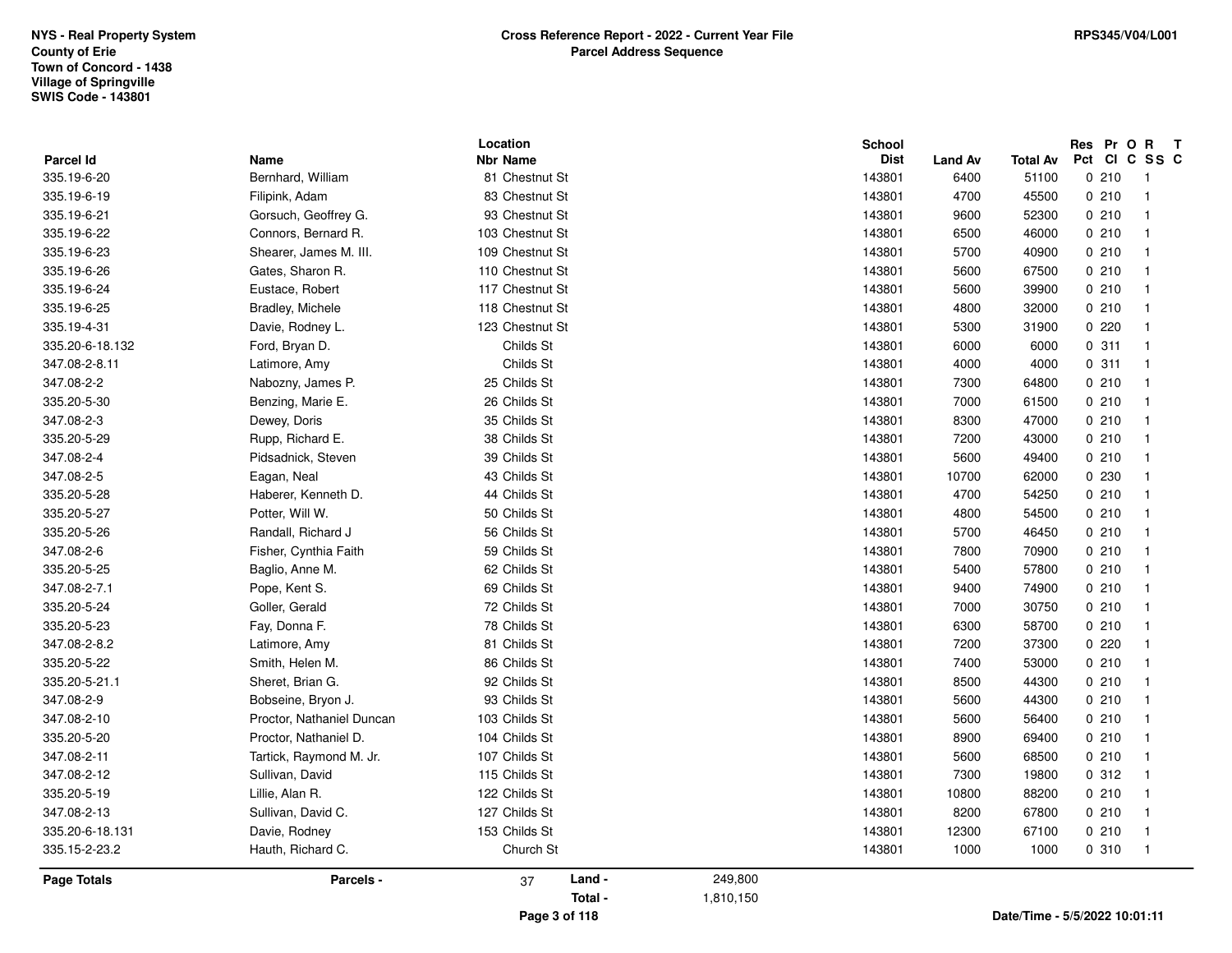|                          |                             | Location                       |           | <b>School</b><br><b>Dist</b> |                        |                          |        | Res Pr O R T<br>Pct CI C SS C |  |
|--------------------------|-----------------------------|--------------------------------|-----------|------------------------------|------------------------|--------------------------|--------|-------------------------------|--|
| Parcel Id<br>335.15-3-15 | Name<br>Hebdon, David R.    | <b>Nbr Name</b><br>7 Church St |           | 143801                       | <b>Land Av</b><br>4100 | <b>Total Av</b><br>23950 | 0210   | $\overline{\mathbf{1}}$       |  |
| 335.15-3-16              | McCrory, Benjamin G.        | 15 Church St                   |           | 143801                       | 3900                   | 40000                    | 0220   | $\overline{1}$                |  |
| 335.15-4-11              | Maybray, Jeffrey D.         | 22 Church St                   |           | 143801                       | 7500                   | 42500                    | 0210   | $\overline{1}$                |  |
| 335.15-3-17              | Fuentes, Paulino            | 23 Church St                   |           | 143801                       | 6900                   | 37500                    | 0.220  | $\overline{1}$                |  |
| 335.15-4-10              | Krzemien, Kimberly S.       | 34 Church St                   |           | 143801                       | 6000                   | 42875                    | 0220   | $\overline{1}$                |  |
|                          |                             |                                |           |                              |                        |                          | 0220   | $\overline{1}$                |  |
| 335.15-3-18              | Krezmien, Susan R.          | 35 Church St                   |           | 143801                       | 8600                   | 61000                    |        |                               |  |
| 335.15-4-9               | lekel, Donald               | 40 Church St                   |           | 143801                       | 4100                   | 36400                    | 0210   | $\overline{1}$                |  |
| 335.15-3-19              | Tomczyk, John J.            | 45 Church St                   |           | 143801                       | 6400                   | 38200                    | 0.220  | $\overline{1}$                |  |
| 335.15-4-8               | Blatner, John R.            | 48 Church St                   |           | 143801                       | 3500                   | 38900                    | 0210   | $\overline{1}$                |  |
| 335.15-2-18              | Beatty, Michael             | 57 Church St                   |           | 143801                       | 8200                   | 45000                    | 0 230  | $\overline{1}$                |  |
| 335.15-4-7               | Randall, Thomas A.          | 58 Church St                   |           | 143801                       | 6400                   | 39900                    | 0230   | $\overline{\mathbf{1}}$       |  |
| 335.15-2-19              | Crone, Philip J. Jr.        | 67 Church St                   |           | 143801                       | 4800                   | 45250                    | 0210   | $\overline{1}$                |  |
| 335.15-4-6               | Wilkes, Roger J.            | 68 Church St                   |           | 143801                       | 4800                   | 41500                    | 0210   | $\overline{1}$                |  |
| 335.15-4-5               | Harrison, Clarence L. Jr.   | 74 Church St                   |           | 143801                       | 5500                   | 48500                    | 50 220 | $\overline{1}$                |  |
| 335.15-2-20              | Miranda, Anthony            | 77 Church St                   |           | 143801                       | 5600                   | 40500                    | 0.280  | $\overline{1}$                |  |
| 335.15-4-4               | Watkins, Kenneth J. Jr.     | 80 Church St                   |           | 143801                       | 5800                   | 54200                    | 0210   | $\overline{\mathbf{1}}$       |  |
| 335.15-2-21              | S & P Property Management L | 83 Church St                   |           | 143801                       | 6600                   | 47500                    | 0220   | $\overline{1}$                |  |
| 335.15-2-22              | Hauth, Richard C.           | 91 Church St                   |           | 143801                       | 6100                   | 45500                    | 0210   | $\overline{1}$                |  |
| 335.15-4-3               | Colin C Hart Dev Co Inc     | 92 Church St                   |           | 143801                       | 6900                   | 53400                    | 0.220  | $\overline{1}$                |  |
| 335.15-2-23              | Turner, Keith               | 99 Church St                   |           | 143801                       | 7600                   | 70300                    | 0210   | $\overline{1}$                |  |
| 335.15-2-23.1            | Bond, Jamie L.              | 99 Church St                   |           | 143801                       | 7200                   | 69900                    | 0210   | $\overline{\mathbf{1}}$       |  |
| 335.15-4-2               | Clay, Doris                 | 100 Church St                  |           | 143801                       | 4900                   | 38000                    | 0210   | $\overline{\mathbf{1}}$       |  |
| 335.15-2-24              | Fuentes, Ines               | 107 Church St                  |           | 143801                       | 5300                   | 26700                    | 0210   | $\overline{1}$                |  |
| 335.14-2-35              | Tackentien, Ronald L.       | Clark St                       |           | 143801                       | 6000                   | 16000                    | 0.312  | $\overline{1}$                |  |
| 335.14-1-11              | Joslin, Tyler W.            | Clark St                       |           | 143801                       | 6600                   | 12400                    | 0.312  | $\overline{1}$                |  |
| 335.14-1-12.11           | Myers, Richard J.           | Clark St                       |           | 143801                       | 8700                   | 8700                     | 0.311  | $\overline{1}$                |  |
| 335.14-2-36              | Fintak, Paul J.             | 117 Clark St                   |           | 143801                       | 5500                   | 50500                    | 0210   | $\overline{\mathbf{1}}$       |  |
| 335.14-2-37.1            | Morosey, Paula J.           | 125 Clark St                   |           | 143801                       | 4300                   | 69900                    | 0210   | $\overline{1}$                |  |
| 335.14-2-38.1            | Joslin, Tyler W.            | 139 Clark St                   |           | 143801                       | 9000                   | 58200                    | 0210   | $\overline{1}$                |  |
| 335.15-8-16.2            | Raber, Arthur J.            | 10 Cochran Ave                 |           | 143801                       | 7500                   | 32750                    | 0411   | $\overline{\mathbf{1}}$       |  |
| 335.15-8-15              | Willibey, Matthew           | 14 Cochran Ave                 |           | 143801                       | 1500                   | 28800                    | 0.220  | $\overline{\mathbf{1}}$       |  |
| 335.15-8-14              | Reinhardt, Christopher      | 18 Cochran Ave                 |           | 143801                       | 2400                   | 30800                    | 0210   | $\overline{\mathbf{1}}$       |  |
| 335.15-7-21              | Snyder, John H.             | 23 Cochran Ave                 |           | 143801                       | 4100                   | 34250                    | 0210   | $\overline{1}$                |  |
| 335.15-8-13              | Lester Development V LLC    | 26 Cochran Ave                 |           | 143801                       | 4100                   | 13700                    | 0411   | $\overline{1}$                |  |
| 335.15-7-22              | Raber, Arthur J.            | 29 Cochran Ave                 |           | 143801                       | 5700                   | 41750                    | 0411   | $\overline{1}$                |  |
| 335.15-7-23              | Armes, Dennis M.            | 33 Cochran Ave                 |           | 143801                       | 3400                   | 33500                    | 0.220  | $\overline{1}$                |  |
| 335.15-8-11              | Oakley, Thomas D.           | 38 Cochran Ave                 |           | 143801                       | 8600                   | 48600                    | 0210   | $\overline{1}$                |  |
| Page Totals              | Parcels -                   | Land -<br>36                   | 206,500   |                              |                        |                          |        |                               |  |
|                          |                             | Total -                        | 1,437,025 |                              |                        |                          |        |                               |  |
|                          |                             |                                |           |                              |                        |                          |        |                               |  |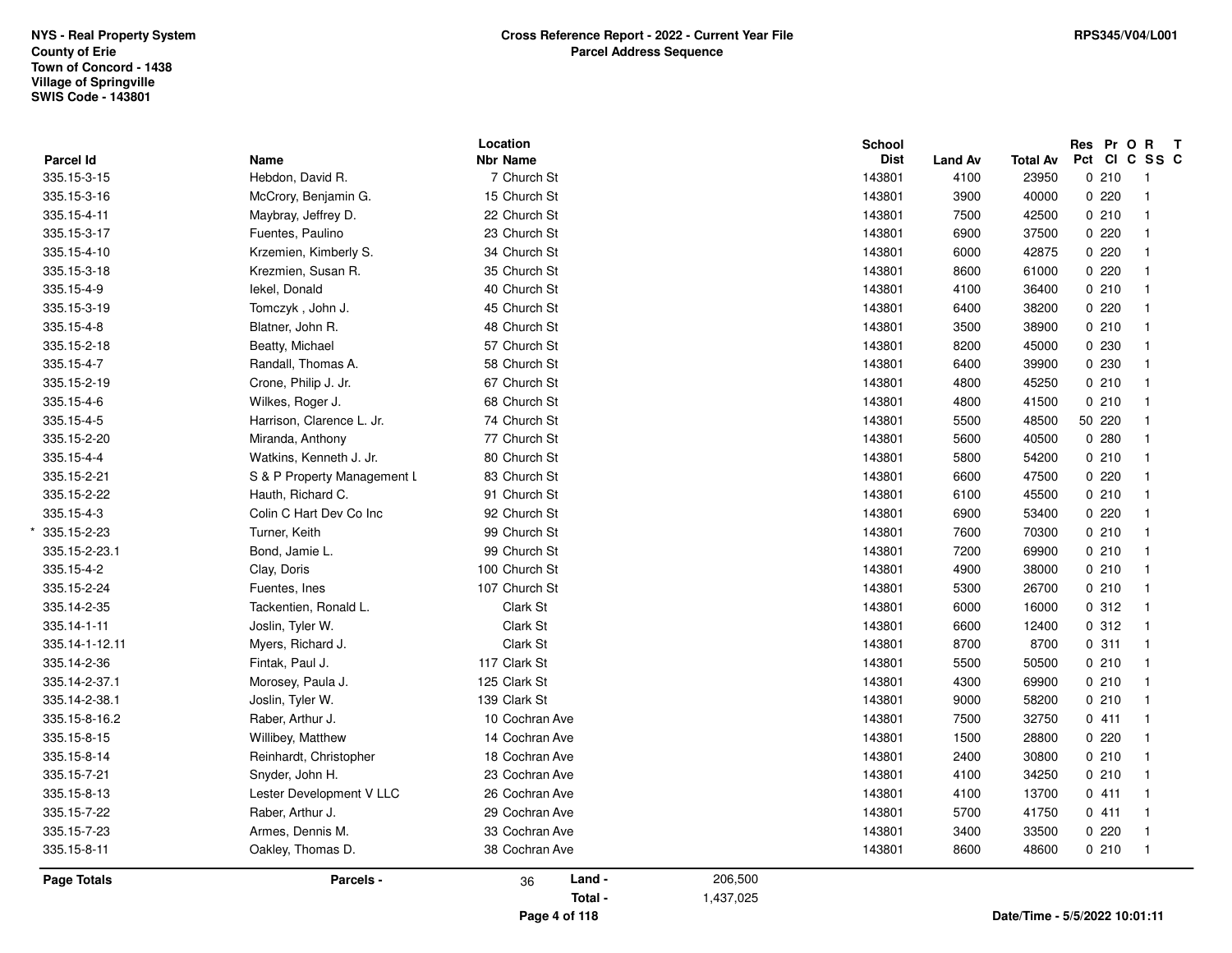| <b>Parcel Id</b> | Name                                       | Location<br><b>Nbr Name</b> |         |           | <b>School</b><br><b>Dist</b> | <b>Land Av</b> | <b>Total Av</b> | Pct Cl | Res Pr O | $\mathbf{R}$<br>C SS C  | $\mathbf{T}$ |
|------------------|--------------------------------------------|-----------------------------|---------|-----------|------------------------------|----------------|-----------------|--------|----------|-------------------------|--------------|
| 335.15-8-10      | Oakley, Thomas                             | 50 Cochran Ave              |         |           | 143801                       | 4700           | 32950           |        | 0.220    | - 1                     |              |
| 335.15-8-9.1     | Cecala, Cayleen                            | 54 Cochran Ave              |         |           | 143801                       | 5300           | 21000           |        | 0210     | - 1                     |              |
| 335.15-6-21      | Peifer, William R.                         | 55 Cochran Ave              |         |           | 143801                       | 4400           | 32600           |        | 0210     | $\overline{\mathbf{1}}$ |              |
| 335.15-6-22      | Oakley, Thomas D.                          | 63 Cochran Ave              |         |           | 143801                       | 3200           | 30700           |        | 0210     | $\overline{\mathbf{1}}$ |              |
| 335.15-6-23      | Grigsby, Ethel L.                          | 67 Cochran Ave              |         |           | 143801                       | 7800           | 38500           |        | 0210     | $\overline{\mathbf{1}}$ |              |
| 335.15-6-24      | Knoll, Kevin J.                            | 83 Cochran Ave              |         |           | 143801                       | 6100           | 60100           |        | 0210     | -1                      |              |
| 335.15-6-25      | Raynor, Jeremy C.                          | 89 Cochran Ave              |         |           | 143801                       | 4600           | 42000           |        | 0210     | $\overline{\mathbf{1}}$ |              |
| 335.12-2-31.1    | MDS, Management Assoc                      | Colonial Dr                 |         |           | 143801                       | 41600          | 41600           |        | 0 330    | $\overline{\mathbf{1}}$ |              |
| 335.12-2-32.3    | Myers, James D. Jr.                        | 4 Colonial Dr               |         |           | 143801                       | 6700           | 62000           |        | 0210     | $\overline{\mathbf{1}}$ |              |
| 335.12-2-30      | <b>CCD PARTNERS LLC</b>                    | 5-45 Colonial Dr            |         |           | 143801                       | 28700          | 397600          |        | 0411     | $\overline{\mathbf{1}}$ |              |
| 335.12-2-31.2    | Community, Partnership                     | 60 Colonial Dr              |         |           | 143801                       | 27300          | 460000          |        | 0411     | - 1                     |              |
| 335.18-2-23.221  |                                            | 15 Commerce Dr              |         |           | 143801                       | 12000          | 180000          |        | 0484     | - 1                     |              |
| 335.18-2-35      | Sterling Medical Corp.<br>Knox, Richard J. | 23 Commerce Dr              |         |           |                              | 23400          |                 |        | 0442     | $\overline{\mathbf{1}}$ |              |
| 335.18-2-33.2    | Town of Concord                            | 40 Commerce Dr              |         |           | 143801<br>143801             | 21440          | 194300<br>21440 |        | 0 330    | 8                       |              |
|                  | The Rauch Revocable Trust                  |                             |         |           |                              |                |                 |        |          | -1                      |              |
| 336.13-1-28      |                                            | E Main St                   |         |           | 143801                       | 14450          | 14450           |        | 0.311    | 8                       |              |
| 336.13-1-36.2    | First Methodist Church                     | E Main St                   |         |           | 143801                       | 14000          | 14000           |        | 0.311    | $\overline{\mathbf{1}}$ |              |
| 336.13-1-39.11   | Mill Ridge, LLC                            | E Main St                   |         |           | 143801                       | 63300          | 63300           |        | 0.105    |                         |              |
| 336.13-1-39.2    | Fornes, Paul W. Jr.                        | E Main St                   |         |           | 143801                       | 4600           | 4600            |        | 0.311    | - 1                     |              |
| 336.14-1-7.11    | Boehmer, Richard P.                        | E Main St                   |         |           | 143801                       | 36700          | 36700           |        | 0.311    | $\overline{1}$          |              |
| 335.20-4-17      | Lamb, Lloyd E.                             | E Main St                   |         |           | 143801                       | 3550           | 3550            |        | 0.311    | $\overline{\mathbf{1}}$ |              |
| 336.17-2-3       | Gernatt Asphalt Products Inc               | E Main St                   |         |           | 143801                       | 19700          | 19700           |        | 0.311    | -1                      |              |
| 336.17-2-7.1     | Nachbar, Scott G.                          | E Main St                   |         |           | 143801                       | 8000           | 8000            |        | 0.311    | $\overline{\mathbf{1}}$ |              |
| 336.18-1-3./A    | St Paul's Episcopal                        | E Main St                   |         |           | 143801                       | 17200          | 43000           |        | 0620     | 8                       |              |
| 335.16-4-33.1    | The Bertrand Chaffee Hospital              | E Main St                   |         |           | 143801                       | 9100           | 9100            |        | 0 438    | 8                       |              |
| 335.16-4-27.1    | <b>Bertrand Chaffee Hospital</b>           | E Main St                   |         |           | 143801                       | 9000           | 9000            |        | 0 330    | 8                       |              |
| 335.20-1-1       | Winkey, Kathleen A.                        | 3 E Main St                 |         |           | 143801                       | 8800           | 79300           |        | 0481     | $\overline{\mathbf{1}}$ |              |
| 335.20-1-2.1     | Art's Cafe Springville, LLC                | 5 E Main St                 |         |           | 143801                       | 8900           | 63000           |        | 0481     | - 1                     |              |
| 335.16-2-27      | Hawley Development Corp                    | 6 E Main St                 |         |           | 143801                       | 40000          | 100500          |        | 0 432    | - 1                     |              |
| 335.20-1-3       | Reynolds, Keith A.                         | 9 E Main St                 |         |           | 143801                       | 4900           | 34550           |        | 0481     | $\overline{1}$          |              |
| 335.16-2-26      | Collesano, Philip M.                       | 12 E Main St                |         |           | 143801                       | 19700          | 82700           |        | 0421     | -1                      |              |
| 335.20-1-4       | Southern Tier Holdings, LLC                | 13 E Main St                |         |           | 143801                       | 11300          | 84000           |        | 0484     | -1                      |              |
| 335.20-1-5       | Schunk, Stephen R.                         | 17 E Main St                |         |           | 143801                       | 4900           | 23500           |        | 0481     | -1                      |              |
| 335.16-2-25      | Springville Associates LLC                 | 18 E Main St                |         |           | 143801                       | 15000          | 66900           |        | 0481     | $\overline{\mathbf{1}}$ |              |
| 335.20-1-6.12    | Little Llc                                 | 21 E Main St                |         |           | 143801                       | 6400           | 58000           |        | 0481     | $\overline{\mathbf{1}}$ |              |
| 335.20-1-6.11    | Little Llc                                 | 23 E Main St                |         |           | 143801                       | 7700           | 62600           |        | 0481     | -1                      |              |
| 335.20-1-7       | Little Llc                                 | 23-25 E Main St             |         |           | 143801                       | 19600          | 258600          |        | 0482     | - 1                     |              |
| 335.16-2-24.1    | Springville Associates LLC                 | 26 E Main St                |         |           | 143801                       | 30800          | 30800           |        | 0 330    | $\overline{1}$          |              |
| Page Totals      | Parcels -                                  | 37                          | Land -  | 574,840   |                              |                |                 |        |          |                         |              |
|                  |                                            |                             | Total - | 2,784,640 |                              |                |                 |        |          |                         |              |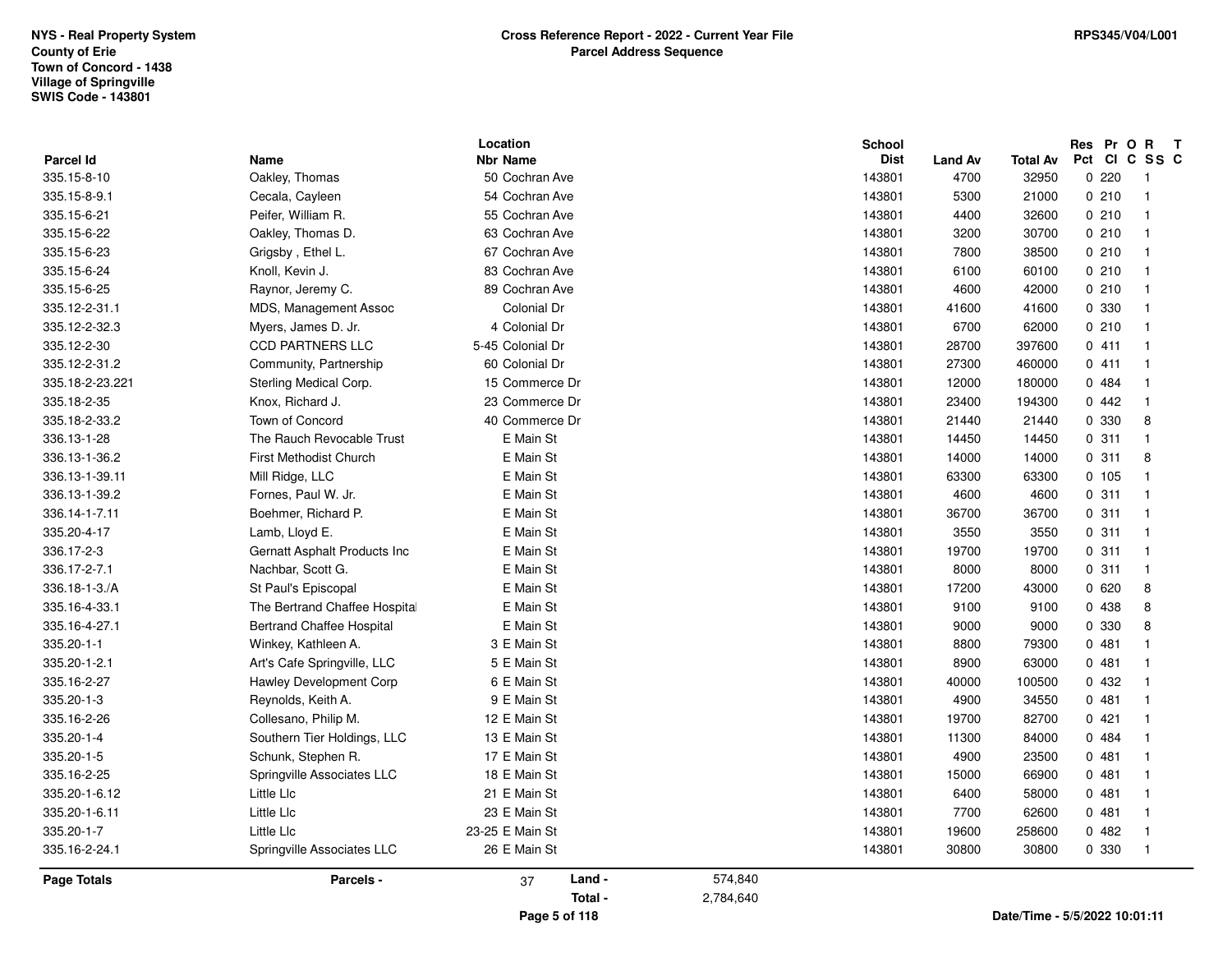|                         |                              | Location                        |         |           | <b>School</b>         |                |                               | Res Pr O R    | $\mathbf{T}$            |
|-------------------------|------------------------------|---------------------------------|---------|-----------|-----------------------|----------------|-------------------------------|---------------|-------------------------|
| Parcel Id<br>335.20-1-8 | Name<br>Bond, Craig A.       | <b>Nbr Name</b><br>27 E Main St |         |           | <b>Dist</b><br>143801 | <b>Land Av</b> | <b>Total Av</b><br>33000      | Pct CI C SS C |                         |
|                         |                              |                                 |         |           |                       | 11000          |                               | 0482          | $\overline{1}$          |
| 335.16-2-23.1           | Village of Springville       | 30 E Main St                    |         |           | 143801                | 5350           | 5350                          | 0 330         | 8<br>$\overline{1}$     |
| 335.20-1-9              | Cecala, Shirley              | 31 E Main St                    |         |           | 143801                | 17500          | 35750                         | 50 483        |                         |
| 335.20-1-10.1           | Neureuther Properties, LLC   | 33/35 E Main St                 |         |           | 143801                | 13000          | 76000                         | 0481          | $\mathbf{1}$            |
| 335.16-2-17             | Lerminiaux, Carol A.         | 38 E Main St                    |         |           | 143801                | 6500           | 44400                         | 0481          | $\mathbf{1}$            |
| 335.20-1-12             | Batterson, David C.          | 39 E Main St                    |         |           | 143801                | 9800           | 50000                         | 0481          | $\overline{1}$          |
| 335.16-2-16             | Bramer, William E.           | 40 E Main St                    |         |           | 143801                | 17950          | 99700                         | 0481          | $\overline{1}$          |
| 335.16-2-15             | Martin, Theodore             | 44 E Main St                    |         |           | 143801                | 8800           | 21000                         | 0481          |                         |
| 335.20-1-13             | Batterson, David C.          | 45 E Main St                    |         |           | 143801                | 27900          | 132000                        | 0481          |                         |
| 335.16-2-14             | Skura, William J.            | 46 E Main St                    |         |           | 143801                | 18000          | 50000                         | 0481          | $\mathbf{1}$            |
| 335.20-1-14             | 49 E. Main Street, LLC       | 49 E Main St                    |         |           | 143801                | 19100          | 62100                         | 50 481        | $\mathbf{1}$            |
| 335.16-2-13             | Skura, William               | 52 E Main St                    |         |           | 143801                | 8000           | 15500                         | 0481          | -1                      |
| 335.20-1-15             | Buncy, Kevin J.              | 53 E Main St                    |         |           | 143801                | 4400           | 39150                         | 50 481        | $\mathbf{1}$            |
| 335.20-1-16.1           | Southtown Renovations, LLC   | 55 E Main St                    |         |           | 143801                | 7500           | 77300                         | 0421          | $\mathbf{1}$            |
| 335.16-2-12             | N & J Properties, LLC        | 56 E Main St                    |         |           | 143801                | 25200          | 90200                         | 0481          | $\mathbf{1}$            |
| 335.20-1-17             | Jagord, Sheret               | 57 E Main St                    |         |           | 143801                | 6200           | 43450                         | 0481          | $\mathbf{1}$            |
| 335.20-1-18             | Hoch, Charles                | 61/63 E Main St                 |         |           | 143801                | 10200          | 44000                         | 0481          | $\mathbf{1}$            |
| 335.16-2-11             | Love Inc                     | 62 E Main St                    |         |           | 143801                | 19800          | 70500                         | 0481          | 8                       |
| 335.20-1-19             | Janiak, Garrett W.           | 65 E Main St                    |         |           | 143801                | 6400           | 45000                         | 0481          | $\overline{1}$          |
| 335.20-1-20             | Krezmien, James              | 67 E Main St                    |         |           | 143801                | 9000           | 46700                         | 0481          | $\overline{1}$          |
| 335.20-1-21             | Krezmien, James              | 69 E Main St                    |         |           | 143801                | 25000          | 70100                         | 0481          | -1                      |
| 335.16-2-10             | Robinson, Bruce D.           | 70 E Main St                    |         |           | 143801                | 5000           | 5000                          | 0 330         | -1                      |
| 335.16-2-9              | Hoch, Charles                | 72-74 E Main St                 |         |           | 143801                | 21000          | 62500                         | 0482          | $\overline{\mathbf{1}}$ |
| 335.16-2-8              | Winter, Kenneth E.           | 78 E Main St                    |         |           | 143801                | 2400           | 32900                         | 0220          | $\overline{\mathbf{1}}$ |
| 335.16-2-7              | Robinson, Bruce D.           | 84 E Main St                    |         |           | 143801                | 20000          | 50600                         | 0210          | $\overline{1}$          |
| 335.20-3-46             | Lines, Alan B.               | 85 E Main St                    |         |           | 143801                | 19000          | 52000                         | 0486          |                         |
| 335.20-3-1              | 91 East Main LLC             | 91 E Main St                    |         |           | 143801                | 14400          | 44650                         | 0 484         | $\overline{1}$          |
| 335.20-4-1              | Blackwood, William R.        | 105 E Main St                   |         |           | 143801                | 6700           | 47500                         | 0220          | -1                      |
| 335.16-1-30.1           | Sprague Properties LLC       | 108 E Main St                   |         |           | 143801                | 11500          | 60700                         | 0411          | $\overline{1}$          |
| 335.16-1-29             | Stevens, LuAnn               | 112 E Main St                   |         |           | 143801                | 5900           | 46950                         | 0210          | $\overline{1}$          |
| 335.20-4-2              | Fisher Springville Main, LLC | 119 E Main St                   |         |           | 143801                | 21600          | 82000                         | 0411          | $\overline{1}$          |
| 335.16-1-28             | Regan Family Revocable Trus  | 120 E Main St                   |         |           | 143801                | 7200           | 50000                         | 0411          | $\overline{1}$          |
| 335.20-4-3              | Gernatt, Steven M.           | 135 E Main St                   |         |           | 143801                | 10200          | 65800                         | 0210          | $\overline{1}$          |
| 335.16-3-27             | Ehinger, Gary R.             | 136 E Main St                   |         |           | 143801                | 12000          | 75000                         | 0210          | $\overline{1}$          |
| 335.16-3-26             | Brogan, David M.             | 144 E Main St                   |         |           | 143801                | 8200           | 52650                         | 0210          |                         |
| 335.20-4-4              | Brownell, Rosemary           | 147 E Main St                   |         |           | 143801                | 8600           | 92000                         | 0210          | $\overline{1}$          |
| 335.16-3-25             | Gabler, Sarah L.             | 154 E Main St                   |         |           | 143801                | 4300           | 43100                         | 0210          | $\overline{1}$          |
| <b>Page Totals</b>      | Parcels -                    | 37                              | Land -  | 454,600   |                       |                |                               |               |                         |
|                         |                              |                                 | Total - | 2,014,550 |                       |                |                               |               |                         |
|                         |                              | Page 6 of 118                   |         |           |                       |                | Date/Time - 5/5/2022 10:01:11 |               |                         |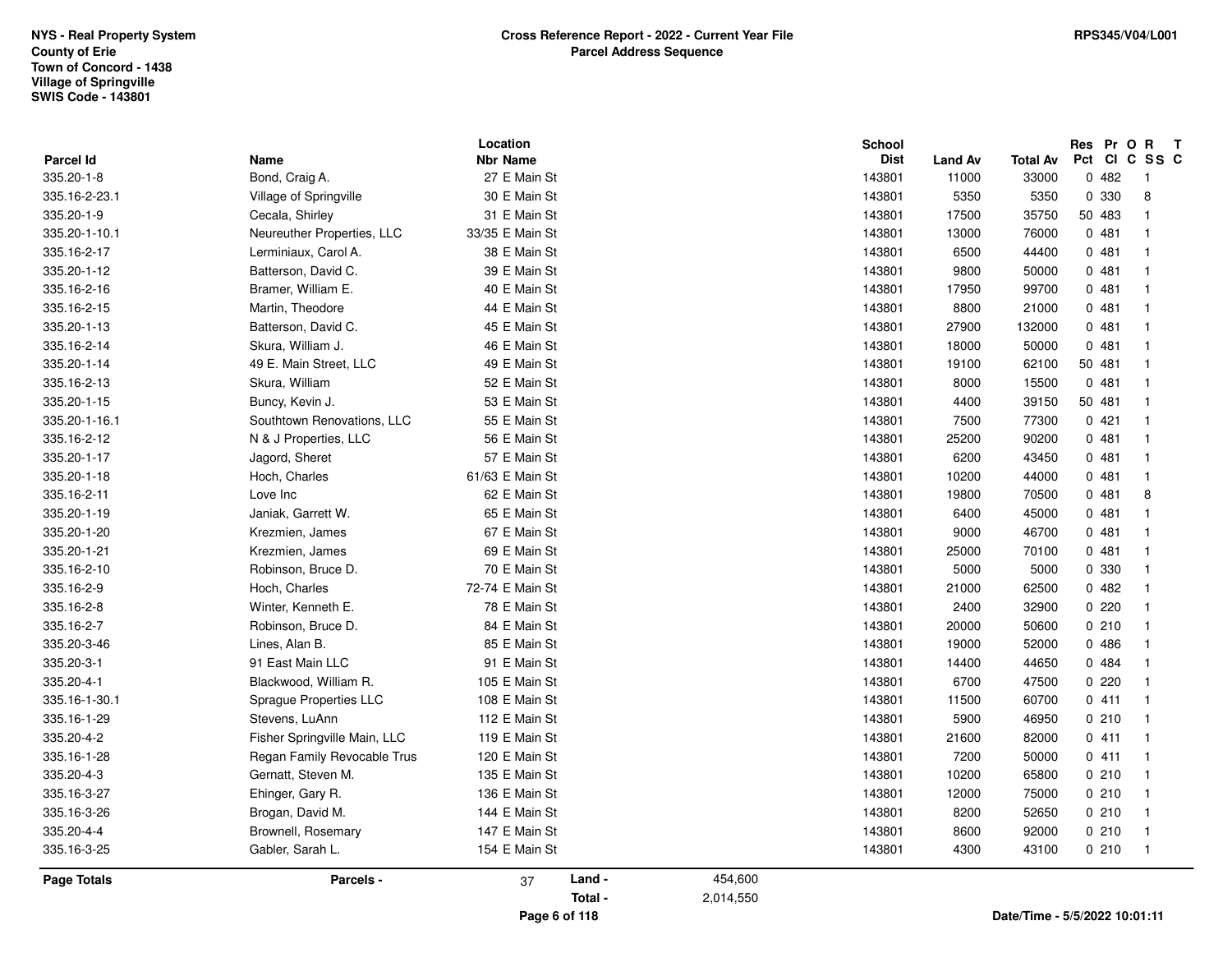| 335.16-4-24      | Fruehauf, Robin                  | 276 E Main St   |  | 143801        | 6400           | 109900          | 0210          | - 1                      |
|------------------|----------------------------------|-----------------|--|---------------|----------------|-----------------|---------------|--------------------------|
|                  |                                  |                 |  |               |                |                 |               |                          |
| 335.20-6-5.2     | Hilts' Management LLC            | 271 E Main St   |  | 143801        | 42800          | 166900          | 0471          | $\overline{1}$           |
| 335.16-4-25      | Fornes, Mark N.                  | 268 E Main St   |  | 143801        | 19000          | 61300           | 0 483         |                          |
| 335.20-6-4       | Tucker, Russell Jr               | 261 E Main St   |  | 143801        | 9800           | 48000           | 33 280        | $\overline{\mathbf{1}}$  |
| 335.16-4-26      | Noeson, Frank E. III.            | 260 E Main St   |  | 143801        | 6100           | 65900           | 0210          | $\overline{\mathbf{1}}$  |
| 335.20-6-3       | Baumgart, Aaron E.               | 253 E Main St   |  | 143801        | 6700           | 69900           | 0210          | $\overline{1}$           |
| 335.16-4-27.2    | Caprow, Steven R.                | 252 E Main St   |  | 143801        | 15800          | 90000           | 0642          | $\mathbf{1}$             |
| 335.16-4-28      | <b>Bertrand Chaffee Hosp</b>     | 246 E Main St   |  | 143801        | 26800          | 3268000         | 0641          | 8                        |
| 335.20-6-2       | Marlin, James R.                 | 243 E Main St   |  | 143801        | 7900           | 69900           | 0210          | $\overline{\mathbf{1}}$  |
| 335.20-6-1       | Smith, Daryl J.                  | 231 E Main St   |  | 143801        | 8700           | 59600           | 0210          | $\overline{1}$           |
| 335.16-4-29      | <b>Bertrand Chaffee Hospital</b> | 224 E Main St   |  | 143801        | 56700          | 4629300         | 0641          | 8                        |
| 335.16-4-30      | <b>Chaffee Nursing Home</b>      | 222 E Main St   |  | 143801        | 79900          | 1783369         | 0642          | 8                        |
| 335.20-6-28      | Tuberdyke, Eric C.               | 221 E Main St   |  | 143801        | 6900           | 74100           | 0210          | $\mathbf{1}$             |
| 335.16-4-31.1    | <b>Bertrand Chaffee Hosp</b>     | 220 E Main St   |  | 143801        | 35800          | 35800           | 0 330         | 8                        |
| 335.20-6-27      | Wilke, Gweneth A.                | 215 E Main St   |  | 143801        | 4000           | 99100           | 0210          | $\overline{1}$           |
| 335.16-4-32      | The Bertrand Chaffee Hospital    | 210 E Main St   |  | 143801        | 30900          | 30900           | 0 330         | $\overline{\mathbf{1}}$  |
| 335.20-4-11      | Sternad, Daren                   | 201 E Main St   |  | 143801        | 4400           | 51900           | 0210          | $\overline{1}$           |
| 335.20-4-10      | Andrews, Gerald A.               | 193 E Main St   |  | 143801        | 8250           | 30750           | 0210          | $\overline{\mathbf{1}}$  |
| 335.16-4-33.2    | Miller, Bradley S.               | 192 E Main St   |  | 143801        | 6000           | 43000           | 0.220         | $\overline{1}$           |
| 335.20-4-9       | Territo, Andrew C.               | 185 E Main St   |  | 143801        | 5500           | 63000           | 0210          | -1                       |
| 335.16-4-34      | Tyler, Robyn                     | 182 E Main St   |  | 143801        | 7100           | 58900           | 0210          | $\overline{1}$           |
| 335.20-4-8       | Perry, Jacob                     | 175 E Main St   |  | 143801        | 9500           | 45300           | 0210          | $\overline{1}$           |
| 335.16-4-35      | Dolce, Nicholas R.               | 174 E Main St   |  | 143801        | 8500           | 64500           | 0210          | $\overline{1}$           |
| 335.20-4-7       | Stinson, Trevor M.               | 167 E Main St   |  | 143801        | 6200           | 58400           | 0210          | $\overline{1}$           |
| 335.16-3-23.1    | Drenning, James Clyde            | 164 E Main St   |  | 143801        | 4000           | 34900           | 0210          | $\overline{1}$           |
| 335.20-4-6       | Botsford, Lynn E.                | 163 E Main St   |  | 143801        | 4500           | 42000           | 0210          | $\overline{1}$           |
| 335.16-3-24      | Haberer, Samantha                | 158 E Main St   |  | 143801        | 4200           | 61000           | 0210          | $\overline{1}$           |
| 335.20-4-5       | Domes, Justin W.                 | 155 E Main St   |  | 143801        | 22000          | 67100           | 0210          | $\overline{\phantom{1}}$ |
| <b>Parcel Id</b> | <b>Name</b>                      | <b>Nbr Name</b> |  | <b>Dist</b>   | <b>Land Av</b> | <b>Total Av</b> | Pct CI C SS C |                          |
|                  |                                  | Location        |  | <b>School</b> |                |                 | Res Pr O R T  |                          |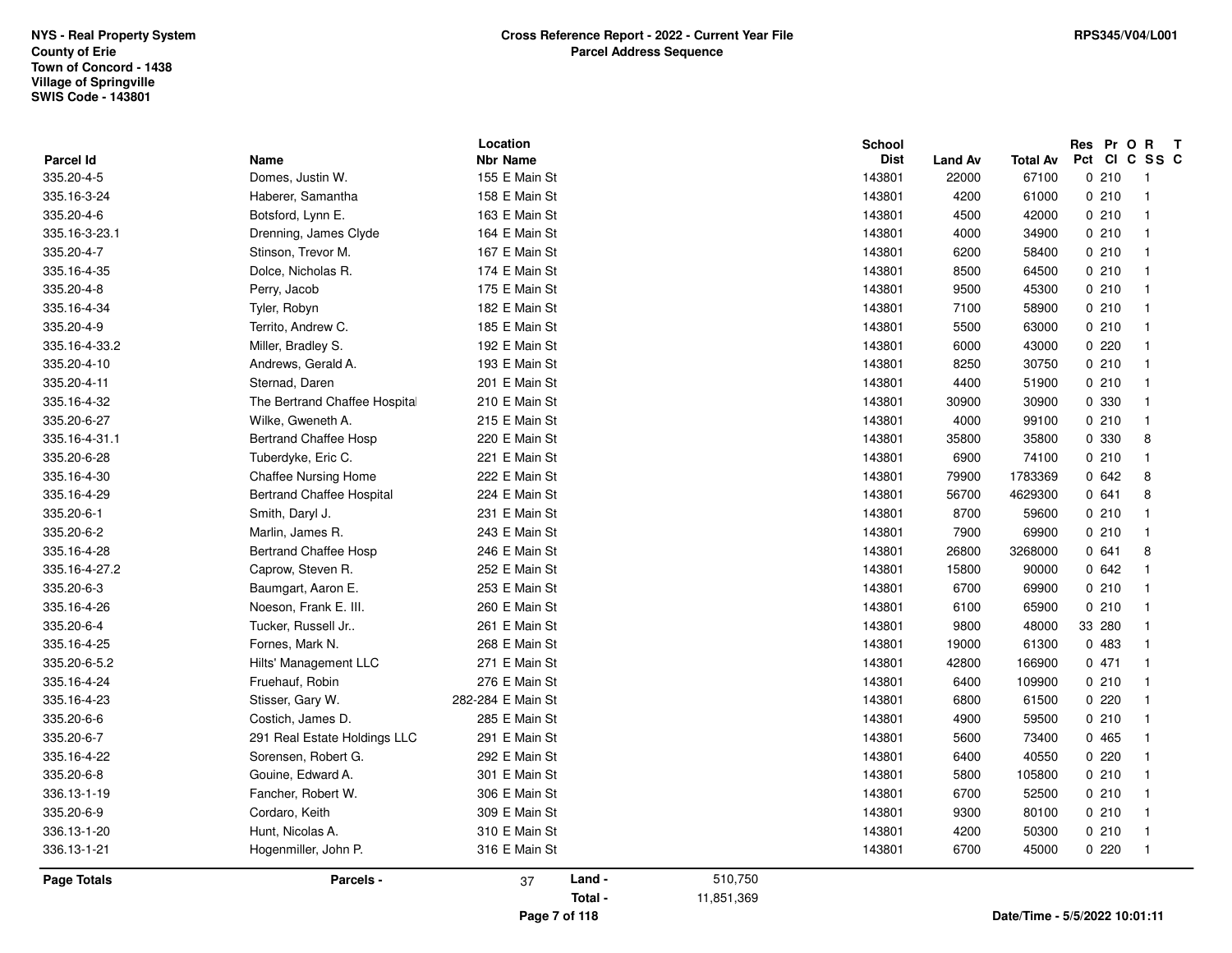|                 |                               | Location        |           | <b>School</b> |                |                               | Res Pr O R T  |                          |
|-----------------|-------------------------------|-----------------|-----------|---------------|----------------|-------------------------------|---------------|--------------------------|
| Parcel Id       | Name                          | <b>Nbr Name</b> |           | <b>Dist</b>   | <b>Land Av</b> | Total Av                      | Pct CI C SS C |                          |
| 335.20-6-10     | Wells, Donald E.              | 319 E Main St   |           | 143801        | 9700           | 60600                         | 0220          | $\overline{\phantom{1}}$ |
| 336.13-1-22     | Richert, George W. III.       | 326 E Main St   |           | 143801        | 9100           | 74000                         | 0.280         | $\overline{1}$           |
| 336.17-1-1      | Neamon, William G.            | 333 E Main St   |           | 143801        | 7900           | 59900                         | 0210          | $\overline{1}$           |
| 336.13-1-23     | Hagen, Jonathan D.            | 336 E Main St   |           | 143801        | 6700           | 51450                         | 0210          | $\overline{\phantom{0}}$ |
| 336.17-1-2      | Ingerson, Jan A.              | 341 E Main St   |           | 143801        | 6900           | 77900                         | 0210          | $\overline{1}$           |
| 336.13-1-24     | Chamberland, Heidi A.         | 342 E Main St   |           | 143801        | 6900           | 50800                         | 0210          | $\overline{1}$           |
| 336.13-1-25     | Dudzic, William               | 350 E Main St   |           | 143801        | 6900           | 50800                         | 0210          | $\overline{1}$           |
| 336.17-1-3      | Gibbin, Leslie J.             | 355 E Main St   |           | 143801        | 7200           | 41500                         | 0210          | $\overline{1}$           |
| 336.13-1-26     | Anderson, Sharon L.           | 362 E Main St   |           | 143801        | 6400           | 82900                         | 0210          | $\overline{1}$           |
| 336.17-1-4.1    | Beatty, Michael F.            | 367 E Main St   |           | 143801        | 6400           | 184800                        | 0.281         | $\overline{1}$           |
| 336.13-1-27     | Vella, Gerald J.              | 378 E Main St   |           | 143801        | 9300           | 38850                         | 0482          | $\overline{1}$           |
| 336.13-1-29     | Vella, Gerald J.              | 392 E Main St   |           | 143801        | 6800           | 83200                         | 0.280         | $\overline{1}$           |
| 336.17-1-5      | Miller, John                  | 393 E Main St   |           | 143801        | 7900           | 59000                         | 0210          | - 1                      |
| 336.13-1-30     | Waterman, Ethan               | 400 E Main St   |           | 143801        | 9300           | 54000                         | 0210          | $\overline{1}$           |
| 336.17-1-7      | Skura, William J.             | 407 E Main St   |           | 143801        | 7400           | 49500                         | 0210          | - 1                      |
| 336.13-1-31     | Whitcomb, Justin              | 412 E Main St   |           | 143801        | 7400           | 58000                         | 0210          | $\overline{1}$           |
| 336.17-2-1      | Wozniak, Frank S. Jr.         | 415 E Main St   |           | 143801        | 8200           | 53500                         | 0210          | $\overline{1}$           |
| 336.17-2-2      | Bicknell, Judith K.           | 423 E Main St   |           | 143801        | 6800           | 44900                         | 0210          | $\overline{1}$           |
| 336.13-1-32     | Robinson, Brenda L.           | 426 E Main St   |           | 143801        | 6100           | 39500                         | 0210          | $\overline{1}$           |
| 336.13-1-33     | Kruse, Beth A.                | 434 E Main St   |           | 143801        | 6800           | 51200                         | 0210          | $\overline{1}$           |
| 336.17-2-4      | Bly, Mary J.                  | 435 E Main St   |           | 143801        | 7800           | 35000                         | 0210          | $\overline{1}$           |
| 336.13-1-34     | Schrantz, Fred                | 440 E Main St   |           | 143801        | 7400           | 41500                         | 0210          | $\overline{\phantom{0}}$ |
| 336.17-2-5      | Vacinek, Charles              | 441 E Main St   |           | 143801        | 5750           | 5750                          | 0.311         | $\overline{1}$           |
| 336.17-2-6      | Vacinek, Charles              | 451 E Main St   |           | 143801        | 6400           | 46900                         | 0210          | - 1                      |
| 336.17-2-7.2    | Firm Foundation 23 LLC        | 459 E Main St   |           | 143801        | 6500           | 182300                        | 0472          | $\overline{1}$           |
| 336.13-1-35.1   | <b>First Methodist Church</b> | 474 E Main St   |           | 143801        | 54700          | 1209500                       | 0620          | 8                        |
| 336.17-2-8      | Wylie, Jon D.                 | 489 E Main St   |           | 143801        | 14700          | 37500                         | 0260          | $\overline{1}$           |
| 336.13-1-36.112 | <b>Colonial Partnership</b>   | 508 E Main St   |           | 143801        | 28000          | 95000                         | 0411          | $\overline{1}$           |
| 336.13-1-37.1   | Hammond, Deborah              | 526 E Main St   |           | 143801        | 8800           | 66400                         | 0210          | $\overline{1}$           |
| 336.18-1-1      | Pierce, Dee W.                | 527 E Main St   |           | 143801        | 10600          | 70500                         | 0210          | $\overline{1}$           |
| 336.13-1-38.1   | Steiner, Weston               | 540 E Main St   |           | 143801        | 9400           | 83200                         | 0210          | $\overline{1}$           |
| 336.18-1-2      | <b>State Of New York</b>      | 571 E Main St   |           | 143801        | 65800          | 65800                         | 0 330         | 8                        |
| 336.14-1-10     | Fornes, Paul W. Jr.           | 584 E Main St   |           | 143801        | 16300          | 122600                        | 50 280        | $\mathbf{1}$             |
| 336.18-1-3      | St Paul's Episcopal           | 591 E Main St   |           | 143801        | 34350          | 370450                        | 0620          | 8                        |
| 336.14-1-9      | Landsiedel, Maureen           | 604 E Main St   |           | 143801        | 8300           | 75400                         | 0 2 3 0       | $\overline{\mathbf{1}}$  |
| 336.14-1-8.1    | Manchester, Alan V.           | 614 E Main St   |           | 143801        | 10200          | 59900                         | 0210          | $\overline{1}$           |
| 336.18-1-5      | Ellis, David J.               | 619 E Main St   |           | 143801        | 10100          | 146200                        | 0210          | $\overline{1}$           |
| Page Totals     | Parcels -                     | Land -<br>37    | 455,200   |               |                |                               |               |                          |
|                 |                               | Total -         | 3,980,200 |               |                |                               |               |                          |
|                 |                               | Page 8 of 118   |           |               |                | Date/Time - 5/5/2022 10:01:11 |               |                          |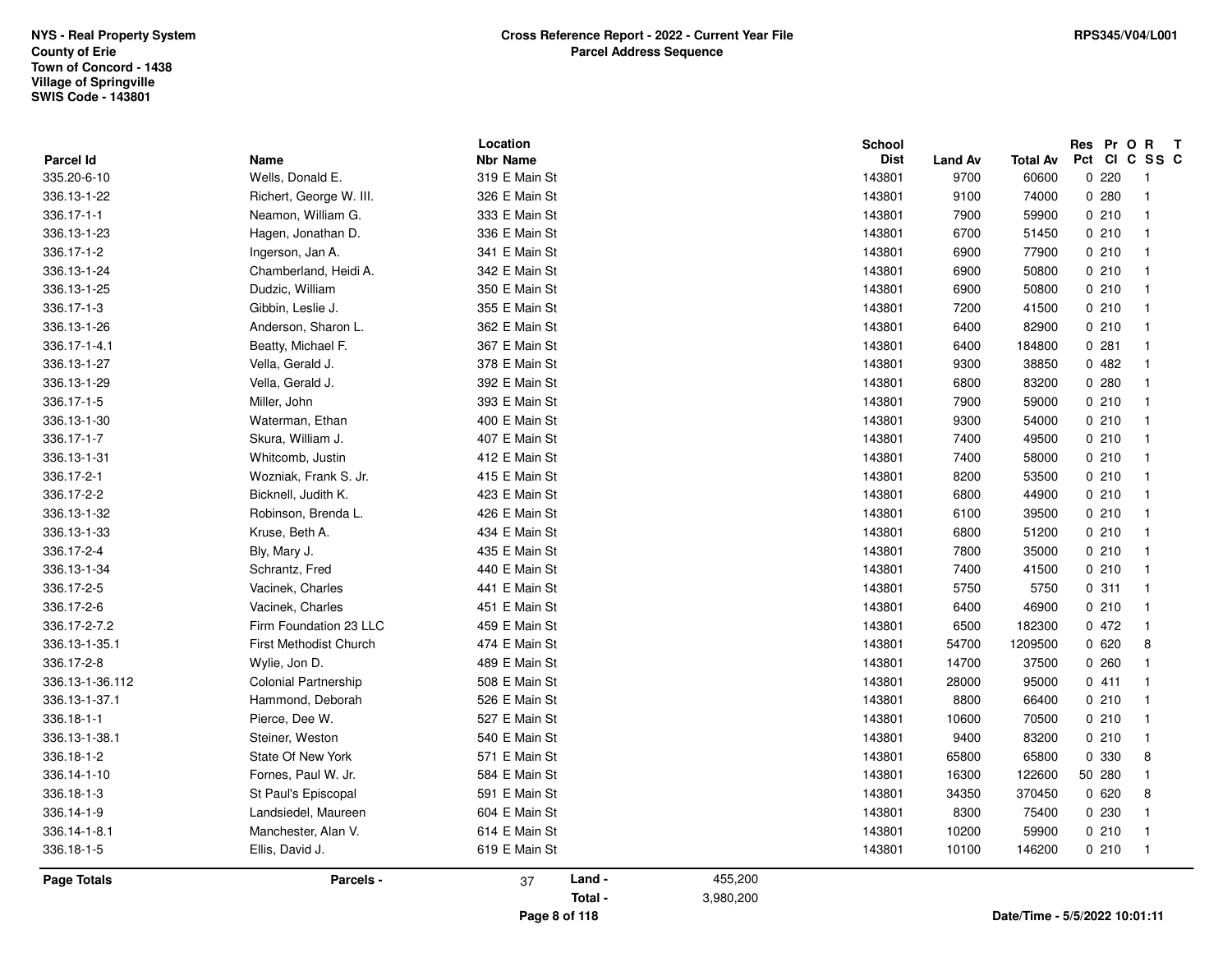| Parcel Id          | Name                  | Location<br><b>Nbr Name</b> |           | <b>School</b><br><b>Dist</b> | Land Av<br><b>Total Av</b>    | Res<br>Pct | Pr<br>CI | $\mathbf{R}$<br>$\mathbf{o}$<br>$\mathbf{T}$<br>C<br>SS C |
|--------------------|-----------------------|-----------------------------|-----------|------------------------------|-------------------------------|------------|----------|-----------------------------------------------------------|
| 336.18-1-6         | Decker, Barry C.      | 639 E Main St               |           | 143801                       | 9800<br>65150                 |            | 0210     | $\overline{\phantom{0}}$                                  |
| 336.18-1-7         | JHD Properties, LLC   | 649 E Main St               |           | 143801                       | 34200<br>78700                |            | 0431     | $\overline{1}$                                            |
| 336.14-1-7.2       | Felton Burns VFW Post | 650 E Main St               |           | 143801                       | 23300<br>293000               |            | 0 632    | 8                                                         |
| 336.18-1-8.1       | Kowalske, Phyllis J.  | 671 E Main St               |           | 143801                       | 9700<br>64800                 |            | 0210     | $\mathbf{1}$                                              |
| 336.14-1-6         | Jehovahs Witnesses    | 676 E Main St               |           | 143801                       | 34300<br>179000               |            | 0620     | 8                                                         |
| 336.18-1-8.2       | MRC Solutions, Inc.   | 689 E Main St               |           | 143801                       | 25800<br>62300                |            | 0 484    | $\mathbf{1}$                                              |
| 336.14-1-5         | Nan, D's Corner's     | 690 E Main St               |           | 143801                       | 34300<br>94700                |            | 0422     | $\mathbf{1}$                                              |
| 335.20-7-4.2       | Kundrotas, Leon       | East Ave                    |           | 143801                       | 9500<br>9500                  |            | 0.311    | $\mathbf 1$                                               |
| 335.20-7-41        | Dewald, Daniel D.     | East Ave                    |           | 143801                       | 1200<br>1200                  |            | 0.311    | $\mathbf 1$                                               |
| 336.17-1-27        | Ferguson, Mark A.     | 30 East Ave                 |           | 143801                       | 6700<br>58800                 |            | 0210     | $\overline{1}$                                            |
| 335.20-6-11.2      | Yaeger, Joseph        | 31 East Ave                 |           | 143801                       | 10000<br>95500                |            | 0 230    | $\overline{1}$                                            |
| 336.17-1-26        | Taylor, Kalen J.      | 36 East Ave                 |           | 143801                       | 9500<br>53050                 |            | 0210     | $\mathbf{1}$                                              |
| 335.20-6-12        | Hall, Brien           | 43 East Ave                 |           | 143801                       | 9000<br>82500                 |            | 0210     | $\mathbf{1}$                                              |
| 336.17-1-25        | Cirbus, Paul D.       | 44 East Ave                 |           | 143801                       | 5700<br>68200                 |            | 0210     | $\mathbf 1$                                               |
| 335.20-7-1.1       | Caimano, Janine M.    | 67 East Ave                 |           | 143801                       | 9100<br>59400                 |            | 0210     | $\overline{1}$                                            |
| 335.20-7-2         | Wikman, Joshua Erik   | 79 East Ave                 |           | 143801                       | 7200<br>56400                 |            | 0210     | $\mathbf 1$                                               |
| 336.17-1-24        | Sopko, Timothy J.     | 88 East Ave                 |           | 143801                       | 15200<br>96600                |            | 0210     | $\mathbf{1}$                                              |
| 335.20-7-3         | Domst, Nathaniel      | 89 East Ave                 |           | 143801                       | 8000<br>68600                 |            | 0210     | $\mathbf 1$                                               |
| 335.20-7-4.111     | Hansen, Robbin H.     | 117 East Ave                |           | 143801                       | 8400<br>129600                |            | 0210     | $\overline{1}$                                            |
| 335.20-7-4.112     | Everts, David M.      | 121 East Ave                |           | 143801                       | 8000<br>90800                 |            | 0210     | $\overline{1}$                                            |
| 336.17-1-23        | Adkison, Sarah E.     | 122 East Ave                |           | 143801                       | 10000<br>73800                |            | 0210     | $\overline{1}$                                            |
| 335.20-7-6         | Burdick, Susan B.     | 125 East Ave                |           | 143801                       | 6500<br>68700                 |            | 0210     | $\mathbf{1}$                                              |
| 336.17-1-22        | Dains, Dennis M.      | 126 East Ave                |           | 143801                       | 6800<br>79000                 |            | 0210     | $\overline{1}$                                            |
| 336.17-1-14.11     | Oatman, James P.      | 128 East Ave                |           | 143801                       | 6800<br>65200                 |            | 0210     | $\overline{1}$                                            |
| 335.20-7-7         | Johnson, Lynette M.   | 135 East Ave                |           | 143801                       | 7400<br>60000                 |            | 0210     | $\mathbf{1}$                                              |
| 336.17-1-20        | Bialasik, James W.    | 136 East Ave                |           | 143801                       | 8500<br>58900                 |            | 0210     | $\mathbf 1$                                               |
| 335.20-7-8         | Young, Edward J.      | 141 East Ave                |           | 143801                       | 8000<br>66200                 |            | 0210     | $\mathbf{1}$                                              |
| 336.17-1-19        | Delasandro, Andrew J. | 150 East Ave                |           | 143801                       | 8500<br>75800                 |            | 0210     | $\mathbf{1}$                                              |
| 335.20-7-9         | Lowry, Joseph M. III. | 151 East Ave                |           | 143801                       | 9500<br>72800                 |            | 0210     | $\mathbf 1$                                               |
| 335.20-7-10        | Stuart, William A.    | 163 East Ave                |           | 143801                       | 8000<br>59700                 |            | 0210     | $\overline{1}$                                            |
| 335.20-7-40        | Padasak, Mary C.      | 197 East Ave                |           | 143801                       | 9500<br>80050                 |            | 0210     | $\mathbf 1$                                               |
| 336.17-1-18        | O.M.R.D.Dynden & W    | 200 East Ave                |           | 143801                       | 11000<br>123050               |            | 0642     | 8                                                         |
| 336.18-2-23.1      | B & B Homes Inc       | East Hill Run               |           | 143801                       | 1100<br>1100                  |            | 0.311    | $\overline{1}$                                            |
| 336.18-2-13        | B & B Homes Inc       | East Hill Run               |           | 143801                       | 1200<br>1200                  |            | 0.311    | $\overline{1}$                                            |
| 336.18-2-14        | B & B Homes Inc       | East Hill Run               |           | 143801                       | 1200<br>1200                  |            | 0.311    | $\overline{1}$                                            |
| 336.18-2-17        | Esford, James T. Jr.  | East Hill Run               |           | 143801                       | 10800<br>10800                |            | 0.311    | $\mathbf 1$                                               |
| 336.18-2-20        | Rausch, Nathan E.     | East Hill Run               |           | 143801                       | 10800<br>10800                |            | 0.311    | $\overline{1}$                                            |
| <b>Page Totals</b> | Parcels -             | Land -<br>37                | 404,500   |                              |                               |            |          |                                                           |
|                    |                       | Total -                     | 2,616,100 |                              |                               |            |          |                                                           |
|                    |                       | Page 9 of 118               |           |                              | Date/Time - 5/5/2022 10:01:11 |            |          |                                                           |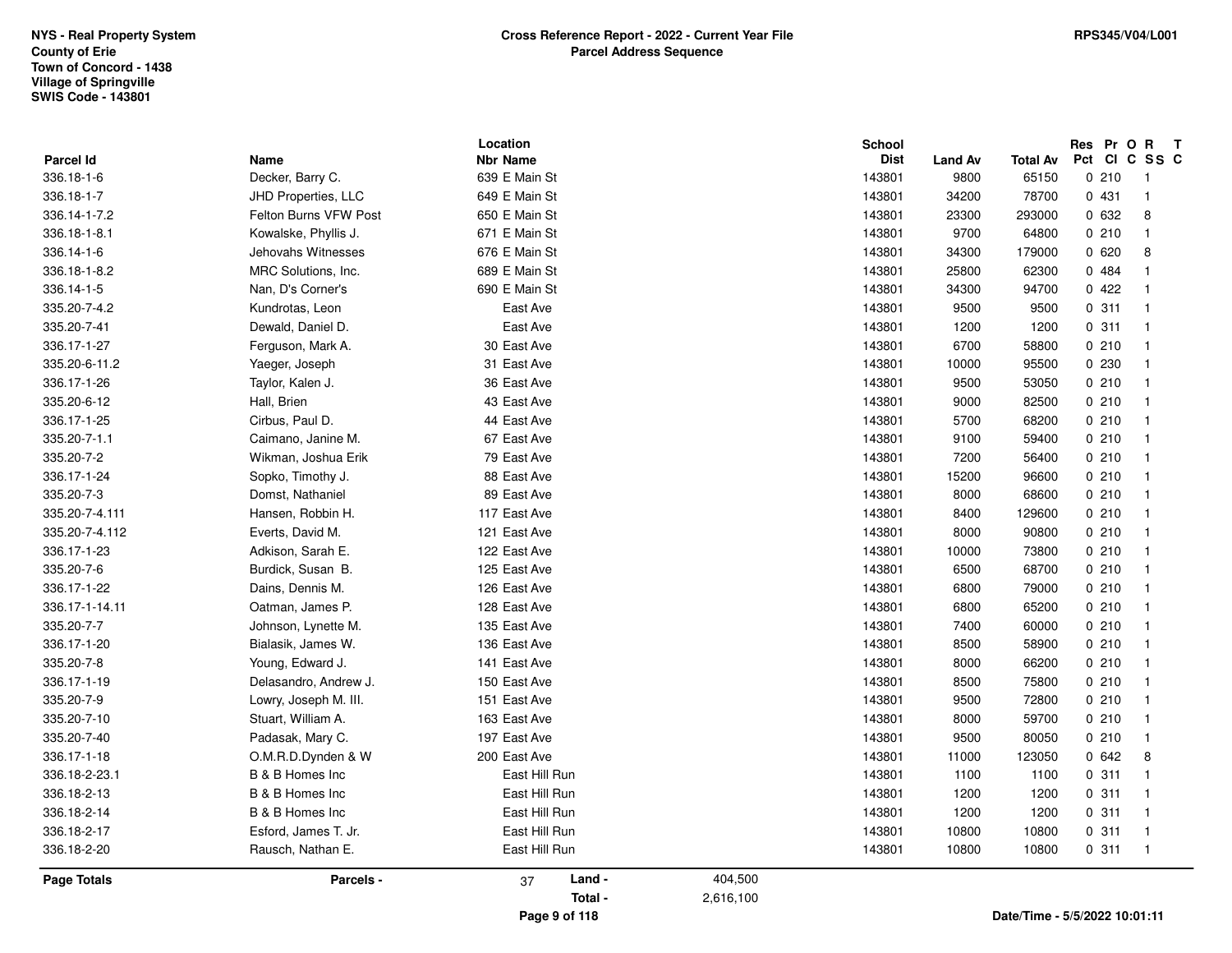|               |                               | Location          |           | <b>School</b> |         |                               |       | Res Pr O R T            |
|---------------|-------------------------------|-------------------|-----------|---------------|---------|-------------------------------|-------|-------------------------|
| Parcel Id     | Name                          | <b>Nbr Name</b>   |           | <b>Dist</b>   | Land Av | <b>Total Av</b>               |       | Pct CI C SS C           |
| 336.18-2-24   | B & B Homes Inc               | East Hill Run     |           | 143801        | 1200    | 1200                          | 0.311 | - 1                     |
| 336.18-2-25   | B & B Homes Inc               | East Hill Run     |           | 143801        | 1200    | 1200                          | 0.311 | $\overline{1}$          |
| 336.18-2-26   | B & B Homes Inc               | East Hill Run     |           | 143801        | 1200    | 1200                          | 0.311 | $\mathbf{1}$            |
| 336.18-2-27   | B & B Homes Inc               | East Hill Run     |           | 143801        | 1200    | 1200                          | 0.311 | $\mathbf{1}$            |
| 336.18-2-28   | B & B Homes Inc               | East Hill Run     |           | 143801        | 1200    | 1200                          | 0.311 | $\mathbf{1}$            |
| 336.18-2-29   | B & B Homes Inc               | East Hill Run     |           | 143801        | 1200    | 1200                          | 0.311 | $\overline{1}$          |
| 336.18-2-30   | B & B Homes Inc               | East Hill Run     |           | 143801        | 1200    | 1200                          | 0.311 | $\mathbf{1}$            |
| 336.18-2-31   | Omphalius, Harold             | 30 East Hill Run  |           | 143801        | 10000   | 67500                         | 0210  | $\overline{1}$          |
| 336.18-2-12   | Reese, Donald R.              | 50 East Hill Run  |           | 143801        | 10800   | 91700                         | 0210  | $\mathbf{1}$            |
| 336.18-2-11   | Ritenour, Gary L.             | 60 East Hill Run  |           | 143801        | 10800   | 100100                        | 0210  | $\mathbf{1}$            |
| 336.18-2-10   | Sticht, William               | 70 East Hill Run  |           | 143801        | 10800   | 87700                         | 0210  | $\mathbf{1}$            |
| 336.18-2-9    | Heidle, Kenneth J.            | 78 East Hill Run  |           | 143801        | 10800   | 81600                         | 0210  | -1                      |
| 336.18-2-1    | The Lawrence R Zielinski      | 79 East Hill Run  |           | 143801        | 10000   | 89000                         | 0210  | $\mathbf{1}$            |
| 336.18-2-2    | Wells, Michael                | 89 East Hill Run  |           | 143801        | 10800   | 77700                         | 0210  | $\mathbf{1}$            |
| 336.18-2-8    | Wnuk, William J.              | 90 East Hill Run  |           | 143801        | 10800   | 114200                        | 0210  | $\mathbf{1}$            |
| 336.18-2-3    | <b>MAGGIE Revocable Trust</b> | 99 East Hill Run  |           | 143801        | 10800   | 95500                         | 0210  | $\mathbf{1}$            |
| 336.18-2-7    | Schmauss, Ralph A.            | 104 East Hill Run |           | 143801        | 10800   | 80900                         | 0210  | $\overline{1}$          |
| 336.18-2-4    | Batterson, David C. Jr.       | 105 East Hill Run |           | 143801        | 10800   | 89400                         | 0210  | $\mathbf{1}$            |
| 336.18-2-5    | Illig, Matthew C.             | 115 East Hill Run |           | 143801        | 10800   | 106800                        | 0210  | $\mathbf{1}$            |
| 336.18-2-6    | Gills, Duane E.               | 125 East Hill Run |           | 143801        | 10800   | 77800                         | 0210  | $\mathbf{1}$            |
| 336.18-2-19   | Reynolds, Karen               | 129 East Hill Run |           | 143801        | 10800   | 87500                         | 0210  | -1                      |
| 336.18-2-18   | Esford, James T. Jr.          | 140 East Hill Run |           | 143801        | 10800   | 91600                         | 0210  | $\mathbf{1}$            |
| 336.18-2-21   | Boyd, Joseph                  | 151 East Hill Run |           | 143801        | 10800   | 69100                         | 0210  | $\mathbf{1}$            |
| 336.18-2-22.1 | McCoy, Robert L.              | 155 East Hill Run |           | 143801        | 700     | 700                           | 0.310 | $\overline{1}$          |
| 336.18-2-22.2 | Kaczanowski, Jean             | 159 East Hill Run |           | 143801        | 1000    | 77900                         | 0210  | $\overline{\mathbf{1}}$ |
| 336.18-2-23.3 | Gloria J Stone Revocable Trus | 169 East Hill Run |           | 143801        | 1000    | 43200                         | 0210  | -1                      |
| 336.18-2-15   | B & B Homes Inc               | 175 East Hill Run |           | 143801        | 1200    | 1200                          | 0.311 | $\mathbf{1}$            |
| 336.18-2-16   | Rehrauer, Brittny             | 178 East Hill Run |           | 143801        | 1200    | 86600                         | 0210  | $\mathbf{1}$            |
| 335.15-1-11.2 | Peerless Winsmith Inc         | Eaton St          |           | 143801        | 6000    | 73000                         | 0710  | $\mathbf{1}$            |
| 335.15-1-39   | Peerless Winsmith Inc         | Eaton St          |           | 143801        | 350     | 350                           | 0.311 | $\overline{\mathbf{1}}$ |
| 335.12-1-41   | Brown, Donald K.              | 19 Eaton St       |           | 143801        | 6600    | 54400                         | 0210  | $\mathbf{1}$            |
| 335.15-3-5    | Sixt, Richard                 | 20 Eaton St       |           | 143801        | 5300    | 47100                         | 0210  | $\overline{\mathbf{1}}$ |
| 335.12-1-42   | Mesch, Byron W.               | 25 Eaton St       |           | 143801        | 5000    | 37200                         | 0210  | $\overline{1}$          |
| 335.15-3-4    | Stachowski, James Jr.         | 26 Eaton St       |           | 143801        | 4400    | 31900                         | 0210  | $\overline{\mathbf{1}}$ |
| 335.15-3-3    | Spaulding, Linda Jean         | 32 Eaton St       |           | 143801        | 5700    | 34800                         | 0210  | -1                      |
| 335.12-1-43   | Krueger, Joseph M.            | 33 Eaton St       |           | 143801        | 4500    | 67400                         | 0411  | $\mathbf{1}$            |
| 335.15-3-2    | Semrau, Robert D.             | 40 Eaton St       |           | 143801        | 5200    | 41600                         | 0210  | -1                      |
| Page Totals   | Parcels -                     | Land -<br>37      | 227,750   |               |         |                               |       |                         |
|               |                               | Total -           | 2,013,850 |               |         |                               |       |                         |
|               |                               | Page 10 of 118    |           |               |         | Date/Time - 5/5/2022 10:01:11 |       |                         |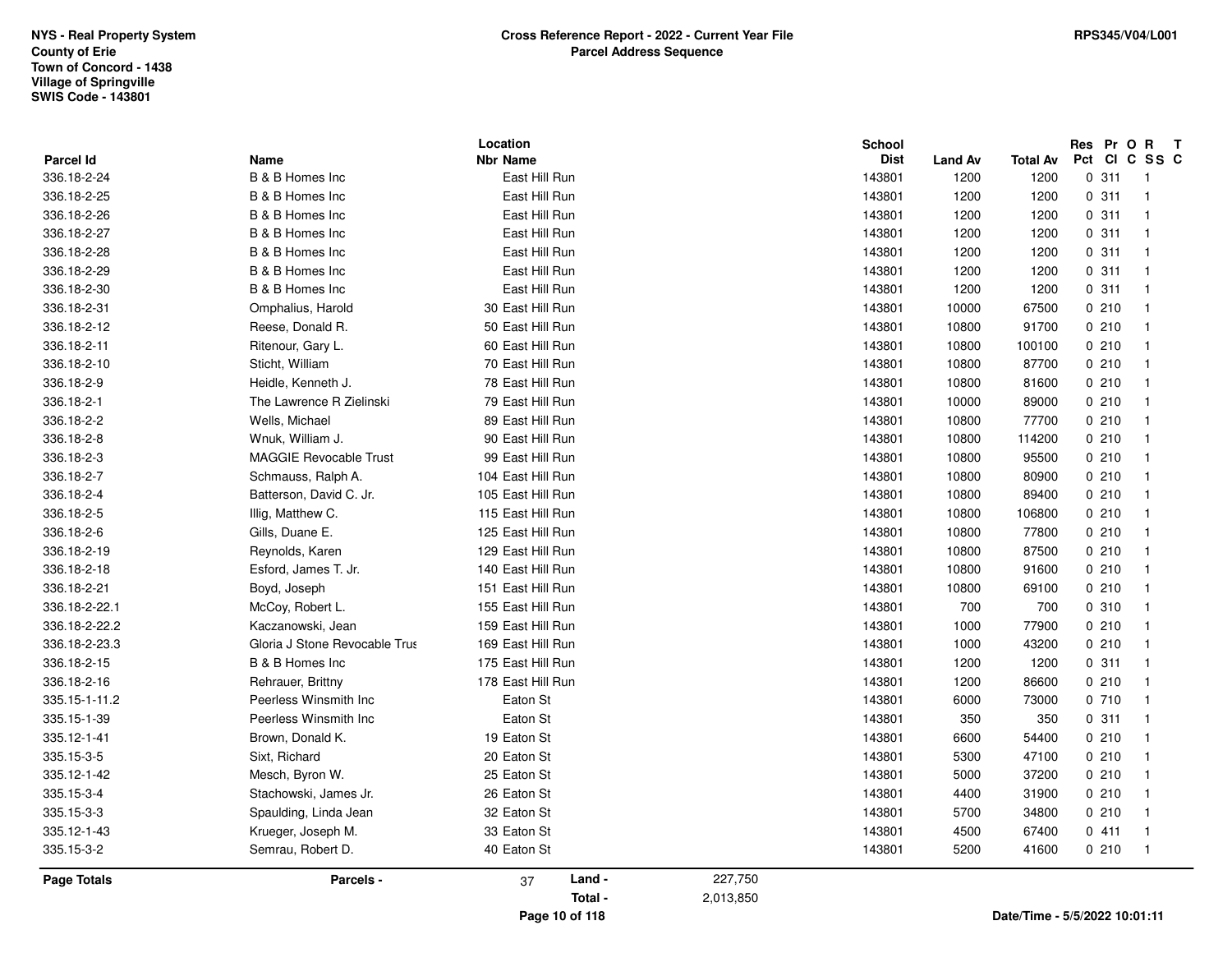| <b>Parcel Id</b>   |                              | Location<br><b>Nbr Name</b> |           | School<br><b>Dist</b> |                        | <b>Total Av</b> | Res Pr O R T<br>Pct Cl C SS C    |
|--------------------|------------------------------|-----------------------------|-----------|-----------------------|------------------------|-----------------|----------------------------------|
| 335.12-1-44        | Name<br>Reeves, Marylynn     | 41 Eaton St                 |           | 143801                | <b>Land Av</b><br>3600 | 38100           | 0210<br>$\overline{\phantom{0}}$ |
| 335.15-3-1         | Dinse, Amanda Lynn           | 46 Eaton St                 |           | 143801                | 6800                   | 45900           | 0210<br>$\overline{1}$           |
| 335.15-2-6         | Frank, Melissa L.            | 66 Eaton St                 |           | 143801                | 3000                   | 37300           | 0210<br>$\overline{1}$           |
| 335.15-2-5         | Garcia, Michael              | 72 Eaton St                 |           | 143801                | 6300                   | 35000           | 0210<br>$\overline{1}$           |
| 335.15-2-4         | Lamphier, Joseph Jr.         | 80 Eaton St                 |           | 143801                | 7800                   | 30000           | 0210<br>$\overline{1}$           |
| 335.12-1-45        | Kropczynski, Matthew         | 81 Eaton St                 |           | 143801                | 5200                   | 37600           | 0210<br>$\mathbf{1}$             |
| 335.12-1-46.11     | Bramer, William E.           | 85 Eaton St                 |           | 143801                | 3400                   | 21800           | 0220<br>$\mathbf 1$              |
| 335.15-2-3         | Rogers, Gerald L.            | 88 Eaton St                 |           | 143801                | 5400                   | 25900           | 0210<br>$\mathbf{1}$             |
| 335.12-1-46.121    | Bramer, William E.           | 91 Eaton St                 |           | 143801                | 4200                   | 45000           | 0210<br>$\mathbf{1}$             |
| 335.15-2-2         | Marcus, David                | 94 Eaton St                 |           | 143801                | 4400                   | 40500           | 0210<br>$\overline{1}$           |
| 335.12-1-48        | Baker, Jay T.                | 97 Eaton St                 |           | 143801                | 5900                   | 35000           | 0210<br>$\mathbf{1}$             |
| 335.15-2-1         | Bramer, William E.           | 100 Eaton St                |           | 143801                | 8700                   | 55750           | 0411<br>$\mathbf{1}$             |
| 335.12-1-49        | Capanyola, Magdalen R.       | 103 Eaton St                |           | 143801                | 6100                   | 23000           | 0210<br>$\overline{1}$           |
| 335.15-1-17.111    | Slippy, Brian                | 137 Eaton St                |           | 143801                | 30800                  | 156300          | 0 433<br>$\mathbf{1}$            |
| 335.15-1-21        | Beyette, Peterson T.         | 142 Eaton St                |           | 143801                | 3500                   | 37750           | 0220<br>$\mathbf{1}$             |
| 335.15-1-20        | Coons, Mary L.               | 148 Eaton St                |           | 143801                | 5200                   | 39500           | 0210<br>$\mathbf{1}$             |
| 335.15-1-19        | Laskowski, Adrienne L.       | 152 Eaton St                |           | 143801                | 4900                   | 34200           | 0210<br>$\overline{1}$           |
| 335.15-1-18        | Krotz, Douglas C.            | 158 Eaton St                |           | 143801                | 5500                   | 37500           | 0210<br>$\overline{1}$           |
| 335.15-1-11.1      | Peerless Winsmith Inc.       | 172 Eaton St                |           | 143801                | 96500                  | 622000          | 0710<br>$\mathbf{1}$             |
| 335.20-3-2         | Vacinek-White, Emily         | 13 Elk St                   |           | 143801                | 2200                   | 42300           | 0210<br>$\mathbf{1}$             |
| 335.20-3-3         | Gust, Keene J.               | 19 Elk St                   |           | 143801                | 3500                   | 37000           | 0210<br>$\mathbf{1}$             |
| 335.20-3-4         | The Andrea S Domst Irr Trust | 25 Elk St                   |           | 143801                | 3200                   | 45700           | 0210<br>$\mathbf{1}$             |
| 335.20-3-5         | Kuczka, Kristin              | 29 Elk St                   |           | 143801                | 3400                   | 38700           | 0210<br>$\overline{1}$           |
| 335.20-3-6         | Batterson, David C. Sr.      | 37 Elk St                   |           | 143801                | 4700                   | 31600           | 0220<br>$\mathbf{1}$             |
| 335.20-4-23        | Donahue, Jonathan M.         | 38 Elk St                   |           | 143801                | 7800                   | 47700           | 0210<br>$\mathbf{1}$             |
| 335.20-3-7.1       | Bilz, Sharon E.              | 45 Elk St                   |           | 143801                | 4000                   | 61700           | 0210<br>$\overline{1}$           |
| 335.20-4-22        | Fleckenstein, Lyle A.        | 50 Elk St                   |           | 143801                | 9400                   | 45700           | 0210<br>$\overline{1}$           |
| 335.20-3-8         | Groves, Golden               | 51 Elk St                   |           | 143801                | 5500                   | 52500           | 0210<br>$\mathbf{1}$             |
| 335.20-3-9         | Fanton, Matthew R.           | 59 Elk St                   |           | 143801                | 6200                   | 54600           | 0210<br>$\mathbf{1}$             |
| 335.20-3-10        | Batterson, David C.          | 69 Elk St                   |           | 143801                | 5200                   | 44500           | 0.220<br>$\overline{1}$          |
| 335.20-3-11        | Rawlings, Ruth A.            | 75 Elk St                   |           | 143801                | 5200                   | 38500           | 0210<br>$\mathbf{1}$             |
| 335.20-3-12        | Kopp, Geary S.               | 83 Elk St                   |           | 143801                | 5500                   | 41600           | 0210<br>$\mathbf{1}$             |
| 335.20-5-36        | Bilz, Barbara E.             | 86 Elk St                   |           | 143801                | 8500                   | 44600           | 0210<br>$\overline{1}$           |
| 335.20-3-13        | Harrigan, Charles M. III.    | 87 Elk St                   |           | 143801                | 6600                   | 73500           | 0210<br>$\mathbf{1}$             |
| 335.20-5-35        | Penders, Laura J.            | 92 Elk St                   |           | 143801                | 4300                   | 63600           | 0210<br>$\overline{1}$           |
| 335.20-3-14        | Richards, Keith L.           | 97 Elk St                   |           | 143801                | 4800                   | 51900           | 0210<br>$\mathbf{1}$             |
| 335.20-5-34        | Uhteg, Daniel                | 98 Elk St                   |           | 143801                | 8400                   | 83800           | 0210<br>-1                       |
| <b>Page Totals</b> | Parcels -                    | Land -<br>37                | 315,600   |                       |                        |                 |                                  |
|                    |                              | Total -                     | 2,297,600 |                       |                        |                 |                                  |
|                    |                              | Page 11 of 118              |           |                       |                        |                 | Date/Time - 5/5/2022 10:01:11    |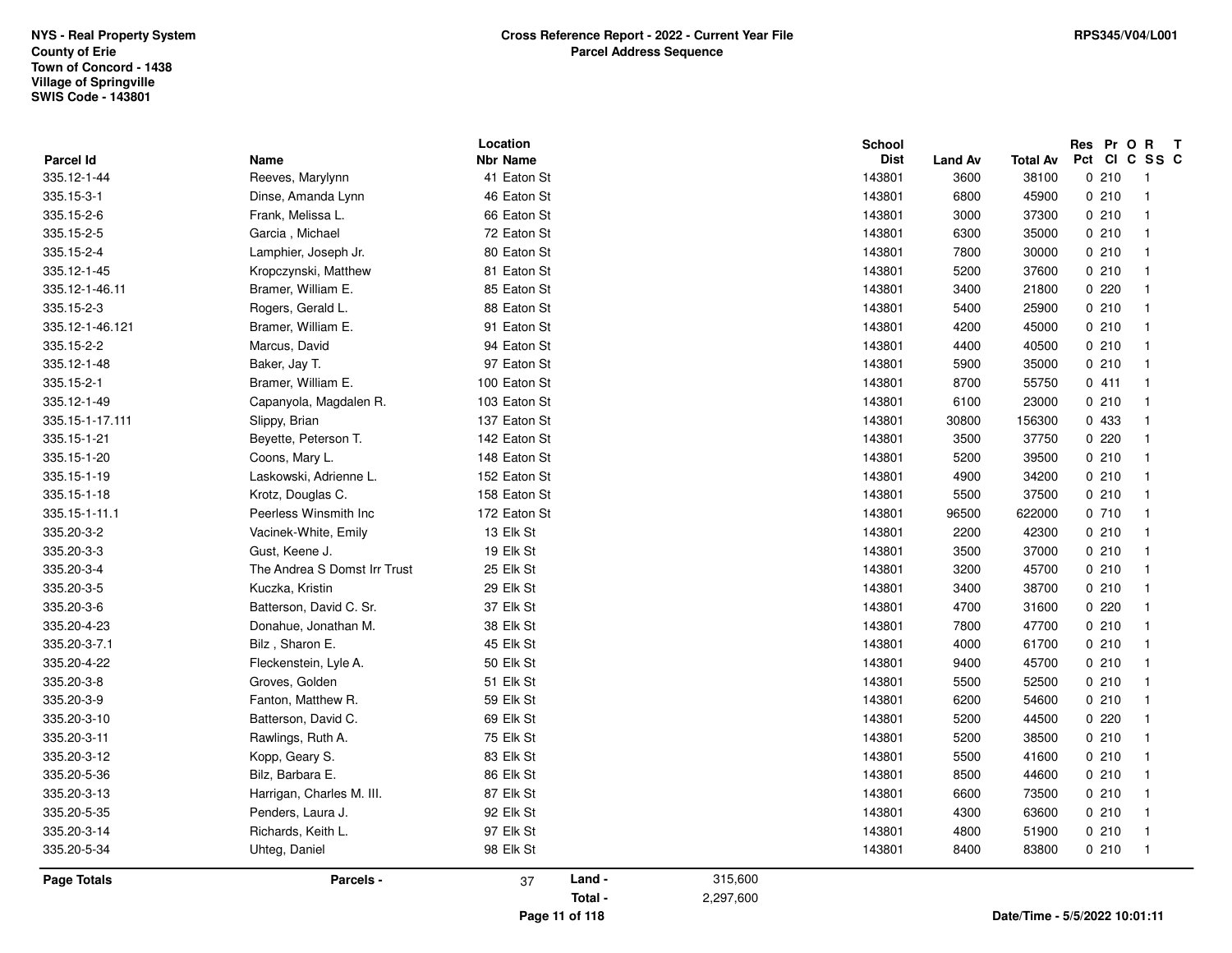| Parcel Id          | Name                         | Location<br><b>Nbr Name</b> |                |           | School<br><b>Dist</b> | <b>Land Av</b> | <b>Total Av</b> | Res Pr O R T<br>Pct CI C SS C   |
|--------------------|------------------------------|-----------------------------|----------------|-----------|-----------------------|----------------|-----------------|---------------------------------|
| 335.20-3-15        | May, William S.              | 101 Elk St                  |                |           | 143801                | 5700           | 92700           | 0210<br>$\overline{1}$          |
| 335.20-3-16        | Wallace, Barry               | 109 Elk St                  |                |           | 143801                | 7000           | 56900           | 0210<br>$\mathbf{1}$            |
| 335.20-5-33        | Cudney, Craig R.             | 110 Elk St                  |                |           | 143801                | 6900           | 58900           | 0210<br>-1                      |
| 335.20-5-32        | Klahn, Stacey C.             | 118 Elk St                  |                |           | 143801                | 5600           | 43350           | 0210<br>$\mathbf{1}$            |
| 335.20-3-17        | Odell, Rodney A.             | 119 Elk St                  |                |           | 143801                | 9000           | 66800           | 0210<br>$\mathbf{1}$            |
| 335.20-3-18        | Boundy, Scott                | 129 Elk St                  |                |           | 143801                | 4300           | 23500           | 0210<br>$\mathbf{1}$            |
| 335.20-5-31        | Turner, Keith Patrick        | 130 Elk St                  |                |           | 143801                | 9600           | 86600           | 0210<br>-1                      |
| 335.20-3-19        | Bogdan, Amanda E.            | 135 Elk St                  |                |           | 143801                | 7300           | 58700           | 0210                            |
| 335.20-3-20        | Baker, John T.               | 147 Elk St                  |                |           | 143801                | 7400           | 52000           | 0210<br>$\overline{\mathbf{1}}$ |
| 347.08-2-1         | Mongillo, Emily              | 150 Elk St                  |                |           | 143801                | 9800           | 66900           | 0210<br>$\mathbf{1}$            |
| 335.20-3-21        | Wendell D Adams, Jr and      | 155 Elk St                  |                |           | 143801                | 7600           | 56700           | 0210<br>$\mathbf 1$             |
| 347.08-2-18        | Rumfola, Charles L.          | 158 Elk St                  |                |           | 143801                | 5800           | 49800           | 0210<br>$\mathbf{1}$            |
| 347.08-2-17        | Kruger, Edward               | 164 Elk St                  |                |           | 143801                | 8100           | 54000           | 0210<br>$\overline{\mathbf{1}}$ |
| 335.20-3-22        | MacDuffie, James Michael     | 165 Elk St                  |                |           | 143801                | 5500           | 58500           | 0210<br>$\mathbf{1}$            |
| 347.08-2-16        | Scharf, Keith R.             | 168 Elk St                  |                |           | 143801                | 10000          | 60000           | 0210<br>-1                      |
| 335.20-3-23        | Spaulding, Jeanne M.         | 175 Elk St                  |                |           | 143801                | 5500           | 54500           | 0210                            |
| 335.20-3-24        | Oakley, William              | 185 Elk St                  |                |           | 143801                | 5500           | 43500           | 0210                            |
| 347.08-2-15        | Dygert, J. Peter             | 206 Elk St                  |                |           | 143801                | 41600          | 119100          | 0240<br>$\overline{\mathbf{1}}$ |
| 347.08-1-38        | Grimm, Tucker M.             | Ellis Ave                   |                |           | 143801                | 250            | 250             | 0.311<br>$\mathbf 1$            |
| 347.08-1-45        | Cochran, Michael S.          | 26 Ellis Ave                |                |           | 143801                | 6500           | 107000          | 0210<br>$\mathbf{1}$            |
| 347.08-1-20.1      | Orton Family Revocable Trust | 27 Ellis Ave                |                |           | 143801                | 6200           | 80300           | 0210<br>$\overline{\mathbf{1}}$ |
| 347.08-1-44        | Rehrauer, Kathryn J.         | 34 Ellis Ave                |                |           | 143801                | 6500           | 63000           | 0210<br>$\mathbf{1}$            |
| 347.08-1-21        | Bress, Gregory M.            | 37 Ellis Ave                |                |           | 143801                | 6600           | 73500           | 0210<br>$\overline{1}$          |
| 347.08-1-43        | Rice, Stacy V.               | 42 Ellis Ave                |                |           | 143801                | 7300           | 53400           | 0210<br>$\mathbf{1}$            |
| 347.08-1-22        | Guadagna, David              | 49 Ellis Ave                |                |           | 143801                | 8800           | 50000           | 0210                            |
| 347.08-1-42        | Debo, John H.                | 50 Ellis Ave                |                |           | 143801                | 7300           | 50000           | 0210<br>$\mathbf{1}$            |
| 347.08-1-23        | Hoisington, John G.          | 55 Ellis Ave                |                |           | 143801                | 6500           | 75000           | 0210<br>$\mathbf{1}$            |
| 347.08-1-41        | Galley, Michael J.           | 58 Ellis Ave                |                |           | 143801                | 6700           | 63100           | 0210<br>$\mathbf{1}$            |
| 347.08-1-24        | Stachowski, Arthur S.        | 59 Ellis Ave                |                |           | 143801                | 6500           | 57800           | 0210                            |
| 347.08-1-25        | Maybray, Jonathan            | 69 Ellis Ave                |                |           | 143801                | 6400           | 62000           | 0210<br>-1                      |
| 347.08-1-40        | The, Pamela Khurana          | 72 Ellis Ave                |                |           | 143801                | 6500           | 64500           | 0210<br>$\mathbf 1$             |
| 347.08-1-26        | Beyea, Justin                | 75 Ellis Ave                |                |           | 143801                | 6400           | 62000           | 0210<br>$\overline{\mathbf{1}}$ |
| 347.08-1-39        | Pearson, Margaret A.         | 80 Ellis Ave                |                |           | 143801                | 8700           | 72500           | 0210<br>-1                      |
| 347.08-1-36        | Eisenhard, Carl L.           | 95 Ellis Ave                |                |           | 143801                | 6500           | 63500           | 0210                            |
| 336.09-1-35.2      | Pinelli, Theodore L.         | Elm St                      |                |           | 143801                | 4300           | 4300            | 0.311<br>$\mathbf 1$            |
| 335.16-3-22.112    | Heim, William J.             | Elm St                      |                |           | 143801                | 400            | 400             | 0.310<br>$\overline{1}$         |
| 335.16-3-8.1       | Kota, Sauni                  | Elm St                      |                |           | 143801                | 2700           | 2700            | 0.311<br>$\overline{1}$         |
| <b>Page Totals</b> | Parcels -                    | 37                          | Land -         | 273,250   |                       |                |                 |                                 |
|                    |                              |                             | Total -        | 2,107,700 |                       |                |                 |                                 |
|                    |                              |                             | Page 12 of 118 |           |                       |                |                 | Date/Time - 5/5/2022 10:01:11   |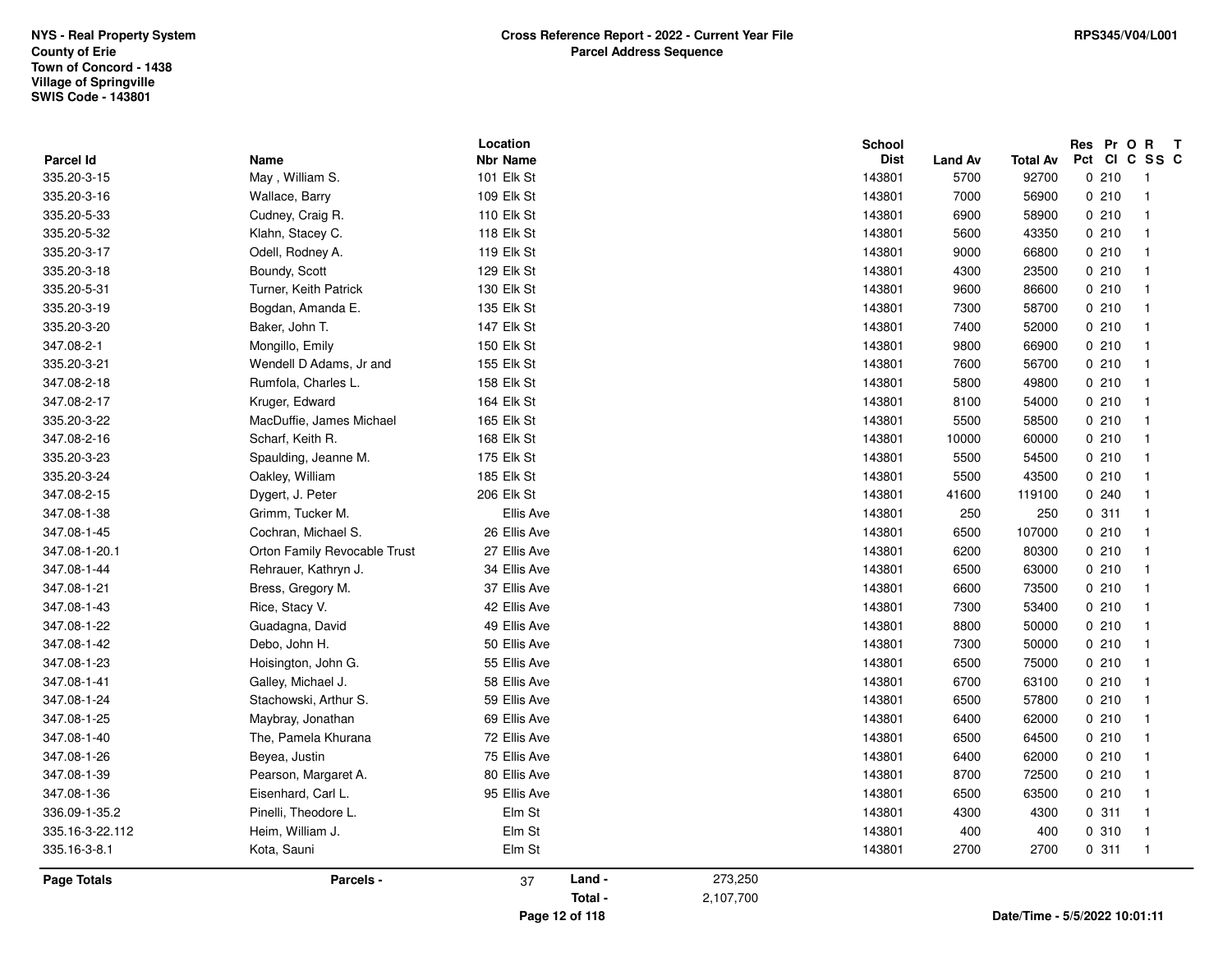| 24300<br>57600<br>25600<br>32300<br>28500<br>58300<br>34600<br>46900<br>51600<br>32500<br>51500<br>45900<br>28500<br>29900<br>63650<br>77000<br>4300<br>74900<br>104500<br>95200<br>73400<br>110000<br>66000<br>69500 | 0210<br>0210<br>0210<br>0210<br>0210<br>0210<br>0210<br>0210<br>0210<br>0210<br>0210<br>0210<br>0210<br>0210<br>0210<br>0210<br>0210<br>0.311<br>0210<br>0210<br>0210<br>0210<br>0210<br>0210<br>0210<br>0210 | -1                                                                                                        |
|-----------------------------------------------------------------------------------------------------------------------------------------------------------------------------------------------------------------------|---------------------------------------------------------------------------------------------------------------------------------------------------------------------------------------------------------------|-----------------------------------------------------------------------------------------------------------|
|                                                                                                                                                                                                                       |                                                                                                                                                                                                               |                                                                                                           |
|                                                                                                                                                                                                                       |                                                                                                                                                                                                               |                                                                                                           |
|                                                                                                                                                                                                                       |                                                                                                                                                                                                               |                                                                                                           |
|                                                                                                                                                                                                                       |                                                                                                                                                                                                               |                                                                                                           |
|                                                                                                                                                                                                                       |                                                                                                                                                                                                               |                                                                                                           |
|                                                                                                                                                                                                                       |                                                                                                                                                                                                               |                                                                                                           |
|                                                                                                                                                                                                                       |                                                                                                                                                                                                               |                                                                                                           |
|                                                                                                                                                                                                                       |                                                                                                                                                                                                               |                                                                                                           |
|                                                                                                                                                                                                                       |                                                                                                                                                                                                               |                                                                                                           |
|                                                                                                                                                                                                                       |                                                                                                                                                                                                               |                                                                                                           |
|                                                                                                                                                                                                                       |                                                                                                                                                                                                               |                                                                                                           |
|                                                                                                                                                                                                                       |                                                                                                                                                                                                               |                                                                                                           |
|                                                                                                                                                                                                                       |                                                                                                                                                                                                               |                                                                                                           |
|                                                                                                                                                                                                                       |                                                                                                                                                                                                               |                                                                                                           |
|                                                                                                                                                                                                                       |                                                                                                                                                                                                               |                                                                                                           |
|                                                                                                                                                                                                                       |                                                                                                                                                                                                               |                                                                                                           |
|                                                                                                                                                                                                                       |                                                                                                                                                                                                               |                                                                                                           |
|                                                                                                                                                                                                                       |                                                                                                                                                                                                               |                                                                                                           |
|                                                                                                                                                                                                                       |                                                                                                                                                                                                               |                                                                                                           |
|                                                                                                                                                                                                                       |                                                                                                                                                                                                               |                                                                                                           |
|                                                                                                                                                                                                                       |                                                                                                                                                                                                               |                                                                                                           |
|                                                                                                                                                                                                                       |                                                                                                                                                                                                               |                                                                                                           |
|                                                                                                                                                                                                                       |                                                                                                                                                                                                               |                                                                                                           |
|                                                                                                                                                                                                                       |                                                                                                                                                                                                               |                                                                                                           |
| 47500                                                                                                                                                                                                                 |                                                                                                                                                                                                               |                                                                                                           |
| 38500                                                                                                                                                                                                                 | 0210                                                                                                                                                                                                          |                                                                                                           |
| 38500                                                                                                                                                                                                                 |                                                                                                                                                                                                               |                                                                                                           |
|                                                                                                                                                                                                                       |                                                                                                                                                                                                               |                                                                                                           |
| 40000                                                                                                                                                                                                                 |                                                                                                                                                                                                               |                                                                                                           |
|                                                                                                                                                                                                                       |                                                                                                                                                                                                               |                                                                                                           |
|                                                                                                                                                                                                                       |                                                                                                                                                                                                               | 8                                                                                                         |
|                                                                                                                                                                                                                       |                                                                                                                                                                                                               | $\overline{1}$                                                                                            |
|                                                                                                                                                                                                                       |                                                                                                                                                                                                               | -1                                                                                                        |
|                                                                                                                                                                                                                       |                                                                                                                                                                                                               | -1<br>$\overline{1}$                                                                                      |
|                                                                                                                                                                                                                       |                                                                                                                                                                                                               |                                                                                                           |
|                                                                                                                                                                                                                       |                                                                                                                                                                                                               |                                                                                                           |
|                                                                                                                                                                                                                       | <b>Total Av</b><br>4300<br>9400<br>1000<br>17200<br>3000<br>1300<br>41900                                                                                                                                     | Res Pr O R<br>Pct CI C SS C<br>0.311<br>0.310<br>0.311<br>0.311<br>0.311<br>0 310<br>0220<br>0210<br>0210 |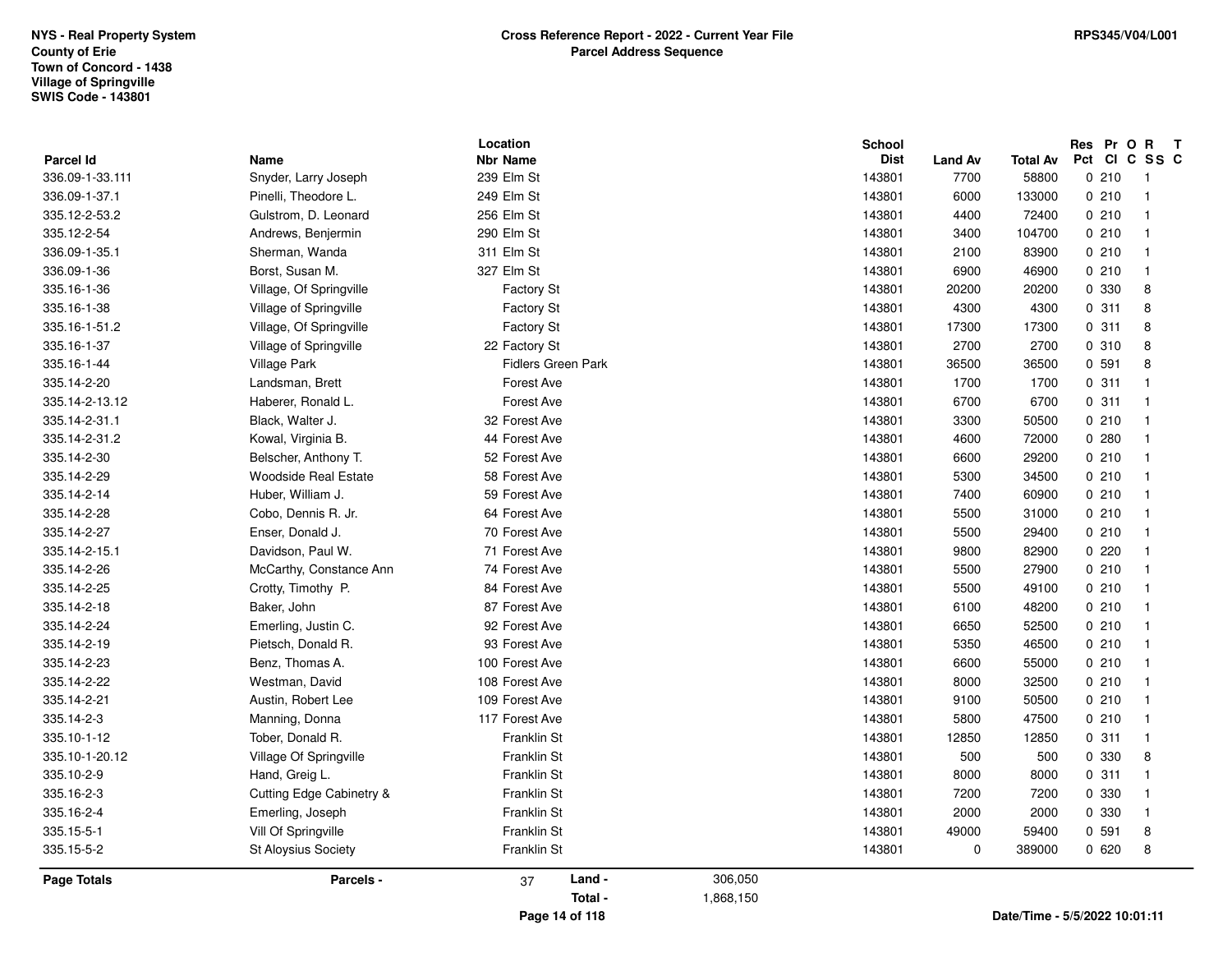|                             |                                   | Location<br>Nbr Name             |           | <b>School</b><br><b>Dist</b> |                          |                            | Res Pr O R T<br>Pct CI C SS C |                |
|-----------------------------|-----------------------------------|----------------------------------|-----------|------------------------------|--------------------------|----------------------------|-------------------------------|----------------|
| Parcel Id<br>335.15-5-2./A  | Name<br>St Aloysius Society       | Franklin St                      |           | 143801                       | <b>Land Av</b><br>267500 | <b>Total Av</b><br>2431800 | 0620                          | 8              |
| 335.15-8-8.1/A              | E J Properties, Inc.              | Franklin St                      |           | 143801                       | 7500                     | 40500                      | 0442                          | $\overline{1}$ |
| 335.15-8-7                  | Arnold, Arthur A.                 | Franklin St                      |           | 143801                       | 1400                     | 1400                       | 0.311                         | $\overline{1}$ |
| 335.16-1-30.21              | <b>Concord Historical Society</b> | 17 Franklin St                   |           | 143801                       | 15400                    | 112500                     | 0681                          | 8              |
| 335.16-2-6.1                | Batterson, David C.               | 26 Franklin St                   |           | 143801                       | 14800                    | 17800                      | 0449                          | -1             |
| 335.16-1-33.1               | 3d Springville, LLC               | 27 Franklin St                   |           | 143801                       | 89600                    | 431751                     | 0452                          | $\overline{1}$ |
|                             |                                   |                                  |           |                              |                          |                            | 0620                          |                |
| 335.16-2-6.2<br>335.16-1-39 | Wesleyan Church of                | 38 Franklin St<br>51 Franklin St |           | 143801                       | 26300                    | 73600                      | 0 330                         | 8<br>8         |
|                             | Village of Springville            |                                  |           | 143801                       | 11400                    | 11400                      |                               |                |
| 335.16-1-40                 | Village of Springville            | 53 Franklin St                   |           | 143801                       | 6100                     | 6100                       | 0.311                         | 8              |
| 335.16-2-5                  | Cutting Edge Cabinetry &          | 54 Franklin St                   |           | 143801                       | 7900                     | 29200                      | 0485                          | -1             |
| 335.16-1-41                 | Village Of Springville            | 65 Franklin St                   |           | 143801                       | 50600                    | 582100                     | 0662                          | 8              |
| 335.16-2-2                  | 2020 Zoar LLC                     | 70 Franklin St                   |           | 143801                       | 19000                    | 35000                      | 0 484                         | $\overline{1}$ |
| 335.16-1-42                 | Treasury Dpt U S Gov              | 75 Franklin St                   |           | 143801                       | 41600                    | 175900                     | 0652                          | 8              |
| 335.16-1-43.1               | Scharf, Brian K.                  | 85 Franklin St                   |           | 143801                       | 6500                     | 106400                     | 0 483                         | $\overline{1}$ |
| 335.16-2-1                  | Town Of Concord                   | 86 Franklin St                   |           | 143801                       | 36700                    | 457100                     | 0652                          | 8              |
| 335.15-4-16                 | Nissen, Nina Naffziger            | 135 Franklin St                  |           | 143801                       | 4200                     | 44200                      | 0210                          | $\overline{1}$ |
| 335.15-5-3.1                | First Presbyterian Ch             | 138 Franklin St                  |           | 143801                       | 35350                    | 593400                     | 0620                          | 8              |
| 335.15-4-17                 | Hjemdahl-Monsen, Erik Jarl        | 143 Franklin St                  |           | 143801                       | 6100                     | 65800                      | 0210                          | $\overline{1}$ |
| 335.15-4-18                 | Hesse, Elmer N. III.              | 149 Franklin St                  |           | 143801                       | 3700                     | 49100                      | 0210                          | $\overline{1}$ |
| 335.15-4-19                 | Feldman, Donna                    | 155 Franklin St                  |           | 143801                       | 4500                     | 36400                      | 0220                          | - 1            |
| 335.15-4-20                 | 8759161, LLC                      | 161 Franklin St                  |           | 143801                       | 5800                     | 47400                      | 0411                          | $\overline{1}$ |
| 335.15-4-22                 | Swales, Peter J.                  | 177 Franklin St                  |           | 143801                       | 6000                     | 49450                      | 0210                          | $\overline{1}$ |
| 335.15-4-23                 | Dash, Maureen E.                  | 185 Franklin St                  |           | 143801                       | 5000                     | 38000                      | 0220                          | $\overline{1}$ |
| 335.15-5-2./B               | Catholic Parsonage                | 190 Franklin St                  |           | 143801                       | $\mathbf 0$              | 51100                      | 0210                          | 8              |
| 335.15-5-17                 | St Aloysius Church                | 190 Franklin St                  |           | 143801                       | 21400                    | 315650                     | 0620                          | 8              |
| 335.15-4-24                 | Knight, Donna L.                  | 193 Franklin St                  |           | 143801                       | 5600                     | 34900                      | 0210                          | $\overline{1}$ |
| 335.15-4-25                 | Zink, David A.                    | 203 Franklin St                  |           | 143801                       | 5500                     | 51000                      | 0210                          | $\overline{1}$ |
| 335.15-4-26                 | Gostomski, Kala                   | 209 Franklin St                  |           | 143801                       | 5600                     | 38800                      | 0220                          | $\overline{1}$ |
| 335.15-4-27                 | Davies, Joan B.                   | 219 Franklin St                  |           | 143801                       | 6100                     | 38500                      | 0220                          | $\overline{1}$ |
| 335.15-6-6                  | McGuire-Laporta, Mary             | 244 Franklin St                  |           | 143801                       | 6100                     | 41100                      | 0210                          | $\overline{1}$ |
| 335.15-6-5                  | Czora-Golabek, Hollis K.          | 254 Franklin St                  |           | 143801                       | 7200                     | 46300                      | 0210                          | $\overline{1}$ |
| 335.15-1-36                 | Hosie, Colleen                    | 265 Franklin St                  |           | 143801                       | 4400                     | 48790                      | 0210                          | $\overline{1}$ |
| 335.15-6-4                  | Tighe, II, James R.               | 268 Franklin St                  |           | 143801                       | 6800                     | 37000                      | 0210                          | $\overline{1}$ |
| 335.15-6-3                  | Grube, Douglas S.                 | 276 Franklin St                  |           | 143801                       | 8400                     | 42000                      | 0210                          | $\overline{1}$ |
| 335.15-6-2                  | Grigsby, Paul Thomas              | 286 Franklin St                  |           | 143801                       | 11000                    | 28700                      | 0 433                         | $\overline{1}$ |
| 335.15-1-34.1               | Fop Holdings Llc                  | 291 Franklin St                  |           | 143801                       | 9600                     | 426400                     | 0411                          | $\overline{1}$ |
| 335.15-6-1                  | Mitchell, Kelsey M.               | 296 Franklin St                  |           | 143801                       | 8200                     | 38000                      | 50 220                        | $\overline{1}$ |
| Page Totals                 | Parcels -                         | Land -<br>37                     | 778,850   |                              |                          |                            |                               |                |
|                             |                                   | Total -                          | 6,674,541 |                              |                          |                            |                               |                |
|                             |                                   |                                  |           |                              |                          |                            |                               |                |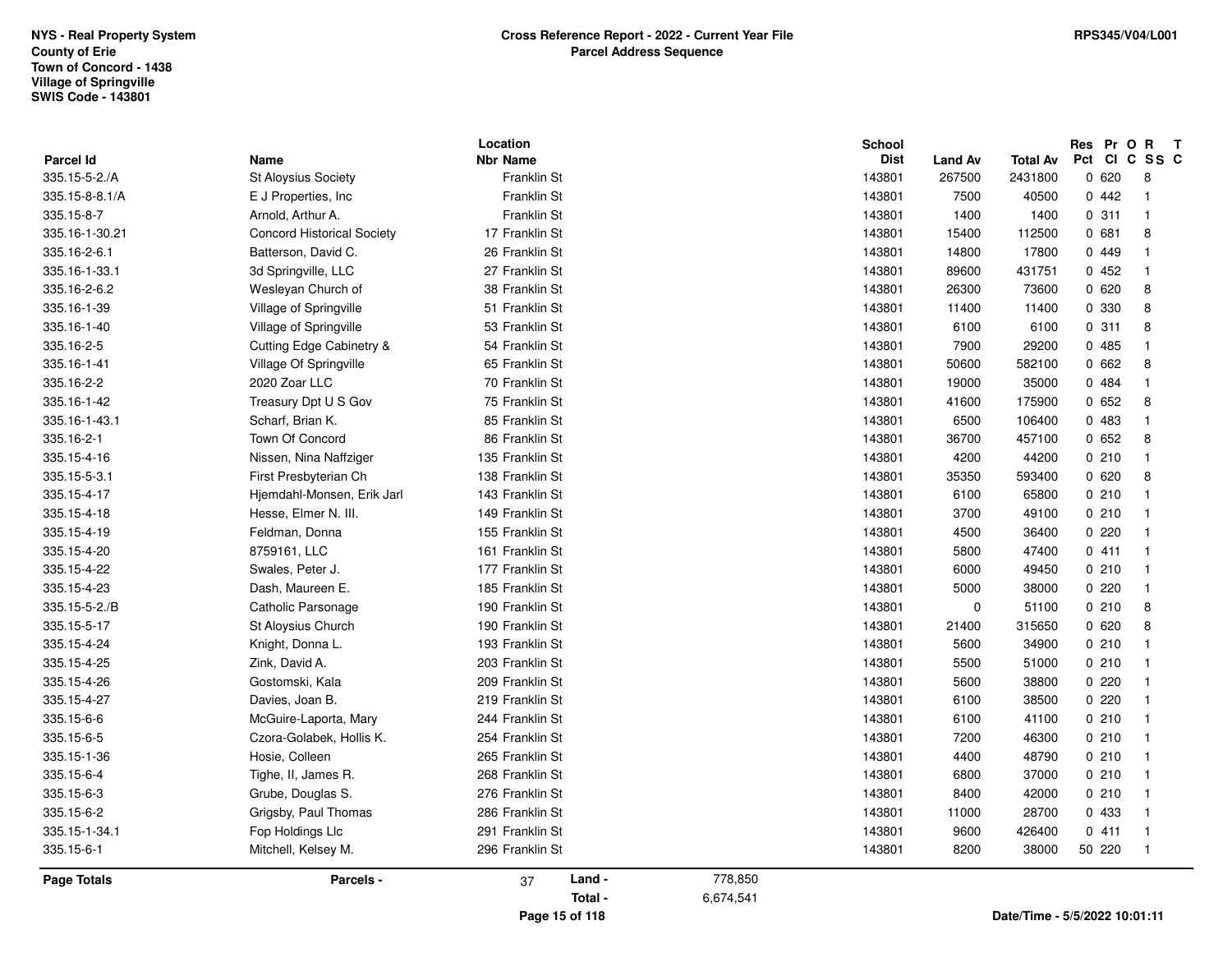|                    |                               | Location        | <b>School</b> |                |                 | Res Pr O R T                     |  |
|--------------------|-------------------------------|-----------------|---------------|----------------|-----------------|----------------------------------|--|
| <b>Parcel Id</b>   | Name                          | <b>Nbr Name</b> | <b>Dist</b>   | <b>Land Av</b> | <b>Total Av</b> | Pct CI C SS C                    |  |
| 335.15-1-37        | Mohr, Mark                    | 303 Franklin St | 143801        | 26400          | 39500           | 0710<br>$\overline{\phantom{0}}$ |  |
| 335.15-8-8.1       | Town of Concord IDA           | 334 Franklin St | 143801        | 7500           | 149000          | 0442<br>8                        |  |
| 335.15-8-20.21     | Phillips, Edward M.           | 344 Franklin St | 143801        | 8000           | 70100           | 0.280<br>-1                      |  |
| 335.15-1-10        | Peerless Winsmith Inc         | 345 Franklin St | 143801        | 27500          | 27500           | 0 340<br>$\overline{1}$          |  |
| 335.15-1-9         | Depue, Joann                  | 355 Franklin St | 143801        | 6900           | 42900           | 0210<br>$\overline{1}$           |  |
| 335.15-1-8         | Ridder, Vernon W.             | 379 Franklin St | 143801        | 11900          | 64300           | 0210<br>$\overline{1}$           |  |
| 335.15-8-6         | Arnold, Arthur A.             | 400 Franklin St | 143801        | 2400           | 43500           | 0210<br>$\overline{1}$           |  |
| 335.15-8-5         | Pellette, Elizabeth J.        | 406 Franklin St | 143801        | 7600           | 49200           | 0210<br>-1                       |  |
| 335.15-1-7         | Eschborn, Sean J.             | 407 Franklin St | 143801        | 10700          | 60300           | 0210<br>$\overline{1}$           |  |
| 335.15-8-4         | Morlok, Daniel J.             | 414 Franklin St | 143801        | 7300           | 59000           | 0215<br>$\overline{1}$           |  |
| 335.15-1-6         | Sprague, Adam M.              | 419 Franklin St | 143801        | 10200          | 47000           | 0220<br>$\overline{1}$           |  |
| 335.15-1-5         | Clark, Keith J.               | 427 Franklin St | 143801        | 8500           | 49300           | 0210<br>-1                       |  |
| 335.15-8-3         | Schindler, Melissa J.         | 432 Franklin St | 143801        | 9100           | 54200           | 0.280<br>-1                      |  |
| 335.15-1-4         | Tomasik, Timothy              | 437 Franklin St | 143801        | 6500           | 52000           | 0210<br>$\overline{1}$           |  |
| 335.15-8-2         | Young, Kristin Ann            | 440 Franklin St | 143801        | 9100           | 76300           | 0210<br>$\overline{1}$           |  |
| 335.15-1-3         | Dollas, Elizabeth V.          | 447 Franklin St | 143801        | 8000           | 49200           | 0210<br>$\overline{1}$           |  |
| 335.15-8-1         | Turner, Wesley                | 454 Franklin St | 143801        | 8800           | 55800           | 0210<br>-1                       |  |
| 335.15-1-2         | Rogers, Danny T.              | 457 Franklin St | 143801        | 8300           | 54400           | 0210<br>$\overline{1}$           |  |
| 335.15-1-1         | Barry, Mauro W. Jr.           | 467 Franklin St | 143801        | 8350           | 48800           | 0210<br>$\overline{1}$           |  |
| 335.14-3-1.2       | Trowbridge, Jaime A.          | 468 Franklin St | 143801        | 11250          | 66100           | 0220<br>$\overline{\mathbf{1}}$  |  |
| 335.10-1-15        | Shriver, Robert A.            | 479 Franklin St | 143801        | 7900           | 49400           | 0210<br>$\overline{1}$           |  |
| 335.14-3-1.1       | The Rudolf Tober Family Trust | 490 Franklin St | 143801        | 11600          | 81400           | 0210<br>-1                       |  |
| 335.10-1-16        | Davies, Paul F. III.          | 499 Franklin St | 143801        | 11500          | 75200           | 0210<br>$\overline{1}$           |  |
| 335.10-1-17        | Wolniewicz, Joseph C.         | 509 Franklin St | 143801        | 7600           | 65100           | 0210<br>$\overline{1}$           |  |
| 335.10-2-21        | Schuster, Jessica A.          | 514 Franklin St | 143801        | 9400           | 42400           | 0210<br>$\overline{1}$           |  |
| 335.10-1-18        | Wolniewicz, Joseph C.         | 521 Franklin St | 143801        | 7500           | 46900           | 0210<br>$\overline{1}$           |  |
| 335.10-3-10        | DeCarlo, Elizabeth R.         | 525 Franklin St | 143801        | 7500           | 91900           | 0210<br>-1                       |  |
| 335.10-2-20        | Strainese, Connie             | 590 Franklin St | 143801        | 7200           | 70800           | 0210<br>$\overline{1}$           |  |
| 335.10-2-19        | <b>Hess Trust</b>             | 606 Franklin St | 143801        | 6800           | 54800           | 0210<br>$\overline{1}$           |  |
| 335.10-2-18        | Maul, Rex C.                  | 616 Franklin St | 143801        | 6300           | 58000           | 0210<br>$\overline{1}$           |  |
| 335.10-1-11        | Tober, Donald R.              | 623 Franklin St | 143801        | 13400          | 87200           | 0210<br>$\overline{1}$           |  |
| 335.10-2-17        | Havens, Emerson D.            | 624 Franklin St | 143801        | 7800           | 65100           | 0210<br>$\overline{1}$           |  |
| 335.10-2-16        | Bartkowski, Henry             | 632 Franklin St | 143801        | 8600           | 59100           | 0210<br>$\overline{1}$           |  |
| 335.10-1-10        | Sage, Michael                 | 643 Franklin St | 143801        | 6700           | 81600           | 0210<br>$\overline{1}$           |  |
| 335.10-2-15        | Rindfuss, James J.            | 646 Franklin St | 143801        | 8600           | 73900           | 0210<br>$\overline{1}$           |  |
| 335.10-2-14        | Gutshall, Kurtis J.           | 656 Franklin St | 143801        | 8700           | 67600           | 0210<br>$\overline{1}$           |  |
| 335.10-1-9         | Shaw, Jacqueline              | 661 Franklin St | 143801        | 10100          | 69800           | 0220<br>$\overline{1}$           |  |
| <b>Page Totals</b> | Parcels -                     | Land -<br>37    | 351,500       |                |                 |                                  |  |
|                    |                               | Total -         | 2,298,600     |                |                 |                                  |  |
|                    |                               | Page 16 of 118  |               |                |                 | Date/Time - 5/5/2022 10:01:11    |  |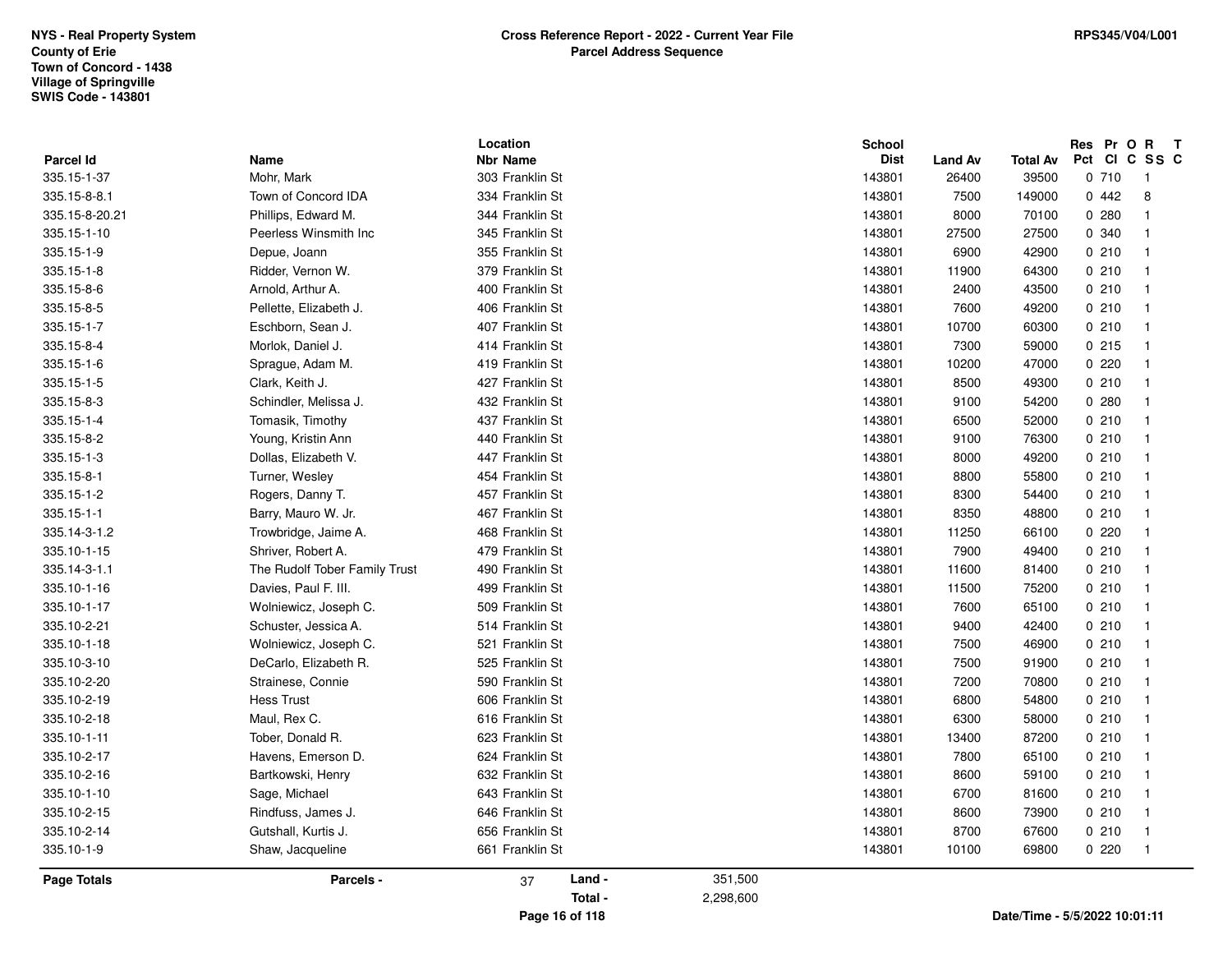|                  |                              | Location        |           | <b>School</b> |                |                 |     | Res Pr O  | $\mathbf{R}$            | $\mathbf{T}$ |
|------------------|------------------------------|-----------------|-----------|---------------|----------------|-----------------|-----|-----------|-------------------------|--------------|
| <b>Parcel Id</b> | Name                         | Nbr Name        |           | <b>Dist</b>   | <b>Land Av</b> | <b>Total Av</b> | Pct | <b>CI</b> | C SS C                  |              |
| 335.10-2-13      | Moody, Bart A.               | 668 Franklin St |           | 143801        | 8800           | 75600           |     | 0210      | -1                      |              |
| 335.10-1-1       | Burke, Thomas J.             | 679 Franklin St |           | 143801        | 6400           | 81000           |     | 0210      | $\overline{1}$          |              |
| 335.10-2-12      | Turner, Elizabeth A.         | 680 Franklin St |           | 143801        | 7000           | 45000           |     | 0210      | $\overline{\mathbf{1}}$ |              |
| 335.10-2-11      | Horton, Jonathan C.          | 690 Franklin St |           | 143801        | 7400           | 63600           |     | 0210      | $\mathbf{1}$            |              |
| 335.10-1-19.1    | Duncan, William J.           | 699 Franklin St |           | 143801        | 7600           | 54100           |     | 0210      | -1                      |              |
| 335.10-2-10      | Revocable Trust, The Doris E | 700 Franklin St |           | 143801        | 7400           | 51000           |     | 0210      | $\overline{1}$          |              |
| 335.10-2-8       | Grigsby, Paul T.             | 720 Franklin St |           | 143801        | 8000           | 84900           |     | 0210      | $\overline{1}$          |              |
| 335.10-2-7       | Klaus, Charles F. Jr.        | 728 Franklin St |           | 143801        | 8000           | 65000           |     | 0210      | $\overline{\mathbf{1}}$ |              |
| 335.19-6-31      | Trautman, Matthew L.         | 8 Glen St       |           | 143801        | 8500           | 53400           |     | 0210      | $\mathbf{1}$            |              |
| 335.19-6-30.1    | Rung, Robert R.              | 20 Glen St      |           | 143801        | 7300           | 30100           |     | 0210      | $\mathbf{1}$            |              |
| 335.19-5-16      | Corcimiglia, Jeremy          | 23 Glen St      |           | 143801        | 4600           | 39500           |     | 0210      | $\overline{1}$          |              |
| 335.19-6-30.2    | Gentner, Leslie P.           | 26 Glen St      |           | 143801        | 6100           | 50900           |     | 0210      | $\overline{1}$          |              |
| 335.19-5-17      | Stack, Gerald                | 29 Glen St      |           | 143801        | 5200           | 39400           |     | 0.210     | $\overline{\mathbf{1}}$ |              |
| 335.19-5-18      | Smith, Alexandra A.          | 35 Glen St      |           | 143801        | 5100           | 43800           |     | 0210      | -1                      |              |
| 335.19-6-29      | Capanyola, James P.          | 38 Glen St      |           | 143801        | 6000           | 53500           |     | 0210      | -1                      |              |
| 335.19-6-28      | McMullen, Dennis             | 44 Glen St      |           | 143801        | 5200           | 34900           |     | 0210      | $\overline{1}$          |              |
| 335.19-5-19      | O'Brien, Margaret A.         | 47 Glen St      |           | 143801        | 6750           | 43850           |     | 0210      | $\overline{1}$          |              |
| 335.19-6-27      | Heller, William M. Jr.       | 50 Glen St      |           | 143801        | 6900           | 45600           |     | 0.210     | $\overline{\mathbf{1}}$ |              |
| 335.12-1-1       | Kaufmann, Robert             | 11 Greenwood Pl |           | 143801        | 8900           | 67200           |     | 0210      | $\mathbf{1}$            |              |
| 335.12-1-16      | Fallon, Danielle Eileen      | 12 Greenwood Pl |           | 143801        | 6100           | 41400           |     | 0210      | $\overline{\mathbf{1}}$ |              |
| 335.12-1-2       | Louth, Harry D.              | 19 Greenwood Pl |           | 143801        | 5000           | 42000           |     | 0210      | $\overline{1}$          |              |
| 335.12-1-15      | Bieber, Robert K.            | 20 Greenwood Pl |           | 143801        | 6100           | 52100           |     | 0210      | $\overline{1}$          |              |
| 335.12-1-3       | Webber, Mitchell             | 27 Greenwood Pl |           | 143801        | 6700           | 59800           |     | 0.210     | $\overline{\mathbf{1}}$ |              |
| 335.12-1-14      | Cobo, Dennis R. Jr.          | 28 Greenwood Pl |           | 143801        | 6100           | 50400           |     | 0210      | $\mathbf{1}$            |              |
| 335.12-1-4       | Krezmien, James M.           | 33 Greenwood Pl |           | 143801        | 7200           | 68100           |     | 0210      | $\overline{\mathbf{1}}$ |              |
| 335.12-1-13      | Kotlarsz, Kimberly D.        | 36 Greenwood Pl |           | 143801        | 7900           | 58400           |     | 0210      | $\overline{1}$          |              |
| 335.12-1-5       | Smolinski, Mary Ellen        | 41 Greenwood Pl |           | 143801        | 6200           | 57300           |     | 0210      | $\overline{1}$          |              |
| 335.12-1-12      | Leonard, Marla D.            | 46 Greenwood Pl |           | 143801        | 6400           | 51500           |     | 0210      | $\overline{\mathbf{1}}$ |              |
| 335.12-1-6       | Swartz, Amy M.               | 49 Greenwood Pl |           | 143801        | 7700           | 68500           |     | 0210      | $\mathbf{1}$            |              |
| 335.12-1-11      | Dains, Delbert M.            | 54 Greenwood Pl |           | 143801        | 7300           | 50200           |     | 0210      | -1                      |              |
| 335.12-1-7       | Kellerman, Benjamin J.       | 59 Greenwood Pl |           | 143801        | 6800           | 33000           |     | 0210      | $\overline{\mathbf{1}}$ |              |
| 335.12-1-8       | Badura, Jozef                | 67 Greenwood Pl |           | 143801        | 6800           | 50800           |     | 0210      | $\overline{\mathbf{1}}$ |              |
| 335.12-1-10      | McCarthy, Katherine M.       | 72 Greenwood Pl |           | 143801        | 10500          | 68300           |     | 0210      | $\overline{\mathbf{1}}$ |              |
| 335.12-1-9       | Kroll, Jilann M.             | 75 Greenwood Pl |           | 143801        | 6800           | 51400           |     | 0210      | $\overline{\mathbf{1}}$ |              |
| 336.09-1-15.2    | Cerrone, Christopher J.      | Hilltop Dr      |           | 143801        | 6000           | 6000            |     | 0.311     | $\overline{1}$          |              |
| 336.09-1-28      | Burkhalter, Bruce            | 14 Hilltop Dr   |           | 143801        | 6800           | 55800           |     | 0210      | -1                      |              |
|                  |                              |                 |           |               |                |                 |     |           |                         |              |
| 336.09-1-23      | Vance, Alexandra Christine   | 21 Hilltop Dr   |           | 143801        | 5800           | 46550           |     | 0210      | $\overline{1}$          |              |
| Page Totals      | Parcels -                    | Land -<br>37    | 253,350   |               |                |                 |     |           |                         |              |
|                  |                              | Total -         | 1,933,900 |               |                |                 |     |           |                         |              |
|                  |                              |                 |           |               |                |                 |     |           |                         |              |

**Page 17 of 118**

**Date/Time - 5/5/2022 10:01:11**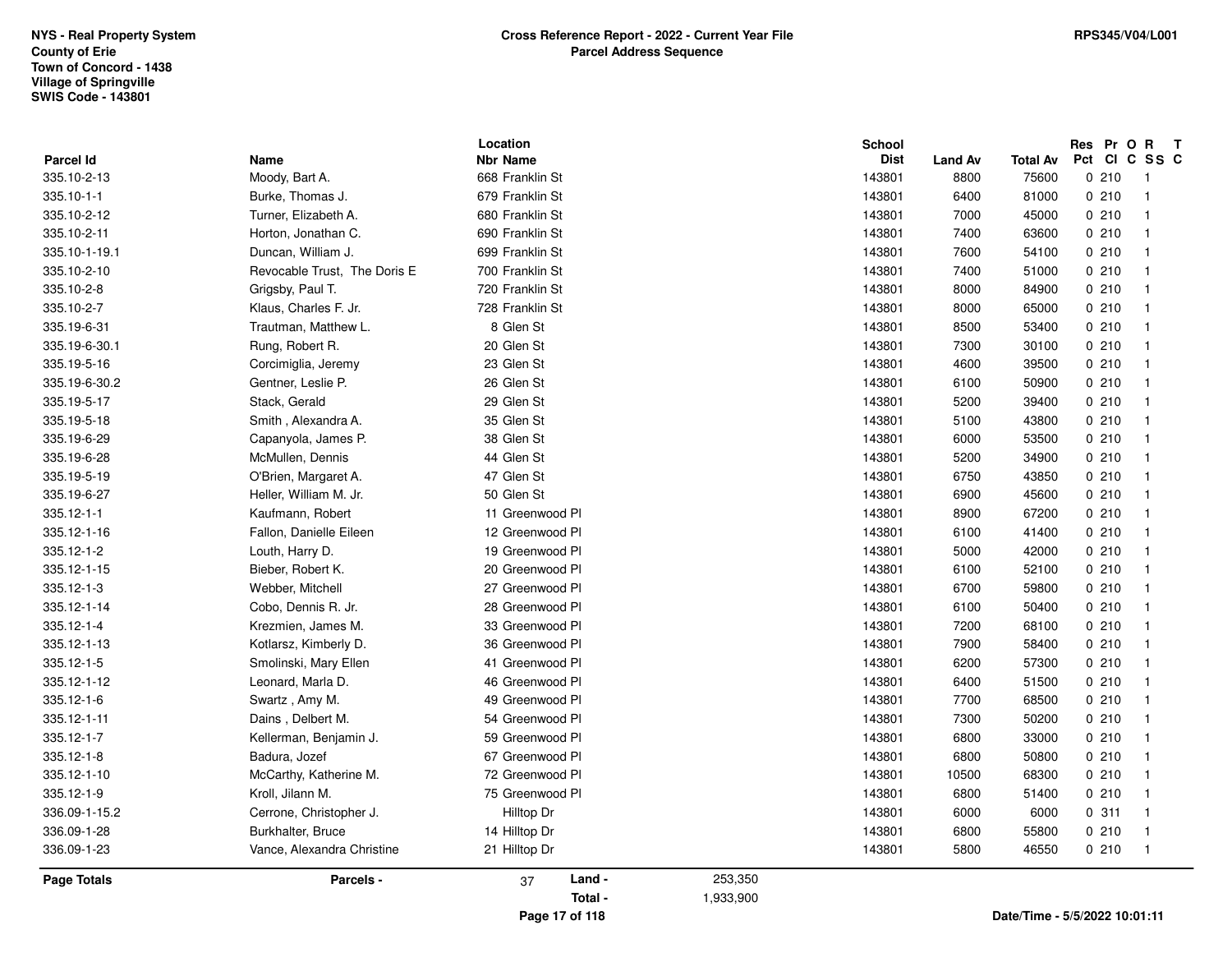| Parcel Id      | Name                         | Location<br><b>Nbr Name</b> |                |           | <b>School</b><br><b>Dist</b> | <b>Land Av</b> | <b>Total Av</b>               | Res Pr O R T<br>Pct | CICSSC                   |
|----------------|------------------------------|-----------------------------|----------------|-----------|------------------------------|----------------|-------------------------------|---------------------|--------------------------|
| 336.09-1-24    | Kruse, Robert                | 27 Hilltop Dr               |                |           | 143801                       | 5800           | 61650                         | 0210                | $\overline{\phantom{0}}$ |
| 336.09-1-27    | Kruse, Steven R.             | 30 Hilltop Dr               |                |           | 143801                       | 8200           | 70000                         | 0210                | $\overline{1}$           |
| 336.09-1-25    | Wagner, Michael F.           | 35 Hilltop Dr               |                |           | 143801                       | 7600           | 52200                         | 0210                | $\blacksquare$           |
| 336.09-1-26    | Cudaback, Susan Marie        | 36 Hilltop Dr               |                |           | 143801                       | 7600           | 57900                         | 0210                | $\overline{1}$           |
| 336.09-1-16.2  | Taylor, Philip               | 44 Hilltop Dr               |                |           | 143801                       | 7700           | 80500                         | 0210                | $\overline{1}$           |
| 336.09-1-16.12 | Cerrone, Christopher J.      | 49 Hilltop Dr               |                |           | 143801                       | 7700           | 130100                        | 0210                | $\overline{1}$           |
| 336.09-1-15.3  | Black, James                 | 54 Hilltop Dr               |                |           | 143801                       | 5000           | 5000                          | 0.311               | $\overline{1}$           |
| 336.17-1-6     | Tamraz, Tara K.              | 399 E Main St               |                |           | 143801                       | 10700          | 72500                         | 0210                | $\overline{1}$           |
| 335.16-4-10.1  | McNell, Christopher B.       | Maple Ave                   |                |           | 143801                       | 4000           | 4000                          | 0.311               | $\overline{1}$           |
| 335.16-4-11.2  | McNell, Christopher B.       | Maple Ave                   |                |           | 143801                       | 550            | 550                           | 0.311               | $\overline{1}$           |
| 335.16-1-2     | Ish Properties, LLC          | 17 Maple Ave                |                |           | 143801                       | 4500           | 41600                         | 0220                | $\overline{1}$           |
| 335.12-2-23    | Bramer, Willian E.           | 18 Maple Ave                |                |           | 143801                       | 2900           | 3900                          | 0.312               | $\overline{1}$           |
| 335.12-2-22    | Bramer, William E.           | 22 Maple Ave                |                |           | 143801                       | 3900           | 27400                         | 0220                | $\overline{1}$           |
| 335.16-1-3     | Sullivan, Duane A.           | 25 Maple Ave                |                |           | 143801                       | 5200           | 42500                         | 0210                | $\overline{1}$           |
| 335.16-1-4     | Garlock, Robert W.           | 29 Maple Ave                |                |           | 143801                       | 5000           | 33400                         | 0210                | $\overline{1}$           |
| 335.12-2-21    | Ott, Karl                    | 30 Maple Ave                |                |           | 143801                       | 6400           | 53300                         | 0210                | $\overline{1}$           |
| 335.12-2-20    | Morris, Jamie K.             | 38 Maple Ave                |                |           | 143801                       | 6400           | 46800                         | 0210                | $\overline{1}$           |
| 335.16-1-5     | Hargraves, Kayla A.          | 39 Maple Ave                |                |           | 143801                       | 7500           | 37400                         | 0210                | $\overline{1}$           |
| 335.16-1-6     | Hudson, George               | 45 Maple Ave                |                |           | 143801                       | 4000           | 23300                         | 0210                | $\overline{\mathbf{1}}$  |
| 335.12-2-19    | Schiefer, Jeffrey A.         | 46 Maple Ave                |                |           | 143801                       | 6400           | 37400                         | 0210                | $\overline{1}$           |
| 335.16-1-7     | Brock, David M.              | 49 Maple Ave                |                |           | 143801                       | 6200           | 39000                         | 0210                | $\overline{1}$           |
| 335.12-2-18    | Cobo, Dennis R.              | 54 Maple Ave                |                |           | 143801                       | 5000           | 43800                         | 0210                | $\overline{1}$           |
| 335.16-1-8     | Stevens, Karen               | 59 Maple Ave                |                |           | 143801                       | 6500           | 82700                         | 0210                | $\overline{1}$           |
| 335.12-2-17    | Linderman, Abby              | 62 Maple Ave                |                |           | 143801                       | 5000           | 49300                         | 0210                | $\overline{1}$           |
| 335.16-1-9     | SYI Boys & Girls Club        | 63 Maple Ave                |                |           | 143801                       | 25800          | 45400                         | 0482                | 8                        |
| 335.12-2-16    | Beatty Brass Properties, LLC | 68 Maple Ave                |                |           | 143801                       | 7000           | 60600                         | 0.280               | $\overline{\mathbf{1}}$  |
| 335.12-2-13.1  | Brisley, William R.          | 98 Maple Ave                |                |           | 143801                       | 4000           | 44400                         | 0210                | $\overline{1}$           |
| 335.12-2-12    | Everts, Maisie               | 104 Maple Ave               |                |           | 143801                       | 5000           | 49100                         | 0210                | $\overline{\mathbf{1}}$  |
| 335.16-3-45.2  | Swartz, Ronald R. Jr.        | 109 Maple Ave               |                |           | 143801                       | 7800           | 56900                         | 0411                | $\overline{1}$           |
| 335.12-2-11.1  | Proctor, William F.          | 112 Maple Ave               |                |           | 143801                       | 5300           | 41300                         | 0210                | $\overline{1}$           |
| 335.12-2-10.1  | Tillinghast, Adam G.         | 118 Maple Ave               |                |           | 143801                       | 5200           | 41800                         | 0210                | $\overline{1}$           |
| 335.16-3-45.1  | Parsons, Katherine           | 121 Maple Ave               |                |           | 143801                       | 4300           | 29500                         | 0210                | $\overline{1}$           |
| 335.12-2-9     | Capanyola, Jeanette C.       | 126 Maple Ave               |                |           | 143801                       | 5000           | 48900                         | 0210                | $\overline{1}$           |
| 335.16-3-1     | Davie, Rodney L.             | 127 Maple Ave               |                |           | 143801                       | 5900           | 45800                         | 0210                | $\overline{1}$           |
| 335.12-2-8     | Kasper, Keith                | 134 Maple Ave               |                |           | 143801                       | 5000           | 40600                         | 0210                | $\overline{1}$           |
| 335.16-3-2.1   | Sopko, John A.               | 139 Maple Ave               |                |           | 143801                       | 10700          | 82100                         | 0210                | $\overline{1}$           |
| 335.12-2-7     | Ucci, Andrew J.              | 140 Maple Ave               |                |           | 143801                       | 5000           | 51500                         | 0210                | $\overline{1}$           |
| Page Totals    | Parcels -                    | 37                          | Land -         | 235,750   |                              |                |                               |                     |                          |
|                |                              |                             | Total -        | 1,734,100 |                              |                |                               |                     |                          |
|                |                              |                             | Page 18 of 118 |           |                              |                | Date/Time - 5/5/2022 10:01:11 |                     |                          |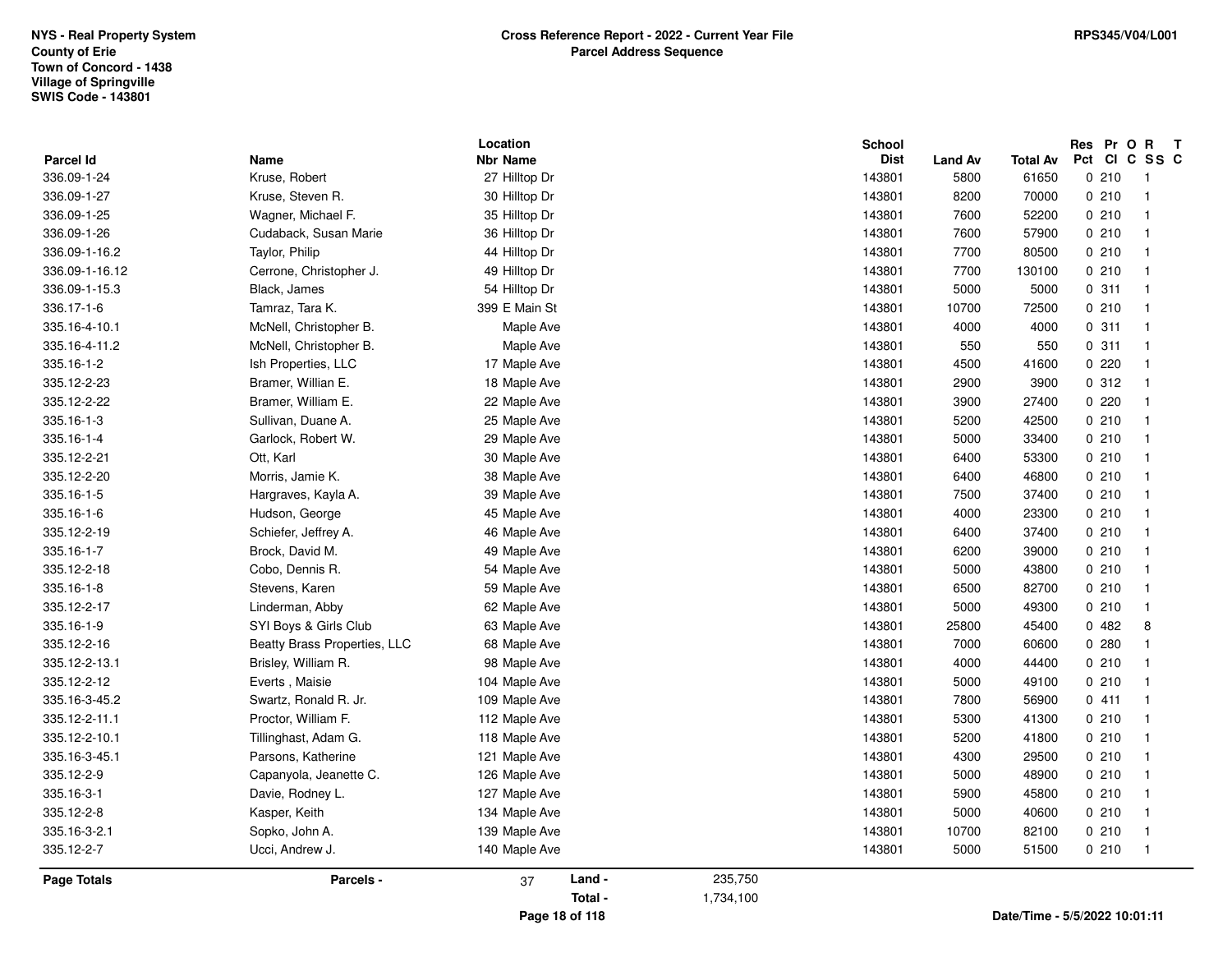|                    |                                | Location        |           | <b>School</b> |                |                               |        | Res Pr O R T            |  |
|--------------------|--------------------------------|-----------------|-----------|---------------|----------------|-------------------------------|--------|-------------------------|--|
| Parcel Id          | Name<br>Casey, Shaun L.        | <b>Nbr Name</b> |           | <b>Dist</b>   | <b>Land Av</b> | <b>Total Av</b>               |        | Pct CI C SS C           |  |
| 335.12-2-6         |                                | 148 Maple Ave   |           | 143801        | 5000           | 40000                         | 0220   | - 1<br>$\overline{1}$   |  |
| 335.16-3-4         | Holland, Kimberly Lynn         | 149 Maple Ave   |           | 143801        | 6300           | 53400                         | 0210   | $\overline{\mathbf{1}}$ |  |
| 335.16-3-5         | The Dashnaw Family Trust       | 155 Maple Ave   |           | 143801        | 6650           | 30400                         | 0210   |                         |  |
| 335.12-2-5         | Townley, James                 | 156 Maple Ave   |           | 143801        | 7200           | 39600                         | 0210   | $\overline{1}$          |  |
| 335.16-3-6         | Commerford, Mary               | 165 Maple Ave   |           | 143801        | 6600           | 32800                         | 0210   | $\overline{1}$          |  |
| 335.12-2-4.2       | Stresing, Nathan               | 168 Maple Ave   |           | 143801        | 8900           | 49000                         | 0210   | $\overline{1}$          |  |
| 335.16-3-7.1       | Gallo, Linda M.                | 171 Maple Ave   |           | 143801        | 3900           | 37600                         | 0210   | $\overline{1}$          |  |
| 335.16-4-1         | Zimpfer, Donald E. Jr.         | 183 Maple Ave   |           | 143801        | 6400           | 31000                         | 0210   | $\mathbf{1}$            |  |
| 336.09-1-31        | Ahrens, Nancy                  | 184 Maple Ave   |           | 143801        | 8700           | 34000                         | 0210   | $\overline{1}$          |  |
| 335.16-4-2         | Poppenberg, Thomas M.          | 191 Maple Ave   |           | 143801        | 5800           | 36700                         | 0210   | $\overline{1}$          |  |
| 335.16-4-3         | Seales, Jimmy N.               | 197 Maple Ave   |           | 143801        | 6700           | 40900                         | 0210   | $\mathbf{1}$            |  |
| 336.09-1-30        | Luce, Norman F.                | 198 Maple Ave   |           | 143801        | 10900          | 21700                         | 0210   | $\overline{\mathbf{1}}$ |  |
| 335.16-4-4         | Pawlowski, Jacob D.            | 203 Maple Ave   |           | 143801        | 3400           | 49200                         | 0210   | 1                       |  |
| 335.16-4-5         | Lux, Diane M.                  | 211 Maple Ave   |           | 143801        | 7400           | 45000                         | 0.280  | $\overline{1}$          |  |
| 335.16-4-6         | Bress, Stephanie A.            | 217 Maple Ave   |           | 143801        | 5700           | 47100                         | 0210   | $\overline{1}$          |  |
| 336.09-1-29        | Booth, Donna M.                | 222 Maple Ave   |           | 143801        | 8400           | 38500                         | 0210   | $\mathbf{1}$            |  |
| 335.16-4-7         | Fleckenstein, Sueann           | 229 Maple Ave   |           | 143801        | 8700           | 37100                         | 0210   | $\mathbf{1}$            |  |
| 335.16-4-8.1       | Johnson, Victor C.             | 241 Maple Ave   |           | 143801        | 8600           | 81500                         | 0210   | $\mathbf{1}$            |  |
| 336.09-1-22        | Higgins, Mark J.               | 242 Maple Ave   |           | 143801        | 6800           | 71400                         | 0210   | $\overline{1}$          |  |
| 335.16-4-9         | McNell, Christopher B.         | 245 Maple Ave   |           | 143801        | 4500           | 42000                         | 0210   | $\overline{1}$          |  |
| 336.09-1-21        | Frank, Larry C.                | 248 Maple Ave   |           | 143801        | 6800           | 51050                         | 0210   | $\mathbf{1}$            |  |
| 335.16-2-22.2      | Village of Springville         | Mechanic St     |           | 143801        | 1000           | 1000                          | 0 330  | 8                       |  |
| 335.16-2-18        | Gibbin, Leslie J.              | 15 Mechanic St  |           | 143801        | 8000           | 31800                         | 0482   | $\overline{\mathbf{1}}$ |  |
| 335.16-2-19        | Legal Servicing, LLC           | 19 Mechanic St  |           | 143801        | 12850          | 35750                         | 0482   | $\overline{1}$          |  |
| 335.16-2-22.1      | M & T Bank Mgmt Facilities     | 22 Mechanic St  |           | 143801        | 24000          | 236000                        | 0462   | $\overline{\mathbf{1}}$ |  |
| 335.16-2-20        | DJ2 Properties, LLC            | 23 Mechanic St  |           | 143801        | 17300          | 76700                         | 0482   | $\mathbf 1$             |  |
| 335.16-2-21        | A.R.T. Project Properties LLC  | 29 Mechanic St  |           | 143801        | 8800           | 24500                         | 0481   | $\overline{1}$          |  |
| 347.07-1-14        | Village Of Spr                 | Mill St         |           | 143801        | 6300           | 6300                          | 0.311  | 8                       |  |
| 347.07-1-15.1      | People Inc.                    | Mill St         |           | 143801        | 12200          | 12200                         | 0.311  | $\overline{1}$          |  |
| 347.07-1-15.2      | Conklin, Steven R.             | Mill St         |           | 143801        | 2450           | 2450                          | 0.311  | $\overline{1}$          |  |
| 347.07-1-21.11     | Tucker, Russell                | Mill St         |           | 143801        | 12500          | 13500                         | 0.312  | $\overline{1}$          |  |
| 347.07-1-21.23     | Miller, James F.               | Mill St         |           | 143801        | 2100           | 12500                         | 0.312  | $\overline{1}$          |  |
| 335.20-1-28.2      | Village Of Springville         | Mill St         |           | 143801        | 3650           | 3650                          | 0682   | 8                       |  |
| 347.07-1-32.11     | Perkins, David E.              | Mill St         |           | 143801        | 6400           | 6400                          | 0.311  | $\overline{1}$          |  |
| 335.20-2-13        | Wiedemer, Daniel M.            | Mill St         |           | 143801        | 3200           | 3200                          | 0.311  | $\overline{1}$          |  |
| 347.11-1-1         | Mill Ridge, LLC                | Mill St         |           | 143801        | 58200          | 58200                         | 0, 105 | $\overline{\mathbf{1}}$ |  |
| 335.19-4-34        | <b>Village Sewer Treatment</b> | Mill St         |           | 143801        | 80250          | 1971800                       | 0850   | 8                       |  |
| <b>Page Totals</b> | Parcels -                      | Land -<br>37    | 402,550   |               |                |                               |        |                         |  |
|                    |                                | Total -         | 3,405,900 |               |                |                               |        |                         |  |
|                    |                                | Page 19 of 118  |           |               |                | Date/Time - 5/5/2022 10:01:11 |        |                         |  |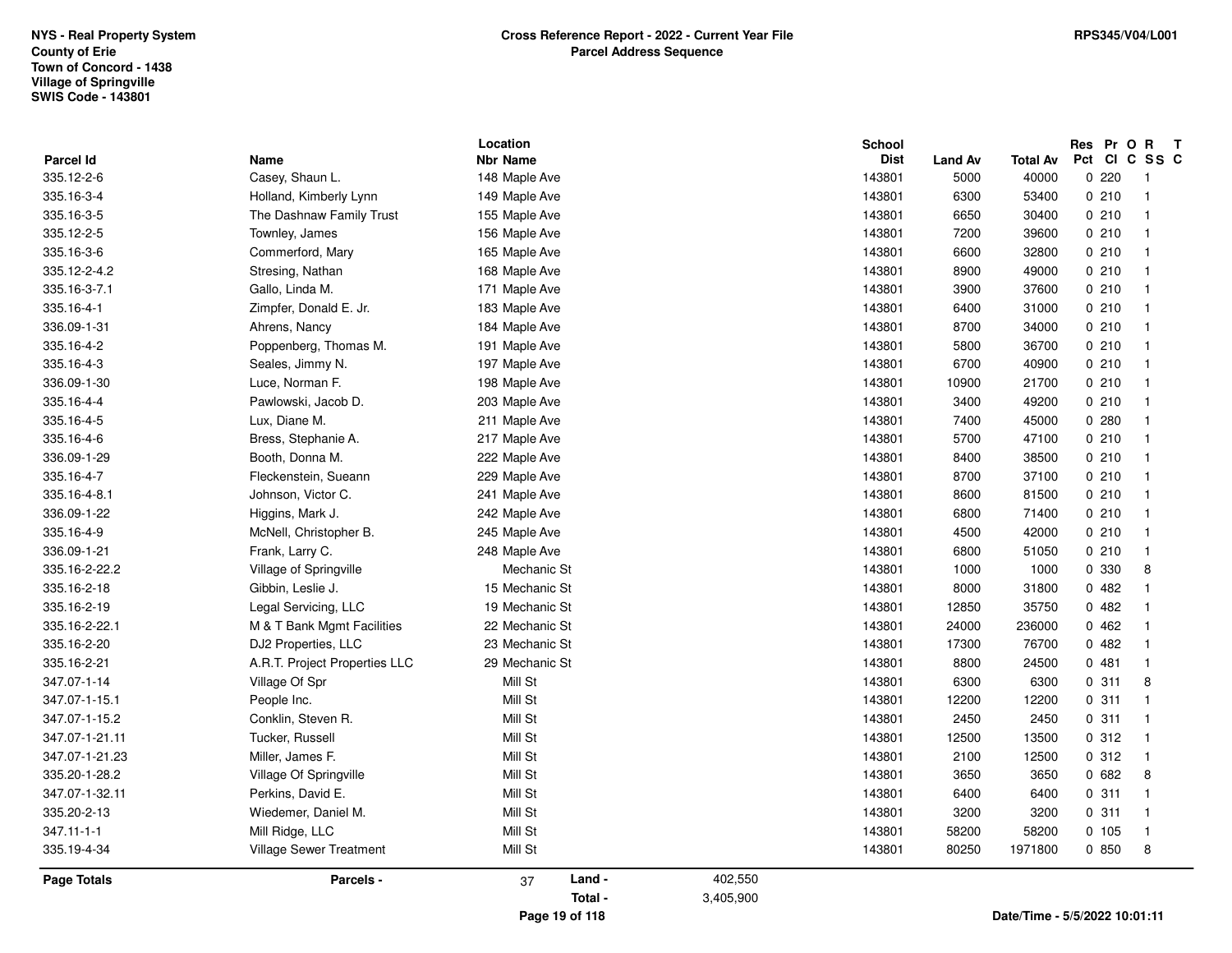## **Parcel Id**347.07-1-15.21 **Location Name Nbr Name**Mill St **School Dist Land Av Total Av**2450 **ResPrOR Pct Cl C S <sup>S</sup> CT**347.07-1-15.21 Perry, Victoria L. Mill St 143801 2450 2450 0 311 1 0 311 1<br>0 311 1  $0$  0 311 1 347.07-1-15.22 People Inc. Mill St 143801 100 100 0 311 1  $100$  0 311 1 347.07-1-6.1 Big Spread, LLC Mill St 143801 7000 7000 0 311 1 <sup>7000</sup> Mill St 0000000000 347.07-1-8.1 Mill Ridge, LLC Mill St 143801 7250 7250 0 105 1 <sup>7250</sup> Mill St 0000000000 335.20-2-1 Mongillo, Jason E. 10 Mill St 143801 6900 56000 0 220 1 <sup>56000</sup> Mill St 0000000010 335.20-2-21 Regan Family Revocable Trust <sup>16</sup> Mill St 143801 <sup>5700</sup> <sup>0</sup> <sup>411</sup> <sup>1</sup> <sup>67600</sup> Mill St 0000000016 335.20-1-28.13 Franzone, Michael 17 Mill St 143801 1800 44000 0 210 1 <sup>44000</sup> Mill St 0000000017 335.20-1-28.12 Grimm, Dale 19 Mill St 143801 1800 58500 0 210 1 <sup>58500</sup> Mill St 0000000019 335.20-1-28.11 Labincki, Marion G. 21 Mill St 143801 1800 58000 0 210 1 <sup>58000</sup> Mill St 0000000021 335.20-2-20 John, Lillian T. 36 Mill St 143801 6700 37300 0 220 1 <sup>37300</sup> Mill St 0000000036 335.20-2-19 Dennehy, Kathryn 42 Mill St 143801 4300 29100 0 210 1 <sup>29100</sup> Mill St 0000000042 335.20-1-29 Fornes, Paul W. 45 Mill St 143801 12000 88000 0 411 1 <sup>88000</sup> Mill St 0000000045 335.20-2-18 Peterson, Katie M. 50 Mill St 143801 5300 44000 0 210 1 <sup>44000</sup> Mill St 0000000050 335.20-2-17 Barczykowski, Jacquelyn 56 Mill St 143801 5800 0 210 <sup>1</sup> <sup>52500</sup> Mill St 0000000056 335.20-1-30 Swartz, Ronald R. 65 Mill St 143801 6100 37450 0 220 1 <sup>37450</sup> Mill St 0000000065 335.20-2-16 McCloud, Robert A. Jr. 68 Mill St 143801 6400 31000 0 220 1 <sup>31000</sup> Mill St 0000000068 335.20-1-31 Kraft, Justin 71 Mill St 143801 4500 27720 0 210 1 <sup>27720</sup> Mill St 0000000071 335.20-2-15 Singh, Satwant <sup>72</sup> Mill St 143801 4000 0 220 <sup>1</sup> <sup>46600</sup> Mill St 0000000072 335.20-2-14 Wiedemer, Daniel M. 76 Mill St 143801 4000 31500 0 210 1 <sup>31500</sup> Mill St 0000000076 335.20-1-32 Czora, Donna <sup>77</sup> Mill St 143801 8300 0 210 <sup>1</sup> <sup>32000</sup> Mill St 0000000077 335.20-2-12 O'Neil, Paul 90 Mill St 143801 4800 33000 0 210 1 <sup>33000</sup> Mill St 0000000090 347.08-1-13 Zeis, Paul 108 Mill St 143801 9900 91400 0 220 1 <sup>91400</sup> Mill St 0000000108 335.19-4-15 Morrison, Joel 121 Mill St 143801 10600 51300 0 220 1 <sup>51300</sup> Mill St 0000000121 347.08-1-12 Wells, Ronald W. 122 Mill St 143801 9100 61100 0 210 1 <sup>61100</sup> Mill St 0000000122 347.08-1-11 Bryniarski, Jeffrey L. 132 Mill St 143801 9600 58000 0 210 1 <sup>58000</sup> Mill St 0000000132 335.19-4-16 Nguyen, Tony T. 135 Mill St 143801 9300 45200 0 210 1 <sup>45200</sup> Mill St 0000000135 347.08-1-10 Frank, Kyle D. 146 Mill St 143801 5600 43700 0 210 1 <sup>43700</sup> Mill St 0000000146 347.08-1-99 Arbogast, John M. 152 Mill St 143801 5800 39600 0 210 1 347.08-1-8 Whitehead, Robert G. 158 Mill St 143801 5800 45400 0 210 1 <sup>45400</sup> Mill St 0000000158 347.08-1-7 Peterman, Renee D. 164 Mill St 143801 6600 41500 0 210 1 <sup>41500</sup> Mill St 0000000164 335.19-4-17 Nason, Michael D. 165 Mill St 143801 12000 67000 0 280 1 <sup>67000</sup> Mill St 0000000165 347.08-1-6 Simpson, Estelle 172 Mill St 143801 6500 58500 0 210 1 <sup>58500</sup> Mill St 0000000172 347.08-1-5 McIntire, Joseph A. 182 Mill St 143801 7300 40700 0 210 1 <sup>40700</sup> Mill St 0000000182 347.08-1-4 Zsiros, Micahel 192 Mill St 143801 7400 46600 0 210 1 <sup>46600</sup> Mill St 0000000192 347.08-1-33 Adams, Gregory 204 Mill St 143801 6600 51000 0 210 1 335.19-4-188 Armbruster, Carrie 213 Mill St 143801 9000 46800 0 210 1 347.08-1-2 Franz, Jeanmarie <sup>214</sup> Mill St 143801 6600 0 210 <sup>1</sup> <sup>30100</sup> Mill St 0000000214 37 **Land - Total -** 234,700 1,608,970**Page TotalsS** Parcels -**Page 20 of 118Date/Time - 5/5/2022 10:01:11**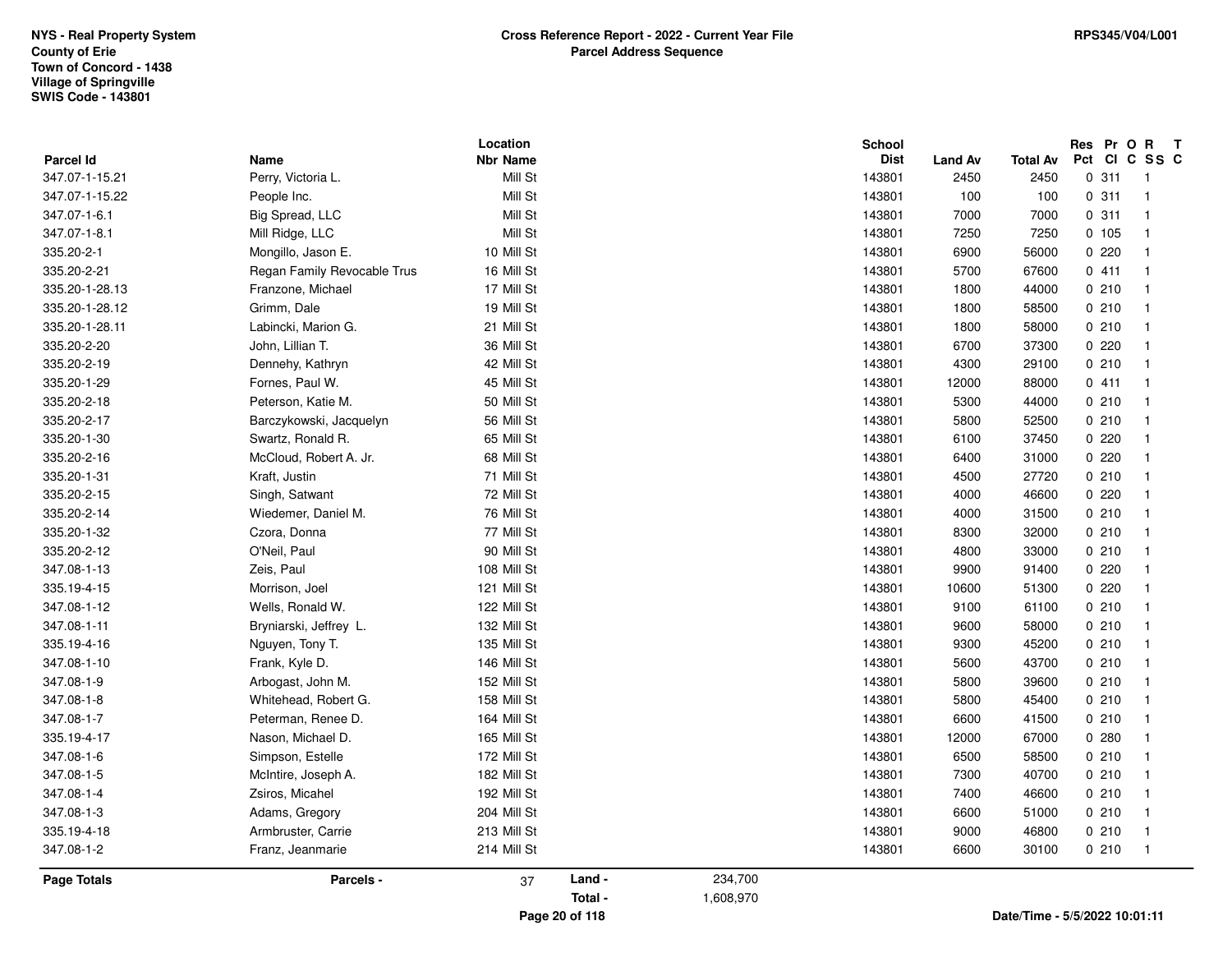|                    |                           | Location        |         |           | School      |                |                 | Res Pr O R    | $\mathbf{T}$   |
|--------------------|---------------------------|-----------------|---------|-----------|-------------|----------------|-----------------|---------------|----------------|
| Parcel Id          | Name                      | <b>Nbr Name</b> |         |           | <b>Dist</b> | <b>Land Av</b> | <b>Total Av</b> | Pct CI C SS C |                |
| 335.19-4-19        | Fallon, Julie Lynn        | 219 Mill St     |         |           | 143801      | 5400           | 46100           | 0210          | $\overline{1}$ |
| 347.08-1-1         | Burgard, Benjamin R.      | 224 Mill St     |         |           | 143801      | 7200           | 44900           | 0210          | $\mathbf{1}$   |
| 335.19-4-20        | Colin C. Hart Development | 227 Mill St     |         |           | 143801      | 6900           | 47800           | 0230          | 1              |
| 335.19-4-21.1      | Pittenger, Bradley W.     | 235 Mill St     |         |           | 143801      | 7800           | 61900           | 0210          | 1              |
| 347.07-1-33        | Mrugala, Joshua J.        | 240 Mill St     |         |           | 143801      | 9200           | 75600           | 0210          | $\mathbf{1}$   |
| 335.19-4-21.2      | Hunter, Sharon L.         | 243 Mill St     |         |           | 143801      | 6600           | 35000           | 0220          | $\mathbf{1}$   |
| 347.07-1-31        | Langhans, Harold          | 257 Mill St     |         |           | 143801      | 9100           | 58700           | 0210          | $\mathbf{1}$   |
| 347.07-1-32.12     | Perkins, David E.         | 258 Mill St     |         |           | 143801      | 7900           | 31900           | 0210          | $\mathbf{1}$   |
| 347.07-1-1.11      | Willibey, Michael J.      | 268 Mill St     |         |           | 143801      | 6800           | 86600           | 0210          | 1              |
| 347.07-1-30        | Potzler, Jonathan E.      | 269 Mill St     |         |           | 143801      | 9000           | 39900           | 0210          | $\mathbf{1}$   |
| 347.07-1-29        | Ignatowski, Joyce Ann     | 277 Mill St     |         |           | 143801      | 5900           | 47800           | 0210          | $\mathbf{1}$   |
| 347.07-1-28        | Max, Gail                 | 287 Mill St     |         |           | 143801      | 9900           | 62000           | 0210          | $\mathbf{1}$   |
| 347.07-1-1.21      | McCormick, Christopher    | 294 Mill St     |         |           | 143801      | 10600          | 58850           | 0210          | $\mathbf{1}$   |
| 347.07-1-27        | Shamblen, David P. Jr.    | 301 Mill St     |         |           | 143801      | 10500          | 97900           | 0210          | 1              |
| 347.07-1-3         | Wright, Susan A.          | 302 Mill St     |         |           | 143801      | 9600           | 43800           | 0210          | $\mathbf{1}$   |
| 347.07-1-26.1      | Lay, Mark S.              | 317 Mill St     |         |           | 143801      | 9100           | 64100           | 0210          | $\mathbf{1}$   |
| 347.07-1-4         | Nunweiler, Sylvester G.   | 320 Mill St     |         |           | 143801      | 9600           | 38900           | 0210          | 1              |
| 347.07-1-25        | Sokolov, Maksim           | 333 Mill St     |         |           | 143801      | 6500           | 40000           | 0210          | $\mathbf{1}$   |
| 347.07-1-5         | Krezmien, Jessie L.       | 334 Mill St     |         |           | 143801      | 6800           | 48200           | 0210          | 1              |
| 347.07-1-24        | Dinse, Thomas E.          | 343 Mill St     |         |           | 143801      | 7300           | 47300           | 0220          | $\mathbf{1}$   |
| 347.07-1-6.2       | Clark, Andrew             | 350 Mill St     |         |           | 143801      | 6700           | 84600           | 0210          | $\mathbf{1}$   |
| 347.07-1-23        | Kaminski, Stephen         | 353 Mill St     |         |           | 143801      | 8000           | 31500           | 0210          | $\mathbf{1}$   |
| 347.07-1-7         | Rzepecki, Thomas K.       | 370 Mill St     |         |           | 143801      | 9800           | 38000           | 0210          | $\mathbf{1}$   |
| 347.07-1-22        | Miller, James F.          | 371 Mill St     |         |           | 143801      | 8000           | 61500           | 0210          | 1              |
| 347.07-1-21.211    | Lingenfelter, Melissa M.  | 383 Mill St     |         |           | 143801      | 7400           | 57400           | 0210          | $\mathbf{1}$   |
| 347.07-1-8.41      | Baronich, John            | 386 Mill St     |         |           | 143801      | 10400          | 87700           | 0210          | $\mathbf{1}$   |
| 347.07-1-20        | Manfre, Darlene           | 391 Mill St     |         |           | 143801      | 9200           | 65600           | 0210          | $\mathbf{1}$   |
| 347.07-1-8.211     | Narraway, John D.         | 398 Mill St     |         |           | 143801      | 7500           | 66900           | 0210          | $\mathbf{1}$   |
| 347.07-1-19        | Baker, David J & Paula A  | 399 Mill St     |         |           | 143801      | 7300           | 52700           | 0210          | 1              |
| 347.07-1-18        | Hojnacki, Patricia L.     | 409 Mill St     |         |           | 143801      | 6900           | 51400           | 0210          | $\mathbf{1}$   |
| 347.07-1-9         | Barber, Joseph C.         | 414 Mill St     |         |           | 143801      | 6400           | 76400           | 0210          | $\mathbf{1}$   |
| 347.07-1-17        | Beaver, Carol J.          | 419 Mill St     |         |           | 143801      | 6000           | 37500           | 0210          | $\mathbf{1}$   |
| 347.07-1-10        | Burger, Steven Lloyd      | 426 Mill St     |         |           | 143801      | 8200           | 65300           | 0210          | $\mathbf{1}$   |
| 347.07-1-16        | Hudzinski, Lori D.        | 435 Mill St     |         |           | 143801      | 10000          | 60500           | 0210          | $\mathbf{1}$   |
| 347.07-1-11        | Godert, Michael A.        | 436 Mill St     |         |           | 143801      | 8200           | 55500           | 0210          | $\mathbf{1}$   |
| 347.07-1-12        | Lupica, Daniel J.         | 446 Mill St     |         |           | 143801      | 8700           | 55500           | 0210          | $\mathbf{1}$   |
| 347.07-1-13        | Nannen, Richard V.        | 456 Mill St     |         |           | 143801      | 4500           | 71600           | 0210          | $\mathbf 1$    |
| <b>Page Totals</b> | Parcels -                 | 37              | Land -  | 294,900   |             |                |                 |               |                |
|                    |                           |                 | Total - | 2,096,850 |             |                |                 |               |                |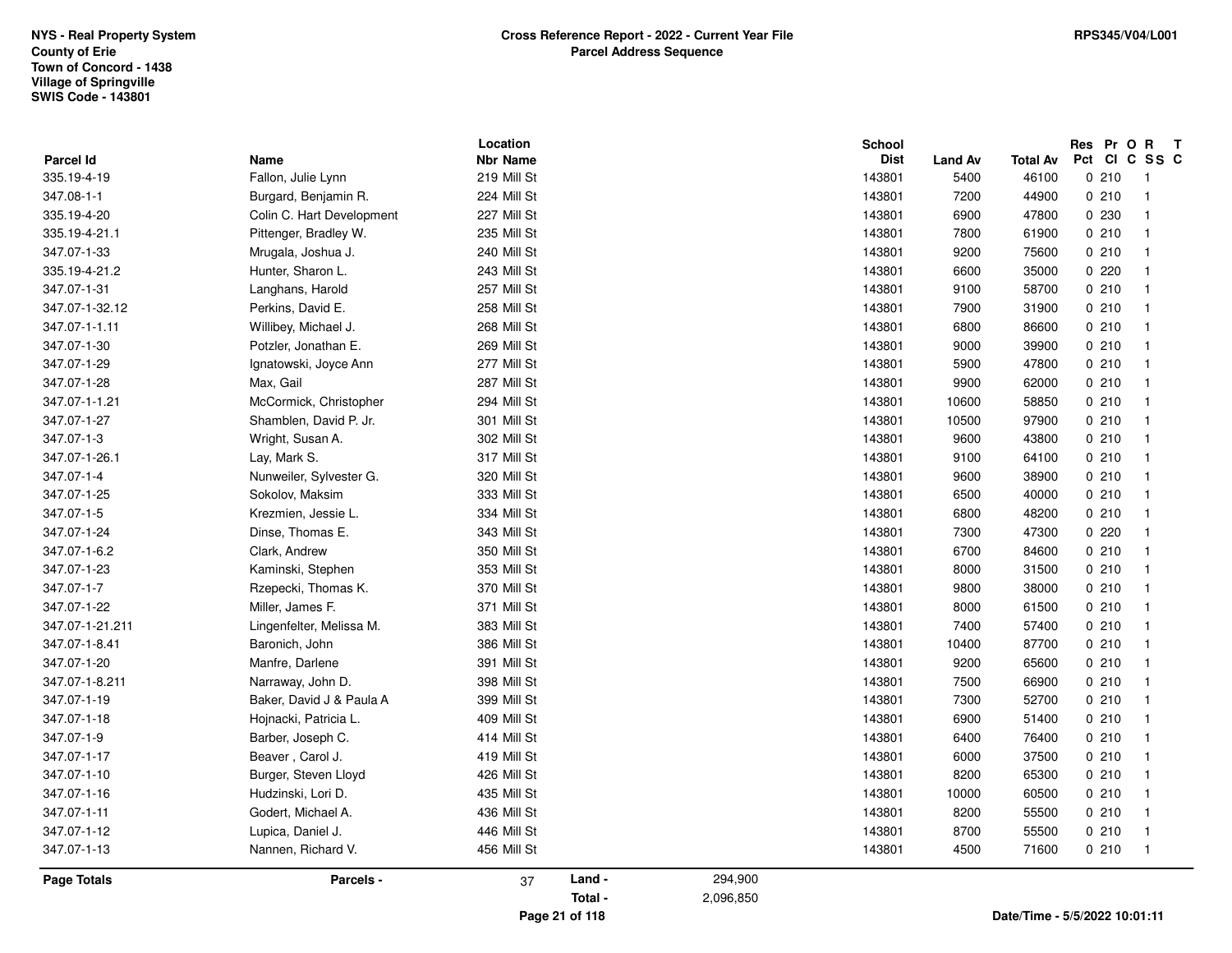| <b>Parcel Id</b> | Name                       | Location<br><b>Nbr Name</b> | <b>School</b><br><b>Dist</b> |                       | <b>Total Av</b> | Res Pr O R T<br>Pct CI C SS C |
|------------------|----------------------------|-----------------------------|------------------------------|-----------------------|-----------------|-------------------------------|
| 335.20-6-22.1    | Bobak, Richard E.          | Myrtle Ave                  | 143801                       | <b>Land Av</b><br>800 | 800             | 0.311<br>-1                   |
| 335.20-6-24.1    | Pearce, Dennis             | Myrtle Ave                  | 143801                       | 7700                  | 7700            | 0.311<br>$\overline{1}$       |
| 335.20-6-26      | Martin, Michael D.         | 26 Myrtle Ave               | 143801                       | 6600                  | 42000           | 0210<br>$\overline{1}$        |
| 335.20-4-12      | Pidsadnick, Dorothy J.     | 27 Myrtle Ave               | 143801                       | 9400                  | 71100           | 0210<br>$\mathbf{1}$          |
| 335.20-6-25      | Pearce, Dennis J.          | 40 Myrtle Ave               | 143801                       | 7100                  | 63200           | 0210<br>$\mathbf{1}$          |
| 335.20-6-24.2    | Kessler, Jean M.           | 56 Myrtle Ave               | 143801                       | 5400                  | 69500           | 0210<br>$\overline{1}$        |
| 335.20-6-23.1    | Nason, Charlotte A.        | 66 Myrtle Ave               | 143801                       | 8600                  | 59600           | 0210<br>-1                    |
| 335.20-6-23.2    | Metzger, Rolland J.        | 78 Myrtle Ave               | 143801                       | 5800                  | 85000           | 0210<br>$\overline{1}$        |
| 335.20-5-15      | Krezmien, Edward G.        | 85 Myrtle Ave               | 143801                       | 3400                  | 27000           | 0210<br>$\overline{1}$        |
| 335.20-6-22.2    | Sprague, Lauralee M.       | 92 Myrtle Ave               | 143801                       | 6000                  | 69300           | 0210<br>$\mathbf{1}$          |
| 335.20-5-16      | Warner, Donald             | 93 Myrtle Ave               | 143801                       | 9400                  | 56800           | 0210<br>-1                    |
| 335.20-6-29      | Bobak, Joseph A.           | 102 Myrtle Ave              | 143801                       | 9000                  | 61900           | 0210<br>$\overline{1}$        |
| 335.20-6-21      | Glass, Brad C.             | 108 Myrtle Ave              | 143801                       | 5400                  | 49400           | 0210<br>$\mathbf{1}$          |
| 335.20-5-17.1    | Arno, Matthew O.           | 109 Myrtle Ave              | 143801                       | 9400                  | 85600           | 0210<br>$\mathbf{1}$          |
| 335.20-6-20      | Bernas, Tyler W.           | 114 Myrtle Ave              | 143801                       | 4400                  | 46700           | 0210<br>-1                    |
| 335.20-6-19      | Rumfola, Charles T.        | 120 Myrtle Ave              | 143801                       | 4400                  | 33150           | 0210<br>-1                    |
| 335.20-6-18.2    | Corcimiglia, Steven G.     | 128 Myrtle Ave              | 143801                       | 6000                  | 54550           | 0210<br>$\overline{1}$        |
| 335.20-6-18.12   | Schunk, John               | 136 Myrtle Ave              | 143801                       | 9700                  | 56000           | 0210<br>$\mathbf{1}$          |
| 335.12-1-36.1    | Laskowski, Robert          | N Buffalo St                | 143801                       | 2100                  | 2100            | 0.311<br>$\overline{1}$       |
| 335.12-2-36.11   | Runge, Joell I.            | N Buffalo St                | 143801                       | 1000                  | 1000            | 0.311<br>-1                   |
| 335.12-2-36.12   | Hunt, Anthony S.           | N Buffalo St                | 143801                       | 1000                  | 1000            | 0.311<br>$\mathbf{1}$         |
| 335.15-5-8       | The Lawrence R Zielinski   | 10 N Buffalo St             | 143801                       | 4700                  | 36500           | 0425<br>$\overline{1}$        |
| 335.15-5-6.1     | Winkey, Theodore J.        | 12/14 N Buffalo St          | 143801                       | 12300                 | 77100           | 0481<br>$\overline{1}$        |
| 335.16-2-28      | M & T Bank Mgmt Facilities | 17 N Buffalo St             | 143801                       | 16350                 | 16350           | 0 330<br>$\mathbf{1}$         |
| 335.16-2-29      | The Town Of Concord        | 23 N Buffalo St             | 143801                       | 15950                 | 62250           | 0611<br>8                     |
| 335.15-5-5       | Nathanson, Joshua          | 24 N Buffalo St             | 143801                       | 79400                 | 696500          | 0461<br>-1                    |
| 335.16-2-30.2    | Springville Center         | 29 N Buffalo St             | 143801                       | 10800                 | 44600           | 0210<br>$\mathbf{1}$          |
| 335.16-2-30.1    | Spr Center for the Arts    | 37 N Buffalo St             | 143801                       | 15000                 | 49900           | 0.511<br>8                    |
| 335.15-4-15      | 56 Parkside, LLC           | 58 N Buffalo St             | 143801                       | 26300                 | 293200          | 0411<br>$\mathbf{1}$          |
| 335.15-4-14      | Hotchkiss, Jeffrey C.      | 64 N Buffalo St             | 143801                       | 3400                  | 31500           | 0220<br>$\mathbf{1}$          |
| 335.15-4-13      | Hotchkiss, Jeffrey C.      | 70 N Buffalo St             | 143801                       | 3500                  | 45900           | 0210<br>$\mathbf{1}$          |
| 335.15-4-12      | Gray, Deborah L.           | 74 N Buffalo St             | 143801                       | 3000                  | 51500           | 0210<br>$\overline{1}$        |
| 335.16-1-48      | 77 North Buffalo LLC       | 77 N Buffalo St             | 143801                       | 11100                 | 53500           | 0483<br>$\mathbf{1}$          |
| 335.16-1-49.1    | Colern, William M.         | 85 N Buffalo St             | 143801                       | 3800                  | 47400           | 0210<br>-1                    |
| 335.12-1-30      | Central School Dst 1       | 89 N Buffalo St             | 143801                       | 278200                | 5313850         | 0612<br>8                     |
| 335.15-3-14      | Rosart, Janet              | 90 N Buffalo St             | 143801                       | 4700                  | 34000           | 0.220<br>$\overline{1}$       |
| 335.16-1-50.1    | Koralewska, Daria          | 93 N Buffalo St             | 143801                       | 6400                  | 36600           | 0220<br>$\mathbf{1}$          |
| Page Totals      | Parcels -                  | Land -<br>37                | 617,500                      |                       |                 |                               |
|                  |                            | Total -                     | 7,834,050                    |                       |                 |                               |
|                  |                            | Page 22 of 118              |                              |                       |                 | Date/Time - 5/5/2022 10:01:11 |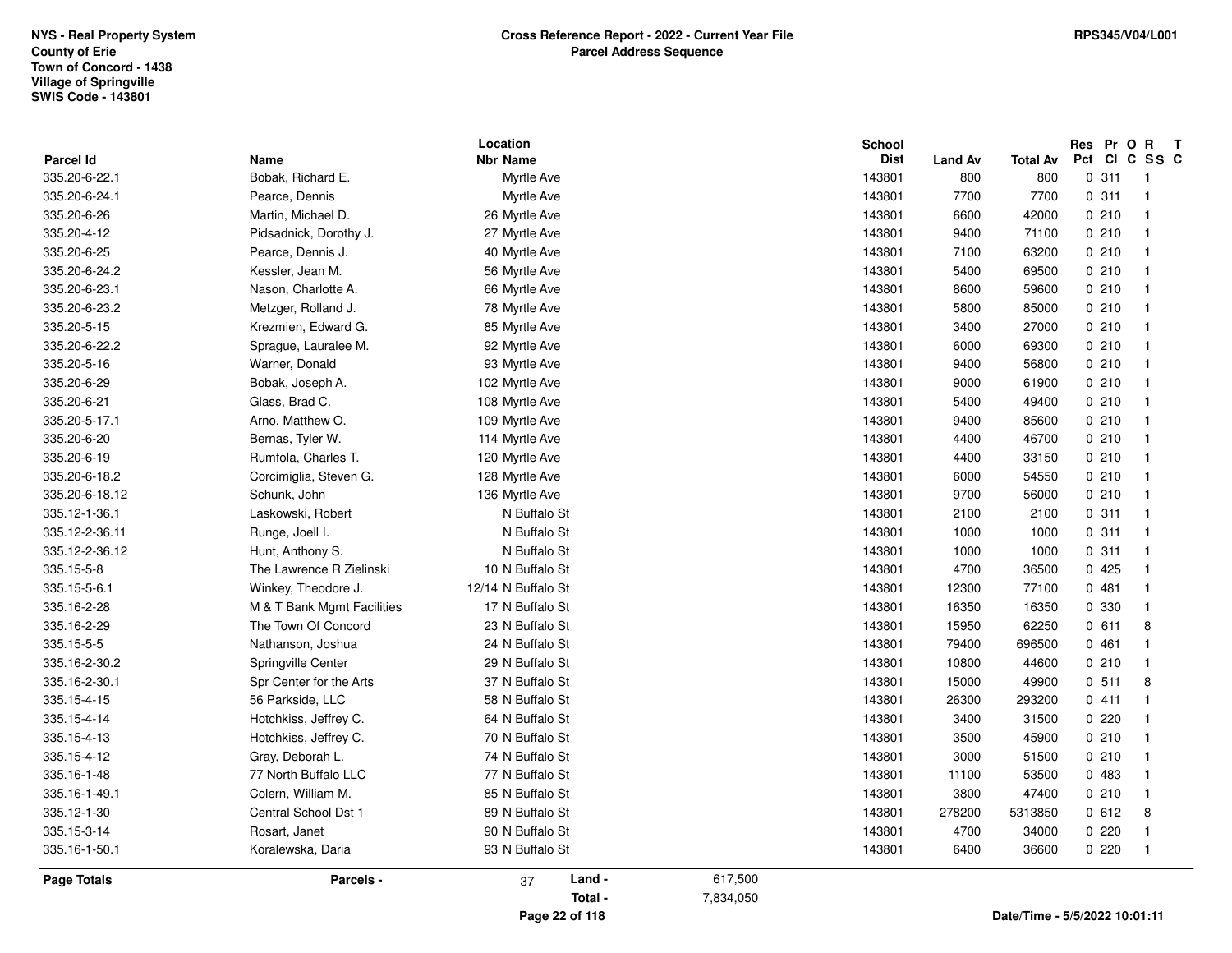|                                 |                                    | Location                           | <b>School</b>         |                        |                               |        |       | Res Pr O R T<br>Pct CI C SS C |  |
|---------------------------------|------------------------------------|------------------------------------|-----------------------|------------------------|-------------------------------|--------|-------|-------------------------------|--|
| <b>Parcel Id</b><br>335.15-3-13 | Name<br>Nora H Harrison Intervivos | <b>Nbr Name</b><br>96 N Buffalo St | <b>Dist</b><br>143801 | <b>Land Av</b><br>6000 | <b>Total Av</b><br>45000      | 50 220 |       | $\overline{1}$                |  |
| 335.15-3-12                     | Gerber, John R.                    | 108 N Buffalo St                   | 143801                | 9100                   | 63000                         |        | 0210  | $\overline{1}$                |  |
| 335.16-1-52.11                  | Springbrook IL, LLC                | 109 N Buffalo St                   | 143801                | 84800                  | 625000                        | 0411   |       | $\overline{1}$                |  |
| 335.16-1-55.12                  |                                    | 121/123 N Buffalo St               |                       | 23200                  |                               | 0220   |       | $\mathbf{1}$                  |  |
|                                 | MRC Acquisitions, Inc.             |                                    | 143801                | 3700                   | 30800                         |        | 0.210 | $\mathbf{1}$                  |  |
| 335.16-1-53                     | Sholes, Sarah A.                   | 125 N Buffalo St                   | 143801                |                        | 26100                         | 0220   |       |                               |  |
| 335.15-3-11.1                   | Muhlbauer, Robert J.               | 126 N Buffalo St                   | 143801                | 10400                  | 42150                         |        |       | $\overline{1}$                |  |
| 335.16-1-55.11                  | <b>AKRYN Associates, LLC</b>       | 129 N Buffalo St                   | 143801                | 13200                  | 75200                         | 0220   |       | $\overline{1}$                |  |
| 335.16-1-56                     | Skelton, Tyler                     | 131 N Buffalo St                   | 143801                | 6400                   | 58300                         |        | 0210  | $\mathbf{1}$                  |  |
| 335.15-3-10.1                   | Nellis, Steven Todd                | 134 N Buffalo St                   | 143801                | 5350                   | 41400                         | 0210   |       | $\mathbf{1}$                  |  |
| 335.16-1-57                     | Akryn Associates LLC               | 137 N Buffalo St                   | 143801                | 5500                   | 35500                         | 0411   |       | $\overline{1}$                |  |
| 335.15-3-9                      | Blauser, Michael                   | 142 N Buffalo St                   | 143801                | 4500                   | 41000                         |        | 0210  | $\mathbf{1}$                  |  |
| 335.16-1-1                      | Babcock, Lori A.                   | 145 N Buffalo St                   | 143801                | 5300                   | 41100                         |        | 0210  | $\mathbf{1}$                  |  |
| 335.15-3-8                      | Kohler, Karin                      | 146 N Buffalo St                   | 143801                | 4400                   | 36400                         | 0210   |       | $\mathbf{1}$                  |  |
| 335.15-3-7                      | McCarthy, Ann                      | 156 N Buffalo St                   | 143801                | 5800                   | 55300                         |        | 0210  | $\overline{1}$                |  |
| 335.12-2-24                     | Bayerl, Arleyne                    | 161 N Buffalo St                   | 143801                | 8000                   | 31200                         |        | 0.220 | $\overline{1}$                |  |
| 335.15-3-6                      | Lamphier, William J.               | 164 N Buffalo St                   | 143801                | 8000                   | 52750                         | 0220   |       | $\overline{1}$                |  |
| 335.12-2-25                     | Eckes, Peggy Jo                    | 167 N Buffalo St                   | 143801                | 3900                   | 38200                         | 0210   |       | $\mathbf{1}$                  |  |
| 335.12-2-26                     | Mary, John                         | 173-175 N Buffalo St               | 143801                | 6200                   | 36600                         | 0220   |       | $\mathbf{1}$                  |  |
| 335.12-1-40.1                   | Voit, Paulette                     | 180 N Buffalo St                   | 143801                | 11200                  | 50300                         | 0210   |       | $\mathbf{1}$                  |  |
| 335.12-2-27                     | Luss, Lee M.                       | 181 N Buffalo St                   | 143801                | 6100                   | 32700                         |        | 0210  | $\mathbf{1}$                  |  |
| 335.12-1-38                     | Phetteplace, Barbara J.            | 186 N Buffalo St                   | 143801                | 5100                   | 60400                         |        | 0210  | $\mathbf{1}$                  |  |
| 335.12-2-28                     | Rochenstein, Karen                 | 187 N Buffalo St                   | 143801                | 6200                   | 45200                         | 0220   |       | $\mathbf{1}$                  |  |
| 335.12-2-29                     | Cooney, Maureen M.                 | 195 N Buffalo St                   | 143801                | 6500                   | 56000                         |        | 0210  | $\overline{1}$                |  |
| 335.12-1-37                     | Smith, Dirk E.                     | 196 N Buffalo St                   | 143801                | 4200                   | 57900                         |        | 0210  | $\mathbf{1}$                  |  |
| 335.12-1-36.2                   | Woliniewicz, Catherine A.          | 200 N Buffalo St                   | 143801                | 4400                   | 51400                         |        | 0210  | $\mathbf{1}$                  |  |
| 335.12-1-35                     | Reiber, Ronald                     | 206 N Buffalo St                   | 143801                | 4700                   | 44900                         | 0210   |       | $\mathbf{1}$                  |  |
| 335.12-1-34.1                   | Arrington, Alfred L.               | 212 N Buffalo St                   | 143801                | 6500                   | 51400                         |        | 0210  | $\overline{1}$                |  |
| 335.12-2-32.2                   | Braddock, Mercedes A.              | 213 N Buffalo St                   | 143801                | 7400                   | 60400                         |        | 0210  | $\mathbf{1}$                  |  |
| 335.12-1-33.1                   | Janora-Metlak, Melissa J.          | 222 N Buffalo St                   | 143801                | 6800                   | 51200                         | 0210   |       | $\mathbf{1}$                  |  |
| 335.12-2-32.1                   | McDonnell, Linda J.                | 225 N Buffalo St                   | 143801                | 8000                   | 55800                         |        | 0210  | $\mathbf{1}$                  |  |
| 335.12-1-32                     | Laskowski, Robert S.               | 230 N Buffalo St                   | 143801                | 4700                   | 54100                         |        | 0210  | $\mathbf{1}$                  |  |
| 335.12-2-33                     | Plunkett, John                     | 235 N Buffalo St                   | 143801                | 8100                   | 59100                         |        | 0210  | $\overline{1}$                |  |
| 335.12-1-31                     | Stedman, Brian P.                  | 236 N Buffalo St                   | 143801                | 6600                   | 43170                         |        | 0210  | $\mathbf{1}$                  |  |
| 335.12-2-34                     | Miess, Daniel J.                   | 239 N Buffalo St                   | 143801                | 5000                   | 42000                         |        | 0210  | $\mathbf{1}$                  |  |
| 335.12-2-35.1                   | Hunt, Anthony S.                   | 245 N Buffalo St                   | 143801                | 6600                   | 40700                         | 0210   |       | $\mathbf{1}$                  |  |
| 335.12-2-37.1                   | Runge, Joell I.                    | 253 N Buffalo St                   | 143801                | 6700                   | 128000                        |        | 0210  | $\overline{1}$                |  |
| 335.12-2-38                     | Adams, Theodore G.                 | 263 N Buffalo St                   | 143801                | 9400                   | 69100                         |        | 0210  | $\overline{1}$                |  |
| <b>Page Totals</b>              | Parcels -                          | Land -<br>37                       | 337,950               |                        |                               |        |       |                               |  |
|                                 |                                    | Total -                            | 2,428,770             |                        |                               |        |       |                               |  |
|                                 |                                    | Page 23 of 118                     |                       |                        | Date/Time - 5/5/2022 10:01:11 |        |       |                               |  |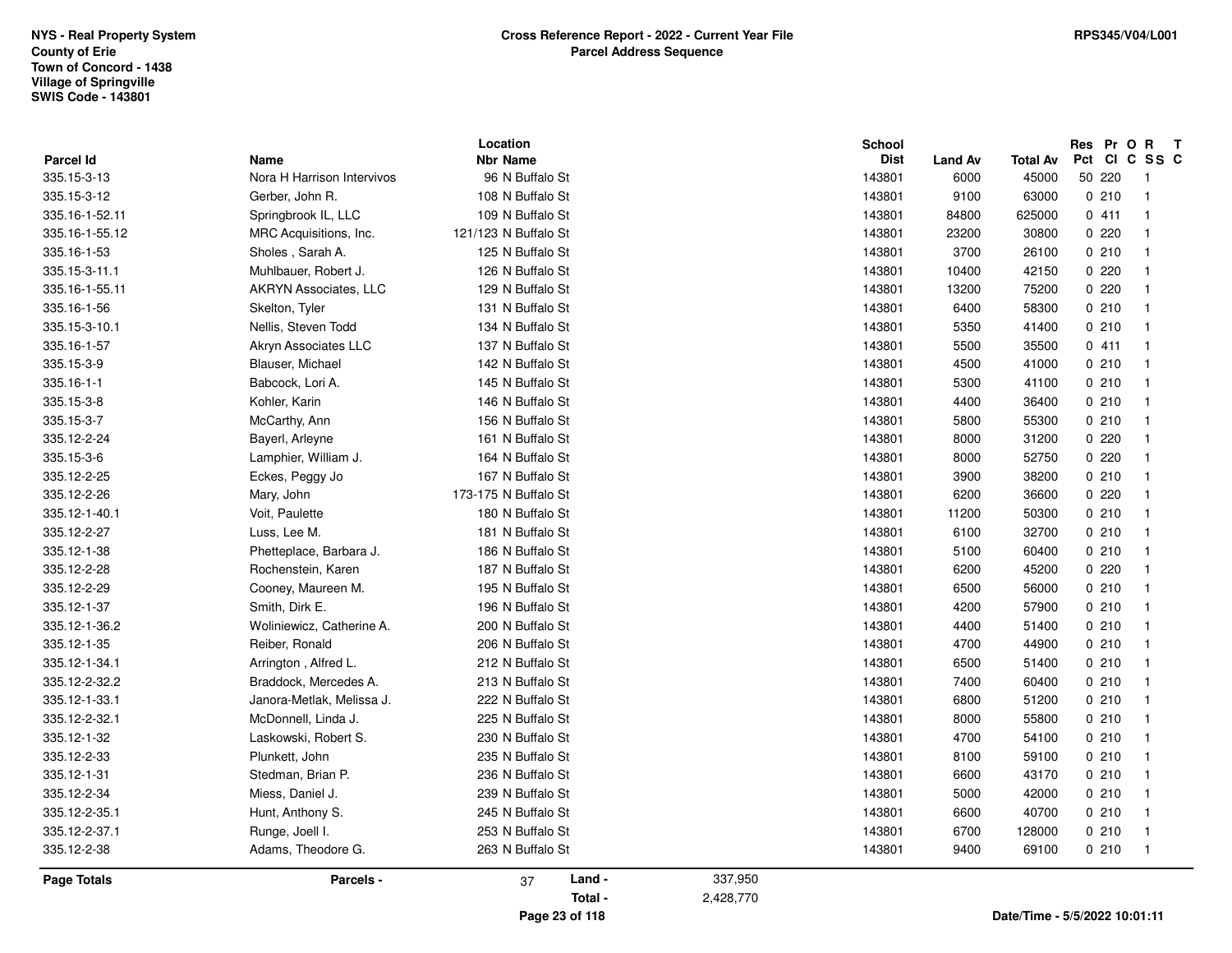|                    |                            | Location             |           | <b>School</b> |                |                               | Res Pr O         | $\mathbf{R}$<br>$\mathbf{T}$ |
|--------------------|----------------------------|----------------------|-----------|---------------|----------------|-------------------------------|------------------|------------------------------|
| Parcel Id          | Name                       | <b>Nbr Name</b>      |           | <b>Dist</b>   | <b>Land Av</b> | <b>Total Av</b>               | Pct<br><b>CI</b> | C SS C                       |
| 335.12-2-39        | Andrews, Aaron             | 277/279 N Buffalo St |           | 143801        | 38000          | 110700                        | 0411             | $\overline{1}$               |
| 335.12-2-40        | McCarthy, Norbert          | 293 N Buffalo St     |           | 143801        | 7200           | 75000                         | 0210             | $\overline{1}$               |
| 335.12-2-41        | Benkelman, Curt            | 301 N Buffalo St     |           | 143801        | 6700           | 44400                         | 0.220            | -1                           |
| 335.12-1-29.1      | Clark, Jordan R.           | 306 N Buffalo St     |           | 143801        | 7400           | 45900                         | 0210             | -1                           |
| 335.12-2-42        | Vasi, Francis G.           | 309 N Buffalo St     |           | 143801        | 5100           | 55300                         | 0210             | $\overline{\mathbf{1}}$      |
| 335.12-1-28.1      | Komenda, Daniel            | 314 N Buffalo St     |           | 143801        | 5700           | 68300                         | 0210             | $\overline{\mathbf{1}}$      |
| 335.12-2-43        | Leavell, Lora Lee          | 315 N Buffalo St     |           | 143801        | 5100           | 41100                         | 0210             | -1                           |
| 335.12-1-27        | Hagen, James D.            | 320 N Buffalo St     |           | 143801        | 5200           | 46800                         | 0210             | -1                           |
| 335.12-2-44        | Lirot, Karen J.            | 321 N Buffalo St     |           | 143801        | 4900           | 55600                         | 0210             | $\overline{\mathbf{1}}$      |
| 335.12-1-26        | Straight, Gloria           | 326 N Buffalo St     |           | 143801        | 5200           | 47900                         | 0.220            | $\overline{\mathbf{1}}$      |
| 335.12-1-25        | Wolniewicz, Joseph         | 330 N Buffalo St     |           | 143801        | 5100           | 46200                         | 0210             | $\overline{\mathbf{1}}$      |
| 335.12-2-45        | Nellis, Shirley            | 331 N Buffalo St     |           | 143801        | 8000           | 53600                         | 0210             | $\mathbf{1}$                 |
| 335.12-2-46        | Cecala, Cayleen R.         | 337 N Buffalo St     |           | 143801        | 5300           | 44300                         | 0210             | $\overline{\mathbf{1}}$      |
| 335.12-1-24        | Leazott, Thomas K.         | 344 N Buffalo St     |           | 143801        | 5200           | 38500                         | 0210             | $\overline{\mathbf{1}}$      |
| 335.12-1-23        | Michaels, Timothy          | 346 N Buffalo St     |           | 143801        | 5400           | 52200                         | 0210             | -1                           |
| 335.12-2-47        | Johnson, Robert R.         | 351 N Buffalo St     |           | 143801        | 10100          | 43000                         | 0210             | $\mathbf{1}$                 |
| 335.12-1-22        | Klice, Edward L.           | 352 N Buffalo St     |           | 143801        | 5400           | 44900                         | 0210             | -1                           |
| 335.12-1-21        | Colligan, Robert           | 360 N Buffalo St     |           | 143801        | 6700           | 47600                         | 0210             | $\overline{\mathbf{1}}$      |
| 335.12-2-48        | Hudson, George J.          | 365 N Buffalo St     |           | 143801        | 5000           | 24600                         | 0210             | $\overline{1}$               |
| 335.12-1-20        | Small, Christine M.        | 366 N Buffalo St     |           | 143801        | 8600           | 46900                         | 0210             | -1                           |
| 335.12-2-49.2      | Raimonde, Daniel           | 377 N Buffalo St     |           | 143801        | 7100           | 52300                         | 0220             | -1                           |
| 335.12-1-19        | Cerasani, Asa J.           | 378 N Buffalo St     |           | 143801        | 9500           | 41000                         | 0210             | $\overline{\mathbf{1}}$      |
| 335.12-1-18.2      | Walker, Andrew R.          | 386 N Buffalo St     |           | 143801        | 7000           | 49600                         | 0210             | $\overline{\mathbf{1}}$      |
| 335.12-2-49.12     | Ricotta, Michael           | 387 N Buffalo St     |           | 143801        | 6600           | 62300                         | 0210             | -1                           |
| 335.14-2-2.3       | Rauch, Martin W.           | N Cascade Dr         |           | 143801        | 8300           | 8300                          | 0.311            | $\overline{1}$               |
| 335.10-2-25        | Ball, Judith M.            | N Cascade Dr         |           | 143801        | 9200           | 9200                          | 0.311            | $\overline{\mathbf{1}}$      |
| 335.14-1-2         | Goodrich, Ronald F.        | N Cascade Dr         |           | 143801        | 12200          | 12200                         | 0 330            | $\overline{\mathbf{1}}$      |
| 335.14-1-5.1       | Nys, Deptartment Of        | N Cascade Dr         |           | 143801        | 30700          | 77100                         | 0651             | 8                            |
| 335.14-1-7.2       | Nys Department Of          | N Cascade Dr         |           | 143801        | 7900           | 7900                          | 0 330            | 8                            |
| 335.14-2-1         | Chatterton, Arthur R.      | N Cascade Dr         |           | 143801        | 1150           | 1150                          | 0.311            | $\overline{\mathbf{1}}$      |
| 335.14-2-2.1       | The Rauch Revocable Trust  | N Cascade Dr         |           | 143801        | 9900           | 9900                          | 0.311            | $\overline{\mathbf{1}}$      |
| 335.14-1-4         | <b>AKR Properties, LLC</b> | 29 N Cascade Dr      |           | 143801        | 34300          | 55500                         | 0482             | -1                           |
| 335.10-2-35.2      | Ballachino, Mark V.        | 172 N Cascade Dr     |           | 143801        | 8800           | 88100                         | 0210             | -1                           |
| 335.14-1-7.11      | Wells, Carl                | 175 N Cascade Dr     |           | 143801        | 12700          | 86600                         | 0210             | -1                           |
| 335.14-1-12.12     | Conroy, Ryan               | 177 N Cascade Dr     |           | 143801        | 6900           | 75700                         | 0210             | $\overline{1}$               |
| 335.14-1-8.2       | Opferbeck, Anna L.         | 192 N Cascade Dr     |           | 143801        | 6000           | 87500                         | 0210             | -1                           |
| 335.14-1-10        | Smith, Robert G.           | 195 N Cascade Dr     |           | 143801        | 3700           | 84400                         | 0210             | $\overline{1}$               |
| <b>Page Totals</b> | Parcels -                  | Land -<br>37         | 337,250   |               |                |                               |                  |                              |
|                    |                            | Total -              | 1,841,550 |               |                |                               |                  |                              |
|                    |                            | Page 24 of 118       |           |               |                | Date/Time - 5/5/2022 10:01:11 |                  |                              |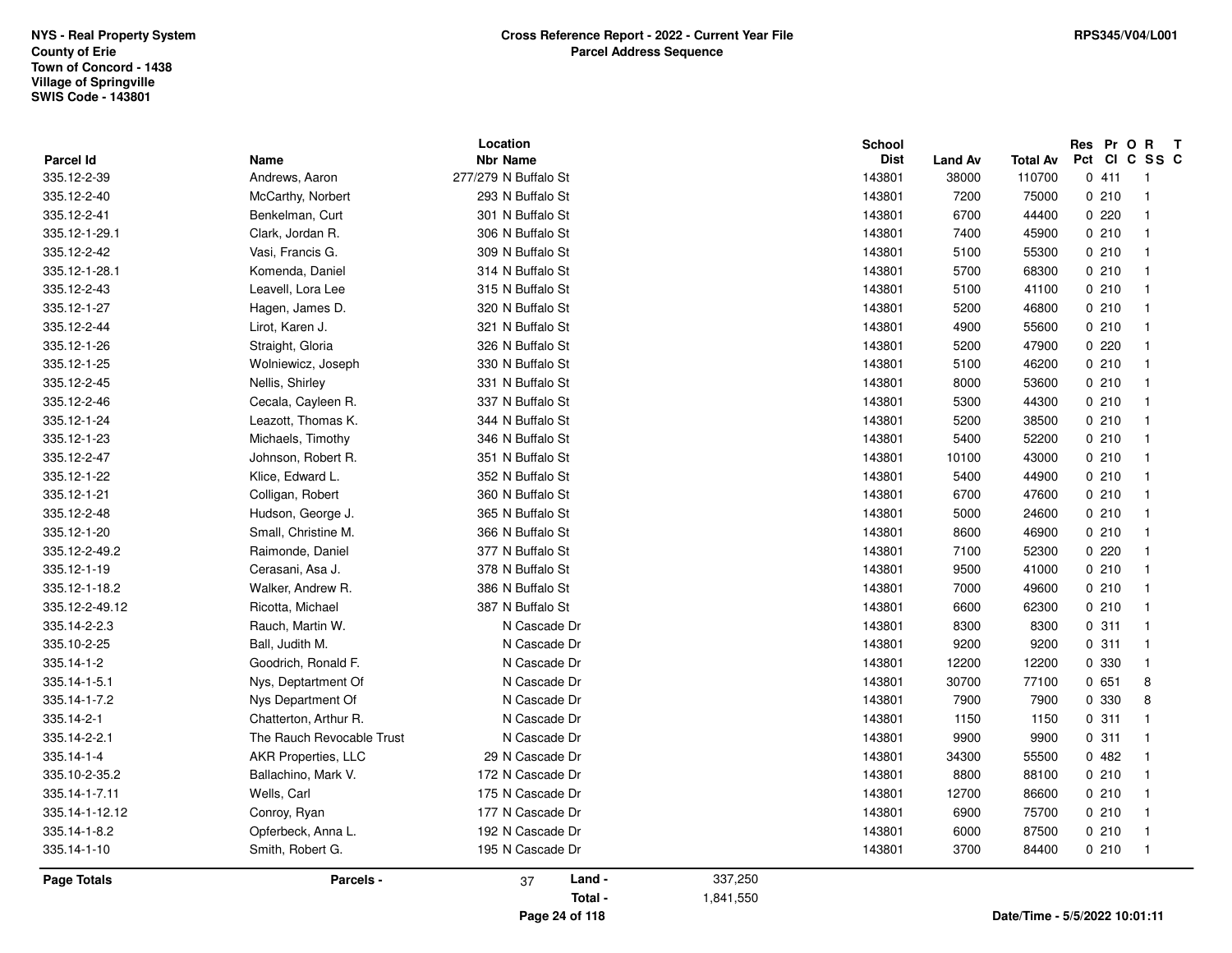|                  |                                    | Location          |           | <b>School</b> |                |                               |     |         | Res Pr O R T            |  |
|------------------|------------------------------------|-------------------|-----------|---------------|----------------|-------------------------------|-----|---------|-------------------------|--|
| <b>Parcel Id</b> | Name                               | <b>Nbr Name</b>   |           | <b>Dist</b>   | <b>Land Av</b> | Total Av                      | Pct |         | CICSSC                  |  |
| 335.14-1-9       | Shareno, Jordan                    | 212 N Cascade Dr  |           | 143801        | 6900           | 73800                         |     | 0210    | $\overline{1}$          |  |
| 335.10-2-28.2    | Dewald, Michael J.                 | 232 N Cascade Dr  |           | 143801        | 2000           | 44500                         |     | 0210    | $\overline{1}$          |  |
| 335.10-2-27      | Zimmerman, William Jr.             | 248 N Cascade Dr  |           | 143801        | 8400           | 68900                         |     | 0210    | $\overline{\mathbf{1}}$ |  |
| 335.10-2-26      | Schlageter, Karen A.               | 260 N Cascade Dr  |           | 143801        | 10200          | 82500                         |     | 0210    | $\overline{\mathbf{1}}$ |  |
| 335.14-2-2.2     | Adams, Nicholas                    | 293 N Cascade Dr  |           | 143801        | 8000           | 108500                        |     | 0210    | $\overline{1}$          |  |
| 335.10-2-24      | Kehr, Sherilyn                     | 300 N Cascade Dr  |           | 143801        | 8100           | 75200                         |     | 0210    | $\overline{1}$          |  |
| 335.10-2-23      | <b>GD Decker Irrevocable Trust</b> | 308 N Cascade Dr  |           | 143801        | 8000           | 82000                         |     | 0210    | $\overline{\mathbf{1}}$ |  |
| 335.10-2-22      | Bobseine, Nicole                   | 322 N Cascade Dr  |           | 143801        | 6500           | 39900                         |     | 0210    | $\overline{\mathbf{1}}$ |  |
| 335.10-3-9.1     | Lobaugh, Michael K.                | 397 N Cascade Dr  |           | 143801        | 8000           | 98200                         |     | 0220    | $\overline{\mathbf{1}}$ |  |
| 335.10-3-1.1     | Marciniak, Dolores                 | 455 N Cascade Dr  |           | 143801        | 16200          | 123000                        |     | 0210    | $\overline{1}$          |  |
| 335.10-4-13      | Gabel, Jason D.                    | 502 N Cascade Dr  |           | 143801        | 6500           | 30000                         |     | 0210    | $\overline{1}$          |  |
| 335.15-1-12      | Village Of Springville             | N Central Ave     |           | 143801        | 9600           | 527600                        |     | 0822    | 8                       |  |
| 335.15-1-26      | Rehrauer, Colby J.                 | N Central Ave     |           | 143801        | 5400           | 7000                          |     | 0.312   | $\overline{1}$          |  |
| 335.11-1-10.2    | Hayden, Paul R.                    | N Central Ave     |           | 143801        | 1600           | 1600                          |     | 0.311   | $\overline{1}$          |  |
| 335.15-1-35.1    | Hosie, Colleen                     | N Central Ave     |           | 143801        | 300            | 300                           |     | 0.310   | $\overline{1}$          |  |
| 335.15-1-14.11   | Slippy, Robert H.                  | N Central Ave     |           | 143801        | 1000           | 1000                          |     | 0.310   | $\overline{1}$          |  |
| 335.15-6-9       | Christian & Missionary             | N Central Ave     |           | 143801        | 4050           | 4050                          |     | 0 4 38  | 8                       |  |
| 335.10-1-23      | Gabel, Norbert Jr                  | N Central Ave     |           | 143801        | 16500          | 16500                         |     | 0 322   | $\overline{1}$          |  |
| 335.15-5-24      | Salem Lutheran Church              | 21 N Central Ave  |           | 143801        | 16600          | 366600                        |     | 0620    | 8                       |  |
| 335.15-7-11      | Schunke, Derek R.                  | 24 N Central Ave  |           | 143801        | 5100           | 55500                         |     | 0.210   | $\overline{1}$          |  |
| 335.15-7-10      | Robel, Richard                     | 28 N Central Ave  |           | 143801        | 4700           | 40000                         |     | 0220    | $\overline{\mathbf{1}}$ |  |
| 335.15-7-9       | Foster, Paul J.                    | 36 N Central Ave  |           | 143801        | 4800           | 42800                         |     | 0220    | $\overline{\mathbf{1}}$ |  |
| 335.15-7-8       | Ferguson, Mark A.                  | 42 N Central Ave  |           | 143801        | 5800           | 42250                         |     | 0220    | $\overline{1}$          |  |
| 335.15-6-8       | Emerling, Nicki C.                 | 62 N Central Ave  |           | 143801        | 3400           | 38900                         |     | 0210    | $\overline{1}$          |  |
| 335.15-6-7       | Wright, Judith A.                  | 66 N Central Ave  |           | 143801        | 7300           | 43900                         |     | 0210    | $\overline{1}$          |  |
| 335.15-1-35.2    | <b>JHS Property Holdings, LLC</b>  | 82 N Central Ave  |           | 143801        | 9200           | 58600                         |     | 0 2 3 0 | -1                      |  |
| 335.15-4-1       | Willibey, Mark R.                  | 89 N Central Ave  |           | 143801        | 3800           | 39900                         |     | 0210    | $\overline{1}$          |  |
| 335.15-1-34.2    | Bateman, Joshua                    | 100 N Central Ave |           | 143801        | 9600           | 53600                         |     | 0210    | $\overline{1}$          |  |
| 335.15-1-33      | Mill Ridge LLC                     | 110 N Central Ave |           | 143801        | 5300           | 42800                         |     | 0220    | $\overline{1}$          |  |
| 335.15-1-32      | Ulrich, Karen                      | 116 N Central Ave |           | 143801        | 4900           | 4900                          |     | 0.310   | $\overline{\mathbf{1}}$ |  |
| 335.15-2-25      | <b>HERC Properties, LLC</b>        | 119 N Central Ave |           | 143801        | 6600           | 39600                         |     | 0220    | $\overline{1}$          |  |
| 335.15-1-31      | Ulrich, Joseph D.                  | 120 N Central Ave |           | 143801        | 2600           | 68400                         |     | 0.280   | $\overline{1}$          |  |
| 335.15-1-30      | Winter, Clint S.                   | 124 N Central Ave |           | 143801        | 6700           | 39050                         |     | 0220    | $\overline{1}$          |  |
| 335.15-2-26      | Langhans, Craig N.                 | 127 N Central Ave |           | 143801        | 8700           | 43900                         |     | 0210    | $\overline{\mathbf{1}}$ |  |
| 335.15-1-29      | Eustace, Robert H.                 | 132 N Central Ave |           | 143801        | 7000           | 40900                         |     | 0220    | $\overline{\mathbf{1}}$ |  |
| 335.15-2-27      | Goodrich, Ronald F.                | 135 N Central Ave |           | 143801        | 2900           | 2900                          |     | 0.311   | $\overline{1}$          |  |
| 335.15-1-28      | Rehrauer, Douglas H.               | 140 N Central Ave |           | 143801        | 3900           | 37700                         |     | 0210    | $\overline{1}$          |  |
| Page Totals      | <b>Parcels -</b>                   | Land -<br>37      | 246,150   |               |                |                               |     |         |                         |  |
|                  |                                    | Total -           | 2,486,750 |               |                |                               |     |         |                         |  |
|                  |                                    | Page 25 of 118    |           |               |                | Date/Time - 5/5/2022 10:01:11 |     |         |                         |  |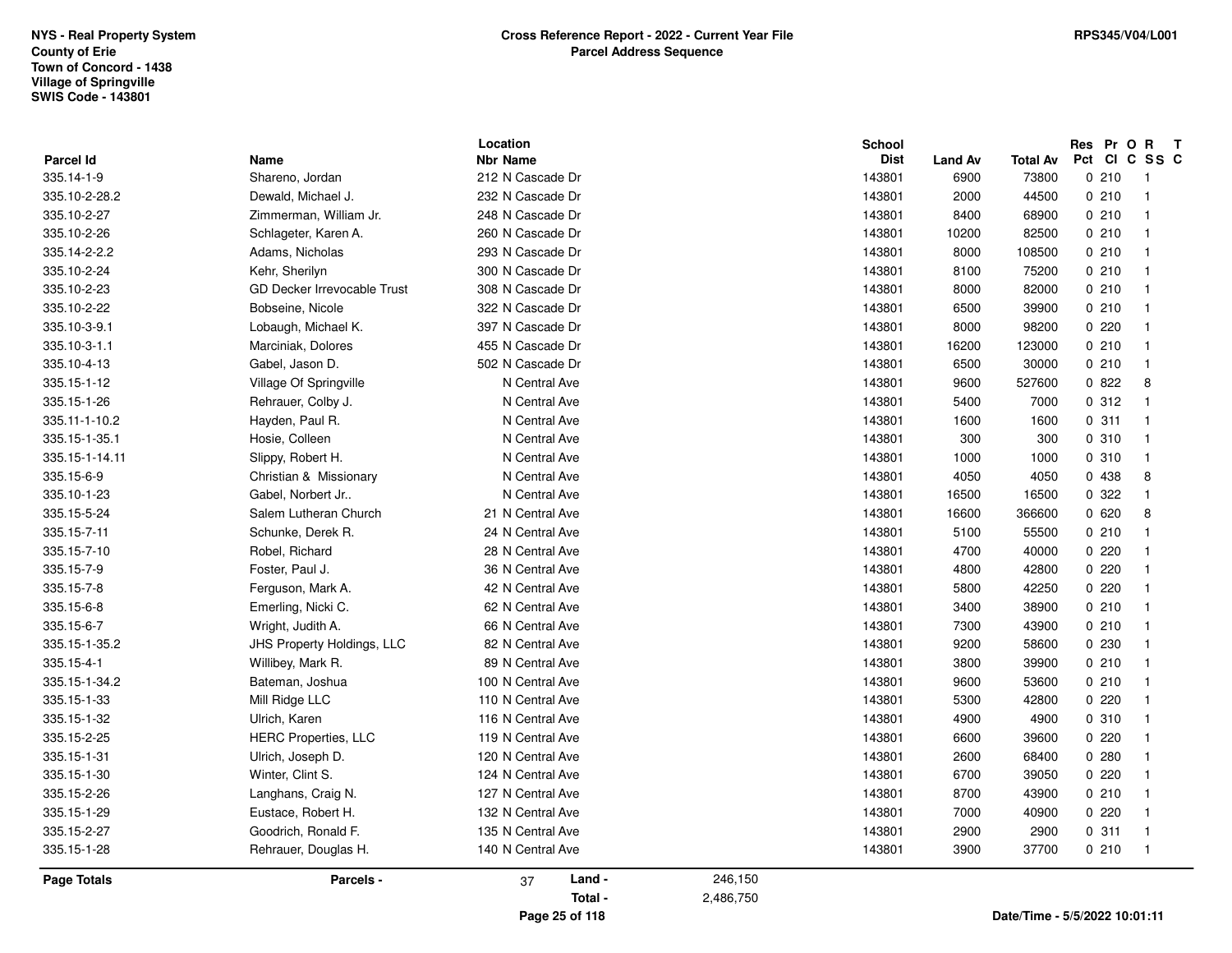|                                 |                               | Location                             |                      | <b>School</b>         |                        |                          | Res Pr O R            | $\mathbf{T}$   |
|---------------------------------|-------------------------------|--------------------------------------|----------------------|-----------------------|------------------------|--------------------------|-----------------------|----------------|
| <b>Parcel Id</b><br>335.15-2-28 | Name<br>Goodrich, Ronald F.   | <b>Nbr Name</b><br>141 N Central Ave |                      | <b>Dist</b><br>143801 | <b>Land Av</b><br>5900 | <b>Total Av</b><br>54300 | Pct CI C SS C<br>0210 | -1             |
|                                 |                               |                                      |                      |                       |                        |                          |                       |                |
| 335.15-1-27                     | Rehrauer, Colby J.            | 144 N Central Ave                    |                      | 143801                | 3900                   | 50900                    | 0220                  |                |
| 335.15-2-29                     | White, Antoinina F.           | 149 N Central Ave                    |                      | 143801                | 6600                   | 53300                    | 0210                  | -1             |
| 335.15-2-30                     | Haag, Charles D.              | 155 N Central Ave                    |                      | 143801                | 5900                   | 41800                    | 0210                  |                |
| 335.15-1-25                     | McIlreath, Robert             | 156 N Central Ave                    |                      | 143801                | 5500                   | 49200                    | 0220                  |                |
| 335.15-1-24                     | Akryn Associates LLC          | 164 N Central Ave                    |                      | 143801                | 5250                   | 32900                    | 0.220                 |                |
| 335.15-2-31                     | Swartz, Ronald                | 167 N Central Ave                    |                      | 143801                | 9800                   | 45000                    | 0 230                 |                |
| 335.15-1-23                     | Henry, Dale A. Jr.            | 168 N Central Ave                    |                      | 143801                | 3000                   | 24500                    | 0220                  |                |
| 335.15-1-22                     | Yetter, Robert                | 172 N Central Ave                    |                      | 143801                | 5300                   | 37900                    | 0220                  |                |
| 335.15-1-16                     | Slippy, Robert H.             | 184 N Central Ave                    |                      | 143801                | 6100                   | 49800                    | 0210                  |                |
| 335.12-1-50                     | Krezmien, Mark                | 185 N Central Ave                    |                      | 143801                | 6400                   | 48800                    | 0210                  |                |
| 335.15-1-15.11                  | Fuller, Shirley E.            | 192 N Central Ave                    |                      | 143801                | 5500                   | 45000                    | 0210                  |                |
| 335.12-1-51                     | Hamm, Lou Ann                 | 197 N Central Ave                    |                      | 143801                | 6400                   | 46300                    | 0210                  | -1             |
| 335.15-1-14.12                  | Bartz, Brandon                | 202 N Central Ave                    |                      | 143801                | 5800                   | 27200                    | 0210                  |                |
| 335.12-1-52                     | Pratt, Jason W.               | 207 N Central Ave                    |                      | 143801                | 8100                   | 40100                    | 0210                  |                |
| 335.12-1-53                     | Richard A & Pamela J Kosha    | 211 N Central Ave                    |                      | 143801                | 8900                   | 55500                    | 0210                  | $\overline{1}$ |
| 335.12-1-54.1                   | Vill Of Springville           | 243 N Central Ave                    |                      | 143801                | 21300                  | 111800                   | 0822                  | 8              |
| 335.11-1-9                      | Hayden, Paul R.               | 291 N Central Ave                    |                      | 143801                | 8900                   | 43600                    | 0210                  | -1             |
| 335.11-1-13                     | Hebdon, Mark D.               | 292 N Central Ave                    |                      | 143801                | 26700                  | 74000                    | 0.240                 |                |
| 335.11-1-14                     | Fitzpatrick, Sean             | 352 N Central Ave                    |                      | 143801                | 36700                  | 83200                    | 0.240                 |                |
| 335.11-1-12                     | Schmitz, Fred A.              | 363 N Central Ave                    |                      | 143801                | 9000                   | 51100                    | 0210                  |                |
| 335.11-1-2                      | Golabek, Steven G.            | 386 N Central Ave                    |                      | 143801                | 9100                   | 43900                    | 0210                  |                |
| 335.20-6-18.11                  | Sabuda, Jeanine               | N Edgewood Dr                        |                      | 143801                | 7900                   | 19000                    | 0.312                 | $\overline{1}$ |
| 335.20-6-13.1                   | Logsdon, Michael D.           | 24 N Edgewood Dr                     |                      | 143801                | 7700                   | 72300                    | 0210                  |                |
| 335.20-7-1.2                    | Watz, Margaret M.             | 25 N Edgewood Dr                     |                      | 143801                | 6000                   | 32100                    | 0210                  |                |
| 335.20-7-21.2                   | Ripstein, Suzanne H.          | 33 N Edgewood Dr                     |                      | 143801                | 9100                   | 90700                    | 0210                  |                |
| 335.20-6-14                     | Brand, David                  | 38 N Edgewood Dr                     |                      | 143801                | 8500                   | 138300                   | 0210                  |                |
| 335.20-6-15.1                   | Dell, Dustin                  | 46 N Edgewood Dr                     |                      | 143801                | 8500                   | 82100                    | 0210                  |                |
| 335.20-6-16.1                   | Cocca, William P.             | 58 N Edgewood Dr                     |                      | 143801                | 8600                   | 83500                    | 0210                  |                |
| 335.20-6-17                     | Sabuda, Jeanine               | 71 N Edgewood Dr                     |                      | 143801                | 10500                  | 107700                   | 0210                  |                |
| 335.19-7-26.2                   | Springville Vol Fire Co Inc   | Nason Blvd                           |                      | 143801                | 100                    | 100                      | 0 330                 | 8              |
| 335.19-7-15.2                   | Springville Vol Fire Co Inc   | Nason Blvd                           |                      | 143801                | 100                    | 100                      | 0 330                 | 8              |
| 335.19-7-25                     | Springville Vol Fire Co       | Nason Blvd                           |                      | 143801                | 30100                  | 84750                    | 0.592                 | 8              |
| 335.19-7-27.1                   | Vill Of Springville           | 51 Nason Blvd                        |                      | 143801                | 36200                  | 121600                   | 0651                  | 8              |
| 335.19-7-26.11                  | Buckley, Steven M.            | 71 Nason Blvd                        |                      | 143801                | 23800                  | 177400                   | 0 447                 |                |
| 336.09-2-4.1                    | Springville G I Ctrl Sch Dist | Newman St                            |                      | 143801                | 632300                 | 6594030                  | 0612                  | 8              |
| 336.09-2-4./B                   | Central Sch Dist #1           | Newman St                            |                      | 143801                | $\mathbf 0$            | 350200                   | 0 464                 | 8              |
| <b>Page Totals</b>              | Parcels -                     | Land -<br>37<br>Total -              | 999,450<br>9,063,980 |                       |                        |                          |                       |                |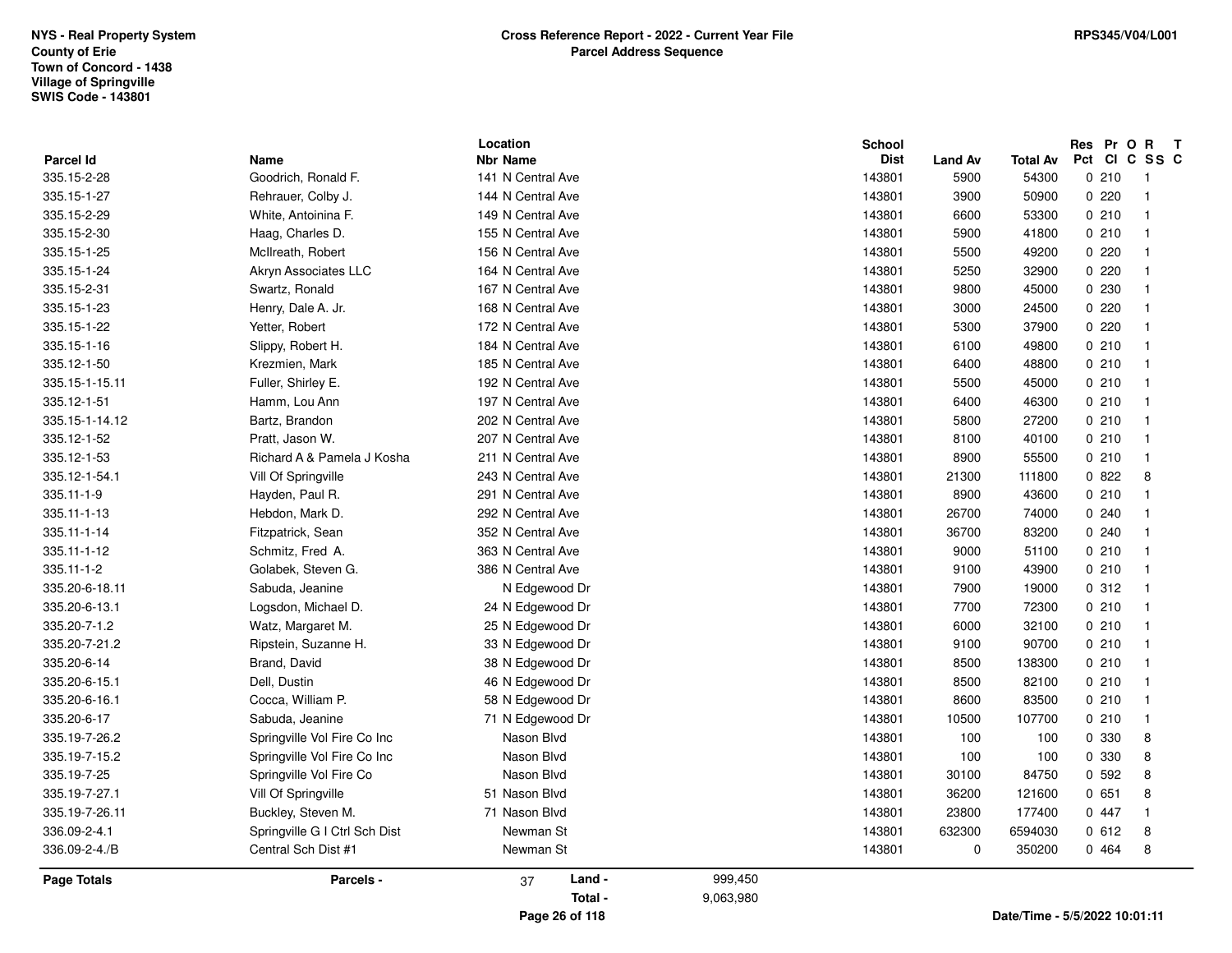| <b>Parcel Id</b>   | Name                             | Location<br><b>Nbr Name</b> | School<br><b>Dist</b> | <b>Land Av</b> | <b>Total Av</b> | Res Pr O R T<br>Pct CI C SS C |
|--------------------|----------------------------------|-----------------------------|-----------------------|----------------|-----------------|-------------------------------|
| 336.09-1-5.1       | Starr, Suzanne Christine         | Newman St                   | 143801                | 5000           | 5000            | 0.311<br>$\overline{1}$       |
| 335.16-4-12.12     | Wells, Darren                    | Newman St                   | 143801                | 5100           | 5100            | 0.311<br>$\overline{1}$       |
| 335.16-4-16        | <b>Bertrand Chaffee Hospital</b> | Newman St                   | 143801                | 8900           | 8900            | 0 330<br>8                    |
| 336.13-1-14.2      | Steiner, Raymond J.              | Newman St                   | 143801                | 300            | 300             | 0.311<br>$\overline{1}$       |
| 336.09-1-16.11     | McCrory, Benjamin N.             | Newman St                   | 143801                | 8000           | 8000            | 0.311<br>$\overline{1}$       |
| 336.13-1-18        | Burn, Rita                       | 29 Newman St                | 143801                | 6700           | 53300           | 0210<br>$\overline{1}$        |
| 335.16-4-21        | Koch, Mark                       | 30 Newman St                | 143801                | 6100           | 39000           | 0210<br>$\overline{1}$        |
| 336.13-1-17        | Bolt, Mary E.                    | 37 Newman St                | 143801                | 5600           | 41750           | 0210<br>$\overline{1}$        |
| 335.16-4-20        | Siminski, James E.               | 38 Newman St                | 143801                | 6100           | 39500           | 0210<br>$\overline{1}$        |
| 335.16-4-19        | Muhisin, Danielle S.             | 44 Newman St                | 143801                | 8000           | 44000           | 0210<br>$\overline{1}$        |
| 336.13-1-16        | Ranic, Andrew J.                 | 45 Newman St                | 143801                | 5600           | 38100           | 0210<br>$\overline{1}$        |
| 336.13-1-15        | Steiner, Raymond J.              | 51 Newman St                | 143801                | 5600           | 44200           | 0210<br>$\overline{1}$        |
| 335.16-4-18        | <b>GBTB Properties, LLC</b>      | 56 Newman St                | 143801                | 8400           | 43500           | 0210<br>$\overline{1}$        |
| 336.13-1-14.1      | Dash, Allan D.                   | 57 Newman St                | 143801                | 9100           | 47300           | 0210<br>$\overline{1}$        |
| 335.16-4-17        | Jackson, Mitchell J.             | 64 Newman St                | 143801                | 6800           | 47950           | 0210<br>$\overline{1}$        |
| 336.13-1-13        | Riley, Patrick A.                | 71 Newman St                | 143801                | 5600           | 37700           | 0210<br>$\overline{1}$        |
| 336.13-1-12        | Garton, Barbara                  | 77 Newman St                | 143801                | 5600           | 49400           | 0210<br>$\overline{1}$        |
| 336.13-1-11        | Hody, Andrew J.                  | 85 Newman St                | 143801                | 5600           | 70900           | 0210<br>$\overline{1}$        |
| 335.16-4-15        | Gentner, Marc M.                 | 88 Newman St                | 143801                | 6400           | 57100           | 0210<br>$\overline{1}$        |
| 335.16-4-14        | Booth, Sarah J.                  | 92 Newman St                | 143801                | 6400           | 62000           | 0210<br>$\overline{1}$        |
| 336.13-1-10        | Drake, Clyde M.                  | 93 Newman St                | 143801                | 8400           | 66500           | 0210<br>$\overline{1}$        |
| 335.16-4-13.11     | Bekiel, Jacob C.                 | 100 Newman St               | 143801                | 6700           | 59300           | 0210<br>$\overline{1}$        |
| 336.13-1-9         | Manchester-Owen, Deborah L       | 103 Newman St               | 143801                | 7300           | 38500           | 0210<br>$\overline{1}$        |
| 335.16-4-13.12     | 108 Newman Street, LLC           | 108 Newman St               | 143801                | 6200           | 41000           | 0 2 3 0<br>$\overline{1}$     |
| 336.13-1-8         | Booth, Cory R.                   | 111 Newman St               | 143801                | 7700           | 45000           | 0210<br>$\overline{1}$        |
| 336.13-1-7         | Hody, John J.                    | 119 Newman St               | 143801                | 9100           | 81700           | 0210<br>$\overline{1}$        |
| 335.16-4-12.11     | Nannen, David J.                 | 130 Newman St               | 143801                | 5250           | 51400           | 0210<br>$\overline{1}$        |
| 336.13-1-6         | Picazo, Esteban                  | 135 Newman St               | 143801                | 8800           | 48400           | 0210<br>$\overline{1}$        |
| 335.16-4-11.1      | Schneider, Georgeanne M.         | 136 Newman St               | 143801                | 5200           | 47600           | 0210<br>$\overline{1}$        |
| 335.16-4-10.2      | Lowenberg, Lisa K.               | 148 Newman St               | 143801                | 6100           | 45700           | 0210<br>$\overline{1}$        |
| 336.13-1-5         | Proctor, Douglas L.              | 149 Newman St               | 143801                | 6400           | 50000           | 0210<br>$\overline{1}$        |
| 336.13-1-4         | Weldner, Howard                  | 155 Newman St               | 143801                | 13600          | 33600           | 0210<br>$\overline{1}$        |
| 336.09-1-20        | Dickinson, Thomas Charles Jr     | 164 Newman St               | 143801                | 8000           | 45400           | 0210<br>$\overline{1}$        |
| 336.13-1-3         | Ellis, Jaimie M.                 | 167 Newman St               | 143801                | 6400           | 52000           | 0210<br>$\overline{1}$        |
| 336.09-1-19        | Schrader, Russell                | 174 Newman St               | 143801                | 6500           | 56100           | 0210<br>$\overline{1}$        |
| 336.13-1-2         | Schue, Wayne                     | 179 Newman St               | 143801                | 6400           | 67500           | 0210<br>$\overline{1}$        |
| 336.09-1-18        | Cranston, Donna R.               | 184 Newman St               | 143801                | 6500           | 58950           | 0210<br>$\overline{1}$        |
| <b>Page Totals</b> | Parcels -                        | Land -<br>37                | 249,450               |                |                 |                               |
|                    |                                  | Total -                     | 1,631,650             |                |                 |                               |
|                    |                                  | Page 27 of 118              |                       |                |                 | Date/Time - 5/5/2022 10:01:11 |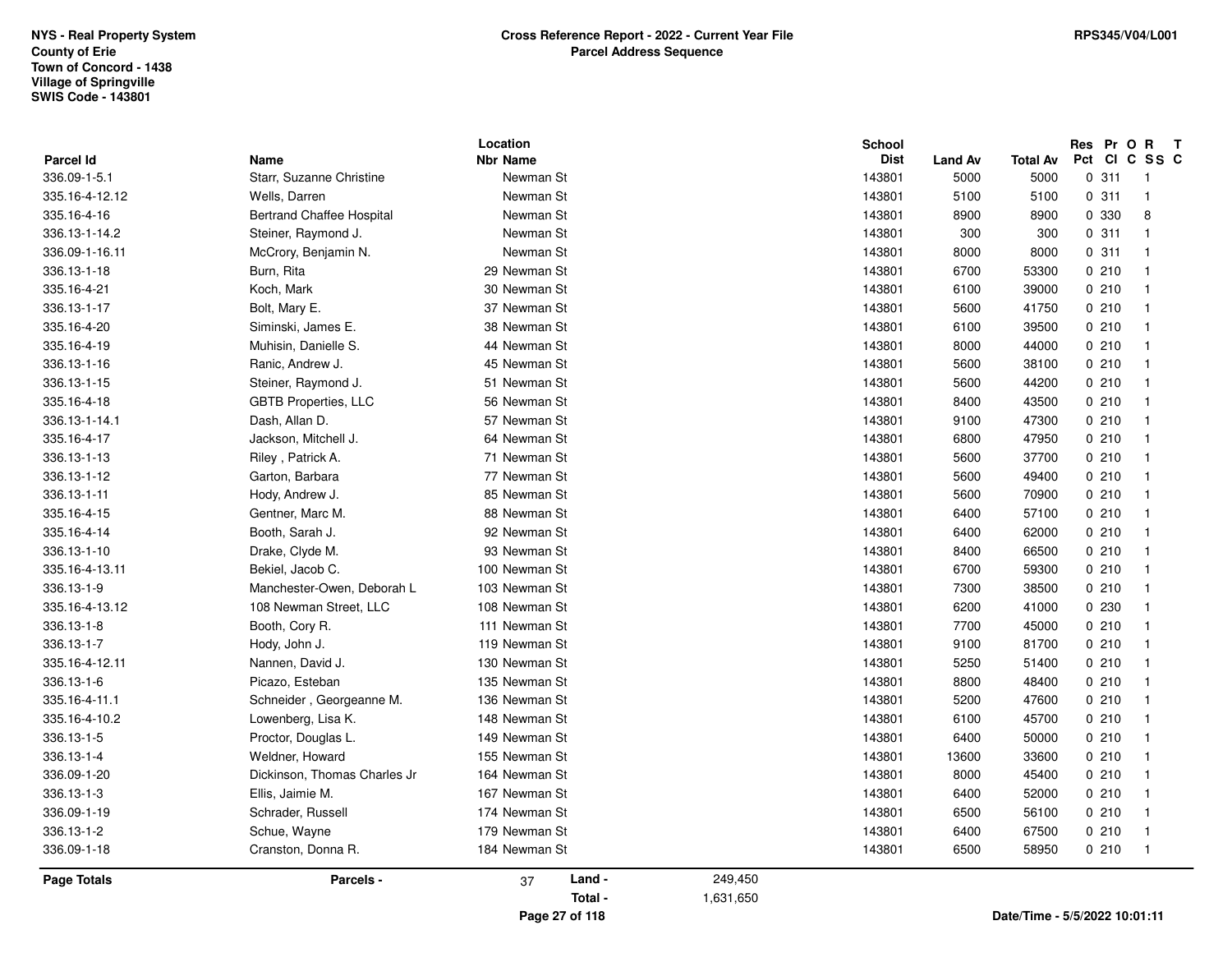|                    |                            | Location         |         | School      |                |                 | Res Pr O R T  |                |
|--------------------|----------------------------|------------------|---------|-------------|----------------|-----------------|---------------|----------------|
| <b>Parcel Id</b>   | Name                       | <b>Nbr Name</b>  |         | <b>Dist</b> | <b>Land Av</b> | <b>Total Av</b> | Pct CI C SS C |                |
| 336.13-1-1.1       | Heim, Larry K.             | 185 Newman St    |         | 143801      | 8000           | 8000            | 0210          | $\overline{1}$ |
| 336.13-1-1.2       | Martinez, Phillip          | 191 Newman St    |         | 143801      | 6500           | 38400           | 0210          | $\overline{1}$ |
| 336.09-1-17        | McCrory, Benjamin N.       | 194 Newman St    |         | 143801      | 8000           | 78400           | 0210          | $\overline{1}$ |
| 336.09-2-1         | Weixlmann, Jeffrey P.      | 197 Newman St    |         | 143801      | 7100           | 57600           | 0210          | $\overline{1}$ |
| 336.09-2-2         | Moran, Michael J.          | 205 Newman St    |         | 143801      | 7100           | 55900           | 0210          | $\overline{1}$ |
| 336.09-1-15.1      | 218 Newman Street, LLC     | 218 Newman St    |         | 143801      | 7000           | 119900          | 0411          | $\overline{1}$ |
| 336.09-2-3         | Folts, David S.            | 225 Newman St    |         | 143801      | 10200          | 66700           | 0210          | $\overline{1}$ |
| 336.09-1-14        | Myers, James D. Jr.        | 228 Newman St    |         | 143801      | 9400           | 97200           | 0210          | $\overline{1}$ |
| 336.09-1-13        | Spier, Scott C.            | 240 Newman St    |         | 143801      | 5900           | 52500           | 0210          | $\overline{1}$ |
| 336.09-1-12        | Hintz, Barbara             | 244 Newman St    |         | 143801      | 4500           | 46500           | 0210          | $\overline{1}$ |
| 336.09-2-4./A      | Central School Dist #1     | 245 Newman St    |         | 143801      | $\pmb{0}$      | 3244000         | 0612          | 8              |
| 336.09-1-11        | Klenk, David P.            | 262 Newman St    |         | 143801      | 9500           | 60400           | 0210          | $\overline{1}$ |
| 336.09-1-10        | Murtiff, Robert C.         | 272 Newman St    |         | 143801      | 8900           | 59600           | 0210          | $\overline{1}$ |
| 336.09-1-9         | Sanders, Bonnie            | 290 Newman St    |         | 143801      | 6900           | 47200           | 0210          | $\overline{1}$ |
| 336.09-1-8         | Klein, Kimberly K.         | 296 Newman St    |         | 143801      | 8400           | 48800           | 0210          | $\overline{1}$ |
| 336.09-1-7         | Moritz, Joshua W.          | 306 Newman St    |         | 143801      | 8400           | 45050           | 0210          | $\overline{1}$ |
| 336.09-1-6         | Heim, Gregory A.           | 310 Newman St    |         | 143801      | 8000           | 42250           | 0210          | $\overline{1}$ |
| 336.09-1-5.2       | Safford, John M.           | 324 Newman St    |         | 143801      | 5000           | 32700           | 0220          | $\overline{1}$ |
| 336.09-1-4         | Hale, Michael              | 336 Newman St    |         | 143801      | 10300          | 55800           | 0210          | $\overline{1}$ |
| 336.10-1-6.111     | B & B Homes Inc            | North St         |         | 143801      | 32300          | 32300           | 0.311         | $\overline{1}$ |
| 336.10-1-6.112     | T&B of Springville, LLC    | North St         |         | 143801      | 1000           | 1000            | 0.311         | $\overline{1}$ |
| 336.09-2-8.1       | Bly, Norman D.             | North St         |         | 143801      | 14100          | 14100           | 0.311         | $\overline{1}$ |
| 336.10-1-1         | Village Of Springville     | North St         |         | 143801      | 18000          | 21400           | 0 874         | 8              |
| 335.11-1-7.1       | Holland, Glenn D.          | North St         |         | 143801      | 2200           | 2200            | 0.311         | $\overline{1}$ |
| 335.12-2-1.14      | Nst6, LLC                  | North St         |         | 143801      | 4900           | 4900            | 0.311         | $\overline{1}$ |
| 335.12-2-2.1       | Grybosky, Stanley S.       | North St         |         | 143801      | 5700           | 5700            | 0.311         | $\overline{1}$ |
| 335.12-2-49.11     | Equity Builders of WNY LLC | North St         |         | 143801      | 5500           | 5500            | 0.311         | $\overline{1}$ |
| 336.10-1-6.12      | T & B of Springville, LLC  | North St         |         | 143801      | 6500           | 6500            | 0.311         | $\overline{1}$ |
| 336.09-1-3         | Village Of Springville     | North St         |         | 143801      | 19250          | 117900          | 0822          | 8              |
| 335.12-1-18.1      | Skura, Walter A.           | 28 North St      |         | 143801      | 7800           | 45800           | 0210          | $\overline{1}$ |
| 335.12-1-17        | Priel, Joanne              | 46 North St      |         | 143801      | 5700           | 55500           | 0210          | $\overline{1}$ |
| 335.12-2-1.12      | Wozniak, Leon              | 95 North St      |         | 143801      | 3000           | 52700           | 0210          | $\overline{1}$ |
| 335.11-1-7.2       | Holland, Glenn D.          | 106 North St     |         | 143801      | 9800           | 98500           | 0 464         | $\overline{1}$ |
| 335.12-2-1.13      | Nst6, LLC                  | 109/117 North St |         | 143801      | 8900           | 71800           | 0.280         | $\overline{1}$ |
| 335.11-1-6         | Sturzenbecker, Carl        | 122 North St     |         | 143801      | 5900           | 38500           | 0210          | $\overline{1}$ |
| 335.11-1-5         | Gasper, Darrel R.          | 132 North St     |         | 143801      | 5200           | 56200           | 0210          | $\overline{1}$ |
| 335.12-2-1.2       | Nst6, LLC                  | 137/155 North St |         | 143801      | 9400           | 71800           | 0.280         | $\overline{1}$ |
|                    |                            |                  |         |             |                |                 |               |                |
| <b>Page Totals</b> | Parcels -                  | Land -<br>37     | 304,250 |             |                |                 |               |                |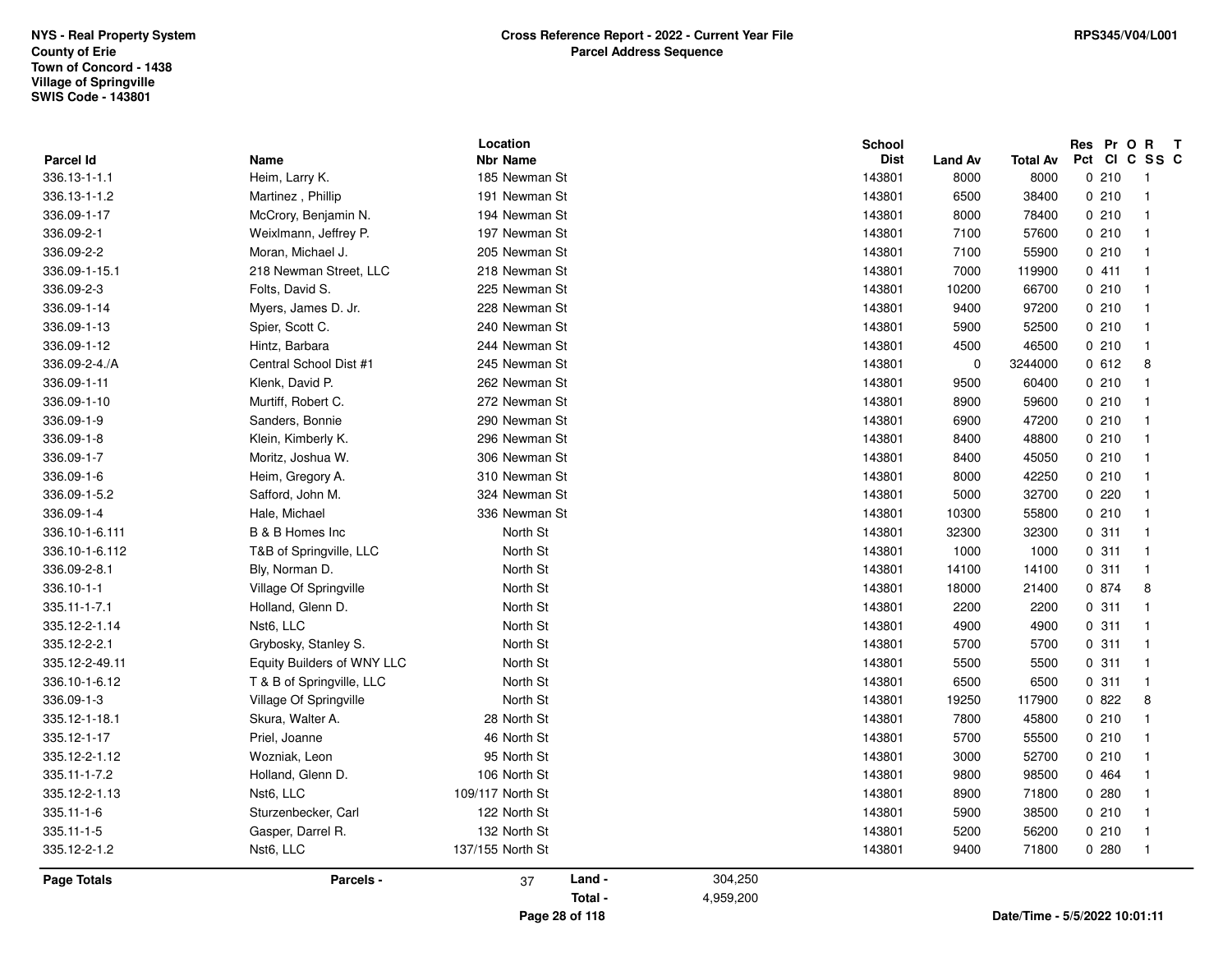| 335.18-2-13<br>335.18-2-25   | Stoltenburg, Florance<br>McGinnis, Suzanne Rene | 41 Ohio St<br>49 Ohio St                     |           | 143801<br>143801 | 6700<br>7100     | 51600<br>56900  | 0210<br>0210   | $\overline{1}$<br>$\overline{1}$ |
|------------------------------|-------------------------------------------------|----------------------------------------------|-----------|------------------|------------------|-----------------|----------------|----------------------------------|
| 335.18-2-15.1<br>335.18-2-26 | Williams, Melissa<br>Hawkins, Wayne E.          | 54 Ohio St<br>57 Ohio St                     |           | 143801<br>143801 | 11200<br>7500    | 64700<br>60900  | 0210<br>0210   | $\overline{1}$<br>$\overline{1}$ |
| 666.00-11-1<br>666.00-65-1   | Dist-National Fuel Gas<br>Verizon New York Inc  | <b>Outside Plant</b><br><b>Outside Plant</b> |           | 143801<br>143801 | 0<br>$\mathbf 0$ | 385351          | 0 885<br>0 831 | 6<br>6                           |
| 335.15-6-10                  | Christian Miss All Sc                           | 17 Park St                                   |           | 143801           | 22900            | 31191<br>219800 | 0620           | 8                                |
| 335.15-7-7                   | Blumenstein, Derek                              | 20 Park St                                   |           | 143801           | 4900             | 51300           | 0210           | $\overline{\mathbf{1}}$          |
| 335.15-6-11                  | Kowalske, John E.                               | 21 Park St                                   |           | 143801           | 3800             | 38500           | 0.220          |                                  |
| 335.15-6-12                  | S & P Property Management L                     | 25 Park St                                   |           | 143801           | 3800             | 39500           | 0.220          | $\mathbf{1}$                     |
| 335.15-7-6                   | Beeman, Ashley                                  | 26 Park St                                   |           | 143801           | 9200             | 38500           | 0210           | $\overline{1}$                   |
| 335.15-6-13                  | Beeman, David D.                                | 31 Park St                                   |           | 143801           | 3800             | 45500           | 0210           | $\overline{\mathbf{1}}$          |
| 335.15-6-14                  | Quinlan, Noah J.                                | 37 Park St                                   |           | 143801           | 5500             | 45800           | 0210           | $\overline{\mathbf{1}}$          |
| 335.15-7-5                   | Kratos Holdings, LLC                            | 38 Park St                                   |           | 143801           | 4400             | 45500           | 0220           | $\overline{\mathbf{1}}$          |
| 335.15-7-4                   | Jindra, David J. III.                           | 44 Park St                                   |           | 143801           | 4600             | 42800           | 0210           | $\overline{1}$                   |
| 335.15-6-15                  | Marinaccio, Dean A.                             | 45 Park St                                   |           | 143801           | 5500             | 48150           | 0.220          | $\overline{1}$                   |
| 335.15-6-16                  | Newkirk, Jeremy                                 | 51 Park St                                   |           | 143801           | 5500             | 48500           | 0.220          | -1                               |
| 335.15-7-3                   | Anderson, Patricia                              | 52 Park St                                   |           | 143801           | 4900             | 53300           | 0210           | $\overline{1}$                   |
| 335.15-6-17                  | The Villager Group LLC                          | 57 Park St                                   |           | 143801           | 5500             | 55000           | 0 2 3 0        | $\overline{1}$                   |
| 335.15-7-2                   | Borden Lukowski, Benita                         | 58 Park St                                   |           | 143801           | 4900             | 35000           | 0210           | $\overline{1}$                   |
|                              |                                                 |                                              | 229,400   |                  |                  |                 |                |                                  |
| <b>Page Totals</b>           | Parcels -                                       | Land -<br>37<br>Total -                      | 3,750,360 |                  |                  |                 |                |                                  |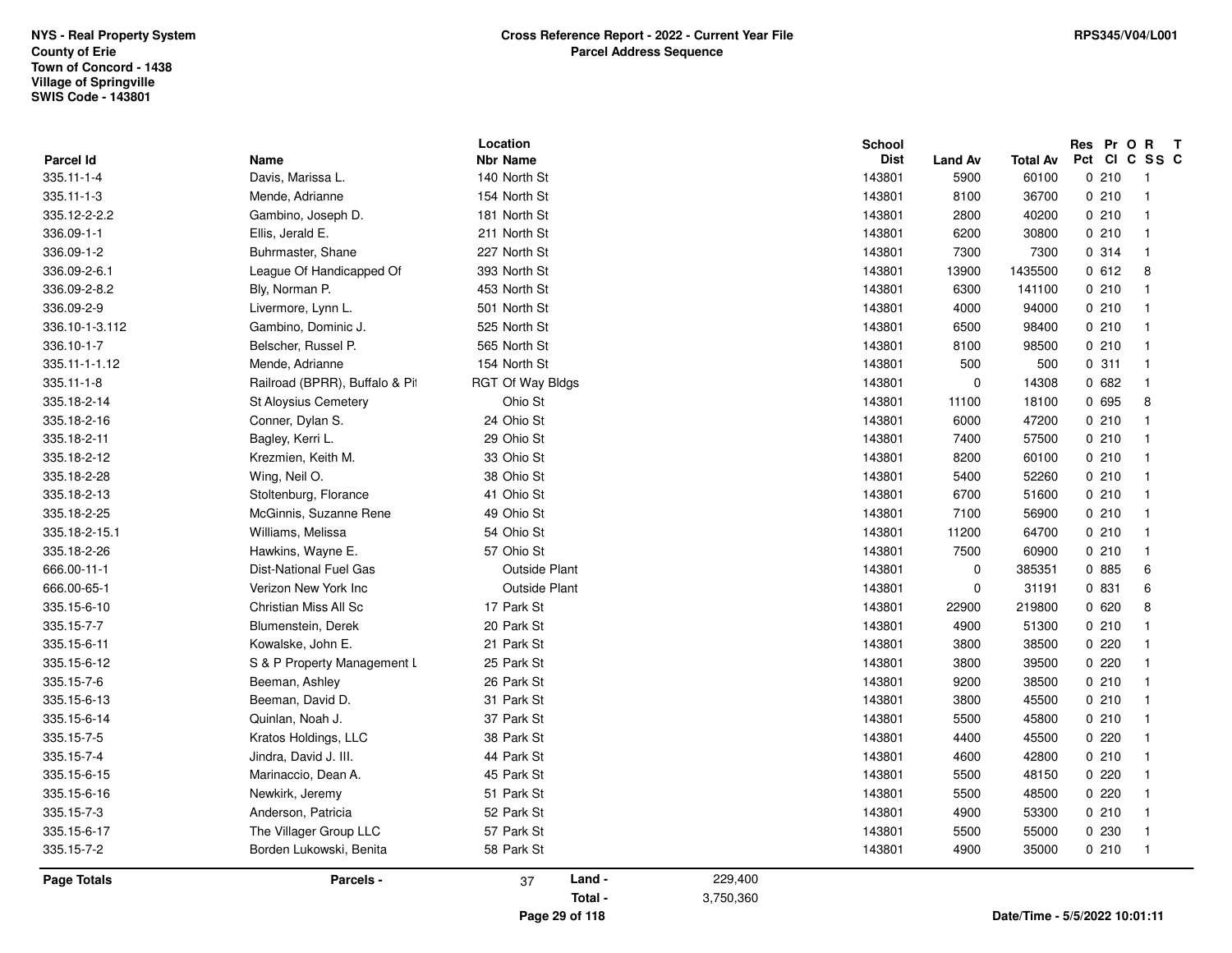|                         |                                           | Location                      |           | <b>School</b><br><b>Dist</b> |                        |                               |        | Res Pr O R T<br>Pct CI C SS C |  |
|-------------------------|-------------------------------------------|-------------------------------|-----------|------------------------------|------------------------|-------------------------------|--------|-------------------------------|--|
| Parcel Id<br>335.15-7-1 | Name<br>Webster, Gary                     | <b>Nbr Name</b><br>64 Park St |           | 143801                       | <b>Land Av</b><br>3900 | <b>Total Av</b><br>34800      | 0210   | $\overline{1}$                |  |
|                         |                                           |                               |           | 143801                       |                        |                               |        |                               |  |
| 335.15-6-18             | Blackmon, Monty G.<br>Spencer, Rebecca L. | 65 Park St                    |           |                              | 4200                   | 29900                         | 0210   | $\mathbf{1}$                  |  |
| 335.15-6-19.1           |                                           | 69 Park St                    |           | 143801                       | 6200                   | 39000                         | 0210   | -1<br>$\overline{1}$          |  |
| 335.15-7-24             | Eysaman, Fred                             | 74 Park St                    |           | 143801                       | 6000                   | 35000                         | 0210   |                               |  |
| 335.20-1-22             | Village Of Springville                    | Pearl St                      |           | 143801                       | 22250                  | 22250                         | 0653   | 8                             |  |
| 335.20-3-31.2           | Odell, Rodney A.                          | Pearl St                      |           | 143801                       | 500                    | 500                           | 0.311  | $\mathbf{1}$                  |  |
| 335.20-3-45             | Feldman, Donna J.                         | 14 Pearl St                   |           | 143801                       | 5200                   | 38100                         | 0220   | $\overline{1}$                |  |
| 335.20-3-44             | Golabek, Janet                            | 20 Pearl St                   |           | 143801                       | 4200                   | 35900                         | 0220   | $\overline{\mathbf{1}}$       |  |
| 335.20-3-43             | Batterson, David C. Sr.                   | 26 Pearl St                   |           | 143801                       | 7000                   | 24500                         | 0 449  | $\overline{\mathbf{1}}$       |  |
| 335.20-3-42             | Batterson, David Sr.                      | 30 Pearl St                   |           | 143801                       | 7000                   | 25000                         | 0210   | $\mathbf{1}$                  |  |
| 335.20-1-23             | Czechowski, John                          | 33 Pearl St                   |           | 143801                       | 5400                   | 24600                         | 0484   | $\mathbf{1}$                  |  |
| 335.20-1-24             | Batterson, Heather M.                     | 41 Pearl St                   |           | 143801                       | 4700                   | 45000                         | 0220   | $\overline{1}$                |  |
| 335.20-3-7.21           | Bower, Steven                             | 42 Pearl St                   |           | 143801                       | 6000                   | 52000                         | 0210   | $\mathbf{1}$                  |  |
| 335.20-1-25             | Kurtzworth, Jeremy L.                     | 45 Pearl St                   |           | 143801                       | 3400                   | 35000                         | 0210   | $\mathbf{1}$                  |  |
| 335.20-1-26             | Walczyk, Mark                             | 51 Pearl St                   |           | 143801                       | 6900                   | 35000                         | 0220   | $\overline{1}$                |  |
| 335.20-3-39.1           | Batterson, David C.                       | 52 Pearl St                   |           | 143801                       | 11700                  | 64600                         | 0220   | $\mathbf{1}$                  |  |
| 335.20-3-38             | Batterson, David C.                       | 68 Pearl St                   |           | 143801                       | 7800                   | 60200                         | 0.280  | $\mathbf{1}$                  |  |
| 335.20-3-37             | Lynch, Nathan                             | 74 Pearl St                   |           | 143801                       | 5400                   | 44900                         | 0220   | $\mathbf{1}$                  |  |
| 335.20-3-36             | Fuller, Sherwood E.                       | 80 Pearl St                   |           | 143801                       | 4300                   | 38500                         | 0220   | $\mathbf{1}$                  |  |
| 335.20-3-35             | <b>BG Properties and</b>                  | 86 Pearl St                   |           | 143801                       | 7300                   | 39900                         | 0210   | $\overline{\mathbf{1}}$       |  |
| 335.20-2-2              | Glase, John                               | 87 Pearl St                   |           | 143801                       | 3900                   | 29000                         | 0220   | $\overline{1}$                |  |
| 335.20-2-3              | Flint, Robert D.                          | 93 Pearl St                   |           | 143801                       | 3700                   | 25900                         | 0210   | $\overline{1}$                |  |
| 335.20-3-34             | Spengler, Virginia M.                     | 94 Pearl St                   |           | 143801                       | 9500                   | 62000                         | 59 280 | $\mathbf{1}$                  |  |
| 335.20-2-4              | Meade, Joshua                             | 101 Pearl St                  |           | 143801                       | 3200                   | 34250                         | 0210   | $\mathbf{1}$                  |  |
| 335.20-3-33             | Gernold, Claudia                          | 102 Pearl St                  |           | 143801                       | 6800                   | 50700                         | 0210   | $\overline{1}$                |  |
| 335.20-2-5              | Hebden, Barbara D.                        | 105 Pearl St                  |           | 143801                       | 3600                   | 21400                         | 0210   | $\overline{1}$                |  |
| 335.20-3-32             | Neff, John P.                             | 108 Pearl St                  |           | 143801                       | 6300                   | 45200                         | 0210   | $\mathbf{1}$                  |  |
| 335.20-2-6              | Hebden, Barbara D.                        | 115 Pearl St                  |           | 143801                       | 7000                   | 34250                         | 0210   | $\overline{1}$                |  |
| 335.20-3-31.1           | Weisenbeck, Robert                        | 118 Pearl St                  |           | 143801                       | 5700                   | 9700                          | 0.312  | $\overline{1}$                |  |
| 335.20-2-7              | Cherry, Gail L.                           | 123 Pearl St                  |           | 143801                       | 4900                   | 35000                         | 0210   | $\mathbf{1}$                  |  |
| 335.20-3-30             | Culver, Gregory L.                        | 126 Pearl St                  |           | 143801                       | 4900                   | 43900                         | 0210   | $\mathbf{1}$                  |  |
| 335.20-3-29             | Coffee, Chelsey M.                        | 128 Pearl St                  |           | 143801                       | 5000                   | 37000                         | 0210   | $\mathbf{1}$                  |  |
| 335.20-3-28             | Milks, Bryan R.                           | 136/156 Pearl St              |           | 143801                       | 11300                  | 70500                         | 0.280  | $\mathbf{1}$                  |  |
| 335.20-2-8              | Bukowski, Norbert R.                      | 137 Pearl St                  |           | 143801                       | 3800                   | 36200                         | 0210   | $\mathbf{1}$                  |  |
| 335.20-2-9              | Jozwiak, Clifford J.                      | 145 Pearl St                  |           | 143801                       | 4800                   | 57100                         | 0210   | $\mathbf{1}$                  |  |
| 335.18-2-6.114          | Heisler, Albert C.                        | Pinewood Dr                   |           | 143801                       | 6800                   | 6800                          | 0.311  | $\mathbf{1}$                  |  |
| 335.18-2-29.111         | Underhill, Donald D.                      | Pinewood Dr                   |           | 143801                       | 1000                   | 1000                          | 0.311  | $\overline{1}$                |  |
| Page Totals             | Parcels -                                 | Land -<br>37                  | 221,550   |                              |                        |                               |        |                               |  |
|                         |                                           | Total -                       | 1,324,550 |                              |                        |                               |        |                               |  |
|                         |                                           | Page 30 of 118                |           |                              |                        | Date/Time - 5/5/2022 10:01:11 |        |                               |  |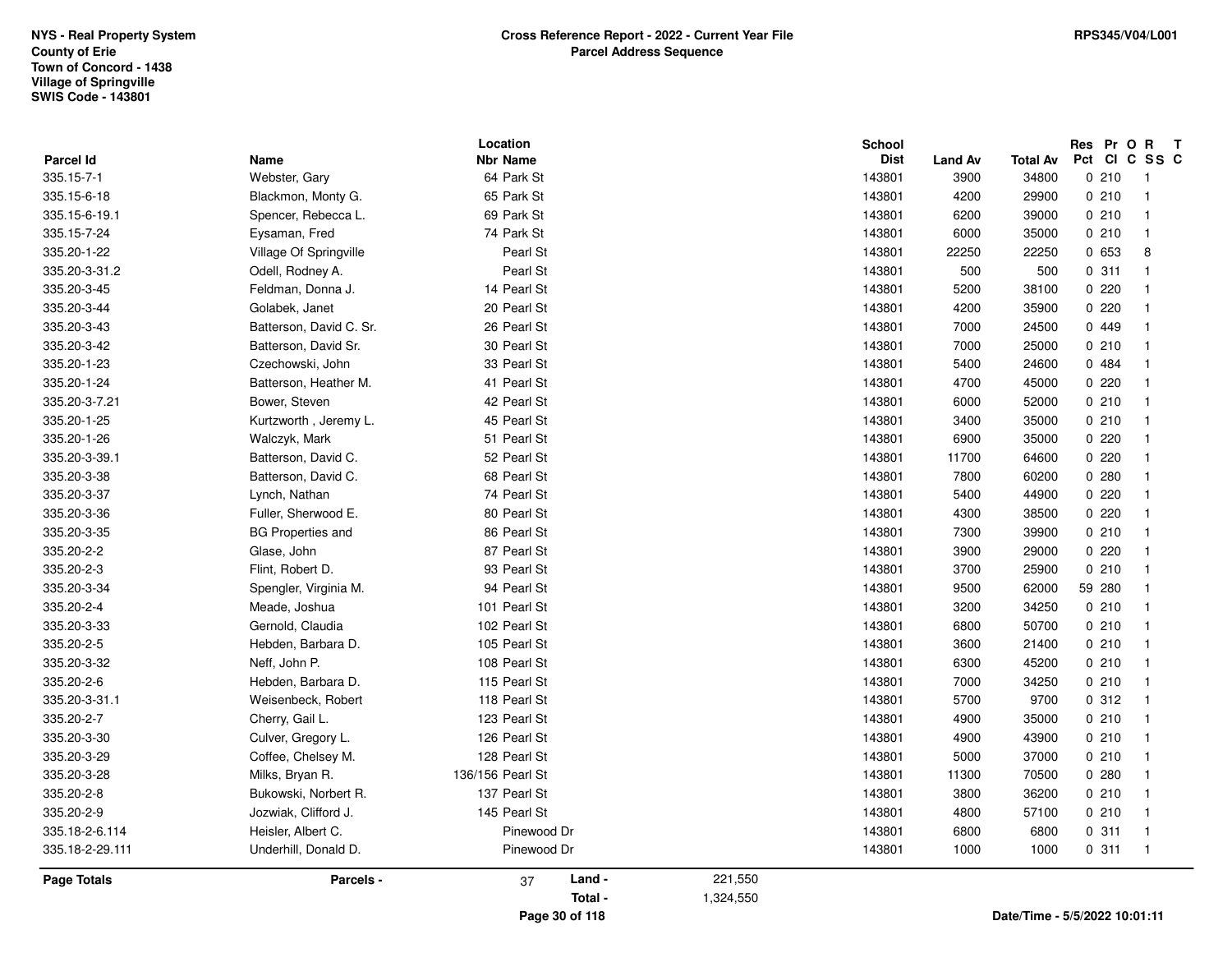|                    |                        | Location           | <b>School</b> |                               |                               |     |       | Res Pr O R T   |
|--------------------|------------------------|--------------------|---------------|-------------------------------|-------------------------------|-----|-------|----------------|
| <b>Parcel Id</b>   | Name                   | <b>Nbr Name</b>    |               | <b>Dist</b><br><b>Land Av</b> | <b>Total Av</b>               | Pct |       | CICSSC         |
| 335.18-2-6.132     | Whalen, Timothy J.     | 24 Pinewood Dr     | 143801        | 4500                          | 73800                         |     | 0210  | - 1            |
| 335.18-2-6.12      | Heisler, Albert C.     | 36 Pinewood Dr     | 143801        | 6900                          | 61000                         |     | 0210  | $\overline{1}$ |
| 335.18-2-6.2       | Perkins, Revere D.     | 39 Pinewood Dr     | 143801        | 4500                          | 77000                         |     | 0210  | $\mathbf{1}$   |
| 335.18-2-6.113     | Pritchard, Dennis      | 55 Pinewood Dr     | 143801        | 7000                          | 48700                         |     | 0210  | $\overline{1}$ |
| 335.18-2-6.112     | Miller, Milan          | 67 Pinewood Dr     | 143801        | 9500                          | 102300                        |     | 0210  | $\overline{1}$ |
| 335.18-2-30        | Caster, Daniel J.      | 72 Pinewood Dr     | 143801        | 6700                          | 50300                         |     | 0210  | $\overline{1}$ |
| 335.18-2-29.112    | Walter, Kathleen       | 75 Pinewood Dr     | 143801        | 6900                          | 58200                         |     | 0210  | $\mathbf{1}$   |
| 335.18-2-29.2      | Regan, Erin J.         | 82 Pinewood Dr     | 143801        | 6700                          | 70800                         |     | 0210  | $\mathbf{1}$   |
| 335.18-2-29.12     | Baker, Richard J.      | 88 Pinewood Dr     | 143801        | 6800                          | 61100                         |     | 0210  | $\mathbf{1}$   |
| 335.20-5-1         | Downing, Jason A.      | 5 Prospect Ave     | 143801        | 9000                          | 77000                         |     | 0210  | $\overline{1}$ |
| 335.20-5-2         | Schweickert, Mary      | 17 Prospect Ave    | 143801        | 5400                          | 45500                         |     | 0210  | $\mathbf{1}$   |
| 335.20-4-21        | Beatty, Mary K.        | 24 Prospect Ave    | 143801        | 9200                          | 72400                         |     | 0210  | $\overline{1}$ |
| 335.20-5-3         | Davie, Rodney          | 25 Prospect Ave    | 143801        | 6900                          | 49900                         |     | 0.220 | -1             |
| 335.20-5-4.1       | Langendorfer, Lucas    | 29-31 Prospect Ave | 143801        | 10100                         | 16700                         |     | 0210  | $\overline{1}$ |
| 335.20-5-5         | Eppolito, Gary A.      | 39 Prospect Ave    | 143801        | 5700                          | 58900                         |     | 0210  | $\overline{1}$ |
| 335.20-4-20        | Elkins, Patricia       | 50 Prospect Ave    | 143801        | 9700                          | 48150                         |     | 0210  | $\overline{1}$ |
| 335.20-5-6         | Davie, Derek Ryan      | 51 Prospect Ave    | 143801        | 7200                          | 51300                         |     | 0210  | $\overline{1}$ |
| 335.20-4-19        | Certis, Edward F.      | 56 Prospect Ave    | 143801        | 4900                          | 36900                         |     | 0210  | $\mathbf{1}$   |
| 335.20-5-7         | Draper, Michael R.     | 57 Prospect Ave    | 143801        | 4200                          | 61000                         |     | 0210  | $\overline{1}$ |
| 335.20-4-18        | Owen, Joshua L.        | 62 Prospect Ave    | 143801        | 8600                          | 60700                         |     | 0210  | $\overline{1}$ |
| 335.20-5-8         | Skinner, Ralph         | 63 Prospect Ave    | 143801        | 5200                          | 103100                        |     | 0210  | $\overline{1}$ |
| 335.20-5-9         | Brown, Christopher A.  | 71 Prospect Ave    | 143801        | 5500                          | 53320                         |     | 0210  | $\overline{1}$ |
| 335.20-5-10        | Forster, Jeffrey D.    | 79 Prospect Ave    | 143801        | 7700                          | 56700                         |     | 0210  | $\overline{1}$ |
| 335.20-5-11        | Hanson, Barbara G.     | 85 Prospect Ave    | 143801        | 8000                          | 71700                         |     | 0210  | $\overline{1}$ |
| 335.20-4-16        | Lamb, Lloyd E.         | 90 Prospect Ave    | 143801        | 9800                          | 65000                         |     | 0.280 | $\mathbf{1}$   |
| 335.20-5-12        | Grigsby, Mark E.       | 95 Prospect Ave    | 143801        | 4800                          | 35600                         |     | 0210  | $\mathbf{1}$   |
| 335.20-4-15        | Hashagen, Warren J.    | 96 Prospect Ave    | 143801        | 5500                          | 45400                         |     | 0210  | $\mathbf{1}$   |
| 335.20-5-13        | Rogers, Jonathan D.    | 101 Prospect Ave   | 143801        | 5500                          | 71000                         |     | 0210  | $\overline{1}$ |
| 335.20-4-14        | Marciniak, Sharon      | 102 Prospect Ave   | 143801        | 5900                          | 45400                         |     | 0210  | $\mathbf{1}$   |
| 335.20-5-14        | Ewert, Kevin A.        | 109 Prospect Ave   | 143801        | 7800                          | 54500                         |     | 0210  | $\mathbf{1}$   |
| 335.20-4-13        | Francisco, Julie R.    | 110 Prospect Ave   | 143801        | 8000                          | 37500                         |     | 0210  | $\overline{1}$ |
| 335.18-3-1         | Marsh, Paul W.         | 6 Rachel Ln        | 143801        | 1300                          | 75200                         |     | 0210  | -1             |
| 335.18-3-5         | Krezmien, Jean         | 9 Rachel Ln        | 143801        | 2500                          | 65800                         |     | 0210  | $\overline{1}$ |
| 335.18-3-2         | Benkelman, Linda       | 10 Rachel Ln       | 143801        | 900                           | 60850                         |     | 0210  | $\mathbf{1}$   |
| 335.18-3-6         | Stearns, Wade W.       | 11 Rachel Ln       | 143801        | 1600                          | 57900                         |     | 0210  | $\overline{1}$ |
| 335.18-3-7         | Douglas R & Patricia A | 13 Rachel Ln       | 143801        | 1600                          | 57900                         |     | 0210  | $\overline{1}$ |
| 335.18-3-8         | Feuz, Joann M.         | 15 Rachel Ln       | 143801        | 2500                          | 57900                         |     | 0210  | $\overline{1}$ |
| <b>Page Totals</b> | Parcels -              | Land -<br>37       | 224,500       |                               |                               |     |       |                |
|                    |                        | Total -            | 2,196,420     |                               |                               |     |       |                |
|                    |                        | Page 31 of 118     |               |                               | Date/Time - 5/5/2022 10:01:11 |     |       |                |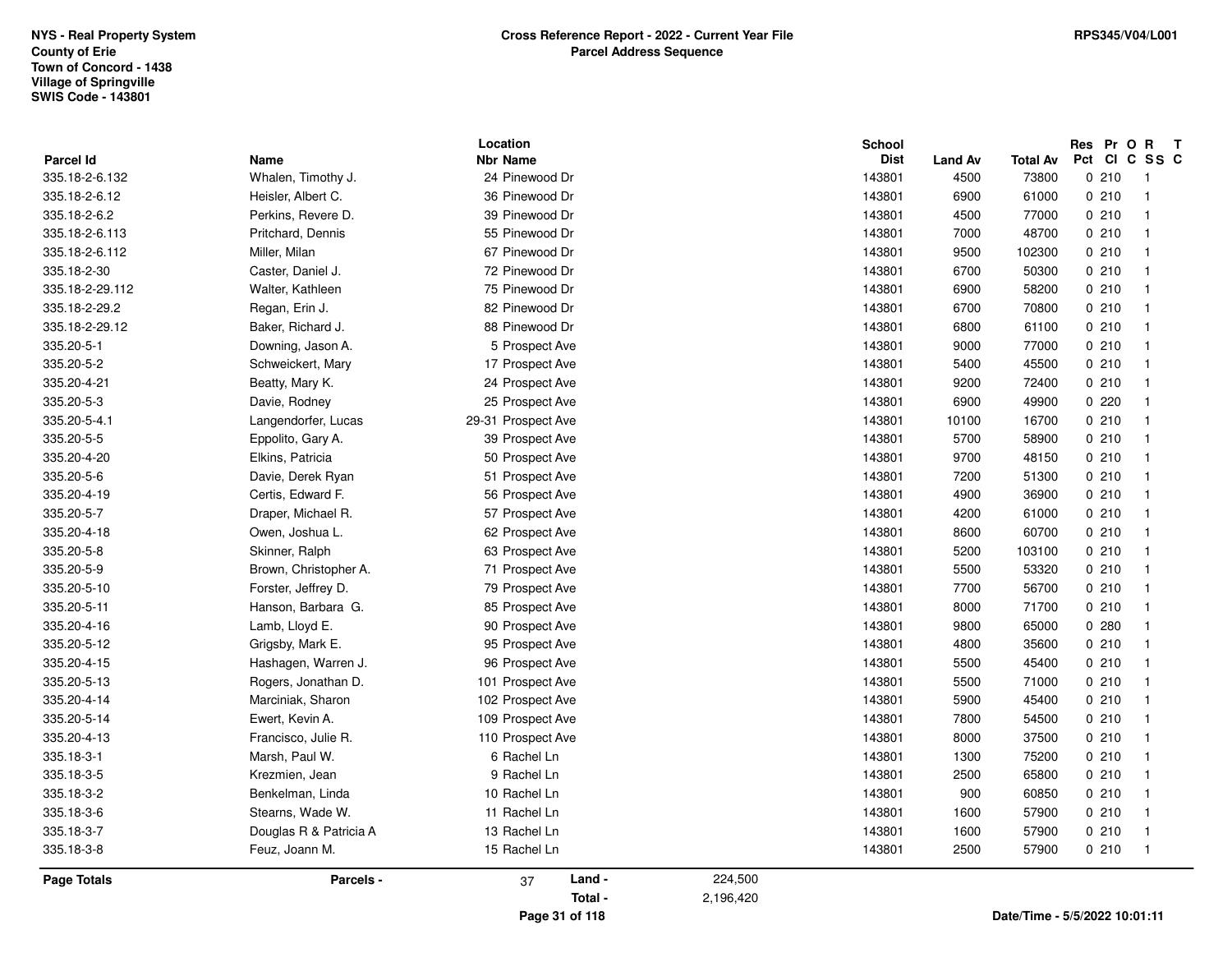|                         |                              | Location                        | <b>School</b><br><b>Dist</b> |                       |                          | Res Pr O R T<br>Pct CI C SS C |                |
|-------------------------|------------------------------|---------------------------------|------------------------------|-----------------------|--------------------------|-------------------------------|----------------|
| Parcel Id<br>335.18-3-3 | Name<br>Kerns, Kathleen      | <b>Nbr Name</b><br>16 Rachel Ln | 143801                       | <b>Land Av</b><br>900 | <b>Total Av</b><br>54000 | 0210                          | $\overline{1}$ |
| 335.18-3-4              | Kramer, Robert James         | 20 Rachel Ln                    | 143801                       | 1100                  | 68300                    | 0210                          | $\overline{1}$ |
| 335.18-3-9              | Smith, Joseph R.             | 21 Rachel Ln                    | 143801                       | 2500                  | 58700                    | 0210                          | $\overline{1}$ |
| 335.18-3-13             | Neff, James R.               | 22 Rachel Ln                    | 143801                       | 2500                  | 65800                    | 0210                          | $\overline{1}$ |
| 335.18-3-10             | Meidel, Theresa              | 23 Rachel Ln                    | 143801                       | 1600                  | 57900                    | 0210                          | $\overline{1}$ |
| 335.18-3-14             | Hoisington, John G.          | 24 Rachel Ln                    | 143801                       | 1600                  | 57900                    | 0210                          | $\overline{1}$ |
| 335.18-3-11             | Donhauser, Marjorie A.       | 25 Rachel Ln                    | 143801                       | 1600                  | 48700                    | 0210                          | $\overline{1}$ |
| 335.18-3-15             | Trautman, Dale P.            | 26 Rachel Ln                    | 143801                       | 1600                  | 57900                    | 0210                          | $\overline{1}$ |
| 335.18-3-12             | Moore, James A.              | 27 Rachel Ln                    | 143801                       | 1300                  | 66000                    | 0210                          | $\overline{1}$ |
| 335.18-3-16             | Slating, Dorothy             | 28 Rachel Ln                    | 143801                       | 2500                  | 65800                    | 0210                          | $\overline{1}$ |
| 335.18-3-20             | Ford, Catherine A.           | 30 Rachel Ln                    | 143801                       | 2500                  | 65800                    | 0210                          | $\overline{1}$ |
| 335.18-3-19             | Bonnas, Antoniette J.        | 32 Rachel Ln                    | 143801                       | 1600                  | 57900                    | 0210                          | $\overline{1}$ |
| 335.18-3-18             | Donhauser, Ronald E.         | 34 Rachel Ln                    | 143801                       | 1600                  | 57900                    | 0210                          | $\overline{1}$ |
| 335.18-3-17             | JM Delia Irrevocable Trust   | 36 Rachel Ln                    | 143801                       | 2500                  | 65800                    | 0210                          | $\overline{1}$ |
| 335.18-3-21             | Krezmien 2018 Family Trust   | 38 Rachel Ln                    | 143801                       | 2500                  | 60000                    | 0210                          | $\overline{1}$ |
| 335.18-3-22             | Klimas, Jane Ann             | 42 Rachel Ln                    | 143801                       | 1800                  | 57900                    | 0210                          | $\overline{1}$ |
| 335.18-3-23             | Pittman, Mary P.             | 46 Rachel Ln                    | 143801                       | 1600                  | 57900                    | 0210                          | $\overline{1}$ |
| 335.18-3-24             | Carson, Mary Lou             | 50 Rachel Ln                    | 143801                       | 2500                  | 65800                    | 0210                          | $\overline{1}$ |
| 335.15-8-12.1           | 195 West Main Street         | Railroad St                     | 143801                       | 6400                  | 6400                     | 0 340                         | $\overline{1}$ |
| 336.17-1-4.211          | Braman, Reed B. II.          | Rauch Dr                        | 143801                       | 5000                  | 5000                     | 0.311                         | $\overline{1}$ |
| 336.17-1-31.112         | Mattison, Robert D.          | Rauch Dr                        | 143801                       | 2500                  | 2500                     | 0.311                         | $\overline{1}$ |
| 336.17-1-33             | Gernatt Asphalt Products Inc | Rauch Dr                        | 143801                       | 11000                 | 11000                    | 0.311                         | $\overline{1}$ |
| 336.17-1-34             | Fabbro, John                 | 9 Rauch Dr                      | 143801                       | 11700                 | 11700                    | 0.311                         | $\overline{1}$ |
| 336.17-1-17.1           | Filighera, David M.          | 18 Rauch Dr                     | 143801                       | 12300                 | 85800                    | 0210                          | $\overline{1}$ |
| 336.17-1-28             | The Solomon Family           | 28 Rauch Dr                     | 143801                       | 8000                  | 58200                    | 0210                          | $\overline{1}$ |
| 336.17-1-16             | Hudzinski, Lori D.           | 38 Rauch Dr                     | 143801                       | 8000                  | 83200                    | 0210                          | $\overline{1}$ |
| 336.17-1-31.12          | Pendl, Michael P.            | 41 Rauch Dr                     | 143801                       | 9700                  | 108800                   | 0210                          | $\overline{1}$ |
| 336.17-1-15             | Duprey, James F.             | 46 Rauch Dr                     | 143801                       | 8000                  | 68000                    | 0210                          | $\overline{1}$ |
| 336.17-1-14.12          | Kirkpatrick, Gary L.         | 58 Rauch Dr                     | 143801                       | 8000                  | 108650                   | 0210                          | $\overline{1}$ |
| 336.17-1-8.122          | Mattison, Robert D.          | 63 Rauch Dr                     | 143801                       | 5000                  | 90500                    | 0210                          | $\overline{1}$ |
| 336.17-1-32             | Rogers, Robert C.            | 67 Rauch Dr                     | 143801                       | 9700                  | 83600                    | 0210                          | $\overline{1}$ |
| 336.17-1-13             | Smith, Marcia Bie            | 68 Rauch Dr                     | 143801                       | 8000                  | 63000                    | 0210                          | $\overline{1}$ |
| 336.17-1-12             | Schambach, Kody              | 76 Rauch Dr                     | 143801                       | 8000                  | 65800                    | 0210                          | $\overline{1}$ |
| 336.17-1-11             | Canavan, William J.          | 90 Rauch Dr                     | 143801                       | 9900                  | 95750                    | 0210                          | $\overline{1}$ |
| 336.17-1-8.221          | Rich, Rodney                 | 103 Rauch Dr                    | 143801                       | 12300                 | 67300                    | 0210                          | $\overline{1}$ |
| 336.17-1-10             | First Methodist Church       | 104 Rauch Dr                    | 143801                       | 7900                  | 81500                    | 0620                          | 8              |
| 336.17-1-8.213          | Grasso, Jerome S.            | 115 Rauch Dr                    | 143801                       | 8000                  | 67500                    | 0210                          | $\overline{1}$ |
| <b>Page Totals</b>      | Parcels -                    | Land -<br>37                    | 193,200                      |                       |                          |                               |                |
|                         |                              | Total -                         | 2,254,200                    |                       |                          |                               |                |
|                         |                              | Page 32 of 118                  |                              |                       |                          | Date/Time - 5/5/2022 10:01:11 |                |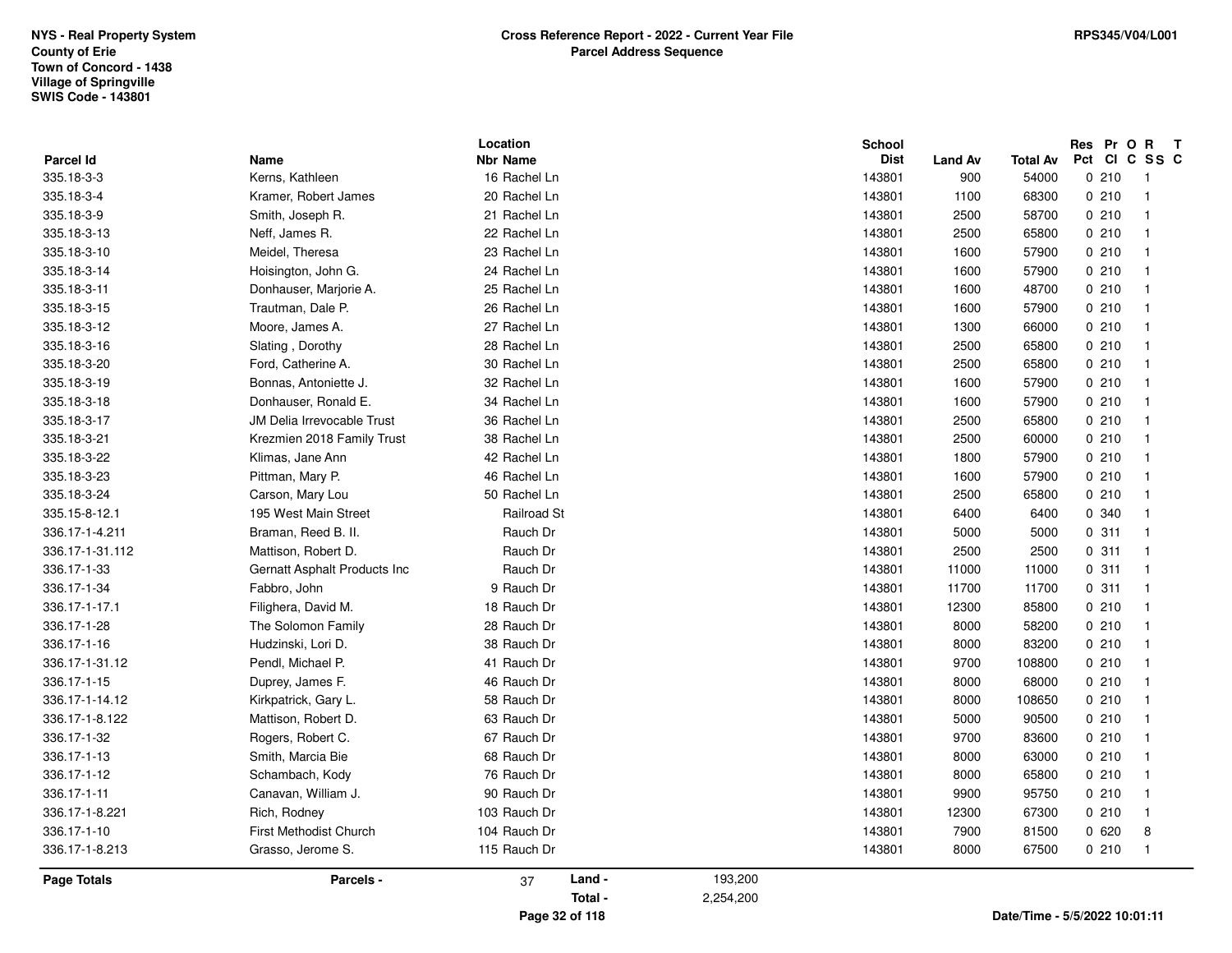|                |                              | Location           |           | <b>School</b> |         |          |               | Res Pr O | $\mathbf{R}$               | $\mathbf{T}$ |
|----------------|------------------------------|--------------------|-----------|---------------|---------|----------|---------------|----------|----------------------------|--------------|
| Parcel Id      | Name                         | <b>Nbr Name</b>    |           | <b>Dist</b>   | Land Av | Total Av | Pct Cl        |          | C SS C                     |              |
| 336.17-1-9     | Milbrand, Robert L.          | 120 Rauch Dr       |           | 143801        | 10200   | 90000    |               | 0210     | - 1                        |              |
| 336.17-1-8.212 | Dains, David M.              | 125 Rauch Dr       |           | 143801        | 8000    | 83100    |               | 0210     | $\overline{1}$             |              |
| 336.17-1-4.22  | Braman, Reed B. II.          | 138 Rauch Dr       |           | 143801        | 3300    | 94000    |               | 0210     | $\overline{\mathbf{1}}$    |              |
| 336.17-1-8.211 | Ehrig, John J.               | 139 Rauch Dr       |           | 143801        | 8000    | 81500    |               | 0210     | -1                         |              |
| 336.17-1-8.111 | Sullivan, Tyler J.           | 155 Rauch Dr       |           | 143801        | 8700    | 131600   |               | 0210     | $\overline{\mathbf{1}}$    |              |
| 335.20-1-27.11 | Vill Of Springville          | S Buffalo St       |           | 143801        | 145950  | 145950   |               | 0 438    | 8                          |              |
| 335.20-1-37    | Village Of Springville       | S Buffalo St       |           | 143801        | 3100    | 3100     |               | 0 330    | 8                          |              |
| 335.20-1-39.11 | Village Springville          | S Buffalo St       |           | 143801        | 10300   | 10300    |               | 0 438    | 8                          |              |
| 335.19-4-14    | Youth Inc                    | S Buffalo St       |           | 143801        | 11250   | 11250    |               | 0682     | 8                          |              |
| 335.20-1-38    | Wray, Terry L.               | 16 S Buffalo St    |           | 143801        | 20000   | 73800    |               | 0.220    | -1                         |              |
| 335.20-1-36    | 3277 South Park LLC          | 22 S Buffalo St    |           | 143801        | 6000    | 102000   |               | 0465     | -1                         |              |
| 335.19-3-15    | Regan Family Revocable Trus  | 27 S Buffalo St    |           | 143801        | 8200    | 55850    |               | 0 230    | $\overline{1}$             |              |
| 335.20-1-35    | Roudebush, Scott J.          | 28 S Buffalo St    |           | 143801        | 4300    | 47800    |               | 0220     | $\overline{1}$             |              |
| 335.19-3-16    | JTBT Properties LLC          | 31 S Buffalo St    |           | 143801        | 6500    | 22000    |               | 0 230    | $\overline{\mathbf{1}}$    |              |
| 335.20-1-34    | Avery, Andrew E.             | 36 S Buffalo St    |           | 143801        | 4400    | 36400    |               | 0210     | - 1                        |              |
| 335.19-3-17    | Negroni, Miguel A.           | 43 S Buffalo St    |           | 143801        | 6900    | 50300    |               | 0210     | $\overline{\mathbf{1}}$    |              |
| 335.20-1-33    | Wiedemann, Sandra L.         | 46 S Buffalo St    |           | 143801        | 4400    | 30400    |               | 0210     | $\overline{1}$             |              |
| 335.19-4-13    | Springville Youth Inc        | 79 S Buffalo St    |           | 143801        | 107800  | 171600   |               | 0.591    | 8                          |              |
| 347.09-2-2     | <b>Horschel Realty</b>       | S Cascade Dr       |           | 143801        | 20000   | 20000    |               | 0 330    | $\mathbf{I}$               |              |
| 347.06-3-3     | Springville Land Associates  | S Cascade Dr       |           | 143801        | 22800   | 22800    |               | 0 330    | -1                         |              |
| 347.06-3-4     | Springville Land Associates  | S Cascade Dr       |           | 143801        | 27000   | 27000    |               | 0 330    | $\overline{\mathbf{1}}$    |              |
| 347.06-3-2     | Village Of Springville       | S Cascade Dr       |           | 143801        | 5000    | 5000     |               | 0.882    | 8                          |              |
| 347.09-1-2     | <b>Horschel Realty</b>       | S Cascade Dr       |           | 143801        | 5500    | 5500     |               | 0 330    | $\overline{\mathbf{1}}$    |              |
| 335.18-1-16.1  | Joseph B Roosa Living Trust  | S Cascade Dr       |           | 143801        | 24600   | 24600    |               | 0 330    | $\overline{\mathbf{1}}$    |              |
| 335.18-1-16.2  | 99 Cascade, LLC              | S Cascade Dr       |           | 143801        | 46000   | 46000    |               | 0 330    | $\overline{\mathbf{1}}$    |              |
| 335.18-1-6.1   | 99 Cascade, LLC              | S Cascade Dr       |           | 143801        | 51300   | 51300    |               | 0 330    | $\overline{\mathbf{1}}$    |              |
| 335.18-1-8     | Spirit Master Funding X, LLC | 10 S Cascade Dr    |           | 143801        | 90000   | 237728   |               | 0426     | $\overline{1}$             |              |
| 335.18-1-4.2   | Prime Realty li Inc          | 21 S Cascade Dr    |           | 143801        | 141900  | 410000   |               | 0486     | - 1                        |              |
| 335.18-1-7.12  | Indus Real Estate II LLC     | 34 S Cascade Dr    |           | 143801        | 41400   | 41400    |               | 0 330    | -1                         |              |
| 335.18-1-7.112 | 60 Cascade Place Llc         | 60 S Cascade Dr    |           | 143801        | 42400   | 225200   |               | 0452     | -1                         |              |
| 335.18-1-2.22  | 72 South Cascade LLC         | 72/74 S Cascade Dr |           | 143801        | 32100   | 204400   |               | 0482     | $\overline{1}$             |              |
| 335.18-1-15    | Springville Property Assoc   | 100 S Cascade Dr   |           | 143801        | 58800   | 705000   |               | 0453     | $\overline{1}$             |              |
| 335.18-1-4.1   | 99 Cascade LLC               | 135 S Cascade Dr   |           | 143801        | 26000   | 650000   |               | 0431     | $\overline{1}$             |              |
| 335.18-1-9.1   | 150 South Cascade Dr Llc     | 150 S Cascade Dr   |           | 143801        | 81200   | 627000   |               | 0431     | - 1                        |              |
| 335.18-1-6.1/A | 99 Cascade, LLC              | 175 S Cascade Dr   |           | 143801        | 42300   | 363600   |               | 0453     | $\overline{\mathbf{1}}$    |              |
| 335.18-1-6.211 | Roosa Fmly Assoc LP          | 205 S Cascade Dr   |           | 143801        | 90100   | 576200   |               | 0453     | - 1                        |              |
| 335.18-1-6.212 | Joseph B Roosa Living Trust  | 225 S Cascade Dr   |           | 143801        | 34000   | 34000    |               | 0640     | $\overline{\phantom{0}}$ 1 |              |
| Page Totals    | Parcels -                    | Land -<br>37       | 1,259,700 |               |         |          |               |          |                            |              |
|                |                              | Total -            | 5,517,678 |               |         |          |               |          |                            |              |
|                |                              | $\sim$<br>$-$      |           |               |         | - - -    | $\frac{1}{2}$ |          |                            |              |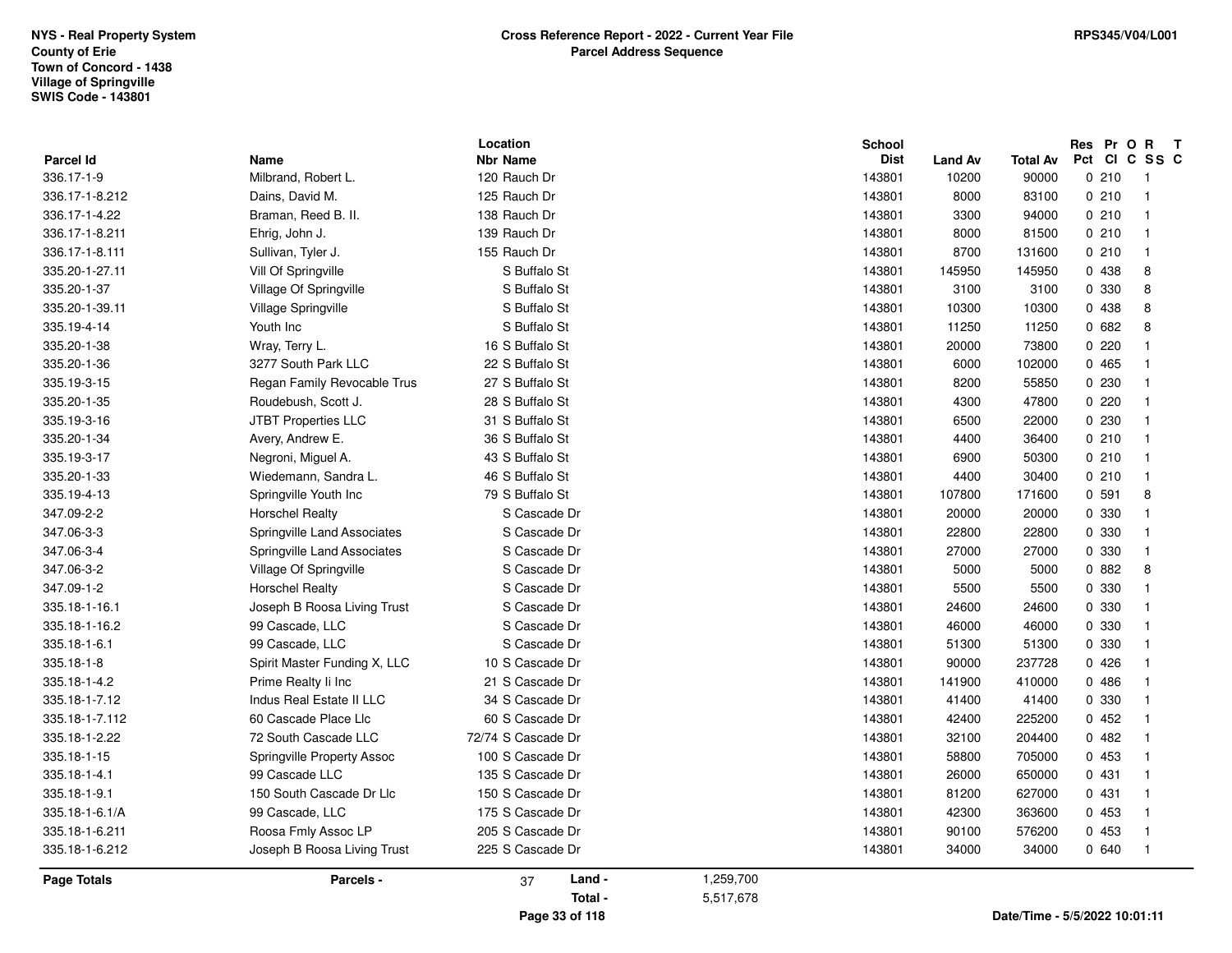|                    |                                    | Location             |            | <b>School</b> |                |                               | Res Pr O      | $\mathbf{R}$<br>$\mathbf{T}$ |
|--------------------|------------------------------------|----------------------|------------|---------------|----------------|-------------------------------|---------------|------------------------------|
| <b>Parcel Id</b>   | Name                               | <b>Nbr Name</b>      |            | <b>Dist</b>   | <b>Land Av</b> | <b>Total Av</b>               | Pct CI C SS C |                              |
| 347.06-1-1         | 230 So Cascade Drive, LLC          | 230 S Cascade Dr     |            | 143801        | 38500          | 239700                        | 0482          | - 1                          |
| 347.05-1-1         | Roosa Family Assoc Ltd             | 231 S Cascade Dr     |            | 143801        | 166400         | 1704800                       | 0452          | $\overline{1}$               |
| 347.06-1-2.1       | Macdo Foods Inc                    | 240 S Cascade Dr     |            | 143801        | 25800          | 410000                        | 0426          | $\overline{\mathbf{1}}$      |
| 335.18-1-3.1       | Springville Center LLC             | 252 S Cascade Dr     |            | 143801        | 200000         | 1700000                       | 0 453         | - 1                          |
| 347.06-1-3.12      | Indus Hospitality Llc              | 270 S Cascade Dr     |            | 143801        | 37000          | 940000                        | 0415          | $\overline{\phantom{0}}$     |
| 347.05-1-2.111/A   | <b>Wal-Mart Real Estate</b>        | 287 S Cascade Dr     |            | 143801        | 16000          | 153900                        | 0486          | $\overline{1}$               |
| 347.05-1-2.112     | Barrett T B Inc                    | 297 S Cascade Dr     |            | 143801        | 20800          | 209700                        | 0426          | $\overline{\mathbf{1}}$      |
| 347.06-1-3.11      | Zhang Springville Prop. LLC        | 298 S Cascade Dr     |            | 143801        | 53100          | 228600                        | 0482          | $\overline{\mathbf{1}}$      |
| 347.05-1-2.111     | Real Estate, Wal-Mart              | 317 S Cascade Dr     |            | 143801        | 580000         | 3294670                       | 0 453         | - 1                          |
| 347.05-1-2.12      | Roosa Family Associates, L.P.      | 325 S Cascade Dr     |            | 143801        | 20800          | 248600                        | 0462          | $\overline{\mathbf{1}}$      |
| 347.06-1-12.1      | 338 South Cascade Drive LLC        | 338 S Cascade Dr     |            | 143801        | 73600          | 236700                        | 0431          | $\overline{1}$               |
| 347.06-1-11.2      | 358 South Cascade LLC              | 358 S Cascade Dr     |            | 143801        | 5000           | 60000                         | 0 435         | - 1                          |
| 347.05-1-3.2       | Tim Donut Us Limited Inc           | 371 S Cascade Dr     |            | 143801        | 31400          | 232700                        | 0426          | $\overline{\phantom{0}}$     |
| 347.06-1-11.12     | <b>DMJM Properties Inc</b>         | 372 S Cascade Dr     |            | 143801        | 8900           | 108000                        | 0 484         | $\overline{1}$               |
| 347.05-1-3.1       | Garey, Timothy                     | 385 S Cascade Dr     |            | 143801        | 31400          | 193600                        | 0.541         | $\overline{1}$               |
| 347.06-1-11.11     | Reed, Kenneth & Esther             | 398 S Cascade Dr     |            | 143801        | 21400          | 106200                        | 0210          | $\overline{1}$               |
| 347.05-1-4.1       | DMJM Properties Inc.               | 405 S Cascade Dr     |            | 143801        | 34300          | 137800                        | 0421          | - 1                          |
| 347.05-1-4.2       | Schichtel's Nursery Inc            | 425 S Cascade Dr     |            | 143801        | 41300          | 193650                        | 0411          | $\overline{\phantom{0}}$     |
| 347.06-3-1         | Lowe's Home Centers Inc            | 440 S Cascade Dr     |            | 143801        | 160100         | 3266000                       | 0 453         | $\overline{1}$               |
| 347.09-2-1         | S & S Taxidermy & Archery Pr       | 455 S Cascade Dr     |            | 143801        | 19300          | 137700                        | 0 484         | - 1                          |
| 347.06-1-8         | Twin Tier Enterpise Inc            | 482 S Cascade Dr     |            | 143801        | 17500          | 171200                        | 0 464         | $\overline{\mathbf{1}}$      |
| 347.09-1-1.11      | South Cascade Restaurant LL        | 521 S Cascade Dr     |            | 143801        | 6400           | 88300                         | 0421          | - 1                          |
| 347.09-1-1.122     | Darling, Robert O.                 | 545 S Cascade Dr     |            | 143801        | 9200           | 45800                         | 0485          | $\overline{\phantom{0}}$     |
| 347.09-1-1.121     | Buckley, Steven                    | 555 S Cascade Dr     |            | 143801        | 10800          | 64400                         | 0449          | $\overline{1}$               |
| 347.06-3-5         | <b>ROLOC Corporation</b>           | 500&504 S Cascade Dr |            | 143801        | 33600          | 240000                        | 0452          | - 1                          |
| 335.19-4-41.2      | Reger, Thomas                      | S Central Ave        |            | 143801        | 800            | 800                           | 0.311         | $\overline{\phantom{0}}$     |
| 335.19-4-26        | Davies, Candy A.                   | S Central Ave        |            | 143801        | 6400           | 6400                          | 0.311         | $\overline{\phantom{0}}$     |
| 335.19-2-15.2      | Blesy, John Daniel                 | 17 S Central Ave     |            | 143801        | 4200           | 31500                         | 0210          | - 1                          |
| 335.19-2-16        | Carr, Eric D.                      | 23 S Central Ave     |            | 143801        | 4900           | 40500                         | 0210          | $\overline{1}$               |
| 335.19-3-31        | Lundell, Zacharias W.              | 24 S Central Ave     |            | 143801        | 2300           | 31650                         | 0210          | - 1                          |
| 335.19-3-30        | Wochensky, Seth E.                 | 30 S Central Ave     |            | 143801        | 6700           | 50700                         | 0210          | $\overline{\phantom{0}}$     |
| 335.19-2-17        | Komenda, Timothy D.                | 31 S Central Ave     |            | 143801        | 8200           | 45000                         | 0210          | - 1                          |
| 335.19-3-29        | Dygert, Michael                    | 36 S Central Ave     |            | 143801        | 3300           | 48300                         | 0210          | - 1                          |
| 335.19-2-18        | <b>Evening Star Properties LLC</b> | 37 S Central Ave     |            | 143801        | 17500          | 50200                         | 0411          | $\overline{1}$               |
| 335.19-3-28        | Schrimmel, Leanne                  | 42 S Central Ave     |            | 143801        | 6100           | 36500                         | 0210          | $\overline{1}$               |
| 335.19-5-5         | Kirsch, Robert P.                  | 51 S Central Ave     |            | 143801        | 5400           | 83600                         | 0210          | $\overline{\mathbf{1}}$      |
| 335.19-5-6         | Beckerich, James R.                | 57 S Central Ave     |            | 143801        | 5500           | 40300                         | 0220          | $\overline{\phantom{0}}$     |
| <b>Page Totals</b> | Parcels -                          | Land -<br>37         | 1,733,900  |               |                |                               |               |                              |
|                    |                                    | Total -              | 14,877,470 |               |                |                               |               |                              |
|                    |                                    | Page 34 of 118       |            |               |                | Date/Time - 5/5/2022 10:01:11 |               |                              |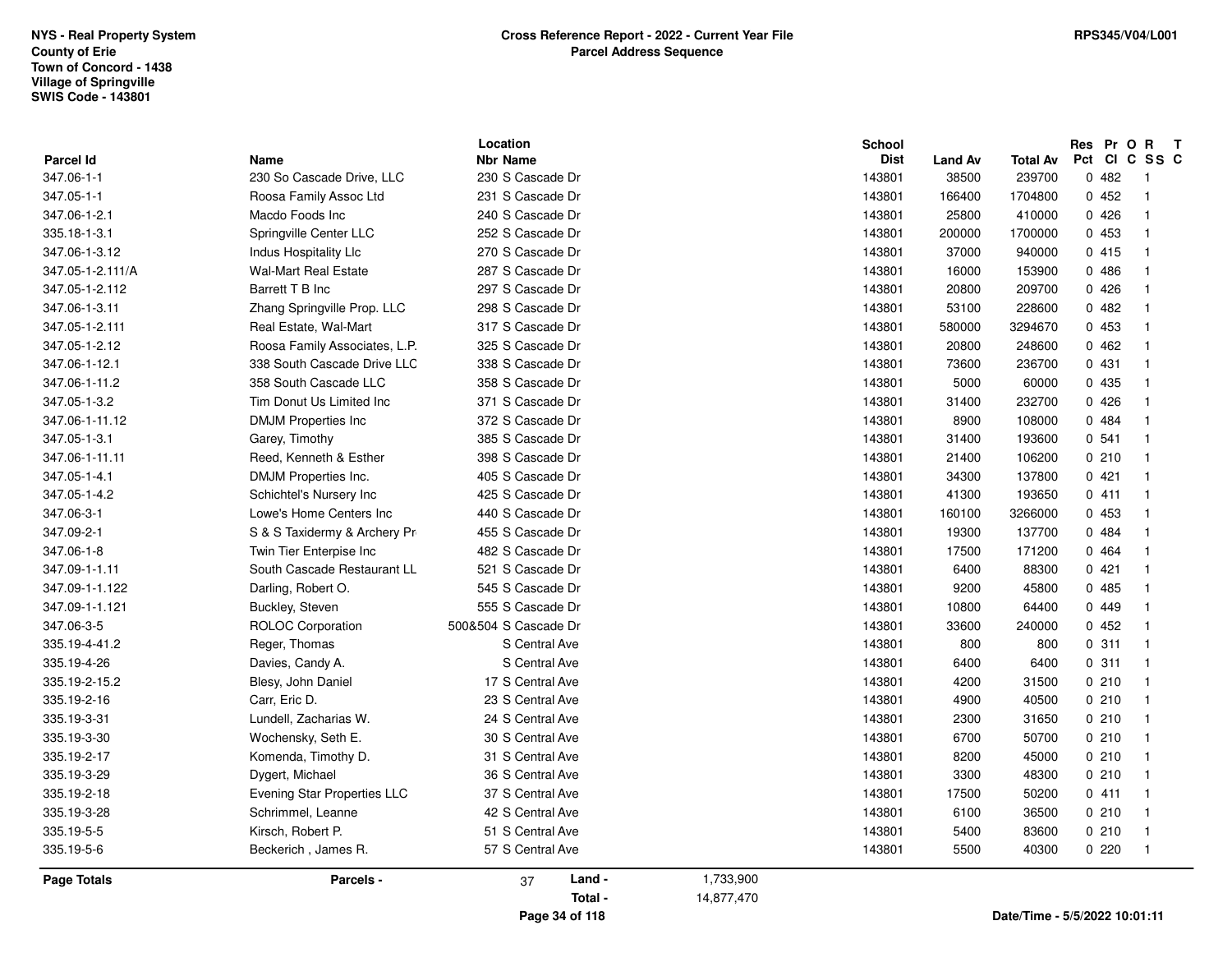|                    |                              | Location          |           | <b>School</b> |                |                 | Res Pr O R T                  |                |
|--------------------|------------------------------|-------------------|-----------|---------------|----------------|-----------------|-------------------------------|----------------|
| <b>Parcel Id</b>   | <b>Name</b>                  | <b>Nbr Name</b>   |           | <b>Dist</b>   | <b>Land Av</b> | <b>Total Av</b> | Pct CI C SS C                 |                |
| 335.19-5-7         | Hawkins, Thomas              | 67 S Central Ave  |           | 143801        | 5600           | 33500           | 0210                          | $\overline{1}$ |
| 335.19-4-44        | Moriarty, Robert J. Jr.      | 68 S Central Ave  |           | 143801        | 4500           | 60800           | 0210                          | $\overline{1}$ |
| 335.19-4-43        | Clark, Robert J.             | 74 S Central Ave  |           | 143801        | 4200           | 39800           | 0210                          | $\mathbf{1}$   |
| 335.19-5-8         | Krzes, Joseph P.             | 75 S Central Ave  |           | 143801        | 7200           | 40300           | 0210                          | $\mathbf{1}$   |
| 335.19-4-42        | Reger, Cynthia               | 80 S Central Ave  |           | 143801        | 5800           | 58700           | 0210                          | $\overline{1}$ |
| 335.19-5-9         | O'Connell, Carrie            | 83 S Central Ave  |           | 143801        | 6300           | 53100           | 0210                          | $\overline{1}$ |
| 335.19-5-10        | Buncy, Kevin J.              | 89 S Central Ave  |           | 143801        | 6400           | 59500           | 0210                          | $\overline{1}$ |
| 335.19-4-41.1      | Domes, Timothy A.            | 90 S Central Ave  |           | 143801        | 5500           | 38400           | 0210                          | $\overline{1}$ |
| 335.19-4-40        | Kester, Bryan L.             | 96 S Central Ave  |           | 143801        | 5300           | 37000           | 0210                          | $\overline{1}$ |
| 335.19-4-39        | Lumb, Steven G.              | 100 S Central Ave |           | 143801        | 5800           | 100300          | 0210                          | $\mathbf{1}$   |
| 335.19-5-11        | Black, Eric C.               | 101 S Central Ave |           | 143801        | 8200           | 49700           | 0210                          | $\mathbf{1}$   |
| 335.19-5-12        | Mizell, Alexis               | 107 S Central Ave |           | 143801        | 5400           | 41800           | 0210                          | $\mathbf{1}$   |
| 335.19-4-38        | Lumb, Steven                 | 110 S Central Ave |           | 143801        | 5800           | 5800            | 0.311                         | $\mathbf{1}$   |
| 335.19-5-13        | Joslin, Wesley G.            | 115 S Central Ave |           | 143801        | 5300           | 29000           | 0210                          | $\overline{1}$ |
| 335.19-4-37        | Knab, Timothy                | 118 S Central Ave |           | 143801        | 8000           | 66500           | 0210                          | $\mathbf{1}$   |
| 335.19-5-14        | Piatek, Donald S. Jr.        | 119 S Central Ave |           | 143801        | 4800           | 45000           | 0210                          | $\mathbf{1}$   |
| 335.19-4-36        | Vacinek, Janet R.            | 126 S Central Ave |           | 143801        | 8400           | 49900           | 0220                          | $\mathbf{1}$   |
| 335.19-5-15        | Hody, Martin                 | 127 S Central Ave |           | 143801        | 8000           | 75200           | 0210                          | $\overline{1}$ |
| 335.19-4-35        | Kotlarsz, Marlene L.         | 142 S Central Ave |           | 143801        | 8100           | 74300           | 0210                          | $\mathbf{1}$   |
| 335.19-6-32        | Westman, Matthew J.          | 153 S Central Ave |           | 143801        | 6300           | 55000           | 0210                          | $\mathbf{1}$   |
| 335.19-6-33        | Stetler, Christopher S.      | 159 S Central Ave |           | 143801        | 5800           | 41500           | 0220                          | $\mathbf{1}$   |
| 335.19-4-33        | Stetler, Robert D. Sr.       | 175 S Central Ave |           | 143801        | 5400           | 51200           | 0.220                         | $\mathbf{1}$   |
| 335.19-4-32        | Cohoon, Gerald L.            | 209 S Central Ave |           | 143801        | 8700           | 63000           | 0210                          | $\overline{1}$ |
| 335.19-4-22        | Wright, Kyle S.              | 220 S Central Ave |           | 143801        | 13600          | 67100           | 0210                          | $\mathbf{1}$   |
| 335.19-4-29.11     | Haley, Shawn P.              | 221 S Central Ave |           | 143801        | 6800           | 54700           | 0210                          | $\mathbf{1}$   |
| 335.19-4-23        | Cranston, Edward S.          | 230 S Central Ave |           | 143801        | 8400           | 74400           | 0210                          | $\overline{1}$ |
| 335.19-4-24        | Lemon, Ashley                | 240 S Central Ave |           | 143801        | 8400           | 59800           | 0210                          | $\overline{1}$ |
| 335.19-4-28.1      | Girst, Jeffrey C.            | 241 S Central Ave |           | 143801        | 6800           | 52200           | 0210                          | $\overline{1}$ |
| 335.19-4-25        | Banko, Linda K.              | 248 S Central Ave |           | 143801        | 7600           | 62050           | 0210                          | $\overline{1}$ |
| 335.19-4-27        | Ahles, Linda M.              | 251 S Central Ave |           | 143801        | 10100          | 47000           | 0210                          | $\mathbf{1}$   |
| 336.17-1-35        | Gernatt Asphalt Products Inc | S Edgewood Dr     |           | 143801        | 1000           | 1000            | 0.311                         | $\overline{1}$ |
| 336.17-1-36        | Mertowski, Richard P.        | 4 S Edgewood Dr   |           | 143801        | 6100           | 6100            | 0.311                         | $\overline{1}$ |
| 336.17-1-30.212    | Pazzuti, John A.             | 6 S Edgewood Dr   |           | 143801        | 3000           | 93600           | 0210                          | $\overline{1}$ |
| 336.17-1-30.22     | Lunde, Esther M.             | 8 S Edgewood Dr   |           | 143801        | 5000           | 98400           | 0210                          | $\mathbf{1}$   |
| 336.17-1-30.1      | Bain, Timothy J.             | 10 S Edgewood Dr  |           | 143801        | 5100           | 110300          | 0210                          | $\mathbf{1}$   |
| 335.20-7-11        | Hibit, Christopher           | 11 S Edgewood Dr  |           | 143801        | 8500           | 80100           | 0210                          | $\mathbf{1}$   |
| 335.20-7-12        | Stisser, Gary W.             | 21 S Edgewood Dr  |           | 143801        | 5900           | 36700           | 0220                          | $\overline{1}$ |
| <b>Page Totals</b> | Parcels -                    | Land -<br>37      | 241,100   |               |                |                 |                               |                |
|                    |                              | Total -           | 2,012,750 |               |                |                 |                               |                |
|                    |                              | Page 35 of 118    |           |               |                |                 | Date/Time - 5/5/2022 10:01:11 |                |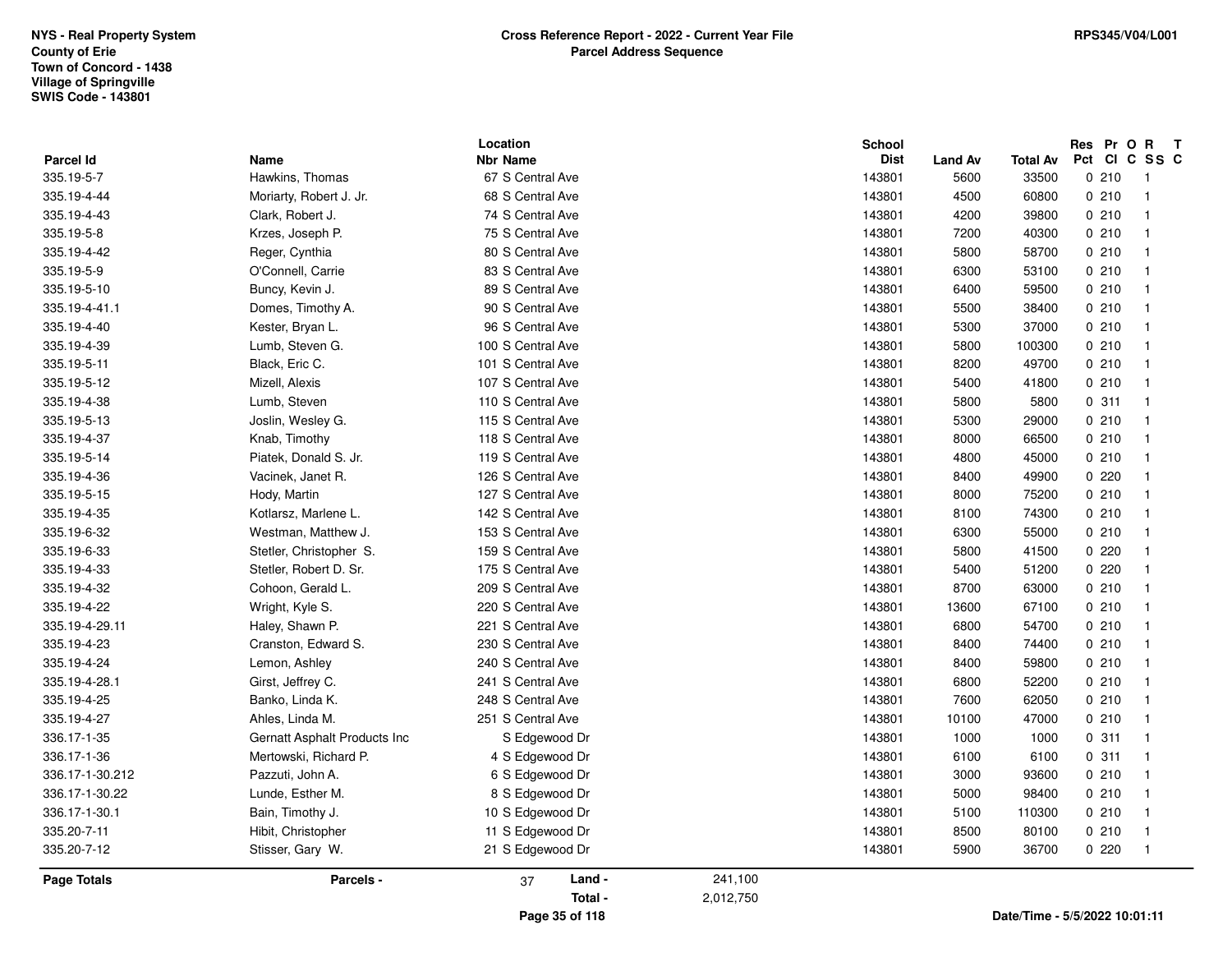| <b>Parcel Id</b>   | Name                              | Location<br><b>Nbr Name</b>         |           | <b>School</b><br><b>Dist</b> | <b>Land Av</b> | Total Av                      | Res Pr O R T<br>Pct CI C SS C |                                |
|--------------------|-----------------------------------|-------------------------------------|-----------|------------------------------|----------------|-------------------------------|-------------------------------|--------------------------------|
| 335.20-7-39        | Mutton, Jennifer L.               | 26 S Edgewood Dr                    |           | 143801                       | 6500           | 76800                         | 0210                          | $\overline{1}$                 |
| 335.20-7-38        | Beuler, Thomas M.                 | 40 S Edgewood Dr                    |           | 143801                       | 9000           | 83900                         | 0210                          | $\overline{1}$                 |
| 335.20-7-37        | Diehl, Richard V. Sr.             | 66 S Edgewood Dr                    |           | 143801                       | 11000          | 100240                        | 0210                          | $\mathbf{1}$                   |
| 335.20-7-35        | Dudley, Charlotte J.              | 71 S Edgewood Dr                    |           | 143801                       | 10000          | 77600                         | 0210                          | $\mathbf{1}$                   |
| 335.20-7-36.2      | Lerminiaux, Frank T.              | 84 S Edgewood Dr                    |           | 143801                       | 4800           | 80000                         | 0210                          | $\overline{1}$                 |
| 335.20-7-36.1      | Nason, John L.                    | 87 S Edgewood Dr                    |           | 143801                       | 6400           | 75400                         | 0210                          | $\overline{1}$                 |
| 347.08-2-14        |                                   |                                     |           | 143801                       | 6400           | 42250                         | 0210                          | $\overline{1}$                 |
| 336.18-1-9         | Dygert, J Peter                   | 164 S Edgewood Dr<br>25 S Vaughn St |           | 143801                       |                |                               | 0210                          | $\mathbf{1}$                   |
|                    | Cranston, Charles J.<br>Heim, Dan |                                     |           |                              | 8200           | 55300                         | 0210                          | $\overline{1}$                 |
| 336.18-1-10        |                                   | 35 S Vaughn St                      |           | 143801                       | 8000           | 51500                         |                               |                                |
| 336.18-1-11        | Pfarner, Edward                   | 37 S Vaughn St                      |           | 143801<br>143801             | 6500           | 59600                         | 0210<br>0210                  | $\overline{1}$                 |
| 336.18-1-12        | Lohrey, Gerald E.                 | 47 S Vaughn St                      |           |                              | 7700           | 66200                         |                               | $\overline{1}$                 |
| 336.18-1-13        | Giese, Eric R.                    | 57 S Vaughn St                      |           | 143801                       | 9500           | 56400                         | 0210                          | $\mathbf{1}$<br>$\overline{1}$ |
| 336.18-1-14        | Ely, Bruce T.                     | 77 S Vaughn St                      |           | 143801                       | 8000           | 62900                         | 0210                          |                                |
| 336.18-1-15        | Ziecker, Ronald J.                | 89 S Vaughn St                      |           | 143801                       | 8000           | 56400                         | 0210                          | $\overline{1}$                 |
| 336.18-1-16        | Miller, Daniel L.                 | 97 S Vaughn St                      |           | 143801                       | 8200           | 44900                         | 0210                          | $\overline{1}$                 |
| 336.18-1-17        | Shepard, Nicholas A.              | 111 S Vaughn St                     |           | 143801                       | 10200          | 58850                         | 0210                          | $\mathbf{1}$                   |
| 336.18-1-18        | Broeneman, Eric R                 | 127 S Vaughn St                     |           | 143801                       | 7900           | 41500                         | 0210                          | $\mathbf{1}$                   |
| 335.15-4-21        | O'Neil, Ann                       | 19 Smith St                         |           | 143801                       | 4400           | 37900                         | 0220                          | $\overline{1}$                 |
| 335.15-3-20        | Emerling, Jason T.                | 51 Smith St                         |           | 143801                       | 3400           | 34000                         | 0210                          | $\overline{1}$                 |
| 335.15-2-17        | Beeman, Adam                      | 54 Smith St                         |           | 143801                       | 5600           | 43300                         | 0210                          | $\overline{1}$                 |
| 335.15-3-21        | Goodrow, Joseph R.                | 57 Smith St                         |           | 143801                       | 6000           | 40100                         | 0210                          | $\mathbf{1}$                   |
| 335.15-2-16        | Flynn, Lorraine                   | 62 Smith St                         |           | 143801                       | 6500           | 34000                         | 0220                          | $\mathbf{1}$                   |
| 335.15-3-22        | Woodring, Deborah                 | 63 Smith St                         |           | 143801                       | 5200           | 30000                         | 0220                          | $\overline{1}$                 |
| 335.15-3-23        | Ripstein, Michael W.              | 69 Smith St                         |           | 143801                       | 3200           | 27600                         | 0210                          | $\overline{1}$                 |
| 335.15-2-15        | McIlreath, Robert J.              | 70 Smith St                         |           | 143801                       | 5600           | 42600                         | 0210                          | $\mathbf{1}$                   |
| 335.15-2-14        | Kruse, Kenneth J.                 | 74 Smith St                         |           | 143801                       | 4900           | 33200                         | 0210                          | $\mathbf{1}$                   |
| 335.15-3-24        | King Jeannine M                   | 79 Smith St                         |           | 143801                       | 8100           | 36900                         | 0210                          | $\overline{1}$                 |
| 335.15-2-13        | <b>Glad Tidings Parsonage</b>     | 80 Smith St                         |           | 143801                       | 3400           | 35300                         | 0620                          | 8                              |
| 335.15-2-12        | Luce, Seth M.                     | 84 Smith St                         |           | 143801                       | 3900           | 60000                         | 0210                          | $\overline{1}$                 |
| 335.15-3-25        | Hayden, Laura                     | 89 Smith St                         |           | 143801                       | 5000           | 34600                         | 0210                          | $\mathbf{1}$                   |
| 335.15-2-11        | Miller, Susan                     | 90 Smith St                         |           | 143801                       | 4600           | 52600                         | 0210                          | $\mathbf{1}$                   |
| 335.15-2-10        | Stachowski, James E.              | 94 Smith St                         |           | 143801                       | 4000           | 26800                         | 0210                          | $\overline{1}$                 |
| 335.15-2-9         | Jermain, Jerald J.                | 100 Smith St                        |           | 143801                       | 3300           | 41100                         | 0210                          | $\mathbf{1}$                   |
| 335.15-3-26        | Forster, Jeffrey D.               | 103 Smith St                        |           | 143801                       | 9000           | 50000                         | 0210                          | $\mathbf{1}$                   |
| 335.15-2-8         | Mowery, Cody                      | 104 Smith St                        |           | 143801                       | 3800           | 30000                         | 0210                          | $\mathbf{1}$                   |
| 335.15-2-7         | Evans, Gregory D.                 | 112 Smith St                        |           | 143801                       | 6600           | 23160                         | 0210                          | $\mathbf{1}$                   |
| 335.10-2-48        | Parsons, Robert R.                | Spas Dr                             |           | 143801                       | 7000           | 7000                          | 0.311                         | $\overline{1}$                 |
| <b>Page Totals</b> | Parcels -                         | Land -<br>37                        | 239,800   |                              |                |                               |                               |                                |
|                    |                                   | Total -                             | 1,809,900 |                              |                |                               |                               |                                |
|                    |                                   | Page 36 of 118                      |           |                              |                | Date/Time - 5/5/2022 10:01:11 |                               |                                |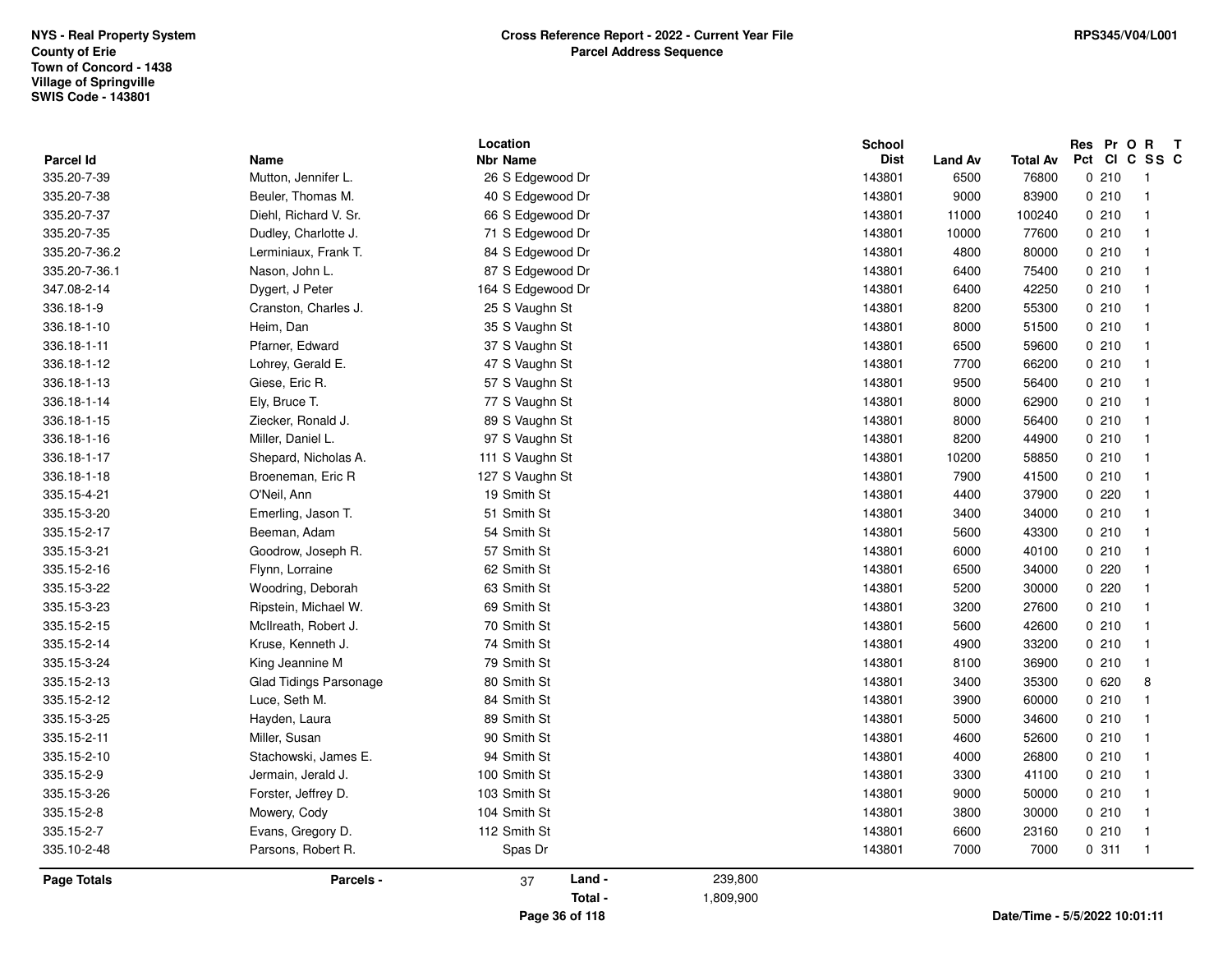|                          |                         | Location<br><b>Nbr Name</b> |           | School<br><b>Dist</b> |                        |                               | Res Pr O R T<br>Pct Cl C SS C |                |
|--------------------------|-------------------------|-----------------------------|-----------|-----------------------|------------------------|-------------------------------|-------------------------------|----------------|
| Parcel Id<br>335.10-2-50 | Name<br>Healy, Michael  | 9 Spas Dr                   |           | 143801                | <b>Land Av</b><br>6700 | <b>Total Av</b><br>76000      | 0210                          | $\overline{1}$ |
| 335.10-2-40              | Sixt, Martin R.         | 17 Spas Dr                  |           | 143801                | 7900                   | 63300                         | 0210                          | $\overline{1}$ |
| 335.10-2-49              | Bauer, Marie B.         | 22 Spas Dr                  |           | 143801                | 7000                   | 68000                         | 0210                          | $\overline{1}$ |
| 335.10-2-44              | Law, Thomas M.          | 25 Spas Dr                  |           | 143801                | 7500                   | 74100                         | 0210                          | $\overline{1}$ |
| 335.10-2-32.1            | Conklin, Steven R.      |                             |           | 143801                | 12000                  |                               | 0210                          | $\overline{1}$ |
| 335.10-2-43              | Stiller, Craig          | 30 Spas Dr<br>35 Spas Dr    |           | 143801                | 7900                   | 81200<br>73400                | 0210                          | $\overline{1}$ |
| 335.10-2-45              |                         |                             |           |                       |                        | 79950                         |                               | $\overline{1}$ |
|                          | Burgard, George B.      | 47 Spas Dr                  |           | 143801                | 7000                   |                               | 0210                          | $\overline{1}$ |
| 335.10-2-41.1            | Parsons, Robert R.      | 52 Spas Dr                  |           | 143801                | 12500                  | 79890                         | 0210                          |                |
| 335.10-2-46              | Nowak, Gary E.          | 55 Spas Dr                  |           | 143801                | 7000                   | 76900                         | 0210                          | $\overline{1}$ |
| 335.10-2-33              | George, Louis W.        | 65 Spas Dr                  |           | 143801                | 8000                   | 69800                         | 0210                          | $\overline{1}$ |
| 335.10-2-31.1            | Heichberger, Mark R.    | 78 Spas Dr                  |           | 143801                | 17000                  | 123300                        | 0210                          | $\overline{1}$ |
| 335.10-2-29              | Cook, Laurence P.       | 79 Spas Dr                  |           | 143801                | 10400                  | 92100                         | 0210                          | $\overline{1}$ |
| 335.10-2-28.1            | Gunsolus, Bryan J.      | 97 Spas Dr                  |           | 143801                | 6000                   | 72700                         | 0210                          | $\overline{1}$ |
| 555.00-92-2              | Time Warner of Albany   | Special Franchise           |           | 143801                | 0                      | 1521                          | 0 869                         | $\overline{5}$ |
| 555.00-11-1              | Dist-National Fuel Gas  | Special Franchise           |           | 143801                | 0                      | 357369                        | 0 861                         | 5              |
| 555.00-65-1              | Verizon New York Inc    | Special Franchise           |           | 143801                | $\mathbf 0$            | 97287                         | 0 866                         | 5              |
| 555.00-92-1              | Time Warner Cable-DTS   | Special Franchise           |           | 143801                | 0                      | 56242                         | 0 869                         | 5              |
| 335.16-3-38              | Hoch, Charles           | Spring St                   |           | 143801                | 7500                   | 7500                          | 0.311                         | $\overline{1}$ |
| 335.16-3-28              | Thompson, Joan          | 21 Spring St                |           | 143801                | 5200                   | 49200                         | 0210                          | $\overline{1}$ |
| 335.16-1-27              | Hill, Linda D.          | 24 Spring St                |           | 143801                | 2900                   | 45600                         | 0210                          | $\overline{1}$ |
| 335.16-3-29              | Baker, Karen M.         | 25-31 Spring St             |           | 143801                | 10000                  | 47300                         | 0210                          | $\overline{1}$ |
| 335.16-1-26              | Newton, Robert S.       | 30 Spring St                |           | 143801                | 4800                   | 37300                         | 0210                          | $\overline{1}$ |
| 335.16-1-25              | Randolph, Shane T.      | 34 Spring St                |           | 143801                | 5200                   | 56400                         | 0210                          | $\overline{1}$ |
| 335.16-3-30              | Murray, Kyle            | 41 Spring St                |           | 143801                | 6000                   | 46000                         | 0210                          | $\overline{1}$ |
| 335.16-1-24.1            | Dyviniak, Mary E.       | 42 Spring St                |           | 143801                | 5200                   | 41400                         | 0220                          | $\overline{1}$ |
| 335.16-3-31              | Polley, Robert J.       | 47 Spring St                |           | 143801                | 5200                   | 43700                         | 0210                          | $\overline{1}$ |
| 335.16-1-23.1            | Kane, Kevin             | 48 Spring St                |           | 143801                | 5200                   | 38500                         | 0210                          | $\overline{1}$ |
| 335.16-3-32              | Buffum, Samuel A.       | 51 Spring St                |           | 143801                | 9200                   | 47100                         | 0210                          | $\overline{1}$ |
| 335.16-1-22              | Kennedy, Arlene         | 54 Spring St                |           | 143801                | 4900                   | 39600                         | 0210                          | $\overline{1}$ |
| 335.16-1-21              | Windsor, Hannah Lynn    | 60 Spring St                |           | 143801                | 7300                   | 89800                         | 0210                          | $\overline{1}$ |
| 335.16-3-33              | Manchester, Suzanne Rae | 65 Spring St                |           | 143801                | 5600                   | 40700                         | 0220                          | $\overline{1}$ |
| 335.16-1-20              | Beckett, Owen W.        | 72 Spring St                |           | 143801                | 7300                   | 53900                         | 0210                          | $\overline{1}$ |
| 335.16-3-34              | Williams, Dianne        | 73 Spring St                |           | 143801                | 5600                   | 43300                         | 0210                          | $\overline{1}$ |
| 335.16-3-35              | Griffith, Roger L.      | 79 Spring St                |           | 143801                | 5600                   | 41000                         | 0210                          | $\overline{1}$ |
| 335.16-1-19.1            | Roy, David J. Jr.       | 80 Spring St                |           | 143801                | 8000                   | 47000                         | 0210                          | $\overline{1}$ |
| 335.16-3-36              | Jordan, Kristin L.      | 85 Spring St                |           | 143801                | 5300                   | 39900                         | 0210                          | $\overline{1}$ |
| 335.16-1-18.1            | Briggs, Derek L.        | 90 Spring St                |           | 143801                | 7600                   | 40200                         | 0210                          | $\overline{1}$ |
| <b>Page Totals</b>       | Parcels -               | Land -<br>37                | 240,500   |                       |                        |                               |                               |                |
|                          |                         | Total -                     | 2,438,459 |                       |                        |                               |                               |                |
|                          |                         | Page 37 of 118              |           |                       |                        | Date/Time - 5/5/2022 10:01:11 |                               |                |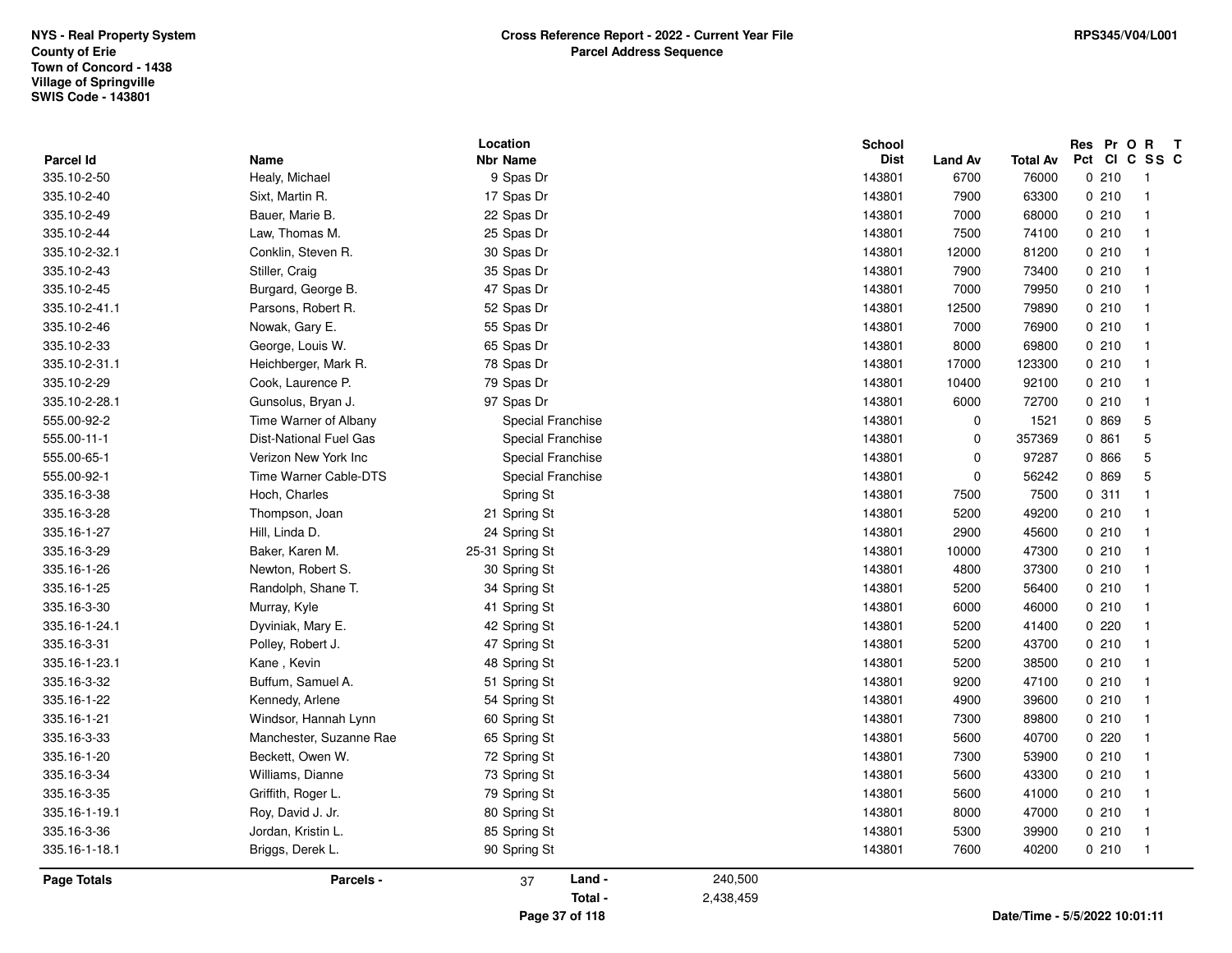| 347.08-1-33                                   | County Of Erie                                                           | Sunset Ln                                                              |         | 143801                     | 450                           | 450                     | 0.311                   | 8                          |
|-----------------------------------------------|--------------------------------------------------------------------------|------------------------------------------------------------------------|---------|----------------------------|-------------------------------|-------------------------|-------------------------|----------------------------|
| 347.08-1-35                                   | Emerling, Thomas H.                                                      | 22 Sunset Ln                                                           |         | 143801                     | 7200                          | 42900                   | 0210                    | $\overline{1}$             |
| 347.08-1-34                                   | Jaeger, Marion M.                                                        | 30 Sunset Ln                                                           |         | 143801                     | 8700                          | 55800                   | 0210                    | $\overline{1}$             |
| 347.08-1-27                                   | Brecker, Jeffrey J.                                                      | 37 Sunset Ln                                                           |         | 143801                     | 6100                          | 75500                   | 0210                    | $\overline{1}$             |
| 347.08-1-28                                   | Mahoney, Kathleen R.                                                     | 49 Sunset Ln                                                           |         | 143801                     | 7800                          | 72600                   | 0210                    | $\overline{1}$             |
| 347.08-1-29                                   | Benz, Martin                                                             | 59 Sunset Ln                                                           |         | 143801                     | 8000                          | 40000                   | 0210                    | $\overline{1}$             |
| 347.08-1-30                                   | Johnson, Michael A.                                                      | 71 Sunset Ln                                                           |         | 143801                     | 8700                          | 96300                   | 0210                    | $\overline{1}$             |
| 347.08-1-31                                   | Jerozal, Gerald                                                          | 77 Sunset Ln                                                           |         | 143801                     | 8000                          | 71300                   | 0210                    | $\overline{1}$             |
| 335.10-2-35.111                               | Nelson, Robert                                                           | <b>Transit Line Rd</b>                                                 |         | 143801                     | 6500                          | 6500                    | 0.311                   | $\overline{1}$             |
| 335.10-2-37.1                                 | Assembly Of God                                                          | 57 Transit Line Rd                                                     |         | 143801                     | 4700                          | 199000                  | 0620                    | 8                          |
| 335.10-2-36                                   | McGuire, Gary P.                                                         | 63 Transit Line Rd                                                     |         | 143801                     | 8200                          | 40200                   | 0210                    | $\overline{1}$             |
| 335.10-2-35.112                               | Nelson, Robert                                                           | 93 Transit Line Rd                                                     |         | 143801                     | 6500                          | 83100                   | 0210                    | $\overline{1}$             |
| 335.10-2-35.12                                | Simmons, Kelly T.                                                        | 107 Transit Line Rd                                                    |         | 143801                     | 6500                          | 87000                   | 0210                    | $\overline{1}$             |
| 335.10-2-42                                   | Herniman, James D. Jr.                                                   | 151 Transit Line Rd                                                    |         | 143801                     | 8000                          | 82900                   | 0210                    | $\overline{1}$             |
| 335.10-2-6<br>335.10-1-20.11<br>336.10-1-1./A | McCarthy, Jodie<br>Schmitz, Kevin J.                                     | 183 Transit Line Rd<br>195 Transit Line Rd<br>712140 Transmission Line |         | 143801<br>143801           | 13200<br>9800                 | 61100<br>78800          | 0210<br>0210            | - 1<br>$\overline{1}$<br>6 |
| 336.09-2-7<br>336.10-1-5.1                    | Niagara Mohawk Power Corp<br>League of Handicapped Of<br>Vacco Farms Inc | Vaughn St<br>Vaughn St                                                 |         | 143801<br>143801<br>143801 | $\mathbf 0$<br>18300<br>34650 | 27200<br>18300<br>34650 | 0.882<br>0 330<br>0 322 | 8<br>$\overline{1}$        |
| 336.14-1-7.12                                 | Warner Cable Northeast LLC,                                              | 34 Vaughn St                                                           |         | 143801                     | 20400                         | 33700                   | 0 835                   | 6                          |
| 336.14-1-4                                    | Lerminiaux, Violet                                                       | 130 Vaughn St                                                          |         | 143801                     | 8000                          | 64900                   | 0210                    | $\overline{1}$             |
| 336.14-1-3<br>Page Totals                     | Bunch, Matthew J.<br>Parcels -                                           | 138 Vaughn St<br>Land -<br>37                                          | 288,400 | 143801                     | 6500                          | 67600                   | 0210                    | $\overline{1}$             |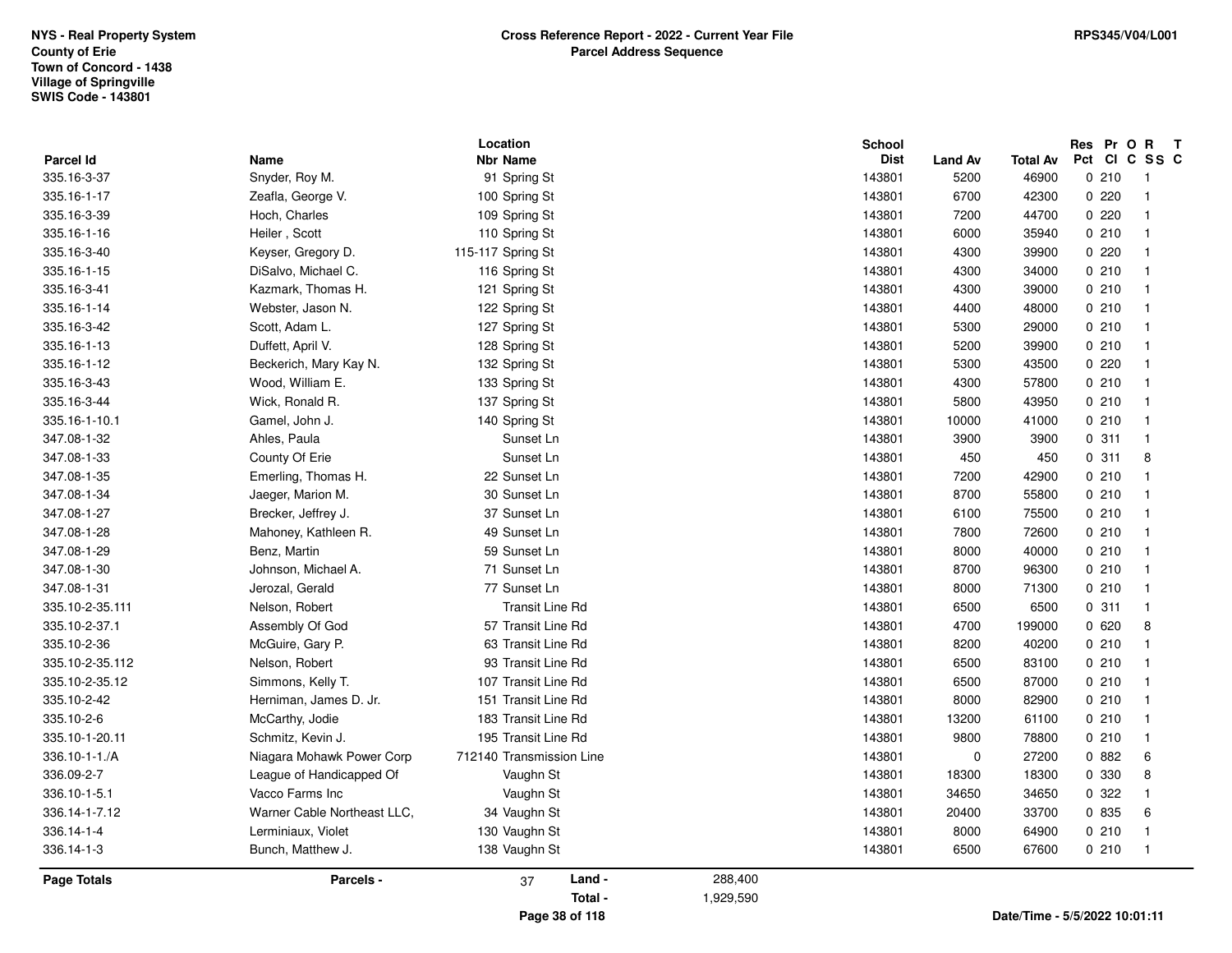| <b>Parcel Id</b><br>336.14-1-2.1<br>336.14-1-2.2<br>336.14-1-1<br>336.10-1-5.22 | Name<br>Sullivan, Dennis R.<br>Winkey II, Theodore J.<br>Schultz, Paul<br>Ornce, John M. | <b>Nbr Name</b><br>194 Vaughn St<br>206 Vaughn St<br>218 Vaughn St |           | <b>Dist</b><br>143801 | <b>Land Av</b><br>8300 | <b>Total Av</b><br>91600 | Pct CI C SS C<br>0210 | $\overline{1}$          |
|---------------------------------------------------------------------------------|------------------------------------------------------------------------------------------|--------------------------------------------------------------------|-----------|-----------------------|------------------------|--------------------------|-----------------------|-------------------------|
|                                                                                 |                                                                                          |                                                                    |           |                       |                        |                          |                       |                         |
|                                                                                 |                                                                                          |                                                                    |           |                       |                        |                          |                       |                         |
|                                                                                 |                                                                                          |                                                                    |           | 143801                | 7600                   | 64900                    | 0210                  | $\overline{1}$          |
|                                                                                 |                                                                                          |                                                                    |           | 143801                | 9100                   | 72500                    | 0210                  | $\overline{1}$          |
|                                                                                 |                                                                                          | 282 Vaughn St                                                      |           | 143801                | 6400                   | 75050                    | 0210                  | $\overline{1}$          |
| 336.10-1-5.21                                                                   | Manchester, Kevin A.                                                                     | 290 Vaughn St                                                      |           | 143801                | 8600                   | 45400                    | 0210                  | $\overline{1}$          |
| 336.10-1-4                                                                      | T & B of Springville, LLC                                                                | 336 Vaughn St                                                      |           | 143801                | 28650                  | 120400                   | 0 331                 | $\overline{\mathbf{1}}$ |
| 336.10-1-2                                                                      | Latak, Florence V.                                                                       | 382 Vaughn St                                                      |           | 143801                | 6500                   | 48700                    | 0210                  | $\overline{\mathbf{1}}$ |
| 335.20-7-22                                                                     | Tuttle, James P.                                                                         | 10 W Edgewood Dr                                                   |           | 143801                | 7400                   | 85000                    | 0210                  | $\overline{\mathbf{1}}$ |
| 335.20-7-23                                                                     | Yeazel, J. Alan                                                                          | 20 W Edgewood Dr                                                   |           | 143801                | 7400                   | 57350                    | 0210                  | $\overline{1}$          |
| 335.20-7-21.1                                                                   | Hulick, Randall J.                                                                       | 21 W Edgewood Dr                                                   |           | 143801                | 7200                   | 83400                    | 0210                  | $\overline{1}$          |
| 335.20-7-24                                                                     | Hanson, Margaret M.                                                                      | 32 W Edgewood Dr                                                   |           | 143801                | 7200                   | 68900                    | 0210                  | $\overline{1}$          |
| 335.20-7-20                                                                     | Vasiliauskas, Joan M.                                                                    | 35 W Edgewood Dr                                                   |           | 143801                | 7200                   | 63450                    | 0210                  | $\overline{1}$          |
| 335.20-7-25                                                                     | Roetzer, John M.                                                                         | 44 W Edgewood Dr                                                   |           | 143801                | 7100                   | 95900                    | 0210                  | $\overline{\mathbf{1}}$ |
| 335.20-7-19                                                                     | Mercuri, Rebecca                                                                         | 51 W Edgewood Dr                                                   |           | 143801                | 9100                   | 88900                    | 0210                  | $\overline{\mathbf{1}}$ |
| 335.20-7-26                                                                     | Wright, Brendan Patrick                                                                  | 54 W Edgewood Dr                                                   |           | 143801                | 7200                   | 70000                    | 0210                  | $\overline{1}$          |
| 335.20-7-27                                                                     | Turner, David A.                                                                         | 62 W Edgewood Dr                                                   |           | 143801                | 7200                   | 72000                    | 0210                  | $\overline{1}$          |
| 335.20-7-18                                                                     | Andres, Charles E.                                                                       | 65 W Edgewood Dr                                                   |           | 143801                | 7500                   | 65600                    | 0210                  | $\overline{1}$          |
| 335.20-7-28                                                                     | Tolan, Mary H.                                                                           | 74 W Edgewood Dr                                                   |           | 143801                | 7200                   | 68000                    | 0210                  | $\overline{\mathbf{1}}$ |
| 335.20-7-17                                                                     | Zosh, Christopher                                                                        | 77 W Edgewood Dr                                                   |           | 143801                | 8600                   | 82300                    | 0210                  | $\overline{1}$          |
| 335.20-7-29                                                                     | Zimmer, Thomas R.                                                                        | 84 W Edgewood Dr                                                   |           | 143801                | 7200                   | 62050                    | 0210                  | $\overline{\mathbf{1}}$ |
| 335.20-7-16                                                                     | Carlson, Kathleen G.                                                                     | 95 W Edgewood Dr                                                   |           | 143801                | 8600                   | 73000                    | 0210                  | $\overline{\mathbf{1}}$ |
| 335.20-7-30                                                                     | Stuart, R Daniel                                                                         | 96 W Edgewood Dr                                                   |           | 143801                | 7200                   | 86100                    | 0210                  | $\overline{1}$          |
| 335.20-7-31                                                                     | Ford, Bryan D.                                                                           | 104 W Edgewood Dr                                                  |           | 143801                | 7100                   | 79500                    | 0210                  | $\overline{\mathbf{1}}$ |
| 335.20-7-15                                                                     | Galvin, John M. III.                                                                     | 105 W Edgewood Dr                                                  |           | 143801                | 7200                   | 82000                    | 0210                  | $\overline{1}$          |
| 335.20-7-32                                                                     | Crawley, Lawrence M.                                                                     | 114 W Edgewood Dr                                                  |           | 143801                | 7500                   | 56400                    | 0210                  | $\overline{1}$          |
| 335.20-7-14                                                                     | Hodges, Gary F.                                                                          | 115 W Edgewood Dr                                                  |           | 143801                | 7200                   | 57800                    | 0210                  | $\overline{1}$          |
| 335.20-7-13.2                                                                   | Westfall, Valerie A.                                                                     | 123 W Edgewood Dr                                                  |           | 143801                | 7200                   | 71400                    | 0210                  | $\overline{\mathbf{1}}$ |
| 335.20-7-33                                                                     | Heim, David                                                                              | 124 W Edgewood Dr                                                  |           | 143801                | 7400                   | 66000                    | 0210                  | $\mathbf{1}$            |
| 335.20-7-13.1                                                                   | Duprey, James A.                                                                         | 133 W Edgewood Dr                                                  |           | 143801                | 7700                   | 86700                    | 0210                  | $\overline{1}$          |
| 335.20-7-34                                                                     | Smith, Murray R.                                                                         | 136 W Edgewood Dr                                                  |           | 143801                | 8400                   | 77050                    | 0210                  | $\overline{\mathbf{1}}$ |
| 335.10-2-1.1                                                                    | Lamb, Lloyd E.                                                                           | W Main St                                                          |           | 143801                | 8000                   | 8000                     | 0.311                 | $\overline{1}$          |
| 335.19-3-5                                                                      | Safford, John M.                                                                         | W Main St                                                          |           | 143801                | 6300                   | 6300                     | 0.311                 | $\overline{1}$          |
| 335.18-1-1.111                                                                  | Shmo Inc                                                                                 | W Main St                                                          |           | 143801                | 12500                  | 12500                    | 0 330                 | $\overline{\mathbf{1}}$ |
| 335.18-1-11.1                                                                   | Land, Number One                                                                         | W Main St                                                          |           | 143801                | 66800                  | 66800                    | 0 330                 | $\overline{\mathbf{1}}$ |
| 335.10-2-1.11                                                                   | Lamb, Lloyd E.                                                                           | W Main St                                                          |           | 143801                | 6000                   | 6000                     | 0.322                 | $\overline{1}$          |
| 335.18-2-1                                                                      | Maplewood Cemetery Assoc                                                                 | W Main St                                                          |           | 143801                | 90000                  | 90000                    | 0 695                 | 8                       |
| 335.14-1-6.1                                                                    | Nys Deptartment Of                                                                       | W Main St                                                          |           | 143801                | 7900                   | 7900                     | 0 330                 | 8                       |
| <b>Page Totals</b>                                                              | Parcels -                                                                                | Land -<br>36                                                       | 437,650   |                       |                        |                          |                       |                         |
|                                                                                 |                                                                                          | Total -                                                            | 2,406,850 |                       |                        |                          |                       |                         |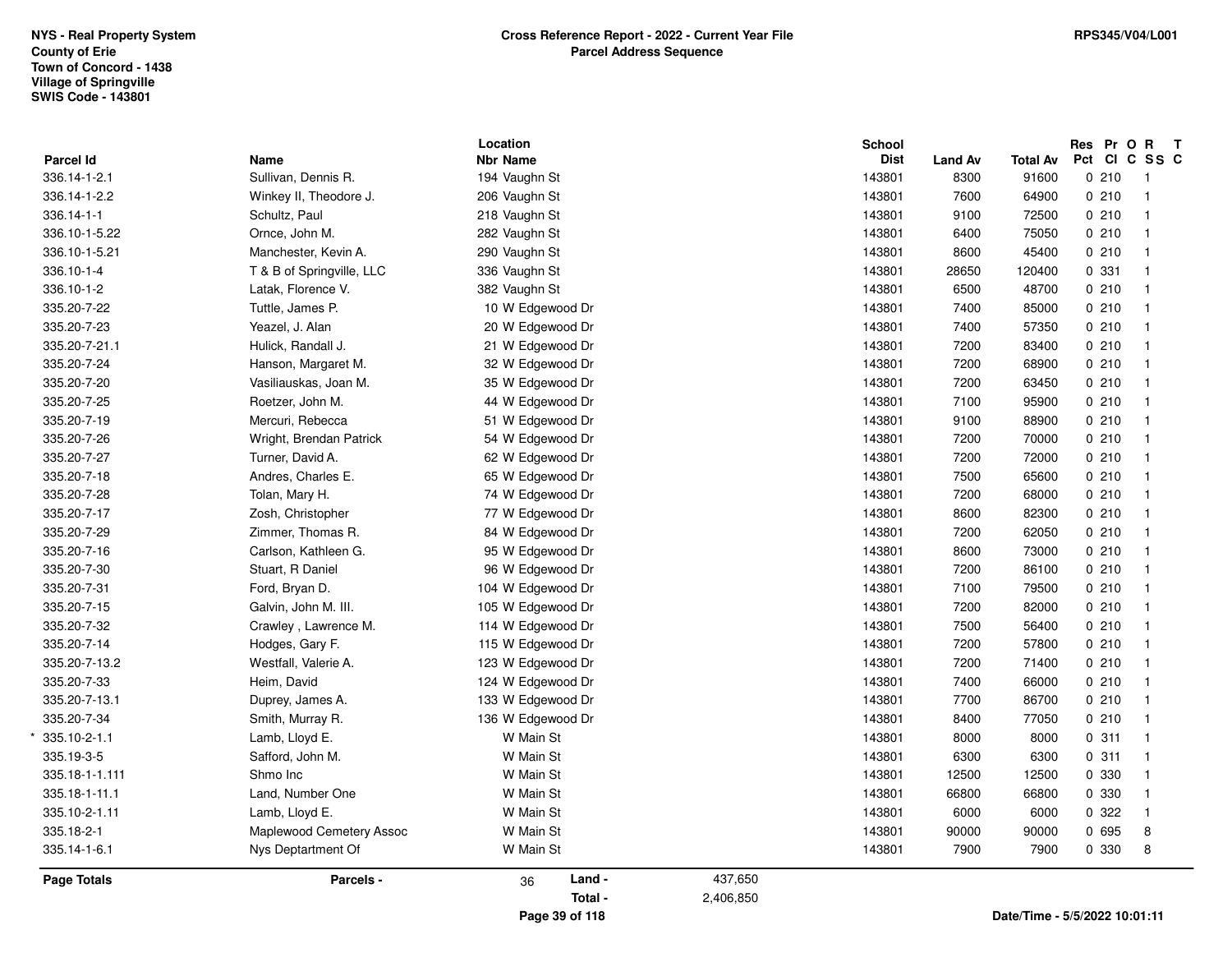| <b>Parcel Id</b> |                                  | Location<br><b>Nbr Name</b> | School<br><b>Dist</b> |                       |                        | Res Pr O R T<br>Pct CI C SS C |                            |
|------------------|----------------------------------|-----------------------------|-----------------------|-----------------------|------------------------|-------------------------------|----------------------------|
| 335.14-1-13      | Name<br>Seales, Jimmy N.         | W Main St                   | 143801                | <b>Land Av</b><br>450 | <b>Total Av</b><br>450 | 0.311                         | $\overline{\phantom{0}}$ 1 |
| 335.19-2-7.1     | ISJ Realty, LLC                  | W Main St                   | 143801                | 3200                  | 3200                   | 0.311                         | $\overline{\phantom{0}}$ 1 |
| 335.14-2-8       | Vicario, John                    | W Main St                   | 143801                | 1400                  | 1400                   | 0.311                         | $\overline{1}$             |
| 335.15-5-10      | Village Of Springville           | 5 W Main St                 | 143801                | 32200                 | 167350                 | 0652                          | 8                          |
|                  |                                  |                             |                       |                       |                        |                               |                            |
| 335.19-3-13      | Cymerman Holdings, LLC           | 8 W Main St                 | 143801                | 22500                 | 109100                 | 0472                          | $\overline{1}$             |
| 335.15-5-9       | Western New York District, Inc.  | 9 W Main St                 | 143801                | 32200                 | 135000                 | 0.512                         | $\overline{1}$             |
| 335.19-3-12      | Crafty Situations, LLC           | 14 W Main St                | 143801                | 4800                  | 40800                  | 0230                          | $\overline{1}$             |
| 335.15-5-11      | Western New York District, Inc.  | 17 W Main St                | 143801                | 5000                  | 23000                  | 0481                          | 8                          |
| 335.15-5-12      | Western New York District, Inc.  | 19 W Main St                | 143801                | 13700                 | 48000                  | 0421                          | $\overline{1}$             |
| 335.19-3-11      | Feldman, Leonard                 | 22 W Main St                | 143801                | 1900                  | 27500                  | 0210                          | $\blacksquare$             |
| 335.15-5-13      | Western New York District, Inc.  | 25 W Main St                | 143801                | 4500                  | 55400                  | 0411                          | $\overline{1}$             |
| 335.19-3-10      | <b>Western New York District</b> | 26 W Main St                | 143801                | 6000                  | 21100                  | 0 483                         | $\overline{1}$             |
| 335.19-3-7.1     | 9274 Group Inc                   | 40 W Main St                | 143801                | 46100                 | 530100                 | 0453                          | $\overline{1}$             |
| 335.19-3-6       | Verizon New York Inc             | 48 W Main St                | 143801                | 29500                 | 141500                 | 0 831                         | 6                          |
| 335.15-5-18.1    | <b>KMR Lindstrom's Corp</b>      | 53 W Main St                | 143801                | 27300                 | 91000                  | 10 541                        | $\overline{1}$             |
| 335.15-5-20.1    | Yau, Kin Hing                    | 57 W Main St                | 143801                | 11100                 | 36800                  | 0 484                         | $\overline{1}$             |
| 335.19-3-4       | Safford, John M.                 | 64 W Main St                | 143801                | 4200                  | 61400                  | 0210                          | $\overline{1}$             |
| 335.15-5-21      | St Aloysius Church So            | 71 W Main St                | 143801                | 14200                 | 114400                 | 0620                          | 8                          |
| 335.19-3-3       | Safford, John M.                 | 74 W Main St                | 143801                | 8300                  | 40000                  | 50 483                        | $\overline{1}$             |
| 335.19-3-2       | Laing, Jolene R.                 | 82 W Main St                | 143801                | 6600                  | 90000                  | 0210                          | $\overline{1}$             |
| 335.15-5-22      | Salem Lutheran Church            | 83 W Main St                | 143801                | 7600                  | 84750                  | 0620                          | 8                          |
| 335.19-3-1       | Williams, Joseph R.              | 90 W Main St                | 143801                | 7600                  | 80000                  | 0210                          | $\overline{\mathbf{1}}$    |
| 335.15-5-23      | Lutheran Church                  | 91 W Main St                | 143801                | 32500                 | 812250                 | 0620                          | 8                          |
| 335.19-2-15.1    | Andrews, Jay R.                  | 106 W Main St               | 143801                | 6300                  | 58600                  | 0210                          | $\overline{1}$             |
| 335.15-7-12      | Wiler, Bryan M.                  | 107 W Main St               | 143801                | 8700                  | 68200                  | 0220                          | $\overline{1}$             |
| 335.19-2-14      | Anderson, Duane N.               | 112 W Main St               | 143801                | 4300                  | 67500                  | 0210                          | $\overline{1}$             |
| 335.19-2-13      | Jimitty LLC                      | 118 W Main St               | 143801                | 5000                  | 37700                  | 0482                          | $\overline{1}$             |
| 335.15-7-13      | Reynolds, Regina M.              | 119 W Main St               | 143801                | 6100                  | 62500                  | 0210                          | $\overline{1}$             |
| 335.15-7-14      | Chamberlin, Alan                 | 125 W Main St               | 143801                | 4500                  | 56600                  | 0210                          | $\overline{1}$             |
| 335.19-2-12      | Secretary of Veteran Affairs     | 126 W Main St               | 143801                | 5800                  | 74300                  | 0215                          | $\overline{1}$             |
| 335.19-2-11      | Barletta, Donald                 | 130 W Main St               | 143801                | 4200                  | 50300                  | 0210                          | $\overline{1}$             |
| 335.15-7-15      | Lightcap, Dale                   | 133 W Main St               | 143801                | 5700                  | 67800                  | 0220                          | $\overline{1}$             |
| 335.19-2-10      | Lingenfelter, Donna Jean         | 136 W Main St               | 143801                | 4200                  | 32100                  | 0210                          | $\overline{1}$             |
| 335.15-7-16      | Weiss, Kevin X.                  | 139 W Main St               | 143801                | 4400                  | 63000                  | 0210                          | $\overline{1}$             |
| 335.19-2-9       | Harrington, Jason E.             | 142 W Main St               | 143801                | 5600                  | 39500                  | 0210                          | $\overline{\phantom{0}}$   |
| 335.15-7-17      | Koener, Katherine L.             | 145 W Main St               | 143801                | 6800                  | 67600                  | 0280                          | $\overline{1}$             |
| 335.19-2-8       | Thompson, Cordell                | 148 W Main St               | 143801                | 5600                  | 46800                  | 0210                          | $\overline{1}$             |
| Page Totals      | Parcels -                        | Land -<br>37                | 400,050               |                       |                        |                               |                            |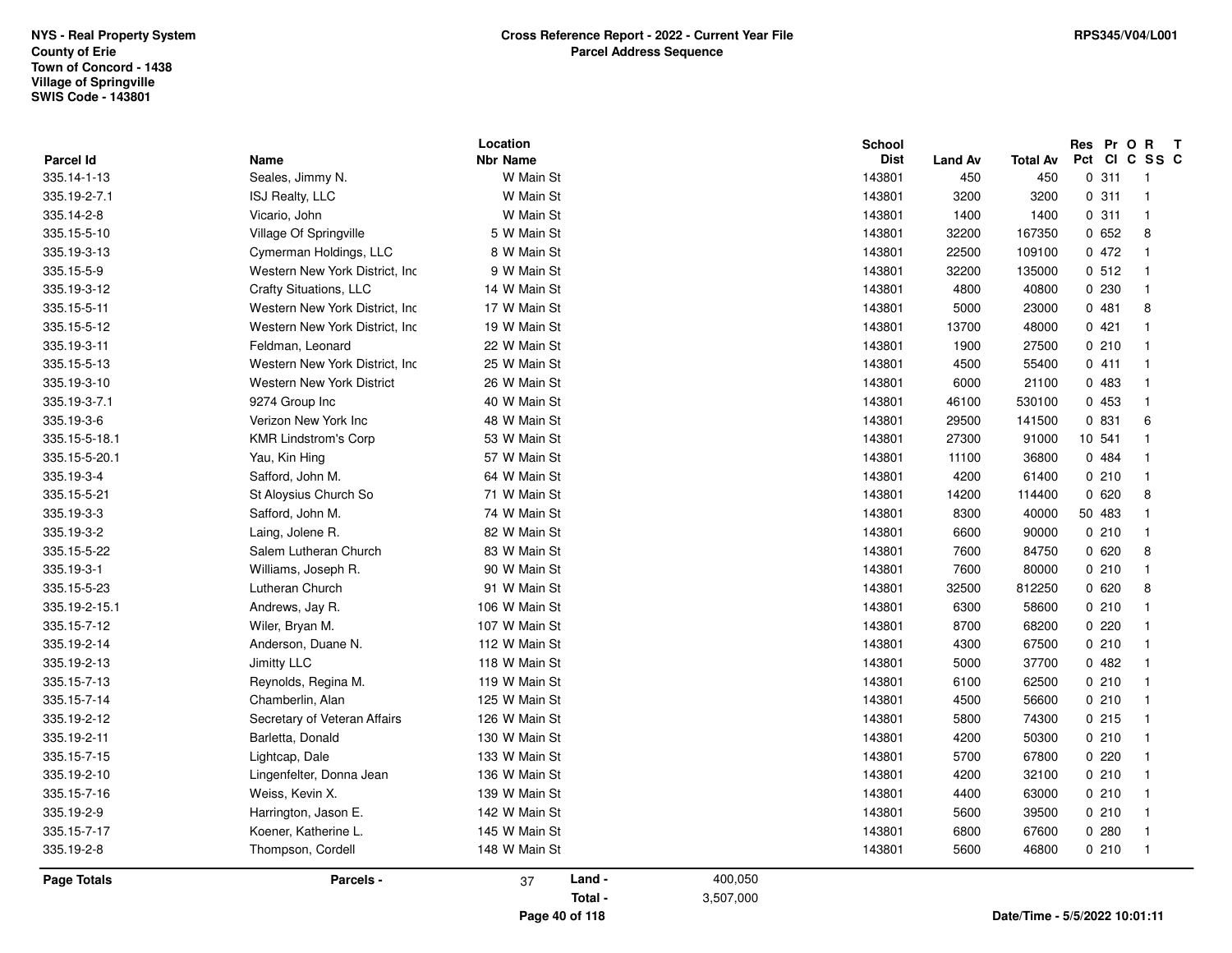|                    |                               | Location          |         |           | School      |                |                 | Res Pr O R T  |                          |
|--------------------|-------------------------------|-------------------|---------|-----------|-------------|----------------|-----------------|---------------|--------------------------|
| <b>Parcel Id</b>   | <b>Name</b>                   | <b>Nbr Name</b>   |         |           | <b>Dist</b> | <b>Land Av</b> | <b>Total Av</b> | Pct CI C SS C |                          |
| 335.15-7-18        | O'neal, Timothy P.            | 153 W Main St     |         |           | 143801      | 7800           | 66400           | 0210          | $\overline{\phantom{1}}$ |
| 335.19-2-7.2       | <b>CHAMIR Realty LLC</b>      | 160 W Main St     |         |           | 143801      | 5000           | 60300           | 0210          | $\overline{1}$           |
| 335.15-7-19        | Marlette, Guy R.              | 163 W Main St     |         |           | 143801      | 7800           | 92000           | 0210          | $\overline{1}$           |
| 335.19-2-6.1       | ISJ Realty, LLC               | 168 W Main St     |         |           | 143801      | 60900          | 1151800         | 0 633         | $\overline{1}$           |
| 335.15-7-20        | Vanuga, Steven C.             | 171 W Main St     |         |           | 143801      | 7600           | 57000           | 0220          | $\overline{1}$           |
| 335.19-2-4.1       | Colin C Hart Dev Co Inc       | 176 W Main St     |         |           | 143801      | 10200          | 70000           | 0.280         | $\overline{1}$           |
| 335.15-8-16.1      | Middle-Drake Inc              | 189 W Main St     |         |           | 143801      | 13700          | 34150           | 0425          | $\overline{1}$           |
| 335.19-1-17        | Czyrny, Lorraine              | 192/194 W Main St |         |           | 143801      | 3900           | 28300           | 0482          | $\overline{1}$           |
| 335.15-8-17.1      | 195 West Main Street          | 195 W Main St     |         |           | 143801      | 52900          | 208900          | 0 431         | $\overline{1}$           |
| 335.19-1-16        | Willibey, Jack Jr.            | 198 W Main St     |         |           | 143801      | 4800           | 42700           | 0220          | $\overline{1}$           |
| 335.19-1-15        | Czyrny, Lorraine              | 202 W Main St     |         |           | 143801      | 6800           | 32000           | 0 2 3 0       | $\overline{1}$           |
| 335.19-1-14        | <b>Alowit Companies LLC</b>   | 206 W Main St     |         |           | 143801      | 4700           | 4700            | 0 330         | $\overline{1}$           |
| 335.19-1-13        | Alowit Companies LLC          | 210 W Main St     |         |           | 143801      | 22000          | 50000           | 0421          | $\overline{1}$           |
| 335.19-1-12        | Popovski, Tracy M.            | 224 W Main St     |         |           | 143801      | 29400          | 29400           | 0 330         | $\overline{1}$           |
| 335.15-8-19.2      | Dave&Lisa Williams Entrprs LI | 227 W Main St     |         |           | 143801      | 12000          | 61700           | 0 464         | $\overline{1}$           |
| 335.15-8-23        | RORH, LLC                     | 243 W Main St     |         |           | 143801      | 66700          | 478500          | 0482          | $\overline{1}$           |
| 335.19-1-11        | Popovski, Kiril A.            | 248 W Main St     |         |           | 143801      | 6800           | 53500           | 0421          | $\overline{1}$           |
| 335.19-1-10        | Meyer, Mark E.                | 254 W Main St     |         |           | 143801      | 52800          | 142800          | 0 484         | $\overline{1}$           |
| 335.15-8-24        | Rosart, Janet N.              | 265 W Main St     |         |           | 143801      | 4300           | 41200           | 0411          | $\overline{1}$           |
| 335.15-8-25        | Soli Deo Gloria, Inc.         | 271 W Main St     |         |           | 143801      | 3900           | 51900           | 0 483         | $\overline{1}$           |
| 335.15-8-26        | Borst, Susan M.               | 275 W Main St     |         |           | 143801      | 3900           | 28300           | 0210          | $\overline{1}$           |
| 335.15-8-27        | Ess, Tracy                    | 281 W Main St     |         |           | 143801      | 5000           | 36400           | 0210          | $\overline{1}$           |
| 335.19-1-7.1       | Springville, Commercial       | 288 W Main St     |         |           | 143801      | 91400          | 156485          | 0482          | $\overline{1}$           |
| 335.15-8-28        | Carroll, Janice               | 289 W Main St     |         |           | 143801      | 6800           | 38900           | 0210          | $\overline{1}$           |
| 335.19-1-6         | Crawford, Michael F.          | 294 W Main St     |         |           | 143801      | 4400           | 43900           | 0210          | $\overline{1}$           |
| 335.14-2-5         | Quaker Management, LLC        | 297 W Main St     |         |           | 143801      | 7700           | 14000           | 0.312         | $\overline{1}$           |
| 335.19-1-5         | Miller, Jeffrey J.            | 300 W Main St     |         |           | 143801      | 4200           | 45800           | 0220          | $\overline{1}$           |
| 335.19-1-4.1       | Zasada, Eugene E.             | 306 W Main St     |         |           | 143801      | 6900           | 49900           | 0210          | $\overline{1}$           |
| 335.14-2-6         | Vicario, John                 | 311 W Main St     |         |           | 143801      | 1600           | 17400           | 0210          | $\overline{1}$           |
| 335.19-1-3.1       | Schueler, Robert H.           | 312 W Main St     |         |           | 143801      | 6800           | 74000           | 0210          | $\overline{1}$           |
| 335.14-2-7         | McLaughlin, Connie S.         | 315 W Main St     |         |           | 143801      | 3500           | 46000           | 0210          | $\overline{1}$           |
| 335.19-1-2         | Elmore, Marty A.              | 322 W Main St     |         |           | 143801      | 8300           | 40300           | 0210          | $\overline{1}$           |
| 335.14-2-9         | Kingswell, Matthew            | 323 W Main St     |         |           | 143801      | 8000           | 28900           | 0210          | $\overline{1}$           |
| 335.19-1-1         | Benz, Thomas Alan             | 332 W Main St     |         |           | 143801      | 8400           | 50600           | 0210          | $\overline{1}$           |
| 335.14-2-10        | Gentner, Damon                | 339-341 W Main St |         |           | 143801      | 20900          | 53000           | 0449          | $\overline{1}$           |
| 335.18-2-5.2       | Andrews, Douglas              | 344 W Main St     |         |           | 143801      | 42000          | 158700          | 0 470         | $\overline{1}$           |
| 335.14-2-11        | Westbrook, Jeffrey J.         | 349 W Main St     |         |           | 143801      | 5800           | 45900           | 0210          | $\overline{1}$           |
| <b>Page Totals</b> | Parcels -                     | 37                | Land -  | 619,600   |             |                |                 |               |                          |
|                    |                               |                   | Total - | 3,685,735 |             |                |                 |               |                          |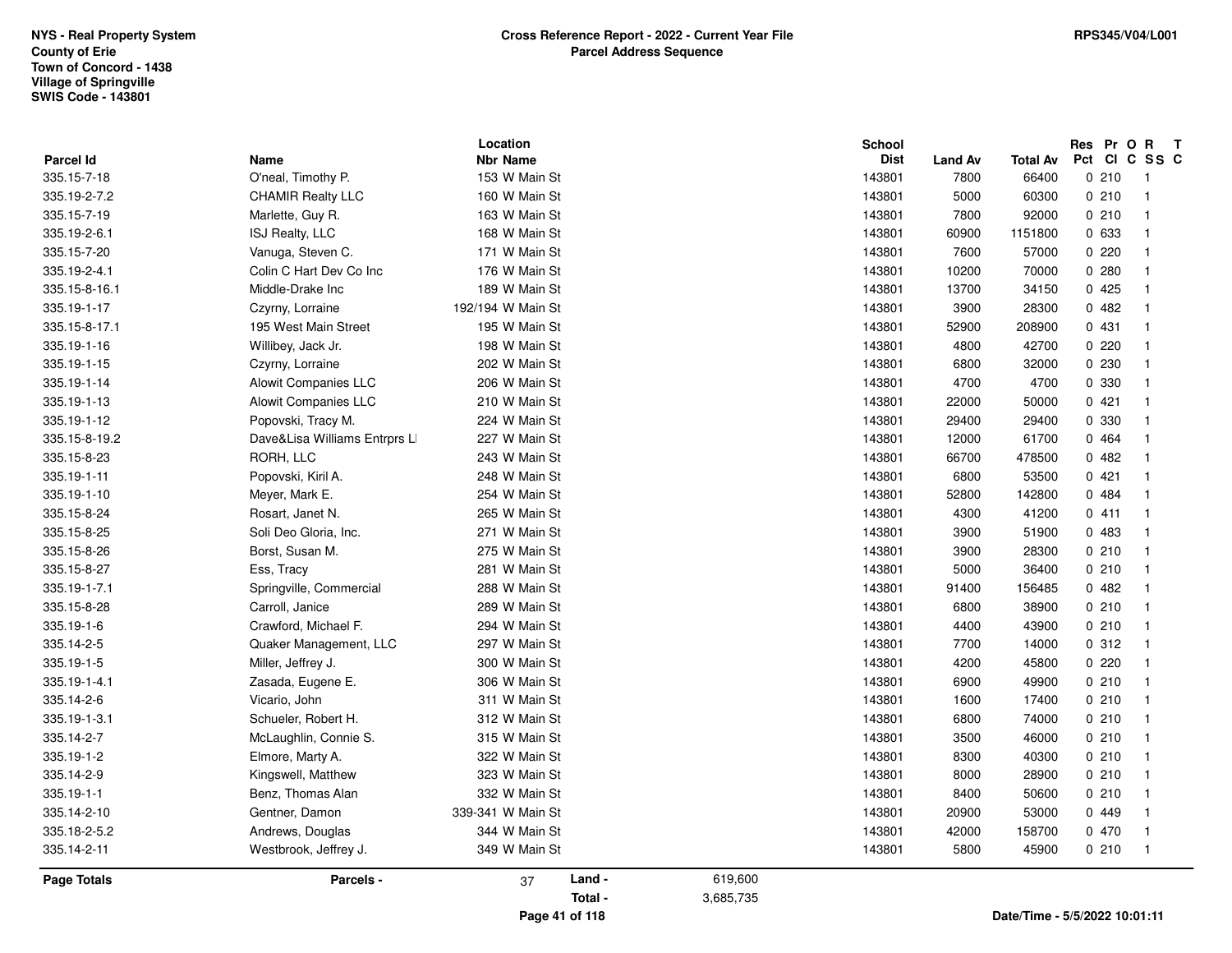| <b>Parcel Id</b>   | Name                          | Location<br><b>Nbr Name</b> |         |           | <b>School</b><br><b>Dist</b> | Land Av | <b>Total Av</b>               | Res Pr O R T<br>Pct | CICSSC                     |
|--------------------|-------------------------------|-----------------------------|---------|-----------|------------------------------|---------|-------------------------------|---------------------|----------------------------|
| 335.14-2-12        | Landsman, Brett               | 359 W Main St               |         |           | 143801                       | 14550   | 65000                         | 0210                | $\overline{\phantom{0}}$ 1 |
| 335.18-2-4.111     | PT Management Gp LLC          | 366 W Main St               |         |           | 143801                       | 24300   | 830700                        | 0411                | $\overline{\phantom{0}}$   |
| 335.18-2-4.2       | Graves, Lisa                  | 370 W Main St               |         |           | 143801                       | 4500    | 34000                         | 0210                | $\overline{1}$             |
| 335.18-2-3         | Burn, Phillip                 | 378 W Main St               |         |           | 143801                       | 6100    | 45100                         | 0210                | $\overline{1}$             |
| 335.18-2-2         | Underhill, Donald D.          | 394 W Main St               |         |           | 143801                       | 9400    | 38900                         | 0210                | $\overline{1}$             |
| 335.14-2-13.2      | Springville Vol Fire Co       | 405 W Main St               |         |           | 143801                       | 11500   | 317900                        | 0662                | 8                          |
| 335.14-2-13.11     | Brisky, Richard G.            | 435 W Main St               |         |           | 143801                       | 3900    | 42100                         | 0210                | $\overline{1}$             |
| 335.14-2-32        | Herrington, John A.           | 445 W Main St               |         |           | 143801                       | 8100    | 35500                         | 0210                | $\overline{\phantom{1}}$   |
| 335.14-2-33        | Mundt, Robert E.              | 453/455 W Main St           |         |           | 143801                       | 6800    | 78500                         | 0220                | $\overline{1}$             |
| 335.14-2-34        | Kowal, Gregory M.             | 473 W Main St               |         |           | 143801                       | 10500   | 32000                         | 0210                | $\overline{1}$             |
| 335.18-1-1.2       | State Of New York             | 510 W Main St               |         |           | 143801                       | 53300   | 81100                         | 0642                | 8                          |
| 335.14-1-14        | Seales, Jimmy N.              | 513 W Main St               |         |           | 143801                       | 6400    | 24600                         | 0210                | $\overline{1}$             |
| 335.14-1-15.1      | 535 West Main, LLC            | 535 W Main St               |         |           | 143801                       | 20200   | 386900                        | 0 544               | $\overline{1}$             |
| 335.14-1-18        | Moore, Bradley J.             | 563 W Main St               |         |           | 143801                       | 9800    | 89400                         | 0 4 3 4             | $\overline{1}$             |
| 335.14-1-19        | Indus Real Estate LLC         | 565 W Main St               |         |           | 143801                       | 15400   | 125100                        | 0426                | $\overline{1}$             |
| 335.14-1-3         | Indus Real Estate LLC         | 577 W Main St               |         |           | 143801                       | 15800   | 15800                         | 0 330               | $\overline{1}$             |
| 335.10-2-38        | Goodrich, Ronald F.           | 601 W Main St               |         |           | 143801                       | 52700   | 414300                        | 0431                | $\overline{\phantom{0}}$   |
| 335.18-2-33.1      | Hart, Assoc Of                | <b>Waverly St</b>           |         |           | 143801                       | 128920  | 128920                        | 0 330               | $\overline{1}$             |
| 347.06-2-1         | Hawk Communications Ltd       | <b>Waverly St</b>           |         |           | 143801                       | 3400    | 5400                          | 0 833               | $\overline{1}$             |
| 347.06-2-2         | Gentner, William C.           | <b>Waverly St</b>           |         |           | 143801                       | 24800   | 24800                         | 0.311               | $\overline{1}$             |
| 335.18-2-31.1      | Gentner, John E.              | <b>Waverly St</b>           |         |           | 143801                       | 900     | 900                           | 0.311               | $\overline{\phantom{0}}$   |
| 335.18-2-31.2      | Gold Star Feed and Grain, LLO | <b>Waverly St</b>           |         |           | 143801                       | 4500    | 4500                          | 0.311               | $\overline{1}$             |
| 335.18-2-31.3      | Gentner, William C.           | <b>Waverly St</b>           |         |           | 143801                       | 5600    | 5600                          | 0.311               | $\overline{1}$             |
| 335.19-2-3         | Nova Glass & Mirrors, Inc     | 10 Waverly St               |         |           | 143801                       | 25600   | 55000                         | 0 432               | $\overline{1}$             |
| 335.19-2-2         | Clay, John A.                 | 22 Waverly St               |         |           | 143801                       | 7500    | 21050                         | 50 483              | $\overline{1}$             |
| 335.19-2-1         | Batterson, David C. Sr.       | 36 Waverly St               |         |           | 143801                       | 7000    | 35400                         | 0220                | $\overline{1}$             |
| 335.19-1-18.2      | Salem, Carter                 | 55 Waverly St               |         |           | 143801                       | 5000    | 30800                         | 0 436               | $\overline{1}$             |
| 335.19-7-17        | <b>Batterson David C</b>      | 56 Waverly St               |         |           | 143801                       | 9000    | 131000                        | 0482                | $\overline{1}$             |
| 335.19-7-16        | Odom, Martin L.               | 74 Waverly St               |         |           | 143801                       | 8700    | 27500                         | 0210                | $\overline{1}$             |
| 335.19-1-18.1      | United Refining Company of P  | 75 Waverly St               |         |           | 143801                       | 31300   | 78400                         | 0 432               | $\overline{\phantom{1}}$   |
| 335.19-7-15.1      | Village Of Springville        | 86 Waverly St               |         |           | 143801                       | 9000    | 54000                         | 0 331               | 8                          |
| 335.19-7-28        | Lipoff, Dennis                | 98 Waverly St               |         |           | 143801                       | 7100    | 43900                         | 0 2 3 0             | $\overline{1}$             |
| 335.19-1-20        | Tober, Donald R.              | 109 Waverly St              |         |           | 143801                       | 5000    | 31150                         | 0210                | $\overline{1}$             |
| 335.19-1-21        | Swartz, Ronald R. Jr.         | 115 Waverly St              |         |           | 143801                       | 4500    | 20500                         | 0220                | $\overline{\mathbf{1}}$    |
| 335.19-1-22        | Swartz, Ronald R. Jr.         | 121 Waverly St              |         |           | 143801                       | 4800    | 35300                         | 0220                | $\overline{1}$             |
| 335.19-1-23        | Aul, Derek                    | 125 Waverly St              |         |           | 143801                       | 4800    | 34000                         | 0210                | $\overline{\phantom{0}}$   |
| 335.19-7-13        | Ricotta, Edward C.            | 128 Waverly St              |         |           | 143801                       | 4300    | 22900                         | 0210                | $\overline{1}$             |
| <b>Page Totals</b> | Parcels -                     | 37                          | Land -  | 574,970   |                              |         |                               |                     |                            |
|                    |                               |                             | Total - | 3,447,920 |                              |         |                               |                     |                            |
|                    |                               | Page 42 of 118              |         |           |                              |         | Date/Time - 5/5/2022 10:01:11 |                     |                            |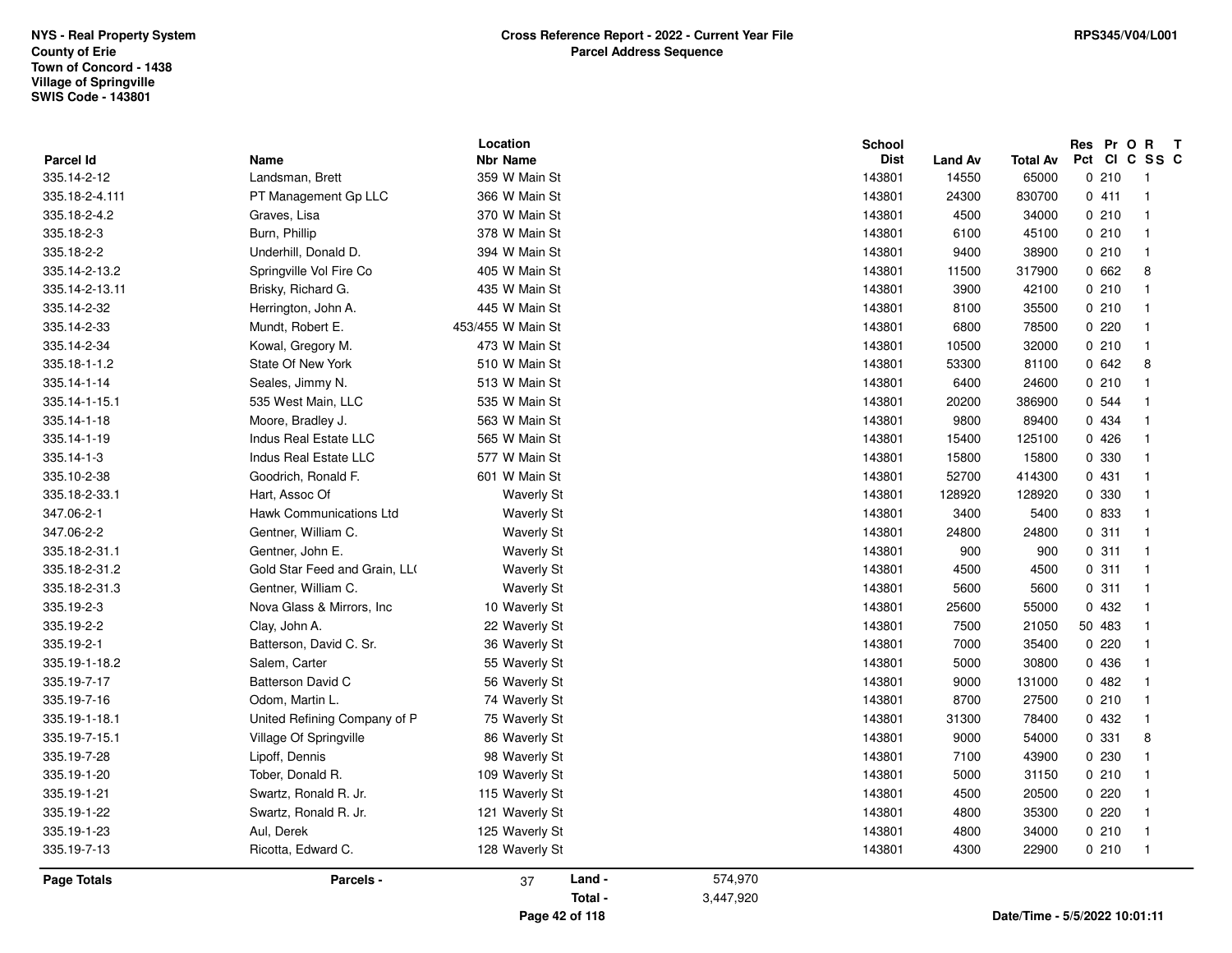| <b>Parcel Id</b><br>335.19-1-24<br>335.19-7-12<br>335.19-1-25<br>335.19-7-11<br>335.19-1-26<br>335.19-1-27<br>335.19-7-9.1<br>335.19-1-28<br>335.19-1-29<br>335.19-7-8<br>335.19-7-7<br>335.18-2-6.131<br>335.19-7-6<br>335.18-2-7 | Name<br>Shufelt, Lucas K.<br>SPS 76 Company Inc<br>McFall, Sean<br>McFall, Diane W.<br>Newell, Julie M.<br>Ganschow, Gary<br>Baranowski, Timothy<br>Kruse, Brittney L.<br>Porterfield, John<br>Myers, Stephen B.<br>Gentner, Kelly M.<br>Gentner, Leslie P.<br>Tremblay, Derrick A.<br>Fisher, Gary M.<br>Buckley, Steven M.<br>Browka, Christine M. | <b>Nbr Name</b><br>131 Waverly St<br>134 Waverly St<br>135 Waverly St<br>140 Waverly St<br>141 Waverly St<br>145 Waverly St<br>146 Waverly St<br>151 Waverly St<br>159 Waverly St<br>162 Waverly St<br>168 Waverly St<br>169 Waverly St<br>176 Waverly St<br>179 Waverly St |         | <b>Dist</b><br>143801<br>143801<br>143801<br>143801<br>143801<br>143801<br>143801<br>143801<br>143801<br>143801<br>143801<br>143801<br>143801 | <b>Land Av</b><br>5300<br>3900<br>4200<br>4300<br>4300<br>4300<br>6400<br>5300<br>6500<br>5100<br>5900<br>4500 | <b>Total Av</b><br>36000<br>3900<br>42900<br>33400<br>34100<br>38000<br>34200<br>40100<br>39300<br>50900<br>32700<br>38500 | Pct<br>0210<br>0.311<br>0210<br>0210<br>0210<br>0220<br>0210<br>0210<br>0210<br>0210<br>0210<br>0 2 3 0 | CICSSC<br>$\overline{\phantom{0}}$<br>$\overline{1}$<br>$\overline{1}$<br>$\overline{1}$<br>$\overline{\phantom{0}}$<br>$\overline{1}$<br>$\overline{1}$<br>$\overline{1}$<br>$\overline{1}$<br>$\overline{1}$<br>$\overline{1}$ |
|------------------------------------------------------------------------------------------------------------------------------------------------------------------------------------------------------------------------------------|------------------------------------------------------------------------------------------------------------------------------------------------------------------------------------------------------------------------------------------------------------------------------------------------------------------------------------------------------|-----------------------------------------------------------------------------------------------------------------------------------------------------------------------------------------------------------------------------------------------------------------------------|---------|-----------------------------------------------------------------------------------------------------------------------------------------------|----------------------------------------------------------------------------------------------------------------|----------------------------------------------------------------------------------------------------------------------------|---------------------------------------------------------------------------------------------------------|----------------------------------------------------------------------------------------------------------------------------------------------------------------------------------------------------------------------------------|
|                                                                                                                                                                                                                                    |                                                                                                                                                                                                                                                                                                                                                      |                                                                                                                                                                                                                                                                             |         |                                                                                                                                               |                                                                                                                |                                                                                                                            |                                                                                                         |                                                                                                                                                                                                                                  |
|                                                                                                                                                                                                                                    |                                                                                                                                                                                                                                                                                                                                                      |                                                                                                                                                                                                                                                                             |         |                                                                                                                                               |                                                                                                                |                                                                                                                            |                                                                                                         |                                                                                                                                                                                                                                  |
|                                                                                                                                                                                                                                    |                                                                                                                                                                                                                                                                                                                                                      |                                                                                                                                                                                                                                                                             |         |                                                                                                                                               |                                                                                                                |                                                                                                                            |                                                                                                         |                                                                                                                                                                                                                                  |
|                                                                                                                                                                                                                                    |                                                                                                                                                                                                                                                                                                                                                      |                                                                                                                                                                                                                                                                             |         |                                                                                                                                               |                                                                                                                |                                                                                                                            |                                                                                                         |                                                                                                                                                                                                                                  |
|                                                                                                                                                                                                                                    |                                                                                                                                                                                                                                                                                                                                                      |                                                                                                                                                                                                                                                                             |         |                                                                                                                                               |                                                                                                                |                                                                                                                            |                                                                                                         |                                                                                                                                                                                                                                  |
|                                                                                                                                                                                                                                    |                                                                                                                                                                                                                                                                                                                                                      |                                                                                                                                                                                                                                                                             |         |                                                                                                                                               |                                                                                                                |                                                                                                                            |                                                                                                         |                                                                                                                                                                                                                                  |
|                                                                                                                                                                                                                                    |                                                                                                                                                                                                                                                                                                                                                      |                                                                                                                                                                                                                                                                             |         |                                                                                                                                               |                                                                                                                |                                                                                                                            |                                                                                                         |                                                                                                                                                                                                                                  |
|                                                                                                                                                                                                                                    |                                                                                                                                                                                                                                                                                                                                                      |                                                                                                                                                                                                                                                                             |         |                                                                                                                                               |                                                                                                                |                                                                                                                            |                                                                                                         |                                                                                                                                                                                                                                  |
|                                                                                                                                                                                                                                    |                                                                                                                                                                                                                                                                                                                                                      |                                                                                                                                                                                                                                                                             |         |                                                                                                                                               |                                                                                                                |                                                                                                                            |                                                                                                         |                                                                                                                                                                                                                                  |
|                                                                                                                                                                                                                                    |                                                                                                                                                                                                                                                                                                                                                      |                                                                                                                                                                                                                                                                             |         |                                                                                                                                               |                                                                                                                |                                                                                                                            |                                                                                                         |                                                                                                                                                                                                                                  |
|                                                                                                                                                                                                                                    |                                                                                                                                                                                                                                                                                                                                                      |                                                                                                                                                                                                                                                                             |         |                                                                                                                                               |                                                                                                                |                                                                                                                            |                                                                                                         |                                                                                                                                                                                                                                  |
|                                                                                                                                                                                                                                    |                                                                                                                                                                                                                                                                                                                                                      |                                                                                                                                                                                                                                                                             |         |                                                                                                                                               |                                                                                                                |                                                                                                                            |                                                                                                         |                                                                                                                                                                                                                                  |
|                                                                                                                                                                                                                                    |                                                                                                                                                                                                                                                                                                                                                      |                                                                                                                                                                                                                                                                             |         |                                                                                                                                               |                                                                                                                |                                                                                                                            |                                                                                                         | $\overline{\phantom{1}}$                                                                                                                                                                                                         |
|                                                                                                                                                                                                                                    |                                                                                                                                                                                                                                                                                                                                                      |                                                                                                                                                                                                                                                                             |         |                                                                                                                                               | 3600                                                                                                           | 31050                                                                                                                      | 0210                                                                                                    | $\overline{1}$                                                                                                                                                                                                                   |
|                                                                                                                                                                                                                                    |                                                                                                                                                                                                                                                                                                                                                      |                                                                                                                                                                                                                                                                             |         | 143801                                                                                                                                        | 5600                                                                                                           | 52800                                                                                                                      | 0210                                                                                                    | $\overline{1}$                                                                                                                                                                                                                   |
| 335.19-7-5                                                                                                                                                                                                                         |                                                                                                                                                                                                                                                                                                                                                      | 182 Waverly St                                                                                                                                                                                                                                                              |         | 143801                                                                                                                                        | 6900                                                                                                           | 31500                                                                                                                      | 50 220                                                                                                  | $\overline{1}$                                                                                                                                                                                                                   |
| 335.18-2-8                                                                                                                                                                                                                         |                                                                                                                                                                                                                                                                                                                                                      | 185 Waverly St                                                                                                                                                                                                                                                              |         | 143801                                                                                                                                        | 5600                                                                                                           | 39600                                                                                                                      | 0210                                                                                                    | $\overline{1}$                                                                                                                                                                                                                   |
| 335.19-7-4                                                                                                                                                                                                                         | Bacon, Christen                                                                                                                                                                                                                                                                                                                                      | 190 Waverly St                                                                                                                                                                                                                                                              |         | 143801                                                                                                                                        | 5200                                                                                                           | 45000                                                                                                                      | 0210                                                                                                    | $\overline{1}$                                                                                                                                                                                                                   |
| 335.18-2-9                                                                                                                                                                                                                         | Andrade, Timothy E.                                                                                                                                                                                                                                                                                                                                  | 193 Waverly St                                                                                                                                                                                                                                                              |         | 143801                                                                                                                                        | 7100                                                                                                           | 22900                                                                                                                      | 0210                                                                                                    | $\overline{\phantom{0}}$                                                                                                                                                                                                         |
| 335.19-7-3                                                                                                                                                                                                                         | Stowell, Joseph L.                                                                                                                                                                                                                                                                                                                                   | 194 Waverly St                                                                                                                                                                                                                                                              |         | 143801                                                                                                                                        | 4800                                                                                                           | 23100                                                                                                                      | 0210                                                                                                    | $\overline{\phantom{1}}$                                                                                                                                                                                                         |
| 335.19-7-2                                                                                                                                                                                                                         | Hitchcock, Bruce                                                                                                                                                                                                                                                                                                                                     | 202 Waverly St                                                                                                                                                                                                                                                              |         | 143801                                                                                                                                        | 8300                                                                                                           | 40500                                                                                                                      | 0210                                                                                                    | $\overline{\phantom{0}}$                                                                                                                                                                                                         |
| 335.18-2-10                                                                                                                                                                                                                        | Orsini, Toni A.                                                                                                                                                                                                                                                                                                                                      | 207 Waverly St                                                                                                                                                                                                                                                              |         | 143801                                                                                                                                        | 8200                                                                                                           | 29550                                                                                                                      | 0210                                                                                                    | $\overline{1}$                                                                                                                                                                                                                   |
| 335.19-7-1                                                                                                                                                                                                                         | Chamberlin, Deborah M.                                                                                                                                                                                                                                                                                                                               | 212 Waverly St                                                                                                                                                                                                                                                              |         | 143801                                                                                                                                        | 9000                                                                                                           | 35000                                                                                                                      | 0210                                                                                                    | $\overline{1}$                                                                                                                                                                                                                   |
| 335.18-2-17                                                                                                                                                                                                                        | Willibey, Matthew                                                                                                                                                                                                                                                                                                                                    | 217 Waverly St                                                                                                                                                                                                                                                              |         | 143801                                                                                                                                        | 7200                                                                                                           | 51500                                                                                                                      | 0220                                                                                                    | $\overline{1}$                                                                                                                                                                                                                   |
| 335.18-2-18                                                                                                                                                                                                                        | Cook, Susan M.                                                                                                                                                                                                                                                                                                                                       | 231 Waverly St                                                                                                                                                                                                                                                              |         | 143801                                                                                                                                        | 6200                                                                                                           | 49100                                                                                                                      | 0210                                                                                                    | $\overline{1}$                                                                                                                                                                                                                   |
| 335.18-2-19                                                                                                                                                                                                                        | Frier, Sean M.                                                                                                                                                                                                                                                                                                                                       | 243 Waverly St                                                                                                                                                                                                                                                              |         | 143801                                                                                                                                        | 7500                                                                                                           | 59500                                                                                                                      | 0210                                                                                                    | $\overline{\phantom{0}}$                                                                                                                                                                                                         |
| 335.18-2-20                                                                                                                                                                                                                        | Komenda, Michael JT II.                                                                                                                                                                                                                                                                                                                              | 246 Waverly St                                                                                                                                                                                                                                                              |         | 143801                                                                                                                                        | 4700                                                                                                           | 52100                                                                                                                      | 0210                                                                                                    | $\overline{1}$                                                                                                                                                                                                                   |
| 335.18-2-21                                                                                                                                                                                                                        | Haynoski, Bradley J.                                                                                                                                                                                                                                                                                                                                 | 252 Waverly St                                                                                                                                                                                                                                                              |         | 143801                                                                                                                                        | 6200                                                                                                           | 45400                                                                                                                      | 50 210                                                                                                  | $\overline{1}$                                                                                                                                                                                                                   |
| 335.18-2-22                                                                                                                                                                                                                        | Bettinger, Timothy E.                                                                                                                                                                                                                                                                                                                                | 262 Waverly St                                                                                                                                                                                                                                                              |         | 143801                                                                                                                                        | 8000                                                                                                           | 47000                                                                                                                      | 0210                                                                                                    | $\overline{1}$                                                                                                                                                                                                                   |
| 335.18-2-34                                                                                                                                                                                                                        | Orchard Housing of NY Corp                                                                                                                                                                                                                                                                                                                           | 276 Waverly St                                                                                                                                                                                                                                                              |         | 143801                                                                                                                                        | 23240                                                                                                          | 2070000                                                                                                                    | 0411                                                                                                    | 8                                                                                                                                                                                                                                |
| 335.18-2-32                                                                                                                                                                                                                        | Gold Star Feed and Grain, LL(                                                                                                                                                                                                                                                                                                                        | 299 Waverly St                                                                                                                                                                                                                                                              |         | 143801                                                                                                                                        | 70000                                                                                                          | 1080550                                                                                                                    | 0443                                                                                                    | $\overline{1}$                                                                                                                                                                                                                   |
| 335.18-2-27                                                                                                                                                                                                                        | Manning, Raymond                                                                                                                                                                                                                                                                                                                                     | 329 Waverly St                                                                                                                                                                                                                                                              |         | 143801                                                                                                                                        | 12100                                                                                                          | 96900                                                                                                                      | 0210                                                                                                    | $\overline{1}$                                                                                                                                                                                                                   |
| 335.18-2-24.1                                                                                                                                                                                                                      | Gentner, John E.                                                                                                                                                                                                                                                                                                                                     | 351 Waverly St                                                                                                                                                                                                                                                              |         | 143801                                                                                                                                        | 13000                                                                                                          | 94500                                                                                                                      | 0210                                                                                                    | $\overline{\phantom{1}}$                                                                                                                                                                                                         |
| 335.18-2-36                                                                                                                                                                                                                        | 396 Waverly Street LLC                                                                                                                                                                                                                                                                                                                               | 396 Waverly St                                                                                                                                                                                                                                                              |         | 143801                                                                                                                                        | 16400                                                                                                          | 122200                                                                                                                     | 0642                                                                                                    | $\overline{1}$                                                                                                                                                                                                                   |
| 347.06-1-5                                                                                                                                                                                                                         | Hoffman, Jerome                                                                                                                                                                                                                                                                                                                                      | 401 Waverly St                                                                                                                                                                                                                                                              |         | 143801                                                                                                                                        | 10200                                                                                                          | 58700                                                                                                                      | 0210                                                                                                    | $\overline{1}$                                                                                                                                                                                                                   |
| 347.06-1-6                                                                                                                                                                                                                         | Kearns Family Revocable Trus                                                                                                                                                                                                                                                                                                                         | 410 Waverly St                                                                                                                                                                                                                                                              |         | 143801                                                                                                                                        | 17500                                                                                                          | 123500                                                                                                                     | 0 464                                                                                                   | $\overline{\phantom{1}}$                                                                                                                                                                                                         |
| 347.06-1-4                                                                                                                                                                                                                         | Reilly, Michael C.                                                                                                                                                                                                                                                                                                                                   | 417 Waverly St                                                                                                                                                                                                                                                              |         | 143801                                                                                                                                        | 43200                                                                                                          | 187900                                                                                                                     | 0472                                                                                                    | $\overline{1}$                                                                                                                                                                                                                   |
| 347.06-1-14.1                                                                                                                                                                                                                      | Reding, Derek                                                                                                                                                                                                                                                                                                                                        | 431 Waverly St                                                                                                                                                                                                                                                              |         | 143801                                                                                                                                        | 37450                                                                                                          | 241000                                                                                                                     | 0.283                                                                                                   | $\overline{1}$                                                                                                                                                                                                                   |
| <b>Page Totals</b>                                                                                                                                                                                                                 | Parcels -                                                                                                                                                                                                                                                                                                                                            | Land -<br>37                                                                                                                                                                                                                                                                | 407,190 |                                                                                                                                               |                                                                                                                |                                                                                                                            |                                                                                                         |                                                                                                                                                                                                                                  |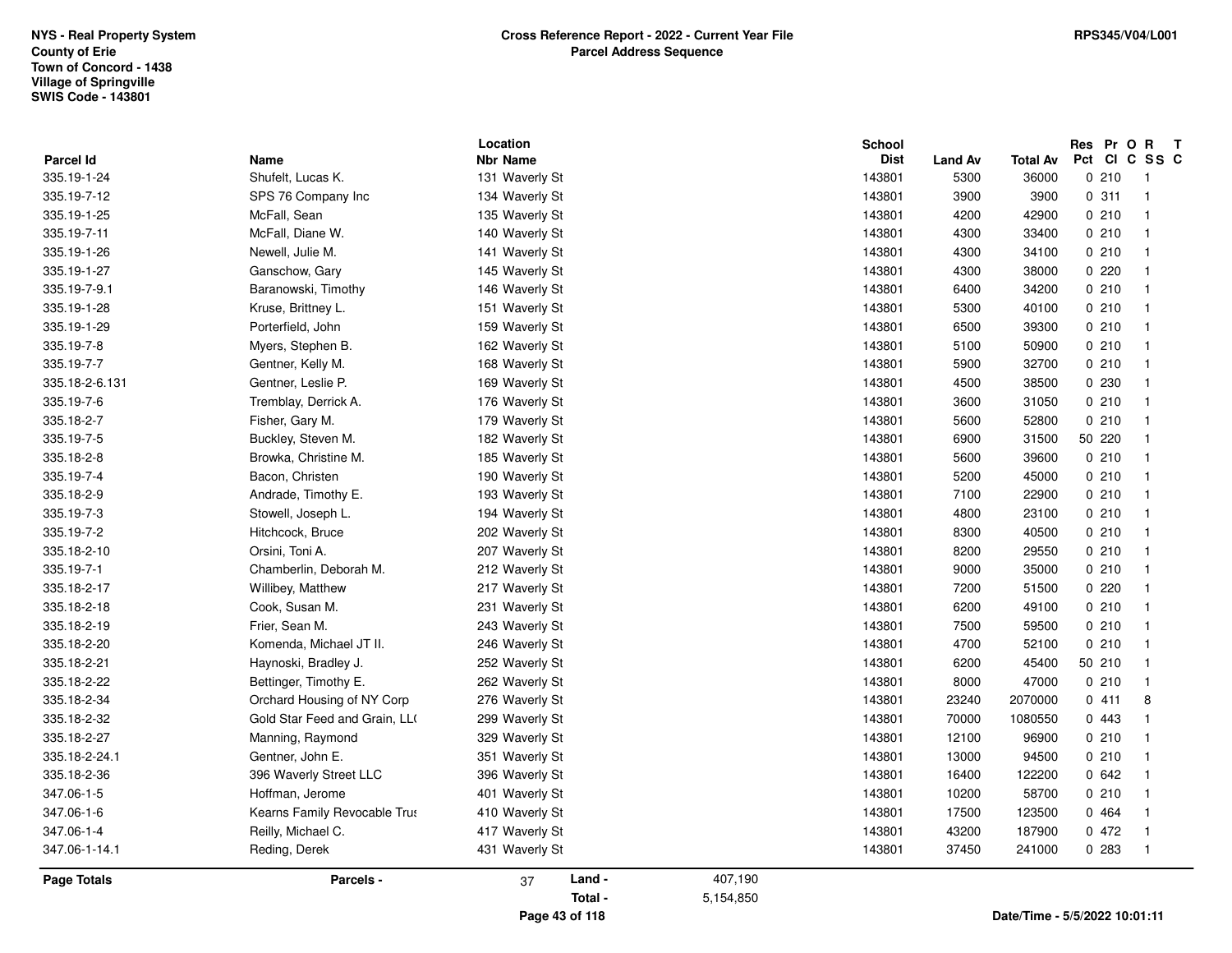| <b>Parcel Id</b> | Name                     | Location<br><b>Nbr Name</b> | <b>School</b><br><b>Dist</b> | <b>Land Av</b> | Total Av | Res Pr O R<br>$\mathbf{T}$<br>Pct<br><b>CI</b><br>C SS C |
|------------------|--------------------------|-----------------------------|------------------------------|----------------|----------|----------------------------------------------------------|
| 347.06-1-13      | Siepel, Timothy V.       | 482 Waverly St              | 143801                       | 38400          | 38400    | 0.311<br>$\overline{\mathbf{1}}$                         |
| 347.06-1-12.2    | Hochmuth, James J.       | 488 Waverly St              | 143801                       | 8400           | 22760    | 0484<br>$\overline{1}$                                   |
| 347.08-1-37.2    | Wright, Kenneth Elson    | 30 White St                 | 143801                       | 6700           | 41400    | 0210<br>$\overline{\mathbf{1}}$                          |
| 347.07-1-32.2    | Leavell, Jeffrey W.      | 35 White St                 | 143801                       | 8200           | 77200    | 0210<br>$\overline{1}$                                   |
| 347.08-1-37.11   | Woodring, Barry D.       | 38 White St                 | 143801                       | 7000           | 45300    | 0210<br>$\overline{\mathbf{1}}$                          |
| 347.08-1-37.12   | Bobseine, Wayne G.       | 50 White St                 | 143801                       | 9700           | 70800    | 0210<br>$\overline{1}$                                   |
| 335.10-2-2       | Grieser, Benjamin        | Windswept Dr                | 143801                       | 6000           | 6000     | 0.311<br>$\overline{1}$                                  |
| 335.10-2-4.1     | Goodrich, Ronald F.      | Windswept Dr                | 143801                       | 800            | 800      | 0.311<br>$\overline{1}$                                  |
| 335.10-2-4.2     | Krebs 2021 Familt Trust  | Windswept Dr                | 143801                       | 600            | 600      | 0.311<br>$\mathbf{1}$                                    |
| 335.10-2-1.12    | Grieser, Benjamin M.     | Windswept Dr                | 143801                       | 2000           | 2000     | 0.311<br>$\overline{1}$                                  |
| 335.10-2-5       | Krebs 2021 Family Trust  | 8 Windswept Dr              | 143801                       | 10600          | 76200    | 0210<br>$\overline{1}$                                   |
| 335.10-2-3       | Buczek, Christopher A.   | 36 Windswept Dr             | 143801                       | 6000           | 61600    | 0210<br>$\overline{1}$                                   |
| 335.10-2-1.2     | Grieser, Benjamin M.     | 70 Windswept Dr             | 143801                       | 7200           | 87600    | 0210<br>$\overline{1}$                                   |
| 335.10-3-6       | McCarthy, Theresa A.     | Woodhaven Dr                | 143801                       | 4200           | 4200     | 0.311<br>$\overline{1}$                                  |
| 335.10-3-2       | Duffy, Corey J.          | 18 Woodhaven Dr             | 143801                       | 8000           | 56200    | 0210<br>$\overline{1}$                                   |
| 335.10-3-12      | Sikorskyj, Jerry         | 25 Woodhaven Dr             | 143801                       | 8600           | 84600    | 0210<br>$\overline{\mathbf{1}}$                          |
| 335.10-3-3       | Wolf, Joelene L.         | 28 Woodhaven Dr             | 143801                       | 8900           | 85000    | 0210<br>$\overline{\mathbf{1}}$                          |
| 335.10-3-13      | Moore, Bradley           | 41 Woodhaven Dr             | 143801                       | 8000           | 85000    | 0210<br>$\overline{\mathbf{1}}$                          |
| 335.10-3-4       | McCarthy, Theresa A.     | 52 Woodhaven Dr             | 143801                       | 8800           | 74400    | 0210<br>$\overline{1}$                                   |
| 335.10-3-14.1    | Reding, John W.          | 57 Woodhaven Dr             | 143801                       | 12200          | 64900    | 0210<br>$\overline{1}$                                   |
| 335.10-1-21      | EL Scott, LLC            | <b>Woodland Dr</b>          | 143801                       | 3500           | 3500     | 0.314<br>$\overline{1}$                                  |
| 335.10-1-22      | Village, Of Springville  | <b>Woodland Dr</b>          | 143801                       | 8400           | 8400     | 0 330<br>8                                               |
| 335.10-1-8       | Greene, Daniel E.        | 29 Woodland Dr              | 143801                       | 7500           | 67400    | 0210<br>$\overline{1}$                                   |
| 335.10-1-2       | Ruzycki, Kristopher      | 32 Woodland Dr              | 143801                       | 10200          | 115800   | 0210<br>$\overline{1}$                                   |
| 335.10-1-7       | Bentley, James A.        | 39 Woodland Dr              | 143801                       | 7900           | 73100    | 0210<br>$\overline{1}$                                   |
| 335.10-1-3       | Macleod, John A.         | 44 Woodland Dr              | 143801                       | 8200           | 89800    | 0210<br>$\overline{1}$                                   |
| 335.10-1-6       | Cafferty, James V.       | 47 Woodland Dr              | 143801                       | 8100           | 78200    | 0210<br>$\overline{1}$                                   |
| 335.10-1-4       | Kamats, Donald J.        | 56 Woodland Dr              | 143801                       | 8000           | 80000    | 0210<br>$\overline{\mathbf{1}}$                          |
| 335.10-1-5       | Goodemote, John P.       | 59 Woodland Dr              | 143801                       | 9000           | 84300    | 0210<br>$\overline{1}$                                   |
| 335.19-6-8       | Raiber, Jeffrey          | <b>Woodward Ave</b>         | 143801                       | 6600           | 6600     | 0.311<br>$\overline{\mathbf{1}}$                         |
| 335.19-4-12      | Rowitsch, Robert W.      | 8 Woodward Ave              | 143801                       | 10000          | 54500    | 0210<br>$\mathbf{1}$                                     |
| 335.19-3-18      | Pfeiffer, Joshua         | 15 Woodward Ave             | 143801                       | 3300           | 33300    | 0210<br>$\overline{1}$                                   |
| 335.19-4-11      | Wojowicz, Christopher A. | 16 Woodward Ave             | 143801                       | 6700           | 45100    | 0210<br>$\overline{1}$                                   |
| 335.19-3-19      | Skelton, Terry W.        | 21 Woodward Ave             | 143801                       | 6000           | 58100    | 0210<br>$\overline{1}$                                   |
| 335.19-4-10      | Ondesko, Sherri A.       | 24 Woodward Ave             | 143801                       | 5600           | 36600    | 0210<br>$\overline{1}$                                   |
| 335.19-3-20      | Smith, Paul W.           | 29 Woodward Ave             | 143801                       | 4600           | 42600    | 0210<br>$\overline{1}$                                   |
| 335.19-4-9       | Slattery, Kathleen A.    | 30 Woodward Ave             | 143801                       | 6200           | 42500    | 0210<br>$\overline{1}$                                   |
| Page Totals      | Parcels -                | Land -<br>37                | 290,100                      |                |          |                                                          |
|                  |                          | Total -                     | 1,904,760                    |                |          |                                                          |
|                  |                          | Page 44 of 118              |                              |                |          | Date/Time - 5/5/2022 10:01:11                            |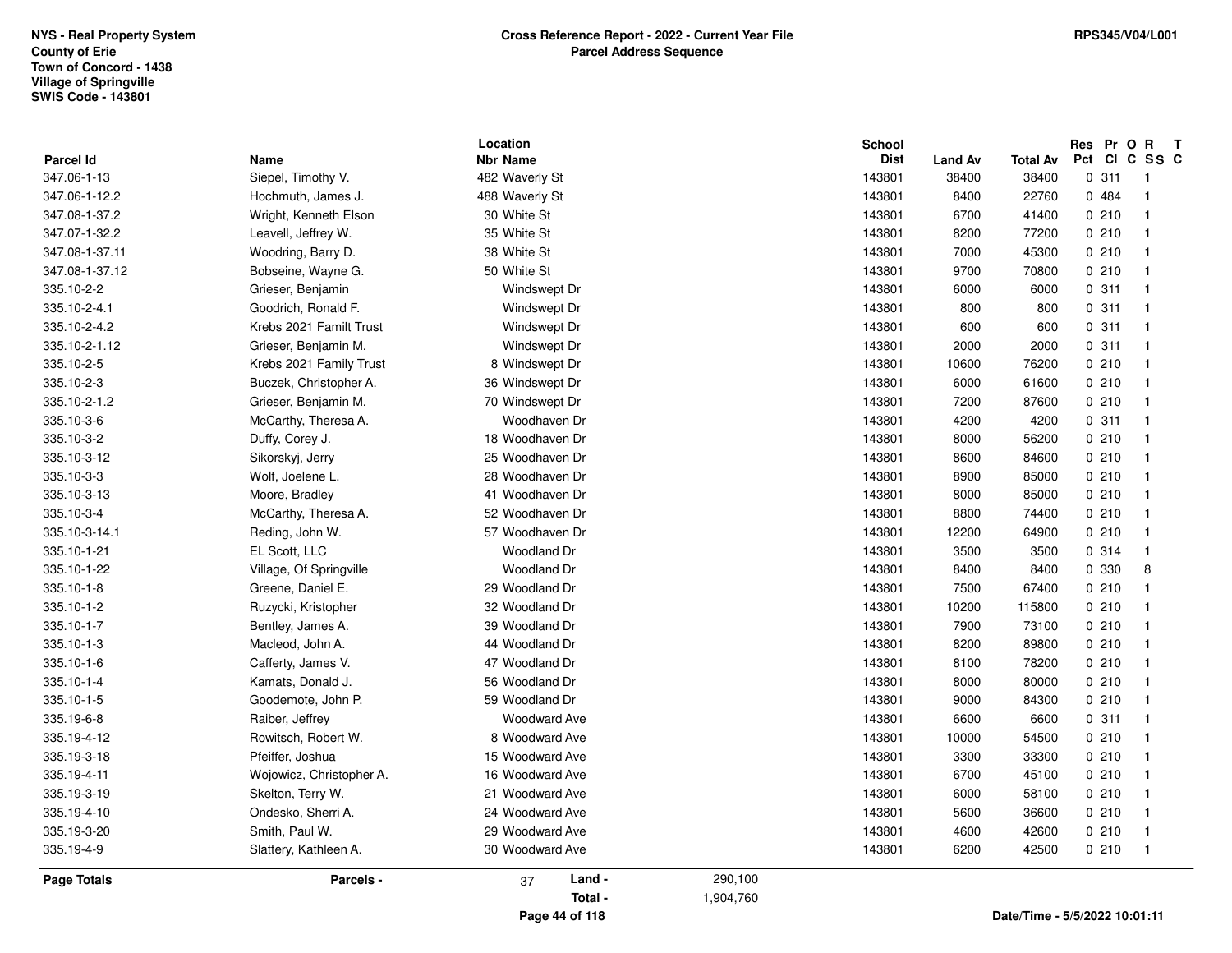|                    |                             | Location           |           | <b>School</b> |                |          | Res Pr O | $\mathbf R$<br>$\mathbf{T}$ |
|--------------------|-----------------------------|--------------------|-----------|---------------|----------------|----------|----------|-----------------------------|
| Parcel Id          | Name                        | <b>Nbr Name</b>    |           | <b>Dist</b>   | <b>Land Av</b> | Total Av | Pct      | CICSSC                      |
| 335.19-3-21        | Schunke, Derek R.           | 35 Woodward Ave    |           | 143801        | 4800           | 41000    | 0.220    | -1                          |
| 335.19-4-8         | King, Laurie A.             | 38/40 Woodward Ave |           | 143801        | 6500           | 81400    | 0.220    | $\overline{1}$              |
| 335.19-3-22        | Parker, David D.            | 41 Woodward Ave    |           | 143801        | 4900           | 42600    | 0210     | $\overline{1}$              |
| 335.19-4-7         | Isaman, Justin M.           | 46 Woodward Ave    |           | 143801        | 5000           | 62900    | 0210     | $\overline{1}$              |
| 335.19-3-23        | Perry, Jacob A.             | 47 Woodward Ave    |           | 143801        | 5700           | 41900    | 0210     | $\overline{1}$              |
| 335.19-4-6         | Putnam, Randal J.           | 52 Woodward Ave    |           | 143801        | 6200           | 36360    | 0.220    | $\overline{1}$              |
| 335.19-3-24        | Zelie, Yvonna               | 53 Woodward Ave    |           | 143801        | 4900           | 35000    | 0210     | $\overline{1}$              |
| 335.19-4-5         | Mitchell, Robert J. Jr.     | 58 Woodward Ave    |           | 143801        | 4800           | 45000    | 0210     | - 1                         |
| 335.19-3-25        | Ballachino, Mary K.         | 59 Woodward Ave    |           | 143801        | 4600           | 54500    | 0210     | $\overline{\phantom{0}}$    |
| 335.19-4-4         | Becker, Daniel J.           | 62 Woodward Ave    |           | 143801        | 3300           | 54000    | 0210     | $\overline{1}$              |
| 335.19-3-26        | Owen, James P.              | 65 Woodward Ave    |           | 143801        | 4600           | 54500    | 0210     | $\overline{1}$              |
| 335.19-4-3         | Woodarek, Jude A.           | 68 Woodward Ave    |           | 143801        | 4600           | 58850    | 0210     | $\overline{1}$              |
| 335.19-3-27        | Place, Joseph               | 69 Woodward Ave    |           | 143801        | 3800           | 46400    | 0210     | $\overline{1}$              |
| 335.19-4-2         | Allan, Lynette S.           | 74 Woodward Ave    |           | 143801        | 4000           | 44950    | 0210     | $\overline{1}$              |
| 335.19-4-1         | Hanley, Virginia M.         | 82 Woodward Ave    |           | 143801        | 8100           | 51000    | 0210     | $\overline{1}$              |
| 335.19-2-19        | S & P Property Management L | 103 Woodward Ave   |           | 143801        | 5000           | 39700    | 0220     | $\overline{1}$              |
| 335.19-2-20        | Malinowski, David W.        | 109 Woodward Ave   |           | 143801        | 7800           | 54400    | 0210     | $\overline{1}$              |
| 335.19-5-4         | Neumann, John J.            | 118 Woodward Ave   |           | 143801        | 3400           | 43900    | 0210     | $\overline{1}$              |
| 335.19-2-21        | Wittman, Christina L.       | 119 Woodward Ave   |           | 143801        | 4800           | 33600    | 0210     | $\overline{\phantom{0}}$    |
| 335.19-5-3         | Huckabone, Robert E. Jr.    | 124 Woodward Ave   |           | 143801        | 4900           | 40650    | 0210     | $\overline{1}$              |
| 335.19-2-22        | Yetter, Robert Jr           | 125 Woodward Ave   |           | 143801        | 4700           | 32100    | 0220     | $\overline{1}$              |
| 335.19-2-23        | Strub, Ann                  | 131 Woodward Ave   |           | 143801        | 4700           | 33500    | 0210     | $\overline{1}$              |
| 335.19-5-2         | Heim, Daniel                | 132 Woodward Ave   |           | 143801        | 5100           | 36700    | 0.220    | - 1                         |
| 335.19-5-1         | Boberg, Duane E.            | 136 Woodward Ave   |           | 143801        | 7000           | 51750    | 0210     | $\overline{1}$              |
| 335.19-2-24        | Doty, Charlotte H.          | 137 Woodward Ave   |           | 143801        | 4100           | 33000    | 0210     | $\overline{1}$              |
| 335.19-2-25        | McCloud, Robert A.          | 143 Woodward Ave   |           | 143801        | 4100           | 32500    | 0210     | $\overline{\phantom{1}}$    |
| 335.19-2-26        | Flint, Katherine D.         | 149 Woodward Ave   |           | 143801        | 4100           | 36100    | 0210     | $\overline{1}$              |
| 335.19-6-10        | Parent, Francis             | 150 Woodward Ave   |           | 143801        | 12600          | 35300    | 0210     | $\overline{1}$              |
| 335.19-2-6.2       | 155 Woodward Ave LLC        | 155 Woodward Ave   |           | 143801        | 6000           | 65000    | 0210     | $\overline{1}$              |
| 335.19-2-27        | Batterson, David C. Sr      | 175 Woodward Ave   |           | 143801        | 5600           | 32100    | 0210     | $\overline{1}$              |
| 335.19-6-7         | Raiber, Sandra Jean         | 176 Woodward Ave   |           | 143801        | 5500           | 43900    | 0210     | $\overline{1}$              |
| 335.19-6-6         | Pfanner, Carol J.           | 182 Woodward Ave   |           | 143801        | 4900           | 34550    | 0210     | $\overline{1}$              |
| 335.19-2-28        | Sixt, Martin Richard        | 183 Woodward Ave   |           | 143801        | 5900           | 37450    | 0 2 3 0  | - 1                         |
| 335.19-2-29        | Rhow, Marilyn               | 187 Woodward Ave   |           | 143801        | 2700           | 28500    | 0210     | $\overline{1}$              |
| 335.19-6-5.2       | Pirdy, Adam                 | 192 Woodward Ave   |           | 143801        | 7400           | 57800    | 0210     | $\overline{1}$              |
| 347.05-1-10.13     | Gentner, John E.            | Zoar Rd            |           | 143801        | 1100           | 1100     | 0.314    | -1                          |
| 347.05-1-10.11     | HITS Foundations Inc        | Zoar Valley Rd     |           | 143801        | 8600           | 8600     | 0.311    | - 1                         |
| <b>Page Totals</b> | Parcels -                   | Land -<br>37       | 195,800   |               |                |          |          |                             |
|                    |                             | Total -            | 1,562,560 |               |                |          |          |                             |
|                    |                             |                    |           |               |                |          |          |                             |

**Page 45 of 118**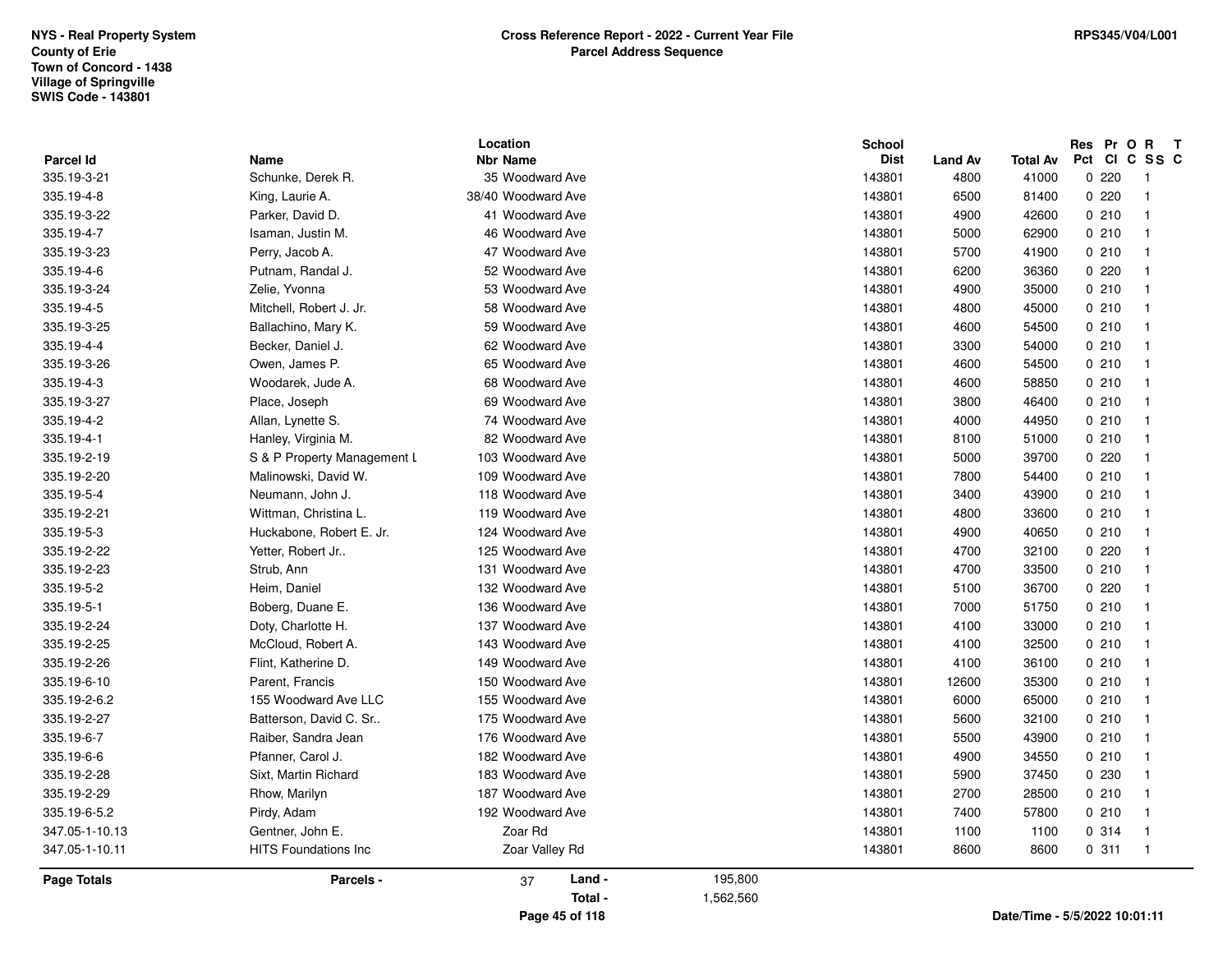**Page Totals**

| <b>Parcel Id</b>      | Name                        | Location<br>Nbr Name |             | <b>School</b><br>Dist | <b>Land Av</b> |         | Res Pr O R T<br>Total Av Pct CI C SS C |     |
|-----------------------|-----------------------------|----------------------|-------------|-----------------------|----------------|---------|----------------------------------------|-----|
| 347.05-1-9            | PLM, Associates             | 63 Zoar Valley Rd    |             | 143801                | 22800          | 185800  | 0.449                                  |     |
| 347.05-1-8            | Turner, Donald A.           | 95 Zoar Valley Rd    |             | 143801                | 7000           | 68300   | 0230                                   |     |
| 347.05-1-7            | American Legion Concord #43 | 109 Zoar Valley Rd   |             | 143801                | 10500          | 150600  | 0 534                                  | - 8 |
| 347.05-1-10.121       | Gentner, William M.         | 179 Zoar Valley Rd   |             | 143801                | 8300           | 47600   | 0210                                   |     |
| 347.05-1-5.1          | <b>Horschel Realty</b>      | 180 Zoar Valley Rd   |             | 143801                | 195800         | 1050900 | 0 710                                  |     |
| <b>Village Totals</b> | Parcels -                   | ∟and -<br>1,668      | 18,494,500  |                       |                |         |                                        |     |
|                       |                             | Total -              | 153,017,247 |                       |                |         |                                        |     |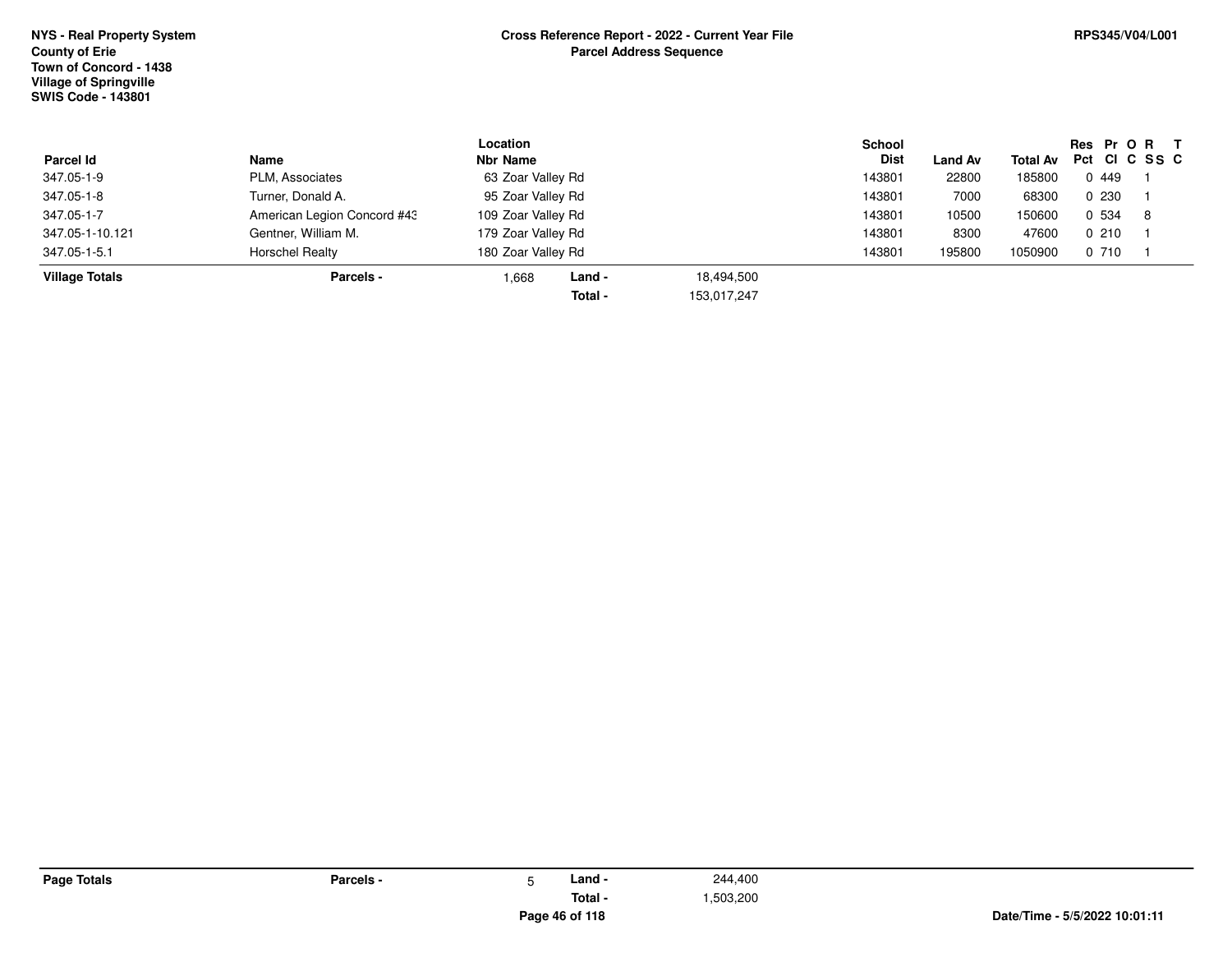| <b>Parcel Id</b>   | Name                      | Location<br><b>Nbr Name</b> |           | School<br><b>Dist</b> | <b>Land Av</b> | <b>Total Av</b>               | Res Pr O R<br>Pct CI C SS C | $\mathbf{T}$            |
|--------------------|---------------------------|-----------------------------|-----------|-----------------------|----------------|-------------------------------|-----------------------------|-------------------------|
| 355.00-1-8         | Springville Country Club  | 14445 Park                  |           | 143801                | 213700         | 686490                        | 0.552                       | - 1                     |
| 347.00-1-11        | Springville, Country      | 14495 Park                  |           | 143801                | 4850           | 4850                          | 0.552                       | $\overline{1}$          |
| 334.00-2-14.1/A    | NYS Dot                   | 219 Expressway              |           | 143801                | 8600           | 8600                          | 0.314                       | 8                       |
| 274.00-1-18        | Doherty, William H.       | Abbott Hill Rd              |           | 143801                | 10200          | 41900                         | 0.240                       | $\overline{\mathbf{1}}$ |
| 274.00-1-24        | Enser, Diane E.           | Abbott Hill Rd              |           | 143801                | 5000           | 5000                          | 0.314                       | $\overline{\mathbf{1}}$ |
| 274.00-1-34        | Levakoff, Jordan D.       | Abbott Hill Rd              |           | 143801                | 13500          | 13500                         | 0.321                       | $\overline{1}$          |
| 274.00-1-11.1      | Levakoff, Jordan D.       | Abbott Hill Rd              |           | 143801                | 12700          | 12700                         | 0.322                       | - 1                     |
| 275.00-1-16        | Sutherland, Terry         | Abbott Hill Rd              |           | 143801                | 8600           | 8600                          | 0.314                       | $\overline{1}$          |
| 275.00-1-19        | Marcucci, Jasmine         | Abbott Hill Rd              |           | 143801                | 14600          | 14600                         | 0.322                       | -1                      |
| 275.00-2-1.1       | Stoklosa, Leslie E.       | Abbott Hill Rd              |           | 143801                | 36000          | 36000                         | 0.322                       | -1                      |
| 275.20-1-16.1      | Bacon, Scott              | Abbott Hill Rd              |           | 143801                | 5500           | 5500                          | 0 322                       | - 1                     |
| 275.00-2-10        | Stein, Felicia R.         | Abbott Hill Rd              |           | 143801                | 7300           | 7300                          | 0.314                       | $\overline{\mathbf{1}}$ |
| 275.00-2-12        | Hauser, Eric A.           | Abbott Hill Rd              |           | 143801                | 10300          | 10300                         | 0 314                       | - 1                     |
| 275.00-2-6.11      | Kissing Bridge Corp       | Abbott Hill Rd              |           | 143801                | 287            | 287                           | 0 314                       | - 1                     |
| 275.00-1-1.21      | Greene, Sean              | Abbott Hill Rd              |           | 143801                | 7600           | 7600                          | 0 322                       | - 1                     |
| 275.00-1-1.22      | Rosiek, Mary Beth         | Abbott Hill Rd              |           | 143801                | 7600           | 7600                          | 0 322                       | - 1                     |
| 275.20-1-17        | Kissing Bridge Water Dist | Abbott Hill Rd              |           | 143801                | 8800           | 16700                         | 0822                        | 8                       |
| 274.00-1-4.32      | Emerling, Carl S.         | Abbott Hill Rd              |           | 143801                | 7300           | 7300                          | 0.314                       | - 1                     |
| 274.00-1-8         | Brehm, Robert W. Jr.      | Abbott Hill Rd              |           | 143801                | 2400           | 2400                          | 0.314                       | - 1                     |
| 274.00-1-4.2       | Emerling, Carl            | 7390 Abbott Hill Rd         |           | 143801                | 10000          | 217800                        | 0210                        | $\overline{1}$          |
| 274.00-1-4.111     | Schelble, Scott A.        | 7400 Abbott Hill Rd         |           | 143801                | 13700          | 72000                         | 0.240                       | - 1                     |
| 274.00-1-25        | Enser, Diane E.           | 7463 Abbott Hill Rd         |           | 143801                | 4800           | 59300                         | 0210                        | - 1                     |
| 274.00-1-5         | Gavin, Timothy J. II.     | 7480 Abbott Hill Rd         |           | 143801                | 7700           | 79200                         | 0210                        | $\overline{\mathbf{1}}$ |
| 274.00-1-6.112     | McChesney, Donald E.      | 7507 Abbott Hill Rd         |           | 143801                | 15900          | 107700                        | 0210                        | - 1                     |
| 274.00-1-33        | Maloy, Michael S.         | 7510 Abbott Hill Rd         |           | 143801                | 29000          | 122800                        | 0.240                       | -1                      |
| 274.00-1-6.113     | Neff, Jeremy B.           | 7651 Abbott Hill Rd         |           | 143801                | 13400          | 111800                        | 0.240                       |                         |
| 274.00-1-6.13      | Hoeing, Robert G.         | 7655 Abbott Hill Rd         |           | 143801                | 10600          | 138600                        | 0.240                       |                         |
| 274.00-1-6.12      | Monczynski, Robert P.     | 7657 Abbott Hill Rd         |           | 143801                | 11200          | 86500                         | 0.240                       | -1                      |
| 274.00-1-7         | Brehm, Robert W. Jr.      | 7658 Abbott Hill Rd         |           | 143801                | 5000           | 67300                         | 0210                        | - 1                     |
| 274.00-1-23        | Raymond-Spencer, Cheryl   | 7659 Abbott Hill Rd         |           | 143801                | 7600           | 33600                         | 0210                        | - 1                     |
| 274.00-1-6.21      | Argen, Angelo             | 7661 Abbott Hill Rd         |           | 143801                | 9800           | 178600                        | 0240                        | - 1                     |
| 274.00-1-9         | Wood, Francis J.          | 7708 Abbott Hill Rd         |           | 143801                | 15200          | 75900                         | 0210                        | - 1                     |
| 274.00-1-11.2      | Levakoff, Jordan D.       | 7734 Abbott Hill Rd         |           | 143801                | 8400           | 86400                         | 0210                        | $\overline{1}$          |
| 274.00-1-12        | Lapidus, Avi B.           | 7736 Abbott Hill Rd         |           | 143801                | 13700          | 87100                         | 0.240                       | - 1                     |
| 274.00-1-13.21     | Karagic, Edhem            | 7738 Abbott Hill Rd         |           | 143801                | 8000           | 9300                          | 0.312                       | - 1                     |
| 274.00-1-13.22     | Schreiber, William R.     | 7740 Abbott Hill Rd         |           | 143801                | 11000          | 85900                         | 0210                        | - 1                     |
| 274.00-1-17        | Doherty, William H.       | 7753 Abbott Hill Rd         |           | 143801                | 7700           | 40600                         | 0210                        | - 1                     |
| <b>Page Totals</b> | Parcels -                 | Land -<br>37                | 587,537   |                       |                |                               |                             |                         |
|                    |                           | Total -                     | 2,557,627 |                       |                |                               |                             |                         |
|                    |                           | Page 47 of 118              |           |                       |                | Date/Time - 5/5/2022 10:01:11 |                             |                         |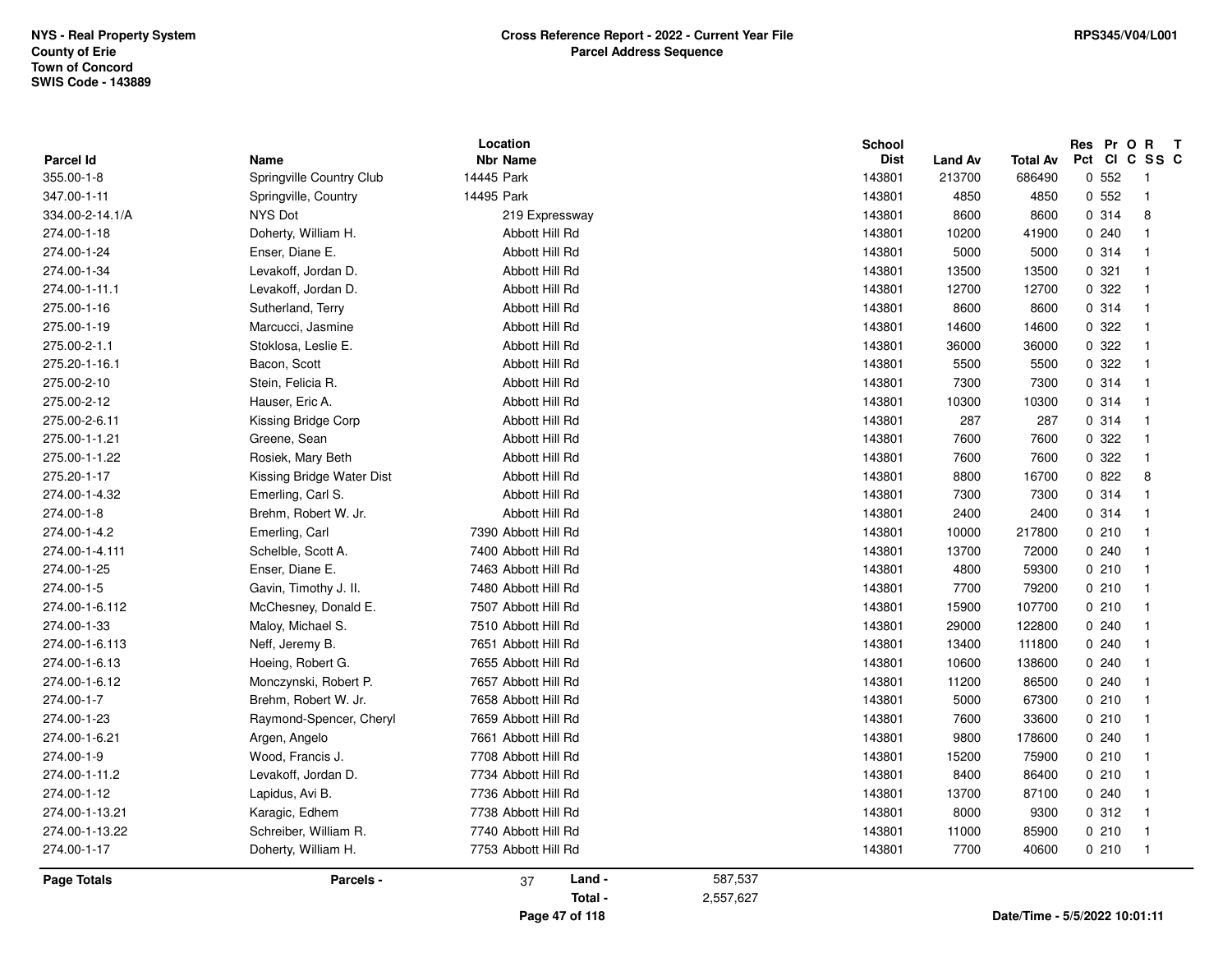| 275.20-1-11                                      | Slough, Jeanne L.                                               | Abbott Hill Rd Ext                                                | 143801                          | 7000                    | 7000                      | 0.314                               | -1                                        |
|--------------------------------------------------|-----------------------------------------------------------------|-------------------------------------------------------------------|---------------------------------|-------------------------|---------------------------|-------------------------------------|-------------------------------------------|
| 275.20-1-14                                      | <b>Bridge Top Homeowners'</b>                                   | Abbott Hill Rd Ext                                                | 143801                          | 5000                    | 5000                      | 0.314                               | $\overline{\mathbf{1}}$                   |
| 274.00-1-22                                      | Pullen, Michael R.                                              | 10375 Abbott Hill Rd                                              | 143801                          | 14300                   | 52800                     | 0210                                |                                           |
| 275.20-1-9                                       | Slough, Jeanne L.                                               | Abbott Hill Rd Ext                                                | 143801                          | 7000                    | 7000                      | 0.314                               |                                           |
| 274.00-1-20                                      | Fronczak, David R.                                              | 10267 Abbott Hill Rd                                              | 143801                          | 7300                    | 24500                     | 0210                                | -1                                        |
| 274.00-1-21                                      | Davis, Ralph L.                                                 | 10291 Abbott Hill Rd                                              | 143801                          | 8800                    | 41600                     | 0210                                | -1                                        |
| 275.20-1-15                                      | Testa, Frank J. III.                                            | 8916 Abbott Hill Rd                                               | 143801                          | 5500                    | 69600                     | 0210                                |                                           |
| 274.00-1-19                                      | Long, Jeffrey A.                                                | 10245 Abbott Hill Rd                                              | 143801                          | 5600                    | 46000                     | 0210                                |                                           |
| 275.00-2-11                                      | Stein, Felicia R.                                               | 8745 Abbott Hill Rd                                               | 143801                          | 11400                   | 81100                     | 0.240                               | - 1                                       |
| 275.20-1-16.2                                    | Bacon, Scott                                                    | 8820 Abbott Hill Rd                                               | 143801                          | 19800                   | 19800                     | 0.322                               | -1                                        |
| 275.00-2-4.22                                    | Love, David                                                     | 8738 Abbott Hill Rd                                               | 143801                          | 16700                   | 147700                    | 0.240                               | -1                                        |
| 275.00-2-4.21                                    | Cowley, Charlotte C.                                            | 8740 Abbott Hill Rd                                               | 143801                          | 16500                   | 186200                    | 0.322                               |                                           |
| 275.00-2-4.1                                     | Kissing Bridge Corp                                             | 8688 Abbott Hill Rd                                               | 143801                          | 12800                   | 80819                     | 0.551                               | - 1                                       |
| 275.00-2-3                                       | Ferry, Christopher J.                                           | 8588 Abbott Hill Rd                                               | 143801                          | 13000                   | 47700                     | 0210                                | -1                                        |
| 275.00-2-13.1                                    | Dudziak, Richard M.                                             | 8647 Abbott Hill Rd                                               | 143801                          | 14000                   | 78900                     | 0210                                |                                           |
| 275.00-2-2                                       | Pelletier, Gary L.                                              | 8546 Abbott Hill Rd                                               | 143801                          | 27700                   | 34300                     | 0270                                |                                           |
| 275.00-2-27.1                                    | Kowalski, Roy R.                                                | 8585 Abbott Hill Rd                                               | 143801                          | 9300                    | 76500                     | 0210                                |                                           |
| 275.00-2-1.2                                     | Thomson, Brian                                                  | 8506 Abbott Hill Rd                                               | 143801                          | 9800                    | 50800                     | 0210                                | -1                                        |
| 275.00-2-28                                      | Jensen, Jennifer K.                                             | 8541 Abbott Hill Rd                                               | 143801                          | 17400                   | 103000                    | 0240                                | -1                                        |
| 275.00-2-29                                      | Heyden, Matthew F.                                              | 8501 Abbott Hill Rd                                               | 143801                          | 9150                    | 12300                     | 0270                                | - 1                                       |
| 275.00-1-7                                       | Andrews, Christian B.                                           | 8446 Abbott Hill Rd                                               | 143801                          | 9100                    | 96300                     | 0210                                | -1                                        |
| 275.00-2-30                                      | Marcucci, Jasmine                                               | 8455 Abbott Hill Rd                                               | 143801                          | 24300                   | 123000                    | 0240                                |                                           |
| 275.00-1-6                                       | Giardino, Shawn                                                 | 8444 Abbott Hill Rd                                               | 143801                          | 13200                   | 122400                    | 0210                                | -1                                        |
| 275.00-1-17.112                                  | Bugenhagen, Grace D.                                            | 8445 Abbott Hill Rd                                               | 143801                          | 22300                   | 83200                     | 66 240                              |                                           |
| 275.00-1-17.111<br>275.00-1-17.121<br>275.00-1-5 | Rockwood, Eva A.<br>Bugenhagen, Reuben H.<br>Levakoff, James J. | 8286 Abbott Hill Rd<br>8287 Abbott Hill Rd<br>8440 Abbott Hill Rd | 143801<br>143801<br>143801      | 16600<br>26800<br>17500 | 16600<br>83300<br>111600  | 0.240<br>0.240<br>0.240             | -1<br>- 1                                 |
| 275.00-1-1.1                                     | Lipp, Rene                                                      | 8050 Abbott Hill Rd                                               | 143801                          | 21200                   | 70300                     | 0.240                               |                                           |
| 275.00-1-2                                       | Trinkle, Marissa                                                | 8150 Abbott Hill Rd                                               | 143801                          | 10000                   | 35000                     | 0210                                |                                           |
| 274.00-1-15<br>274.00-1-13.1<br>274.00-1-14      | Woodrow, Daniel F.<br>Buxton, Michael W.<br>Sorensen, Stephen   | 7759 Abbott Hill Rd<br>7760 Abbott Hill Rd<br>7763 Abbott Hill Rd | 143801<br>143801<br>143801      | 15000<br>8700<br>12800  | 97200<br>49900<br>72900   | 0210<br>0210<br>0210                | $\overline{1}$<br>$\overline{\mathbf{1}}$ |
| <b>Parcel Id</b><br>274.00-1-16                  | Name<br>Stoveld, Steven                                         | Location<br><b>Nbr Name</b><br>7757 Abbott Hill Rd                | School<br><b>Dist</b><br>143801 | Land Av<br>10000        | <b>Total Av</b><br>115600 | Res Pr O R<br>Pct CI C SS C<br>0210 | $\mathbf{T}$<br>- 1                       |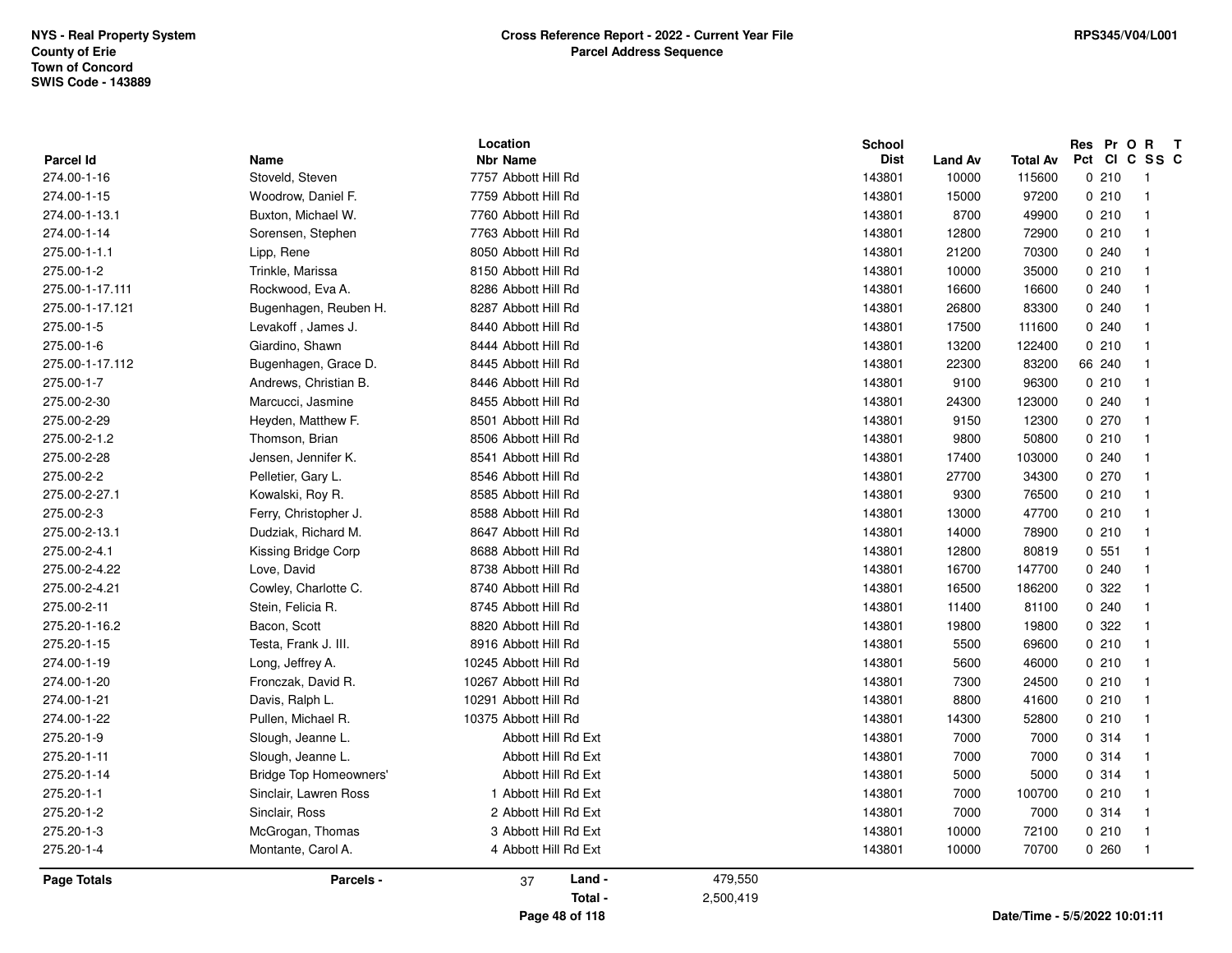|                    |                              | Location              |           | <b>School</b> |                |                 | Res Pr O R T |                          |
|--------------------|------------------------------|-----------------------|-----------|---------------|----------------|-----------------|--------------|--------------------------|
| <b>Parcel Id</b>   | Name                         | <b>Nbr Name</b>       |           | <b>Dist</b>   | <b>Land Av</b> | <b>Total Av</b> | Pct          | CI C SS C                |
| 275.20-1-5         | Natale, Angelo               | 5 Abbott Hill Rd Ext  |           | 143801        | 10000          | 67000           | 0.260        | $\overline{1}$           |
| 275.20-1-6         | Investor, V                  | 6 Abbott Hill Rd Ext  |           | 143801        | 7000           | 122000          | 0210         | $\overline{1}$           |
| 275.20-1-7         | Heim, Brett F.               | 7 Abbott Hill Rd Ext  |           | 143801        | 7000           | 64000           | 0210         | $\mathbf{1}$             |
| 275.20-1-8         | Michlinski, Gregory J.       | 8 Abbott Hill Rd Ext  |           | 143801        | 7000           | 66800           | 0.260        | $\overline{1}$           |
| 275.20-1-10        | Slough, James                | 10 Abbott Hill Rd Ext |           | 143801        | 7000           | 66100           | 0.260        | $\overline{\mathbf{1}}$  |
| 275.20-1-12        | Concord Vacation PropertiesL | 12 Abbott Hill Rd Ext |           | 143801        | 3500           | 50000           | 0.260        | $\overline{\mathbf{1}}$  |
| 275.20-1-13        | Braun, Michael R.            | 13 Abbott Hill Rd Ext |           | 143801        | 7000           | 56800           | 0210         | $\overline{1}$           |
| 322.00-2-42.3      | White, Scott E.              | Adams Rd              |           | 143801        | 6000           | 6000            | 0.314        | $\overline{1}$           |
| 322.00-1-9.1       | Peters, Richard R.           | Adams Rd              |           | 143801        | 7900           | 7900            | 0.314        | $\overline{1}$           |
| 322.00-1-2.13      | Mahoney, Sean P.             | 7956 Adams Rd         |           | 143801        | 9600           | 46800           | 0210         |                          |
| 322.00-1-11        | Kalinowski, Theodore         | 8047 Adams Rd         |           | 143801        | 8750           | 41900           | 0210         | -1                       |
| 322.00-1-10        | Peters, Richard R.           | 8051 Adams Rd         |           | 143801        | 8650           | 56800           | 0210         | $\overline{\mathbf{1}}$  |
| 322.00-1-3         | Ritchie, William J.          | 8104 Adams Rd         |           | 143801        | 6300           | 92000           | 0.240        | $\overline{1}$           |
| 322.00-1-4         | Ritchie, William J.          | 8108 Adams Rd         |           | 143801        | 9900           | 21300           | 0.312        | $\overline{1}$           |
| 322.00-1-5         | Schutze, Monica              | 8112 Adams Rd         |           | 143801        | 11200          | 74000           | 50 280       | $\mathbf{1}$             |
| 322.00-1-6         | Wildhagen, William J.        | 8124 Adams Rd         |           | 143801        | 18300          | 78100           | 0.240        | $\overline{\mathbf{1}}$  |
| 322.00-1-7.11      | Bouquin, Mark J.             | 8212 Adams Rd         |           | 143801        | 8300           | 93300           | 0210         | $\overline{1}$           |
| 322.00-1-13.212    | Kamats, Joel W.              | 8245 Adams Rd         |           | 143801        | 7300           | 121000          | 0210         | $\overline{\mathbf{1}}$  |
| 322.00-1-8         | McCarthy, Charles W.         | 8262 Adams Rd         |           | 143801        | 6650           | 70800           | 0210         | $\overline{\mathbf{1}}$  |
| 322.00-1-13.22     | Route, Michael J.            | 8265 Adams Rd         |           | 143801        | 8000           | 93900           | 0210         | $\overline{\mathbf{1}}$  |
| 322.00-2-1         | Harshbarger, Cathryn M.      | 8342 Adams Rd         |           | 143801        | 12900          | 67200           | 0.240        | $\overline{\mathbf{1}}$  |
| 322.00-2-2         | Leggero, Diane E.            | 8422 Adams Rd         |           | 143801        | 6700           | 62500           | 0210         | $\overline{1}$           |
| 322.00-2-48        | White, Scott E.              | 8432 Adams Rd         |           | 143801        | 15800          | 54000           | 0.240        | $\mathbf{1}$             |
| 322.00-2-6         | White, Scott E.              | 8447 Adams Rd         |           | 143801        | 13100          | 57100           | 0.240        | $\overline{1}$           |
| 322.00-2-43        | Klahn, Gary L.               | 8460 Adams Rd         |           | 143801        | 11400          | 78200           | 0210         | $\overline{1}$           |
| 292.00-2-5.11      | 11099 Bixby Hill LLC         | Allen Rd              |           | 143801        | 16000          | 16000           | 0, 105       | $\overline{1}$           |
| 292.00-2-10        | Stahl, Jennifer              | S Allen Rd            |           | 143801        | 7000           | 7000            | 0 314        | $\overline{1}$           |
| 308.03-1-18        | Miller, Ronald J.            | S Allen Rd            |           | 143801        | 2000           | 2000            | 0 314        | $\overline{1}$           |
| 292.00-2-8         | Wittmeyer, Donald            | S 11186 Allen Rd      |           | 143801        | 4200           | 45300           | 0210         | $\overline{1}$           |
| 292.00-2-9         | Stahl, Jennifer              | S 11196 Allen Rd      |           | 143801        | 16600          | 62400           | 0.240        | $\overline{1}$           |
| 292.00-2-7         | Nunweiler, Christopher T.    | S 11238 Allen Rd      |           | 143801        | 5000           | 47700           | 0210         | $\overline{\mathbf{1}}$  |
| 292.00-2-6.2       | Gernatt, Arthur J.           | S 11282 Allen Rd      |           | 143801        | 120200         | 205200          | $0$ 112      | $\blacksquare$           |
| 292.00-2-5.2       | Zorn, Ryan T.                | S 11414 Allen Rd      |           | 143801        | 3800           | 52200           | 0210         | $\overline{1}$           |
| 292.00-2-5.12      | Smith, Gordon J.             | S 11415 Allen Rd      |           | 143801        | 29400          | 71100           | 0.312        | $\overline{\phantom{0}}$ |
| 292.00-2-11        | Neureuther, Brodie J.        | S 11531 Allen Rd      |           | 143801        | 40500          | 130200          | 0 112        | $\overline{1}$           |
| 308.00-1-15        | Wantuck, Peter James         | S 11653 Allen Rd      |           | 143801        | 32800          | 106500          | 0 112        | $\blacksquare$           |
| 308.00-1-14.1      | Filighera, Derek J.          | S 11737 Allen Rd      |           | 143801        | 5200           | 47850           | 0210         | $\overline{1}$           |
| <b>Page Totals</b> | Parcels -                    | Land -<br>37          | 507,950   |               |                |                 |              |                          |
|                    |                              | Total -               | 2,408,950 |               |                |                 |              |                          |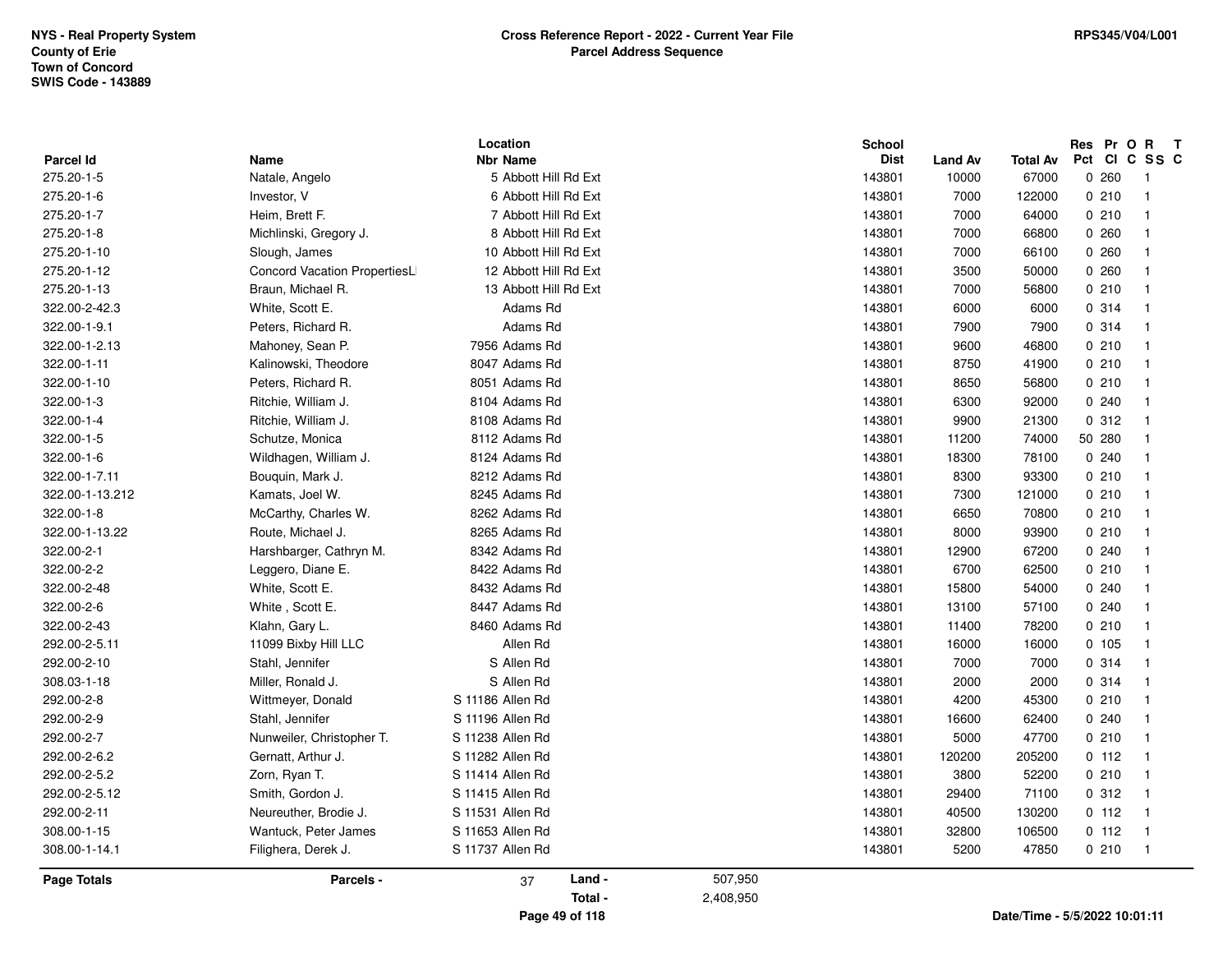|                    |                               | Location                |                      | <b>School</b> |                |                 | Res Pr O |        | R T                     |  |
|--------------------|-------------------------------|-------------------------|----------------------|---------------|----------------|-----------------|----------|--------|-------------------------|--|
| <b>Parcel Id</b>   | Name                          | <b>Nbr Name</b>         |                      | <b>Dist</b>   | <b>Land Av</b> | <b>Total Av</b> |          |        | Pct CI C SS C           |  |
| 308.00-1-11        | Sills, Willliam               | S 11764 Allen Rd        |                      | 143801        | 3750           | 49000           |          | 0210   | -1                      |  |
| 308.00-1-16.11     | Dmochowski, Carol             | S 11765 Allen Rd        |                      | 143801        | 33200          | 127100          | 66 112   |        | $\overline{\mathbf{1}}$ |  |
| 308.00-1-16.12     | Bifaro, Christopher A.        | S 11783 Allen Rd        |                      | 143801        | 5600           | 48800           |          | 0270   | $\overline{1}$          |  |
| 308.00-1-10        | Barnes, Lindsay A.            | S 11784 Allen Rd        |                      | 143801        | 3000           | 45000           |          | 0.210  | $\overline{1}$          |  |
| 308.00-1-9.12      | J Miller's Property           | S 11904 Allen Rd        |                      | 143801        | 5300           | 172800          |          | 0, 170 | $\overline{1}$          |  |
| 308.00-1-9.11      | R&M Miller Family Trust I     | S 11908 Allen Rd        |                      | 143801        | 69600          | 235500          | 66 112   |        | $\mathbf{1}$            |  |
| 308.00-1-8         | Miller, Ronald J.             | S 11920 Allen Rd        |                      | 143801        | 4800           | 65600           |          | 0210   | $\overline{\mathbf{1}}$ |  |
| 308.03-1-16.21     | Lux, Robert C.                | S 11952 Allen Rd        |                      | 143801        | 6800           | 46000           |          | 0210   | $\overline{1}$          |  |
| 308.03-1-17        | Miller, Ronald J.             | S 11953 Allen Rd        |                      | 143801        | 4700           | 53200           |          | 0210   | $\overline{1}$          |  |
| 308.03-1-19        | Smith, Quintessa E.           | S 11963 Allen Rd        |                      | 143801        | 4450           | 46700           |          | 0.210  | $\overline{1}$          |  |
| 308.03-1-20        | Bochenek, Richard L.          | S 11967 Allen Rd        |                      | 143801        | 3750           | 40200           |          | 0210   | $\mathbf{1}$            |  |
| 308.03-1-15        | East Concord Community Chu    | S 11968 Allen Rd        |                      | 143801        | 4400           | 49200           |          | 0620   | 8                       |  |
| 308.03-1-14        | Arlow, Alice P.               | S 11974 Allen Rd        |                      | 143801        | 1100           | 31400           |          | 0482   | $\mathbf{1}$            |  |
| 308.03-1-13        | Salisbury, Victoria           | S 11976 Allen Rd        |                      | 143801        | 2600           | 41500           |          | 0220   | $\mathbf{1}$            |  |
| 308.00-1-17./B     | <b>Horvath Communications</b> | S 11987 Allen Rd        |                      | 143801        | $\mathbf 0$    | 61500           |          | 0 837  | $\overline{1}$          |  |
| 308.00-1-17        | Griffith, Gerald M.           | S 11987 Allen Rd        |                      | 143801        | 45300          | 69500           |          | 0.240  | $\overline{1}$          |  |
| 308.03-1-12        | Dziamski, Justin J.           | S 11998 Allen Rd        |                      | 143801        | 7600           | 76600           |          | 0210   | $\overline{1}$          |  |
| 276.03-2-40        | Smith, Jeffrey P.             | 37 Autumn Trl           |                      | 143801        | 7500           | 56700           |          | 0210   | $\mathbf{1}$            |  |
| 276.03-2-41        | Steinkirchner/Wyglon, Donna   | 38 Autumn Trl           |                      | 143801        | 7500           | 82500           |          | 0210   | $\mathbf{1}$            |  |
| 276.03-2-39        | Sperry, Colleen               | 39 Autumn Trl           |                      | 143801        | 7500           | 69800           |          | 0210   | $\overline{1}$          |  |
| 276.03-2-38        | Kollatz, Heather              | 43 Autumn Trl           |                      | 143801        | 7500           | 81400           |          | 0210   | $\overline{1}$          |  |
| 334.00-2-30.13     | McCann, David J.              | Belscher Rd             |                      | 143801        | 8200           | 8200            |          | 0.322  | $\overline{1}$          |  |
| 334.00-2-32.1      | Buffalo Road Enterprises, LLC | Belscher Rd             |                      | 143801        | 40600          | 40600           |          | 0.322  | $\overline{1}$          |  |
| 334.00-2-33        | Maul, Joel P.                 | Belscher Rd             |                      | 143801        | 900            | 900             |          | 0.314  | $\mathbf{1}$            |  |
| 321.00-2-13.11     | Frank, Renee A.               | Belscher Rd             |                      | 143801        | 22100          | 22100           |          | 0.322  | $\mathbf{1}$            |  |
| 321.00-2-14.1      | Frank, Heidi                  | Belscher Rd             |                      | 143801        | 5500           | 5500            |          | 0.314  | $\mathbf{1}$            |  |
| 321.00-2-15        | Rychlik, Joseph P.            | Belscher Rd             |                      | 143801        | 4500           | 4500            |          | 0.321  | $\overline{1}$          |  |
| 321.00-2-21.11     | Romanowski, Barbara A.        | <b>Belscher Rd</b>      |                      | 143801        | 5000           | 5000            |          | 0 323  | $\mathbf{1}$            |  |
| 321.00-2-21.21     | Cegielski, Rudolph J. Jr.     | Belscher Rd             |                      | 143801        | 6200           | 6200            |          | 0.314  | $\overline{1}$          |  |
| 321.00-2-10        | Meyers, Marlene R.            | 12693 Belscher Rd       |                      | 143801        | 4800           | 48500           |          | 0210   | $\mathbf{1}$            |  |
| 321.00-2-23        | Rademacher, Peter E.          | 12826 Belscher Rd       |                      | 143801        | 19300          | 19300           |          | 0.322  | $\overline{1}$          |  |
| 321.00-2-22        | Romanowski, Barbara A.        | 12886 Belscher Rd       |                      | 143801        | 19350          | 44500           | 66 240   |        | $\overline{1}$          |  |
| 321.00-2-21.12     | Masterson, Sean               | 12930 Belscher Rd       |                      | 143801        | 9400           | 41700           | 77 240   |        | $\mathbf{1}$            |  |
| 321.00-2-21.22     | Chlebowy, John W.             | 12940 Belscher Rd       |                      | 143801        | 4800           | 89500           |          | 0.210  | $\overline{1}$          |  |
| 321.00-2-20        | Colley, Michael C.            | 13000 Belscher Rd       |                      | 143801        | 3350           | 51200           |          | 0210   | $\overline{1}$          |  |
| 321.00-2-11        | Reynolds, Christopher G.      | 13001 Belscher Rd       |                      | 143801        | 4200           | 56400           |          | 0210   | $\mathbf{1}$            |  |
| 321.00-2-12.1      | Stabell, Thomas               | 13011 Belscher Rd       |                      | 143801        | 4900           | 46500           |          | 0210   | $\overline{\mathbf{1}}$ |  |
| <b>Page Totals</b> | Parcels -                     | Land -<br>37<br>Total - | 399,050<br>2,040,600 |               |                |                 |          |        |                         |  |

**Page 50 of 118**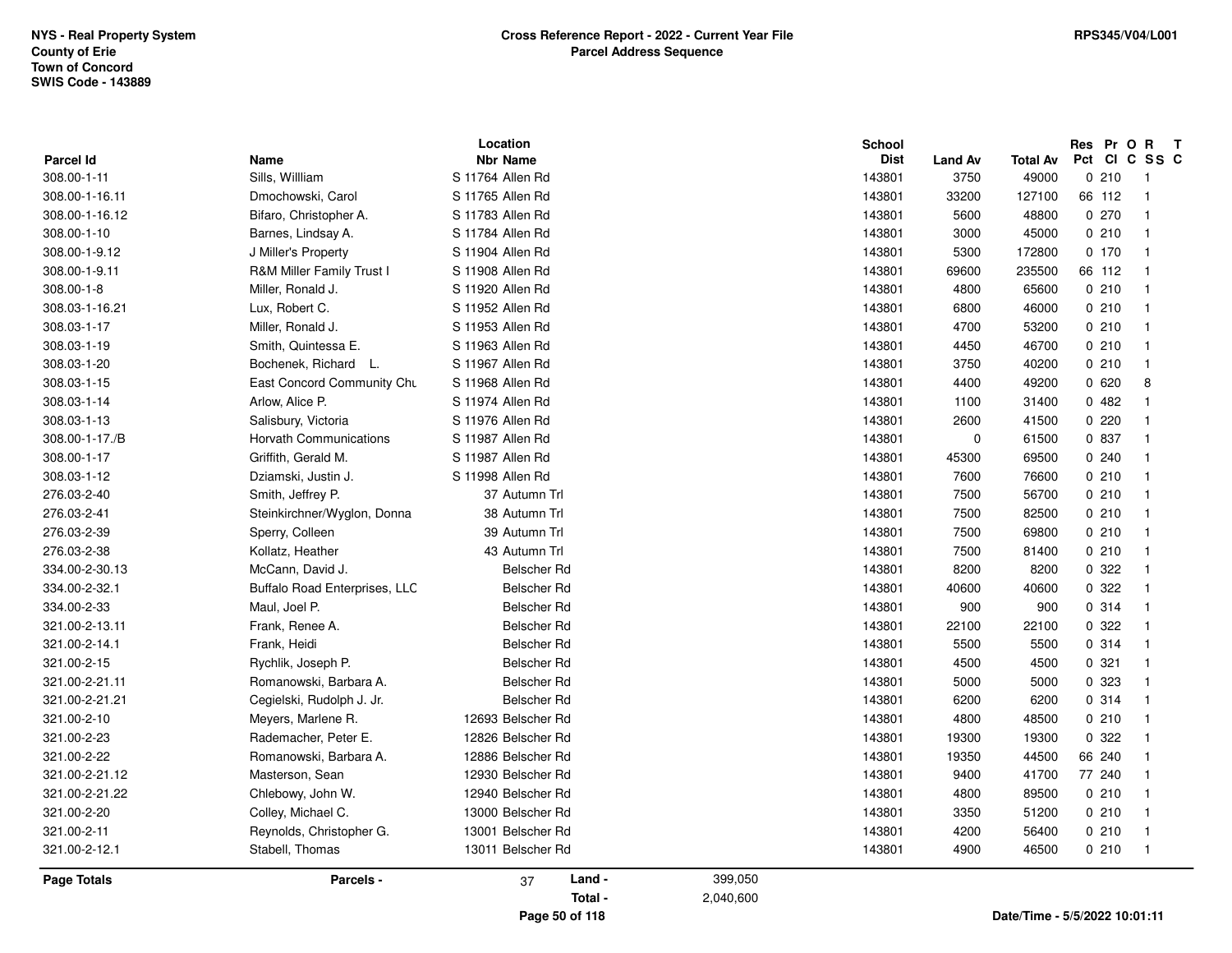|                    |                                | Location           |           | School      |                |                               |        | Res Pr O R | $\mathbf{T}$            |  |
|--------------------|--------------------------------|--------------------|-----------|-------------|----------------|-------------------------------|--------|------------|-------------------------|--|
| Parcel Id          | Name                           | <b>Nbr Name</b>    |           | <b>Dist</b> | <b>Land Av</b> | Total Av                      | Pct Cl |            | C SS C                  |  |
| 321.00-2-17.11     | Scibetta, Kenneth C.           | 13012 Belscher Rd  |           | 143801      | 7000           | 148400                        |        | 0210       | - 1                     |  |
| 321.00-2-16.21     | Young, Edward                  | 13016 Belscher Rd  |           | 143801      | 32300          | 108300                        |        | 0.240      | $\overline{1}$          |  |
| 321.00-2-16.11     | Steiner, Robert E. II.         | 13022 Belscher Rd  |           | 143801      | 8200           | 76900                         |        | 0210       | $\overline{\mathbf{1}}$ |  |
| 321.00-2-13.12     | Frank, Renee A.                | 13031 Belscher Rd  |           | 143801      | 6600           | 44200                         |        | 0210       | $\overline{\mathbf{1}}$ |  |
| 321.00-2-27        | Spalti, Walter A.              | 13062 Belscher Rd  |           | 143801      | 4700           | 30000                         |        | 0210       | $\overline{\mathbf{1}}$ |  |
| 321.00-2-26        | Krah, Walter L.                | 13072 Belscher Rd  |           | 143801      | 4800           | 53800                         |        | 0210       | $\overline{\mathbf{1}}$ |  |
| 321.00-2-25        | Kruse, David L.                | 13082 Belscher Rd  |           | 143801      | 5000           | 43200                         |        | 0270       | $\overline{1}$          |  |
| 321.00-2-14.2      | Frank, Heidi                   | 13087 Belscher Rd  |           | 143801      | 5800           | 62600                         |        | 0210       | -1                      |  |
| 334.00-2-29.1      | Martinez, Daniel               | 13120 Belscher Rd  |           | 143801      | 9100           | 75800                         |        | 0.240      | $\overline{\mathbf{1}}$ |  |
| 334.00-2-29.2      | Glover, Matthew G.             | 13124 Belscher Rd  |           | 143801      | 7000           | 40900                         |        | 0210       | -1                      |  |
| 334.00-2-1         | Webster, David                 | 13149 Belscher Rd  |           | 143801      | 14000          | 54400                         |        | 77 240     | -1                      |  |
| 334.00-2-2         | Buffalo Road Enterprises, LLC  | 13155 Belscher Rd  |           | 143801      | 6150           | 13400                         |        | 0210       | -1                      |  |
| 334.00-2-3         | Murtiff, Nathan                | 13213 Belscher Rd  |           | 143801      | 4900           | 36500                         |        | 0210       | -1                      |  |
| 334.00-2-28        | Hill, Harold E. Jr.            | 13214 Belscher Rd  |           | 143801      | 18800          | 117100                        |        | 77 240     | $\overline{\mathbf{1}}$ |  |
| 334.00-2-4         | Omphalius, David K.            | 13235 Belscher Rd  |           | 143801      | 4800           | 57800                         |        | 0210       | $\overline{1}$          |  |
| 334.00-2-5         | Muise, Justin D.               | 13247 Belscher Rd  |           | 143801      | 5200           | 61600                         |        | 0210       | $\overline{\mathbf{1}}$ |  |
| 334.00-2-27.1      | Wright, Phillip H.             | 13264 Belscher Rd  |           | 143801      | 6600           | 78500                         |        | 0210       | -1                      |  |
| 334.00-2-6         | LaCosse, Norma J.              | 13265 Belscher Rd  |           | 143801      | 4800           | 38500                         |        | 0210       | $\mathbf{1}$            |  |
| 334.00-2-30.11     | Degen, Erica A.                | 13272 Belscher Rd  |           | 143801      | 30800          | 150800                        |        | 0240       | -1                      |  |
| 334.00-2-26.1      | Learn, David J.                | 13282 Belscher Rd  |           | 143801      | 6000           | 59400                         |        | 0270       | $\overline{1}$          |  |
| 334.00-2-30.14     | Haettich, David J.             | 13326 Belscher Rd  |           | 143801      | 5800           | 68400                         |        | 0210       | -1                      |  |
| 334.00-2-30.12     | Lemke, Christopher             | 13414 Belscher Rd  |           | 143801      | 4800           | 58900                         |        | 0210       | -1                      |  |
| 334.00-2-32.2      | Depue, Richard J.              | 13421 Belscher Rd  |           | 143801      | 12000          | 109600                        |        | 0.240      | -1                      |  |
| 334.00-2-7         | Maul, Joel P.                  | 13427 Belscher Rd  |           | 143801      | 2900           | 56500                         |        | 0210       | -1                      |  |
| 334.00-2-25.2      | Nason, Carol                   | 13428 Belscher Rd  |           | 143801      | 4600           | 39200                         |        | 0.210      | $\overline{\mathbf{1}}$ |  |
| 334.00-2-31        | Roggie, Robert W.              | 13458 Belscher Rd  |           | 143801      | 9400           | 69000                         |        | 0210       | -1                      |  |
| 334.00-2-30.2      | McCaslin, Daniel               | 13468 Belscher Rd  |           | 143801      | 10600          | 10600                         |        | 0.322      | $\overline{\mathbf{1}}$ |  |
| 275.00-2-9         | Railroad (BPRR), Buffalo & Pit | 195002 Bldg & Trak |           | 143801      | $\mathbf 0$    | 36140                         |        | 0682       | $\overline{\mathbf{1}}$ |  |
| 273.00-1-11.22     | Green, Keith A.                | Brown Hill Rd      |           | 144001      | 7400           | 7400                          |        | 0 314      | $\overline{\mathbf{1}}$ |  |
| 273.00-1-13.1/A    | Sullivan, Jeffery R.           | Brown Hill Rd      |           | 144001      | 3500           | 20900                         |        | 0.312      | -1                      |  |
| 273.00-1-14.11     | Ulrich, James F.               | Brown Hill Rd      |           | 144001      | 3100           | 3100                          |        | 0.314      | $\overline{\mathbf{1}}$ |  |
| 273.00-1-17.1      | Tybor, Michael                 | Brown Hill Rd      |           | 144001      | 2000           | 2000                          |        | 0.314      | -1                      |  |
| 273.00-1-17.32     | Demarco, James A.              | Brown Hill Rd      |           | 144001      | 11600          | 11600                         |        | 0 314      | -1                      |  |
| 273.00-1-27        | Smith, Charles F.              | Brown Hill Rd      |           | 144001      | 9800           | 9800                          |        | 0.321      | -1                      |  |
| 273.00-1-31        | Nesci, Nicholas A.             | Brown Hill Rd      |           | 144001      | 4200           | 4200                          |        | 0.314      | -1                      |  |
| 273.00-2-9         | Vicario, Cherly                | Brown Hill Rd      |           | 145801      | 1400           | 1400                          |        | 0.314      | -1                      |  |
| 273.00-2-14        | Nordblum, Richard K.           | Brown Hill Rd      |           | 144001      | 14800          | 14800                         |        | 0.322      | $\overline{1}$          |  |
| <b>Page Totals</b> | <b>Parcels -</b>               | Land -<br>37       | 300,450   |             |                |                               |        |            |                         |  |
|                    |                                | Total -            | 1,875,640 |             |                |                               |        |            |                         |  |
|                    |                                | Page 51 of 118     |           |             |                | Date/Time - 5/5/2022 10:01:11 |        |            |                         |  |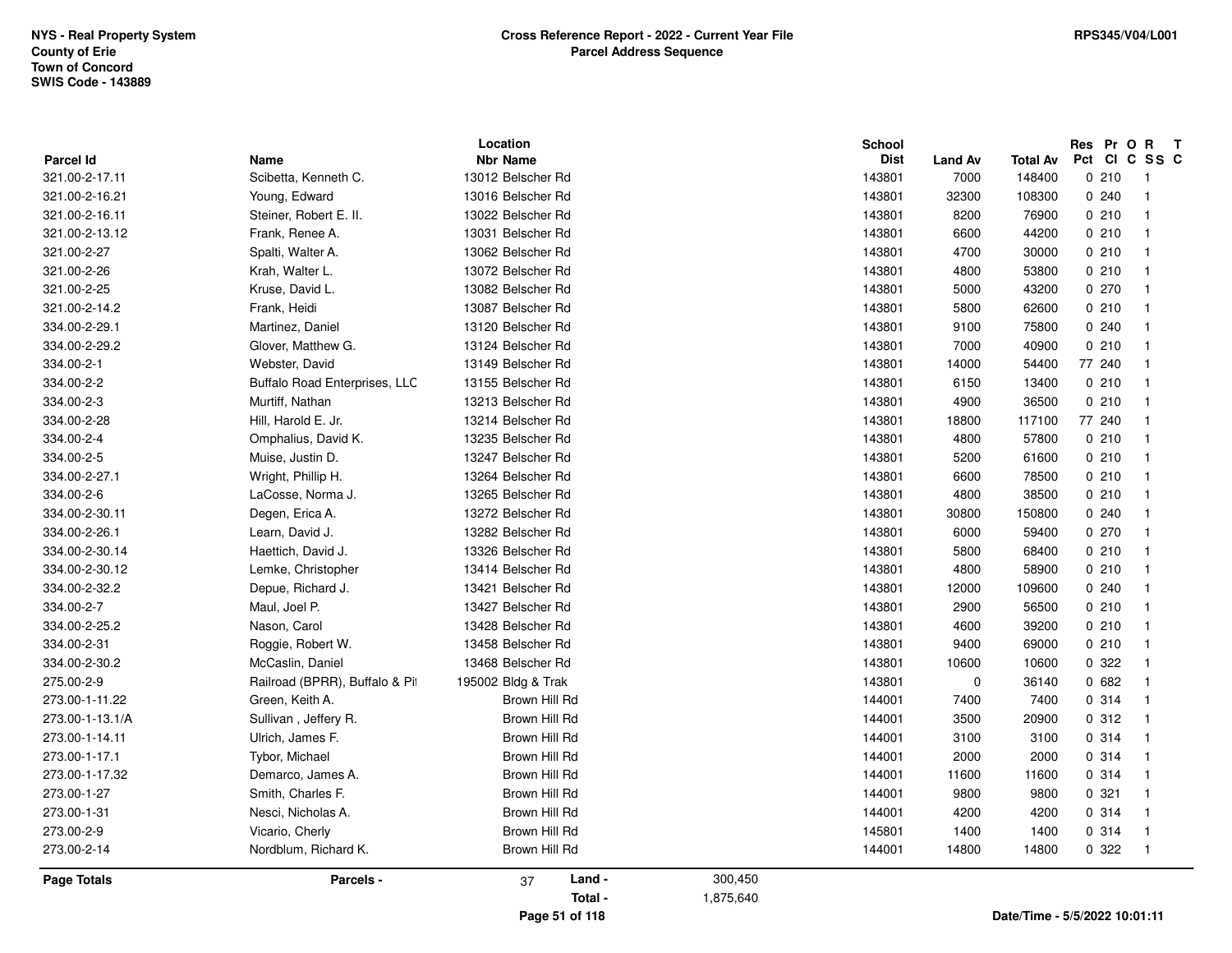| Parcel Id          | Name                          | Location<br><b>Nbr Name</b> |           | <b>School</b><br><b>Dist</b> | <b>Land Av</b> | <b>Total Av</b>               | Pct Cl | Res Pr O R              | $\mathbf{T}$<br>C SS C |
|--------------------|-------------------------------|-----------------------------|-----------|------------------------------|----------------|-------------------------------|--------|-------------------------|------------------------|
| 273.00-2-15.2      | Bieler, Kevin                 | Brown Hill Rd               |           | 144001                       | 24000          | 24000                         | 0.322  | - 1                     |                        |
| 273.00-1-10.111    | Al-Humaikani, Hamed           | Brown Hill Rd               |           | 144001                       | 15500          | 91100                         | 0.312  | $\overline{1}$          |                        |
| 273.00-1-10.112    | Moran, Michael J.             | Brown Hill Rd               |           | 144001                       | 10500          | 10500                         | 0.314  | $\overline{1}$          |                        |
| 273.00-2-8         | George, Elmer O.              | 5606 Brown Hill Rd          |           | 145801                       | 8700           | 57800                         | 0210   | -1                      |                        |
| 273.00-2-7.11      | Skipper, Adam C.              | 5620 Brown Hill Rd          |           | 145801                       | 5700           | 62700                         | 0210   | -1                      |                        |
| 273.00-2-6.11      | Capriotto, Carman             | 5655 Brown Hill Rd          |           | 144001                       | 11000          | 143200                        | 0210   | -1                      |                        |
| 273.00-2-6.12      | Pineau, Hubert                | 5675 Brown Hill Rd          |           | 144001                       | 6100           | 106500                        | 0210   | -1                      |                        |
| 273.00-2-6.21      | Idziur, Stephen               | 5676 Brown Hill Rd          |           | 144001                       | 68500          | 70500                         | 0.312  | -1                      |                        |
| 273.00-2-6.22      | Moelbert, Reiner              | 5734 Brown Hill Rd          |           | 144001                       | 8100           | 129900                        | 0210   | -1                      |                        |
| 273.00-2-5         | Blood, Stephen M.             | 5740 Brown Hill Rd          |           | 144001                       | 11000          | 74500                         | 0210   | - 1                     |                        |
| 273.00-2-4.12      | Smith, Wayne F.               | 5746 Brown Hill Rd          |           | 144001                       | 17900          | 96900                         | 0.240  | - 1                     |                        |
| 273.00-2-4.11      | Banko, Paul R. Jr.            | 5752 Brown Hill Rd          |           | 144001                       | 50600          | 98400                         | 66 240 | -1                      |                        |
| 273.00-2-4.2       | Nordblum, Richard K.          | 5764 Brown Hill Rd          |           | 144001                       | 13800          | 127500                        | 0210   |                         |                        |
| 273.00-2-15.11     | Heber, George F.              | 5767 Brown Hill Rd          |           | 144001                       | 22500          | 140700                        | 77 240 | $\overline{\mathbf{1}}$ |                        |
| 273.00-2-3.2       | Enser, Charles, Donald, James | 5780 Brown Hill Rd          |           | 144001                       | 6500           | 41700                         | 0210   | -1                      |                        |
| 273.00-2-15.12     | Thiel, Daniel J.              | 5781 Brown Hill Rd          |           | 144001                       | 11400          | 59300                         | 0.240  | $\overline{1}$          |                        |
| 273.00-2-2.1       | Meyer, Ronald R.              | 5788 Brown Hill Rd          |           | 144001                       | 35100          | 122000                        | 0.112  | $\overline{1}$          |                        |
| 273.00-2-1         | Meyer, Robert C.              | 5804 Brown Hill Rd          |           | 144001                       | 85300          | 238300                        | 0.112  | -1                      |                        |
| 273.00-2-16        | Franklin, Troy B.             | 5835 Brown Hill Rd          |           | 144001                       | 7700           | 57000                         | 0210   | - 1                     |                        |
| 273.00-1-10.2      | Al-Humaikani, Hamed           | 5850 Brown Hill Rd          |           | 144001                       | 11200          | 11200                         | 0.314  | -1                      |                        |
| 273.00-1-12.1      | Tutuska, Edward               | 5873 Brown Hill Rd          |           | 144001                       | 17900          | 93000                         | 77 240 |                         |                        |
| 273.00-1-12.2      | Quinn, Sean                   | 5879 Brown Hill Rd          |           | 144001                       | 9000           | 80200                         | 0210   | - 1                     |                        |
| 273.00-1-10.12     | Moran, Michael J.             | 5882 Brown Hill Rd          |           | 144001                       | 10500          | 156900                        | 0210   | -1                      |                        |
| 273.00-1-11.11     | O'Sheehan, Edward             | 5885 Brown Hill Rd          |           | 144001                       | 11800          | 102900                        | 0210   | -1                      |                        |
| 273.00-1-11.21     | Hall, Sean M.                 | 5889 Brown Hill Rd          |           | 144001                       | 8000           | 107800                        | 0210   | -1                      |                        |
| 273.00-1-17.2      | Eck, Matthew                  | 5978 Brown Hill Rd          |           | 144001                       | 9800           | 83700                         | 0210   | -1                      |                        |
| 273.00-1-48        | Butera, Nicholas              | 5983 Brown Hill Rd          |           | 144001                       | 18900          | 69800                         | 77 240 | -1                      |                        |
| 273.00-1-17.31     | Wilson, Peter                 | 5984 Brown Hill Rd          |           | 144001                       | 9200           | 92000                         | 0210   | -1                      |                        |
| 273.00-1-13.1      | Sullivan, Jeffery R.          | 6111 Brown Hill Rd          |           | 144001                       | 15000          | 168900                        | 66 280 | $\overline{\mathbf{1}}$ |                        |
| 273.00-1-14.21     | Ulrich, James F.              | 6131 Brown Hill Rd          |           | 144001                       | 11200          | 112800                        | 0240   | -1                      |                        |
| 273.00-1-26        | Smith, Charles                | 6152 Brown Hill Rd          |           | 144001                       | 7600           | 59200                         | 0210   | -1                      |                        |
| 273.00-1-25.1      | Hamels, Robert E.             | 6180 Brown Hill Rd          |           | 144001                       | 10800          | 81700                         | 0210   | -1                      |                        |
| 273.00-1-14.122    | Beckwith, David W. Sr.        | 6185 Brown Hill Rd          |           | 144001                       | 9000           | 73400                         | 0210   | -1                      |                        |
| 273.00-1-25.2      | Mill, Michael D.              | 6194 Brown Hill Rd          |           | 144001                       | 11600          | 123600                        | 0210   | - 1                     |                        |
| 273.00-1-14.121    | Beckwith, David W.            | 6205 Brown Hill Rd          |           | 144001                       | 9700           | 77900                         | 0210   | -1                      |                        |
| 273.00-1-15        | Smith, Gregory J.             | 6227 Brown Hill Rd          |           | 144001                       | 8200           | 53800                         | 0210   | -1                      |                        |
| 273.00-1-16.3      | Demarco, James Anthony        | 6248 Brown Hill Rd          |           | 144001                       | 2700           | 82700                         | 0210   | $\overline{1}$          |                        |
| <b>Page Totals</b> | Parcels -                     | Land -<br>37                | 612,000   |                              |                |                               |        |                         |                        |
|                    |                               | Total -                     | 3,384,000 |                              |                |                               |        |                         |                        |
|                    |                               | Page 52 of 118              |           |                              |                | Date/Time - 5/5/2022 10:01:11 |        |                         |                        |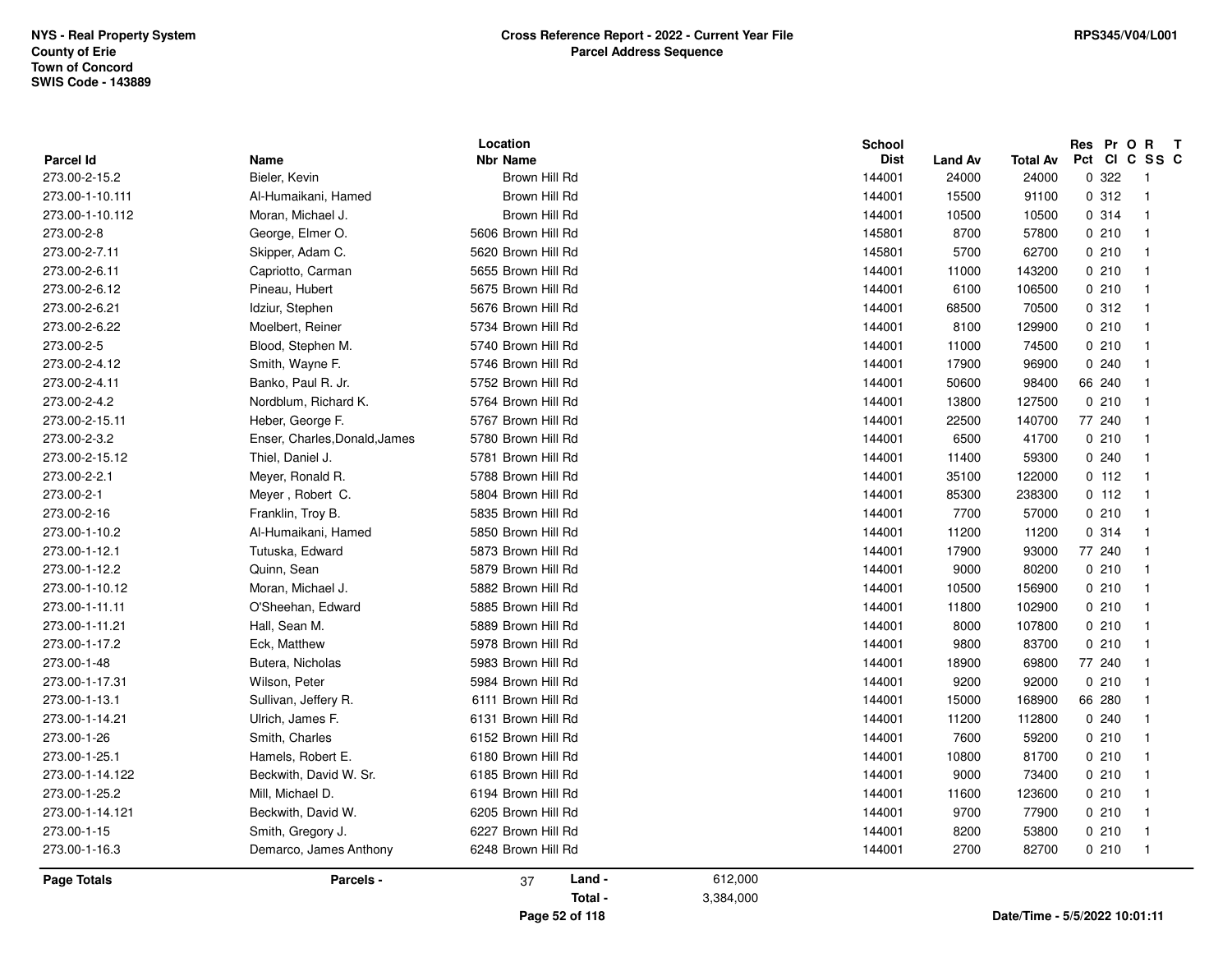|                  |                            | Location           |           | School      |                |                 | Res Pr O | $\mathbf{R}$<br>$\mathbf{T}$ |
|------------------|----------------------------|--------------------|-----------|-------------|----------------|-----------------|----------|------------------------------|
| <b>Parcel Id</b> | Name                       | <b>Nbr Name</b>    |           | <b>Dist</b> | <b>Land Av</b> | <b>Total Av</b> | Pct CI   | C SS C                       |
| 273.00-1-18.12   | Bunn, Ann M.               | 6249 Brown Hill Rd |           | 144001      | 4800           | 24300           | 0270     | - 1                          |
| 273.00-1-18.11   | Greene, John E & Estelle   | 6252 Brown Hill Rd |           | 144001      | 5000           | 54500           | 0210     | $\overline{1}$               |
| 273.00-1-16.1    | Sell, Darlene A.           | 6256 Brown Hill Rd |           | 144001      | 8300           | 75300           | 0210     | $\overline{1}$               |
| 273.00-2-18.111  | May, Ronald R.             | 6375 Brown Hill Rd |           | 144001      | 5700           | 67700           | 0210     | $\overline{1}$               |
| 273.00-1-28      | Flemming, Mark             | 6378 Brown Hill Rd |           | 144001      | 8000           | 46100           | 0210     | $\overline{1}$               |
| 273.00-1-29      | Kamuda, Susan              | 6384 Brown Hill Rd |           | 144001      | 7900           | 59400           | 0210     | $\overline{1}$               |
| 273.00-1-47      | Shaw, William R.           | 6385 Brown Hill Rd |           | 144001      | 7400           | 65100           | 0210     | $\overline{1}$               |
| 273.00-1-46      | Murphy, Patrick            | 6389 Brown Hill Rd |           | 144001      | 7800           | 81200           | 0210     | $\overline{1}$               |
| 273.00-1-30      | Wegner, Douglas D.         | 6400 Brown Hill Rd |           | 144001      | 7800           | 86000           | 0210     | -1                           |
| 273.00-1-45      | Barrett, William           | 6403 Brown Hill Rd |           | 144001      | 9800           | 56800           | 0210     | $\overline{1}$               |
| 273.00-1-44.1    | <b>Grapes Family Trust</b> | 6439 Brown Hill Rd |           | 144001      | 10200          | 23400           | 0.260    | $\overline{1}$               |
| 273.00-1-44.2    | <b>Grapes Family Trust</b> | 6441 Brown Hill Rd |           | 144001      | 10700          | 61600           | 0210     | $\overline{1}$               |
| 273.00-1-43      | Morsheimer, Mary Ann       | 6455 Brown Hill Rd |           | 144001      | 6800           | 10800           | 0.260    | $\overline{1}$               |
| 273.00-1-42.2    | Ganoe, Lynn                | 6459 Brown Hill Rd |           | 144001      | 7900           | 77000           | 0210     | $\overline{1}$               |
| 273.00-1-32      | Nesci, Nicholas A.         | 6464 Brown Hill Rd |           | 144001      | 13200          | 72800           | 0.240    | $\overline{1}$               |
| 273.00-1-42.1    | Syracuse, Sharon           | 6469 Brown Hill Rd |           | 144001      | 12900          | 18000           | 0.312    | $\overline{1}$               |
| 273.00-1-33.1    | Whalen, Joseph E.          | 6484 Brown Hill Rd |           | 144001      | 17500          | 69700           | 0.240    | $\overline{1}$               |
| 273.00-1-41      | Scott, Sylvia Teikmanis    | 6599 Brown Hill Rd |           | 144001      | 8800           | 22000           | 0210     | $\overline{1}$               |
| 273.00-1-40      | Avis, Edward L. Jr.        | 6647 Brown Hill Rd |           | 144001      | 8200           | 42600           | 0210     | - 1                          |
| 273.00-1-34      | Hanslick-Marlinski, Nancy  | 6648 Brown Hill Rd |           | 144001      | 9500           | 72900           | 0210     | -1                           |
| 273.00-1-35      | Walker, Andrew J.          | 6662 Brown Hill Rd |           | 144001      | 8600           | 63400           | 0210     | $\overline{1}$               |
| 273.00-1-39      | Zakusylo, Christine        | 6691 Brown Hill Rd |           | 144001      | 15100          | 70100           | 0210     | $\overline{1}$               |
| 273.00-1-36.1    | Ulrich, Joseph D.          | 6716 Brown Hill Rd |           | 144001      | 9400           | 42700           | 0210     | $\overline{1}$               |
| 273.00-1-38      | Spors, Michael H.          | 6717 Brown Hill Rd |           | 144001      | 12200          | 26000           | 0.240    | $\overline{1}$               |
| 273.00-1-36.2    | Zwack, Robert J.           | 6718 Brown Hill Rd |           | 144001      | 10500          | 63000           | 0210     | $\overline{1}$               |
| 273.00-1-37      | Klementowski, Bruce A.     | 6747 Brown Hill Rd |           | 144001      | 9900           | 80000           | 0.240    | $\overline{1}$               |
| 273.00-2-17      | Upstate Cellular Network   | Brown Hill Rd      |           | 144001      | 9700           | 14200           | 0 831    | 6                            |
| 322.00-3-12      | Springville, Field         | <b>Buffalo Rd</b>  |           | 143801      | 1100           | 1100            | 0 9 2 0  | $\overline{1}$               |
| 322.00-3-1.11    | Town Of Concord            | 12779 Buffalo Rd   |           | 143801      | 14700          | 19400           | 0 557    | 8                            |
| 322.00-3-19      | Biscup, Arianne L.         | 12786 Buffalo Rd   |           | 143801      | 5600           | 51800           | 0210     | $\overline{1}$               |
| 322.00-3-18      | Stowell, Gregory Allen     | 12805 Buffalo Rd   |           | 143801      | 5900           | 46400           | 0210     | $\overline{1}$               |
| 322.00-3-27      | Andrukat, John W.          | 12820 Buffalo Rd   |           | 143801      | 6200           | 73600           | 0210     | $\overline{1}$               |
| 322.00-3-28      | Edwards, Barry A.          | 12825 Buffalo Rd   |           | 143801      | 5800           | 59100           | 0210     | $\overline{1}$               |
| 322.00-3-17.111  | Donahue, Michael J.        | 12827 Buffalo Rd   |           | 143801      | 5500           | 44700           | 0210     | $\overline{1}$               |
| 322.00-3-20.12   | Meyer, William             | 12840 Buffalo Rd   |           | 143801      | 7400           | 96700           | 0210     | -1                           |
| 322.00-3-20.112  | Piwowar, William           | 12844 Buffalo Rd   |           | 143801      | 5900           | 33300           | 0210     | -1                           |
| 322.00-3-20.2    | Mrugala, William           | 12850 Buffalo Rd   |           | 143801      | 5100           | 46600           | 0210     | $\overline{\phantom{1}}$     |
| Page Totals      | Parcels -                  | Land -<br>37       | 316,800   |             |                |                 |          |                              |
|                  |                            | Total -            | 1,919,300 |             |                |                 |          |                              |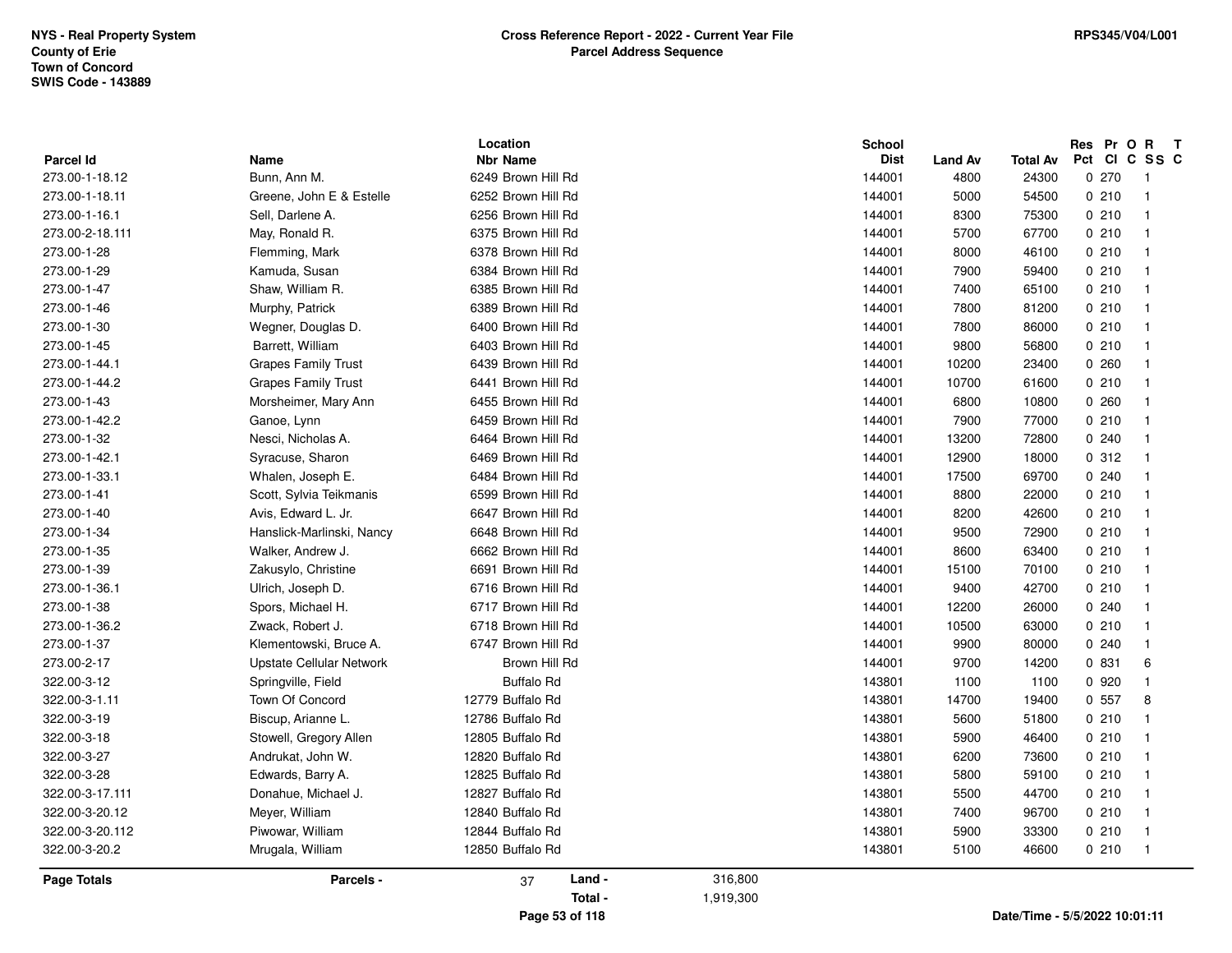|                  |                                     | Location                         |           | School      |                |                               | Res Pr O R    | $\mathbf{T}$ |
|------------------|-------------------------------------|----------------------------------|-----------|-------------|----------------|-------------------------------|---------------|--------------|
| <b>Parcel Id</b> | Name                                | <b>Nbr Name</b>                  |           | <b>Dist</b> | <b>Land Av</b> | Total Av                      | Pct CI C SS C |              |
| 322.00-3-25      | J & L Fagnan Family Trust I         | 12908 Buffalo Rd                 |           | 143801      | 4200           | 47400                         | 0210          | -1           |
| 322.00-3-14      | Rosenthal, Scott                    | 12923 Buffalo Rd                 |           | 143801      | 6650           | 48400                         | 0210          |              |
| 322.00-3-13      | Krzemien, Joseph A.                 | 12931 Buffalo Rd                 |           | 143801      | 10700          | 83900                         | 0210          |              |
| 322.00-3-16.1    | Jordan E Brian                      | 12947 Buffalo Rd                 |           | 143801      | 6200           | 48900                         | 0.240         |              |
| 322.00-3-24      | Baker, Jon Matthew                  | 12948 Buffalo Rd                 |           | 143801      | 21800          | 111800                        | 0.240         |              |
| 335.02-1-19      | Guenther, Bradley                   | 13014 Buffalo Rd                 |           | 143801      | 5000           | 21600                         | 0210          |              |
| 322.00-3-11      | Schurr, Bradley                     | 13039 Buffalo Rd                 |           | 143801      | 5700           | 71300                         | 0210          |              |
| 335.02-1-18      | Guenther, Bradley                   | 13052 Buffalo Rd                 |           | 143801      | 3700           | 3700                          | 0.314         |              |
| 335.02-1-20      | Taylor, Jamie William               | 13071 Buffalo Rd                 |           | 143801      | 2700           | 28900                         | 0210          |              |
| 335.02-1-21      | Jeffers, David                      | 13077 Buffalo Rd                 |           | 143801      | 3650           | 21400                         | 0210          |              |
| 335.02-1-15.11   | Loyal Order Of Moose                | 13080 Buffalo Rd                 |           | 143801      | 14150          | 57000                         | 0 534         |              |
| 336.01-1-33      | <b>Dist-National Fuel Gas</b>       | 30316 Building & Land            |           | 143801      | 2200           | 2200                          | 0 873         | 6            |
| 333.00-2-19      | Supply-National Fuel Gas            | 30355 Building & Land            |           | 143801      | 3500           | 3500                          | 0 873         | 6            |
| 306.00-1-4       | American Towers Corp                | <b>OTHER Building &amp; Land</b> |           | 143801      | 4500           | 32600                         | 0 832         | 6            |
| 320.00-2-25./A   | <b>PPP Future Development</b>       | 328 Building Only                |           | 143801      | $\mathbf 0$    | 8000                          | 0 883         |              |
| 348.00-2-20.22   | <b>Buffalo Road Enterprises LLC</b> | Cattaraugus St                   |           | 143801      | 100            | 100                           | 0 300         |              |
| 347.02-1-11      | Blumenstein, Norman F. Jr.          | Cattaraugus St                   |           | 143801      | 1700           | 1700                          | 0.314         |              |
| 347.02-1-15.11   | Kane, Jeremiah Wallace              | Cattaraugus St                   |           | 143801      | 6800           | 6800                          | 0.314         |              |
| 347.02-1-16.1    | Dygert, J. Peter                    | Cattaraugus St                   |           | 143801      | 5000           | 5000                          | 0 105         |              |
| 347.02-1-16.2    | Hibit, Christopher R.               | Cattaraugus St                   |           | 143801      | 6300           | 6300                          | 0.314         |              |
| 347.08-4-1       | Backhaus, Michael D.                | Cattaraugus St                   |           | 143801      | 300            | 300                           | 0.314         |              |
| 347.08-4-3       | Miller, Jeremiah H.                 | Cattaraugus St                   |           | 143801      | 900            | 900                           | 0.314         |              |
| 348.00-2-12      | Martens, Steven                     | Cattaraugus St                   |           | 143801      | 5600           | 5600                          | 0.314         |              |
| 348.00-2-20.112  | <b>Buffalo Road Enterprises LLC</b> | Cattaraugus St                   |           | 143801      | 8600           | 27600                         | 0.312         |              |
| 348.00-2-23.21   | Gernatt Asphalt Products Inc        | Cattaraugus St                   |           | 143801      | 95200          | 239600                        | 0 720         |              |
| 347.08-3-1       | Stojanovich, Daniel S.              | 165 Cattaraugus St               |           | 143801      | 300            | 300                           | 0.314         |              |
| 347.08-4-2       | Marthia, Daniel C.                  | 181 Cattaraugus St               |           | 143801      | 800            | 800                           | 0.314         |              |
| 347.02-1-8       | Krebs, Martin A.                    | 8903 Cattaraugus St              |           | 143801      | 20800          | 145200                        | 0.240         |              |
| 347.08-4-4       | Mcknight, John P.                   | 8907 Cattaraugus St              |           | 143801      | 2100           | 39300                         | 0210          |              |
| 347.02-1-15.12   | Blumenstein, Norman F. Jr.          | 8910 Cattaraugus St              |           | 143801      | 5100           | 61900                         | 0210          |              |
| 347.08-4-5       | Wiedemann, Andrew J.                | 8913 Cattaraugus St              |           | 143801      | 4300           | 68600                         | 0210          |              |
| 347.02-1-12      | Bloom, Beth                         | 8934 Cattaraugus St              |           | 143801      | 3100           | 34000                         | 0210          |              |
| 347.02-1-19      | Carroccia, Dana M.                  | 8951 Cattaraugus St              |           | 143801      | 8300           | 113100                        | 28 555        |              |
| 347.02-1-17.2    | J.A.G. Maple Mgmt Inc.              | 8955 Cattaraugus St              |           | 143801      | 4900           | 79600                         | 0 2 3 0       |              |
| 347.02-1-17.1    | Heath, David L.                     | 8961 Cattaraugus St              |           | 143801      | 4500           | 31600                         | 0210          |              |
| 347.02-1-18      | Maw, Jacob                          | 8965 Cattaraugus St              |           | 143801      | 4600           | 53200                         | 0210          |              |
| 347.02-1-20.1    | Raiber, Brent                       | 9013 Cattaraugus St              |           | 143801      | 7100           | 92600                         | 0210          |              |
| Page Totals      | Parcels -                           | Land -<br>37                     | 291,050   |             |                |                               |               |              |
|                  |                                     | Total -                          | 1,604,700 |             |                |                               |               |              |
|                  |                                     | Page 54 of 118                   |           |             |                | Date/Time - 5/5/2022 10:01:11 |               |              |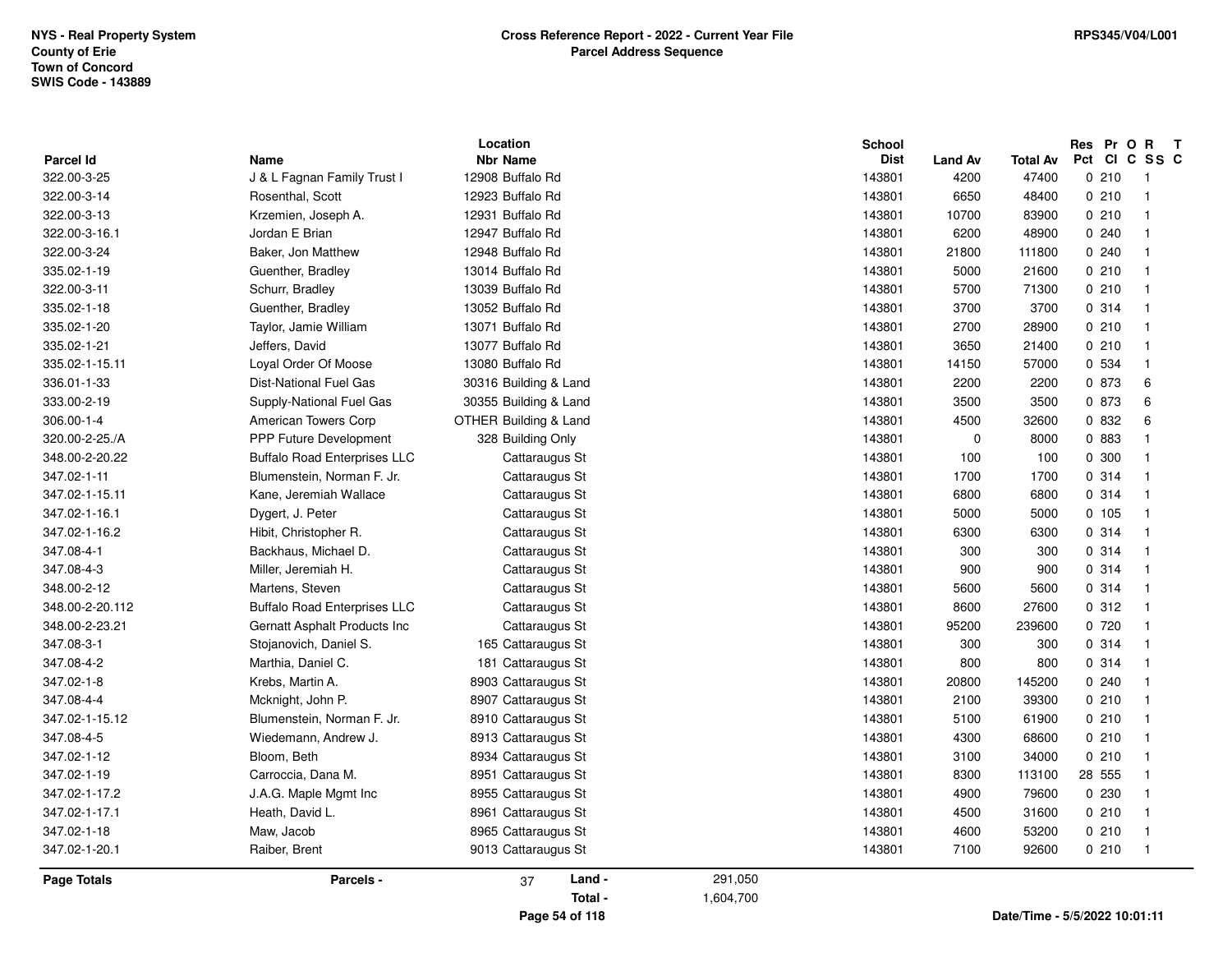| 348.00-2-10        | Briggs, Donald D.     | 9436 Cattaraugus St    |           | 143801 | 4000  | 71400  |         | $\overline{\mathbf{1}}$ |
|--------------------|-----------------------|------------------------|-----------|--------|-------|--------|---------|-------------------------|
|                    |                       |                        |           |        |       |        |         |                         |
|                    |                       |                        |           |        |       |        |         |                         |
| 348.00-2-11        | Martens, Michelle M.  | 9420 Cattaraugus St    |           | 143801 | 4300  | 51200  | 0210    |                         |
|                    |                       |                        |           |        |       |        |         | $\overline{1}$          |
|                    |                       |                        |           |        |       |        |         |                         |
| 348.00-2-15        | Keys, Karl W.         | 9314 Cattaraugus St    |           | 143801 | 4800  | 50000  | 0210    | -1                      |
|                    |                       |                        |           |        |       |        |         |                         |
| 348.00-2-16        | Szymanski, Jeffrey T. | 9286 Cattaraugus St    |           | 143801 | 4800  | 48400  | 0210    | $\overline{\mathbf{1}}$ |
|                    |                       |                        |           |        |       |        |         |                         |
|                    |                       |                        |           |        |       |        |         | $\mathbf{1}$            |
| 348.00-2-17        | Delgado, Jose         | 9260 Cattaraugus St    |           | 143801 | 5400  | 83200  | 0210    |                         |
|                    |                       |                        |           |        |       |        |         |                         |
| 348.00-2-20.21     | Guntrum, Steven       | 9240 Cattaraugus St    |           | 143801 | 8000  | 98300  | 0210    |                         |
|                    |                       |                        |           |        |       |        |         |                         |
|                    |                       |                        |           |        |       |        |         |                         |
|                    |                       |                        |           |        |       |        |         |                         |
|                    |                       |                        |           |        |       |        |         |                         |
|                    |                       |                        |           |        |       |        |         |                         |
|                    |                       |                        |           |        |       |        |         |                         |
|                    |                       |                        |           |        |       |        |         |                         |
|                    |                       |                        |           |        |       |        |         |                         |
|                    |                       |                        |           |        |       |        |         |                         |
|                    |                       |                        |           |        |       |        |         |                         |
|                    |                       |                        |           |        |       |        |         |                         |
|                    |                       |                        |           |        |       |        |         |                         |
|                    |                       |                        |           |        |       |        |         |                         |
|                    |                       |                        |           |        |       |        |         |                         |
|                    |                       |                        |           |        |       |        |         |                         |
|                    |                       |                        |           |        |       |        |         |                         |
|                    |                       |                        |           |        |       |        |         |                         |
|                    |                       |                        |           |        |       |        |         |                         |
|                    |                       |                        |           |        |       |        |         |                         |
|                    |                       |                        |           |        |       |        |         |                         |
|                    |                       |                        |           |        |       |        |         |                         |
| 348.00-2-13        |                       |                        |           | 143801 |       |        | 0.210   |                         |
|                    | Cooper, Jacob M.      | 9366 Cattaraugus St    |           |        | 4370  | 51400  |         |                         |
|                    |                       |                        |           |        |       |        |         |                         |
|                    |                       |                        |           |        |       |        |         |                         |
|                    |                       |                        |           |        |       |        |         |                         |
|                    |                       |                        |           |        |       |        |         |                         |
|                    |                       |                        |           |        |       |        | 0210    |                         |
|                    |                       |                        |           |        |       |        |         |                         |
| 347.00-2-9.12      | Allard, Matthew       | Chaise Rd              |           | 143801 | 6800  | 6800   | 0 322   | $\overline{1}$          |
|                    |                       |                        |           |        |       |        |         |                         |
| 347.00-2-11.1      | Allard, Kelly         | Chaise Rd              |           | 143801 | 22200 | 22200  | 0 323   | -1                      |
|                    |                       |                        |           |        |       |        | 0.322   |                         |
| 347.00-2-11.2      | Lipoff, John Jr.      | Chaise Rd              |           | 143801 | 4200  | 4200   |         |                         |
| 347.00-2-12        | State Of New York     | Chaise Rd              |           | 143801 | 12800 | 12800  | 0 322   | 8                       |
|                    |                       |                        |           |        |       |        |         | $\overline{1}$          |
| 348.00-2-18.12     | Myers, Mary Kay       | Chaise Rd              |           | 143801 | 5600  | 5600   | 0.314   |                         |
| 347.00-2-10.1      | Sion, David E. Jr.    | 8852 Chaise Rd         |           | 143801 | 5500  | 66600  | 0210    | -1                      |
|                    |                       |                        |           |        |       |        |         | $\overline{\mathbf{1}}$ |
| 347.00-2-9.22      | Allard, Kelly A.      | 8863 Chaise Rd         |           | 143801 | 7600  | 127400 | 0210    |                         |
| 347.02-1-32        | Spr Field & Str Inc   | 8900 Chaise Rd         |           | 143801 | 21100 | 41600  | 0 9 2 0 |                         |
|                    |                       |                        |           |        |       |        |         |                         |
| 347.00-2-9.21      | Feldman, Leonard A.   | 8925 Chaise Rd         |           | 143801 | 5700  | 51800  | 0210    | $\overline{1}$          |
| 347.02-1-15.21     | DB Acres, LLC         | 8926 Chaise Rd         |           | 143801 | 28600 | 61800  | 0.240   | $\overline{\mathbf{1}}$ |
|                    |                       |                        |           |        |       |        |         |                         |
| 348.00-2-19        | Myers, Mary Kay       | 8951 Chaise Rd         |           | 143801 | 7600  | 68000  | 0.210   | $\overline{\mathbf{1}}$ |
| 348.00-2-18.11     | Wells, William        | 8989 Chaise Rd         |           | 143801 |       |        | 0210    |                         |
|                    |                       |                        |           |        | 7400  | 73200  |         |                         |
| 333.00-1-32        | Hofmann, Karl F.      | Collins Springville Rd |           | 143801 | 11550 | 11550  | 0.105   | $\overline{1}$          |
| 333.00-2-14        |                       |                        |           |        | 48050 | 48050  | 0.105   | $\overline{1}$          |
|                    | Hutchings, Mark M.    | Collins Springville Rd |           | 143801 |       |        |         |                         |
|                    |                       |                        |           |        |       |        |         |                         |
| <b>Page Totals</b> | Parcels -             | Land -<br>37           | 359,470   |        |       |        |         |                         |
|                    |                       |                        |           |        |       |        |         |                         |
|                    |                       | Total -                | 2,054,600 |        |       |        |         |                         |
|                    |                       |                        |           |        |       |        |         |                         |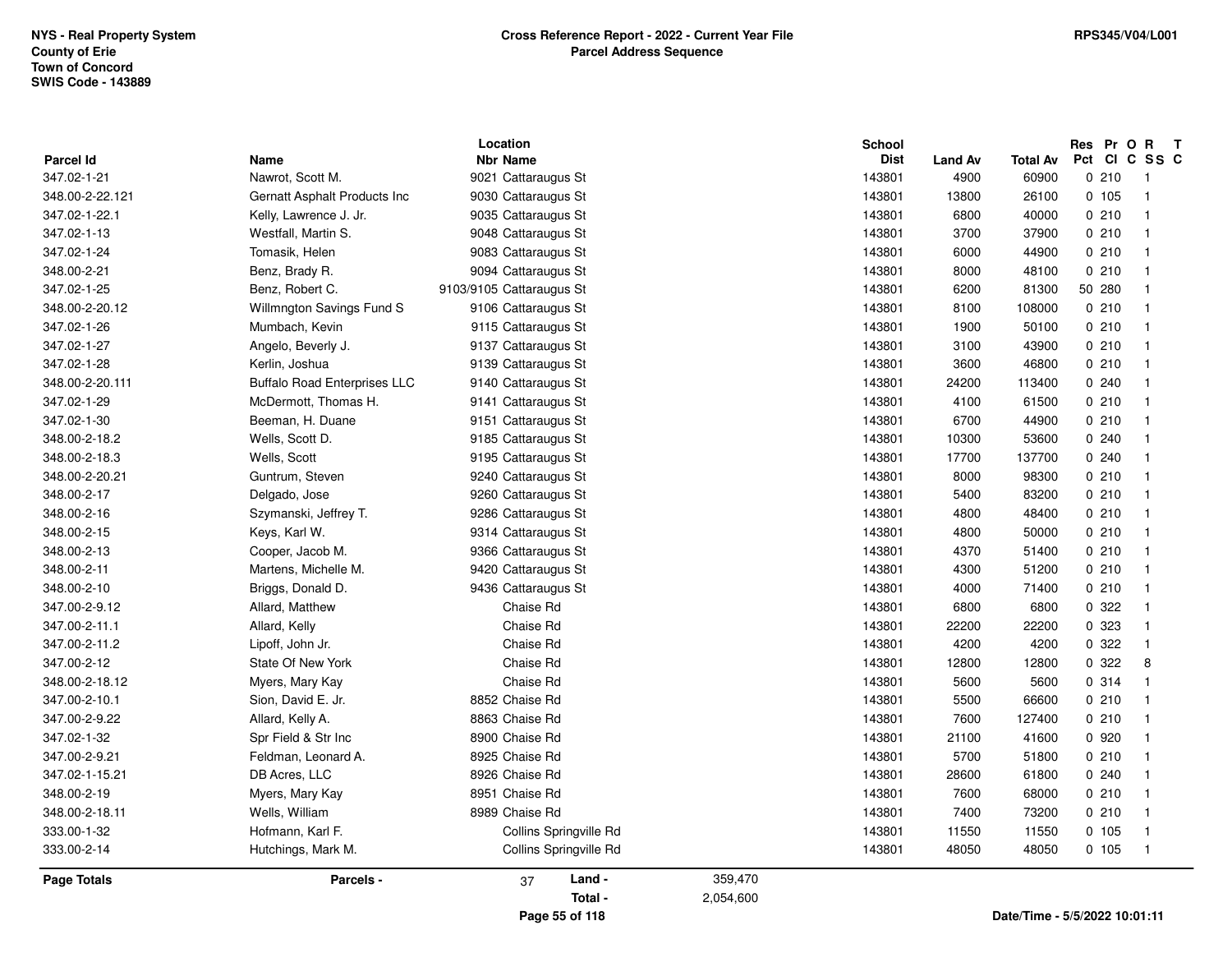| <b>Page Totals</b>              | Parcels -                                     | Land -<br>37<br>Total -                                    | 796,850<br>1,938,700 |                  |                |                 |                 |                         |
|---------------------------------|-----------------------------------------------|------------------------------------------------------------|----------------------|------------------|----------------|-----------------|-----------------|-------------------------|
|                                 |                                               |                                                            |                      |                  |                |                 |                 |                         |
| 334.00-1-20<br>334.00-1-4.2     | Hill, Valentine S.<br>Bugary, Steve W.        | 6975 Collins Springville Rd<br>6992 Collins Springville Rd |                      | 143801<br>143801 | 22400<br>4150  | 75300<br>29550  | 0210            | $\overline{1}$          |
|                                 |                                               | 6813 Collins Springville Rd                                |                      | 143801           |                | 63200           | 66 240          |                         |
| 334.00-1-19.11<br>334.00-1-19.2 | Ciszak, Loretta<br>Ciszak, James E.           | 6722 Collins Springville Rd                                |                      | 143801           | 25200<br>10700 | 61300           | 77 240<br>0.240 |                         |
| 333.00-2-28.1                   | Coulombe, Michael                             | 6675 Collins Springville Rd                                |                      | 143801           | 5700           | 63700           |                 |                         |
| 333.00-2-15                     | Hutchings, Mark M.                            | 6652 Collins Springville Rd                                |                      | 143801           | 6600           | 62200           | 0210<br>0210    | -1<br>-1                |
| 333.00-2-30.121                 | Andrews, Douglas J.                           | 6579 Collins Springville Rd                                |                      | 143801           | 34300          | 86300           | 0.240           |                         |
| 333.00-2-18                     | Taufer, Shirley                               | 6569 Collins Springville Rd                                |                      | 143801           | 4550           | 36900           | 0210            |                         |
| 333.00-2-13.1                   | Kwaizer, James                                | 6562 Collins Springville Rd                                |                      | 143801           | 37700          | 44200           | 0.240           |                         |
| 333.00-2-20.1                   | Schichtel's Nursery Inc                       | 6031 Collins Springville Rd                                |                      | 143801           | 141100         | 187000          |                 |                         |
| 333.00-1-16                     | Southwestern Supply Inc                       | 5962 Collins Springville Rd                                |                      | 143801           | 8100           | 52000           | 0.170           | -1                      |
|                                 |                                               |                                                            |                      |                  |                |                 | 0480            |                         |
| 333.00-1-33                     | Segool, Robert A.                             | 5921 Collins Springville Rd                                |                      | 143801           | 4800           | 37450           | 0210            |                         |
| 333.00-1-17                     | Lookenhouse, Larry J.                         | 5918 Collins Springville Rd                                |                      | 143801           | 2600           | 25300           | 0210            |                         |
| 333.00-1-18<br>333.00-1-31      | Hammer, Charles J.<br>QIS Leasing, LLC        | 5880 Collins Springville Rd                                |                      | 143801<br>143801 | 4300<br>10100  | 67000<br>235000 | 0210<br>0710    | -1                      |
| 333.00-1-19                     |                                               | 5866 Collins Springville Rd<br>5872 Collins Springville Rd |                      |                  |                | 100000          |                 | -1                      |
| 333.00-1-30                     | Fuller, Dennis<br>O.M.R.D.D.                  | 5839 Collins Springville Rd                                |                      | 143801<br>143801 | 4300<br>4200   | 72300           | 0210<br>0642    | -1<br>8                 |
| 333.00-1-29                     | Slisz, Richard A.                             | 5741 Collins Springville Rd                                |                      | 143801           | 5600           | 69700           | 0210            |                         |
| 333.00-1-28                     |                                               | 5726 Collins Springville Rd                                |                      | 143801           | 35150          | 130000          |                 | -1                      |
| 333.00-1-20                     | <b>Lutheran Cemetary</b><br>Kistner William M | Collins Springville Rd                                     |                      | 143801           | 4200           | 4200            | 0 695<br>0710   | 8                       |
| 334.00-1-1.21                   | Brooks, David M.                              | Collins Springville Rd                                     |                      | 143801           | 27900          | 42900           | 0 331           |                         |
| 333.00-2-13.2                   | Mazur, Paul Jr.                               | Collins Springville Rd                                     |                      | 143801           | 53400          | 53400           | 0.311           |                         |
| 334.00-2-21                     | Gebhard, Gregory C.                           | Collins Springville Rd                                     |                      | 143801           | 14450          | 14450           | 0.322           | $\overline{\mathbf{1}}$ |
| 334.00-2-20.1                   | Wright, Judith A.                             | Collins Springville Rd                                     |                      | 143801           | 8950           | 8950            | 0.314           | -1                      |
| 334.00-2-19                     | Raber, Robert James                           | Collins Springville Rd                                     |                      | 143801           | 62850          | 62850           | 0.105           |                         |
| 334.00-2-13.11                  | Komenda, Michael                              | Collins Springville Rd                                     |                      | 143801           | 1300           | 1300            | 0 314           |                         |
| 334.00-2-12                     | Jermain, Jerald J.                            | Collins Springville Rd                                     |                      | 143801           | 300            | 300             | 0.314           | $\overline{1}$          |
| 334.00-2-8.12                   | Zylinski, Rose Marie                          | Collins Springville Rd                                     |                      | 143801           | 4100           | 4100            | 0.314           | -1                      |
| 334.00-2-8.112                  | S B C Sites Inc                               | Collins Springville Rd                                     |                      | 143801           | 137700         | 137700          | 0 330           |                         |
| 334.00-2-8.111                  | Hughes, Wayne                                 | Collins Springville Rd                                     |                      | 143801           | 16900          | 16900           | 0 323           |                         |
| 334.00-1-19.3                   | L&K Ciszak Family Trust I                     | Collins Springville Rd                                     |                      | 143801           | 6400           | 6400            | 0.105           | $\overline{\mathbf{1}}$ |
| 334.00-1-3.3                    | Lockwood, Richard B.                          | Collins Springville Rd                                     |                      | 143801           | 15300          | 15300           | 0.322           | -1                      |
| 334.00-1-3.2                    | L&K Ciszak Family Trust I                     | Collins Springville Rd                                     |                      | 143801           | 15500          | 15500           | 0.322           | -1                      |
| 334.00-1-3.1                    | Ciszak, James E.                              | Collins Springville Rd                                     |                      | 143801           | 14900          | 14900           | 0 322           |                         |
| 334.00-1-2                      | Steinmetz, Daniel                             | Collins Springville Rd                                     |                      | 143801           | 4150           | 4150            | 0 314           |                         |
| 333.00-2-30.2                   | Story, Leonard W.                             | Collins Springville Rd                                     |                      | 143801           | 6100           | 6100            | 0.314           | $\overline{1}$          |
| 333.00-2-21.2                   | Hofmann, O Frederick                          | Collins Springville Rd                                     |                      | 143801           | 30900          | 30900           | 0 105           | $\overline{1}$          |
| <b>Parcel Id</b>                | Name                                          | <b>Nbr Name</b>                                            |                      | <b>Dist</b>      | <b>Land Av</b> | <b>Total Av</b> | Pct<br>CI       | C SS C                  |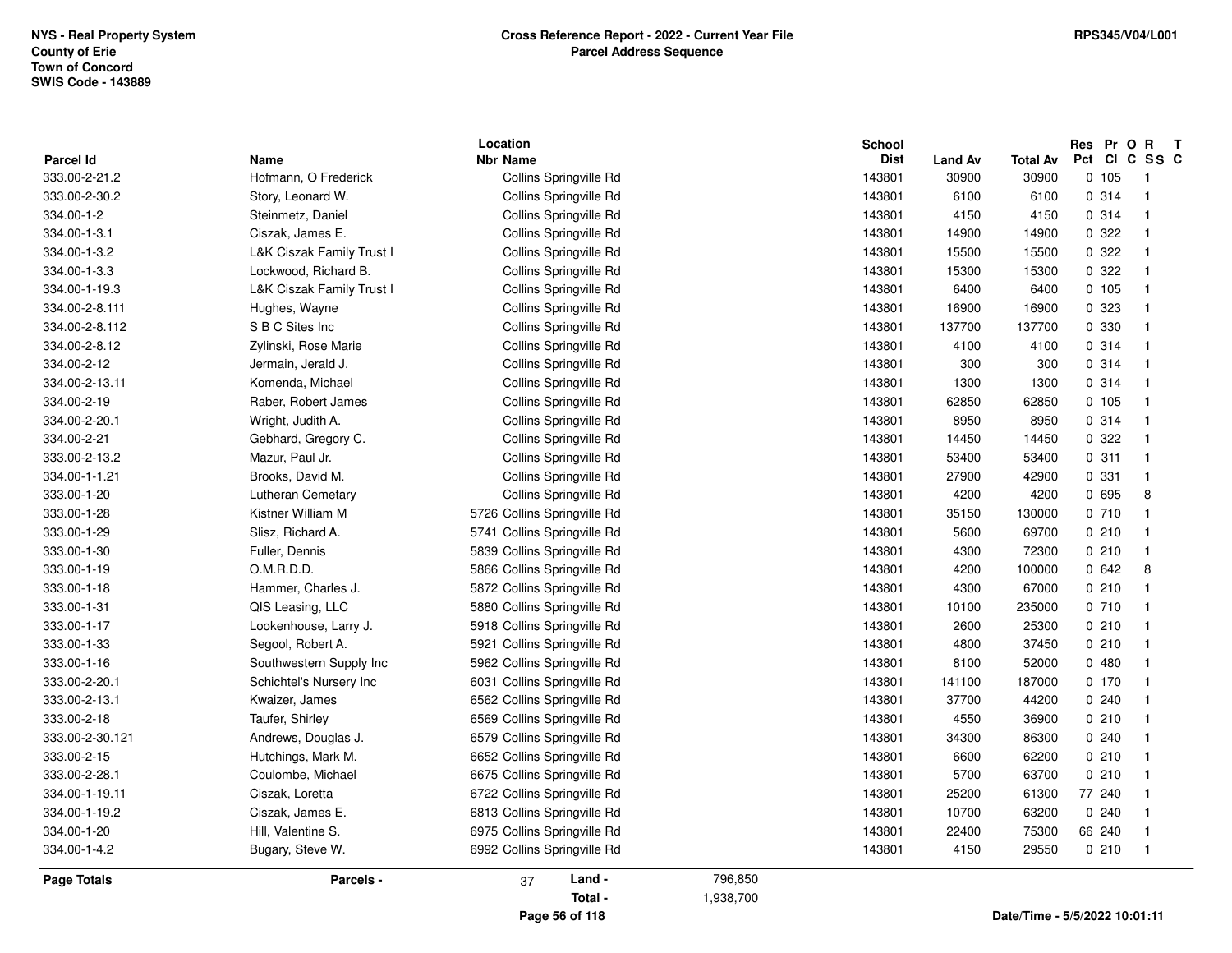|                    |                             | Location                      | <b>School</b>        |                |                 | Res              | Pr O R T                   |
|--------------------|-----------------------------|-------------------------------|----------------------|----------------|-----------------|------------------|----------------------------|
| Parcel Id          | Name                        | <b>Nbr Name</b>               | <b>Dist</b>          | <b>Land Av</b> | <b>Total Av</b> | <b>CI</b><br>Pct | C SS C                     |
| 334.00-1-9         | Heim, Lester                | 7061 Collins Springville Rd   | 143801               | 15200          | 59800           | 77 240           | - 1                        |
| 334.00-1-4.11      | Brooks, David M.            | 7100 Collins Springville Rd   | 143801               | 81800          | 159400          | 0 112            | $\overline{1}$             |
| 334.00-1-5.2       | Roche, Thomas P.            | 7124 Collins Springville Rd   | 143801               | 7200           | 47000           | 0270             | $\overline{1}$             |
| 334.00-1-5.1       | Roche, Thomas P.            | 7150 Collins Springville Rd   | 143801               | 17450          | 41600           | 0.240            | $\overline{1}$             |
| 334.00-1-6         | Root, Jeffrey W.            | 7330 Collins Springville Rd   | 143801               | 22600          | 109900          | 0.240            | $\overline{1}$             |
| 334.00-1-8         | Steff, Wilfred J.           | 7398 Collins Springville Rd   | 143801               | 32000          | 63000           | 66 240           | $\overline{1}$             |
| 334.00-1-7.2       | Belscher, Richard A.        | 7400 Collins Springville Rd   | 143801               | 8650           | 55000           | 0210             | $\overline{1}$             |
| 334.00-1-7.1       | Gregoire, Alan              | 7445 Collins Springville Rd   | 143801               | 54900          | 70900           | 0, 120           | $\overline{1}$             |
| 334.00-2-20.2      | Suffoletto, Vincent R.      | 7730 Collins Springville Rd   | 143801               | 7000           | 77800           | 0210             | $\overline{1}$             |
| 334.00-2-13.12     | Komenda, Michael            | 7935 Collins Springville Rd   | 143801               | 5300           | 59200           | 0210             | $\overline{1}$             |
| 334.00-2-13.2      | Haley, Donald B.            | 7981 Collins Springville Rd   | 143801               | 8700           | 72300           | 0.280            | $\overline{1}$             |
| 334.00-2-34        | Komenda, Michael            | Collins-Center Springville Rd | 143801               | 1300           | 1300            | 0.314            | $\mathbf{1}$               |
| 320.00-2-21.1      | Murtiff, Robert             | Concord Rd                    | 143801               | 20700          | 20700           | 0.322            | $\overline{1}$             |
| 321.00-2-3.12      | Schichtel's Nursery, Inc.   | Concord Rd                    | 143801               | 33000          | 33000           | 0.322            | $\overline{1}$             |
| 320.00-2-32.2      | D&J Darszewski Family Trust | Concord Rd                    | 143801               | 20900          | 24900           | 0.312            | $\mathbf 1$                |
| 321.00-2-3.21      | Kirby, Richard C.           | Concord Rd                    | 143801               | 67000          | 67000           | 0.322            | $\overline{1}$             |
| 321.00-2-3.22      | Schictel's Nursery, Inc.    | Concord Rd                    | 143801               | 100            | 100             | 0.314            | $\overline{1}$             |
| 320.00-2-18.1      | <b>Evans Family Trust</b>   | Concord Rd                    | 143801               | 59200          | 63500           | 0.312            | $\overline{1}$             |
| 320.00-2-32.11     | Darszewski, Daniel J.       | Concord Rd                    | 143801               | 6000           | 6000            | 0.314            | $\overline{1}$             |
| 321.00-1-5.2       | Schunk, Ann                 | Concord Rd                    | 143801               | 16700          | 18500           | 0.312            | $\overline{1}$             |
| 321.00-1-8         | Thaesler, Paul              | Concord Rd                    | 143801               | 2100           | 2100            | 0.314            | $\overline{1}$             |
| 321.00-1-9.21      | Kensy, Gary                 | Concord Rd                    | 143801               | 9350           | 9350            | 0.322            | $\overline{1}$             |
| 321.00-1-22        | Weber, Charles              | Concord Rd                    | 143801               | 2700           | 2700            | 0.314            | $\mathbf{1}$               |
| 321.00-1-24        | Weber, Charles              | Concord Rd                    | 143801               | 100            | 100             | 0 323            | $\overline{1}$             |
| 321.00-1-25        | Weber, Charles              | Concord Rd                    | 143801               | 1600           | 1600            | 0.314            | $\overline{1}$             |
| 321.00-1-26        | Weber, Charles              | Concord Rd                    | 143801               | 2000           | 2000            | 0.314            | $\overline{\mathbf{1}}$    |
| 321.00-2-7.111     | Snyder, Kenneth             | Concord Rd                    | 143801               | 61200          | 81700           | 0.312            | $\overline{1}$             |
| 333.00-1-1         | Deacons Alliance Of WNY     | Concord Rd                    | 143801               | 57300          | 57300           | 0620             | $\bf 8$                    |
| 320.00-2-13        | Hofmann, Karl F.            | 6020 Concord Rd               | 143801               | 54400          | 114500          | 0, 120           | $\overline{1}$             |
| 320.00-2-14.2      | Cureo, John J.              | 6272 Concord Rd               | 143801               | 6900           | 119400          | 0210             | $\overline{1}$             |
| 320.00-2-15        | Randall, Debra L.           | 6277 Concord Rd               | 143801               | 4400           | 58800           | 0210             | $\overline{1}$             |
| 320.00-2-14.1      | Cureo, John J.              | 6280 Concord Rd               | 143801               | 41400          | 63400           | $0$ 120          | $\overline{1}$             |
| 320.00-2-16        | Racine, Mary C.             | 6304 Concord Rd               | 143801               | 1100           | 43500           | 0210             | $\overline{1}$             |
| 320.00-2-17        | <b>Evans Family Trust</b>   | 6348 Concord Rd               | 143801               | 3100           | 55800           | 0210             | $\overline{1}$             |
| 320.00-2-19        | McHugh, John M.             | 6426 Concord Rd               | 143801               | 29000          | 68750           | 66 240           | $\overline{1}$             |
| 320.00-2-20        | Koch, David E.              | 6450 Concord Rd               | 143801               | 4800           | 54000           | 0210             | $\overline{1}$             |
| 320.00-2-18.2      | Evans, William R.           | 6451 Concord Rd               | 143801               | 5800           | 100900          | 0210             | $\overline{\phantom{0}}$ 1 |
|                    |                             |                               |                      |                |                 |                  |                            |
| <b>Page Totals</b> | Parcels -                   | Land -<br>37<br>Total -       | 772,950<br>1,886,800 |                |                 |                  |                            |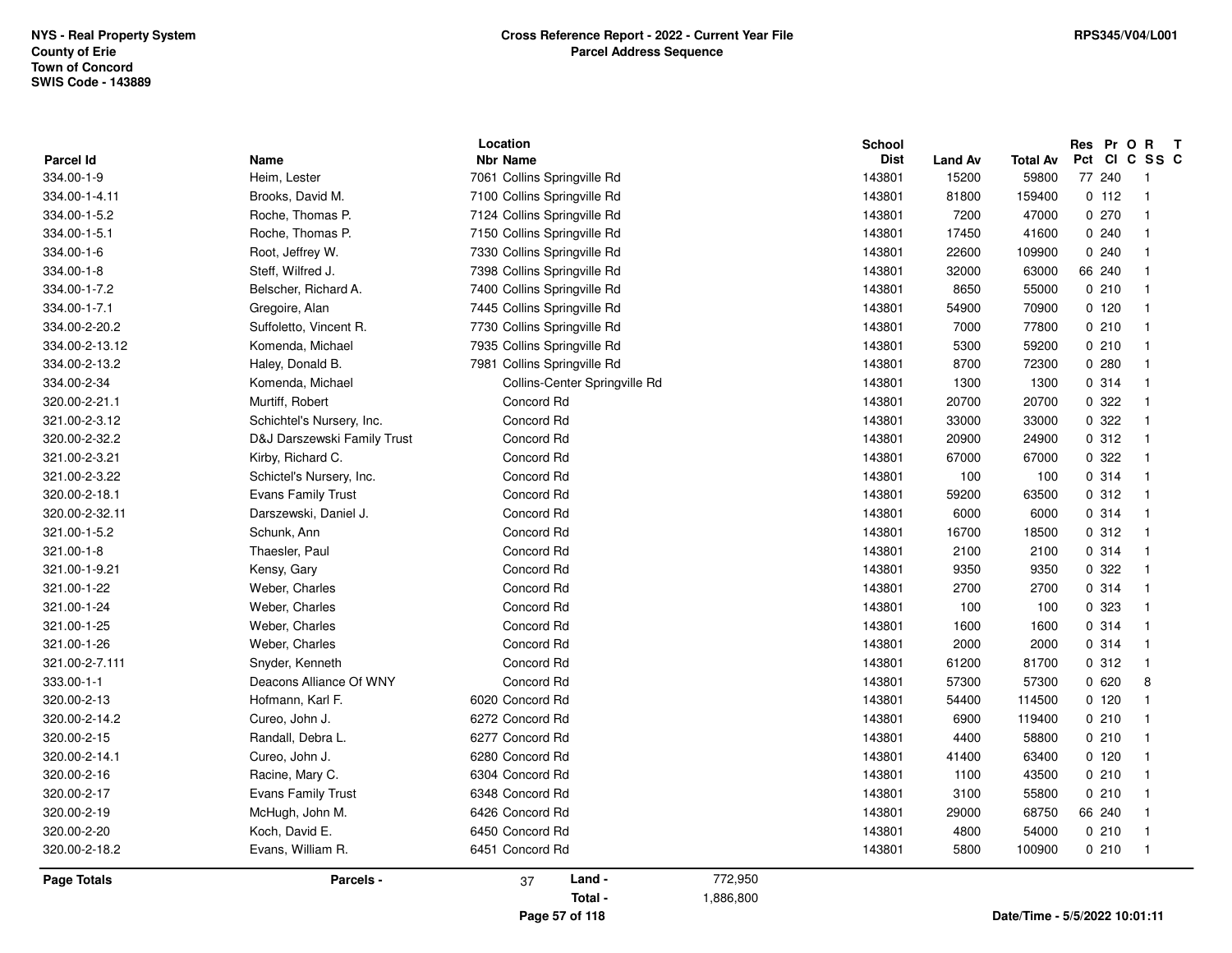| <b>Parcel Id</b>   | <b>Name</b>                 | Location<br><b>Nbr Name</b> | <b>School</b><br><b>Dist</b> | <b>Land Av</b> | <b>Total Av</b> | Res Pr O R T<br>Pct CI C SS C |                         |
|--------------------|-----------------------------|-----------------------------|------------------------------|----------------|-----------------|-------------------------------|-------------------------|
| 320.00-2-21.2      | Schwab, Jacquelyn           | 6476 Concord Rd             | 143801                       | 4700           | 41400           | 0.240                         | -1                      |
| 320.00-2-22        | Cordova, Brian              | 6499 Concord Rd             | 143801                       | 5100           | 65200           | 0210                          | $\overline{1}$          |
| 320.00-2-23        | D&J Darszewski Family Trust | 6672 Concord Rd             | 143801                       | 6100           | 54000           | 0210                          | $\overline{1}$          |
| 320.00-2-33        | Horschel, Clark K.          | 6675 Concord Rd             | 143801                       | 9800           | 120900          | 0.240                         | $\overline{1}$          |
| 320.00-2-24.2      | Gamel, Sarah A.             | 6692 Concord Rd             | 143801                       | 6700           | 55200           | 0210                          |                         |
| 320.00-2-25.21     | Lightcap, William           | 6790 Concord Rd             | 143801                       | 14000          | 57600           | 0240                          |                         |
| 321.00-2-1         | Liszkiewicz, Michael P.     | 6870 Concord Rd             | 143801                       | 9750           | 38600           | 0.240                         | $\overline{1}$          |
| 321.00-2-3.11      | Gould, Alexandra J.         | 6877 Concord Rd             | 143801                       | 4900           | 66000           | 0210                          | $\overline{\mathbf{1}}$ |
| 321.00-2-2         | Peacock, Jeffrey D.         | 6920 Concord Rd             | 143801                       | 4300           | 45900           | 0210                          | $\overline{\mathbf{1}}$ |
| 321.00-1-6         | Marvin, Patricia A.         | 7002 Concord Rd             | 143801                       | 5600           | 83800           | 0210                          |                         |
| 321.00-2-28        | Gamel, Alexandra Marie      | 7089 Concord Rd             | 143801                       | 4900           | 47200           | 0210                          |                         |
| 321.00-2-4.211     | Gamel, James B.             | 7095 Concord Rd             | 143801                       | 20200          | 77800           | 0.240                         | $\overline{\mathbf{1}}$ |
| 321.00-2-30        | Gamel, Robert B.            | 7117 Concord Rd             | 143801                       | 6200           | 95600           | 0210                          | $\overline{\mathbf{1}}$ |
| 321.00-1-7         | Thaesler, Paul              | 7120 Concord Rd             | 143801                       | 7600           | 69900           | 0210                          | $\overline{\mathbf{1}}$ |
| 321.00-2-6         | Schweickert, James H.       | 7153 Concord Rd             | 143801                       | 12600          | 48100           | 0270                          | $\overline{1}$          |
| 321.00-2-24        | Heary, James F. Jr.         | 7215 Concord Rd             | 143801                       | 5000           | 81900           | 0210                          | $\overline{1}$          |
| 321.00-1-32        | Waterman, Scott D.          | 7300 Concord Rd             | 143801                       | 7700           | 120200          | 0210                          | -1                      |
| 321.00-1-36.1      | Winter, Richard H.          | 7314 Concord Rd             | 143801                       | 5300           | 76400           | 0210                          | $\overline{\mathbf{1}}$ |
| 321.00-2-7.12      | Snyder, Kenneth L.          | 7317 Concord Rd             | 143801                       | 7700           | 66800           | 0210                          | -1                      |
| 321.00-2-7.112     | Schimp, Ronald J.           | 7329 Concord Rd             | 143801                       | 9600           | 104200          | 0.280                         |                         |
| 321.00-1-19        | Hanrahan, Andrew P.         | 7348 Concord Rd             | 143801                       | 4200           | 70400           | 0210                          |                         |
| 321.00-1-23        | Weber, Charles              | 7410 Concord Rd             | 143801                       | 4500           | 90000           | 0210                          | -1                      |
| 321.00-2-7.2       | James A Mize Asset Mmnt Tru | 7459 Concord Rd             | 143801                       | 7500           | 106400          | 0.240                         | $\overline{\mathbf{1}}$ |
| 321.00-1-28.1      | Meyers, Paul D.             | 7500 Concord Rd             | 143801                       | 7000           | 71800           | 0240                          | $\overline{\mathbf{1}}$ |
| 321.00-2-8         | Wingeier, Armin             | 7531 Concord Rd             | 143801                       | 16900          | 33900           | 0.312                         | $\mathbf{1}$            |
| 276.00-1-13        | County Of Erie              | Crane Rd                    | 143801                       | 109900         | 109900          | 0 593                         | 8                       |
| 276.03-2-3         | Ehmke, Hans                 | 9312 Crane Rd               | 143801                       | 10600          | 77500           | 0.280                         | $\overline{1}$          |
| 276.03-2-48        | Raymond, Alan James         | 9364 Crane Rd               | 143801                       | 6800           | 60400           | 0210                          | $\mathbf{1}$            |
| 276.03-2-49        | Raymond, Alan James         | 9368 Crane Rd               | 143801                       | 5500           | 5500            | 0.314                         |                         |
| 276.03-2-50        | Williams, Daniel P.         | 9372 Crane Rd               | 143801                       | 7000           | 44600           | 0210                          |                         |
| 276.03-2-51.1      | Jacobson, Jared D.          | 9386 Crane Rd               | 143801                       | 9000           | 69800           | 0210                          | $\overline{1}$          |
| 276.03-2-53        | Thiel, Daniel               | 9400 Crane Rd               | 143801                       | 7000           | 53100           | 0210                          | $\overline{1}$          |
| 276.03-2-54        | Donner, Dennis P.           | 9424 Crane Rd               | 143801                       | 8200           | 74400           | 0210                          | $\overline{1}$          |
| 276.03-2-55        | Hoisington, Christopher     | 9464 Crane Rd               | 143801                       | 7000           | 70400           | 0210                          |                         |
| 276.03-2-56        | Georgi, Paul M.             | 9538 Crane Rd               | 143801                       | 7000           | 91100           | 0210                          | $\overline{1}$          |
| 276.03-2-57        | Griswold, Terry             | 9540 Crane Rd               | 143801                       | 7100           | 80000           | 0220                          | $\overline{1}$          |
| 276.03-5-19        | Zimmermann, John J. Sr.     | 9544 Crane Rd               | 143801                       | 6400           | 73200           | 0210                          | $\overline{1}$          |
| <b>Page Totals</b> | Parcels -                   | Land -<br>37                | 389,350                      |                |                 |                               |                         |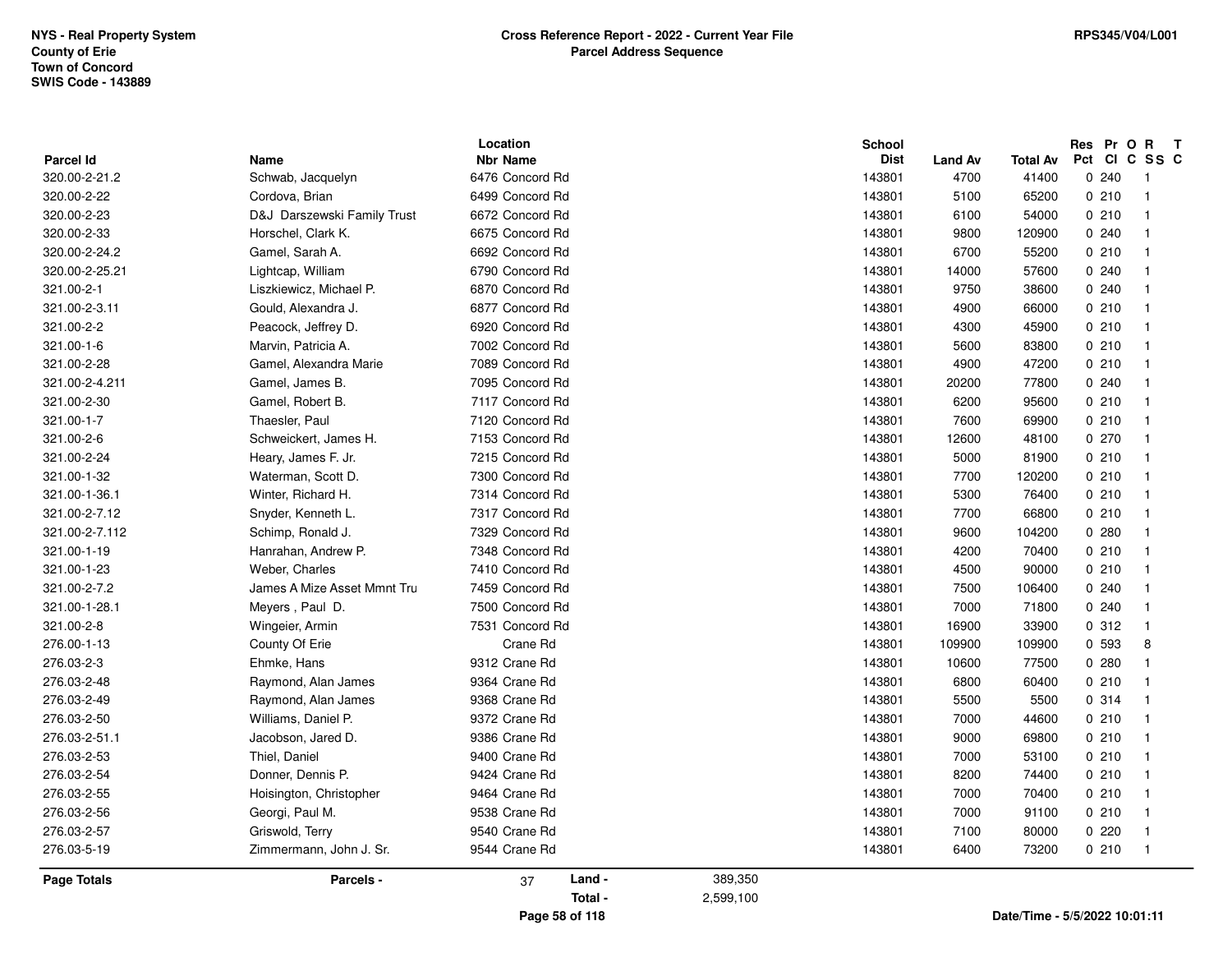| Parcel Id      | Name                   | Location<br><b>Nbr Name</b> |         |           | School<br><b>Dist</b> | <b>Land Av</b> | <b>Total Av</b>               | Res Pr O R<br>Pct CI C SS C | $\mathbf{T}$            |  |
|----------------|------------------------|-----------------------------|---------|-----------|-----------------------|----------------|-------------------------------|-----------------------------|-------------------------|--|
| 276.03-5-20    | Erb, Gregory S.        | 9546 Crane Rd               |         |           | 143801                | 6600           | 64500                         | 0210                        | $\overline{1}$          |  |
| 276.03-5-21    | Barber, Richard J.     | 9548 Crane Rd               |         |           | 143801                | 6600           | 106200                        | 0210                        | $\overline{1}$          |  |
| 276.03-5-22    | Edmunds, Warren A.     | 9550 Crane Rd               |         |           | 143801                | 6600           | 54800                         | 0210                        | -1                      |  |
| 276.03-5-23    | Baer, David J. Jr.     | 9552 Crane Rd               |         |           | 143801                | 6600           | 61600                         | 0210                        | $\mathbf{1}$            |  |
| 276.03-5-24    | Cooper, Carol P.       | 9562 Crane Rd               |         |           | 143801                | 20000          | 69500                         | 0240                        |                         |  |
| 276.00-1-16    | County Of Erie         | 9674 Crane Rd               |         |           | 143801                | 385900         | 594700                        | 0 962                       | 8                       |  |
| 276.00-1-15    | McManus, Melody        | 9676 Crane Rd               |         |           | 143801                | 41600          | 128300                        | 0.240                       | -1                      |  |
| 276.00-1-14    | Weber, Joseph J.       | 9696 Crane Rd               |         |           | 143801                | 24900          | 118500                        | 0.240                       | -1                      |  |
| 336.00-2-10.2  | Anderson, James        | Creek Rd                    |         |           | 143801                | 4160           | 4160                          | 0.314                       | -1                      |  |
| 336.00-2-8.2   | Vacco Farms Inc        | 9506 Creek Rd               |         |           | 143801                | 79500          | 110500                        | 0 331                       | -1                      |  |
| 348.00-3-1     | Domes, Duane A.        | 9579 Creek Rd               |         |           | 143801                | 3600           | 63100                         | 0210                        | $\overline{\mathbf{1}}$ |  |
| 336.00-2-8.1   | Frank, Michael J.      | 9580 Creek Rd               |         |           | 143801                | 16600          | 81200                         | 0.240                       | -1                      |  |
| 348.00-3-2.2   | Ditchey, Steven J.     | 9589 Creek Rd               |         |           | 143801                | 5100           | 89100                         | 0210                        | -1                      |  |
| 348.00-3-2.132 | Krzemien, Michael P.   | 9605 Creek Rd               |         |           | 143801                | 6000           | 81500                         | 0220                        | -1                      |  |
| 348.00-3-2.131 | Krzemien, Charlis D.   | 9609 Creek Rd               |         |           | 143801                | 5200           | 90100                         | 0210                        | $\mathbf{1}$            |  |
| 336.00-2-9     | Hiller, Daniel K.      | 9934 Creek Rd               |         |           | 143801                | 11500          | 119600                        | 0.280                       | -1                      |  |
| 336.00-2-10.12 | Dash, Anthony J.       | 9954 Creek Rd               |         |           | 143801                | 5600           | 74800                         | 0210                        | -1                      |  |
| 336.00-2-10.11 | Anderson, James        | 9960 Creek Rd               |         |           | 143801                | 41400          | 88700                         | 0 112                       | $\overline{1}$          |  |
| 348.00-3-3     | Schichtel Nursery Inc. | 9987 Creek Rd               |         |           | 143801                | 30600          | 62400                         | 0 112                       | $\overline{1}$          |  |
| 348.00-3-2.112 | Krzemien, Michael      | 9505 Creek Rd               |         |           | 143801                | 32800          | 102800                        | 0482                        | $\overline{\mathbf{1}}$ |  |
| 276.00-1-1.12  | Whipple, Frederick A.  | Crump Rd                    |         |           | 143801                | 8600           | 8600                          | 0.314                       | $\overline{1}$          |  |
| 276.00-1-2     | Borden, Joyce M.       | Crump Rd                    |         |           | 143801                | 4200           | 4200                          | 0.314                       | -1                      |  |
| 276.00-1-3     | Wojchak, Zenon         | Crump Rd                    |         |           | 143801                | 12200          | 12200                         | 0 323                       | $\overline{\mathbf{1}}$ |  |
| 276.00-1-5     | Brady, Frank V.        | Crump Rd                    |         |           | 143801                | 2800           | 2800                          | 0.314                       | $\overline{\mathbf{1}}$ |  |
| 276.00-1-8.1   | Bruckman, Linda        | Crump Rd                    |         |           | 143801                | 6600           | 6600                          | 0.314                       | $\overline{1}$          |  |
| 276.00-1-10.2  | Stevens, Robert A.     | Crump Rd                    |         |           | 145001                | 20700          | 20700                         | 0.322                       | $\overline{\mathbf{1}}$ |  |
| 276.00-1-12.1  | Kroecker, Larry R.     | Crump Rd                    |         |           | 145001                | 6500           | 6500                          | 0 314                       | -1                      |  |
| 276.00-1-1.11  | Stephan, Joseph E.     | 9279 Crump Rd               |         |           | 143801                | 19800          | 149100                        | 0240                        | -1                      |  |
| 276.00-1-1.2   | Wojchak, Zenon         | 9323 Crump Rd               |         |           | 143801                | 8700           | 11300                         | 0.260                       | -1                      |  |
| 276.00-1-6     | Mowry, Katelyn E.      | 9562 Crump Rd               |         |           | 143801                | 4200           | 41400                         | 0210                        | -1                      |  |
| 276.00-1-4     | Gresch, Richard        | 9611 Crump Rd               |         |           | 143801                | 4500           | 4500                          | 0.314                       | -1                      |  |
| 276.00-1-7     | Wochensky, Luke        | 9663 Crump Rd               |         |           | 143801                | 16700          | 16700                         | 0 322                       | -1                      |  |
| 276.00-1-8.2   | Kondziela, Joseph A.   | 9695 Crump Rd               |         |           | 143801                | 22100          | 101700                        | 0.280                       | $\overline{\mathbf{1}}$ |  |
| 276.00-1-9     | Bruckman, Linda M.     | 9795 Crump Rd               |         |           | 145001                | 5800           | 45800                         | 0210                        | -1                      |  |
| 276.00-1-11.1  | Stevens, Robert A.     | 9835 Crump Rd               |         |           | 145001                | 14800          | 71000                         | 0240                        |                         |  |
| 276.00-1-10.1  | Kroecker, Larry R.     | 9841 Crump Rd               |         |           | 145001                | 16000          | 70000                         | 0240                        | $\overline{\mathbf{1}}$ |  |
| 276.00-1-12.2  | Mancuso, Robin R.      | 9991 Crump Rd               |         |           | 145001                | 6500           | 61300                         | 0210                        | $\overline{1}$          |  |
| Page Totals    | Parcels -              | 37                          | Land -  | 921,560   |                       |                |                               |                             |                         |  |
|                |                        |                             | Total - | 2,800,460 |                       |                |                               |                             |                         |  |
|                |                        | Page 59 of 118              |         |           |                       |                | Date/Time - 5/5/2022 10:01:11 |                             |                         |  |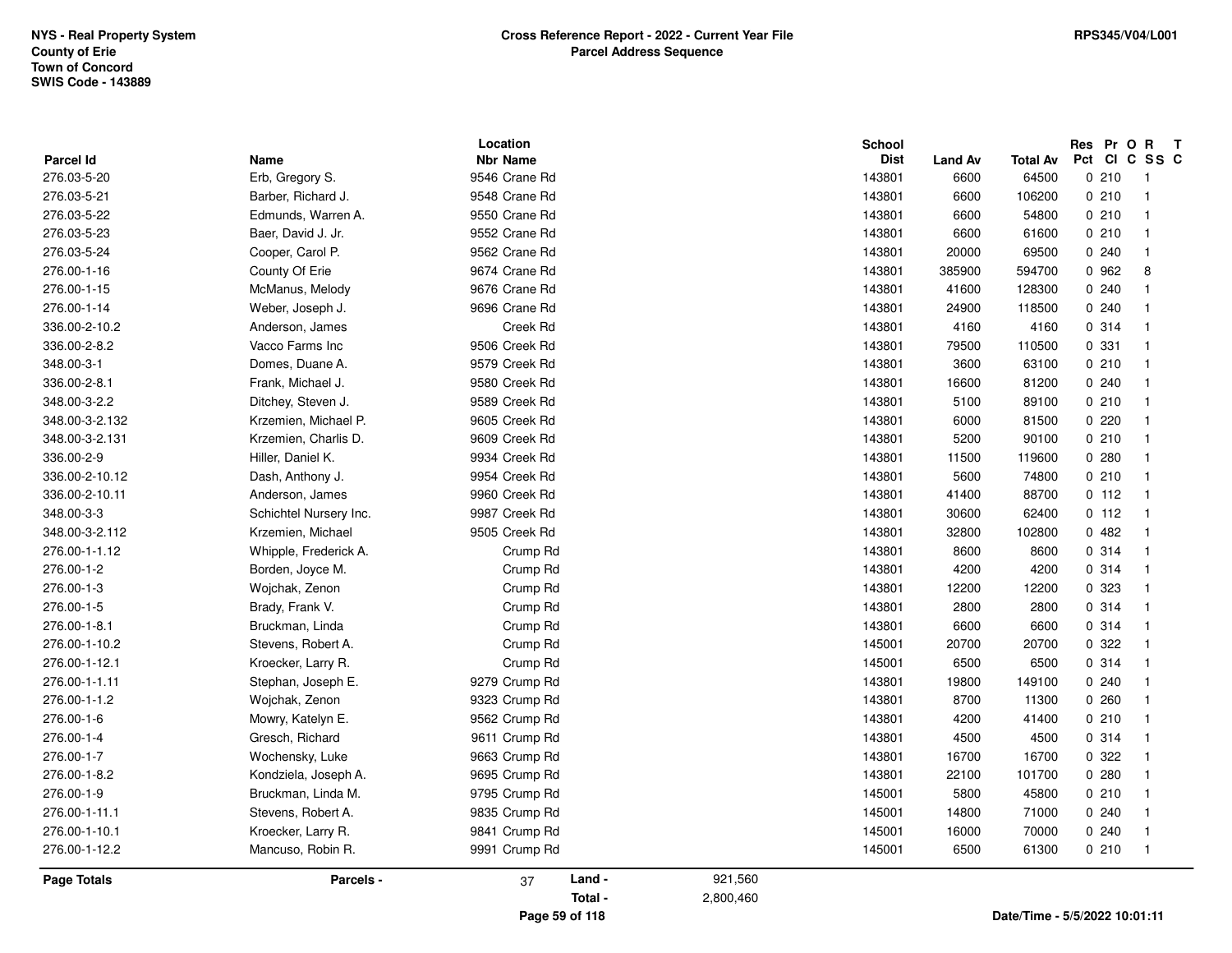|                            |                            | Location                         |           | <b>School</b>         |                        |                               | Res Pr O R |       | $\mathbf{T}$            |  |
|----------------------------|----------------------------|----------------------------------|-----------|-----------------------|------------------------|-------------------------------|------------|-------|-------------------------|--|
| Parcel Id<br>308.00-2-26.2 | Name<br>Morlok, Jeffrey J. | <b>Nbr Name</b><br>Davis Hill Rd |           | <b>Dist</b><br>143801 | <b>Land Av</b><br>5600 | <b>Total Av</b><br>5600       | Pct Cl     | 0.322 | C SS C<br>-1            |  |
| 308.00-2-14.2              | Slippy, Brian R.           | Davis Hill Rd                    |           | 143801                | 2500                   | 2500                          |            | 0.314 | $\overline{1}$          |  |
| 323.00-1-25.12             | Schaus, Robert G.          | Davis Hill Rd                    |           | 143801                | 12700                  | 12700                         |            | 0.322 | $\overline{1}$          |  |
| 323.00-1-25.13             |                            | Davis Hill Rd                    |           | 143801                | 12700                  | 12700                         |            | 0.322 | $\overline{1}$          |  |
|                            | Schaus, James R.           |                                  |           |                       |                        |                               |            | 0.322 | $\mathbf{1}$            |  |
| 308.00-2-13.121            | Morlok, Jeffrey            | Davis Hill Rd                    |           | 143801                | 9600                   | 9600                          |            |       |                         |  |
| 308.00-2-14.1              | Marshall, William R.       | 9726 Davis Hill Rd               |           | 143801                | 4500                   | 57000                         |            | 0210  | $\mathbf{1}$            |  |
| 308.00-2-26.1              | Morlok, Jeffrey J.         | 9754 Davis Hill Rd               |           | 143801                | 13300                  | 103400                        |            | 0.240 | $\overline{\mathbf{1}}$ |  |
| 308.00-2-22                | Doud, Dale J.              | 9786 Davis Hill Rd               |           | 143801                | 8300                   | 75200                         |            | 0.240 |                         |  |
| 308.00-2-23.13             | Dragone, Joseph V.         | 9790 Davis Hill Rd               |           | 143801                | 10400                  | 110700                        |            | 0240  | -1                      |  |
| 308.00-2-23.12             | Ellis, William R.          | 9800 Davis Hill Rd               |           | 143801                | 14200                  | 114200                        |            | 0.240 | $\overline{1}$          |  |
| 308.00-2-23.11             | Baker, William C.          | 9810 Davis Hill Rd               |           | 143801                | 8000                   | 83300                         |            | 0210  | $\overline{1}$          |  |
| 308.00-2-23.2              | Steff, Daniel J.           | 9880 Davis Hill Rd               |           | 143801                | 12200                  | 80800                         |            | 0.240 | $\mathbf{1}$            |  |
| 308.00-2-24                | Ballantyne, George D.      | 9910 Davis Hill Rd               |           | 143801                | 10500                  | 102500                        |            | 0.240 | 1                       |  |
| 308.00-2-25                | Haugh, Dennis J.           | 9970 Davis Hill Rd               |           | 143801                | 8900                   | 77900                         |            | 0.240 | $\mathbf{1}$            |  |
| 308.00-2-13.112            | Spalti, Cindy              | 9976 Davis Hill Rd               |           | 143801                | 9800                   | 87000                         |            | 0.240 | $\overline{1}$          |  |
| 323.00-1-25.14             | Schaus, Gary C.            | Davis Hill Rd                    |           | 143801                | 16400                  | 16400                         |            | 0.322 | $\overline{1}$          |  |
| 308.00-2-13.122            | Slippy, Brian R.           | 9530 Davis Hill Rd               |           | 143801                | 5700                   | 81400                         |            | 0210  | -1                      |  |
| 276.03-5-17                | Craneridge Assoc Inc       | Deer Run                         |           | 143801                | 500                    | 500                           |            | 0.314 | -1                      |  |
| 276.03-5-18                | Craneridge Assoc Inc       | Deer Run                         |           | 143801                | 500                    | 500                           |            | 0.314 | $\overline{1}$          |  |
| 276.03-3-25                | Regan, Daniel J.           | 30 Deer Run                      |           | 143801                | 7200                   | 61500                         |            | 0210  | $\overline{1}$          |  |
| 276.03-4-29                | Murphy, James P.           | 61 Deer Run                      |           | 143801                | 7500                   | 94000                         |            | 0210  | $\overline{1}$          |  |
| 276.03-4-28                | McQuillan, Eric            | 62 Deer Run                      |           | 143801                | 7500                   | 79500                         |            | 0210  | $\overline{1}$          |  |
| 276.03-4-27                | Lukeman, John T.           | 63 Deer Run                      |           | 143801                | 7500                   | 59000                         |            | 0210  | $\overline{1}$          |  |
| 276.03-4-26                | Rugg, William P.           | 64 Deer Run                      |           | 143801                | 7500                   | 63700                         |            | 0210  | $\overline{1}$          |  |
| 276.03-4-25                | Klaes, Scott J.            | 65 Deer Run                      |           | 143801                | 7500                   | 57400                         |            | 0210  | $\overline{1}$          |  |
| 276.03-4-30                | Belter, Mark C.            | 66 Deer Run                      |           | 143801                | 7500                   | 70000                         |            | 0210  | -1                      |  |
| 276.03-5-33                | Smoot, Dylan J.            | 100 Deer Run                     |           | 143801                | 7500                   | 57300                         |            | 0210  | $\overline{1}$          |  |
| 276.03-5-34                | Vermette, Stephen          | 101 Deer Run                     |           | 143801                | 7500                   | 79000                         |            | 0210  | $\overline{1}$          |  |
| 276.03-5-35                | Campoli, Thomas J.         | 102 Deer Run                     |           | 143801                | 7500                   | 67500                         |            | 0210  | $\overline{1}$          |  |
| 276.03-5-49                | Jackson-Bailey, Angela     | 116 Deer Run                     |           | 143801                | 7500                   | 63700                         |            | 0210  | $\overline{\mathbf{1}}$ |  |
| 276.03-5-50                | Becker, Donald R.          | 117 Deer Run                     |           | 143801                | 7500                   | 70200                         |            | 0210  | $\overline{\mathbf{1}}$ |  |
| 276.03-5-51                | Herrmann, Alan P.          | 118 Deer Run                     |           | 143801                | 7500                   | 77700                         |            | 0210  | $\overline{1}$          |  |
| 276.03-5-52                | Nowak, John F. Jr.         | 119 Deer Run                     |           | 143801                | 7500                   | 48900                         |            | 0210  | $\overline{1}$          |  |
| 276.03-5-53                | Himes, Mark                | 120 Deer Run                     |           | 143801                | 7500                   | 61300                         |            | 0210  | $\overline{1}$          |  |
| 276.03-5-54                | Bartholomy, Paul D.        | 121 Deer Run                     |           | 143801                | 7500                   | 68500                         |            | 0210  | $\mathbf{1}$            |  |
| 276.03-5-55                | Guild, Richard E.          | 122 Deer Run                     |           | 143801                | 7500                   | 102000                        |            | 0210  | $\overline{1}$          |  |
| 276.03-5-56                | Widdowfield, Kevin W.      | 123 Deer Run                     |           | 143801                | 7500                   | 56000                         |            | 0210  | -1                      |  |
| Page Totals                | Parcels -                  | Land -<br>37                     | 301,000   |                       |                        |                               |            |       |                         |  |
|                            |                            | Total -                          | 2,271,100 |                       |                        |                               |            |       |                         |  |
|                            |                            | Page 60 of 118                   |           |                       |                        | Date/Time - 5/5/2022 10:01:11 |            |       |                         |  |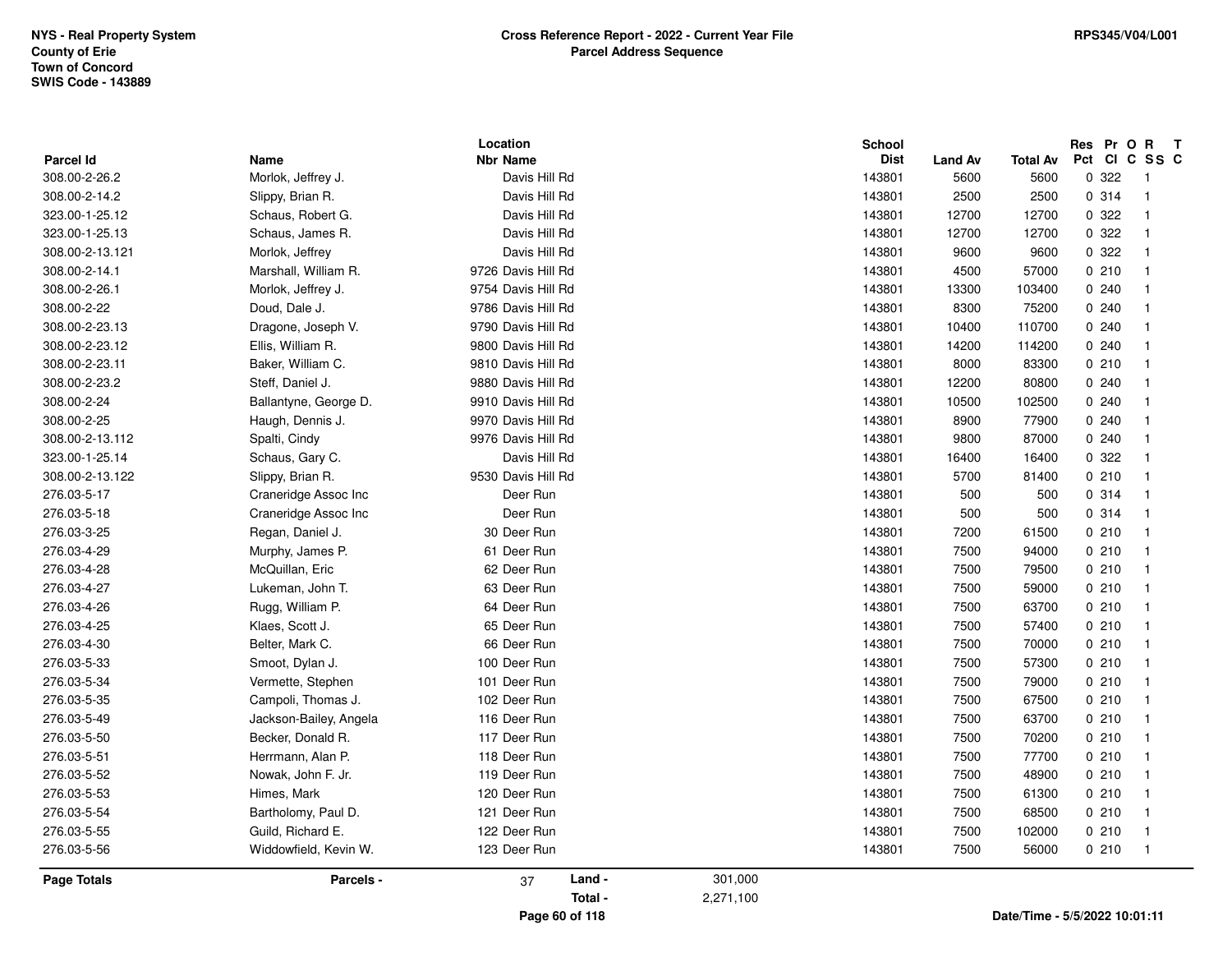| Page Totals      | Parcels -                      | 37                          | Land - | 253,500 |                              |                |                 |                             |                         |
|------------------|--------------------------------|-----------------------------|--------|---------|------------------------------|----------------|-----------------|-----------------------------|-------------------------|
| 336.01-1-17.1    | Gowin, Molly Anne              | 12917 Dowd Rd               |        |         | 143801                       | 8600           | 51400           | 0210                        | $\overline{\mathbf{1}}$ |
| 336.01-1-28.11   | Heim, Daniel T.                | 12910 Dowd Rd               |        |         | 143801                       | 7200           | 57500           | 0210                        | $\mathbf{1}$            |
| 336.01-1-19      | Hebdon, Maurice H.             | 12889 Dowd Rd               |        |         | 143801                       | 7200           | 56500           | 0210                        | $\mathbf{1}$            |
| 336.01-1-41      | Lockwood, Richard B.           | 12888 Dowd Rd               |        |         | 143801                       | 11800          | 69700           | 0210                        | $\mathbf{1}$            |
| 336.01-1-20      | Land, Florence                 | 12879 Dowd Rd               |        |         | 143801                       | 7500           | 52100           | 0210                        | 1                       |
| 336.01-1-24.1    | Dunn, Lester L.                | 12878 Dowd Rd               |        |         | 143801                       | 4300           | 42600           | 0210                        | $\overline{\mathbf{1}}$ |
| 336.01-1-23      | Henry C Fuller Rev Trust       | 12870 Dowd Rd               |        |         | 143801                       | 3600           | 47800           | 0210                        |                         |
| 336.01-1-22      | Hall, Scott A.                 | 12860 Dowd Rd               |        |         | 143801                       | 3600           | 42300           | 0210                        | -1                      |
| 336.01-1-21.1    | Baker, Gregory                 | 12850 Dowd Rd               |        |         | 143801                       | 5200           | 58000           | 0210                        |                         |
| 323.00-3-3       | Ploetz, Keith R.               | 12833 Dowd Rd               |        |         | 143801                       | 31200          | 42950           | 0270                        | $\overline{1}$          |
| 336.01-1-35.1    | Ploetz, Keith R.               | Dowd Rd                     |        |         | 143801                       | 200            | 200             | 0.314                       | $\mathbf{1}$            |
| 336.01-1-32.2    | Evans, Gregory D.              | Dowd Rd                     |        |         | 143801                       | 5800           | 5800            | 0.314                       | $\mathbf{1}$            |
| 336.01-1-29.2    | <b>Concord Horseshoe</b>       | Dowd Rd                     |        |         | 143801                       | 1000           | 1000            | 0 546                       | 8                       |
| 336.01-1-21.2    | Joan M Taylor Irrevocable Trus | Dowd Rd                     |        |         | 143801                       | 4100           | 4100            | 0.314                       | $\mathbf{1}$            |
| 336.01-1-12.11   | Siminski, David A.             | Dowd Rd                     |        |         | 143801                       | 300            | 300             | 0.310                       | $\mathbf{1}$            |
| 336.01-1-29.11   | Ploetz, Kenneth L.             | Dowd Rd                     |        |         | 143801                       | 4500           | 4500            | 0.314                       | -1                      |
| 336.01-1-29.12   | Ploetz, Keith R.               | Dowd Rd                     |        |         | 143801                       | 2800           | 2800            | 0, 105                      | $\mathbf{1}$            |
| 336.01-1-40      | Glass, Mark J.                 | Dowd Rd                     |        |         | 143801                       | 2900           | 2900            | 0.314                       | $\mathbf{1}$            |
| 336.01-1-15.11   | Ploetz, Keith R.               | Dowd Rd                     |        |         | 143801                       | 6100           | 82700           | 0.312                       | $\mathbf{1}$            |
| 276.01-1-14      | Staub, Brendan J.              | 10 Dog Run                  |        |         | 143801                       | 6700           | 74500           | 0210                        |                         |
| 276.01-1-13      | Higgins, Daniel                | 8 Dog Run                   |        |         | 143801                       | 7200           | 94000           | 0210                        | $\mathbf{1}$            |
| 276.01-1-3       | Dunn, Vincent J.               | 2 Dog Run                   |        |         | 143801                       | 6200           | 26000           | 0270                        |                         |
| 276.03-5-16      | Detra, Loryce M.               | 138 Deer Run                |        |         | 143801                       | 7800           | 81000           | 0210                        | $\mathbf{1}$            |
| 276.03-5-15      | Boies, Marc                    | 137 Deer Run                |        |         | 143801                       | 7800           | 89200           | 0210                        | $\mathbf{1}$            |
| 276.03-5-14      | Boies, Marc H.                 | 136 Deer Run                |        |         | 143801                       | 7800           | 52100           | 0210                        | $\mathbf{1}$            |
| 276.03-5-13      | Hawayek, Jeffrey T.            | 135 Deer Run                |        |         | 143801                       | 7800           | 124800          | 0210                        | $\mathbf{1}$            |
| 276.03-5-12      | Okulewicz, Douglas             | 134 Deer Run                |        |         | 143801                       | 7800           | 95200           | 0210                        | 1                       |
| 276.03-5-11      | Dietrich, Deborah J.           | 133 Deer Run                |        |         | 143801                       | 7800           | 62400           | 0210                        | $\overline{\mathbf{1}}$ |
| 276.03-5-10      | Ortiz, Alan                    | 132 Deer Run                |        |         | 143801                       | 7800           | 73750           | 0210                        |                         |
| 276.03-5-9       | Langa, Rebecca                 | 131 Deer Run                |        |         | 143801                       | 7800           | 69300           | 0210                        | -1                      |
| 276.03-5-8       | Hylant, Joseph P.              | 130 Deer Run                |        |         | 143801                       | 7800           | 57500           | 0210                        | 1                       |
| 276.03-5-7       | Seguin, Nicholas J.            | 129 Deer Run                |        |         | 143801                       | 7800           | 79800           | 0210                        | $\overline{1}$          |
| 276.03-5-6       | Kemsley, Frank J.              | 128 Deer Run                |        |         | 143801                       | 7500           | 76900           | 0210                        | $\mathbf{1}$            |
| 276.03-5-5       | Willson, Timothy J.            | 127 Deer Run                |        |         | 143801                       | 7500           | 65300           | 0210                        | $\mathbf{1}$            |
| 276.03-5-4       | Sweeney, James T. Jr.          | 126 Deer Run                |        |         | 143801                       | 7500           | 69500           | 0210                        | $\mathbf{1}$            |
| 276.03-5-3       | Georger, John                  | 125 Deer Run                |        |         | 143801                       | 7500           | 64000           | 0210                        | $\mathbf{1}$            |
| 276.03-5-2       | Place, Ashly M.                | 124 Deer Run                |        |         | 143801                       | 7500           | 77900           | 0210                        | $\overline{1}$          |
| <b>Parcel Id</b> | Name                           | Location<br><b>Nbr Name</b> |        |         | <b>School</b><br><b>Dist</b> | <b>Land Av</b> | <b>Total Av</b> | Res Pr O R<br>Pct CI C SS C | $\mathbf{T}$            |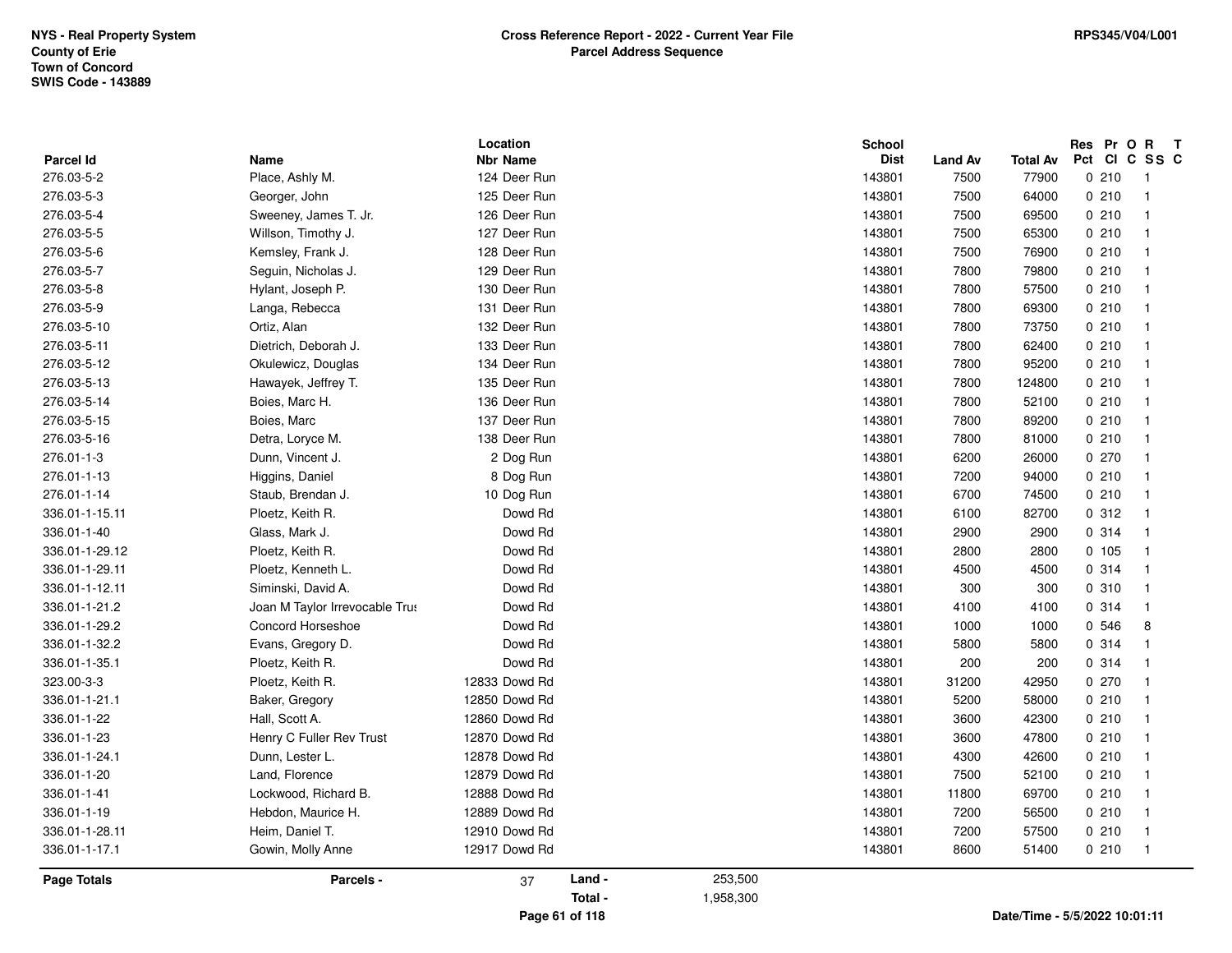|                  |                            | Location           |           | <b>School</b> |                |                               | Res Pr O R | $\mathbf{T}$   |
|------------------|----------------------------|--------------------|-----------|---------------|----------------|-------------------------------|------------|----------------|
| <b>Parcel Id</b> | Name                       | <b>Nbr Name</b>    |           | <b>Dist</b>   | <b>Land Av</b> | <b>Total Av</b>               |            | Pct CI C SS C  |
| 336.01-1-26      | Glass, Mark J.             | 12920 Dowd Rd      |           | 143801        | 5500           | 51600                         | 0210       | $\overline{1}$ |
| 336.01-1-16      | Ploetz, Deborah A.         | 12935 Dowd Rd      |           | 143801        | 5700           | 73300                         | 0210       | $\overline{1}$ |
| 336.01-1-15.12   | Ploetz, Ryan C.            | 12949 Dowd Rd      |           | 143801        | 4200           | 24900                         | 0210       | $\mathbf 1$    |
| 336.01-1-15.2    | Ploetz, Keith R.           | 12955 Dowd Rd      |           | 143801        | 3800           | 45800                         | 0210       | $\overline{1}$ |
| 336.01-1-30.1    | <b>Fisher Realty LLC</b>   | 13008 Dowd Rd      |           | 143801        | 10700          | 94400                         | 0 475      | $\overline{1}$ |
| 336.01-1-14      | Taylor, Patricia A.        | 13041 Dowd Rd      |           | 143801        | 6200           | 57600                         | 0210       | $\mathbf{1}$   |
| 336.01-1-13      | Kittle, Ken M.             | 13061 Dowd Rd      |           | 143801        | 5500           | 80000                         | 0210       | $\mathbf{1}$   |
| 336.01-1-12.2    | Siminiski, David A.        | 13075 Dowd Rd      |           | 143801        | 3000           | 53300                         | 0210       | $\mathbf{1}$   |
| 336.01-1-37      | Diebold, Clarence James Jr | 13672 Dowd Rd      |           | 143801        | 4200           | 46500                         | 0210       | $\mathbf 1$    |
| 290.00-2-6.11    | Lux, Nancy                 | Drake Rd           |           | 143801        | 14100          | 14100                         | 0.322      | $\mathbf 1$    |
| 290.00-2-6.131   | Henry, Eric                | Drake Rd           |           | 143801        | 6800           | 6800                          | 0.314      | $\overline{1}$ |
| 290.00-2-6.14    | Lux, Nancy                 | Drake Rd           |           | 143801        | 7100           | 7100                          | 0.314      | $\mathbf{1}$   |
| 290.00-2-6.2     | Thompson, Joan M.          | Drake Rd           |           | 143801        | 17900          | 17900                         | 0 322      | -1             |
| 306.00-2-16.21   | Rola, Christopher E.       | Drake Rd           |           | 143801        | 6100           | 6100                          | 0 314      | $\mathbf 1$    |
| 290.00-2-7.1     | Karb, Joseph D.            | 11312 Drake Rd     |           | 143801        | 31300          | 80700                         | 66 240     | $\mathbf 1$    |
| 290.00-2-6.12    | Josker, Joseph M.          | 11530 Drake Rd     |           | 143801        | 5700           | 77000                         | 0210       | $\mathbf 1$    |
| 290.00-2-6.132   | James, Jason               | 11535 Drake Rd     |           | 143801        | 6800           | 93600                         | 0210       | $\mathbf{1}$   |
| 306.00-2-14      | Wozniak, Agnes             | 11581 Drake Rd     |           | 143801        | 27500          | 96000                         | 0.280      | $\mathbf 1$    |
| 306.00-2-13      | Goodremote, Donna          | 11746 Drake Rd     |           | 143801        | 11000          | 14800                         | 0210       | $\mathbf{1}$   |
| 306.00-2-12      | Arendt, Gerald K.          | 11772 Drake Rd     |           | 143801        | 15400          | 73000                         | 77 240     | $\mathbf 1$    |
| 306.00-2-15      | Engelhardt, Richard B.     | 11875 Drake Rd     |           | 143801        | 10400          | 83300                         | 0.240      | $\mathbf{1}$   |
| 306.00-2-32      | Kowalczyk, Kevin           | 11940 Drake Rd     |           | 143801        | 6100           | 94300                         | 0210       | -1             |
| 306.00-2-16.22   | Rola, Christopher E.       | 11965 Drake Rd     |           | 143801        | 9200           | 125000                        | 0210       | -1             |
| 348.00-2-23.122  | Gernatt, Donald R.         | East Ave           |           | 143801        | 4900           | 4900                          | 0.314      | $\overline{1}$ |
| 348.00-2-23.121  | Dewald, Daniel D.          | 13648 East Ave     |           | 143801        | 4900           | 57200                         | 0210       | $\mathbf{1}$   |
| 348.00-2-22.11   | Gernatt, Donald Robert     | 13660 East Ave     |           | 143801        | 10000          | 111400                        | 0210       | -1             |
| 276.03-2-33      | Roy, Paul T.               | 35 Edelweiss Dr    |           | 143801        | 7500           | 68900                         | 0210       | $\mathbf 1$    |
| 276.03-2-34      | Bell, Mark R.              | 36 Edelweiss Dr    |           | 143801        | 7500           | 65000                         | 0210       | $\mathbf{1}$   |
| 276.03-2-35      | Sobota, Peter M.           | 40 Edelweiss Dr    |           | 143801        | 7500           | 65190                         | 0210       | $\mathbf{1}$   |
| 347.08-3-3       | Debo, John H.              | Ellis Ave          |           | 143801        | 400            | 400                           | 0.314      | $\mathbf{1}$   |
| 347.08-3-4       | Galley, Michael J.         | Ellis Ave          |           | 143801        | 500            | 500                           | 0.314      | $\mathbf 1$    |
| 347.08-3-6       | Pearson, Kenneth           | Ellis Ave          |           | 143801        | 400            | 400                           | 0 314      | $\mathbf{1}$   |
| 347.08-3-2       | Rice, Stacy V.             | 42 Ellis Ave       |           | 143801        | 300            | 300                           | 0.314      | $\mathbf{1}$   |
| 347.08-3-5       | The, Pamela Khurana        | 72 Ellis Ave       |           | 143801        | 4200           | 4200                          | 0.314      | $\mathbf{1}$   |
| 347.08-3-7       | Grimm, Tucker M.           | 13797 Ellis Ave    |           | 143801        | 4300           | 50000                         | 0210       | -1             |
| 273.00-1-23.12   | Kaiser, Antoinette P.      | Emerling Rd        |           | 144001        | 9000           | 9000                          | 0.322      | $\mathbf 1$    |
| 273.00-2-26.11   | Long, Debra                | <b>Emerling Rd</b> |           | 143801        | 9500           | 9500                          | 0 323      | -1             |
| Page Totals      | Parcels -                  | Land -<br>37       | 295,100   |               |                |                               |            |                |
|                  |                            | Total -            | 1,763,990 |               |                |                               |            |                |
|                  |                            | Page 62 of 118     |           |               |                | Date/Time - 5/5/2022 10:01:11 |            |                |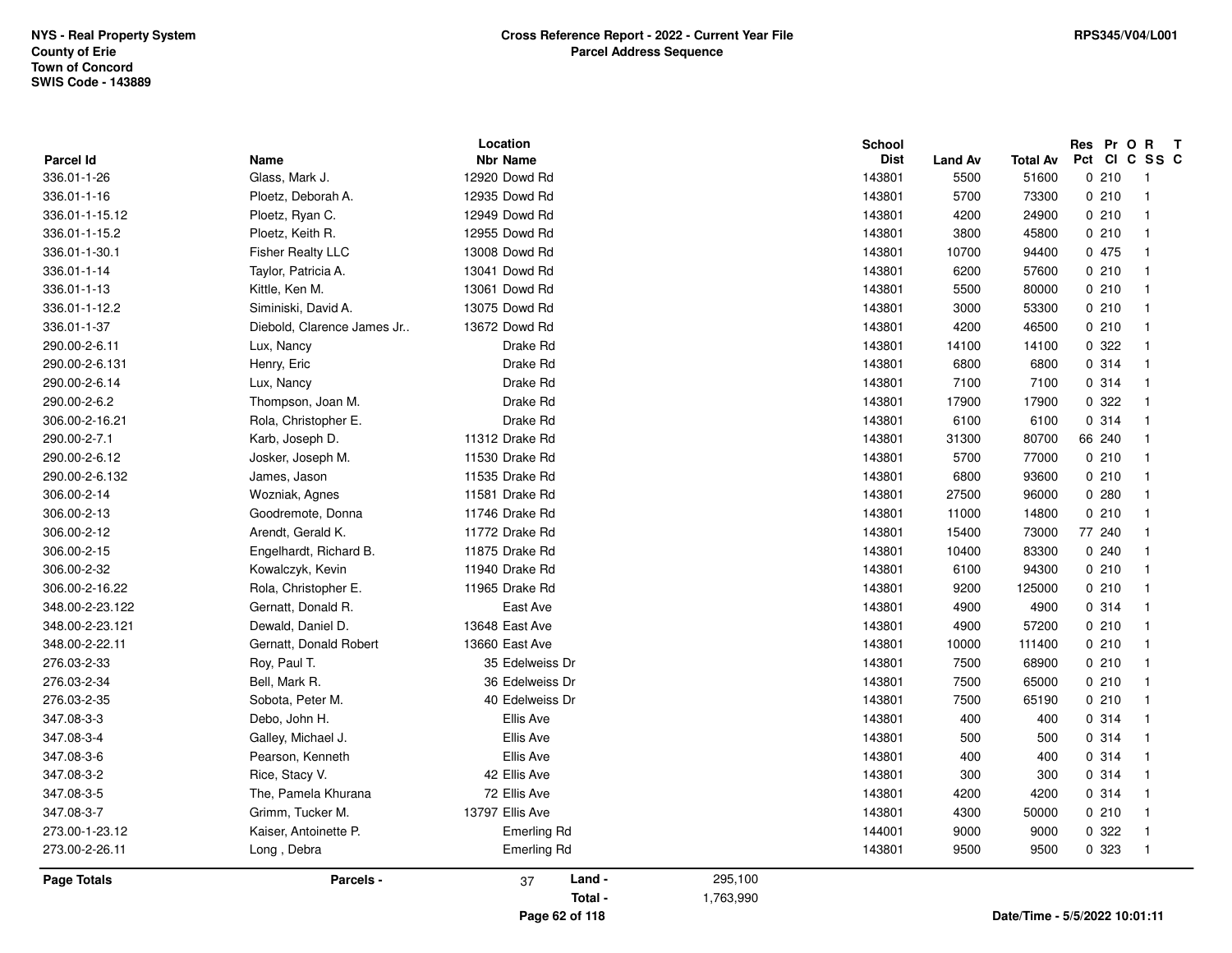| Parcel Id          | Name                          | Location<br><b>Nbr Name</b> | School<br><b>Dist</b> | <b>Land Av</b> | Total Av                      | Res Pr O R | $\mathbf{T}$<br>Pct CI C SS C |
|--------------------|-------------------------------|-----------------------------|-----------------------|----------------|-------------------------------|------------|-------------------------------|
| 273.00-2-18.112    | Faulring, John N.             | <b>Emerling Rd</b>          | 144001                | 38900          | 38900                         | 0 105      | $\mathbf{1}$                  |
| 273.00-2-18.2      | Niagara Mohawk Power Corp     | <b>Emerling Rd</b>          | 144001                | 1300           | 76300                         | 0.882      | 6                             |
| 273.00-1-23.11     | Kaiser, Antoninette P.        | 10001 Emerling Rd           | 144001                | 22200          | 171100                        | 0.240      | $\mathbf{1}$                  |
| 273.00-1-22        | Boncal, Valentine M. Jr.      | 10150 Emerling Rd           | 144001                | 12000          | 84600                         | 0210       | $\mathbf{1}$                  |
| 273.00-2-26.211    | Thie, Kevin D.                | 10257 Emerling Rd           | 143801                | 10800          | 57700                         | 0210       | $\mathbf{1}$                  |
| 273.00-2-26.12     | Old StoneDevelopment, LLC     | 10385 Emerling Rd           | 143801                | 7100           | 62700                         | 0.240      | $\mathbf{1}$                  |
| 273.00-2-18.121    | Faulring, John N.             | 10425 Emerling Rd           | 143801                | 18600          | 121900                        | 77 240     | $\mathbf{1}$                  |
| 273.00-2-28        | American Tower Asset SubII II | 10460 Emerling Rd           | 144001                | 11500          | 105200                        | 0 837      | 6                             |
| 273.00-2-19.2      | Nellist, Kevin E.             | 10462 Emerling Rd           | 143801                | 11100          | 61500                         | 0.240      | $\mathbf{1}$                  |
| 273.00-2-19.1      | Kuhn, Jason                   | 10504 Emerling Rd           | 143801                | 18700          | 99900                         | 0.240      | $\mathbf{1}$                  |
| 273.00-2-22        | Emerling, David               | 10520 Emerling Rd           | 143801                | 7800           | 12300                         | 0210       | $\mathbf{1}$                  |
| 273.00-2-20        | Emerling, David               | 10526 Emerling Rd           | 143801                | 5900           | 60100                         | 0210       | $\mathbf{1}$                  |
| 273.00-2-21.11     | Emerling, David M.            | 10655 Emerling Rd           | 143801                | 77600          | 154300                        | 0 112      | $\mathbf{1}$                  |
| 273.00-2-21.2      | Emerling, Dennis M.           | 10698 Emerling Rd           | 143801                | 10900          | 86500                         | 0210       | $\mathbf{1}$                  |
| 273.00-2-21./A     | Sprint Spectrum Lp            | 10700 Emerling Rd           | 143801                | $\pmb{0}$      | 235400                        | 0 837      | 6                             |
| 273.00-2-23.1      | Emerling, Gary J.             | 10758 Emerling Rd           | 143801                | 121300         | 173100                        | 0 112      | $\mathbf{1}$                  |
| 273.00-2-24        | Emerling, James P.            | 10785 Emerling Rd           | 143801                | 5900           | 59400                         | 0210       | $\mathbf{1}$                  |
| 273.00-2-26.13     | Old Stone Development LLC     | <b>Emerling Rd</b>          | 143801                | 11200          | 11200                         | 0.322      | $\mathbf{1}$                  |
| 273.00-2-21.12     | Tartick, Matthew M.           | <b>Emerling Rd</b>          | 143801                | 9200           | 9200                          | 0 314      | $\mathbf{1}$                  |
| 276.00-1-17        | County Of Erie                | Foote Rd                    | 143801                | 57200          | 57200                         | 0 962      | 8                             |
| 292.00-1-8.11      | Fletcher, Robert Baxter III.  | 9595 Foote Rd               | 143801                | 17200          | 164600                        | 0.240      | $\mathbf{1}$                  |
| 292.00-1-10        | Zehnder, Bruce E.             | 9637 Foote Rd               | 143801                | 31700          | 48900                         | 0240       | $\mathbf{1}$                  |
| 292.00-1-9         | Zehnder, Bruce E.             | 9669 Foote Rd               | 143801                | 59600          | 220400                        | 0.112      | $\mathbf{1}$                  |
| 292.00-1-11        | Glen-Coe                      | 9869 Foote Rd               | 143801                | 23600          | 34000                         | 0 9 2 0    | $\mathbf{1}$                  |
| 274.01-1-3         | Bauer, Erich W.               | 7148 Fowler Rd              | 143801                | 16300          | 110500                        | 0210       | $\mathbf{1}$                  |
| 274.01-1-4         | Witka, John E.                | 7149 Fowler Rd              | 143801                | 28400          | 111800                        | 0.280      | $\mathbf{1}$                  |
| 274.02-1-13        | 840 LLC                       | 7200 Fowler Rd              | 143801                | 7700           | 85700                         | 0210       | $\mathbf{1}$                  |
| 274.02-1-12        | Gilman, David P.              | 7211 Fowler Rd              | 143801                | 4700           | 47300                         | 0210       | $\mathbf{1}$                  |
| 274.02-1-11        | Katrein, Nicholas             | 7221 Fowler Rd              | 143801                | 11200          | 30700                         | 0210       | $\mathbf{1}$                  |
| 274.02-1-10        | Papich, William Jr.           | 7229 Fowler Rd              | 143801                | 4900           | 31500                         | 0210       | $\mathbf{1}$                  |
| 353.00-2-5./A      | Supply-National Fuel Gas      | 789(S) Gas WI               | 143801                | 0              | 28400                         | 0 736      | 6                             |
| 353.00-2-5./B      | Supply-National Fuel Gas      | 850(S) Gas WI               | 143801                | 0              | 28400                         | 0 736      | 6                             |
| 353.00-2-4./A      | Supply-National Fuel Gas      | 885(S) Gas WI               | 143801                | 0              | 28400                         | 0 736      | 6                             |
| 353.00-2-3./B      | Supply-National Fuel Gas      | 893(S) Gas WI               | 143801                | $\mathbf 0$    | 28400                         | 0 736      | 6                             |
| 353.00-2-3./A      | Supply-National Fuel Gas      | 1208(S) Gas WI              | 143801                | 0              | 28400                         | 0 736      | 6                             |
| 345.00-1-16./A     | Supply-National Fuel Gas      | 870 (S) Gas WI              | 143801                | 0              | 28400                         | 0 736      | $\,6\,$                       |
| 353.00-2-1.2/A     | Supply-National Fuel Gas      | 1382 (S) Gas WI             | 143801                | $\mathbf 0$    | 28400                         | 0 736      | 6                             |
| <b>Page Totals</b> | Parcels -                     | Land -<br>37                | 664,500               |                |                               |            |                               |
|                    |                               | Total -                     | 2,822,700             |                |                               |            |                               |
|                    |                               | Page 63 of 118              |                       |                | Date/Time - 5/5/2022 10:01:11 |            |                               |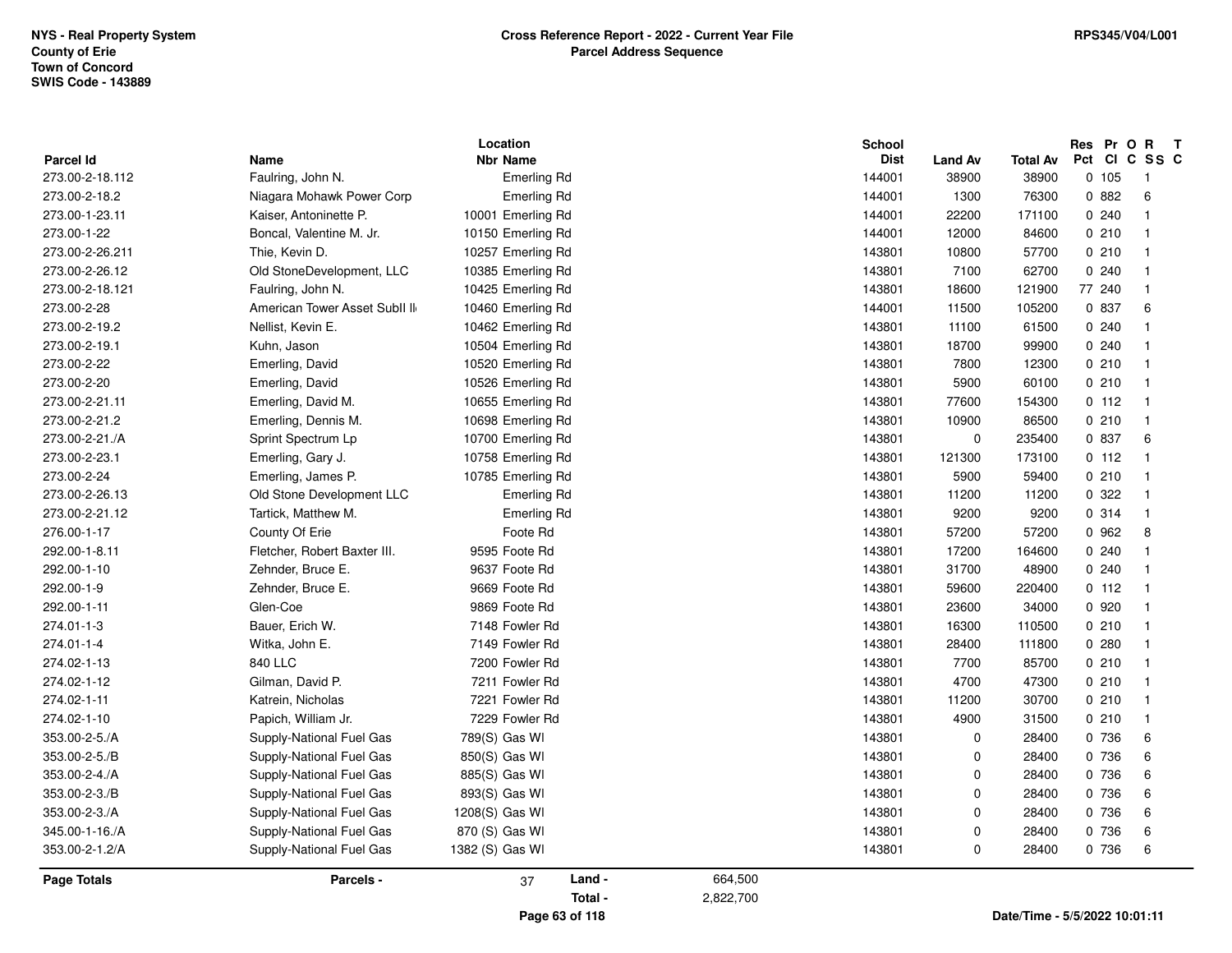|                                    |                             | Location                             |         |        | <b>School</b>         |                            |                         | Res Pr O R<br>Pct CI C SS C | $\mathbf{T}$               |
|------------------------------------|-----------------------------|--------------------------------------|---------|--------|-----------------------|----------------------------|-------------------------|-----------------------------|----------------------------|
| <b>Parcel Id</b><br>307.00-1-17./A | Name                        | <b>Nbr Name</b><br>29-20905 Gas Well |         |        | <b>Dist</b><br>143801 | <b>Land Av</b><br>$\Omega$ | <b>Total Av</b><br>1137 | 0 733                       | $\overline{\phantom{0}}$ 1 |
|                                    | Empire Energy E&P LLC       |                                      |         |        |                       |                            |                         |                             |                            |
| 307.00-1-17./B                     | Shelex Drilling Inc         | 29-20976 Gas Well                    |         |        | 143801                | 0                          | 3122                    | 0 733                       | $\overline{1}$             |
| 289.00-1-28./A                     | Cotton Well Drilling Co     | 29-21176 Gas Well                    |         |        | 145801                | $\mathbf 0$                | 139                     | 0 733                       | $\overline{1}$             |
| 289.00-1-29.1/A                    | Cotton Well Drilling Co     | 29-20969 Gas Well                    |         |        | 145801                | $\mathbf 0$                | 432                     | 0 733                       | $\overline{1}$             |
| 289.00-1-29.1/B                    | Cotton Well Drilling Co     | 29-21181 Gas Well                    |         |        | 145801                | $\mathbf 0$                | 279                     | 0 733                       | $\overline{1}$             |
| 289.00-1-29.12/A                   | Cotton Well Drilling Co     | 29-22155 Gas Well                    |         |        | 145801                | $\mathbf 0$                | 132                     | 0 733                       | $\overline{1}$             |
| 274.00-2-14./A                     | PPP Future Development Inc  | 29-12350 Gas Well                    |         |        | 143801                | $\mathbf 0$                | 8                       | 0 733                       | $\overline{1}$             |
| 322.00-2-8.12/A                    | Empire Energy E & P LLC     | 29-18742 Gas Well                    |         |        | 143801                | $\Omega$                   | 810                     | 0 733                       | $\overline{1}$             |
| 320.00-1-1./B                      | PPP Future Development Inc  | 29-22049 Gas Well                    |         |        | 145801                | $\Omega$                   | 55                      | 0 733                       | $\overline{\mathbf{1}}$    |
| 274.00-2-21./A                     | PPP Future Development Inc  | 29-22328 Gas Well                    |         |        | 143801                | $\mathbf 0$                | 34                      | 0 733                       | $\overline{1}$             |
| 274.00-3-1./A                      | PPP Future Development Inc  | 29-10959 Gas Well                    |         |        | 143801                | $\Omega$                   | 748                     | 0 733                       | $\overline{1}$             |
| 274.00-3-1./B                      | PPP Future Development Inc  | 29-12745 Gas Well                    |         |        | 143801                | $\mathbf 0$                | 461                     | 0 733                       | -1                         |
| 274.00-3-1./C                      | PPP Future Development Inc  | 29-11692 Gas Well                    |         |        | 143801                | $\mathbf 0$                | 528                     | 0 733                       | $\overline{1}$             |
| 274.00-3-1./D                      | Estate of Irene Heary       | 29-11439 Gas Well                    |         |        | 143801                | $\Omega$                   | $\mathbf 0$             | 0 733                       | - 1                        |
| 305.00-2-4./A                      | Stedman Energy Inc          | 29-23498 Gas Well                    |         |        | 143801                | $\Omega$                   | 481                     | 0 733                       | $\overline{1}$             |
| 305.00-2-6./A                      | Stedman Energy Inc          | 29-21844 Gas Well                    |         |        | 143801                | $\Omega$                   | 179                     | 0 733                       | -1                         |
| 305.00-2-10./A                     | PPP Future Development Inc. | 29-11975 Gas Well                    |         |        | 143801                | $\mathbf 0$                | 2262                    | 0 733                       | -1                         |
| 320.00-2-2./A                      | PPP Future Development Inc. | 29-24078 Gas Well                    |         |        | 143801                | $\mathbf 0$                | 1171                    | 0 733                       | - 1                        |
| 320.00-2-2./B                      | PPP Future Development Inc  | 29-24079 Gas Well                    |         |        | 143801                | $\Omega$                   | 1194                    | 0 733                       | $\overline{1}$             |
| 320.00-2-2./C                      | PPP Future Development Inc  | 29-24403 Gas Well                    |         |        | 143801                | $\Omega$                   | 93                      | 0 733                       | $\overline{1}$             |
| 290.00-1-18./A                     | PPP Future Development Inc  | 29-11728 Gas Well                    |         |        | 143801                | $\Omega$                   | 703                     | 0 733                       | $\overline{1}$             |
| 320.00-2-2./D                      | PPP Future Development Inc. | 29-24404 Gas Well                    |         |        | 143801                | $\Omega$                   | 436                     | 0 733                       | -1                         |
| 320.00-2-2./E                      | PPP Future Development Inc  | 29-24405 Gas Well                    |         |        | 143801                | $\Omega$                   | 1609                    | 0 733                       | $\overline{\mathbf{1}}$    |
| 291.00-1-2./A                      | PPP Future Development Inc  | 29-25679 Gas Well                    |         |        | 143801                | $\Omega$                   | 471                     | 0 733                       | $\overline{1}$             |
| 305.00-2-21./A                     | PPP Future Development      | 29-11977 Gas Well                    |         |        | 143801                | $\Omega$                   | 57                      | 0 733                       | $\overline{\mathbf{1}}$    |
| 320.00-2-13./A                     | PPP Future Development Inc  | 29-23297 Gas Well                    |         |        | 143801                | $\mathbf 0$                | 1712                    | 0 733                       | $\overline{1}$             |
| 305.00-2-30./A                     | Stedman Energy Inc          | 29-22050 Gas Well                    |         |        | 143801                | $\mathbf 0$                | 455                     | 0 733                       | $\overline{\mathbf{1}}$    |
| 320.00-2-18.1/A                    | PPP Future Development Inc  | 29-23339 Gas Well                    |         |        | 143801                | $\mathbf 0$                | 459                     | 0 733                       | $\overline{1}$             |
| 320.00-2-18.1/B                    | PPP Future Development Inc  | 29-24073 Gas Well                    |         |        | 143801                | $\mathbf 0$                | 1876                    | 0 733                       | $\overline{1}$             |
| 273.00-1-1./A                      | Cotton Well Drilling Co     | 29-20790 Gas Well                    |         |        | 144001                | $\mathbf 0$                | 403                     | 0 733                       | $\overline{\mathbf{1}}$    |
| 273.00-1-4./A                      | Cotton Well Drilling Co Inc | 29-20793 Gas Well                    |         |        | 144001                | $\mathbf 0$                | 218                     | 0 733                       | $\overline{1}$             |
| 290.00-2-12./A                     | PPP Future Development Inc  | 29-11509 Gas Well                    |         |        | 143801                | $\mathbf 0$                | 274                     | 0 733                       | $\overline{1}$             |
| 290.00-2-14./A                     | Anderson, Kyle K.           | 29-11510 Gas Well                    |         |        | 143801                | $\mathbf 0$                | 59                      | 0 733                       | $\overline{\mathbf{1}}$    |
| 320.00-2-28./A                     | PPP Future Development Inc  | 29-24399 Gas Well                    |         |        | 143801                | $\mathbf 0$                | 1024                    | 0 733                       | $\overline{1}$             |
| 306.00-1-2.1/A                     | PPP Future Development Inc  | 29-11738 Gas Well                    |         |        | 143801                | $\mathbf 0$                | 460                     | 0 733                       | $\overline{1}$             |
| 305.00-2-9./A                      | Stedman Energy Inc          | 29-27944 Gas Well                    |         |        | 143801                | $\mathbf 0$                | 702                     | 0 733                       | $\overline{1}$             |
| 306.00-1-3.1/A                     | PPP Future Development Inc  | 29-22472 Gas Well                    |         |        | 143801                | 0                          | 126                     | 0 733                       | $\overline{\phantom{0}}$   |
| Page Totals                        | Parcels -                   | 37                                   | Land -  | 0      |                       |                            |                         |                             |                            |
|                                    |                             |                                      | Total - | 24,309 |                       |                            |                         |                             |                            |

**Page 64 of 118**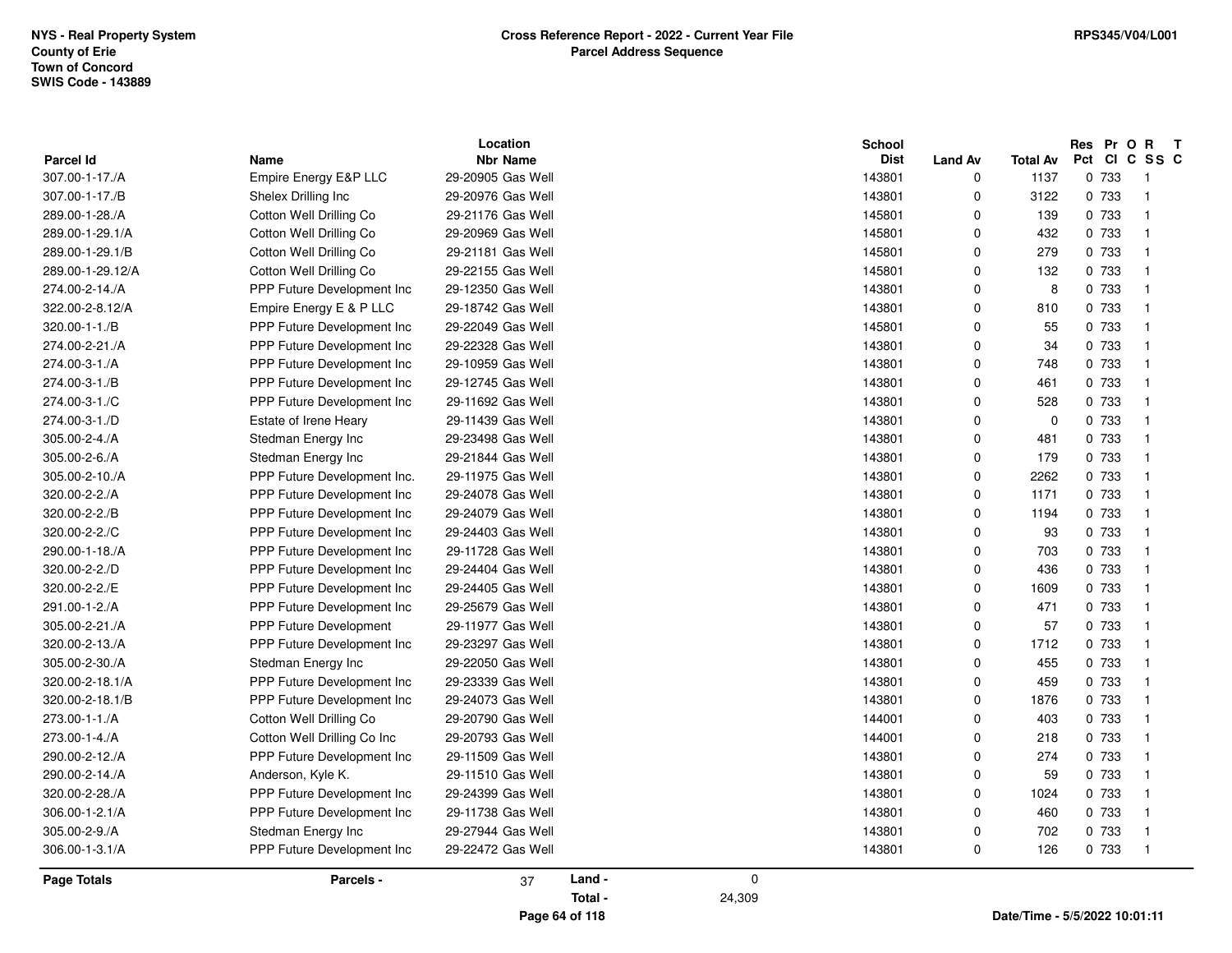| <b>Parcel Id</b> | <b>Name</b>                   | Location<br><b>Nbr Name</b>            |         |             | <b>School</b><br><b>Dist</b> | <b>Land Av</b> | <b>Total Av</b> | Res Pr O R T<br>Pct CI C SS C |                            |
|------------------|-------------------------------|----------------------------------------|---------|-------------|------------------------------|----------------|-----------------|-------------------------------|----------------------------|
| 333.00-1-26.2/A  | <b>PPP Future Development</b> | 29-24674 Gas Well                      |         |             | 143801                       | 0              | 1347            | 0 733                         | $\overline{\phantom{0}}$ 1 |
| 333.00-1-1./B    | PPP Future Development Inc    | 29-24473 Gas Well                      |         |             | 143801                       | 0              | 129             | 0 733                         | $\overline{\phantom{0}}$   |
| 320.00-1-1.11/A  | PPP Future Development Inc    | 29-24480 Gas Well                      |         |             | 145801                       | $\Omega$       | 335             | 0 733                         | $\overline{1}$             |
| 320.00-1-2./b    | PPP Future Development Inc.   | 29-24465 Gas Well                      |         |             | 145801                       | 0              | 1058            | 0 733                         | - 1                        |
| 320.00-1-2./a    | PPP Future Development Inc    | 29-24464 Gas Well                      |         |             | 145801                       | 0              | 927             | 0 733                         | $\overline{1}$             |
| 321.00-1-9.111/A | Snyder, Kenneth L.            | 29-12983 Gas Well                      |         |             | 143801                       | 0              | 306             | 0 733                         | - 1                        |
| 275.00-2-4./A    | Pan Energy Co Inc             | 29-18270 Gas Well                      |         |             | 143801                       | 0              | $\mathbf 0$     | 0 733                         | - 1                        |
| 307.00-4-1./A    | Empire Energy E & P LLC       | 29-18743 Gas Well                      |         |             | 143801                       | 0              | 223             | 0 733                         | - 1                        |
| 306.00-1-19.1/A  | PPP Future Development Inc    | 29-11951 Gas Well                      |         |             | 143801                       | 0              | 938             | 0 733                         | - 1                        |
| 321.00-2-3./A    | Weil Resources Inc            | 29-12970 Gas Well                      |         |             | 143801                       | 0              | 245             | 0 733                         | - 1                        |
| 321.00-2-3./B    | Weil Resources Inc            | 29-12971 Gas Well                      |         |             | 143801                       | $\Omega$       | 263             | 0 733                         | - 1                        |
| 321.00-2-7./A    | Snyder, Kenneth L.            | 29-12984 Gas Well                      |         |             | 143801                       | 0              | 734             | 0 733                         | - 1                        |
| 273.00-2-1./A    | Cotton Well Drilling Co Inc   | 29-20794 Gas Well                      |         |             | 144001                       | 0              | 436             | 0 733                         | - 1                        |
| 321.00-2-7./B    | Snyder, Kenneth L.            | 29-12985 Gas Well                      |         |             | 143801                       | $\Omega$       | 557             | 0 733                         | $\overline{1}$             |
| 321.00-2-7./C    | Weil Resources Inc            | 29-21996 Gas Well                      |         |             | 143801                       | 0              | 0               | 0 733                         | $\overline{\mathbf{1}}$    |
|                  |                               |                                        |         |             |                              | 0              |                 |                               | - 1                        |
| 321.00-2-9./A    | Empire Energy E & P LLC       | 29-15916 Gas Well                      |         |             | 143801                       | 0              | 1005<br>233     | 0 733<br>0 733                | $\overline{1}$             |
| 321.00-2-9./B    | Empire Energy E & P LLC       | 29-18721 Gas Well                      |         |             | 143801                       |                |                 | 0 733                         | $\overline{\mathbf{1}}$    |
| 336.00-2-5./A    | Weil Resources Inc            | 29-15808 Gas Well<br>29-18720 Gas Well |         |             | 143801                       | 0<br>$\Omega$  | 341             |                               |                            |
| 321.00-2-9./C    | Empire Energy E & P LLC       |                                        |         |             | 143801                       |                | 659             | 0 733                         | $\overline{1}$             |
| 306.00-2-8.1/A   | Empire Energy E & P LLC       | 29-22175 Gas Well                      |         |             | 143801                       | $\mathbf 0$    | 621             | 0 733                         | - 1                        |
| 308.00-1-17./A   | R&M Miller Family Trust       | 29-17768 Gas Well                      |         |             | 143801                       | $\mathbf 0$    | $\mathbf 0$     | 0 733                         | - 1                        |
| 323.00-2-16./A   | Pan Energy Co Inc             | 29-17735 Gas Well                      |         |             | 143801                       | $\mathbf 0$    | 234             | 0 733                         | - 1                        |
| 306.00-2-17./A   | Empire Energy E & P LLC       | 29-22068 Gas Well                      |         |             | 143801                       | 0              | 169             | 0 733                         |                            |
| 273.00-2-23./A   | Cotton Well Drilling Co Inc   | 29-20824 Gas Well                      |         |             | 143801                       | $\mathbf 0$    | 1321            | 0 733                         | - 1                        |
| 348.00-2-23.21/A | Gernatt Asphalt Products Inc  | 29-15761 Gas Well                      |         |             | 143801                       | $\mathbf 0$    | 231             | 0 733                         | - 1                        |
| 306.00-3-1./A    | Empire Energy E & P LLC       | 29-22538 Gas Well                      |         |             | 143801                       | $\mathbf 0$    | 3030            | 0 733                         | - 1                        |
| 289.00-1-2./A    | Cotton Well Drilling Co Inc   | 29-20768 Gas Well                      |         |             | 143801                       | $\Omega$       | 557             | 0 733                         | - 1                        |
| 273.00-2-21.11/A | PPP Future Development Inc.   | 29-24874 Gas Well                      |         |             | 143801                       | $\mathbf 0$    | 25              | 0 733                         | - 1                        |
| 291.00-1-23./A   | PPP Future Development Inc    | 29-25453 Gas Well                      |         |             | 143801                       | 0              | 1679            | 0 733                         | $\overline{\phantom{0}}$   |
| 348.00-3-3./B    | Weil Resources Inc            | 29-15742 Gas Well                      |         |             | 143801                       | $\mathbf 0$    | 275             | 0 733                         | - 1                        |
| 333.00-1-1./C    | PPP Future Development Inc    | 29-25244 Gas Well                      |         |             | 143801                       | $\mathbf 0$    | 3879            | 0 733                         | $\overline{1}$             |
| 273.00-2-21.11/C | PPP Future Development Inc.   | 29-25245 Gas Well                      |         |             | 143801                       | $\mathbf 0$    | $\mathbf 0$     | 0 733                         | - 1                        |
| 320.00-2-19./A   | PPP Future Development Inc    | 29-25113 Gas Well                      |         |             | 143801                       | $\mathbf 0$    | 931             | 0 733                         | - 1                        |
| 333.00-1-21./A   | PPP Future Develpment Inc     | 29-25097 Gas Well                      |         |             | 143801                       | 0              | 2106            | 0 733                         | $\overline{\mathbf{1}}$    |
| 273.00-2-21.11/B | PPP Future Development Inc    | 29-24886 Gas Well                      |         |             | 143801                       | $\Omega$       | 28              | 0 733                         | $\overline{1}$             |
| 306.00-3-12./A   | Empire Energy E & P LLC       | 29-18744 Gas Well                      |         |             | 143801                       | $\mathbf 0$    | 796             | 0 733                         | - 1                        |
| 273.00-1-10.1/A  | PPP Future Development Inc    | 29-25246 Gas Well                      |         |             | 144001                       | 0              | $\mathbf 0$     | 0 733                         | - 1                        |
| Page Totals      | Parcels -                     | 37                                     | Land -  | $\mathbf 0$ |                              |                |                 |                               |                            |
|                  |                               |                                        | Total - | 25,618      |                              |                |                 |                               |                            |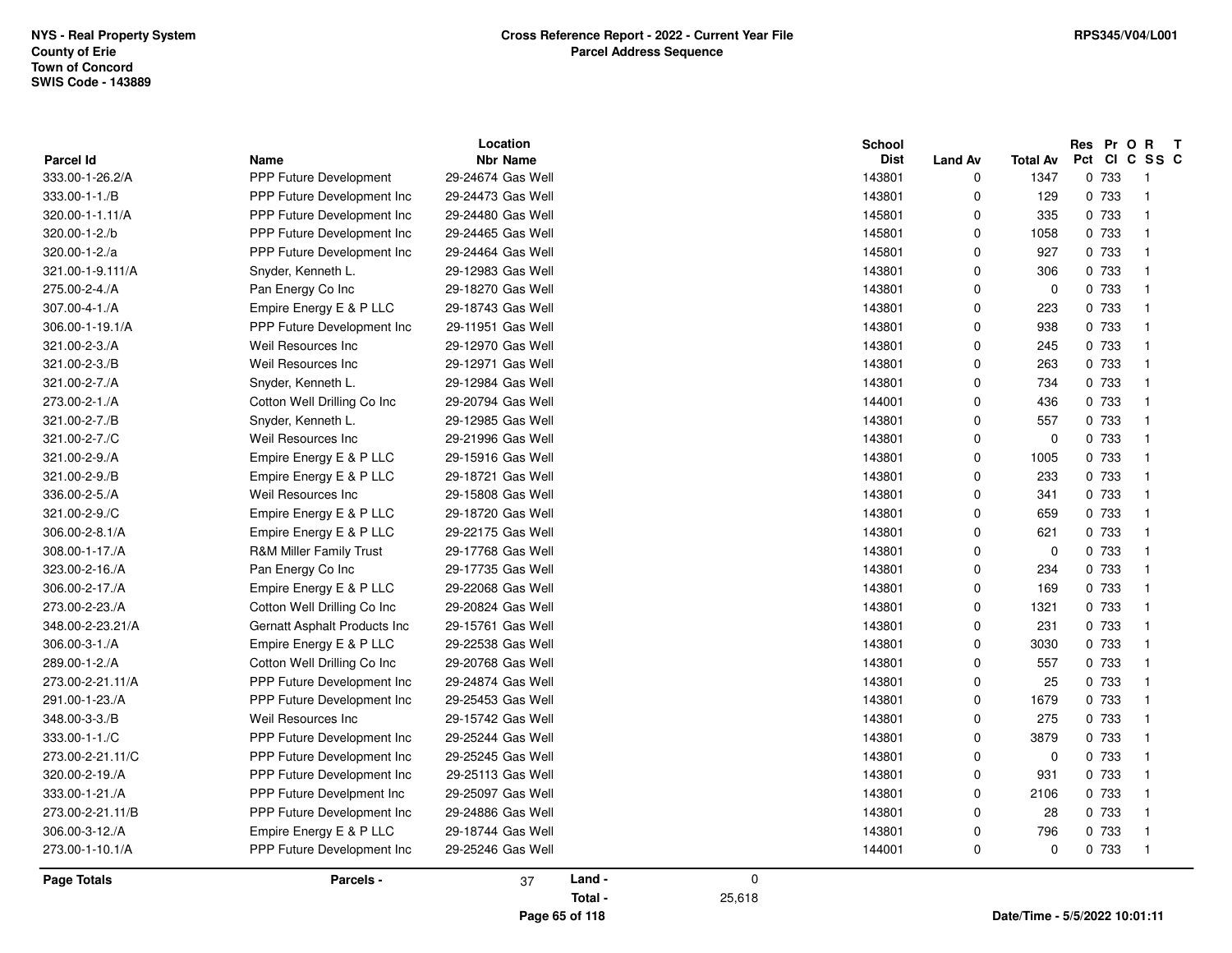| <b>Parcel Id</b>  | <b>Name</b>                   | Location<br><b>Nbr Name</b> |         | <b>School</b><br><b>Dist</b> | <b>Land Av</b> | <b>Total Av</b>               | Res<br>Pct Cl | C      | Pr O R T<br>SS C        |
|-------------------|-------------------------------|-----------------------------|---------|------------------------------|----------------|-------------------------------|---------------|--------|-------------------------|
| 322.00-1-13.2/A   | Empire Energy E & P LLC       | 29-18712 Gas Well           |         | 143801                       | 0              | 857                           |               | 0 733  | $\overline{1}$          |
| 320.00-2-10.2/A   | PPP Future Development Inc    | 29-25276 Gas Well           |         | 143801                       | 0              | 1368                          |               | 0 733  | $\overline{1}$          |
| 289.00-1-12.111/A | Stedman Energy Inc            | 29-23553 Gas Well           |         | 145801                       | 0              | 203                           |               | 0 733  | $\overline{1}$          |
| 274.00-1-31.51/A  | <b>PPP Future Development</b> | 29-25458 Gas Well           |         | 143801                       | $\mathbf 0$    | $\Omega$                      |               | 0 733  | $\overline{1}$          |
| 333.00-1-9.2/A    | PPP Future Development Inc    | 29-24398 Gas Well           |         | 143801                       | $\mathbf 0$    | 13845                         |               | 0 733  | $\overline{1}$          |
| 289.00-1-12.12/A  | Stedman Energy Inc            | 29-24188 Gas Well           |         | 145801                       | 0              | 292                           |               | 0 733  | $\overline{\mathbf{1}}$ |
| 333.00-1-9.2/B    | <b>PPP Future Development</b> | 29-24402 Gas Well           |         | 143801                       | $\mathbf 0$    | 3104                          |               | 0 733  | $\overline{1}$          |
| 289.00-1-14./A    | Stedman Energy Inc            | 29-23499 Gas Well           |         | 143801                       | $\mathbf 0$    | 402                           |               | 0 733  | $\overline{1}$          |
| 322.00-1-18.111/A | Empire Energy E & P LLC       | 29-19209 Gas Well           |         | 143801                       | $\mathbf 0$    | 515                           |               | 0 733  | $\mathbf{1}$            |
| 289.00-1-16./A    | Stedman Energy Inc            | 29-23552 Gas Well           |         | 143801                       | $\mathbf 0$    | 350                           |               | 0 733  | $\overline{1}$          |
| 308.00-2-30       | Hosie, Thomas J.              | Genesee Rd                  |         | 143801                       | 3000           | 3000                          |               | 0.314  | $\overline{1}$          |
| 308.03-1-25.2     | E Concord Fire Dept Inc       | Genesee Rd                  |         | 143801                       | 14100          | 24100                         |               | 0.312  | 8                       |
| 308.03-1-31.2     | Steff, Lambert                | Genesee Rd                  |         | 143801                       | 2400           | 2400                          |               | 0.314  | $\overline{\mathbf{1}}$ |
| 307.00-2-15       | Schreiber & Winkelman Inc     | Genesee Rd                  |         | 143801                       | 9450           | 9450                          |               | 0 323  | $\overline{1}$          |
| 307.00-2-16       | Schreiber & Winkelman Inc     | Genesee Rd                  |         | 143801                       | 450            | 450                           |               | 0.314  | $\overline{1}$          |
| 305.00-1-14.2     | Orlowski, Kevin M.            | Genesee Rd                  |         | 145801                       | 1500           | 1500                          |               | 0.314  | $\overline{1}$          |
| 305.00-1-16.212   | Supply-National Fuel Gas      | Genesee Rd                  |         | 145801                       | 56000          | 56000                         | 0.321         |        | 6                       |
| 305.00-1-22       | Wells, Darren J.              | Genesee Rd                  |         | 143801                       | 2700           | 2700                          |               | 0.314  | $\overline{1}$          |
| 305.00-2-12       | Schneider, Michael E.         | Genesee Rd                  |         | 143801                       | 3200           | 3200                          |               | 0.314  | $\overline{1}$          |
| 307.00-2-54       | McEwan, Daryl W.              | Genesee Rd                  |         | 143801                       | 20200          | 20200                         |               | 0.322  | $\overline{1}$          |
| 305.00-2-26.21    | Klemens, George               | Genesee Rd                  |         | 143801                       | 6700           | 6700                          |               | 0.314  | $\overline{\mathbf{1}}$ |
| 307.00-3-4.2      | Trabert, Susan                | Genesee Rd                  |         | 143801                       | 2500           | 2500                          |               | 0.314  | $\overline{1}$          |
| 307.00-2-62.111   | Snyder, William F. III.       | Genesee Rd                  |         | 143801                       | 97400          | 115300                        |               | 0, 100 | $\overline{1}$          |
| 305.00-2-38       | Eiss, David A.                | Genesee Rd                  |         | 143801                       | 6200           | 6200                          |               | 0.322  | $\overline{1}$          |
| 306.00-1-19.111   | <b>Emerling Family LLC</b>    | Genesee Rd                  |         | 143801                       | 152100         | 156800                        |               | 0 105  | $\overline{1}$          |
| 306.00-1-22.12    | Smith, Joseph E.              | Genesee Rd                  |         | 143801                       | 4100           | 4100                          |               | 0.314  | $\overline{1}$          |
| 308.00-1-19.1     | Hebden, Brian R.              | Genesee Rd                  |         | 143801                       | 210            | 210                           |               | 0.314  | $\overline{1}$          |
| 308.00-1-19.21    | Hebden, Brian R.              | Genesee Rd                  |         | 143801                       | 1700           | 1700                          |               | 0.314  | $\overline{1}$          |
| 306.00-2-16.1     | Wozniak, Agnes                | Genesee Rd                  |         | 143801                       | 15000          | 15000                         |               | 0.321  | $\overline{1}$          |
| 308.00-1-22.1     | Reese, Rachael                | Genesee Rd                  |         | 143801                       | 10300          | 10300                         |               | 0.314  | $\overline{1}$          |
| 306.00-2-23       | E-Ny State Elec & Gas         | Genesee Rd                  |         | 143801                       | 3400           | 3400                          |               | 0 884  | 6                       |
| 306.00-2-24       | Lewandowski, Eric D.          | Genesee Rd                  |         | 143801                       | 5300           | 5300                          |               | 0.314  | $\overline{1}$          |
| 307.00-1-17.1     | Holiday, Rita T.              | Genesee Rd                  |         | 143801                       | 31200          | 31200                         |               | 0.322  | $\overline{\mathbf{1}}$ |
| 308.00-2-3        | lannone, Donna                | Genesee Rd                  |         | 143801                       | 150            | 150                           |               | 0.314  | $\overline{1}$          |
| 306.00-3-1./B     | Sprint Spectrum Lp            | Genesee Rd                  |         | 143801                       | $\mathbf 0$    | 208300                        |               | 0 837  | 6                       |
| 306.00-3-13       | Goodremote, Cecil J. Jr.      | Genesee Rd                  |         | 143801                       | 3000           | 3000                          | 0.321         |        | $\overline{1}$          |
| 308.00-2-16.131   | Hosie, Thomas                 | Genesee Rd                  |         | 143801                       | 4000           | 4000                          |               | 0.314  | $\overline{\mathbf{1}}$ |
| Page Totals       | Parcels -                     | Land -<br>37                | 456,260 |                              |                |                               |               |        |                         |
|                   |                               | Total -                     | 718,096 |                              |                |                               |               |        |                         |
|                   |                               | Page 66 of 118              |         |                              |                | Date/Time - 5/5/2022 10:01:11 |               |        |                         |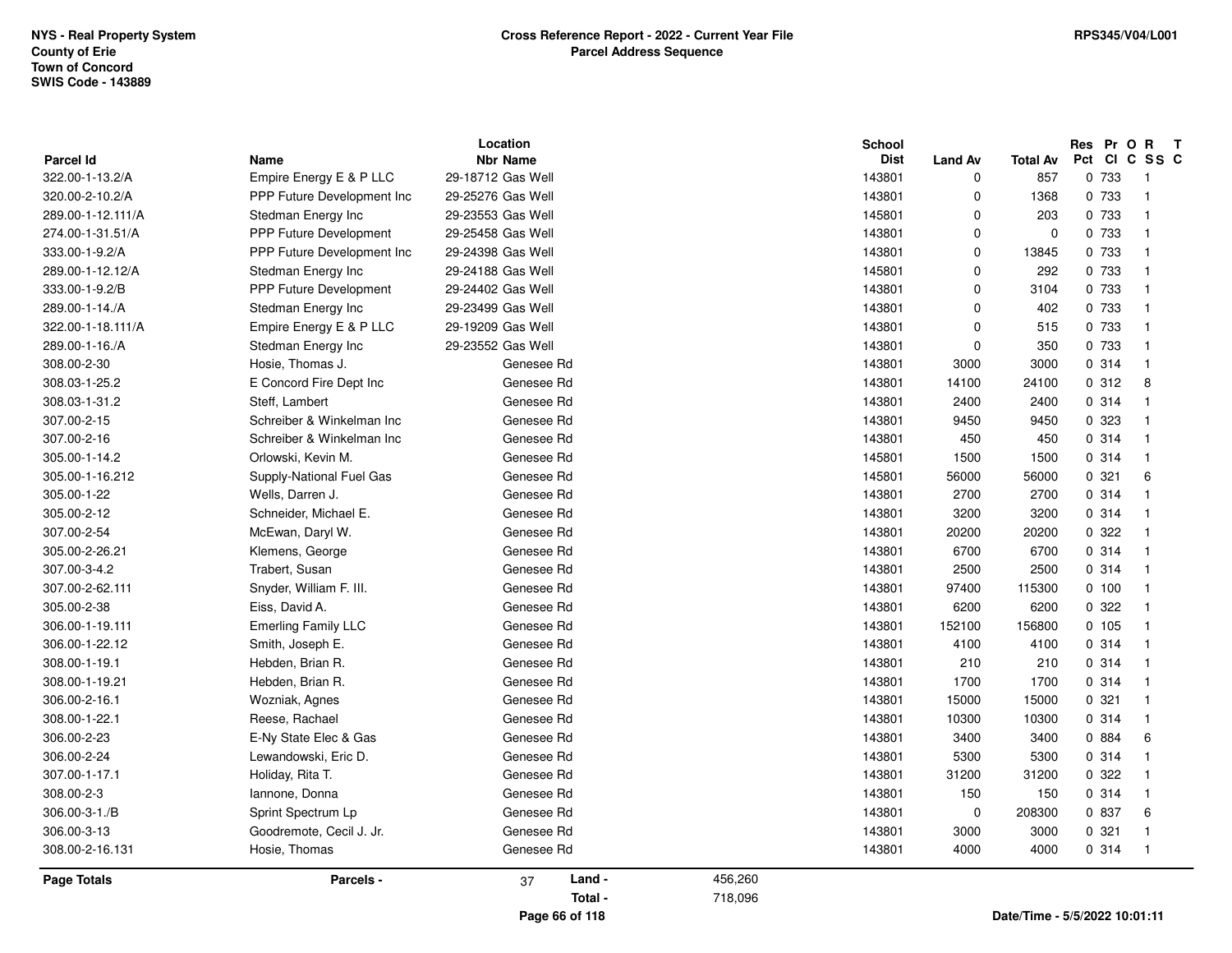| <b>Parcel Id</b> | Name                           | Location<br><b>Nbr Name</b> |         | <b>School</b><br><b>Dist</b> | <b>Land Av</b> | <b>Total Av</b> |         | Res Pr O R<br>Pct CI C SS C | $\mathbf{T}$ |
|------------------|--------------------------------|-----------------------------|---------|------------------------------|----------------|-----------------|---------|-----------------------------|--------------|
| 308.00-2-16.14   | Sutton, Mary C.                | Genesee Rd                  |         | 143801                       | 16500          | 16500           | 0.322   | -1                          |              |
| 305.00-1-16.22   | Supply-National Fuel Gas       | 5510 Genesee Rd             |         | 145801                       | 85000          | 24140000        | 0 883   | 6                           |              |
| 305.00-1-16.1    | Spahn, David G.                | 5515 Genesee Rd             |         | 145801                       | 20900          | 34300           | 0, 105  | $\mathbf{1}$                |              |
| 305.00-1-16.211  | D'agostino, Gail               | 5562 Genesee Rd             |         | 145801                       | 10400          | 92600           | 0.240   | $\mathbf{1}$                |              |
| 305.00-1-17      | Wong, Franklin                 | 5601 Genesee Rd             |         | 145801                       | 51200          | 119400          | 66 240  | $\mathbf{1}$                |              |
| 305.00-1-18      | L & K Ciszak Family Trust I, M | 5743 Genesee Rd             |         | 145801                       | 33800          | 49100           | 66 240  | $\mathbf{1}$                |              |
| 305.00-1-15      | Clark, Margaret M.             | 5764 Genesee Rd             |         | 145801                       | 59900          | 105400          | 66 240  | $\overline{1}$              |              |
| 305.00-1-19.1    | The Wittmeyer Family Trust     | 5765 Genesee Rd             |         | 145801                       | 3700           | 64900           | 0210    | $\overline{1}$              |              |
| 305.00-1-20.1    | Wittmeyer, Kenneth P.          | 5787 Genesee Rd             |         | 145801                       | 99000          | 169200          | 0.280   | $\mathbf{1}$                |              |
| 305.00-1-14.1    | Orlowski, Kevin M.             | 5872 Genesee Rd             |         | 145801                       | 6700           | 56300           | 0210    | $\overline{\mathbf{1}}$     |              |
| 305.00-1-13      | Novoa, Joseph D.               | 5910 Genesee Rd             |         | 145801                       | 6100           | 50500           | 0210    | $\overline{1}$              |              |
| 305.00-1-21      | Wells, Darren J.               | 5969 Genesee Rd             |         | 143801                       | 4600           | 58300           | 0210    | $\overline{1}$              |              |
| 305.00-1-12      | Rogers, James L.               | 5970 Genesee Rd             |         | 143801                       | 5500           | 83400           | 0210    | $\overline{1}$              |              |
| 305.00-1-10.1    | Miller, Colin W.               | 5988 Genesee Rd             |         | 143801                       | 2500           | 40100           | 0210    | $\overline{1}$              |              |
| 305.00-2-3       | Smith, Deborah                 | 6100 Genesee Rd             |         | 143801                       | 10650          | 40300           | 0.240   | $\overline{1}$              |              |
| 305.00-2-4       | Orsini, Anthony III.           | 6140 Genesee Rd             |         | 143801                       | 51300          | 147200          | 0 2 3 0 | $\overline{1}$              |              |
| 305.00-2-29.2    | Cammarano, Nathan D.           | 6191 Genesee Rd             |         | 143801                       | 5700           | 46100           | 0210    | $\overline{1}$              |              |
| 305.00-2-5       | Palmowski, Michael             | 6230 Genesee Rd             |         | 143801                       | 9300           | 67300           | 0210    | $\overline{1}$              |              |
| 305.00-2-6       | Horschel, Dylan R.             | 6244 Genesee Rd             |         | 143801                       | 33300          | 33300           | 0.322   | $\overline{1}$              |              |
| 305.00-2-7       | Wittmeyer, Elane V.            | 6266 Genesee Rd             |         | 143801                       | 3000           | 36700           | 0210    | $\overline{\mathbf{1}}$     |              |
| 305.00-2-8       | Mrugala, Stanley Jr.           | 6270 Genesee Rd             |         | 143801                       | 3500           | 39000           | 0210    | $\overline{\mathbf{1}}$     |              |
| 305.00-2-28.2    | Dailey, Ralph                  | 6279 Genesee Rd             |         | 143801                       | 4500           | 53300           | 0210    | $\overline{1}$              |              |
| 305.00-2-9.2     | Vacco, Mollie L.               | 6290 Genesee Rd             |         | 143801                       | 10300          | 125400          | 0.322   | $\overline{1}$              |              |
| 305.00-2-27      | Pufpaff, Travis                | 6385 Genesee Rd             |         | 143801                       | 31900          | 120000          | 0.116   | $\overline{1}$              |              |
| 305.00-2-10.3    | Klemens, George                | 6471 Genesee Rd             |         | 143801                       | 56200          | 162300          | 0210    | $\overline{\mathbf{1}}$     |              |
| 305.00-2-9.1     | Vacco, Mollie L.               | 6530 Genesee Rd             |         | 143801                       | 89850          | 110750          | 0240    | $\mathbf{1}$                |              |
| 305.00-2-26.22   | Klemens, George                | 6553 Genesee Rd             |         | 143801                       | 4200           | 12300           | 0210    | $\overline{1}$              |              |
| 305.00-2-13.1    | Schneider, Michael E.          | 6556 Genesee Rd             |         | 143801                       | 1900           | 63100           | 0210    | $\overline{1}$              |              |
| 305.00-2-13.2    | Schiedel, Nancy Ann            | 6568 Genesee Rd             |         | 143801                       | 3300           | 53600           | 0210    | -1                          |              |
| 305.00-2-25      | Powner, Jill L.                | 6575 Genesee Rd             |         | 143801                       | 3400           | 38100           | 50 210  | $\overline{1}$              |              |
| 305.00-2-43      | Hoffman, Daniel S.             | 6582 Genesee Rd             |         | 143801                       | 23100          | 23100           | 0 322   | $\mathbf 1$                 |              |
| 305.00-2-26.1    | Golabek, Cheryl                | 6589 Genesee Rd             |         | 143801                       | 3000           | 34400           | 0210    | $\overline{1}$              |              |
| 305.00-2-41.21   | Mallick, Mark F.               | 6590 Genesee Rd             |         | 143801                       | 9200           | 113900          | 0210    | $\overline{1}$              |              |
| 305.00-2-23      | Barsalou, Joan D.              | 6605 Genesee Rd             |         | 143801                       | 11800          | 30600           | 0270    | -1                          |              |
| 305.00-2-24      | Hauri, Jared EA                | 6607 Genesee Rd             |         | 143801                       | 25000          | 47600           | 0270    | $\overline{\mathbf{1}}$     |              |
| 305.00-2-22      | Sherlock, Phoebe Ann           | 6613 Genesee Rd             |         | 143801                       | 20900          | 69500           | 77 240  | $\overline{1}$              |              |
| 305.00-2-21.2    | Williams, Evan                 | 6641 Genesee Rd             |         | 143801                       | 4500           | 49300           | 0210    | $\overline{1}$              |              |
| Page Totals      | Parcels -                      | Land -<br>37                | 825,600 |                              |                |                 |         |                             |              |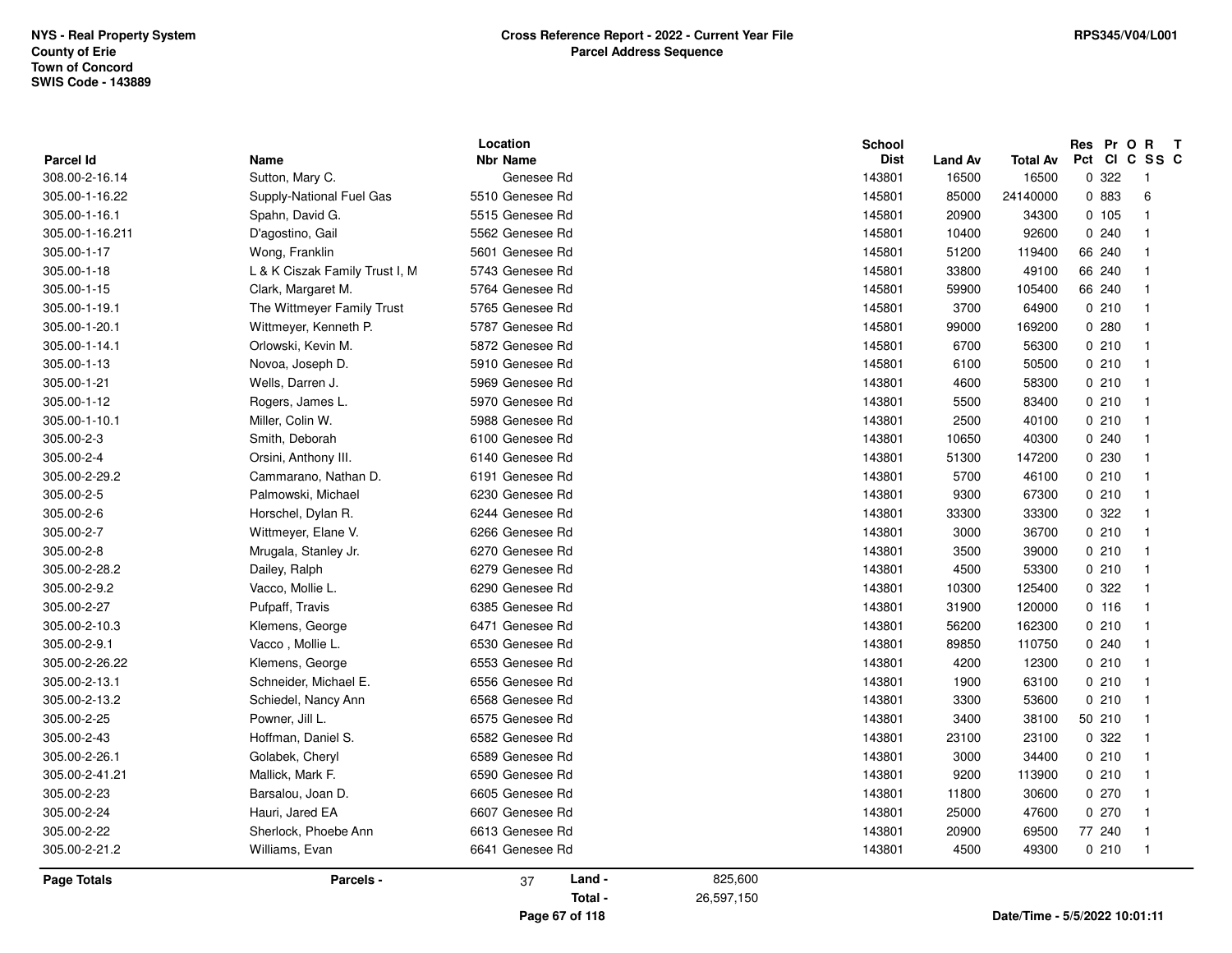| <b>Parcel Id</b>               | Name                              | Location<br><b>Nbr Name</b> |         | <b>School</b><br><b>Dist</b> | <b>Land Av</b> | <b>Total Av</b> |       | Res Pr O R T<br>Pct CI C SS C |  |
|--------------------------------|-----------------------------------|-----------------------------|---------|------------------------------|----------------|-----------------|-------|-------------------------------|--|
| 305.00-2-20.1                  | Schneider, Brian K.               | 6665 Genesee Rd             |         | 143801                       | 13300          | 66900           | 0210  | $\overline{1}$                |  |
| 305.00-2-17.12                 | Radwanski, Bernice                | 6675 Genesee Rd             |         | 143801                       | 6700           | 6700            | 0.314 | $\overline{1}$                |  |
| 306.00-1-1.112                 | Jurkowski, John P.                | 6804 Genesee Rd             |         | 143801                       | 5200           | 110500          | 0210  | $\overline{\mathbf{1}}$       |  |
| 306.00-1-16.1                  | Reiner, Steven                    | 6818 Genesee Rd             |         | 143801                       | 11000          | 74200           | 0.240 | $\overline{1}$                |  |
| 306.00-1-16.2                  | Reiner, Steven                    | 6870 Genesee Rd             |         | 143801                       | 26300          | 41800           | 0.312 | $\overline{1}$                |  |
| 306.00-1-15                    | Gallman, Brandon D.               | 6878 Genesee Rd             |         | 143801                       | 3800           | 57600           | 0210  | -1                            |  |
| 306.00-1-14                    | Call, Renea J.                    | 6882 Genesee Rd             |         | 143801                       | 3800           | 59400           | 0210  | $\overline{1}$                |  |
| 306.00-1-13                    | Gamel, David L.                   | 6980 Genesee Rd             |         | 143801                       | 53700          | 68300           | 0.112 | $\overline{1}$                |  |
| 306.00-1-20                    | Carpenter, David C.               | 7003 Genesee Rd             |         | 143801                       | 4100           | 49500           | 0210  | $\overline{1}$                |  |
| 306.00-1-12.111                | Steinmetz, Robert J.              | 7165 Genesee Rd             |         | 143801                       | 36900          | 159400          | 0.240 | -1                            |  |
| 306.00-1-12.2                  |                                   | 7166 Genesee Rd             |         | 143801                       | 27900          | 38900           | 0.312 | $\overline{\mathbf{1}}$       |  |
| 306.00-1-12.12                 | Ruh, Dennis<br>Decker, Richard A. | 7173 Genesee Rd             |         | 143801                       | 8700           | 63000           | 0210  | $\overline{1}$                |  |
| 306.00-1-12.112                | Kelly, Justin D.                  | 7395 Genesee Rd             |         | 143801                       | 6100           | 79200           | 0210  | $\overline{1}$                |  |
| 306.00-1-11                    | Roth, Robert N. Jr.               | 7400 Genesee Rd             |         | 143801                       | 4200           | 76500           | 0210  | $\overline{1}$                |  |
| 306.00-1-18.132                | Robert N. Owen and Darlene !      | 7413 Genesee Rd             |         | 143801                       | 7700           | 72600           | 0210  | $\overline{1}$                |  |
|                                | Walker, Robert W.                 | 7423 Genesee Rd             |         | 143801                       | 7700           | 86900           | 0210  | -1                            |  |
| 306.00-1-18.131<br>306.00-1-10 |                                   | 7424 Genesee Rd             |         | 143801                       |                |                 | 0210  | $\overline{1}$                |  |
|                                | Manaher, William E.               |                             |         |                              | 4800           | 54500           |       |                               |  |
| 306.00-1-7.112                 | Popovski, Akim                    | 7428 Genesee Rd             |         | 143801                       | 5700           | 135000          | 0411  | $\overline{1}$                |  |
| 306.00-1-18.21                 | Dowling, Warren M.                | 7431 Genesee Rd             |         | 143801                       | 9500           | 106300          | 0210  | $\overline{1}$                |  |
| 306.00-1-26                    | Popovski, Kiril                   | 7434 Genesee Rd             |         | 143801                       | 4500           | 94500           | 0220  | $\overline{1}$                |  |
| 306.00-1-18.22                 | Rich, Frank Sr.                   | 7437 Genesee Rd             |         | 143801                       | 9500           | 104000          | 0210  | $\overline{1}$                |  |
| 306.00-1-18.112                | Smith, Joseph E.                  | 7443 Genesee Rd             |         | 143801                       | 4500           | 51500           | 0210  | $\overline{1}$                |  |
| 306.00-1-25.111                | Popovski, Kiril                   | 7446 Genesee Rd             |         | 143801                       | 14800          | 166900          | 0411  | $\overline{1}$                |  |
| 306.00-1-22.11                 | Pritchard, Timothy G.             | 7447 Genesee Rd             |         | 143801                       | 5100           | 53200           | 0210  | $\overline{1}$                |  |
| 306.00-2-26                    | Heida, Frederick L                | 7512 Genesee Rd             |         | 143801                       | 8700           | 18700           | 0270  | $\overline{1}$                |  |
| 306.00-2-25                    | Lewandowski, Eric D.              | 7514 Genesee Rd             |         | 143801                       | 8700           | 52700           | 0210  | $\overline{1}$                |  |
| 306.00-2-27                    | Plummer, Alvah P.                 | 7522 Genesee Rd             |         | 143801                       | 9000           | 23100           | 0210  | $\overline{1}$                |  |
| 306.00-1-23.1                  | Duwe, Henry C.                    | 7595 Genesee Rd             |         | 143801                       | 34300          | 39300           | 0.312 | $\overline{1}$                |  |
| 306.00-3-1                     | Smith, Joyce R.                   | 7607 Genesee Rd             |         | 143801                       | 20500          | 55700           | 0.240 | $\overline{1}$                |  |
| 306.00-3-2                     | Lickfield, Kim W.                 | 7731 Genesee Rd             |         | 143801                       | 5200           | 58400           | 0210  | $\overline{1}$                |  |
| 306.00-3-3                     | Goodremote, Luke M.               | 7749 Genesee Rd             |         | 143801                       | 8100           | 58800           | 0210  | $\overline{1}$                |  |
| 306.00-3-4                     | White, Edward N.                  | 7779 Genesee Rd             |         | 143801                       | 8900           | 50900           | 0210  | $\overline{1}$                |  |
| 306.00-3-5                     | Goodremote, Thomas L.             | 7799 Genesee Rd             |         | 143801                       | 8900           | 41100           | 0270  | $\overline{1}$                |  |
| 306.00-3-6                     | Goodremote, Marty L.              | 7819 Genesee Rd             |         | 143801                       | 5600           | 58400           | 0210  | $\overline{1}$                |  |
| 306.00-3-7                     | Goodremote, Cecil J. Jr.          | 7833 Genesee Rd             |         | 143801                       | 13500          | 32100           | 0.240 | $\overline{1}$                |  |
| 306.00-2-17                    | Wells, Bryan W.                   | 7874 Genesee Rd             |         | 143801                       | 37800          | 191000          | 0240  | $\mathbf{1}$                  |  |
| 306.00-3-8                     | Heiler, Scott A.                  | 7885 Genesee Rd             |         | 143801                       | 4900           | 38200           | 0210  | $\overline{1}$                |  |
| Page Totals                    | Parcels -                         | Land -<br>37                | 459,600 |                              |                |                 |       |                               |  |

**Page 68 of 118**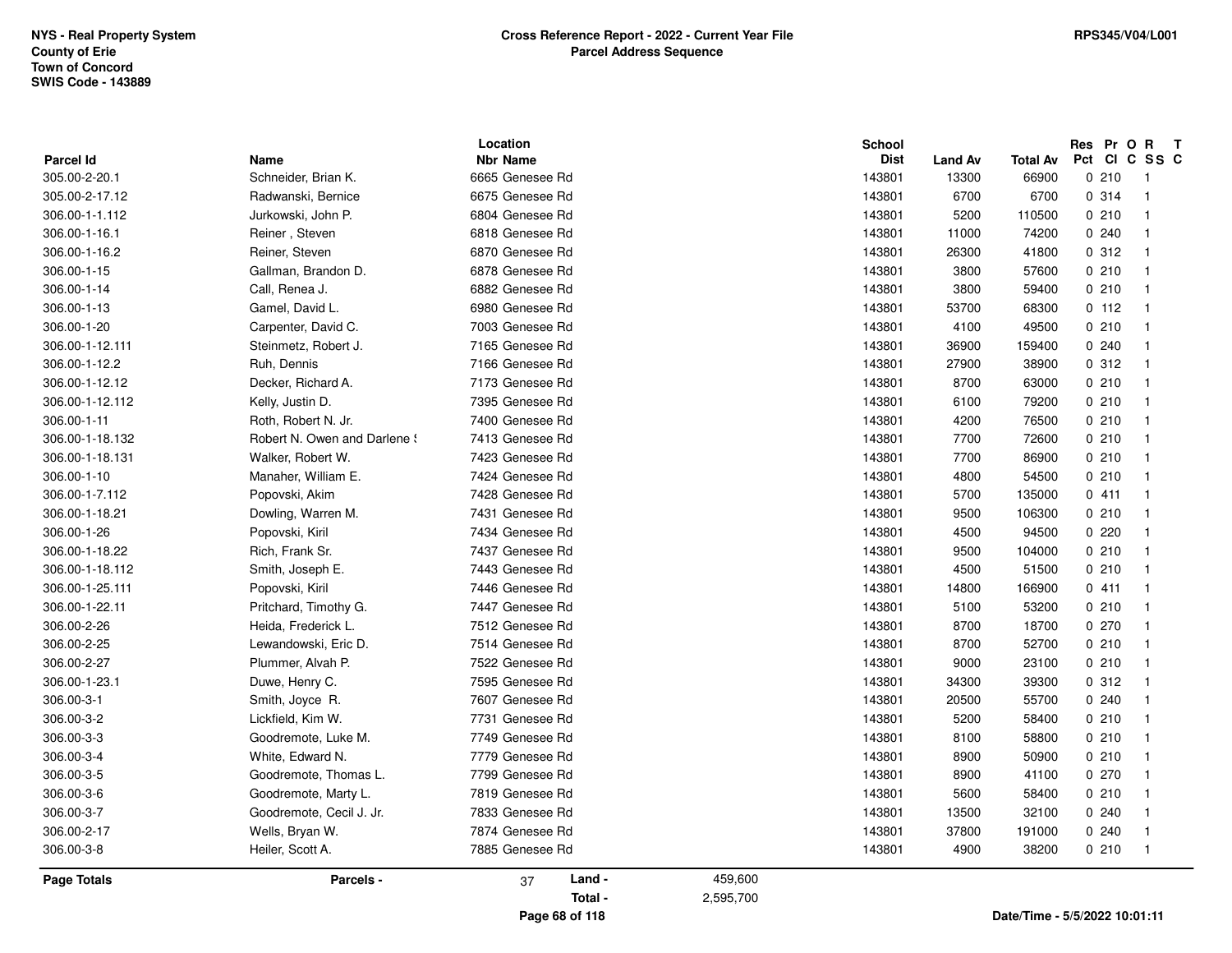|                  |                             | Location        | <b>School</b> |                |                 | Res Pr O R T                       |
|------------------|-----------------------------|-----------------|---------------|----------------|-----------------|------------------------------------|
| <b>Parcel Id</b> | Name                        | Nbr Name        | <b>Dist</b>   | <b>Land Av</b> | <b>Total Av</b> | Pct CI C SS C                      |
| 307.00-1-17.2    | Holiday, Rita T.            | 8028 Genesee Rd | 143801        | 8200           | 60900           | 0210<br>$\overline{1}$             |
| 307.00-3-34.2    | Mangano, Phillip            | 8031 Genesee Rd | 143801        | 7400           | 63500           | 0210<br>$\overline{1}$             |
| 307.00-3-1.2     | Kempf, Linda                | 8247 Genesee Rd | 143801        | 7500           | 98000           | 0210<br>$\overline{1}$             |
| 307.00-3-1.1     | Berger, Andrew J.           | 8251 Genesee Rd | 143801        | 10100          | 115000          | 0210<br>$\overline{1}$             |
| 307.00-3-2.111   | Sion, David E. Sr.          | 8255 Genesee Rd | 143801        | 9500           | 66900           | 0210<br>$\overline{1}$             |
| 307.00-3-2.121   | Bojanowski, Daniel J.       | 8269 Genesee Rd | 143801        | 9000           | 95500           | 0210<br>$\overline{1}$             |
| 307.00-3-3       | Kazmark, Richard L          | 8277 Genesee Rd | 143801        | 7500           | 83500           | 0210<br>$\overline{1}$             |
| 307.00-3-2.2     | Donhauser, Mark J.          | 8335 Genesee Rd | 143801        | 8500           | 73300           | 0210<br>$\overline{1}$             |
| 307.00-3-2.3     | Pitzler, Jesse David        | 8339 Genesee Rd | 143801        | 8800           | 97800           | 0210<br>$\overline{1}$             |
| 307.00-1-15      | Ehlers, Suzanne M.          | 8582 Genesee Rd | 143801        | 10500          | 56100           | 0210<br>$\overline{1}$             |
| 307.00-2-48.12   | Wulff, Kevin B.             | 8675 Genesee Rd | 143801        | 9900           | 63400           | 0270<br>$\overline{1}$             |
| 307.00-2-48.13   | Holtz, Douglas W.           | 8679 Genesee Rd | 143801        | 10000          | 93500           | 0210<br>$\overline{\mathbf{1}}$    |
| 307.00-2-48.211  | 8759161, LLC                | 8759 Genesee Rd | 143801        | 9500           | 59700           | 0220<br>$\overline{1}$             |
| 307.00-2-58      | Zielen-Ersing, Matthew      | 8761 Genesee Rd | 143801        | 9500           | 81700           | 0.240<br>$\mathbf{1}$              |
| 307.00-2-57      | Kovacik, Stephen C.         | 8765 Genesee Rd | 143801        | 17200          | 195500          | 0.240<br>$\overline{\mathbf{1}}$   |
| 307.00-2-22      | Caruana, David J.           | 9021 Genesee Rd | 143801        | 7300           | 53100           | 0210<br>$\overline{1}$             |
| 307.00-2-21      | Kraft, Vilja                | 9031 Genesee Rd | 143801        | 7300           | 50900           | 0210<br>$\overline{\mathbf{1}}$    |
| 307.00-2-20      | Smith, Harvey C.            | 9051 Genesee Rd | 143801        | 7300           | 54500           | 0210<br>$\overline{1}$             |
| 307.00-2-19      | James L Summers Living Trus | 9059 Genesee Rd | 143801        | 8100           | 42700           | 0210<br>$\overline{1}$             |
| 307.00-2-18      | Sipes, Steven M.            | 9069 Genesee Rd | 143801        | 5000           | 48000           | 0210<br>$\overline{\mathbf{1}}$    |
| 307.00-2-17      | Gentner, Pamela S.          | 9079 Genesee Rd | 143801        | 8400           | 44600           | 0210<br>$\overline{\mathbf{1}}$    |
| 307.00-2-11      | Yetter, Robert D. Jr.       | 9170 Genesee Rd | 143801        | 7000           | 61800           | 0210<br>$\overline{\mathbf{1}}$    |
| 307.00-2-12      | Block, Thomas               | 9172 Genesee Rd | 143801        | 7700           | 50100           | 0210<br>$\overline{1}$             |
| 307.00-2-13      | Hill, Harold E. Jr.         | 9174 Genesee Rd | 143801        | 20300          | 23100           | 0.312<br>$\overline{1}$            |
| 307.00-2-14      | Filighera, David M. Jr.     | 9204 Genesee Rd | 143801        | 7800           | 32700           | 0210<br>$\overline{1}$             |
| 307.00-2-51      | Willibey, Matthew J.        | 9205 Genesee Rd | 143801        | 7200           | 57300           | 0210<br>$\overline{\mathbf{1}}$    |
| 307.00-2-50.1    | ATNOA LLC                   | 9255 Genesee Rd | 143801        | 231500         | 297900          | 0.552<br>$\overline{\mathbf{1}}$   |
| 308.00-2-1.11    | Strub, Tyler E.             | 9321 Genesee Rd | 143801        | 18700          | 45000           | 0210<br>$\overline{\mathbf{1}}$    |
| 308.00-1-22.2    | Reese, Craig P.             | 9326 Genesee Rd | 143801        | 12200          | 57400           | 0210<br>$\overline{1}$             |
| 308.00-1-20      | Alabiso, Jeffrey M.         | 9336 Genesee Rd | 143801        | 10800          | 56100           | 0210<br>$\overline{\mathbf{1}}$    |
| 308.00-2-2       | Conner, Michael S.          | 9355 Genesee Rd | 143801        | 8900           | 61000           | 0.240<br>$\overline{1}$            |
| 308.00-1-18      | Haas, Richard               | 9356 Genesee Rd | 143801        | 5600           | 37200           | 0210<br>$\overline{\mathbf{1}}$    |
| 308.00-1-6.2     | Shamel Milling Co           | 9384 Genesee Rd | 143801        | 34900          | 194300          | 0 4 4 3<br>$\overline{\mathbf{1}}$ |
| 308.03-1-1.1     | lacono, Thomas J.           | 9398 Genesee Rd | 143801        | 3950           | 31000           | 0210<br>$\overline{\mathbf{1}}$    |
| 308.03-1-3       | Miller, Georgia E.          | 9412 Genesee Rd | 143801        | 2000           | 31900           | 0220<br>$\mathbf{1}$               |
| 308.03-1-32      | E Concord Fire Dept         | 9413 Genesee Rd | 143801        | 5000           | 147100          | 0 662<br>8                         |
| 308.03-1-4       | Reidel, Sheryl A.           | 9416 Genesee Rd | 143801        | 7200           | 31000           | 0210<br>$\overline{1}$             |
| Page Totals      | Parcels -                   | Land -<br>37    | 577,250       |                |                 |                                    |
|                  |                             | Total -         | 2,813,000     |                |                 |                                    |
|                  |                             | Page 69 of 118  |               |                |                 | Date/Time - 5/5/2022 10:01:11      |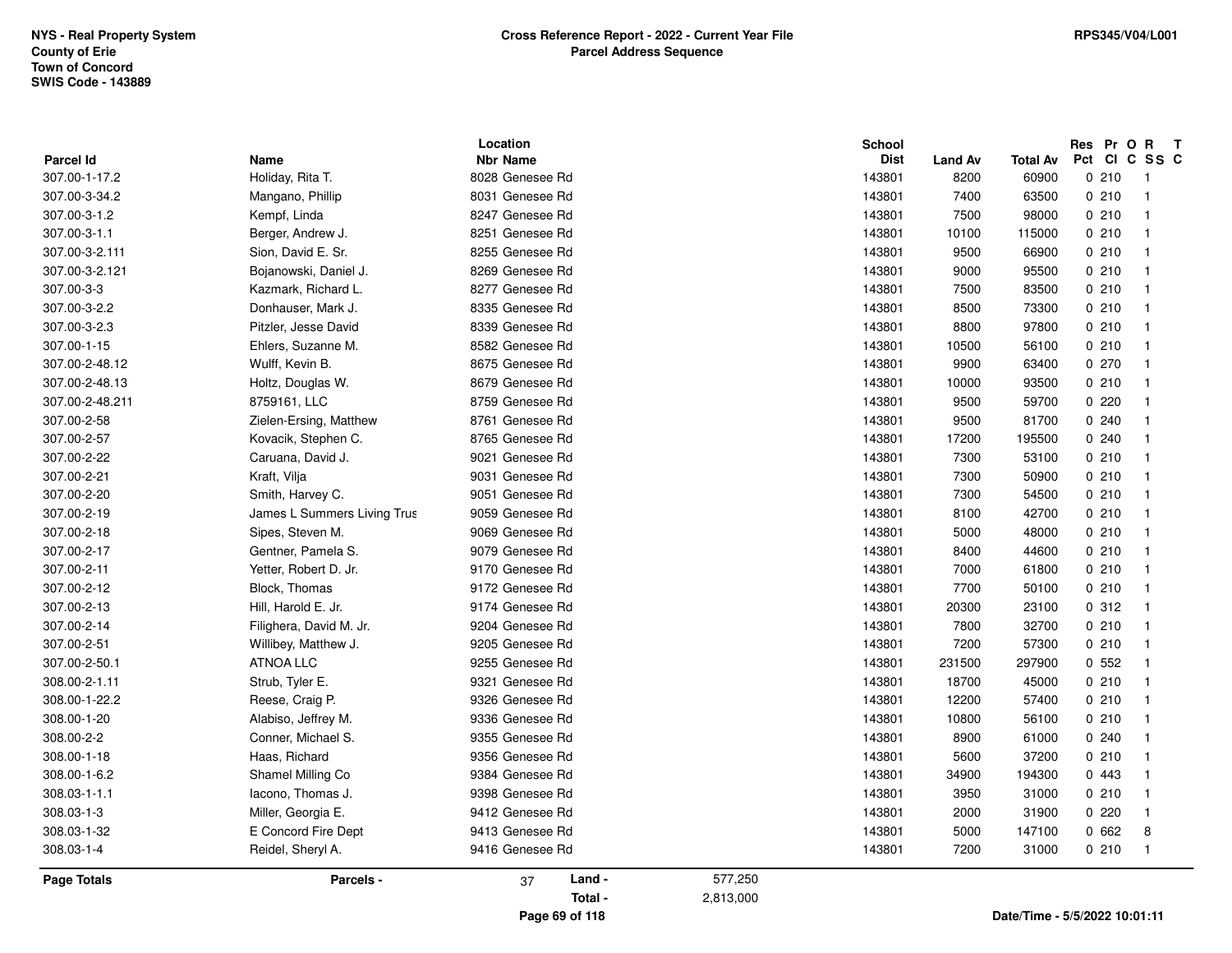|                                   |                              | Location                           |           | School                                          |                               | Res Pr O R               | $\mathbf{T}$                   |
|-----------------------------------|------------------------------|------------------------------------|-----------|-------------------------------------------------|-------------------------------|--------------------------|--------------------------------|
| <b>Parcel Id</b><br>308.03-1-31.1 | Name<br>Hill, Leann M.       | <b>Nbr Name</b><br>9419 Genesee Rd |           | <b>Dist</b><br><b>Land Av</b><br>143801<br>4550 | <b>Total Av</b><br>30800      | Pct<br><b>CI</b><br>0210 | C SS C                         |
|                                   |                              | 9435 Genesee Rd                    |           |                                                 |                               |                          | - 1                            |
| 308.03-1-30                       | Steff, Lambert               |                                    |           | 2900<br>143801                                  | 34500                         | 0210                     | $\overline{1}$<br>$\mathbf{1}$ |
| 308.03-1-5                        | Bowen, Ronald T.             | 9438 Genesee Rd                    |           | 143801<br>6700                                  | 45000                         | 0220                     |                                |
| 308.03-1-29                       | Bettinger, Candy S.          | 9441 Genesee Rd                    |           | 143801<br>5100                                  | 46500                         | 0210                     | -1                             |
| 308.03-1-6                        | Walker, Jessica L.           | 9450 Genesee Rd                    |           | 143801<br>6700                                  | 50500                         | 0210                     | $\overline{1}$                 |
| 308.03-1-7                        | Beyea, Kirstin L.            | 9458 Genesee Rd                    |           | 143801<br>2800                                  | 39300                         | 0210                     | $\overline{\mathbf{1}}$        |
| 308.03-1-28                       | Wendley, Gene C.             | 9461 Genesee Rd                    |           | 143801<br>7500                                  | 45600                         | 0210                     | $\overline{1}$                 |
| 308.03-1-8                        | Nunweiler, Thomas R.         | 9462 Genesee Rd                    |           | 143801<br>2400                                  | 40600                         | 0210                     | -1                             |
| 308.03-1-9                        | Maul, Melissa                | 9468 Genesee Rd                    |           | 143801<br>4100                                  | 41400                         | 0210                     | $\overline{1}$                 |
| 308.03-1-11.11                    | Wittman, Henry C.            | 9470 Genesee Rd                    |           | 143801<br>8000                                  | 37900                         | 0210                     | $\mathbf{1}$                   |
| 308.03-1-11.2                     | Estabrook, Gary              | 9478 Genesee Rd                    |           | 143801<br>4800                                  | 32300                         | 0210                     | $\mathbf{1}$                   |
| 308.03-1-25.11                    | East Concord Fire Dept. Inc. | 9497 Genesee Rd                    |           | 143801<br>10000                                 | 104600                        | 0662                     | 8                              |
| 308.00-2-17                       | Riese, John                  | 9575 Genesee Rd                    |           | 143801<br>13100                                 | 47400                         | 0210                     | $\overline{1}$                 |
| 308.00-2-18                       | Sutton, Michael N.           | 9757 Genesee Rd                    |           | 143801<br>7600                                  | 103100                        | 0210                     | $\overline{1}$                 |
| 308.00-2-29                       | Horschel, Norman L. Jr.      | 9767 Genesee Rd                    |           | 143801<br>14500                                 | 27300                         | 0.312                    | $\overline{1}$                 |
| 308.00-2-16.122                   | Hosie, Thomas J.             | 9767 Genesee Rd                    |           | 2000<br>143801                                  | 2000                          | 0.314                    | $\overline{1}$                 |
| 308.00-2-19                       | Hosie, Thomas J.             | 9777 Genesee Rd                    |           | 143801<br>7600                                  | 64000                         | 0210                     |                                |
| 308.00-2-32                       | Smith, Larry P.              | 9785 Genesee Rd                    |           | 143801<br>33700                                 | 85800                         | 0.240                    |                                |
| 308.00-2-21                       | Horner, Harry R.             | 9973 Genesee Rd                    |           | 143801<br>7200                                  | 49600                         | 0210                     | 1                              |
| 306.00-1-27                       | Popovski, Kiril              | 7440 Genesee Rd                    |           | 143801<br>4500                                  | 94500                         | 0220                     | $\overline{\mathbf{1}}$        |
| 292.00-2-4.111                    | 11099 Bixby Hill LLC         | Glenwood Rd                        |           | 143801<br>32400                                 | 32400                         | 0.322                    | 1                              |
| 292.00-2-15                       | Cook, Christine Rose         | Glenwood Rd                        |           | 143801<br>3600                                  | 3600                          | 0 314                    | -1                             |
| 292.00-2-17                       | Ciszak, Daniel J.            | Glenwood Rd                        |           | 143801<br>2100                                  | 2100                          | 0.314                    | $\mathbf{1}$                   |
| 292.00-2-19                       | Pierino, Vincent W.          | Glenwood Rd                        |           | 143801<br>21900                                 | 21900                         | 0 323                    | $\mathbf{1}$                   |
| 292.00-1-13.11                    | Thoman, James S.             | Glenwood Rd                        |           | 143801<br>13500                                 | 13500                         | 0 322                    | 1                              |
| 292.00-1-13.12                    | Fletcher, Robert B.          | Glenwood Rd                        |           | 143801<br>15500                                 | 15500                         | 0.322                    | 1                              |
| 275.00-2-5                        | Kissing Bridge Inc           | Glenwood Rd                        |           | 143801<br>43517                                 | 43517                         | 0.551                    | $\overline{1}$                 |
| 308.00-1-12.111                   | R&M Miller Family Trust I    | Glenwood Rd                        |           | 143801<br>11600                                 | 11600                         | 0.322                    | $\overline{1}$                 |
| 308.00-1-12.121                   | McEwan, Deane M.             | Glenwood Rd                        |           | 143801<br>12500                                 | 12500                         | 0 322                    | $\overline{\mathbf{1}}$        |
| 276.09-1-1                        | Kissing Bridge Inc           | Glenwood Rd                        |           | 143801<br>287                                   | 287                           | 0.551                    | $\mathbf{1}$                   |
| 276.09-1-2                        | Kissing Bridge Inc           | Glenwood Rd                        |           | 82<br>143801                                    | 82                            | 0.551                    | $\mathbf{1}$                   |
| 292.00-1-5                        | Loomis, Roy S. Jr.           | Glenwood Rd                        |           | 143801<br>8300                                  | 8300                          | 0.314                    | $\overline{1}$                 |
| 276.00-1-19                       | County Of Erie               | Glenwood Rd                        |           | 143801<br>261900                                | 261900                        | 0 962                    | 8                              |
| 276.01-1-2                        | Kissing Bridge Inc           | Glenwood Rd                        |           | 143801<br>21                                    | 21                            | 0.314                    | $\mathbf{1}$                   |
| 292.00-1-8.211                    | Garfoot, Diane R.            | Glenwood Rd                        |           | 8800<br>143801                                  | 8800                          | 0.314                    | $\mathbf{1}$                   |
| 276.01-1-5.1/A                    | Kissing Bridge Sewer         | Glenwood Rd                        |           | 143801<br>10000                                 | 110000                        | 0 853                    | 8                              |
| 276.01-1-5.2                      | <b>Craneridge Sewer Dis</b>  | Glenwood Rd                        |           | 143801<br>33400                                 | 33400                         | 0 853                    | 8                              |
| <b>Page Totals</b>                | Parcels -                    | Land -<br>37                       | 635,157   |                                                 |                               |                          |                                |
|                                   |                              | Total -                            | 1,602,107 |                                                 |                               |                          |                                |
|                                   |                              | Page 70 of 118                     |           |                                                 | Date/Time - 5/5/2022 10:01:11 |                          |                                |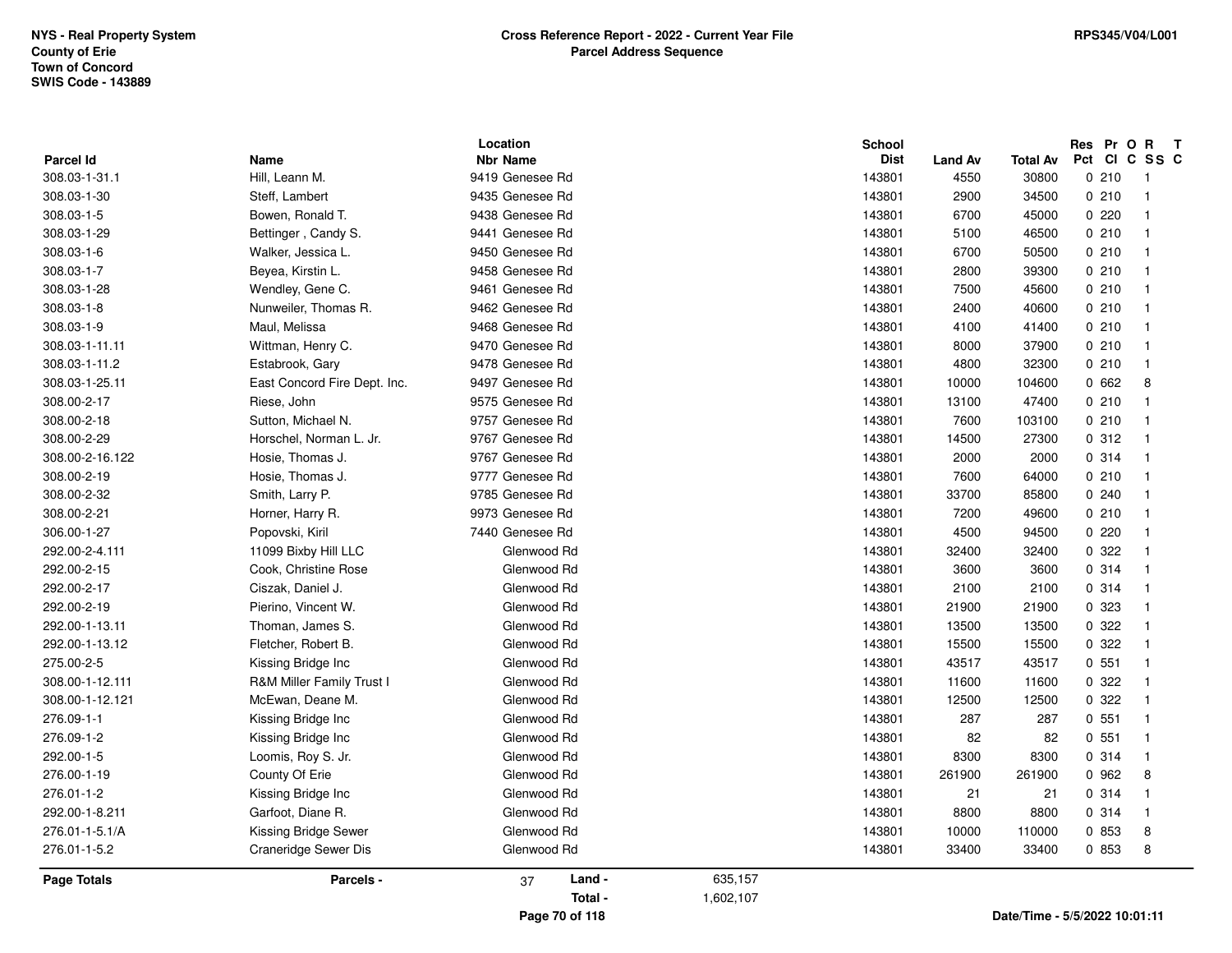|                    |                           | Location          |           | School      |                |                               | Res Pr O R |       | $\mathbf{T}$            |  |
|--------------------|---------------------------|-------------------|-----------|-------------|----------------|-------------------------------|------------|-------|-------------------------|--|
| <b>Parcel Id</b>   | Name                      | <b>Nbr Name</b>   |           | <b>Dist</b> | <b>Land Av</b> | <b>Total Av</b>               | Pct Cl     |       | C SS C                  |  |
| 276.01-1-6         | Kissing Bridge Inc        | Glenwood Rd       |           | 143801      | 700            | 26618                         |            | 0.551 | $\overline{1}$          |  |
| 276.01-1-9         | Kasting, William          | Glenwood Rd       |           | 143801      | 5000           | 5000                          |            | 0.314 | $\overline{1}$          |  |
| 292.00-1-12        | Gernatt, Arthur J.        | Glenwood Rd       |           | 143801      | 4600           | 4600                          |            | 0 105 | -1                      |  |
| 276.01-1-10        | Crone, Robert J. Trst.    | Glenwood Rd       |           | 143801      | 5000           | 5000                          |            | 0.314 | $\overline{\mathbf{1}}$ |  |
| 276.01-1-11        | King, Christopher         | Glenwood Rd       |           | 143801      | 5200           | 5200                          |            | 0.314 | $\mathbf{1}$            |  |
| 276.01-1-12        | Higgins, Daniel C.        | Glenwood Rd       |           | 143801      | 5000           | 5000                          |            | 0.314 | $\overline{1}$          |  |
| 276.01-1-5.1       | Kissing Bridge Inc        | 10006 Glenwood Rd |           | 143801      | 7000           | 211355                        |            | 0.551 | $\overline{1}$          |  |
| 276.01-1-8         | Heyden, Thomas            | 10070 Glenwood Rd |           | 143801      | 6500           | 97100                         |            | 0260  | -1                      |  |
| 276.03-1-17.1      | Cherven, Robert           | 10290 Glenwood Rd |           | 143801      | 8700           | 65800                         |            | 0210  | $\mathbf{1}$            |  |
| 276.09-1-4         | The Villager GroupLLC     | 10293 Glenwood Rd |           | 143801      | 37500          | 206500                        |            | 0411  | $\overline{\mathbf{1}}$ |  |
| 275.00-2-8.1       | Kissing Bridge Corp       | 10296 Glenwood Rd |           | 143801      | 87800          | 734105                        |            | 0.551 | $\overline{\mathbf{1}}$ |  |
| 276.03-2-1         | Crump, Lawrence J.        | 10367 Glenwood Rd |           | 143801      | 17500          | 49800                         |            | 0.240 | -1                      |  |
| 276.03-1-2         | Summerhaven of WNY, LLC   | 10428 Glenwood Rd |           | 143801      | 10600          | 81570                         |            | 0210  | $\overline{\mathbf{1}}$ |  |
| 276.03-1-3         | Kaczmarek, Robert H.      | 10430 Glenwood Rd |           | 143801      | 9400           | 66200                         |            | 0210  | -1                      |  |
| 276.03-1-4         | Winterhaven of WNY, LLC   | 10450 Glenwood Rd |           | 143801      | 3300           | 49300                         |            | 0210  | -1                      |  |
| 276.03-1-5         | Stoddard, William E.      | 10462 Glenwood Rd |           | 143801      | 6300           | 33100                         |            | 0210  | $\overline{\mathbf{1}}$ |  |
| 276.01-1-7         | Glenwood Acr Ski Club     | 10502 Glenwood Rd |           | 143801      | 3900           | 5750                          |            | 0.551 | $\overline{\mathbf{1}}$ |  |
| 276.03-1-6.11      | Kissing Bridge Corp       | 10502 Glenwood Rd |           | 143801      | 9594           | 9594                          |            | 0.551 | $\overline{1}$          |  |
| 292.00-1-7         | Callari, Stephanie        | 10740 Glenwood Rd |           | 143801      | 24000          | 38300                         |            | 0.240 | $\overline{\mathbf{1}}$ |  |
| 276.00-1-18        | Roche, Jessica C.         | 10901 Glenwood Rd |           | 143801      | 8000           | 83900                         |            | 0210  | $\overline{\mathbf{1}}$ |  |
| 292.00-1-6         | Loomis, Roy S. Jr.        | 10912 Glenwood Rd |           | 143801      | 3800           | 17700                         |            | 0260  |                         |  |
| 292.00-1-8.12      | Thoman, James             | 10953 Glenwood Rd |           | 143801      | 38200          | 181700                        |            | 0.240 | -1                      |  |
| 292.00-1-8.212     | Steiner, Rand R.          | 11000 Glenwood Rd |           | 143801      | 8400           | 105200                        |            | 0210  | -1                      |  |
| 292.00-2-6.1       | Schelble, Allen F.        | 11373 Glenwood Rd |           | 143801      | 6800           | 65400                         |            | 0210  | -1                      |  |
| 292.00-2-22        | Karl R & Jeanette J Lux   | 11412 Glenwood Rd |           | 143801      | 18500          | 53800                         |            | 0240  |                         |  |
| 292.00-2-3         | The Gary & Barbara Roblee | 11433 Glenwood Rd |           | 143801      | 7500           | 54900                         |            | 0210  |                         |  |
| 292.00-2-20        | Geiger, Karl F.           | 11476 Glenwood Rd |           | 143801      | 7800           | 7800                          |            | 0.314 | $\mathbf{1}$            |  |
| 292.00-2-18        | Ciszak, Daniel J.         | 11500 Glenwood Rd |           | 143801      | 7500           | 63700                         |            | 0210  | -1                      |  |
| 292.00-2-16        | Beyette, Larry L.         | 11510 Glenwood Rd |           | 143801      | 7700           | 43900                         |            | 0210  | $\overline{\mathbf{1}}$ |  |
| 292.00-2-14        | Cook, Christine Rose      | 11520 Glenwood Rd |           | 143801      | 2900           | 42300                         |            | 0210  | -1                      |  |
| 292.00-2-13        | Willibey, Michael J.      | 11524 Glenwood Rd |           | 143801      | 4500           | 32500                         |            | 0210  | $\overline{\mathbf{1}}$ |  |
| 292.00-2-12.22     | Kohl, Eric E.             | 11570 Glenwood Rd |           | 143801      | 5500           | 57500                         |            | 0210  | -1                      |  |
| 292.00-2-12.21     | Richard, Donald A.        | 11650 Glenwood Rd |           | 143801      | 7700           | 46400                         |            | 0210  | $\overline{\mathbf{1}}$ |  |
| 292.00-2-12.1      | Procknal, Michele F.      | 11660 Glenwood Rd |           | 143801      | 10600          | 78900                         |            | 0210  | -1                      |  |
| 308.00-1-12.122    | McEwan, Mary E.           | 11696 Glenwood Rd |           | 143801      | 4800           | 120500                        |            | 0210  | $\overline{\mathbf{1}}$ |  |
| 308.00-1-13.1      | Cranston, Todd            | 11727 Glenwood Rd |           | 143801      | 2700           | 30900                         |            | 0210  | -1                      |  |
| 353.00-2-14        | Ingoldsby, John           | Groth Rd          |           | 143801      | 3100           | 3100                          |            | 0.314 | -1                      |  |
| <b>Page Totals</b> | Parcels -                 | Land -<br>37      | 413,594   |             |                |                               |            |       |                         |  |
|                    |                           | Total -           | 2,789,992 |             |                |                               |            |       |                         |  |
|                    |                           | Page 71 of 118    |           |             |                | Date/Time - 5/5/2022 10:01:11 |            |       |                         |  |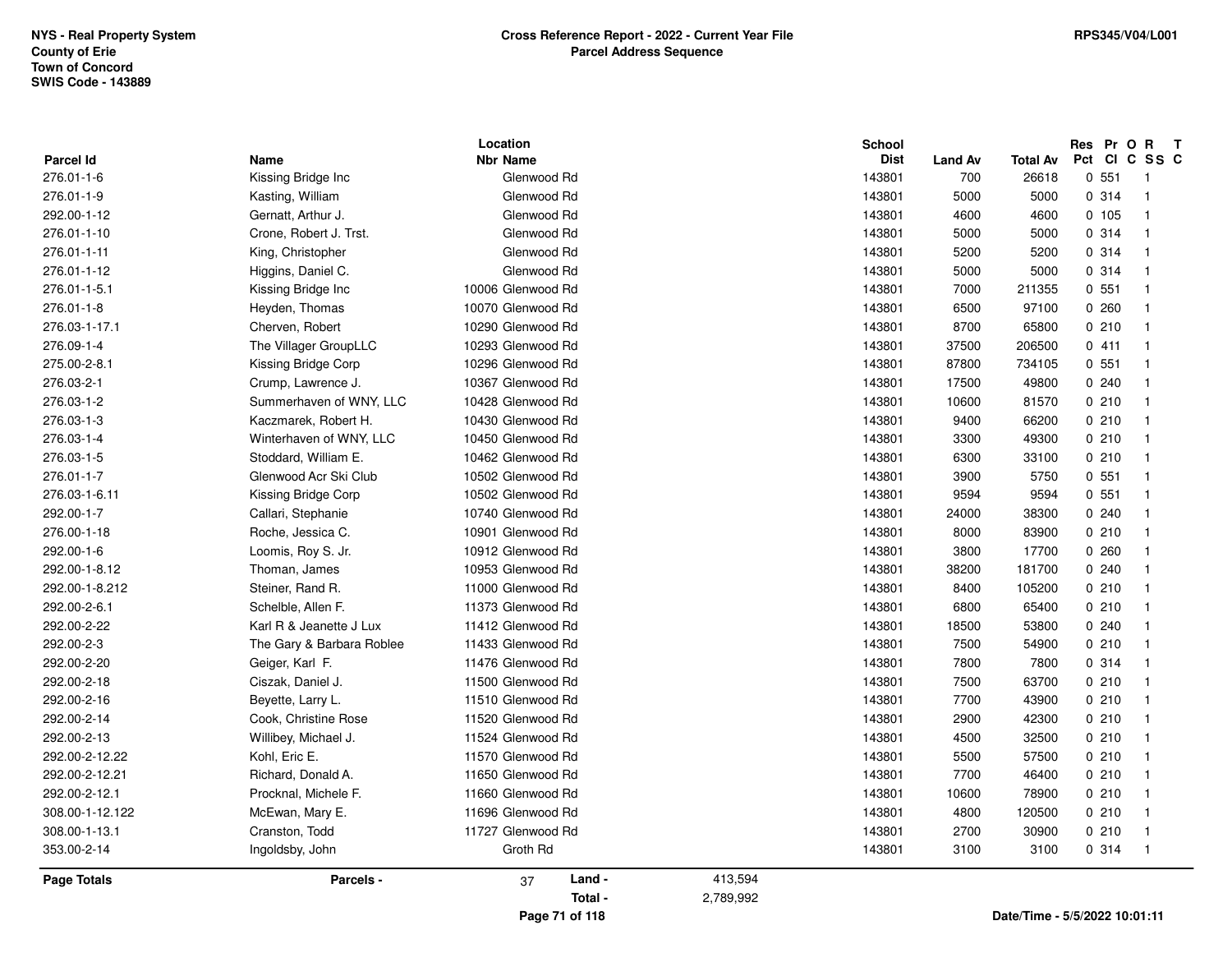| Parcel Id       | Name                        | Location<br><b>Nbr Name</b> |         | <b>School</b><br><b>Dist</b> | Land Av | <b>Total Av</b> | Res Pr |        | $\mathbf{o}$<br>$\mathbf{R}$<br>$\mathbf{T}$<br>Pct CI C SS C |  |
|-----------------|-----------------------------|-----------------------------|---------|------------------------------|---------|-----------------|--------|--------|---------------------------------------------------------------|--|
| 333.00-1-43     | Williams, Anne M.           | Groth Rd                    |         | 143801                       | 3700    | 3700            |        | 0.314  | -1                                                            |  |
| 345.00-1-9.112  | Buy Great Land, LLC         | Groth Rd                    |         | 143801                       | 10500   | 10500           |        | 0 322  | $\overline{1}$                                                |  |
| 345.00-1-21     | Snyder, Pamela Jo           | Groth Rd                    |         | 143801                       | 9900    | 9900            |        | 0.322  | $\mathbf{1}$                                                  |  |
| 353.00-2-3.32   | Toth, Brian                 | Groth Rd                    |         | 143801                       | 9600    | 9600            |        | 0.322  | $\mathbf{1}$                                                  |  |
| 333.00-2-21.11  |                             | 13509 Groth Rd              |         | 143801                       | 5700    | 50200           |        | 0210   | $\mathbf{1}$                                                  |  |
| 333.00-1-35     | Story, Jeffrey A.           | 13580 Groth Rd              |         | 143801                       | 4600    | 4600            |        | 0.314  | $\mathbf{1}$                                                  |  |
| 333.00-1-36     | Luczak, Thaddeus S.         | 13650 Groth Rd              |         | 143801                       | 7300    |                 |        | 0210   |                                                               |  |
|                 | Heferle, Jeremy             |                             |         |                              |         | 46900           |        |        | $\overline{1}$                                                |  |
| 333.00-1-26.3   | Mancuso, Gary M.            | 13699 Groth Rd              |         | 143801                       | 7700    | 36000           |        | 0210   | $\overline{1}$                                                |  |
| 333.00-1-26.132 | Toth, Brian                 | 13711 Groth Rd              |         | 143801                       | 7200    | 48400           |        | 0210   | $\mathbf{1}$                                                  |  |
| 333.00-1-44     | Lutz, Daniel                | 13721 Groth Rd              |         | 143801                       | 4900    | 49000           |        | 0270   | $\mathbf{1}$                                                  |  |
| 333.00-1-26.121 | Baker, Albert A.            | 13784 Groth Rd              |         | 143801                       | 5600    | 10800           |        | 0270   | $\mathbf{1}$                                                  |  |
| 333.00-1-26.122 | Duwe, Henry C.              | 13788 Groth Rd              |         | 143801                       | 15500   | 58850           |        | 0220   | $\mathbf{1}$                                                  |  |
| 333.00-2-22     | Williams, Anne M.           | 13879 Groth Rd              |         | 143801                       | 7900    | 99000           |        | 0.280  | $\mathbf{1}$                                                  |  |
| 345.00-1-8      | Fried, Marilyn J.           | 13918 Groth Rd              |         | 143801                       | 2700    | 11500           |        | 0210   | $\mathbf{1}$                                                  |  |
| 345.00-1-9.2    | Adler, Robert J.            | 13951 Groth Rd              |         | 143801                       | 7600    | 46600           |        | 0210   | $\mathbf{1}$                                                  |  |
| 345.00-1-20     | Baker, Frances              | 14263 Groth Rd              |         | 143801                       | 21700   | 115100          |        | 0.240  | $\overline{1}$                                                |  |
| 345.00-1-17     | Rebescher, Dorothy          | 14270 Groth Rd              |         | 143801                       | 77000   | 137800          |        | 0, 120 | $\overline{1}$                                                |  |
| 345.00-1-18     | Watz, Robert                | 14460 Groth Rd              |         | 143801                       | 1000    | 1000            |        | 0.314  | $\mathbf{1}$                                                  |  |
| 345.00-1-19     | Schichtel's Nursery Inc.    | 14601 Groth Rd              |         | 143801                       | 173800  | 175800          |        | 0, 120 | $\mathbf{1}$                                                  |  |
| 353.00-2-1.1    | Prantke, Sharon             | 14629 Groth Rd              |         | 143801                       | 12900   | 59200           |        | 0.240  | $\mathbf{1}$                                                  |  |
| 353.00-2-1.2    | Giroux, Edward J. Jr.       | 14640 Groth Rd              |         | 143801                       | 24000   | 81200           |        | 0.240  | $\mathbf{1}$                                                  |  |
| 353.00-2-3.2    | Leggett, Harold III.        | 14816 Groth Rd              |         | 143801                       | 18200   | 19400           |        | 0270   | $\overline{1}$                                                |  |
| 353.00-3-1      | Gombos, Gregory J.          | 14831 Groth Rd              |         | 143801                       | 8300    | 18400           |        | 0.260  | $\overline{1}$                                                |  |
| 353.00-2-3.31   | Glenwood Industries Inc     | 14834 Groth Rd              |         | 143801                       | 6600    | 27400           |        | 0270   | $\mathbf{1}$                                                  |  |
| 353.00-3-2      | Prieur, Keith S.            | 14841 Groth Rd              |         | 143801                       | 16900   | 54750           |        | 0.240  | $\mathbf{1}$                                                  |  |
| 353.00-3-3      | Gombos, Andrew              | 14871 Groth Rd              |         | 143801                       | 11000   | 24900           |        | 0.260  | $\mathbf{1}$                                                  |  |
| 276.03-4-39     | Hill, Daniel L.             | 86 Hardwood Ct              |         | 143801                       | 7500    | 89800           |        | 0210   | $\overline{1}$                                                |  |
| 276.03-4-38     | McDonnell, Kathleen         | 87 Hardwood Ct              |         | 143801                       | 7500    | 83100           |        | 0210   | $\overline{1}$                                                |  |
| 276.03-4-37     | Skinner, Shirley A.         | 88 Hardwood Ct              |         | 143801                       | 7500    | 75000           |        | 0210   | $\mathbf{1}$                                                  |  |
| 276.03-4-36     | Schneckenbrger, Roger/Grace | 89 Hardwood Ct              |         | 143801                       | 7500    | 83500           |        | 0210   | $\mathbf{1}$                                                  |  |
| 276.03-4-35     | Hart, Edward W.             | 90 Hardwood Ct              |         | 143801                       | 7500    | 103000          |        | 0210   | $\overline{1}$                                                |  |
| 276.03-2-37     | MacAllister, Bruce          | 42 Hardwood Dr              |         | 143801                       | 7500    | 50000           |        | 0210   | $\overline{1}$                                                |  |
| 276.03-2-43     | Mahoney, Kevin M.           | 44 Hardwood Dr              |         | 143801                       | 7500    | 85500           |        | 0210   | $\overline{1}$                                                |  |
| 276.03-2-42     | Daley, Shane Francis Malone | 45 Hardwood Dr              |         | 143801                       | 7500    | 59400           |        | 0210   | $\mathbf{1}$                                                  |  |
| 276.03-2-44     | Wichlacz, Adam              | 46 Hardwood Dr              |         | 143801                       | 7500    | 7500            |        | 0.314  | $\mathbf{1}$                                                  |  |
| 276.03-2-45     | Carlin-Menter, Shannon      | 47 Hardwood Dr              |         | 143801                       | 7500    | 63500           |        | 0210   | $\mathbf 1$                                                   |  |
| 276.03-2-46     | Hilton, Kent                | 48 Hardwood Dr              |         | 143801                       | 7500    | 62600           |        | 0210   | $\overline{\phantom{1}}$                                      |  |
| Page Totals     | Parcels -                   | Land -<br>37                | 564,300 |                              |         |                 |        |        |                                                               |  |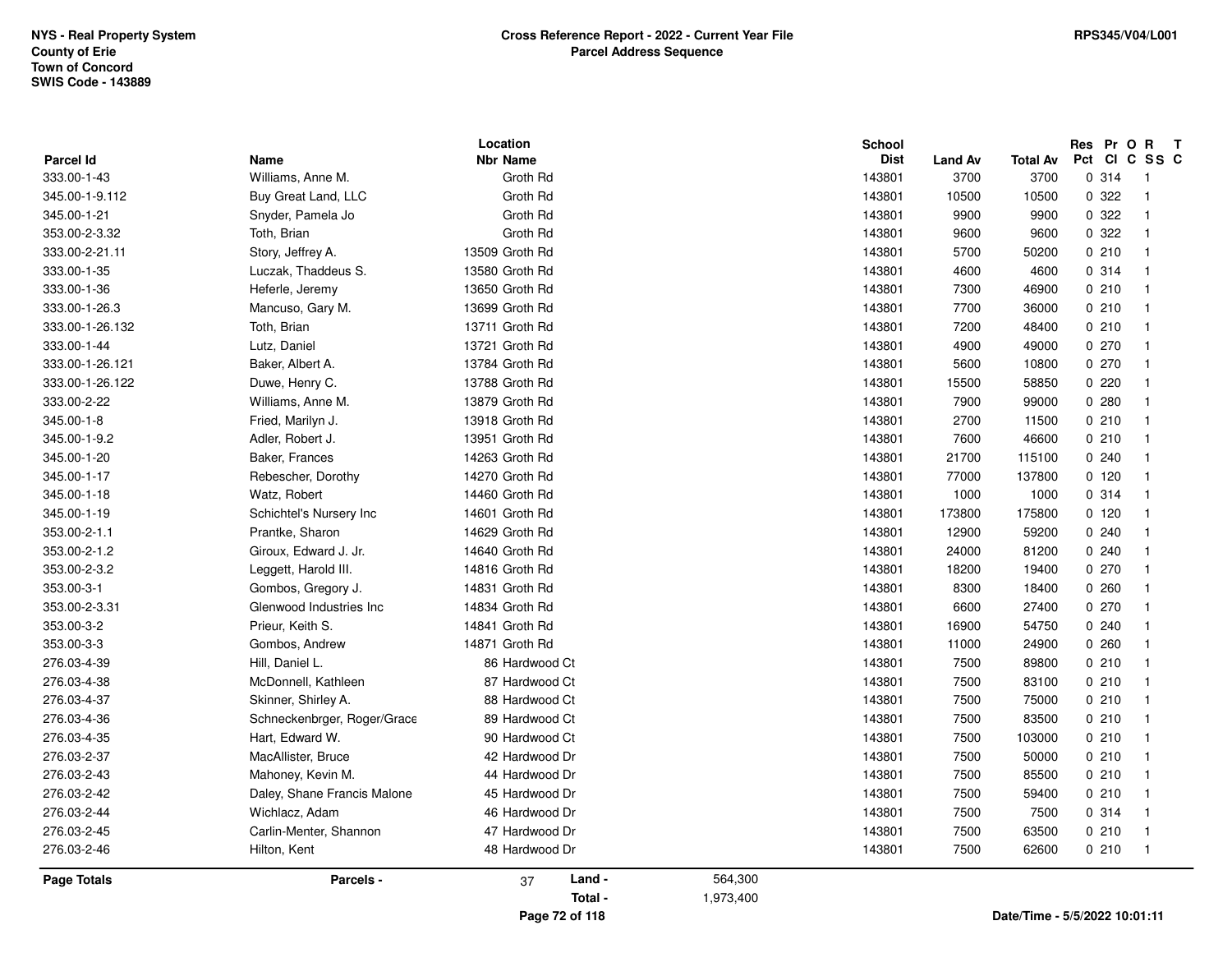|                    |                               | Location         |           | <b>School</b> |                |          | Res Pr O R<br>$\mathbf{T}$       |
|--------------------|-------------------------------|------------------|-----------|---------------|----------------|----------|----------------------------------|
| <b>Parcel Id</b>   | Name                          | <b>Nbr Name</b>  |           | <b>Dist</b>   | <b>Land Av</b> | Total Av | Pct CI C SS C                    |
| 276.03-2-47        | Orrange, Thomas M.            | 49 Hardwood Dr   |           | 143801        | 7500           | 62800    | 0210<br>$\overline{1}$           |
| 276.03-4-31        | Mabee, Marcus Jacob           | 67 Hardwood Dr   |           | 143801        | 7500           | 68700    | 0210<br>$\overline{1}$           |
| 276.03-4-32        | Welch, Theodore J.            | 68 Hardwood Dr   |           | 143801        | 7500           | 89000    | 0210<br>$\overline{1}$           |
| 276.03-4-24        | Murray-Hines, Kevin R.        | 79 Hardwood Dr   |           | 143801        | 7500           | 91500    | 0210<br>$\overline{1}$           |
| 276.03-4-23        | Dickhut, Charles F.           | 80 Hardwood Dr   |           | 143801        | 7500           | 50700    | 0210<br>$\overline{1}$           |
| 276.03-4-22        | Owens, Daniel                 | 81 Hardwood Dr   |           | 143801        | 7500           | 67400    | 0210<br>$\overline{1}$           |
| 276.03-4-2         | Randall, Jeffrey E.           | 82 Hardwood Dr   |           | 143801        | 7500           | 84100    | 0210<br>$\overline{1}$           |
| 276.03-4-42        | Ridley, Austin                | 83 Hardwood Dr   |           | 143801        | 7500           | 75000    | 0210<br>- 1                      |
| 276.03-4-41        | Adler, Kevin J.               | 84 Hardwood Dr   |           | 143801        | 7500           | 62500    | 0210<br>$\overline{\mathbf{1}}$  |
| 276.03-4-40        | Spillman, David S.            | 85 Hardwood Dr   |           | 143801        | 7500           | 57000    | 0210<br>$\overline{1}$           |
| 276.03-4-34        | Bennett, Bryan J.             | 91 Hardwood Dr   |           | 143801        | 7500           | 73300    | 0210<br>$\overline{1}$           |
| 307.00-3-41        | Bligh, Steven K.              | Heim Dr          |           | 143801        | 5800           | 5800     | 0.314<br>$\overline{1}$          |
| 307.00-3-43        | Golembiewski, Stephen E. III. | Heim Dr          |           | 143801        | 1900           | 1900     | 0.314<br>$\overline{1}$          |
| 307.00-3-44        | Gugino, William               | Heim Dr          |           | 143801        | 1200           | 1200     | 0.314<br>$\overline{1}$          |
| 307.00-3-19        | Heffernan, Brian T.           | 8224 Heim Dr     |           | 143801        | 4150           | 59900    | 0210<br>$\overline{1}$           |
| 307.00-3-28.2      | Leith, Thomas E. II.          | 8229 Heim Dr     |           | 143801        | 7500           | 89200    | 0210<br>$\overline{1}$           |
| 307.00-3-20        | Golembiewski, Stephen E. III. | 8418 Heim Dr     |           | 143801        | 4800           | 49700    | 0210<br>$\overline{1}$           |
| 307.00-3-31        | Bligh, Steven K.              | 8422 Heim Dr     |           | 143801        | 9600           | 85500    | 0210<br>$\overline{1}$           |
| 307.00-3-40        | Case, Shawna                  | 8427 Heim Dr     |           | 143801        | 6000           | 138100   | 0210<br>$\overline{1}$           |
| 307.000-3-42       | Rehrauer, Corey D.            | 8420 Heim Dr     |           | 143801        | 8100           | 65200    | 0.240<br>$\overline{1}$          |
| 333.00-2-17.211    | Mihalik, John J.              | Hoffman Rd       |           | 143801        | 12700          | 12700    | 0.322<br>$\overline{\mathbf{1}}$ |
| 333.00-2-17.22     | Mihalik, John J.              | Hoffman Rd       |           | 143801        | 3900           | 3900     | 0.314<br>- 1                     |
| 333.00-2-25        | Raber, Robert                 | Hoffman Rd       |           | 143801        | 3100           | 3100     | 0.314<br>$\overline{1}$          |
| 333.00-2-27.11     | Lutz, William                 | Hoffman Rd       |           | 143801        | 68800          | 68800    | 0, 105<br>$\overline{1}$         |
| 333.00-2-23        | Liesinger, Frederick W. III.  | W Hoffman Rd     |           | 143801        | 4400           | 4400     | 0.314<br>$\overline{1}$          |
| 333.00-2-24        | Raber, Robert J.              | 6111 Hoffman Rd  |           | 143801        | 10700          | 136600   | 0.240<br>- 1                     |
| 333.00-2-30.122    | Schmidt, Gerald N.            | 13557 Hoffman Rd |           | 143801        | 8200           | 8200     | 0.314<br>$\overline{1}$          |
| 333.00-2-17.112    | Cranston, William H.          | 13563 Hoffman Rd |           | 143801        | 5800           | 80300    | 0210<br>$\overline{1}$           |
| 333.00-2-30.11     | Martinez, Anthony L.          | 13577 Hoffman Rd |           | 143801        | 18200          | 19500    | 0.312<br>$\overline{1}$          |
| 333.00-2-31        | Story, Leonard W.             | 13615 Hoffman Rd |           | 143801        | 13200          | 101700   | 0240<br>$\overline{1}$           |
| 333.00-2-20.2      | Hayden, Candace               | 13628 Hoffman Rd |           | 143801        | 8300           | 65800    | 0210<br>$\overline{1}$           |
| 333.00-2-17.12     | Zifra, Richard M.             | 13867 Hoffman Rd |           | 143801        | 7000           | 113900   | 0.240<br>$\overline{1}$          |
| 333.00-2-27.2      | Lutz, William L.              | 13876 Hoffman Rd |           | 143801        | 4700           | 104400   | 0210<br>$\overline{1}$           |
| 333.00-2-17.212    | Mihalik, John J.              | 13879 Hoffman Rd |           | 143801        | 4700           | 77500    | 0210<br>$\overline{1}$           |
| 345.00-1-11.3      | Lutz, Kevin P.                | 13883 Hoffman Rd |           | 143801        | 2400           | 42500    | 0210<br>$\overline{1}$           |
| 345.00-1-11.2      | Salzler, Daniel P.            | 13899 Hoffman Rd |           | 143801        | 4000           | 75200    | 0210<br>$\mathbf{1}$             |
| 320.00-1-2         | Kaiser Road Farms, LLC        | Kaiser Rd        |           | 145801        | 82350          | 82350    | 0, 105<br>$\overline{1}$         |
| <b>Page Totals</b> | Parcels -                     | Land -<br>37     | 394,000   |               |                |          |                                  |
|                    |                               | Total -          | 2,279,350 |               |                |          |                                  |
|                    |                               | Page 73 of 118   |           |               |                |          | Date/Time - 5/5/2022 10:01:11    |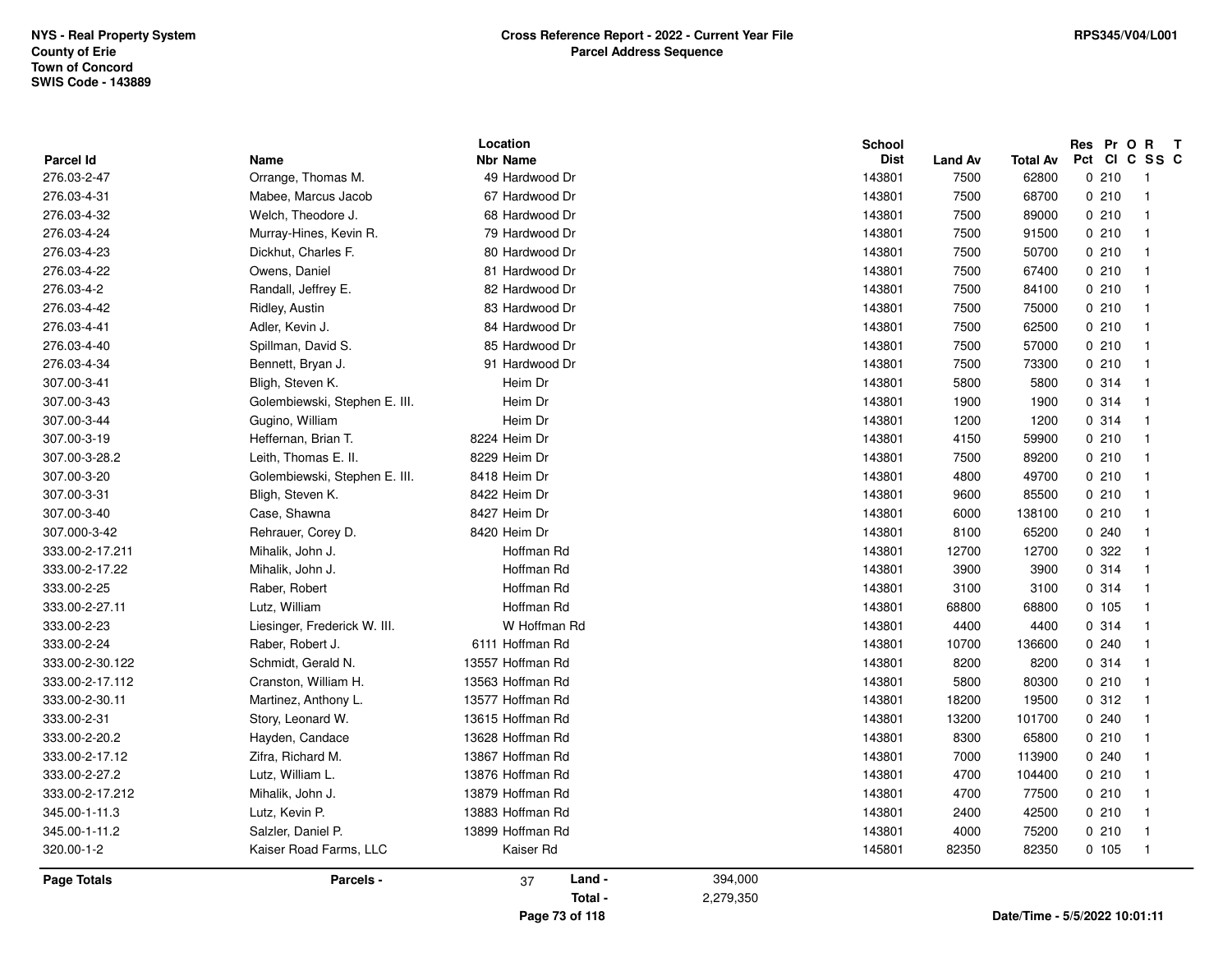| <b>Parcel Id</b> | Name                       | Location<br><b>Nbr Name</b> |           | <b>School</b><br><b>Dist</b> | <b>Land Av</b> | <b>Total Av</b> | Res Pr O R<br>Pct CI C SS C   | $\mathbf{T}$             |
|------------------|----------------------------|-----------------------------|-----------|------------------------------|----------------|-----------------|-------------------------------|--------------------------|
| 320.00-1-20.21   | Horschel, Louis A.         | Kaiser Rd                   |           | 143801                       | 11400          | 11400           | 0, 105                        | $\overline{\phantom{1}}$ |
| 320.00-1-21      | Gleason, Mollie E.         | 5505 Kaiser Rd              |           | 145801                       | 7100           | 95500           | 0210                          | $\overline{1}$           |
| 320.00-1-1.12    | Horschel, Duane D.         | 5575 Kaiser Rd              |           | 145801                       | 7400           | 106000          | 0210                          | $\overline{\mathbf{1}}$  |
| 320.00-1-1.11    | Kaiser Road Farms, LLC     | 5650 Kaiser Rd              |           | 145801                       | 63700          | 129500          | 66 113                        | $\overline{1}$           |
| 320.00-1-1.2     | Horschel, Louis A.         | 5765 Kaiser Rd              |           | 145801                       | 6900           | 340900          | 0210                          | $\overline{\mathbf{1}}$  |
| 320.00-1-20.22   | Horschel, Louis A.         | 5769 Kaiser Rd              |           | 143801                       | 5300           | 98000           | 0210                          | $\overline{\mathbf{1}}$  |
| 320.00-1-20.1    | Horschel, Karl             | 5775 Kaiser Rd              |           | 143801                       | 12500          | 194200          | 0.240                         | $\overline{\mathbf{1}}$  |
| 320.00-1-3       | Hewson, Daryl E.           | 5898 Kaiser Rd              |           | 145801                       | 3750           | 37950           | 0210                          | $\overline{\mathbf{1}}$  |
| 320.00-1-4       | Detrick, David             | 5962 Kaiser Rd              |           | 143801                       | 25200          | 69500           | 0240                          | -1                       |
| 321.00-1-37.11   | Hilliker, Raymond Adrian   | Kern Rd                     |           | 143801                       | 8400           | 28900           | 0.312                         | $\mathbf{1}$             |
| 321.00-1-37.12   | Hilliker, Raymond Adrian   | Kern Rd                     |           | 143801                       | 8400           | 8400            | 0.322                         | $\overline{1}$           |
| 321.00-1-34.112  | Rosenswie, Michael A.      | Kern Rd                     |           | 143801                       | 9000           | 9000            | 0 322                         | $\overline{\mathbf{1}}$  |
| 306.00-1-23.2    | Rosenswie, Robert V.       | Kern Rd                     |           | 143801                       | 10300          | 10300           | 0.322                         | $\mathbf{1}$             |
| 306.00-1-24      | Moore, John K.             | 12019 Kern Rd               |           | 143801                       | 5800           | 67400           | 0210                          | $\mathbf{1}$             |
| 306.00-1-22.2    | Greene, Timothy M.         | 12024 Kern Rd               |           | 143801                       | 7300           | 25500           | 0270                          | $\overline{1}$           |
| 306.00-1-17.112  | Rubeck, Renay              | 12027 Kern Rd               |           | 143801                       | 7800           | 26600           | 0270                          | $\overline{1}$           |
| 306.00-1-18.122  | Greaves, Kevin J.          | 12036 Kern Rd               |           | 143801                       | 10700          | 126900          | 0.240                         | $\overline{\mathbf{1}}$  |
| 306.00-1-18.121  | Fingers, Edward Jr.        | 12326 Kern Rd               |           | 143801                       | 17700          | 183000          | 0.240                         |                          |
| 306.00-1-18.123  | Kowsky, Timothy M.         | 12358 Kern Rd               |           | 143801                       | 14400          | 132500          | 0.240                         | $\mathbf{1}$             |
| 321.00-1-16.2    | Thompson, David L.         | 12400 Kern Rd               |           | 143801                       | 6500           | 76400           | 0210                          | $\overline{1}$           |
| 306.00-1-23.3    | Rosenswie, Robert V. III.  | 12403 Kern Rd               |           | 143801                       | 16700          | 130300          | 0.240                         | $\overline{\mathbf{1}}$  |
| 321.00-1-39.2    | Jablonski, Michael J.      | 12410 Kern Rd               |           | 143801                       | 11600          | 167500          | 0.240                         | $\mathbf{1}$             |
| 321.00-1-39.11   | Flanagan, Troy             | 12420 Kern Rd               |           | 143801                       | 17800          | 135900          | 0210                          | $\mathbf{1}$             |
| 321.00-1-16.114  | McKnight, John P.          | 12429 Kern Rd               |           | 143801                       | 12400          | 115700          | 0.240                         | $\overline{1}$           |
| 321.00-1-16.12   | Castle, James R.           | 12461 Kern Rd               |           | 143801                       | 12000          | 99700           | 0210                          | $\overline{\mathbf{1}}$  |
| 321.00-1-33.11   | Rosenswie, Michael A.      | 12495 Kern Rd               |           | 143801                       | 11300          | 125700          | 0.240                         |                          |
| 321.00-1-39.12   | Shelley, Jonathan Wayne    | 12520 Kern Rd               |           | 143801                       | 21900          | 110700          | 0240                          | -1                       |
| 321.00-1-43      | Stevens, Daniel A.         | 12557 Kern Rd               |           | 143801                       | 28600          | 75800           | 0.240                         | $\overline{1}$           |
| 321.00-1-40      | Meinking, Craig W.         | 12560 Kern Rd               |           | 143801                       | 19300          | 189100          | 0.240                         | $\overline{1}$           |
| 321.00-1-37.2    | Hilliker, Raymond A.       | 12570 Kern Rd               |           | 143801                       | 7900           | 134300          | 0.240                         | $\mathbf{1}$             |
| 321.00-1-18.11   | Schweikert, Charles J. Jr. | 12573 Kern Rd               |           | 143801                       | 8600           | 86600           | 0210                          | $\mathbf{1}$             |
| 321.00-1-36.2    | Kurnik, Larry T.           | 12580 Kern Rd               |           | 143801                       | 5400           | 72100           | 0210                          | $\overline{1}$           |
| 321.00-1-18.211  | Gartler, Kenneth J.        | 12691 Kern Rd               |           | 143801                       | 10500          | 208200          | 0210                          | $\overline{\mathbf{1}}$  |
| 276.03-1-10      | Dimon, Ricky S.            | 2 Kissing Bridge Ln         |           | 143801                       | 1500           | 48100           | 0260                          | $\overline{\mathbf{1}}$  |
| 276.03-1-9       | Grabowski, Stanley J.      | 3 Kissing Bridge Ln         |           | 143801                       | 2600           | 3100            | 0.314                         | $\overline{\mathbf{1}}$  |
| 276.03-1-8       | Grabowski, Stanley J.      | 4 Kissing Bridge Ln         |           | 143801                       | 2600           | 45000           | 0.260                         | $\overline{\mathbf{1}}$  |
| 276.03-1-7       | Cronin, Carolynne          | 5 Kissing Bridge Ln         |           | 143801                       | 3700           | 54000           | 0210                          | $\overline{1}$           |
| Page Totals      | Parcels -                  | Land -<br>37                | 443,950   |                              |                |                 |                               |                          |
|                  |                            | Total -                     | 3,579,650 |                              |                |                 |                               |                          |
|                  |                            | Page 74 of 118              |           |                              |                |                 | Date/Time - 5/5/2022 10:01:11 |                          |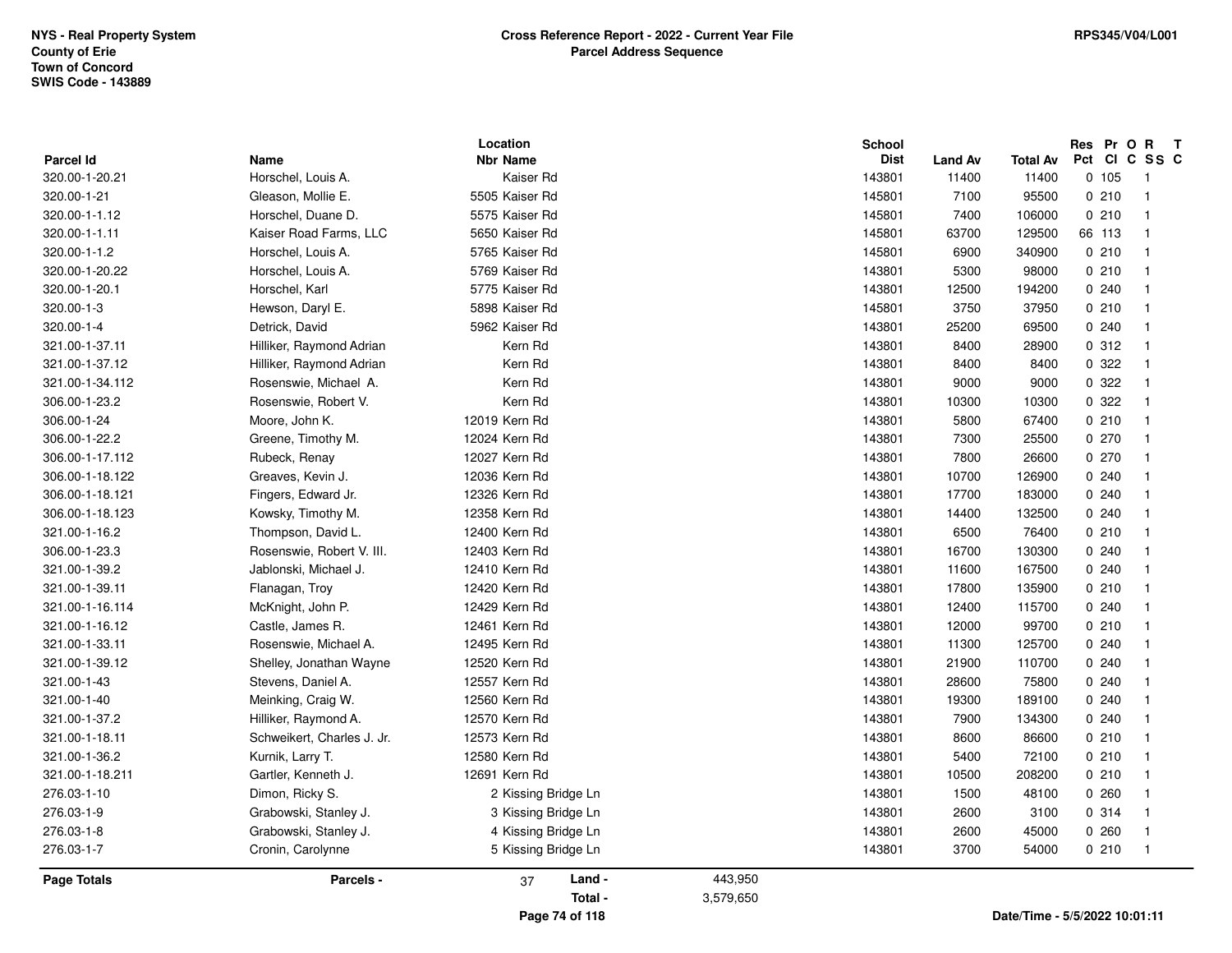|                                 |                                            | Location                                     |           | School                |                        |                          | Res Pr O R<br>Pct CI C SS C   | $\mathbf{T}$ |
|---------------------------------|--------------------------------------------|----------------------------------------------|-----------|-----------------------|------------------------|--------------------------|-------------------------------|--------------|
| <b>Parcel Id</b><br>276.03-1-15 | Name<br>Ritchie, Thomas C.                 | <b>Nbr Name</b><br>6 Kissing Bridge Ln       |           | <b>Dist</b><br>143801 | <b>Land Av</b><br>7200 | <b>Total Av</b><br>64100 | 0210                          | -1           |
| 276.03-1-14                     |                                            |                                              |           | 143801                | 3350                   | 82500                    | 0260                          | -1           |
| 276.03-1-16                     | King, Christopher<br>Bowen, Carol A.       | 7 Kissing Bridge Ln<br>8 Kissing Bridge Ln   |           | 143801                | 2400                   | 64700                    | 0210                          |              |
| 276.03-1-13                     |                                            |                                              |           | 143801                | 4000                   | 75500                    | 0210                          |              |
|                                 | Schleyer, John P.                          | 9 Kissing Bridge Ln                          |           | 143801                |                        | 80000                    |                               |              |
| 276.03-1-12<br>276.03-1-11      | Kreiner, Charles F. Jr.<br>Halter, Mark F. | 11 Kissing Bridge Ln<br>12 Kissing Bridge Ln |           | 143801                | 2100                   | 60600                    | 0260<br>0210                  |              |
|                                 |                                            |                                              |           |                       | 2100                   |                          |                               |              |
| 276.13-1-2                      | McNally, Gary                              | 13 Kissing Bridge Ln                         |           | 143801                | 4000                   | 40800                    | 0.260                         |              |
| 276.13-1-1                      | Smith, Frank Jr.                           | 14 Kissing Bridge Ln                         |           | 143801                | 3900                   | 43300                    | 0260                          |              |
| 275.00-1-17.13                  | Bugenhagen, William G.                     | Manchester Rd                                |           | 143801                | 17300                  | 17300                    | 0 322                         |              |
| 275.00-2-16                     | Connors, Brian C.                          | Manchester Rd                                |           | 143801                | 7800                   | 7800                     | 0.314                         |              |
| 275.00-2-18.112                 | Heft, William R.                           | Manchester Rd                                |           | 143801                | 2100                   | 2100                     | 0.314                         |              |
| 275.00-2-23                     | Koch, Michael J.                           | Manchester Rd                                |           | 143801                | 11000                  | 11000                    | 0.314                         |              |
| 275.00-2-26.21                  | Boye, Donald J.                            | Manchester Rd                                |           | 143801                | 9000                   | 22800                    | 0.312                         |              |
| 275.00-2-31.121                 | Hoddick, Alvin C.                          | Manchester Rd                                |           | 143801                | 12400                  | 12400                    | 0 322                         |              |
| 275.00-2-31.131                 | Sowinski, Michael                          | Manchester Rd                                |           | 143801                | 19400                  | 24000                    | 0.260                         |              |
| 275.00-2-33.11                  | Stevens, Alice A.                          | Manchester Rd                                |           | 143801                | 600                    | 600                      | 0 314                         |              |
| 275.00-2-33.2                   | Mason, Dennis P.                           | Manchester Rd                                |           | 143801                | 4200                   | 4200                     | 0.314                         |              |
| 275.00-2-14.1                   | Thompson, John T.                          | 10329 Manchester Rd                          |           | 143801                | 9800                   | 98700                    | 0210                          |              |
| 275.00-2-26.1                   | Schreiber, Donald L.                       | 10332 Manchester Rd                          |           | 143801                | 21200                  | 105100                   | 0210                          |              |
| 275.00-2-15.1                   | Bacon, Linda A.                            | 10333 Manchester Rd                          |           | 143801                | 9500                   | 77300                    | 0210                          |              |
| 275.00-1-8                      | Means, Robert O.                           | 10338 Manchester Rd                          |           | 143801                | 6400                   | 77800                    | 0210                          |              |
| 275.00-2-17                     | Sell, Jeffrey                              | 10345 Manchester Rd                          |           | 143801                | 14300                  | 82700                    | 0210                          |              |
| 275.00-2-32.1                   | Germann Irrvoc Liv Tr, Robert              | 10401 Manchester Rd                          |           | 143801                | 7800                   | 94100                    | 0210                          |              |
| 275.00-2-19.12                  | Leatherbarrow, James A.                    | 10485 Manchester Rd                          |           | 143801                | 12300                  | 118200                   | 0210                          |              |
| 275.00-1-18                     | Dunbar, David E.                           | 10490 Manchester Rd                          |           | 143801                | 15900                  | 144200                   | 0.240                         |              |
| 275.00-2-19.11                  | Leatherbarrow, James A.                    | 10495 Manchester Rd                          |           | 143801                | 11200                  | 31200                    | 0210                          |              |
| 275.00-2-21                     | Klementowski, John A.                      | 10505 Manchester Rd                          |           | 143801                | 12800                  | 69500                    | 0210                          |              |
| 275.00-2-22                     | Klementowski, Brian T.                     | 10515 Manchester Rd                          |           | 143801                | 11300                  | 61300                    | 0210                          |              |
| 275.00-1-9.12                   | Rotino, John A.                            | 10614 Manchester Rd                          |           | 143801                | 11000                  | 105500                   | 0.240                         |              |
| 275.00-2-24                     | Koch, Michael J.                           | 10669 Manchester Rd                          |           | 143801                | 14100                  | 125600                   | 0210                          |              |
| 275.00-1-9.2                    | Adamchick, Matthew P.                      | 10760 Manchester Rd                          |           | 143801                | 14700                  | 76700                    | 0240                          |              |
| 275.00-2-18.21                  | Wallum, Ian C.                             | 10765 Manchester Rd                          |           | 143801                | 12400                  | 86000                    | 0210                          |              |
| 275.00-2-25                     | Lempke, Gisele F.                          | 10795 Manchester Rd                          |           | 143801                | 37000                  | 267400                   | 0240                          |              |
| 275.00-1-10                     | Dunbar, Laurie M.                          | 10810 Manchester Rd                          |           | 143801                | 18500                  | 85500                    | 0.240                         |              |
| 291.00-1-10.212                 | Jerome, Richard J.                         | 10905 Manchester Rd                          |           | 143801                | 12000                  | 170400                   | 0.240                         |              |
| 275.00-2-15.2                   | Bacon, Scott C.                            | 10335 Manchester Rd                          |           | 143801                | 9500                   | 115500                   | 0210                          |              |
| 307.00-2-55.1                   | Luno, Bruce C.                             | Mayo Rd                                      |           | 143801                | 10800                  | 10800                    | 0.314                         |              |
| <b>Page Totals</b>              | Parcels -                                  | Land -<br>37                                 | 385,350   |                       |                        |                          |                               |              |
|                                 |                                            | Total -                                      | 2,617,200 |                       |                        |                          |                               |              |
|                                 |                                            | Page 75 of 118                               |           |                       |                        |                          | Date/Time - 5/5/2022 10:01:11 |              |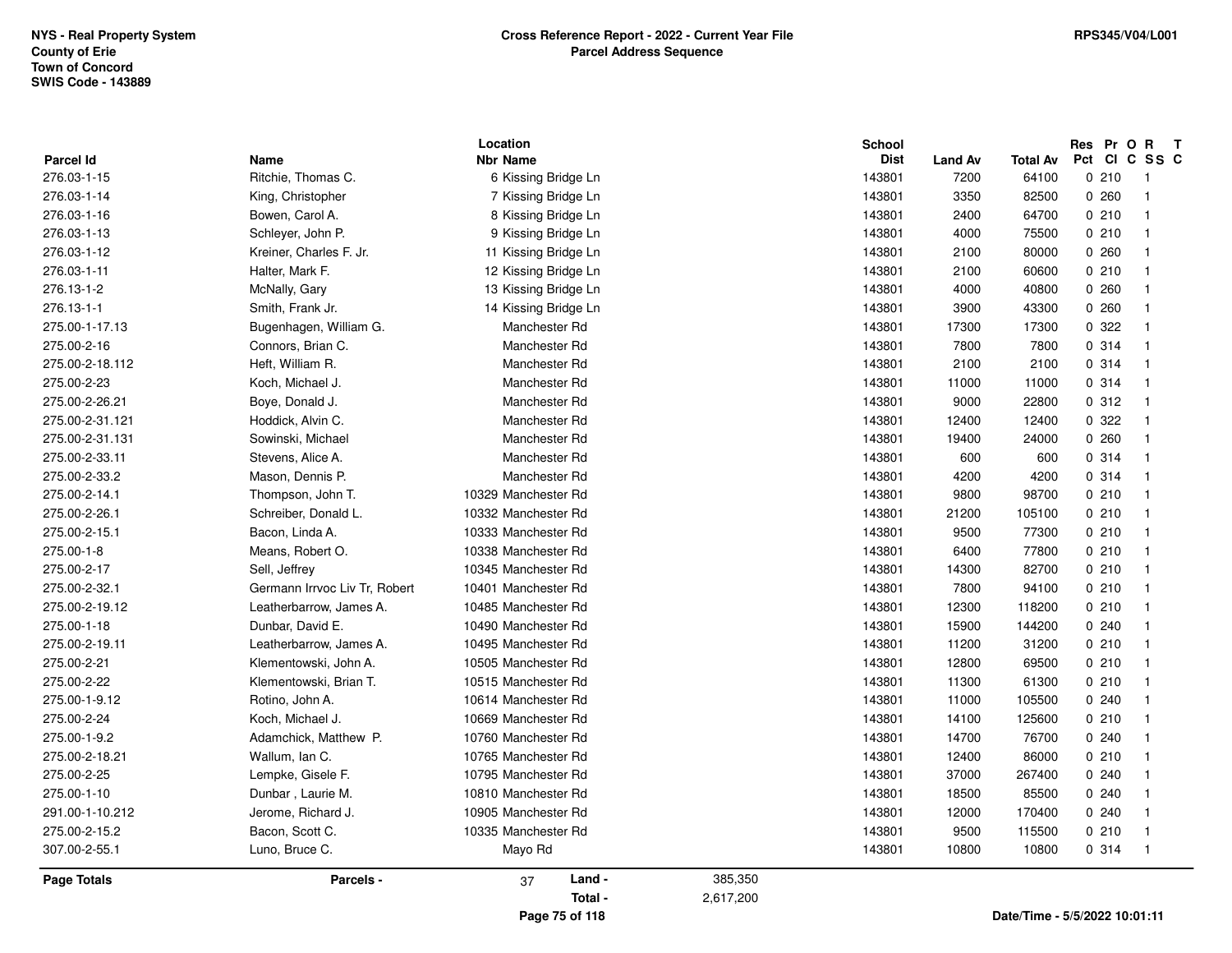| <b>Parcel Id</b>   | Name                         | Location<br><b>Nbr Name</b> |         |           | <b>School</b><br><b>Dist</b> | <b>Land Av</b> | <b>Total Av</b> | Res Pr O R T<br>Pct CI C SS C |                |  |
|--------------------|------------------------------|-----------------------------|---------|-----------|------------------------------|----------------|-----------------|-------------------------------|----------------|--|
| 307.00-2-55.3      | Luno, Bruce C.               | Mayo Rd                     |         |           | 143801                       | 11500          | 11500           | 0.322                         | $\overline{1}$ |  |
| 308.00-2-10.121    | Atnoa LLC                    | Mayo Rd                     |         |           | 143801                       | 28600          | 29100           | 0.552                         | $\overline{1}$ |  |
| 307.00-2-56        | Sacilowski, Becky Jean       | 8930 Mayo Rd                |         |           | 143801                       | 10000          | 104500          | 0210                          | $\overline{1}$ |  |
| 307.00-2-32.211    | Wotherspoon, Matthew S.      | 9002 Mayo Rd                |         |           | 143801                       | 10700          | 78900           | 0210                          | $\overline{1}$ |  |
| 307.00-2-55.2      | Benkelman, Scott             | 9011 Mayo Rd                |         |           | 143801                       | 5200           | 98400           | 0210                          | $\overline{1}$ |  |
| 308.00-2-10.122    | Ploetz, David K.             | 9060 Mayo Rd                |         |           | 143801                       | 12500          | 119500          | 0210                          | $\overline{1}$ |  |
| 308.00-2-12        | Swierkowski, Anthony         | 9101 Mayo Rd                |         |           | 143801                       | 4300           | 69000           | 0210                          | $\overline{1}$ |  |
| 308.00-2-10.2      | Strub, Mark C.               | 9145 Mayo Rd                |         |           | 143801                       | 6100           | 77500           | 0.280                         | $\overline{1}$ |  |
| 308.00-2-10.11     | Luno, Bruce C.               | 9167 Mayo Rd                |         |           | 143801                       | 52400          | 203900          | 0 112                         | $\overline{1}$ |  |
| 276.03-5-25        | Reese, David                 | 92 Meadow Trl               |         |           | 143801                       | 7500           | 77300           | 0210                          | $\overline{1}$ |  |
| 276.03-5-26        | Rogers, Steven M.            | 93 Meadow Trl               |         |           | 143801                       | 7500           | 55300           | 0210                          | $\overline{1}$ |  |
| 276.03-5-27        | Delmont, James J.            | 94 Meadow Trl               |         |           | 143801                       | 7500           | 78900           | 0210                          | $\overline{1}$ |  |
| 276.03-5-28        | Fox-Jerrell, Rebecca E.      | 95 Meadow Trl               |         |           | 143801                       | 7500           | 60100           | 0210                          | $\overline{1}$ |  |
| 276.03-5-29        | Flatley, Kenneth A.          | 96 Meadow Trl               |         |           | 143801                       | 7500           | 53500           | 0210                          | $\overline{1}$ |  |
| 276.03-5-30        | Krah, Brian C.               | 97 Meadow Trl               |         |           | 143801                       | 7500           | 85900           | 0210                          | $\overline{1}$ |  |
| 276.03-5-31        | Weiss-Smith, Karen K.        | 98 Meadow Trl               |         |           | 143801                       | 7500           | 54700           | 0210                          | $\overline{1}$ |  |
| 276.03-5-32        | Bellanti, Anthony G.         | 99 Meadow Trl               |         |           | 143801                       | 7500           | 61500           | 0210                          | $\overline{1}$ |  |
| 323.00-1-5.12      | Gernatt Asphalt Products Inc | Middle Rd                   |         |           | 143801                       | 8300           | 8300            | 0.322                         | $\overline{1}$ |  |
| 323.00-1-5.11      | DeWald, George E.            | Middle Rd                   |         |           | 143801                       | 400            | 400             | 0.314                         | $\overline{1}$ |  |
| 323.00-1-5.21      | DeWald, George E.            | Middle Rd                   |         |           | 143801                       | 12600          | 12600           | 0.322                         | $\overline{1}$ |  |
| 323.00-1-5.22      | Gernatt Asphalt Products Inc | Middle Rd                   |         |           | 143801                       | 100            | 100             | 0.314                         | - 1            |  |
| 322.00-2-14.112    | Conner, Michael S.           | Middle Rd                   |         |           | 143801                       | 6500           | 6500            | 0 314                         | $\overline{1}$ |  |
| 322.00-2-15.11     | Randall, Robert              | Middle Rd                   |         |           | 143801                       | 9500           | 9500            | 0.314                         | $\overline{1}$ |  |
| 322.00-3-7.11      | Wny Land Conservancy Inc     | Middle Rd                   |         |           | 143801                       | 8200           | 8200            | 0 323                         | 8              |  |
| 322.00-1-47        | Kamats, Joel W.              | Middle Rd                   |         |           | 143801                       | 10700          | 10700           | 0.322                         | $\overline{1}$ |  |
| 323.00-1-31.2      | Perkins, Richard             | Middle Rd                   |         |           | 143801                       | 500            | 500             | 0 314                         | - 1            |  |
| 323.00-1-32        | Heyden, Timothy              | Middle Rd                   |         |           | 143801                       | 7200           | 7200            | 0.314                         | $\overline{1}$ |  |
| 322.00-2-9.11      | EL Scott, LLC                | Middle Rd                   |         |           | 143801                       | 19900          | 19900           | 0.322                         | $\overline{1}$ |  |
| 323.00-1-35.21     | Owen, Philip W.              | Middle Rd                   |         |           | 143801                       | 19800          | 19800           | 0.322                         | 8              |  |
| 323.00-1-39        | Bolt, Vincent J.             | Middle Rd                   |         |           | 143801                       | 10000          | 10000           | 0 323                         | $\overline{1}$ |  |
| 323.00-2-9.1       | Hudzinski, Lori D.           | Middle Rd                   |         |           | 143801                       | 8000           | 8000            | 0 314                         | - 1            |  |
| 323.00-1-2.11      | Gernatt Asphalt Products Inc | Middle Rd                   |         |           | 143801                       | 36900          | 36900           | 0 322                         | $\overline{1}$ |  |
| 323.00-1-2.13      | Gernatt Asphalt Products Inc | Middle Rd                   |         |           | 143801                       | 830            | 830             | 0.314                         | $\overline{1}$ |  |
| 322.00-1-18.12     | Caneadea Land Co, LLC        | Middle Rd                   |         |           | 143801                       | 30700          | 30700           | 0.321                         | $\overline{1}$ |  |
| 322.00-1-18.211    | Hedrich, John R.F.           | Middle Rd                   |         |           | 143801                       | 6200           | 6200            | 0.314                         | $\overline{1}$ |  |
| 322.00-1-9.2       | Orndorff, James P.           | 7978 Middle Rd              |         |           | 143801                       | 12800          | 80000           | 0240                          | $\overline{1}$ |  |
| 322.00-1-13.113    | Blake, Michael               | 7983 Middle Rd              |         |           | 143801                       | 8000           | 86200           | 0210                          | $\overline{1}$ |  |
|                    |                              |                             |         |           |                              |                |                 |                               |                |  |
| <b>Page Totals</b> | Parcels -                    | 37                          | Land -  | 418,430   |                              |                |                 |                               |                |  |
|                    |                              |                             | Total - | 1,682,030 |                              |                |                 |                               |                |  |

**Page 76 of 118**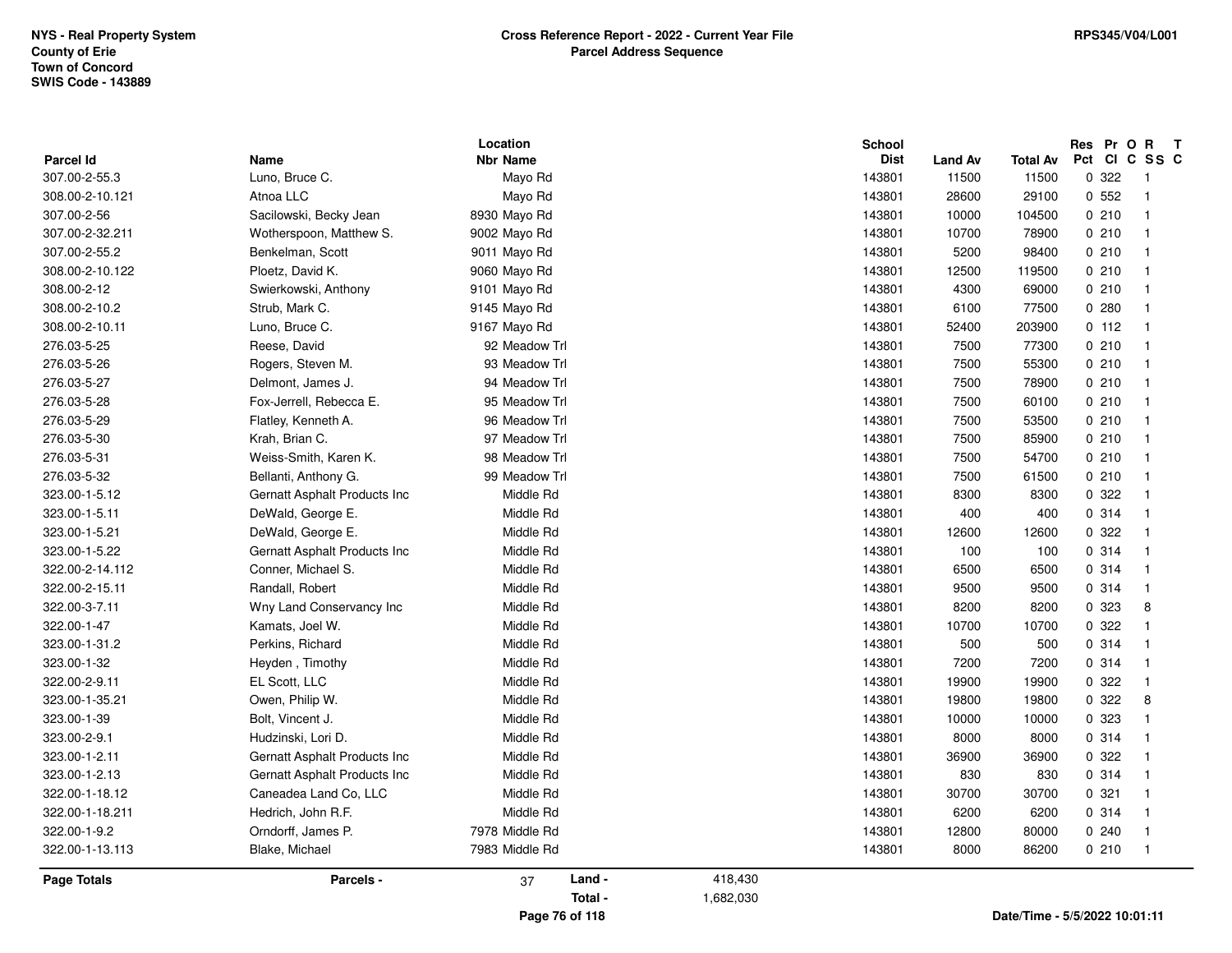| <b>Parcel Id</b> | Name                      | Location<br><b>Nbr Name</b> |           | School<br><b>Dist</b> | <b>Land Av</b> | Total Av                      | Res Pr O R<br>Pct CI C SS C | $\mathsf{T}$             |
|------------------|---------------------------|-----------------------------|-----------|-----------------------|----------------|-------------------------------|-----------------------------|--------------------------|
| 322.00-1-9.3     | Lipinczyk, John           | 8078 Middle Rd              |           | 143801                | 12800          | 112200                        | 0.240                       | $\overline{\phantom{1}}$ |
| 322.00-1-42      | Lovullo, Partick J.       | 8087 Middle Rd              |           | 143801                | 7100           | 110900                        | 0210                        | $\overline{1}$           |
| 322.00-1-13.12   | Raymond, Cheryl-Lyn       | 8097 Middle Rd              |           | 143801                | 11850          | 72100                         | 0.117                       | $\overline{1}$           |
| 322.00-1-46      | Sebzda, David W.          | 8100 Middle Rd              |           | 143801                | 26700          | 119900                        | 0 112                       | $\overline{1}$           |
| 322.00-1-14      | EL Scott, LLC             | 8183 Middle Rd              |           | 143801                | 34000          | 34000                         | 0240                        |                          |
| 322.00-1-15      | Tierney, William F.       | 8399 Middle Rd              |           | 143801                | 18100          | 77800                         | 0240                        |                          |
| 322.00-2-9.12    | Phillips, Jeffrey T.      | 8422 Middle Rd              |           | 143801                | 19600          | 238300                        | 0.240                       |                          |
| 322.00-1-16      | Frank, Timothy P.         | 8423 Middle Rd              |           | 143801                | 11000          | 58500                         | 0210                        |                          |
| 322.00-1-17      | Cambio, Richard Michael   | 8429 Middle Rd              |           | 143801                | 15000          | 126800                        | 0210                        |                          |
| 322.00-1-18.111  | McCabe, Robert            | 8431 Middle Rd              |           | 143801                | 19600          | 75600                         | 77 240                      |                          |
| 322.00-1-18.212  | McDonald, Richard         | 8435 Middle Rd              |           | 143801                | 8300           | 62000                         | 0210                        | $\overline{\mathbf{1}}$  |
| 322.00-1-45      | Steinmetz, Shirley        | 8685 Middle Rd              |           | 143801                | 7000           | 15700                         | 0270                        | -1                       |
| 322.00-2-14.111  | Mantione, Jennifer M.     | 8732 Middle Rd              |           | 143801                | 6700           | 73800                         | 0210                        |                          |
| 322.00-3-1.22    | Wiedemann, Cheryl         | 8735 Middle Rd              |           | 143801                | 6600           | 59100                         | 0210                        |                          |
| 322.00-2-14.12   | Conner, Michael S.        | 8738 Middle Rd              |           | 143801                | 11700          | 26300                         | 0.312                       |                          |
| 322.00-2-15.2    | Bochenek, Stephen J.      | 8742 Middle Rd              |           | 143801                | 5500           | 26500                         | 0210                        | -1                       |
| 322.00-3-1.21    | Wiedemann, Gary           | 8745 Middle Rd              |           | 143801                | 6300           | 72800                         | 0210                        |                          |
| 322.00-3-2       | Lightcap, Thomas J.       | 8763 Middle Rd              |           | 143801                | 6350           | 44400                         | 0210                        |                          |
| 322.00-3-3       | Taylor, Jamie W.          | 8887 Middle Rd              |           | 143801                | 5500           | 47700                         | 0210                        | -1                       |
| 322.00-2-18.12   | Hayden, Roger             | 8920 Middle Rd              |           | 143801                | 3000           | 55300                         | 0210                        |                          |
| 322.00-2-16      | Benkelman, Joshua L.      | 8940 Middle Rd              |           | 143801                | 4150           | 45650                         | 0210                        | $\overline{\mathbf{1}}$  |
| 322.00-3-7.2     | Hebden, Jon               | 8965 Middle Rd              |           | 143801                | 7500           | 53100                         | 0210                        |                          |
| 322.00-2-31      | Havens, Marilyn & William | 8968 Middle Rd              |           | 143801                | 5800           | 47700                         | 0210                        |                          |
| 322.00-3-7.12    | Pasinski, Kathleen        | 8977 Middle Rd              |           | 143801                | 7600           | 35500                         | 0270                        |                          |
| 322.00-2-32      | Loftus, Michael           | 8982 Middle Rd              |           | 143801                | 6000           | 51900                         | 0210                        |                          |
| 322.00-2-33      | Vandervort, Robert E.     | 8994 Middle Rd              |           | 143801                | 6000           | 60700                         | 0210                        |                          |
| 322.00-3-7.3     | Spier, Katie              | 9075 Middle Rd              |           | 143801                | 12800          | 60900                         | 0.240                       |                          |
| 322.00-2-34      | Gurbacki, Stephen         | 9078 Middle Rd              |           | 143801                | 17000          | 17000                         | 0.322                       |                          |
| 323.00-1-2.12    | Gentner, Ruth B.          | 9080 Middle Rd              |           | 143801                | 13900          | 72500                         | 66 210                      |                          |
| 323.00-1-2.2     | Emmick, Jonathan R.       | 9100 Middle Rd              |           | 143801                | 5200           | 39700                         | 0210                        |                          |
| 322.00-3-8       | Springbrook Springs Inc   | 9103 Middle Rd              |           | 143801                | 13000          | 23000                         | 0822                        |                          |
| 322.00-2-35      | Herc, Renee M.            | 9110 Middle Rd              |           | 143801                | 5400           | 42600                         | 0210                        |                          |
| 323.00-3-1       | Grace, Sarah              | 9111 Middle Rd              |           | 143801                | 5300           | 24000                         | 0210                        | $\overline{\mathbf{1}}$  |
| 323.00-3-2       | Grace, Howard             | 9131 Middle Rd              |           | 143801                | 4400           | 8000                          | 0210                        |                          |
| 322.00-2-36      | Rosenberg, Edwin F.       | 9134 Middle Rd              |           | 143801                | 5700           | 41000                         | 0210                        |                          |
| 322.00-2-37.1    | Roesch, Donald E.         | 9158 Middle Rd              |           | 143801                | 5620           | 47470                         | 0210                        | $\overline{1}$           |
| 323.00-1-1       | Bruno, Ryan A.            | 9206 Middle Rd              |           | 143801                | 8300           | 48700                         | 0210                        | $\overline{1}$           |
| Page Totals      | Parcels -                 | Land -<br>37                | 376,370   |                       |                |                               |                             |                          |
|                  |                           | Total -                     | 2,229,120 |                       |                |                               |                             |                          |
|                  |                           | Page 77 of 118              |           |                       |                | Date/Time - 5/5/2022 10:01:11 |                             |                          |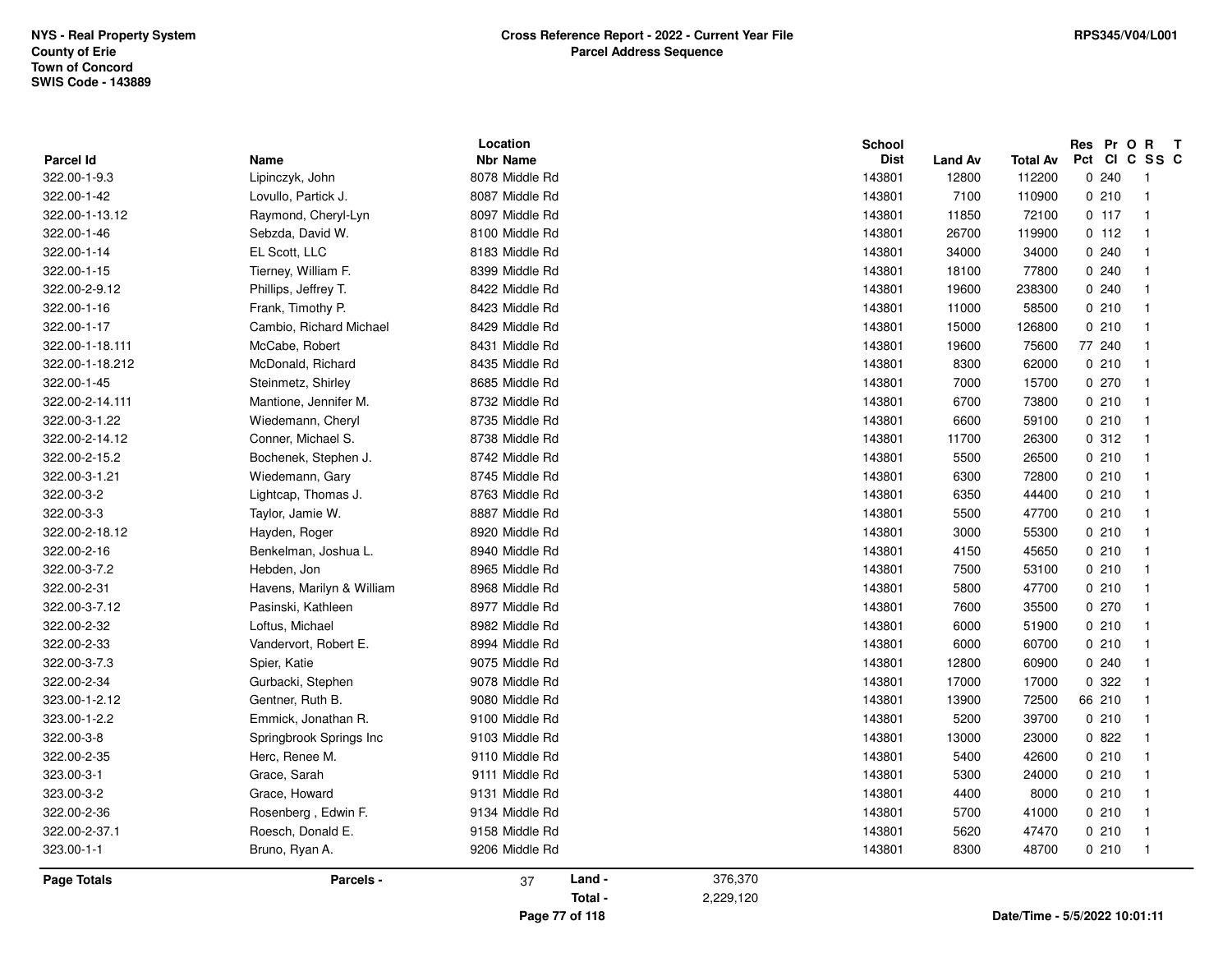| <b>Parcel Id</b> | Name                           | Location<br><b>Nbr Name</b> |           | <b>School</b><br><b>Dist</b> | <b>Land Av</b> | Total Av                      | Res Pr O R<br>Pct CI C SS C | $\mathbf{T}$               |
|------------------|--------------------------------|-----------------------------|-----------|------------------------------|----------------|-------------------------------|-----------------------------|----------------------------|
| 323.00-2-22.11   | Dewald, George W.              | 9283 Middle Rd              |           | 143801                       | 25400          | 100600                        | 0240                        | $\overline{\phantom{0}}$ 1 |
| 323.00-1-6       | DeWald, George E.              | 9286 Middle Rd              |           | 143801                       | 12400          | 91900                         | 0240                        | $\overline{\phantom{0}}$ 1 |
| 323.00-1-8       | Yaeger, Robert J.              | 9358 Middle Rd              |           | 143801                       | 4800           | 46100                         | 0210                        | $\overline{1}$             |
| 323.00-2-1       | Sande, Mark                    | 9415 Middle Rd              |           | 143801                       | 5400           | 48900                         | 0210                        | $\overline{1}$             |
| 323.00-1-9       | Baker, Jay T.                  | 9434 Middle Rd              |           | 143801                       | 4800           | 31500                         | 0210                        | $\overline{1}$             |
| 323.00-1-37.2    | Krzes, Steve J. Jr.            | 9458 Middle Rd              |           | 143801                       | 4350           | 11450                         | 0270                        | $\overline{1}$             |
| 323.00-2-4       | Russell, David                 | 9525 Middle Rd              |           | 143801                       | 5200           | 28800                         | 0270                        | $\overline{1}$             |
| 323.00-2-5       | Keele, Carl                    | 9579 Middle Rd              |           | 143801                       | 7700           | 58100                         | 0210                        | $\overline{1}$             |
| 323.00-1-30      | Perkins, Richard D. Sr.        | 9582 Middle Rd              |           | 143801                       | 9600           | 144600                        | 0416                        | $\overline{\phantom{0}}$   |
| 323.00-2-6       | Langreck, Vincent A.           | 9589 Middle Rd              |           | 143801                       | 4900           | 55400                         | 0210                        | $\overline{\phantom{0}}$ 1 |
| 323.00-1-31.12   | Unger, Ralph N.                | 9738 Middle Rd              |           | 143801                       | 8900           | 66800                         | 0210                        | $\overline{1}$             |
| 323.00-1-31.11   | Dewald, George E.              | 9776 Middle Rd              |           | 143801                       | 8800           | 21500                         | 0270                        | $\overline{1}$             |
| 323.00-2-7       | Baker, John P.                 | 9779 Middle Rd              |           | 143801                       | 17250          | 17250                         | 0.322                       | $\overline{\phantom{0}}$ 1 |
| 323.00-1-33      | Heyden, Timothy                | 9782 Middle Rd              |           | 143801                       | 3700           | 69500                         | 0210                        | $\overline{1}$             |
| 323.00-1-34.1    | Galluzzi, Albert D.            | 9794 Middle Rd              |           | 143801                       | 9200           | 52500                         | 0.240                       | $\overline{1}$             |
| 323.00-2-8.2     | Beckley, Daniel H.             | 9797 Middle Rd              |           | 143801                       | 6200           | 33000                         | 0270                        | $\overline{1}$             |
| 323.00-2-8.12    | Mariea, Donald A.              | 9821 Middle Rd              |           | 143801                       | 7300           | 52400                         | 0210                        | $\overline{1}$             |
| 323.00-1-35.22   | Owen, Philip W.                | 9824 Middle Rd              |           | 143801                       | 7700           | 7700                          | 0 314                       | - 1                        |
| 323.00-2-8.11    | Darnley, Matthew J.            | 9825 Middle Rd              |           | 143801                       | 11100          | 113100                        | 0210                        | - 1                        |
| 323.00-1-25.22   | Judkiewicz, Joseph J.          | 9880 Middle Rd              |           | 143801                       | 18000          | 103600                        | 0.240                       | $\overline{1}$             |
| 323.00-2-9.2     | Robinson, Sharon               | 9881 Middle Rd              |           | 143801                       | 10200          | 74900                         | 0240                        | - 1                        |
| 323.00-1-40      | Bolt, Vincent J.               | 9972 Middle Rd              |           | 143801                       | 9900           | 41900                         | 0210                        | $\overline{1}$             |
| 323.00-1-25.212  | Carson, Darrell C.             | 9982 Middle Rd              |           | 143801                       | 6900           | 100600                        | 0210                        | $\overline{1}$             |
| 323.00-2-10      | Law, Rickie A.                 | 9991 Middle Rd              |           | 143801                       | 9350           | 57900                         | 0210                        | $\overline{1}$             |
| 323.00-1-36      | Siminski, Mark C.              | 9992 Middle Rd              |           | 143801                       | 9350           | 46800                         | 0210                        | $\overline{1}$             |
| 323.00-2-2       | <b>Dist-National Fuel Gas</b>  | 30316 Middle Rd             |           | 143801                       | 700            | 700                           | 0.314                       | 6                          |
| 322.00-2-15.12   | Cold Spring Construction Co    | Middle Rd                   |           | 143801                       | 3600           | 3600                          | 0720                        | $\overline{1}$             |
| 347.00-1-1       | Village Of Springville         | Mill St                     |           | 143801                       | 6700           | 6700                          | 0.314                       | 8                          |
| 347.00-1-3       | Village Of Springville         | Mill St                     |           | 143801                       | 1000           | 1000                          | 0852                        | 8                          |
| 347.00-1-10.31   | Jozwiak, James David           | Mill St                     |           | 143801                       | 7500           | 7500                          | 0.314                       | $\overline{\phantom{0}}$   |
| 347.00-1-10.331  | Thomson, Daniel G.             | Mill St                     |           | 143801                       | 3500           | 3500                          | 0 314                       | $\overline{1}$             |
| 347.00-2-12./A   | The People of the State of NY. | Mill St                     |           | 143801                       | 6700           | 6700                          | 0851                        | 8                          |
| 347.00-2-13      | Felton, Patricia A.            | Mill St                     |           | 143801                       | 8300           | 8300                          | 0 105                       | $\overline{1}$             |
| 347.00-2-16.3    | Linsler, Matthew               | Mill St                     |           | 143801                       | 6400           | 6400                          | 0.314                       | $\overline{1}$             |
| 347.00-3-2       | Nannen, Richard                | Mill St                     |           | 143801                       | 400            | 6700                          | 0.312                       | $\overline{1}$             |
| 347.00-3-3       | Lupica, Daniel J.              | Mill St                     |           | 143801                       | 400            | 400                           | 0.314                       | $\overline{1}$             |
| 347.07-2-1       | Perkins, David E.              | Mill St                     |           | 143801                       | 1150           | 1150                          | 0.314                       | $\overline{1}$             |
| Page Totals      | Parcels -                      | Land -<br>37                | 274,750   |                              |                |                               |                             |                            |
|                  |                                | Total -                     | 1,529,450 |                              |                |                               |                             |                            |
|                  |                                | Page 78 of 118              |           |                              |                | Date/Time - 5/5/2022 10:01:11 |                             |                            |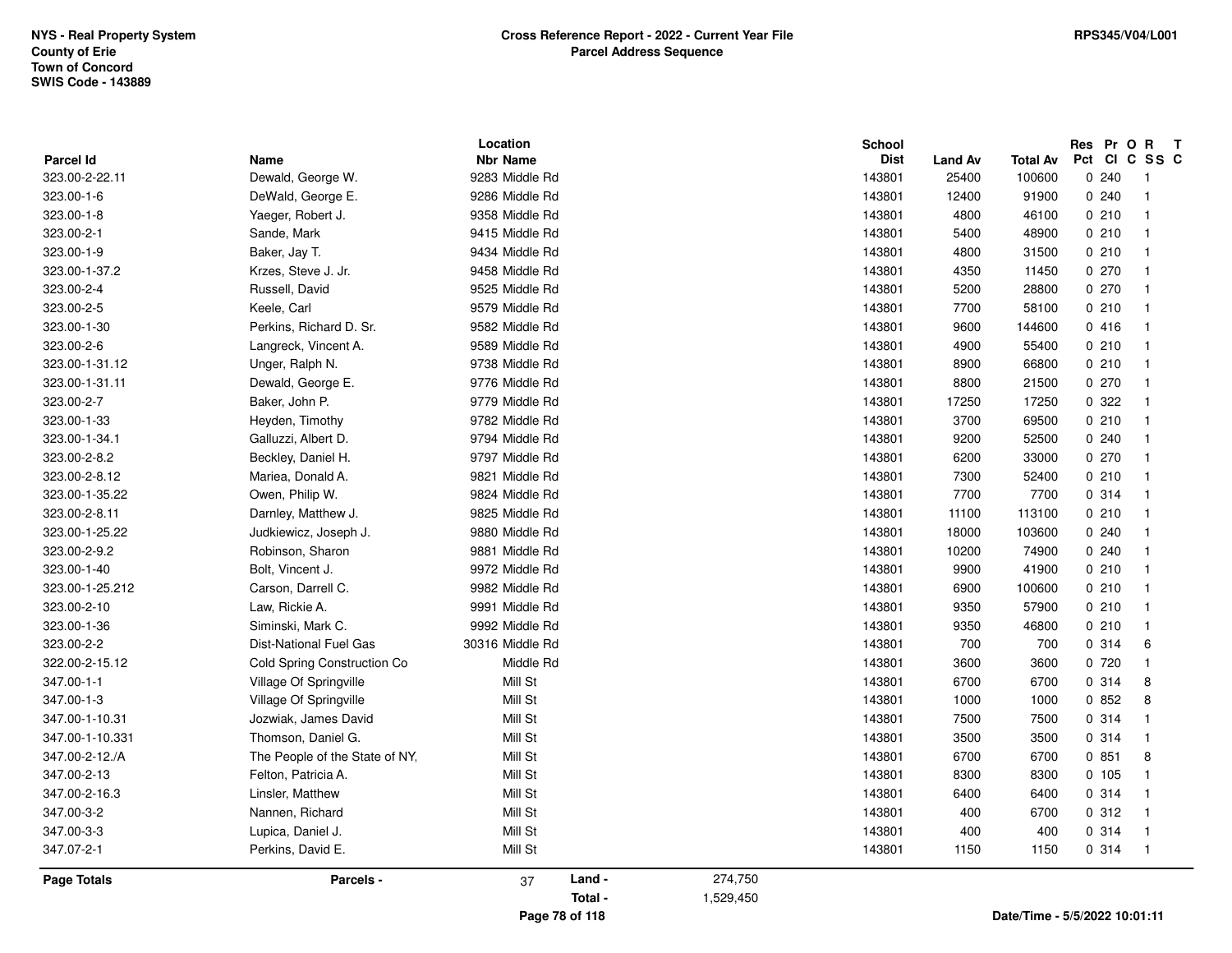| <b>Parcel Id</b>   | Name                           | Location<br><b>Nbr Name</b> |           | <b>School</b><br><b>Dist</b> | <b>Land Av</b> | Total Av | Res Pr O R<br>Pct CI C SS C   | $\mathbf{T}$               |
|--------------------|--------------------------------|-----------------------------|-----------|------------------------------|----------------|----------|-------------------------------|----------------------------|
| 347.07-2-2         | Perkins, David E.              | Mill St                     |           | 143801                       | 4800           | 11300    | 0.312                         | $\overline{\phantom{0}}$ 1 |
| 347.07-2-4         | McCormick, Christopher         | Mill St                     |           | 143801                       | 3500           | 3500     | 0.314                         | $\overline{1}$             |
| 347.07-2-5         | Wright, Donald M.              | Mill St                     |           | 143801                       | 2200           | 2200     | 0.314                         | $\overline{1}$             |
| 347.07-2-6         | Schuster, Sandra A.            | Mill St                     |           | 143801                       | 800            | 800      | 0.314                         | $\overline{1}$             |
| 347.07-2-7         | Krezmien, Jessie               | Mill St                     |           | 143801                       | 2300           | 2300     | 0.314                         | $\overline{1}$             |
| 347.00-1-2         | Perry, Victoria L.             | 13900 Mill St               |           | 143801                       | 3000           | 57700    | 0210                          | $\overline{1}$             |
| 347.00-3-1         | Becony, David S.               | 13905 Mill St               |           | 143801                       | 4500           | 59800    | 0210                          | - 1                        |
| 347.00-1-4.1       | Schunke, Ronald D.             | 13924 Mill St               |           | 143801                       | 4900           | 39300    | 0210                          | $\overline{\phantom{0}}$   |
| 347.00-1-4.2       | Schunke, Dean A.               | 13958 Mill St               |           | 143801                       | 8000           | 52400    | 0240                          | -1                         |
| 347.00-1-5         | Stack, Jessica                 | 13966 Mill St               |           | 143801                       | 3600           | 65600    | 0210                          | $\overline{1}$             |
| 347.00-1-6         | Miller, Dennis                 | 13970 Mill St               |           | 143801                       | 3550           | 39600    | 0210                          | $\overline{1}$             |
| 347.00-2-22.1      | Roberts, Thomas W.             | 13973 Mill St               |           | 143801                       | 16100          | 69700    | 77 240                        | $\overline{1}$             |
| 347.00-1-7         | Occhino, Leslie                | 13982 Mill St               |           | 143801                       | 3500           | 39600    | 0210                          | $\overline{1}$             |
| 347.00-2-21        | Crandall, Mary B.              | 14003 Mill St               |           | 143801                       | 3200           | 55200    | 0210                          | $\overline{1}$             |
| 347.00-2-20        | Zandi, Matthew                 | 14015 Mill St               |           | 143801                       | 4300           | 51400    | 0210                          | $\overline{1}$             |
| 347.00-1-8         | Steward, Neal K.               | 14020 Mill St               |           | 143801                       | 12400          | 58900    | 0240                          | $\overline{\mathbf{1}}$    |
| 347.00-2-18.1      | Schichtel's Nursery Inc        | 14025 Mill St               |           | 143801                       | 40300          | 40300    | 0 105                         | $\overline{1}$             |
| 347.00-1-9         | Page, David L. Sr.             | 14034 Mill St               |           | 143801                       | 3900           | 42200    | 0220                          | $\overline{\mathbf{1}}$    |
| 347.00-1-10.341    | Stalker, Candice               | 14036 Mill St               |           | 143801                       | 11500          | 112300   | 0210                          | $\overline{1}$             |
| 347.00-1-10.32     | Thomson, Daniel G.             | 14040 Mill St               |           | 143801                       | 9000           | 148300   | 0210                          | $\overline{1}$             |
| 347.00-1-10.2      | Jozwiak, James D.              | 14048 Mill St               |           | 143801                       | 11200          | 61000    | 0210                          | $\overline{\phantom{0}}$   |
| 347.00-1-10.12     | Trautman, Philip D.            | 14050 Mill St               |           | 143801                       | 11000          | 88500    | 0210                          | - 1                        |
| 347.00-2-19        | Devore, Theresa                | 14057 Mill St               |           | 143801                       | 3300           | 44900    | 0210                          | - 1                        |
| 347.00-1-26        | Allard, Kelly A.               | 14068 Mill St               |           | 143801                       | 10400          | 117300   | 0240                          | $\overline{1}$             |
| 347.00-2-18.2      | Wheeler, Cheryl A.             | 14069 Mill St               |           | 143801                       | 3200           | 46900    | 0210                          | $\overline{\mathbf{1}}$    |
| 347.00-2-17        | Kaczmarek, Ronald              | 14073 Mill St               |           | 143801                       | 14000          | 90600    | 0210                          | $\overline{1}$             |
| 347.00-1-25        | Hausrath, Roseann              | 14074 Mill St               |           | 143801                       | 10000          | 67800    | 0210                          | $\overline{1}$             |
| 347.00-2-16.2      | Linsler, Matthew               | 14075 Mill St               |           | 143801                       | 7100           | 46100    | 0240                          | $\overline{1}$             |
| 347.00-1-10.112    | Roesser, Alexis J.             | 14076 Mill St               |           | 143801                       | 10000          | 72700    | 0210                          | $\overline{1}$             |
| 347.00-1-28        | Morin, Heather                 | 14078 Mill St               |           | 143801                       | 8500           | 63600    | 0210                          | $\overline{1}$             |
| 347.00-2-16.1      | Sabia, Mark                    | 14079 Mill St               |           | 143801                       | 23600          | 66200    | 0.240                         | $\overline{1}$             |
| 347.00-1-27        | Szymczak, Gale L.              | 14080 Mill St               |           | 143801                       | 32900          | 116700   | 0.240                         | $\overline{\mathbf{1}}$    |
| 347.00-2-15        | Murphy, Katherine M.           | 14089 Mill St               |           | 143801                       | 4400           | 24400    | 0280                          | $\overline{1}$             |
| 347.00-2-14        | McDonald, Robert P.            | 14099 Mill St               |           | 143801                       | 10100          | 42500    | 0260                          | - 1                        |
| 290.00-1-1.113     | <b>Woodwise Forestland LLC</b> | Moore Rd                    |           | 143801                       | 19900          | 19900    | 0.322                         |                            |
| 290.00-1-4         | Zimmerman, Wm                  | Moore Rd                    |           | 143801                       | 5800           | 5800     | 0.314                         | $\overline{\mathbf{1}}$    |
| 290.00-1-7.12      | RJT Towers, LLC                | Moore Rd                    |           | 143801                       | 5200           | 20300    | 0 831                         | 6                          |
| <b>Page Totals</b> | Parcels -                      | Land -<br>37                | 335,950   |                              |                |          |                               |                            |
|                    |                                | Total -                     | 1,947,600 |                              |                |          |                               |                            |
|                    |                                | Page 79 of 118              |           |                              |                |          | Date/Time - 5/5/2022 10:01:11 |                            |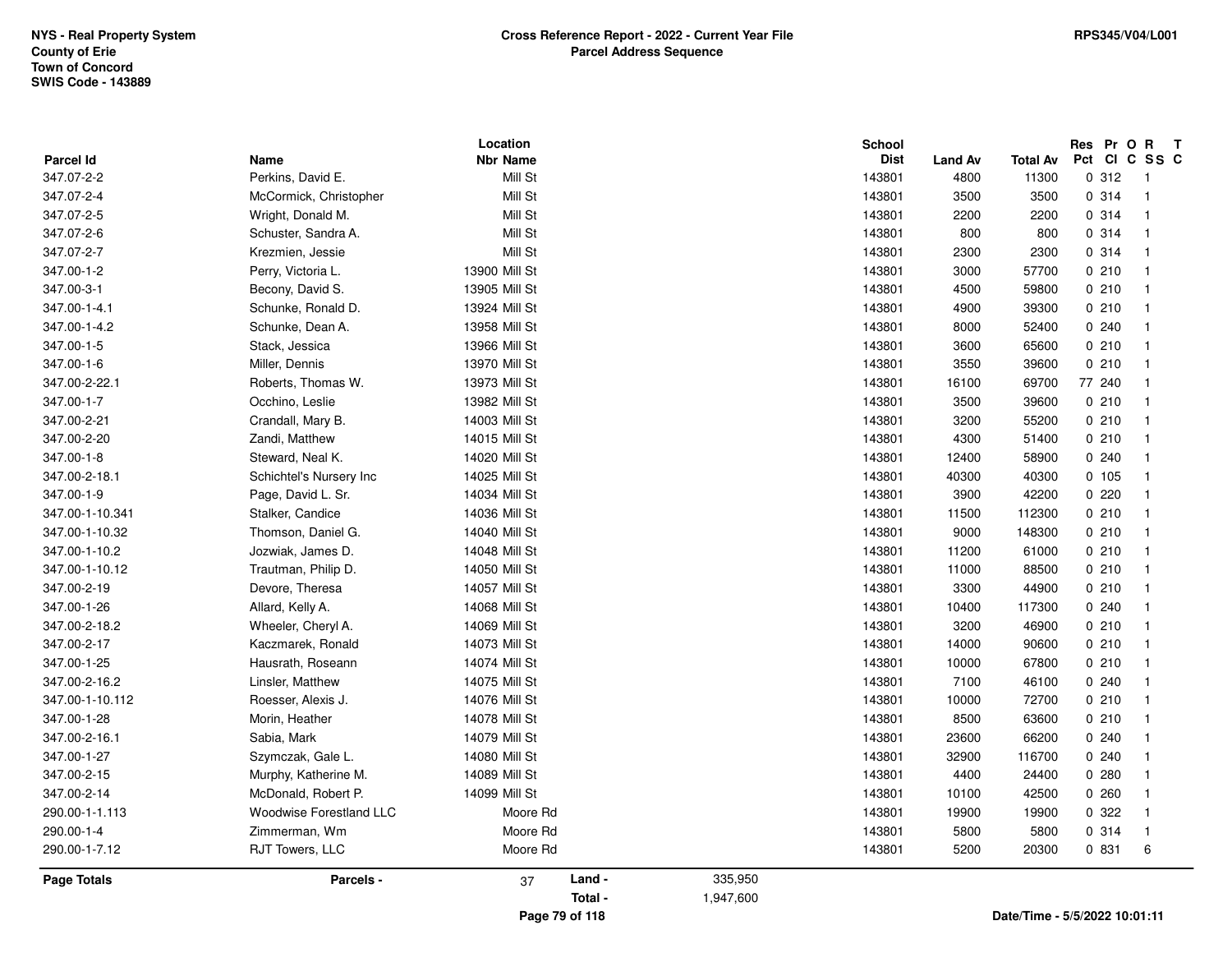|                  |                                  | Location        |         |           | <b>School</b> |                |                 | Res Pr O R   | $\mathbf{T}$            |
|------------------|----------------------------------|-----------------|---------|-----------|---------------|----------------|-----------------|--------------|-------------------------|
| <b>Parcel Id</b> | Name<br>Hambleton, Ernest E. Jr. | <b>Nbr Name</b> |         |           | <b>Dist</b>   | <b>Land Av</b> | <b>Total Av</b> | Pct<br>0 322 | CI C SS C               |
| 290.00-1-7.2     |                                  | Moore Rd        |         |           | 143801        | 13300          | 13300           |              | - 1                     |
| 290.00-1-14      | Heary, Frederick M.              | Moore Rd        |         |           | 143801        | 8500           | 8500            | 0 314        | $\overline{1}$          |
| 290.00-1-19.114  | Heary, Irene L.                  | Moore Rd        |         |           | 143801        | 5800           | 5800            | 0.314        | $\overline{\mathbf{1}}$ |
| 290.00-1-20.11   | Kanner, Jeremy M.                | Moore Rd        |         |           | 143801        | 21900          | 21900           | 0.322        | $\overline{1}$          |
| 290.00-1-20.2    | Kanner, Jeremy                   | Moore Rd        |         |           | 143801        | 8500           | 8500            | 0.314        | -1                      |
| 306.00-1-25.112  | Beuler, James R.                 | Moore Rd        |         |           | 143801        | 7100           | 7100            | 0.314        | $\overline{1}$          |
| 306.00-2-5.11    | Callahan, Edmund J.              | Moore Rd        |         |           | 143801        | 12900          | 12900           | 0.322        | $\mathbf{1}$            |
| 306.00-2-5.12    | Buckley, Steven                  | Moore Rd        |         |           | 143801        | 6300           | 6300            | 0 314        | $\overline{1}$          |
| 306.00-1-3.2     | County Of Erie                   | Moore Rd        |         |           | 143801        | 6150           | 6150            | 0.314        | 8                       |
| 306.00-1-6       | Beller, Richard G.               | Moore Rd        |         |           | 143801        | 34500          | 34500           | 0.322        | $\overline{\mathbf{1}}$ |
| 306.00-1-7.2     | Cold, Spring Construction        | Moore Rd        |         |           | 143801        | 14300          | 14300           | 0.321        | $\overline{1}$          |
| 306.00-1-9       | Addotta, Anthony                 | Moore Rd        |         |           | 143801        | 2200           | 2200            | 0 314        | $\overline{\mathbf{1}}$ |
| 306.00-2-30      | Wozniak, John F.                 | Moore Rd        |         |           | 143801        | 8700           | 8700            | 0.314        | $\overline{\mathbf{1}}$ |
| 306.00-2-31      | Wozniak, Jason M.                | Moore Rd        |         |           | 143801        | 8600           | 8600            | 0.314        | $\overline{1}$          |
| 306.00-2-1       | McCord, Caroline                 | Moore Rd        |         |           | 143801        | 940            | 940             | 0.314        | -1                      |
| 306.00-2-2       | Hambleton E E                    | Moore Rd        |         |           | 143801        | 5000           | 5000            | 0.314        | $\overline{\mathbf{1}}$ |
| 306.00-2-3.22    | Bolt, Jason P.                   | Moore Rd        |         |           | 143801        | 6400           | 6400            | 0.314        | -1                      |
| 306.00-2-5.2     | Deverell, Glenn A.               | Moore Rd        |         |           | 143801        | 12600          | 12600           | 0.321        |                         |
| 290.00-1-23.1    | Irene L Heary Irrevocable Tr     | Moore Rd        |         |           | 143801        | 32200          | 32200           | 0.322        | $\overline{1}$          |
| 290.00-1-16      | Franczyk, Diane M.               | 10982 Moore Rd  |         |           | 143801        | 4100           | 36000           | 0210         | $\overline{\mathbf{1}}$ |
| 290.00-1-13.12   | Herren, Robert D.                | 11004 Moore Rd  |         |           | 143801        | 6800           | 60100           | 0210         | $\overline{\mathbf{1}}$ |
| 290.00-1-20.12   | Barlow, Eric R.                  | 11093 Moore Rd  |         |           | 143801        | 30000          | 149100          | 0240         | -1                      |
| 290.00-1-13.11   | Herren, Robert D.                | 11110 Moore Rd  |         |           | 143801        | 6500           | 9500            | 0.312        | $\overline{1}$          |
| 290.00-1-11      | Leonard, Monica C.               | 11112 Moore Rd  |         |           | 143801        | 5200           | 89900           | 0210         | $\overline{\mathbf{1}}$ |
| 290.00-1-5.1     | Heary, Kenneth                   | 11127 Moore Rd  |         |           | 143801        | 5900           | 90100           | 0210         | $\overline{1}$          |
| 290.00-1-10.1    | Heary, Edwin W.                  | 11128 Moore Rd  |         |           | 143801        | 5400           | 70500           | 0210         | $\overline{\mathbf{1}}$ |
| 290.00-1-15      | Holland, Gerald                  | 11260 Moore Rd  |         |           | 143801        | 5400           | 51300           | 0210         | $\overline{1}$          |
| 290.00-1-12.1    | Heary, Frederick M.              | 11270 Moore Rd  |         |           | 143801        | 8100           | 77900           | 0210         | -1                      |
| 290.00-1-6.112   | Edwin F. Heary Irrevocable       | 11280 Moore Rd  |         |           | 143801        | 11500          | 150000          | 0210         | $\overline{\mathbf{1}}$ |
| 290.00-1-19.2    | Heary, Edwin R.                  | 11284 Moore Rd  |         |           | 143801        | 9800           | 120500          | 0210         | $\overline{1}$          |
| 290.00-1-8.1     | Heary, Dona M.                   | 11290 Moore Rd  |         |           | 143801        | 134200         | 217000          | 0 112        | -1                      |
| 290.00-1-19.113  | Heary, Frederick F.              | 11291 Moore Rd  |         |           | 143801        | 3800           | 40500           | 0210         | $\overline{1}$          |
| 290.00-1-23./A   | Heary Irene L                    | 11291 Moore Rd  |         |           | 143801        | $\mathbf 0$    | 91900           | 0710         | - 1                     |
| 290.00-1-24      | Joseph, Linda                    | 11297 Moore Rd  |         |           | 143801        | 16400          | 119500          | 0240         | $\overline{1}$          |
| 290.00-1-8.2     | Heary, Patrick John              | 11440 Moore Rd  |         |           | 143801        | 9300           | 86500           | 0210         | $\overline{\mathbf{1}}$ |
| 290.00-1-7.111   | Hambleton, Ernest                | 11460 Moore Rd  |         |           | 143801        | 26700          | 28000           | 0.322        | $\overline{\mathbf{1}}$ |
| 290.00-1-7.112   | Fraas, James E.                  | 11493 Moore Rd  |         |           | 143801        | 7500           | 103700          | 0210         | $\overline{1}$          |
|                  |                                  |                 |         |           |               |                |                 |              |                         |
| Page Totals      | Parcels -                        | 37              | Land -  | 512,490   |               |                |                 |              |                         |
|                  |                                  |                 | Total - | 1,807,890 |               |                |                 |              |                         |
|                  |                                  |                 |         |           |               |                |                 |              |                         |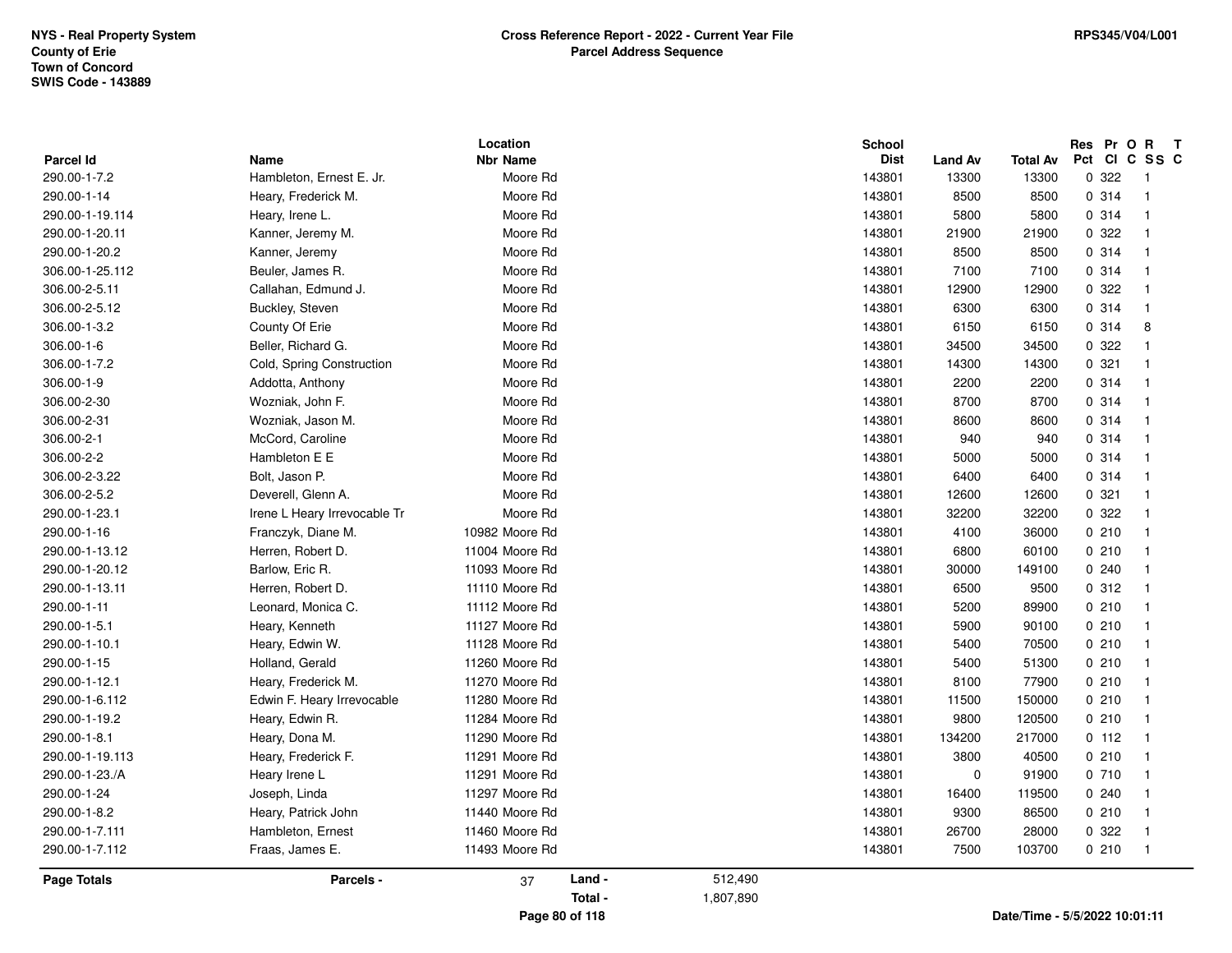|                  |                                     | Location        |         |           | <b>School</b> |                |                 | Res Pr O R    | $\mathbf{T}$             |
|------------------|-------------------------------------|-----------------|---------|-----------|---------------|----------------|-----------------|---------------|--------------------------|
| <b>Parcel Id</b> | Name                                | <b>Nbr Name</b> |         |           | <b>Dist</b>   | <b>Land Av</b> | <b>Total Av</b> | Pct CI C SS C |                          |
| 306.00-1-3.1     | Bolt, Jason P.                      | 11534 Moore Rd  |         |           | 143801        | 100800         | 157100          | 66 240        | - 1                      |
| 306.00-2-3.212   | Lango, Emily                        | 11535 Moore Rd  |         |           | 143801        | 9000           | 115000          | 0.240         | - 1                      |
| 306.00-2-4       | Wozniak, John F.                    | 11565 Moore Rd  |         |           | 143801        | 5400           | 62400           | 0210          | $\overline{\mathbf{1}}$  |
| 306.00-1-5       | Gombos, Joseph                      | 11592 Moore Rd  |         |           | 143801        | 6600           | 81500           | 0210          | $\overline{1}$           |
| 306.00-2-6       | Buckley, Steven M.                  | 11655 Moore Rd  |         |           | 143801        | 9400           | 93170           | 0210          | - 1                      |
| 306.00-1-8       | Buckley, Steven M.                  | 11709 Moore Rd  |         |           | 143801        | 3400           | 31600           | 0210          | $\overline{1}$           |
| 306.00-1-7.131   | Melius, Roger R. Sr.                | 11712 Moore Rd  |         |           | 143801        | 12600          | 116400          | 0.240         |                          |
| 306.00-1-7.132   | Kean, Daniel M.                     | 11722 Moore Rd  |         |           | 143801        | 15000          | 112700          | 0.240         | $\overline{1}$           |
| 306.00-1-7.133   | Buckley, Donald P.                  | 11732 Moore Rd  |         |           | 143801        | 8800           | 100500          | 0240          |                          |
| 306.00-1-7.12    | Emerling, Eric M.                   | 11742 Moore Rd  |         |           | 143801        | 16900          | 129100          | 0.240         |                          |
| 306.00-1-25.2    | Bogner, Anthony E.                  | 11754 Moore Rd  |         |           | 143801        | 8600           | 125800          | 0210          |                          |
| 306.00-1-25.12   | Beuler, James R.                    | 11762 Moore Rd  |         |           | 143801        | 7500           | 112500          | 0210          |                          |
| 292.00-1-26      | <b>Griffith Cemetery</b>            | Morse Rd        |         |           | 143801        | 500            | 500             | 0 695         | 8                        |
| 291.00-1-11.111  | Spaulding, Robert                   | Morse Rd        |         |           | 143801        | 31300          | 31300           | 0.105         | -1                       |
| 291.00-1-11.2    | Spaulding, Robert W.                | Morse Rd        |         |           | 143801        | 6200           | 6200            | 0.314         | -1                       |
| 291.00-1-28.112  | Detrick, Joseph R.                  | Morse Rd        |         |           | 143801        | 5600           | 5600            | 0.322         |                          |
| 291.00-1-28.12   | O'Connell, Mary                     | Morse Rd        |         |           | 143801        | 9400           | 9400            | 0.321         | $\overline{1}$           |
| 291.00-1-30.12   | Tejas Wildlife Refuge Inc           | Morse Rd        |         |           | 143801        | 42800          | 55500           | 0 910         | 8                        |
| 292.00-1-20.11   | Ketchum, Robert C.                  | Morse Rd        |         |           | 143801        | 8000           | 8000            | 0.314         | $\overline{\mathbf{1}}$  |
| 291.00-1-16.2    | Georgi, Ramona                      | 8331 Morse Rd   |         |           | 143801        | 8000           | 28800           | 0270          |                          |
| 291.00-1-16.1    | Jaehn, Christopher                  | 8353 Morse Rd   |         |           | 143801        | 9300           | 92300           | 0210          | -1                       |
| 291.00-1-15      | Forma, David E.                     | 8375 Morse Rd   |         |           | 143801        | 6300           | 68000           | 0210          |                          |
| 291.00-1-6       | Dombrowski, Leonard L.              | 8390 Morse Rd   |         |           | 143801        | 5300           | 32000           | 0270          | -1                       |
| 291.00-1-28.111  | Zemrus, Thomas R.                   | 8535 Morse Rd   |         |           | 143801        | 10500          | 103500          | 0.240         | -1                       |
| 291.00-1-9       | Roland, Theodore W.                 | 8560 Morse Rd   |         |           | 143801        | 4000           | 51900           | 0210          |                          |
| 291.00-1-10.112  | O'Connell, Mary                     | 8630 Morse Rd   |         |           | 143801        | 7900           | 105200          | 0210          | -1                       |
| 291.00-1-28.31   | Langes, Roman                       | 8698 Morse Rd   |         |           | 143801        | 5000           | 31200           | 0210          |                          |
| 291.00-1-28.2    | Schiele, Rick A.                    | 8699 Morse Rd   |         |           | 143801        | 9400           | 83200           | 0210          | -1                       |
| 291.00-1-28.32   | Langes, Roman & William             | 8700 Morse Rd   |         |           | 143801        | 8500           | 44900           | 0210          | $\overline{1}$           |
| 291.00-1-30.11   | Andres, Robert                      | 8752 Morse Rd   |         |           | 143801        | 10000          | 91000           | 0210          | $\overline{1}$           |
| 291.00-1-29      | Leonard, Dennis F.                  | 8753 Morse Rd   |         |           | 143801        | 9900           | 74000           | 0210          | $\overline{1}$           |
| 291.00-1-12      | Fitzgerald, Dawn Irene              | 9005 Morse Rd   |         |           | 143801        | 8500           | 53900           | 0210          |                          |
| 291.00-1-11.112  | Spaulding, Robert                   | 9055 Morse Rd   |         |           | 143801        | 7000           | 43400           | 0.112         | - 1                      |
| 292.00-1-25      | Gallagher, Timothy F.               | 9125 Morse Rd   |         |           | 143801        | 12600          | 12600           | 0.322         | $\overline{1}$           |
| 291.00-1-11.121  | Keel, Kevin M.                      | 9130 Morse Rd   |         |           | 143801        | 39200          | 58400           | 0.240         | $\overline{1}$           |
| 292.00-1-2       | <b>WNY Real Property Holdings I</b> | 9184 Morse Rd   |         |           | 143801        | 21100          | 36300           | 77 240        | - 1                      |
| 292.00-1-24      | Tybor, Dean E.                      | 9203 Morse Rd   |         |           | 143801        | 9300           | 61600           | 0240          | $\overline{\phantom{0}}$ |
| Page Totals      | Parcels -                           | 37              | Land -  | 499,600   |               |                |                 |               |                          |
|                  |                                     |                 | Total - | 2,426,470 |               |                |                 |               |                          |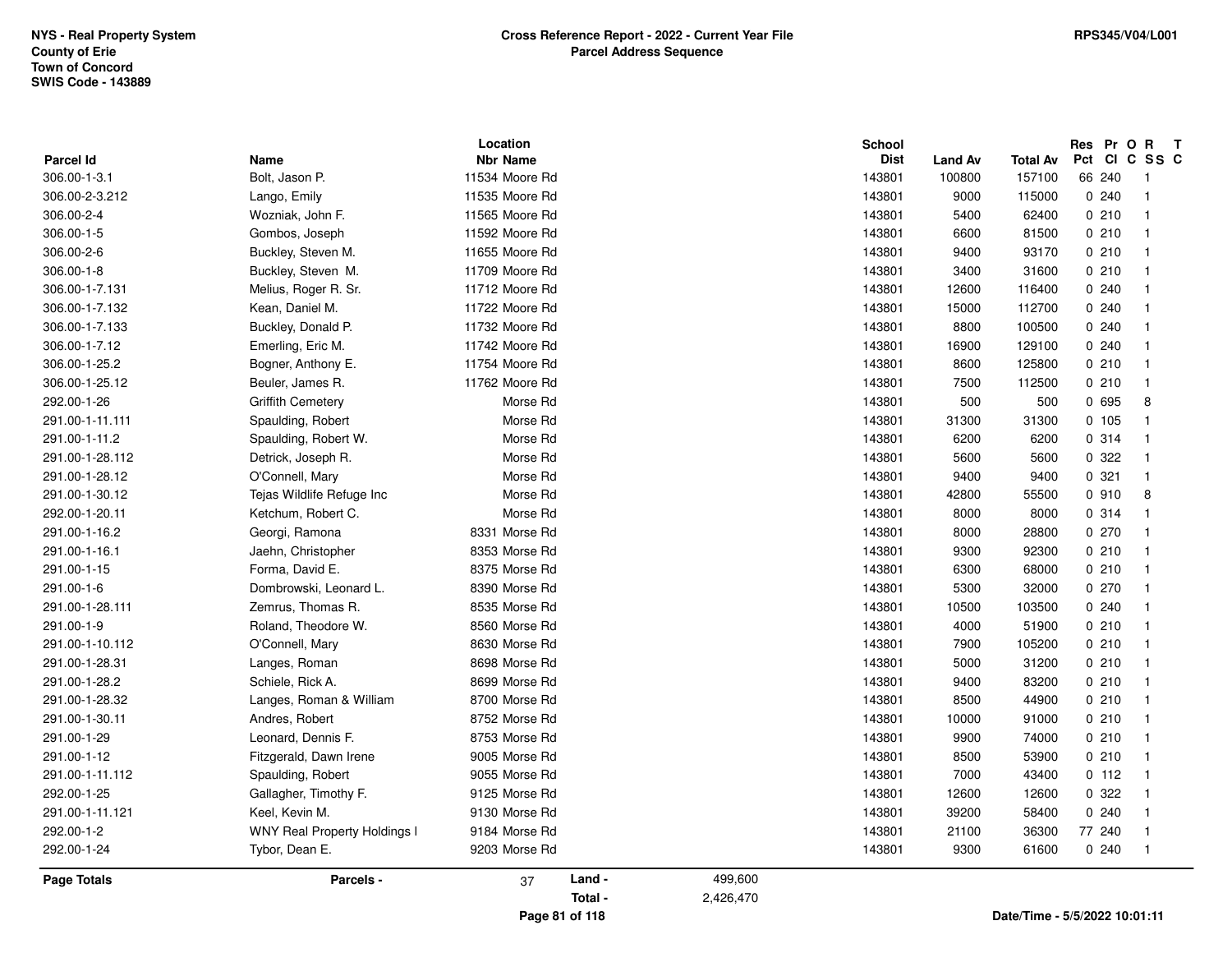| Pct CI C SS C<br><b>Nbr Name</b><br><b>Dist</b><br>Name<br><b>Land Av</b><br><b>Total Av</b><br>292.00-1-23<br>Riter, Timothy<br>9225 Morse Rd<br>143801<br>8800<br>55600<br>0210<br>-1<br>9247 Morse Rd<br>0210<br>292.00-1-22<br>Brown, Trisha R.<br>143801<br>5500<br>37900<br>$\overline{\mathbf{1}}$<br>292.00-1-3<br>9256 Morse Rd<br>143801<br>44700<br>0.240<br>Rothenberg, Kenneth D.<br>11300<br>$\mathbf{1}$<br>292.00-1-21<br>Tokarsky, Laurie<br>9277 Morse Rd<br>143801<br>10000<br>67900<br>0.240<br>$\mathbf{1}$<br>9288 Morse Rd<br>MacDonald, Linda Hill<br>143801<br>31800<br>161100<br>0.240<br>$\overline{1}$<br>Willson, Eric J.<br>9289 Morse Rd<br>143801<br>8100<br>113600<br>0210<br>$\overline{1}$<br>Ketchum, Robert C.<br>9299 Morse Rd<br>143801<br>8300<br>102000<br>0210<br>$\overline{\mathbf{1}}$<br>Darling, Michael S.<br>9311 Morse Rd<br>143801<br>0.240<br>8000<br>82400<br>$\overline{\mathbf{1}}$<br>5767 Morton Rd<br>0.240<br>Horton, Erin R.<br>143801<br>20000<br>62900<br>$\overline{1}$<br>Hofmann, Karl F.<br>Mortons Cor<br>143801<br>15600<br>15600<br>0.105<br>$\mathbf{1}$<br>Mortons Cor<br>0.314<br>Hofmann, Karl F.<br>143801<br>200<br>200<br>-1<br>Kurtzworth, Robin L.<br>Mortons Cor<br>0.314<br>143801<br>100<br>100<br>$\overline{\mathbf{1}}$<br>Bly, David M.<br>Mortons Cor<br>143801<br>2000<br>2000<br>0.314<br>$\overline{\mathbf{1}}$<br>Hofmann, O Frederick<br>Mortons Cor<br>143801<br>10600<br>10600<br>0.105<br>$\mathbf{1}$<br>Mortons Corners Cem<br>1300<br>0 695<br>Mortons Cor<br>143801<br>1300<br>8<br>Detrick, David<br>0.322<br>Mortons Cor<br>143801<br>18500<br>18500<br>$\overline{1}$<br>Hofmann, O Frederick<br>Mortons Cor<br>143801<br>500<br>500<br>0.314<br>-1<br>Kaiser Road LLC<br>Mortons Cor<br>143801<br>34750<br>34750<br>0.105<br>$\overline{\mathbf{1}}$<br>Mortons Cor<br>0.314<br>Watz, Edward C.<br>143801<br>2100<br>2100<br>$\overline{\mathbf{1}}$<br>17900<br>17900<br>0 322<br>Narraway, John<br>Mortons Cor<br>143801<br>-1<br>KJH & Sons LLC<br>143801<br>0, 105<br>Mortons Cor<br>53800<br>53800<br>$\overline{1}$<br>KJH & Sons LLC<br>Mortons Cor<br>143801<br>0, 105<br>29900<br>29900<br>$\overline{\mathbf{1}}$<br>Hofmann, Karl F.<br>Mortons Cor<br>143801<br>73690<br>78490<br>0.105<br>$\overline{\mathbf{1}}$<br>12021 Mortons Cor<br>0 322<br>Florkowski, Henry R.<br>143801<br>14900<br>14900<br>$\overline{1}$<br>Gerard, Pamela J.<br>12022 Mortons Cor<br>143801<br>9500<br>45700<br>0210<br>$\overline{1}$<br>Hoare, Timothy F.<br>143801<br>6200<br>48500<br>0210<br>12064 Mortons Cor<br>$\mathbf{1}$<br>Ballantyne, Bradford G.<br>12066 Mortons Cor<br>143801<br>7200<br>7200<br>0.314<br>$\overline{\mathbf{1}}$<br>Wagner, Joseph D.<br>12120 Mortons Cor<br>143801<br>6800<br>105800<br>0210<br>$\overline{1}$<br>12142 Mortons Cor<br>0210<br>Ballantyne, Bradford G.<br>143801<br>10000<br>131800<br>$\mathbf{1}$<br>Warner, Dean<br>12225 Mortons Cor<br>143801<br>33300<br>98600<br>0.280<br>-1<br>Dudek, Thomas D.<br>12230 Mortons Cor<br>143801<br>5700<br>0210<br>70800<br>$\overline{1}$<br>Smith, Gary L.<br>12250 Mortons Cor<br>143801<br>34400<br>0210<br>4400<br>$\overline{\mathbf{1}}$<br>Lape, Russell A.<br>12274 Mortons Cor<br>143801<br>4500<br>35500<br>0210<br>$\overline{1}$<br>Miles, Alan E.<br>12294 Mortons Cor<br>305.00-1-29.11<br>143801<br>18900<br>63200<br>0.240<br>1<br>12300 Mortons Cor<br>143801<br>4500<br>54300<br>0270<br>Ross, Nadean<br>$\mathbf{1}$<br>305.00-2-33<br>Wozniak, Michael M.<br>12401 Mortons Cor<br>143801<br>101700<br>0.280<br>5100<br>$\mathbf{1}$<br>320.00-1-6<br>Daigler, Gerald E.<br>12508 Mortons Cor<br>143801<br>146700<br>0.240<br>42800<br>-1<br>Land -<br>546,540<br>Parcels -<br>37<br>1,952,940<br>Total - |                    | Location | <b>School</b> |  |  | Res Pr O R T |  |
|---------------------------------------------------------------------------------------------------------------------------------------------------------------------------------------------------------------------------------------------------------------------------------------------------------------------------------------------------------------------------------------------------------------------------------------------------------------------------------------------------------------------------------------------------------------------------------------------------------------------------------------------------------------------------------------------------------------------------------------------------------------------------------------------------------------------------------------------------------------------------------------------------------------------------------------------------------------------------------------------------------------------------------------------------------------------------------------------------------------------------------------------------------------------------------------------------------------------------------------------------------------------------------------------------------------------------------------------------------------------------------------------------------------------------------------------------------------------------------------------------------------------------------------------------------------------------------------------------------------------------------------------------------------------------------------------------------------------------------------------------------------------------------------------------------------------------------------------------------------------------------------------------------------------------------------------------------------------------------------------------------------------------------------------------------------------------------------------------------------------------------------------------------------------------------------------------------------------------------------------------------------------------------------------------------------------------------------------------------------------------------------------------------------------------------------------------------------------------------------------------------------------------------------------------------------------------------------------------------------------------------------------------------------------------------------------------------------------------------------------------------------------------------------------------------------------------------------------------------------------------------------------------------------------------------------------------------------------------------------------------------------------------------------------------------------------------------------------------------------------------------------------------------------------------------------------------------------------------------------------------------------------------------------------------------------------------------------------------------------------------------------------------------------------------------------------------------------------------------------------------------------------------------------------------------------------------------------------------------------------------------------------------------------------------------------------------------------------------------------------------------------------------------------------------------------------------|--------------------|----------|---------------|--|--|--------------|--|
|                                                                                                                                                                                                                                                                                                                                                                                                                                                                                                                                                                                                                                                                                                                                                                                                                                                                                                                                                                                                                                                                                                                                                                                                                                                                                                                                                                                                                                                                                                                                                                                                                                                                                                                                                                                                                                                                                                                                                                                                                                                                                                                                                                                                                                                                                                                                                                                                                                                                                                                                                                                                                                                                                                                                                                                                                                                                                                                                                                                                                                                                                                                                                                                                                                                                                                                                                                                                                                                                                                                                                                                                                                                                                                                                                                                                                           | Parcel Id          |          |               |  |  |              |  |
|                                                                                                                                                                                                                                                                                                                                                                                                                                                                                                                                                                                                                                                                                                                                                                                                                                                                                                                                                                                                                                                                                                                                                                                                                                                                                                                                                                                                                                                                                                                                                                                                                                                                                                                                                                                                                                                                                                                                                                                                                                                                                                                                                                                                                                                                                                                                                                                                                                                                                                                                                                                                                                                                                                                                                                                                                                                                                                                                                                                                                                                                                                                                                                                                                                                                                                                                                                                                                                                                                                                                                                                                                                                                                                                                                                                                                           |                    |          |               |  |  |              |  |
|                                                                                                                                                                                                                                                                                                                                                                                                                                                                                                                                                                                                                                                                                                                                                                                                                                                                                                                                                                                                                                                                                                                                                                                                                                                                                                                                                                                                                                                                                                                                                                                                                                                                                                                                                                                                                                                                                                                                                                                                                                                                                                                                                                                                                                                                                                                                                                                                                                                                                                                                                                                                                                                                                                                                                                                                                                                                                                                                                                                                                                                                                                                                                                                                                                                                                                                                                                                                                                                                                                                                                                                                                                                                                                                                                                                                                           |                    |          |               |  |  |              |  |
|                                                                                                                                                                                                                                                                                                                                                                                                                                                                                                                                                                                                                                                                                                                                                                                                                                                                                                                                                                                                                                                                                                                                                                                                                                                                                                                                                                                                                                                                                                                                                                                                                                                                                                                                                                                                                                                                                                                                                                                                                                                                                                                                                                                                                                                                                                                                                                                                                                                                                                                                                                                                                                                                                                                                                                                                                                                                                                                                                                                                                                                                                                                                                                                                                                                                                                                                                                                                                                                                                                                                                                                                                                                                                                                                                                                                                           |                    |          |               |  |  |              |  |
|                                                                                                                                                                                                                                                                                                                                                                                                                                                                                                                                                                                                                                                                                                                                                                                                                                                                                                                                                                                                                                                                                                                                                                                                                                                                                                                                                                                                                                                                                                                                                                                                                                                                                                                                                                                                                                                                                                                                                                                                                                                                                                                                                                                                                                                                                                                                                                                                                                                                                                                                                                                                                                                                                                                                                                                                                                                                                                                                                                                                                                                                                                                                                                                                                                                                                                                                                                                                                                                                                                                                                                                                                                                                                                                                                                                                                           |                    |          |               |  |  |              |  |
|                                                                                                                                                                                                                                                                                                                                                                                                                                                                                                                                                                                                                                                                                                                                                                                                                                                                                                                                                                                                                                                                                                                                                                                                                                                                                                                                                                                                                                                                                                                                                                                                                                                                                                                                                                                                                                                                                                                                                                                                                                                                                                                                                                                                                                                                                                                                                                                                                                                                                                                                                                                                                                                                                                                                                                                                                                                                                                                                                                                                                                                                                                                                                                                                                                                                                                                                                                                                                                                                                                                                                                                                                                                                                                                                                                                                                           | 292.00-1-28.1      |          |               |  |  |              |  |
|                                                                                                                                                                                                                                                                                                                                                                                                                                                                                                                                                                                                                                                                                                                                                                                                                                                                                                                                                                                                                                                                                                                                                                                                                                                                                                                                                                                                                                                                                                                                                                                                                                                                                                                                                                                                                                                                                                                                                                                                                                                                                                                                                                                                                                                                                                                                                                                                                                                                                                                                                                                                                                                                                                                                                                                                                                                                                                                                                                                                                                                                                                                                                                                                                                                                                                                                                                                                                                                                                                                                                                                                                                                                                                                                                                                                                           | 292.00-1-20.12     |          |               |  |  |              |  |
|                                                                                                                                                                                                                                                                                                                                                                                                                                                                                                                                                                                                                                                                                                                                                                                                                                                                                                                                                                                                                                                                                                                                                                                                                                                                                                                                                                                                                                                                                                                                                                                                                                                                                                                                                                                                                                                                                                                                                                                                                                                                                                                                                                                                                                                                                                                                                                                                                                                                                                                                                                                                                                                                                                                                                                                                                                                                                                                                                                                                                                                                                                                                                                                                                                                                                                                                                                                                                                                                                                                                                                                                                                                                                                                                                                                                                           | 292.00-1-20.2      |          |               |  |  |              |  |
|                                                                                                                                                                                                                                                                                                                                                                                                                                                                                                                                                                                                                                                                                                                                                                                                                                                                                                                                                                                                                                                                                                                                                                                                                                                                                                                                                                                                                                                                                                                                                                                                                                                                                                                                                                                                                                                                                                                                                                                                                                                                                                                                                                                                                                                                                                                                                                                                                                                                                                                                                                                                                                                                                                                                                                                                                                                                                                                                                                                                                                                                                                                                                                                                                                                                                                                                                                                                                                                                                                                                                                                                                                                                                                                                                                                                                           | 292.00-1-8.22      |          |               |  |  |              |  |
|                                                                                                                                                                                                                                                                                                                                                                                                                                                                                                                                                                                                                                                                                                                                                                                                                                                                                                                                                                                                                                                                                                                                                                                                                                                                                                                                                                                                                                                                                                                                                                                                                                                                                                                                                                                                                                                                                                                                                                                                                                                                                                                                                                                                                                                                                                                                                                                                                                                                                                                                                                                                                                                                                                                                                                                                                                                                                                                                                                                                                                                                                                                                                                                                                                                                                                                                                                                                                                                                                                                                                                                                                                                                                                                                                                                                                           | 345.00-1-7         |          |               |  |  |              |  |
|                                                                                                                                                                                                                                                                                                                                                                                                                                                                                                                                                                                                                                                                                                                                                                                                                                                                                                                                                                                                                                                                                                                                                                                                                                                                                                                                                                                                                                                                                                                                                                                                                                                                                                                                                                                                                                                                                                                                                                                                                                                                                                                                                                                                                                                                                                                                                                                                                                                                                                                                                                                                                                                                                                                                                                                                                                                                                                                                                                                                                                                                                                                                                                                                                                                                                                                                                                                                                                                                                                                                                                                                                                                                                                                                                                                                                           | 333.00-1-26.2      |          |               |  |  |              |  |
|                                                                                                                                                                                                                                                                                                                                                                                                                                                                                                                                                                                                                                                                                                                                                                                                                                                                                                                                                                                                                                                                                                                                                                                                                                                                                                                                                                                                                                                                                                                                                                                                                                                                                                                                                                                                                                                                                                                                                                                                                                                                                                                                                                                                                                                                                                                                                                                                                                                                                                                                                                                                                                                                                                                                                                                                                                                                                                                                                                                                                                                                                                                                                                                                                                                                                                                                                                                                                                                                                                                                                                                                                                                                                                                                                                                                                           | 333.00-2-8         |          |               |  |  |              |  |
|                                                                                                                                                                                                                                                                                                                                                                                                                                                                                                                                                                                                                                                                                                                                                                                                                                                                                                                                                                                                                                                                                                                                                                                                                                                                                                                                                                                                                                                                                                                                                                                                                                                                                                                                                                                                                                                                                                                                                                                                                                                                                                                                                                                                                                                                                                                                                                                                                                                                                                                                                                                                                                                                                                                                                                                                                                                                                                                                                                                                                                                                                                                                                                                                                                                                                                                                                                                                                                                                                                                                                                                                                                                                                                                                                                                                                           | 333.00-1-34        |          |               |  |  |              |  |
|                                                                                                                                                                                                                                                                                                                                                                                                                                                                                                                                                                                                                                                                                                                                                                                                                                                                                                                                                                                                                                                                                                                                                                                                                                                                                                                                                                                                                                                                                                                                                                                                                                                                                                                                                                                                                                                                                                                                                                                                                                                                                                                                                                                                                                                                                                                                                                                                                                                                                                                                                                                                                                                                                                                                                                                                                                                                                                                                                                                                                                                                                                                                                                                                                                                                                                                                                                                                                                                                                                                                                                                                                                                                                                                                                                                                                           | 333.00-2-1         |          |               |  |  |              |  |
|                                                                                                                                                                                                                                                                                                                                                                                                                                                                                                                                                                                                                                                                                                                                                                                                                                                                                                                                                                                                                                                                                                                                                                                                                                                                                                                                                                                                                                                                                                                                                                                                                                                                                                                                                                                                                                                                                                                                                                                                                                                                                                                                                                                                                                                                                                                                                                                                                                                                                                                                                                                                                                                                                                                                                                                                                                                                                                                                                                                                                                                                                                                                                                                                                                                                                                                                                                                                                                                                                                                                                                                                                                                                                                                                                                                                                           | 333.00-2-3.2       |          |               |  |  |              |  |
|                                                                                                                                                                                                                                                                                                                                                                                                                                                                                                                                                                                                                                                                                                                                                                                                                                                                                                                                                                                                                                                                                                                                                                                                                                                                                                                                                                                                                                                                                                                                                                                                                                                                                                                                                                                                                                                                                                                                                                                                                                                                                                                                                                                                                                                                                                                                                                                                                                                                                                                                                                                                                                                                                                                                                                                                                                                                                                                                                                                                                                                                                                                                                                                                                                                                                                                                                                                                                                                                                                                                                                                                                                                                                                                                                                                                                           | 333.00-2-5         |          |               |  |  |              |  |
|                                                                                                                                                                                                                                                                                                                                                                                                                                                                                                                                                                                                                                                                                                                                                                                                                                                                                                                                                                                                                                                                                                                                                                                                                                                                                                                                                                                                                                                                                                                                                                                                                                                                                                                                                                                                                                                                                                                                                                                                                                                                                                                                                                                                                                                                                                                                                                                                                                                                                                                                                                                                                                                                                                                                                                                                                                                                                                                                                                                                                                                                                                                                                                                                                                                                                                                                                                                                                                                                                                                                                                                                                                                                                                                                                                                                                           | 320.00-1-18.1      |          |               |  |  |              |  |
|                                                                                                                                                                                                                                                                                                                                                                                                                                                                                                                                                                                                                                                                                                                                                                                                                                                                                                                                                                                                                                                                                                                                                                                                                                                                                                                                                                                                                                                                                                                                                                                                                                                                                                                                                                                                                                                                                                                                                                                                                                                                                                                                                                                                                                                                                                                                                                                                                                                                                                                                                                                                                                                                                                                                                                                                                                                                                                                                                                                                                                                                                                                                                                                                                                                                                                                                                                                                                                                                                                                                                                                                                                                                                                                                                                                                                           | 333.00-2-9         |          |               |  |  |              |  |
|                                                                                                                                                                                                                                                                                                                                                                                                                                                                                                                                                                                                                                                                                                                                                                                                                                                                                                                                                                                                                                                                                                                                                                                                                                                                                                                                                                                                                                                                                                                                                                                                                                                                                                                                                                                                                                                                                                                                                                                                                                                                                                                                                                                                                                                                                                                                                                                                                                                                                                                                                                                                                                                                                                                                                                                                                                                                                                                                                                                                                                                                                                                                                                                                                                                                                                                                                                                                                                                                                                                                                                                                                                                                                                                                                                                                                           | 320.00-1-15        |          |               |  |  |              |  |
|                                                                                                                                                                                                                                                                                                                                                                                                                                                                                                                                                                                                                                                                                                                                                                                                                                                                                                                                                                                                                                                                                                                                                                                                                                                                                                                                                                                                                                                                                                                                                                                                                                                                                                                                                                                                                                                                                                                                                                                                                                                                                                                                                                                                                                                                                                                                                                                                                                                                                                                                                                                                                                                                                                                                                                                                                                                                                                                                                                                                                                                                                                                                                                                                                                                                                                                                                                                                                                                                                                                                                                                                                                                                                                                                                                                                                           | 320.00-2-9         |          |               |  |  |              |  |
|                                                                                                                                                                                                                                                                                                                                                                                                                                                                                                                                                                                                                                                                                                                                                                                                                                                                                                                                                                                                                                                                                                                                                                                                                                                                                                                                                                                                                                                                                                                                                                                                                                                                                                                                                                                                                                                                                                                                                                                                                                                                                                                                                                                                                                                                                                                                                                                                                                                                                                                                                                                                                                                                                                                                                                                                                                                                                                                                                                                                                                                                                                                                                                                                                                                                                                                                                                                                                                                                                                                                                                                                                                                                                                                                                                                                                           | 320.00-2-10.2      |          |               |  |  |              |  |
|                                                                                                                                                                                                                                                                                                                                                                                                                                                                                                                                                                                                                                                                                                                                                                                                                                                                                                                                                                                                                                                                                                                                                                                                                                                                                                                                                                                                                                                                                                                                                                                                                                                                                                                                                                                                                                                                                                                                                                                                                                                                                                                                                                                                                                                                                                                                                                                                                                                                                                                                                                                                                                                                                                                                                                                                                                                                                                                                                                                                                                                                                                                                                                                                                                                                                                                                                                                                                                                                                                                                                                                                                                                                                                                                                                                                                           | 320.00-2-11.12     |          |               |  |  |              |  |
|                                                                                                                                                                                                                                                                                                                                                                                                                                                                                                                                                                                                                                                                                                                                                                                                                                                                                                                                                                                                                                                                                                                                                                                                                                                                                                                                                                                                                                                                                                                                                                                                                                                                                                                                                                                                                                                                                                                                                                                                                                                                                                                                                                                                                                                                                                                                                                                                                                                                                                                                                                                                                                                                                                                                                                                                                                                                                                                                                                                                                                                                                                                                                                                                                                                                                                                                                                                                                                                                                                                                                                                                                                                                                                                                                                                                                           | 305.00-2-34        |          |               |  |  |              |  |
|                                                                                                                                                                                                                                                                                                                                                                                                                                                                                                                                                                                                                                                                                                                                                                                                                                                                                                                                                                                                                                                                                                                                                                                                                                                                                                                                                                                                                                                                                                                                                                                                                                                                                                                                                                                                                                                                                                                                                                                                                                                                                                                                                                                                                                                                                                                                                                                                                                                                                                                                                                                                                                                                                                                                                                                                                                                                                                                                                                                                                                                                                                                                                                                                                                                                                                                                                                                                                                                                                                                                                                                                                                                                                                                                                                                                                           | 333.00-1-9.11      |          |               |  |  |              |  |
|                                                                                                                                                                                                                                                                                                                                                                                                                                                                                                                                                                                                                                                                                                                                                                                                                                                                                                                                                                                                                                                                                                                                                                                                                                                                                                                                                                                                                                                                                                                                                                                                                                                                                                                                                                                                                                                                                                                                                                                                                                                                                                                                                                                                                                                                                                                                                                                                                                                                                                                                                                                                                                                                                                                                                                                                                                                                                                                                                                                                                                                                                                                                                                                                                                                                                                                                                                                                                                                                                                                                                                                                                                                                                                                                                                                                                           | 305.00-2-37        |          |               |  |  |              |  |
|                                                                                                                                                                                                                                                                                                                                                                                                                                                                                                                                                                                                                                                                                                                                                                                                                                                                                                                                                                                                                                                                                                                                                                                                                                                                                                                                                                                                                                                                                                                                                                                                                                                                                                                                                                                                                                                                                                                                                                                                                                                                                                                                                                                                                                                                                                                                                                                                                                                                                                                                                                                                                                                                                                                                                                                                                                                                                                                                                                                                                                                                                                                                                                                                                                                                                                                                                                                                                                                                                                                                                                                                                                                                                                                                                                                                                           | 305.00-1-23.1      |          |               |  |  |              |  |
|                                                                                                                                                                                                                                                                                                                                                                                                                                                                                                                                                                                                                                                                                                                                                                                                                                                                                                                                                                                                                                                                                                                                                                                                                                                                                                                                                                                                                                                                                                                                                                                                                                                                                                                                                                                                                                                                                                                                                                                                                                                                                                                                                                                                                                                                                                                                                                                                                                                                                                                                                                                                                                                                                                                                                                                                                                                                                                                                                                                                                                                                                                                                                                                                                                                                                                                                                                                                                                                                                                                                                                                                                                                                                                                                                                                                                           | 305.00-1-23.4      |          |               |  |  |              |  |
|                                                                                                                                                                                                                                                                                                                                                                                                                                                                                                                                                                                                                                                                                                                                                                                                                                                                                                                                                                                                                                                                                                                                                                                                                                                                                                                                                                                                                                                                                                                                                                                                                                                                                                                                                                                                                                                                                                                                                                                                                                                                                                                                                                                                                                                                                                                                                                                                                                                                                                                                                                                                                                                                                                                                                                                                                                                                                                                                                                                                                                                                                                                                                                                                                                                                                                                                                                                                                                                                                                                                                                                                                                                                                                                                                                                                                           | 305.00-1-24        |          |               |  |  |              |  |
|                                                                                                                                                                                                                                                                                                                                                                                                                                                                                                                                                                                                                                                                                                                                                                                                                                                                                                                                                                                                                                                                                                                                                                                                                                                                                                                                                                                                                                                                                                                                                                                                                                                                                                                                                                                                                                                                                                                                                                                                                                                                                                                                                                                                                                                                                                                                                                                                                                                                                                                                                                                                                                                                                                                                                                                                                                                                                                                                                                                                                                                                                                                                                                                                                                                                                                                                                                                                                                                                                                                                                                                                                                                                                                                                                                                                                           | 305.00-1-23.3      |          |               |  |  |              |  |
|                                                                                                                                                                                                                                                                                                                                                                                                                                                                                                                                                                                                                                                                                                                                                                                                                                                                                                                                                                                                                                                                                                                                                                                                                                                                                                                                                                                                                                                                                                                                                                                                                                                                                                                                                                                                                                                                                                                                                                                                                                                                                                                                                                                                                                                                                                                                                                                                                                                                                                                                                                                                                                                                                                                                                                                                                                                                                                                                                                                                                                                                                                                                                                                                                                                                                                                                                                                                                                                                                                                                                                                                                                                                                                                                                                                                                           | 305.00-1-23.2      |          |               |  |  |              |  |
|                                                                                                                                                                                                                                                                                                                                                                                                                                                                                                                                                                                                                                                                                                                                                                                                                                                                                                                                                                                                                                                                                                                                                                                                                                                                                                                                                                                                                                                                                                                                                                                                                                                                                                                                                                                                                                                                                                                                                                                                                                                                                                                                                                                                                                                                                                                                                                                                                                                                                                                                                                                                                                                                                                                                                                                                                                                                                                                                                                                                                                                                                                                                                                                                                                                                                                                                                                                                                                                                                                                                                                                                                                                                                                                                                                                                                           | 305.00-2-35        |          |               |  |  |              |  |
|                                                                                                                                                                                                                                                                                                                                                                                                                                                                                                                                                                                                                                                                                                                                                                                                                                                                                                                                                                                                                                                                                                                                                                                                                                                                                                                                                                                                                                                                                                                                                                                                                                                                                                                                                                                                                                                                                                                                                                                                                                                                                                                                                                                                                                                                                                                                                                                                                                                                                                                                                                                                                                                                                                                                                                                                                                                                                                                                                                                                                                                                                                                                                                                                                                                                                                                                                                                                                                                                                                                                                                                                                                                                                                                                                                                                                           | 305.00-1-25        |          |               |  |  |              |  |
|                                                                                                                                                                                                                                                                                                                                                                                                                                                                                                                                                                                                                                                                                                                                                                                                                                                                                                                                                                                                                                                                                                                                                                                                                                                                                                                                                                                                                                                                                                                                                                                                                                                                                                                                                                                                                                                                                                                                                                                                                                                                                                                                                                                                                                                                                                                                                                                                                                                                                                                                                                                                                                                                                                                                                                                                                                                                                                                                                                                                                                                                                                                                                                                                                                                                                                                                                                                                                                                                                                                                                                                                                                                                                                                                                                                                                           | 305.00-1-26        |          |               |  |  |              |  |
|                                                                                                                                                                                                                                                                                                                                                                                                                                                                                                                                                                                                                                                                                                                                                                                                                                                                                                                                                                                                                                                                                                                                                                                                                                                                                                                                                                                                                                                                                                                                                                                                                                                                                                                                                                                                                                                                                                                                                                                                                                                                                                                                                                                                                                                                                                                                                                                                                                                                                                                                                                                                                                                                                                                                                                                                                                                                                                                                                                                                                                                                                                                                                                                                                                                                                                                                                                                                                                                                                                                                                                                                                                                                                                                                                                                                                           | 305.00-1-27        |          |               |  |  |              |  |
|                                                                                                                                                                                                                                                                                                                                                                                                                                                                                                                                                                                                                                                                                                                                                                                                                                                                                                                                                                                                                                                                                                                                                                                                                                                                                                                                                                                                                                                                                                                                                                                                                                                                                                                                                                                                                                                                                                                                                                                                                                                                                                                                                                                                                                                                                                                                                                                                                                                                                                                                                                                                                                                                                                                                                                                                                                                                                                                                                                                                                                                                                                                                                                                                                                                                                                                                                                                                                                                                                                                                                                                                                                                                                                                                                                                                                           |                    |          |               |  |  |              |  |
|                                                                                                                                                                                                                                                                                                                                                                                                                                                                                                                                                                                                                                                                                                                                                                                                                                                                                                                                                                                                                                                                                                                                                                                                                                                                                                                                                                                                                                                                                                                                                                                                                                                                                                                                                                                                                                                                                                                                                                                                                                                                                                                                                                                                                                                                                                                                                                                                                                                                                                                                                                                                                                                                                                                                                                                                                                                                                                                                                                                                                                                                                                                                                                                                                                                                                                                                                                                                                                                                                                                                                                                                                                                                                                                                                                                                                           | 305.00-1-28.1      |          |               |  |  |              |  |
|                                                                                                                                                                                                                                                                                                                                                                                                                                                                                                                                                                                                                                                                                                                                                                                                                                                                                                                                                                                                                                                                                                                                                                                                                                                                                                                                                                                                                                                                                                                                                                                                                                                                                                                                                                                                                                                                                                                                                                                                                                                                                                                                                                                                                                                                                                                                                                                                                                                                                                                                                                                                                                                                                                                                                                                                                                                                                                                                                                                                                                                                                                                                                                                                                                                                                                                                                                                                                                                                                                                                                                                                                                                                                                                                                                                                                           |                    |          |               |  |  |              |  |
|                                                                                                                                                                                                                                                                                                                                                                                                                                                                                                                                                                                                                                                                                                                                                                                                                                                                                                                                                                                                                                                                                                                                                                                                                                                                                                                                                                                                                                                                                                                                                                                                                                                                                                                                                                                                                                                                                                                                                                                                                                                                                                                                                                                                                                                                                                                                                                                                                                                                                                                                                                                                                                                                                                                                                                                                                                                                                                                                                                                                                                                                                                                                                                                                                                                                                                                                                                                                                                                                                                                                                                                                                                                                                                                                                                                                                           |                    |          |               |  |  |              |  |
|                                                                                                                                                                                                                                                                                                                                                                                                                                                                                                                                                                                                                                                                                                                                                                                                                                                                                                                                                                                                                                                                                                                                                                                                                                                                                                                                                                                                                                                                                                                                                                                                                                                                                                                                                                                                                                                                                                                                                                                                                                                                                                                                                                                                                                                                                                                                                                                                                                                                                                                                                                                                                                                                                                                                                                                                                                                                                                                                                                                                                                                                                                                                                                                                                                                                                                                                                                                                                                                                                                                                                                                                                                                                                                                                                                                                                           |                    |          |               |  |  |              |  |
|                                                                                                                                                                                                                                                                                                                                                                                                                                                                                                                                                                                                                                                                                                                                                                                                                                                                                                                                                                                                                                                                                                                                                                                                                                                                                                                                                                                                                                                                                                                                                                                                                                                                                                                                                                                                                                                                                                                                                                                                                                                                                                                                                                                                                                                                                                                                                                                                                                                                                                                                                                                                                                                                                                                                                                                                                                                                                                                                                                                                                                                                                                                                                                                                                                                                                                                                                                                                                                                                                                                                                                                                                                                                                                                                                                                                                           | <b>Page Totals</b> |          |               |  |  |              |  |
|                                                                                                                                                                                                                                                                                                                                                                                                                                                                                                                                                                                                                                                                                                                                                                                                                                                                                                                                                                                                                                                                                                                                                                                                                                                                                                                                                                                                                                                                                                                                                                                                                                                                                                                                                                                                                                                                                                                                                                                                                                                                                                                                                                                                                                                                                                                                                                                                                                                                                                                                                                                                                                                                                                                                                                                                                                                                                                                                                                                                                                                                                                                                                                                                                                                                                                                                                                                                                                                                                                                                                                                                                                                                                                                                                                                                                           |                    |          |               |  |  |              |  |

**Page 82 of 118**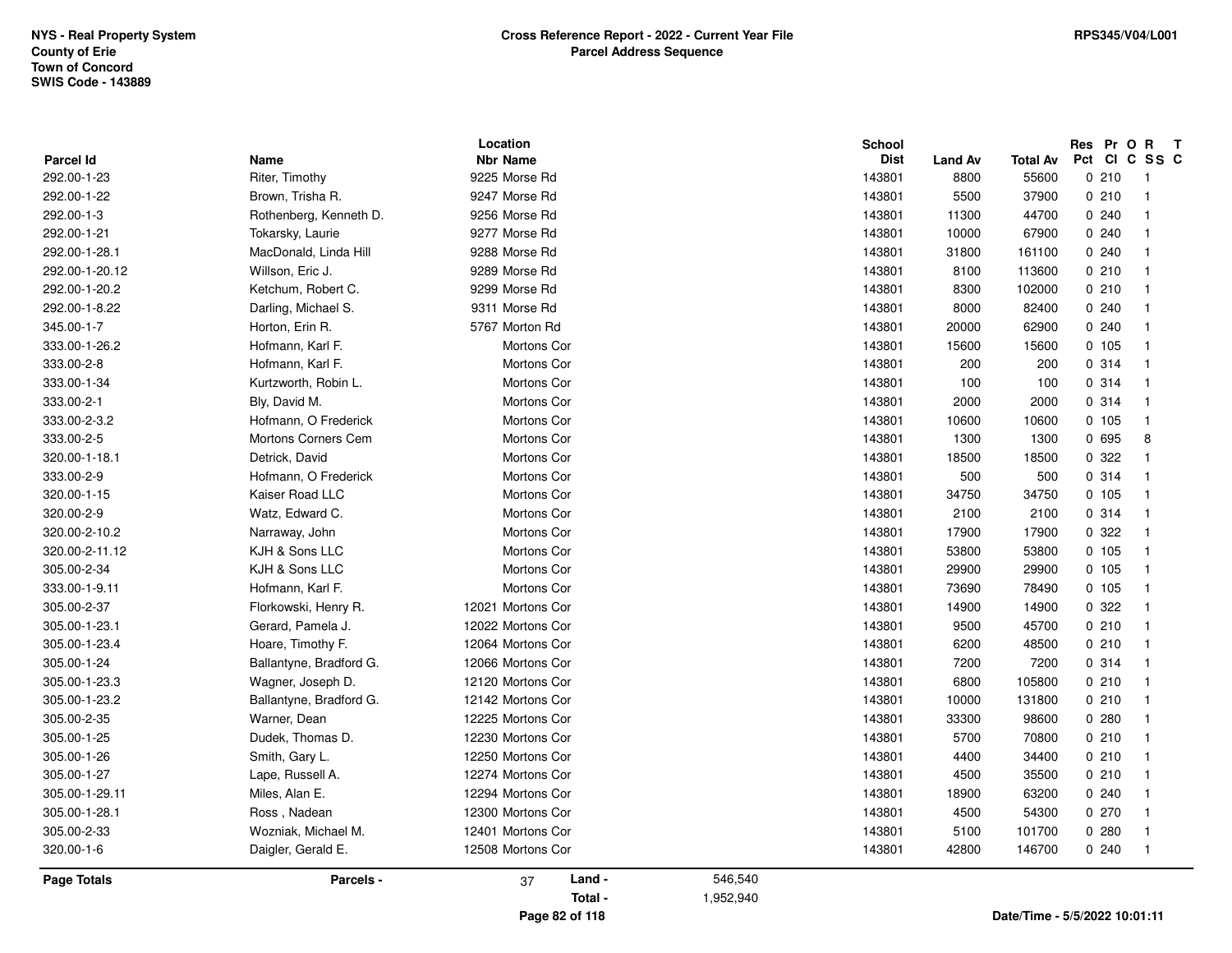|                                 |                           | Location                             | School                |                |                 | Res Pr O<br>R T<br>Pct CI C SS C     |
|---------------------------------|---------------------------|--------------------------------------|-----------------------|----------------|-----------------|--------------------------------------|
| <b>Parcel Id</b><br>320.00-1-11 | Name<br>Kaiser Road LLC   | <b>Nbr Name</b><br>12529 Mortons Cor | <b>Dist</b><br>143801 | <b>Land Av</b> | <b>Total Av</b> | 0.260                                |
| 320.00-1-10.2                   |                           | 12535 Mortons Cor                    | 143801                | 9300           | 20000           | $\mathbf{1}$<br>0210<br>$\mathbf{1}$ |
|                                 | Schelbe, Carl John IV.    | 12646 Mortons Cor                    | 143801                | 3000           | 31600           | $\mathbf{1}$                         |
| 320.00-1-19                     | Detrick, David            |                                      |                       | 3800           | 34500           | 0210                                 |
| 320.00-1-18.2                   | Milks, Melody R.          | 12684 Mortons Cor                    | 143801                | 5800           | 33600           | 77 210<br>$\mathbf{1}$               |
| 320.00-1-16                     | Kropczynski, Edith        | 12722 Mortons Cor                    | 143801                | 7000           | 44300           | 0210<br>$\mathbf{1}$                 |
| 320.00-1-17                     | Watz, David H.            | 12724 Mortons Cor                    | 143801                | 10300          | 45000           | 0.240<br>$\mathbf{1}$                |
| 320.00-2-11.2                   | Zybert, Mark A.           | 12731 Mortons Cor                    | 143801                | 4800           | 13400           | 0.312<br>$\mathbf{1}$                |
| 320.00-2-11.111/a               | Watz, Robert W. Jr.       | 12810 Mortons Cor                    | 143801                | 4600           | 26300           | 0210<br>$\mathbf{1}$                 |
| 320.00-2-10.12                  | Watz, Christopher E.      | 12892 Mortons Cor                    | 143801                | 5900           | 5900            | 0.314<br>$\mathbf{1}$                |
| 320.00-2-10.11                  | Fountain, Donna           | 12896 Mortons Cor                    | 143801                | 6300           | 20800           | 0210<br>$\mathbf{1}$                 |
| 320.00-2-8                      | Watz, Edward C.           | 12904 Mortons Cor                    | 143801                | 11350          | 116000          | 0210<br>$\mathbf{1}$                 |
| 320.00-2-12.1                   | Watz, Robert              | 12909 Mortons Cor                    | 143801                | 8600           | 66100           | 0210<br>$\mathbf{1}$                 |
| 320.00-2-6.11                   | Clark, Christopher W.     | 12940 Mortons Cor                    | 143801                | 8000           | 65000           | 0210<br>$\mathbf{1}$                 |
| 320.00-2-6.2                    | Porada, Dolores A.        | 12976 Mortons Cor                    | 143801                | 6900           | 39800           | 0210<br>$\mathbf{1}$                 |
| 320.00-2-5                      | Zybert, Mark A.           | 12984 Mortons Cor                    | 143801                | 8200           | 41400           | 0210<br>$\mathbf{1}$                 |
| 333.00-1-12                     | Morton Corner Bapt Church | 12994 Mortons Cor                    | 143801                | 5400           | 51900           | 0620<br>8                            |
| 320.00-2-4                      | Zybert, Mark A.           | 13080 Mortons Cor                    | 143801                | 11500          | 62300           | 0.240<br>$\mathbf{1}$                |
| 333.00-1-7.2                    | Bly, David M.             | 13107 Mortons Cor                    | 143801                | 4900           | 73500           | 0210<br>$\mathbf{1}$                 |
| 333.00-1-8                      | Jermain, John Jay         | 13120 Mortons Cor                    | 143801                | 4600           | 24900           | 0210<br>$\mathbf{1}$                 |
| 333.00-2-2                      | Geiger, Karl              | 13153 Mortons Cor                    | 143801                | 4200           | 30000           | 0210<br>$\mathbf{1}$                 |
| 333.00-1-7.111                  | Smith, Bradley J.         | 13156 Mortons Cor                    | 143801                | 11200          | 90100           | 0.240<br>$\mathbf{1}$                |
| 333.00-2-3.1                    | Hofmann, O Frederick      | 13263 Mortons Cor                    | 143801                | 135000         | 259000          | 0.240<br>$\mathbf{1}$                |
| 333.00-2-4.2                    | Schichtel, Mark D.        | 13283 Mortons Cor                    | 143801                | 5000           | 52800           | 0210<br>$\mathbf{1}$                 |
| 333.00-1-10                     | Hoch, Stephen C.          | 13320 Mortons Cor                    | 143801                | 2900           | 44600           | 0210<br>$\mathbf{1}$                 |
| 333.00-1-11                     | Delia, Hunter J.          | 13330 Mortons Cor                    | 143801                | 3600           | 56400           | 0210<br>$\mathbf{1}$                 |
| 333.00-2-10                     | Mortons Co Baptist Ch     | 13342 Mortons Cor                    | 143801                | 2700           | 52800           | 0620<br>8                            |
| 333.00-2-4.1                    | Nugent, Beth L.           | 13359 Mortons Cor                    | 143801                | 5000           | 66600           | 0210<br>$\mathbf{1}$                 |
| 333.00-2-29                     | Mortons Corners Fire Dept | 13363 Mortons Cor                    | 143801                | 9400           | 152800          | 0662<br>8                            |
| 333.00-2-6.1                    | Bacon, Kris A.            | 13381 Mortons Cor                    | 143801                | 5200           | 86400           | 0210<br>$\mathbf{1}$                 |
| 333.00-1-13                     | Manze, Louis F.           | 13432 Mortons Cor                    | 143801                | 4550           | 11000           | 0.312<br>$\mathbf{1}$                |
| 333.00-2-11                     | Schue, Dale C.            | 13443 Mortons Cor                    | 143801                | 2700           | 85700           | 0220<br>$\mathbf{1}$                 |
| 333.00-1-14                     | McAllister, Thomas A.     | 13452 Mortons Cor                    | 143801                | 3300           | 23000           | 0210<br>$\mathbf{1}$                 |
| 333.00-2-12                     | Winter, Francis D.        | 13453 Mortons Cor                    | 143801                | 3100           | 36400           | 0210<br>$\mathbf{1}$                 |
| 333.00-1-15                     | Horschel, Traci L.        | 13472 Mortons Cor                    | 143801                | 3000           | 49600           | 0210<br>$\mathbf{1}$                 |
| 333.00-1-38.1                   | Santonocito, Jo Ann       | Mortons Rd                           | 143801                | 11300          | 11300           | 0 314<br>$\mathbf{1}$                |
| 345.00-1-4                      | Raber, Genevieve T.       | 5615 Mortons Rd                      | 143801                | 3100           | 65500           | 0210<br>$\mathbf{1}$                 |
| 345.00-1-5.1                    | Raber, Genevieve T.       | 5637 Mortons Rd                      | 143801                | 4000           | 4000            | 0.311<br>$\overline{1}$              |
| <b>Page Totals</b>              | Parcels -                 | Land -<br>37                         | 349,500               |                |                 |                                      |
|                                 |                           | Total -                              | 1,994,300             |                |                 |                                      |
|                                 |                           | Page 83 of 118                       |                       |                |                 | Date/Time - 5/5/2022 10:01:11        |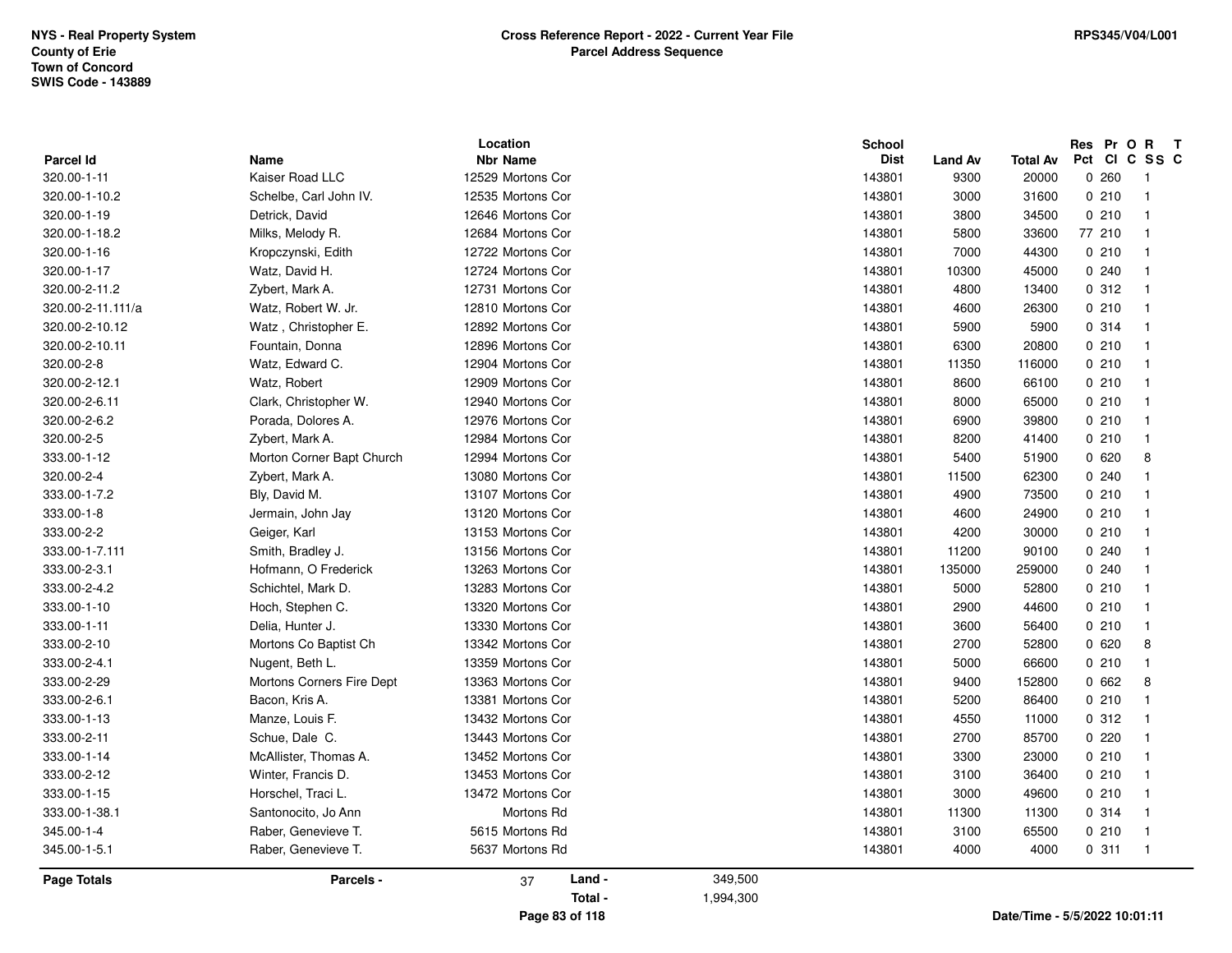| <b>Parcel Id</b>   | <b>Name</b>              | Location<br><b>Nbr Name</b> |           | <b>School</b><br><b>Dist</b> | <b>Land Av</b> | <b>Total Av</b>               | Res Pr O R<br>Pct CI C | $\mathbf{T}$<br>SS C    |
|--------------------|--------------------------|-----------------------------|-----------|------------------------------|----------------|-------------------------------|------------------------|-------------------------|
| 345.00-1-5.2       | Kret, Kevin A.           | 5659 Mortons Rd             |           | 143801                       | 4400           | 53700                         | 84 210                 | -1                      |
| 333.00-1-38.2      | Leuchtenberg, Walter W.  | 5660 Mortons Rd             |           | 143801                       | 9400           | 74500                         | 0210                   | $\overline{\mathbf{1}}$ |
| 345.00-1-6.2       | Klahn, Donald C. Jr.     | 5689 Mortons Rd             |           | 143801                       | 4600           | 73900                         | 0210                   | $\overline{1}$          |
| 333.00-1-39        | Ballachino, Gregory J.   | 5700 Mortons Rd             |           | 143801                       | 9400           | 82500                         | 0.240                  | $\overline{\mathbf{1}}$ |
| 345.00-1-6.1       | Rebescher, Dorothy K.    | 5717 Mortons Rd             |           | 143801                       | 28500          | 29000                         | 0260                   | $\mathbf{1}$            |
| 333.00-1-40        | Loop, David              | 5740 Mortons Rd             |           | 143801                       | 8750           | 110300                        | 0.322                  | $\overline{\mathbf{1}}$ |
| 320.00-2-11.113    | Watz, David H.           | <b>Mortons Corners</b>      |           | 143801                       | 6500           | 6500                          | 0.314                  | $\overline{1}$          |
| 320.00-1-10.1      | Kaiser Road LLC          | <b>Mortons Corners Rd</b>   |           | 143801                       | 18600          | 18600                         | 0.321                  | $\overline{\mathbf{1}}$ |
| 305.00-1-29.12     | Ross, Frank              | Mortons Corners Rd          |           | 143801                       | 500            | 500                           | 0.314                  | $\overline{\mathbf{1}}$ |
| 320.00-1-5.212     | Beuler, Richard L.       | Mortons Corners Rd          |           | 143801                       | 8100           | 8100                          | 0.314                  | $\overline{\mathbf{1}}$ |
| 320.00-2-12.2      | Zybert, Mark A.          | <b>Mortons Corners Rd</b>   |           | 143801                       | 45900          | 45900                         | 0 322                  | $\overline{\mathbf{1}}$ |
| 305.00-2-36        | Luce, Christie           | 12065 Mortons Corners Rd    |           | 143801                       | 4600           | 34600                         | 0210                   | $\overline{1}$          |
| 320.00-1-5.22      | Beuler, Richard L.       | 12592 Mortons Corners Rd    |           | 143801                       | 5800           | 121000                        | 0210                   | $\overline{1}$          |
| 320.00-1-5.1       | Kaiser Road LLC          | 12595 Mortons Corners Rd    |           | 143801                       | 76600          | 109600                        | 0240                   | $\mathbf{1}$            |
| 320.00-1-5.211     | Horschel, Hawk L.        | 12598 Mortons Corners Rd    |           | 143801                       | 9700           | 101100                        | 0210                   | $\overline{\mathbf{1}}$ |
| 320.00-2-11.112    | Zybert, Mark             | 12821 Mortons Corners Rd    |           | 143801                       | 75800          | 91800                         | 0.312                  | $\overline{\mathbf{1}}$ |
| 320.00-2-3.21      | McCarthy, Marcia         | 13096 Mortons Corners Rd    |           | 143801                       | 7900           | 60500                         | 0210                   | $\overline{\mathbf{1}}$ |
| 333.00-2-21.12     | Mayer, John A.           | 13561 Mortons Corners Rd    |           | 143801                       | 63300          | 72900                         | 0, 105                 | $\mathbf{1}$            |
| 322.00-1-43.11     | Gabel, Norbert Jr        | N Cascade                   |           | 143801                       | 25800          | 25800                         | 0 105                  | $\overline{\mathbf{1}}$ |
| 322.00-1-43.2      | EL Scott, LLC            | N Central Ave               |           | 143801                       | 13100          | 13100                         | 0, 105                 | $\overline{1}$          |
| 322.00-1-43.12     | Fitzpatrick, Sean        | N Central Ave               |           | 143801                       | 17800          | 17800                         | 0, 105                 | $\overline{\mathbf{1}}$ |
| 322.00-1-20.1      | Kessler, Daniel          | N Central Ave               |           | 143801                       | 8000           | 8000                          | 0.314                  | $\mathbf{1}$            |
| 322.00-3-22.1      | Kessler, Aloysius G.     | 12875 N Central Ave         |           | 143801                       | 10900          | 57800                         | 0210                   | $\overline{\mathbf{1}}$ |
| 322.00-1-20.2      | Griffith, Luann M.       | 12936 N Central Ave         |           | 143801                       | 5600           | 62700                         | 0210                   | $\overline{1}$          |
| 322.00-1-19        | DiNardo, Daniel C.       | 12944 N Central Ave         |           | 143801                       | 4600           | 39800                         | 0210                   | $\overline{\mathbf{1}}$ |
| 322.00-3-23        | Peterson, Mark D.        | 12957 N Central Ave         |           | 143801                       | 3400           | 75000                         | 0210                   | $\overline{\mathbf{1}}$ |
| 335.02-1-3         | Paddock, Ralph Wayne     | 13043 N Central Ave         |           | 143801                       | 3900           | 59200                         | 0210                   | $\overline{\mathbf{1}}$ |
| 335.02-1-4         | Phetteplace, Jack M. Jr. | 13055 N Central Ave         |           | 143801                       | 4450           | 45800                         | 0210                   | $\overline{\mathbf{1}}$ |
| 335.02-1-1         | Town Of Concord          | 13076 N Central Ave         |           | 143801                       | 31700          | 95200                         | 0651                   | 8                       |
| 335.02-1-5         | Simmons, John            | 13077 N Central Ave         |           | 143801                       | 4700           | 58900                         | 0210                   | $\overline{1}$          |
| 335.02-1-2         | Hebdon, David R.         | 13086 N Central Ave         |           | 143801                       | 3750           | 31200                         | 0210                   | $\overline{\mathbf{1}}$ |
| 335.02-1-7.2       | Fuller, Timmy C.         | North St                    |           | 143801                       | 1950           | 1950                          | 0.314                  | $\overline{\mathbf{1}}$ |
| 335.02-1-22.1      | Mrugala, Meagen M.       | North St                    |           | 143801                       | 3200           | 3200                          | 0.314                  | $\overline{\mathbf{1}}$ |
| 336.01-1-36        | Morrison, Joel           | North St                    |           | 143801                       | 6800           | 12400                         | 0.312                  | $\overline{\mathbf{1}}$ |
| 335.02-1-6         | Plunkett, Theresa A.     | 8704 North St               |           | 143801                       | 3850           | 33900                         | 0220                   | $\mathbf{1}$            |
| 335.02-1-7.1       | Bremiller, Dean F.       | 8718 North St               |           | 143801                       | 6650           | 52650                         | 0220                   | $\overline{\mathbf{1}}$ |
| 335.02-1-8         | Terhune, Shawn A.        | 8730 North St               |           | 143801                       | 4800           | 46050                         | 0210                   | $\overline{1}$          |
| <b>Page Totals</b> | Parcels -                | Land -<br>37                | 553,300   |                              |                |                               |                        |                         |
|                    |                          | Total -                     | 1,835,450 |                              |                |                               |                        |                         |
|                    |                          | Page 84 of 118              |           |                              |                | Date/Time - 5/5/2022 10:01:11 |                        |                         |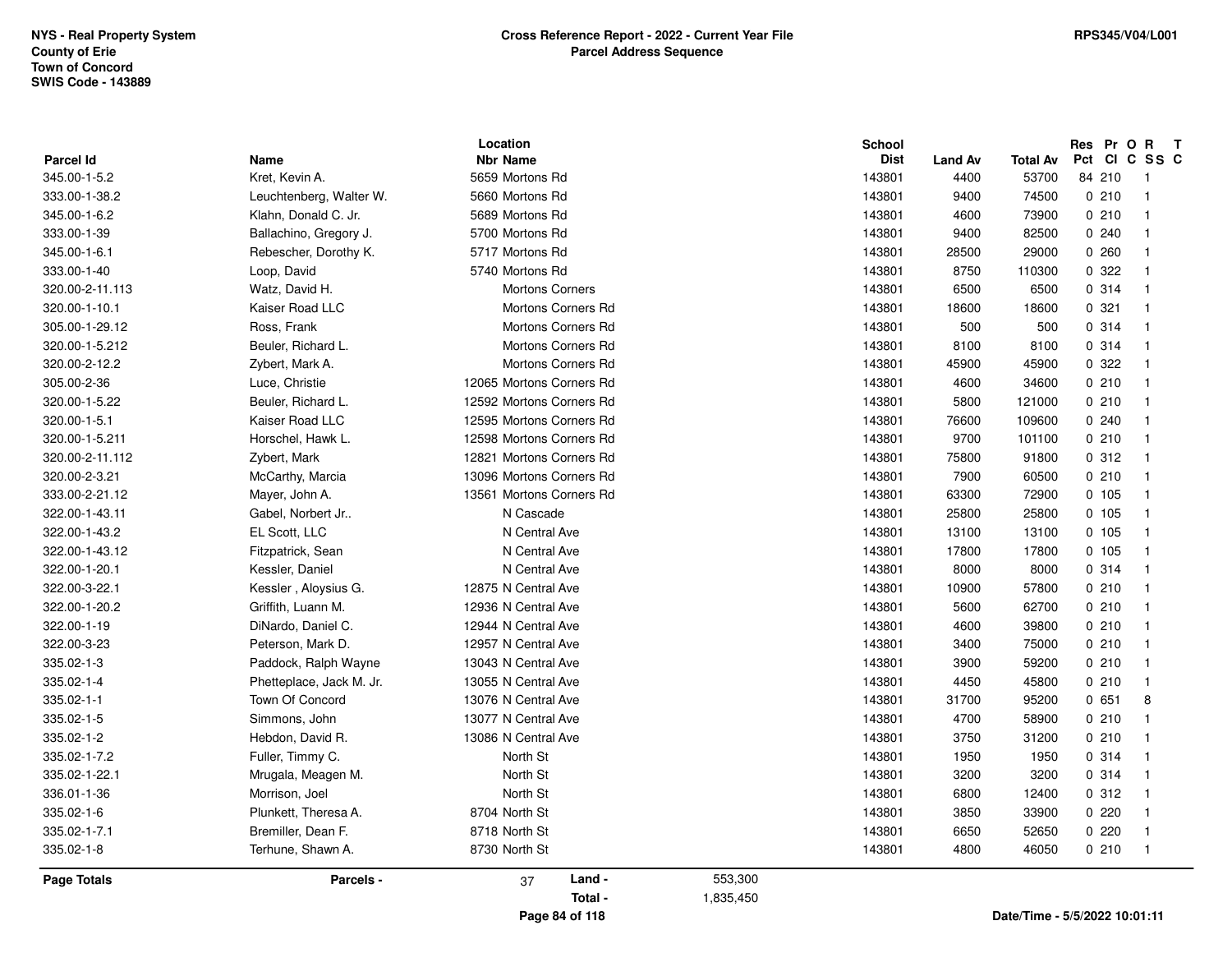| 335.02-1-9<br>335.02-1-10 | Vandermeer, Colby D.<br>Schuster, Thomas | 8740 North St<br>8742 North St |           | 143801<br>143801 | 4800<br>4800   | 41600<br>48000                | 0210<br>0210 | $\overline{\phantom{0}}$<br>$\overline{\mathbf{1}}$ |
|---------------------------|------------------------------------------|--------------------------------|-----------|------------------|----------------|-------------------------------|--------------|-----------------------------------------------------|
| 335.02-1-11               | Fuller, Timmy C.                         | 8796 North St                  |           | 143801           | 11200          | 60500                         | 0270         | -1                                                  |
| 335.02-1-12.1             | Springville Mfg Co, Inc                  | 8798 North St                  |           | 143801           | 14300          | 47276                         | 0710         |                                                     |
| 335.02-1-12.1/1           | Springville Mfg Co, Inc                  | 8798 North St                  |           | 143801           | $\overline{0}$ | 304080                        | 0 710        | - 1                                                 |
| 335.02-1-16.1             | Marshall, Joelle                         | 8840 North St                  |           | 143801           | 4200           | 58100                         | 0210         | $\mathbf{1}$                                        |
| 335.02-1-22.2             | Mrugala, Meagen M.                       | 8872 North St                  |           | 143801           | 5300           | 34500                         | 0210         | -1                                                  |
| 335.02-1-23               | Galley, Stephen A.                       | 8884 North St                  |           | 143801           | 4350           | 41600                         | 0210         |                                                     |
| 335.02-1-24               | Gardner, Michael J.                      | 8892 North St                  |           | 143801           | 4400           | 66300                         | 0210         | - 1                                                 |
| 335.02-1-25               | Felt, Diane                              | 8900 North St                  |           | 143801           | 5200           | 51500                         | 0210         |                                                     |
| 335.02-1-27               | Filarecki, Audrey M.                     | 8928 North St                  |           | 143801           | 5000           | 38250                         | 0210         | -1                                                  |
| 335.02-1-28.1             | Kazmark, Elizabeth                       | 8944 North St                  |           | 143801           | 5300           | 33500                         | 0210         |                                                     |
| 335.02-1-29.1             | Doyle, Casino N.                         | 8958 North St                  |           | 143801           | 6250           | 45800                         | 0210         |                                                     |
| 335.02-1-30               | Savage, Neil A.                          | 8970 North St                  |           | 143801           | 7700           | 55600                         | 0210         | -1                                                  |
| 335.02-1-31               | Ahrens, Michael                          | 8996 North St                  |           | 143801           | 8700           | 21200                         | 0.312        | $\overline{1}$                                      |
| 335.02-1-32               | Jermain, Carol L.                        | 9000 North St                  |           | 143801           | 4050           | 32500                         | 0210         | -1                                                  |
| 335.02-1-33               | Grybosky, Stanley S.                     | 9010 North St                  |           | 143801           | 3200           | 34200                         | 50 210       |                                                     |
| 335.02-1-34               | Ahrens, Michael R.                       | 9020 North St                  |           | 143801           | 13300          | 134300                        | 0.240        |                                                     |
| 336.01-1-34.1             | Ahles, Marion                            | 9098 North St                  |           | 143801           | 7300           | 42400                         | 0210         |                                                     |
| 336.01-1-32.1             | Evans, Gregory D.                        | 9132 North St                  |           | 143801           | 5700           | 36500                         | 0210         | - 1                                                 |
| 336.01-1-12.12            | Gamble, Jeffrey P.                       | 9152 North St                  |           | 143801           | 3600           | 47500                         | 0210         |                                                     |
| 336.01-1-11               | Pareja, Marisol                          | 9170 North St                  |           | 143801           | 5400           | 43500                         | 0210         |                                                     |
| 336.01-1-9.12             | Ott, Valerie                             | 9176 North St                  |           | 143801           | 7100           | 53400                         | 0230         |                                                     |
| 336.01-1-9.11             | Ott. Clarence H.                         | 9182 North St                  |           | 143801           | 7000           | 43800                         | 0210         | $\overline{1}$                                      |
| 336.01-1-8                | Springville MHP LLC                      | 9230 North St                  |           | 143801           | 10700          | 329200                        | 0416         |                                                     |
| 336.01-1-7                | Kester, Rorik W.                         | 9248 North St                  |           | 143801           | 5700           | 51700                         | 0210         |                                                     |
| 336.01-1-6                | Dubel, Jennifer A.                       | 9260 North St                  |           | 143801           | 4300           | 60000                         | 0210         |                                                     |
| 336.01-1-5                | Smith, Brian                             | 9266 North St                  |           | 143801           | 4000           | 50000                         | 0210         |                                                     |
| 336.01-1-3.1              | Oakley, William R.                       | 9300 North St                  |           | 143801           | 6400           | 61700                         | 0210         |                                                     |
| 336.01-1-2                | Dearborn, Michael                        | 9436 North St                  |           | 143801           | 3650           | 55000                         | 0210         |                                                     |
| 336.01-1-1.2              | Springville Lions Club                   | 9450 North St                  |           | 143801           | 5000           | 19700                         | 0.312        | 8                                                   |
| 336.01-1-1.1              | Walker, Wesley W.                        | 9498 North St                  |           | 143801           | 3000           | 18800                         | 0270         |                                                     |
| 292.00-1-27               | White, Temple                            | Old Glenwood Rd                |           | 143801           | 7500           | 7500                          | 0.314        | $\overline{1}$                                      |
| 292.00-2-24.2             | Follman, David                           | Old Glenwood Rd                |           | 143801           | 4900           | 4900                          | 0.314        |                                                     |
| 292.00-1-14               | Barr, Robert J.                          | Old Glenwood Rd                |           | 143801           | 10600          | 10600                         | 0.314        |                                                     |
| 292.00-1-19.1             | Able, Elise E.                           | 11156 Old Glenwood Rd          |           | 143801           | 7000           | 37200                         | 0210         | -1                                                  |
| 292.00-1-18.11            | Doan, Cody                               | 11172 Old Glenwood Rd          |           | 143801           | 8600           | 18600                         | 0.312        | $\overline{\phantom{0}}$                            |
| <b>Page Totals</b>        | Parcels -                                | Land -<br>37                   | 229,500   |                  |                |                               |              |                                                     |
|                           |                                          | Total -                        | 2,140,806 |                  |                |                               |              |                                                     |
|                           |                                          | Page 85 of 118                 |           |                  |                | Date/Time - 5/5/2022 10:01:11 |              |                                                     |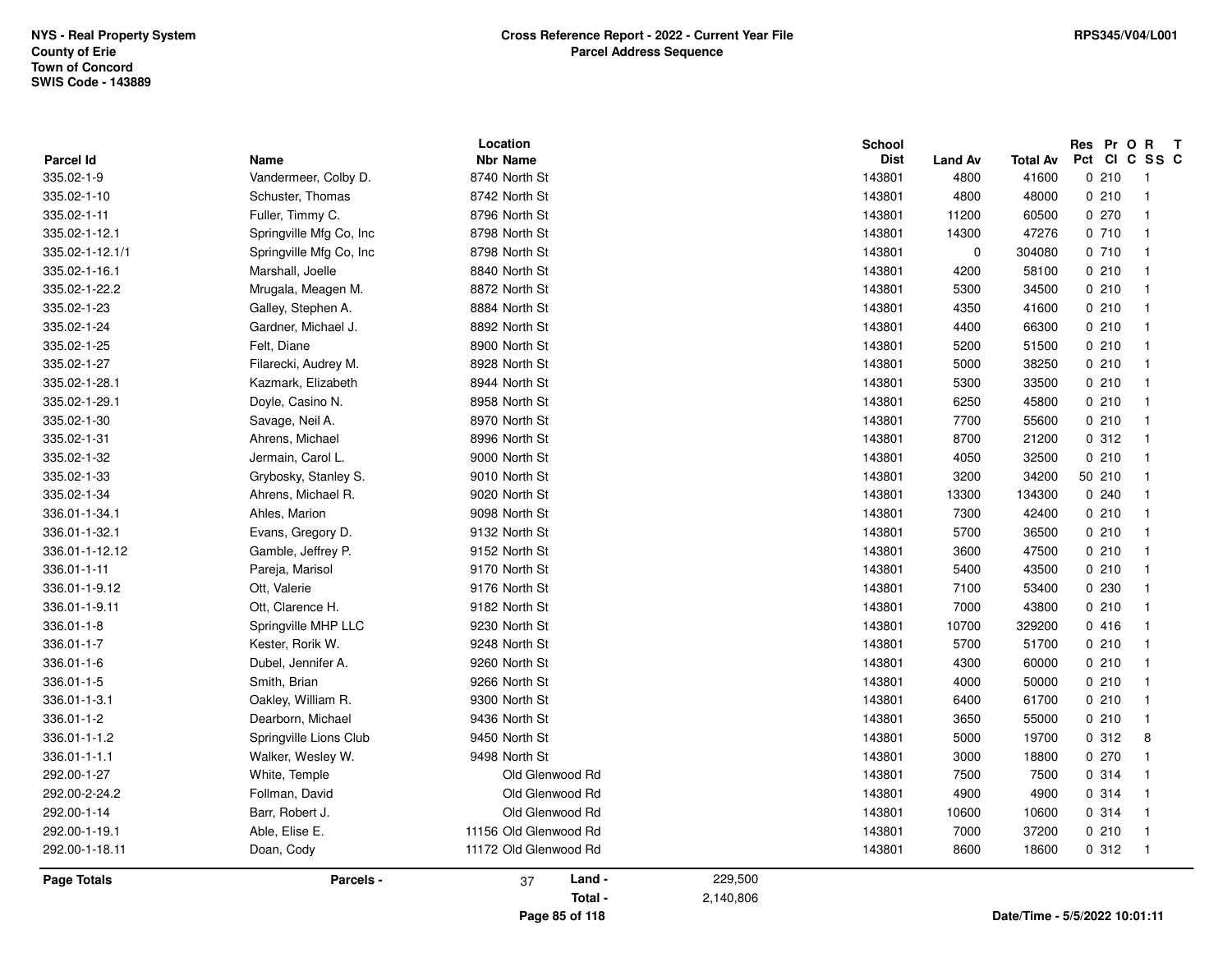|                    |                                | Location                                 |                      | <b>School</b> |                |                 | Res Pr O R             | $\mathbf{T}$ |
|--------------------|--------------------------------|------------------------------------------|----------------------|---------------|----------------|-----------------|------------------------|--------------|
| <b>Parcel Id</b>   | <b>Name</b><br>Gier, Ronald N. | <b>Nbr Name</b><br>11175 Old Glenwood Rd |                      | <b>Dist</b>   | <b>Land Av</b> | <b>Total Av</b> | Pct CI C SS C<br>0 314 |              |
| 292.00-1-13.2      |                                |                                          |                      | 143801        | 900            | 900             |                        | - 1          |
| 292.00-1-17.1      | Coppola, Larry                 | 11180 Old Glenwood Rd                    |                      | 143801        | 12800          | 86300           | 0240                   |              |
| 292.00-1-16        | Barr, Robert J.                | 11204 Old Glenwood Rd                    |                      | 143801        | 11700          | 46500           | 0210                   |              |
| 292.00-1-15        | Lounsbury, Marion              | 11224 Old Glenwood Rd                    |                      | 143801        | 5700           | 33300           | 0270                   |              |
| 292.00-2-25        | Brown, Donald K.               | 11274 Old Glenwood Rd                    |                      | 143801        | 18900          | 18900           | 0 322                  |              |
| 292.00-2-1         | Follman, David                 | 11279 Old Glenwood Rd                    |                      | 143801        | 7000           | 7000            | 0 314                  |              |
| 292.00-2-24.1      | Bromund, Timothy L.            | 11342 Old Glenwood Rd                    |                      | 143801        | 19900          | 19900           | 0.322                  |              |
| 292.00-2-23.2      | Chadwick, Russell R.           | 11358 Old Glenwood Rd                    |                      | 143801        | 7200           | 85100           | 0210                   |              |
| 292.00-2-23.1      | Arbore, Patricia L.            | 11366 Old Glenwood Rd                    |                      | 143801        | 18200          | 38900           | 66 270                 |              |
| 274.00-3-1.12      | Heary, Anthony                 | 10594 Old Trevett Rd                     |                      | 143801        | 9600           | 47100           | 0.240                  |              |
| 666.00-65-1.4      | Verizon New York Inc           | <b>Outside Plant</b>                     |                      | 145001        | $\mathbf 0$    | 127             | 0 831                  | 6            |
| 666.00-10-2        | Supply-National Fuel Gas       | <b>Outside Plant</b>                     |                      | 143801        | $\mathbf 0$    | 682842          | 0 883                  | 6            |
| 666.00-11-3.1      | <b>Dist-National Fuel Gas</b>  | <b>Outside Plant</b>                     |                      | 143801        | 0              | 690118          | 0 885                  | 6            |
| 666.00-11-3.2      | <b>Dist-National Fuel Gas</b>  | <b>Outside Plant</b>                     |                      | 145001        | $\mathbf 0$    | 36322           | 0 885                  | 6            |
| 666.00-65-1.1      | Verizon New York Inc           | <b>Outside Plant</b>                     |                      | 143801        | $\mathbf 0$    | 119084          | 0 831                  | 6            |
| 666.00-65-1.2      | Verizon New York Inc           | <b>Outside Plant</b>                     |                      | 144001        | $\mathbf 0$    | 4835            | 0 831                  | 6            |
| 666.00-65-1.3      | Verizon New York Inc           | <b>Outside Plant</b>                     |                      | 145801        | $\mathbf 0$    | 3181            | 0.831                  | 6            |
| 666.00-13-2        | E-Ny State Elec & Gas          | <b>ELEC Outside Plant</b>                |                      | 143801        | 0              | 1173400         | 0 884                  | 6            |
| 273.00-1-24        | Hilfiker, Gerald M.            | 10085 Pfarner Rd                         |                      | 144001        | 10500          | 69700           | 0.240                  |              |
| 276.03-5-42        | Crone, Suzanne                 | 109 Pine Run                             |                      | 143801        | 7500           | 98000           | 0210                   |              |
| 276.03-5-43        | Lazarus, Timothy A.            | 110 Pine Run                             |                      | 143801        | 7500           | 113500          | 0210                   |              |
| 276.03-5-44        | Shaul, Amy                     | 111 Pine Run                             |                      | 143801        | 7500           | 62100           | 0210                   |              |
| 276.03-5-45        | Fraccica, Joseph P. Jr.        | 112 Pine Run                             |                      | 143801        | 7500           | 84500           | 0210                   |              |
| 276.03-5-46        | Schlemmer, George R.           | 113 Pine Run                             |                      | 143801        | 7500           | 84200           | 0210                   |              |
| 276.03-5-47        | Post, Andrea L.                | 114 Pine Run                             |                      | 143801        | 7500           | 61200           | 0210                   |              |
| 274.00-1-6.22      | Schroeder, R Todd              | 10222 Powerline Rd                       |                      | 143801        | 9700           | 99400           | 0.240                  |              |
| 333.00-1-25.11     | Matie, Joseph                  | <b>Pritchard Rd</b>                      |                      | 143801        | 6300           | 6300            | 0.314                  |              |
| 333.00-1-25.21     | Nugent, Eric Todd              | <b>Pritchard Rd</b>                      |                      | 143801        | 1500           | 1500            | 0.314                  |              |
| 345.00-1-16        | Obersheimer, David C.          | <b>Pritchard Rd</b>                      |                      | 143801        | 58000          | 62000           | 0.912                  |              |
| 333.00-1-23.2      | Levandoski, Joseph J.          | <b>Pritchard Rd</b>                      |                      | 143801        | 9000           | 9600            | 0.312                  |              |
| 333.00-1-27.11     | Thompson, Heather M.           | 13525 Pritchard Rd                       |                      | 143801        | 4700           | 53900           | 0210                   |              |
| 333.00-1-27.21     | Summers, John H.               | 13529 Pritchard Rd                       |                      | 143801        | 2200           | 27000           | 0 270                  |              |
| 333.00-1-21        | Raber, Arthur J.               | 13536 Pritchard Rd                       |                      | 143801        | 15300          | 15300           | 0.321                  |              |
| 333.00-1-42        | Scharra, William C.            | 13549 Pritchard Rd                       |                      | 143801        | 12000          | 84400           | 0.240                  |              |
| 333.00-1-22        | Donahue, John E.               | 13556 Pritchard Rd                       |                      | 143801        | 9200           | 88300           | 0.240                  |              |
| 333.00-1-41        | Beckwith, Aaron S.             | 13759 Pritchard Rd                       |                      | 143801        | 11800          | 104400          | 0240                   |              |
| 333.00-1-26.112    | Moscato, Darren                | 13763 Pritchard Rd                       |                      | 143801        | 10400          | 64300           | 0240                   | -1           |
| <b>Page Totals</b> | Parcels -                      | Land -<br>37<br>Total -                  | 317,500<br>4,283,409 |               |                |                 |                        |              |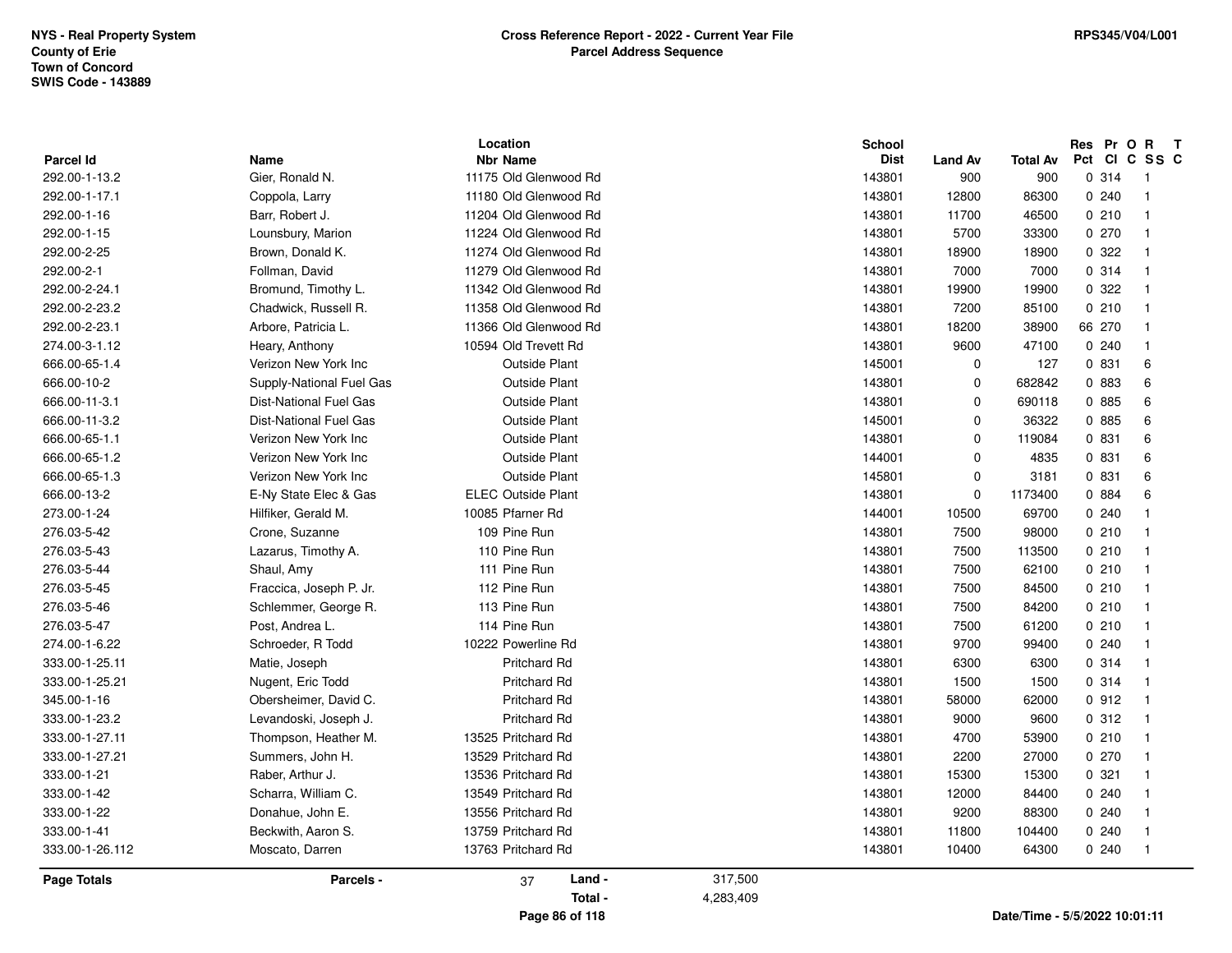|                  |                         | Location           |           | School      |                |                               | Res    | Pr O  | $\mathbf R$<br>$\mathbf{T}$ |
|------------------|-------------------------|--------------------|-----------|-------------|----------------|-------------------------------|--------|-------|-----------------------------|
| <b>Parcel Id</b> | Name                    | <b>Nbr Name</b>    |           | <b>Dist</b> | <b>Land Av</b> | <b>Total Av</b>               |        |       | Pct CI C SS C               |
| 333.00-1-23.1    | Barrett, Gary           | 13800 Pritchard Rd |           | 143801      | 5900           | 20000                         | 85 270 |       | -1                          |
| 333.00-1-24      | Pew, Edward             | 13810 Pritchard Rd |           | 143801      | 4300           | 19300                         |        | 0210  | $\overline{1}$              |
| 333.00-1-25.121  | Sorrento, Victor S.     | 13816 Pritchard Rd |           | 143801      | 6400           | 28600                         |        | 0 270 | $\overline{\mathbf{1}}$     |
| 345.00-1-3       | Golabek, Chad A.        | 13859 Pritchard Rd |           | 143801      | 5200           | 34800                         |        | 0210  | $\mathbf{1}$                |
| 345.00-1-2.1     | Kessler, Dorothy        | 14001 Pritchard Rd |           | 143801      | 19400          | 70500                         | 77 240 |       | $\overline{1}$              |
| 345.00-1-2.2     | Klahn, Kelly R.         | 14025 Pritchard Rd |           | 143801      | 6200           | 27900                         |        | 0210  | $\overline{\mathbf{1}}$     |
| 345.00-1-1       | Obersheimer, David C.   | 14050 Pritchard Rd |           | 143801      | 14300          | 18600                         |        | 0.912 | $\overline{\mathbf{1}}$     |
| 348.00-2-7.1     | Heim, Larry C.          | 13795 Randall Dr   |           | 143801      | 2300           | 38400                         |        | 0210  | $\overline{1}$              |
| 348.00-2-8.1     | Boyles, Cristin R.      | 13829 Randall Dr   |           | 143801      | 5000           | 72400                         |        | 0210  | $\overline{1}$              |
| 276.03-2-6       | Craneridge Assoc Inc    | Ridge Trl          |           | 143801      | 17400          | 17400                         |        | 0 323 | $\overline{1}$              |
| 276.03-2-4.12    | Ginley, Susan M.        | 1 Ridge Trl        |           | 143801      | 7200           | 56200                         |        | 0210  | $\overline{\mathbf{1}}$     |
| 276.03-2-4.11    | Miano, Alan M.          | 17 Ridge Trl       |           | 143801      | 7500           | 68700                         |        | 0210  | $\overline{1}$              |
| 276.03-2-7       | Koralewska, Daria       | 18 Ridge Trl       |           | 143801      | 5500           | 108700                        |        | 0210  | $\overline{1}$              |
| 276.03-2-8       | Boyle, Susan M.         | 19 Ridge Trl       |           | 143801      | 5500           | 66600                         |        | 0210  | $\overline{1}$              |
| 276.03-2-9       | Grawe, Jerry            | 20 Ridge Trl       |           | 143801      | 7500           | 108000                        |        | 0210  | $\overline{1}$              |
| 276.03-2-10      | Campbell, Kelly A.      | 21 Ridge Trl       |           | 143801      | 7500           | 62800                         |        | 0210  | $\overline{1}$              |
| 276.03-2-11      | Wolf, Joseph D.         | 22 Ridge Trl       |           | 143801      | 7500           | 48900                         |        | 0210  | $\overline{1}$              |
| 276.03-2-12      | Sentz, Eric             | 23 Ridge Trl       |           | 143801      | 7500           | 58200                         |        | 0210  | $\overline{1}$              |
| 276.03-2-13      | Sears, David G.         | 24 Ridge Trl       |           | 143801      | 7500           | 53600                         |        | 0210  | $\overline{1}$              |
| 276.03-2-14      | Rinaldi, Rory A.        | 25 Ridge Trl       |           | 143801      | 7500           | 104800                        |        | 0210  | $\overline{\mathbf{1}}$     |
| 276.03-2-15      | Mansell, William L.     | 26 Ridge Trl       |           | 143801      | 7500           | 62400                         |        | 0210  | $\overline{1}$              |
| 276.03-2-16      | Galbo, Russell R. Jr.   | 27 Ridge Trl       |           | 143801      | 7500           | 53500                         |        | 0210  | $\overline{\mathbf{1}}$     |
| 276.03-2-17      | Spitzer, Daniel A.      | 28 Ridge Trl       |           | 143801      | 6100           | 60500                         |        | 0210  | $\overline{\mathbf{1}}$     |
| 276.03-2-27      | Ehmke, Amanda K.        | 29 Ridge Trl       |           | 143801      | 7500           | 72500                         |        | 0.220 | $\overline{\mathbf{1}}$     |
| 276.03-2-28      | Minderler, Andrew O.    | 30 Ridge Trl       |           | 143801      | 7500           | 56500                         |        | 0210  | $\mathbf{1}$                |
| 276.03-2-29      | Quinn, John P.          | 31 Ridge Trl       |           | 143801      | 7500           | 93100                         |        | 0210  | $\mathbf{1}$                |
| 276.03-2-30      | Raymond-Spencer, Cheryl | 32 Ridge Trl       |           | 143801      | 7500           | 57800                         |        | 0210  | $\overline{1}$              |
| 276.03-2-31      | Twichell, Eric S.       | 33 Ridge Trl       |           | 143801      | 7500           | 94400                         |        | 0210  | $\overline{\mathbf{1}}$     |
| 276.03-2-32      | Paul, Charles E. Sr.    | 34 Ridge Trl       |           | 143801      | 7500           | 7500                          |        | 0.314 | $\overline{\mathbf{1}}$     |
| 276.03-2-36      | Filighera, Michael J.   | 41 Ridge Trl       |           | 143801      | 7500           | 70000                         |        | 0210  | $\overline{1}$              |
| 276.03-2-18      | Mahoney, Kevin L.       | 28A Ridge Trl      |           | 143801      | 6500           | 81300                         |        | 0210  | $\mathbf{1}$                |
| 276.03-2-19      | Marschilok, Ryan F.     | 28B Ridge Trl      |           | 143801      | 7700           | 85400                         |        | 0210  | $\overline{\mathbf{1}}$     |
| 276.03-2-20      | Sharp, Kathryn M.       | 28C Ridge Trl      |           | 143801      | 7200           | 72500                         |        | 0210  | $\overline{1}$              |
| 276.03-2-21      | Kruse Michael J         | 28D Ridge Trl      |           | 143801      | 2500           | 2500                          |        | 0.314 | $\overline{\mathbf{1}}$     |
| 276.03-2-26      | Ryan, Theodore P.       | 29A Ridge Trl      |           | 143801      | 7500           | 62900                         |        | 0210  | $\overline{\mathbf{1}}$     |
| 276.03-2-25      | Brooks, Bradley         | 29B Ridge Trl      |           | 143801      | 7500           | 59200                         |        | 0210  | $\overline{1}$              |
| 276.03-2-24      | Lewandowski, Samuel M.  | 29C Ridge Trl      |           | 143801      | 9200           | 63200                         |        | 0210  | $\overline{1}$              |
| Page Totals      | Parcels -               | Land -<br>37       | 278,800   |             |                |                               |        |       |                             |
|                  |                         | Total -            | 2,139,600 |             |                |                               |        |       |                             |
|                  |                         | Page 87 of 118     |           |             |                | Date/Time - 5/5/2022 10:01:11 |        |       |                             |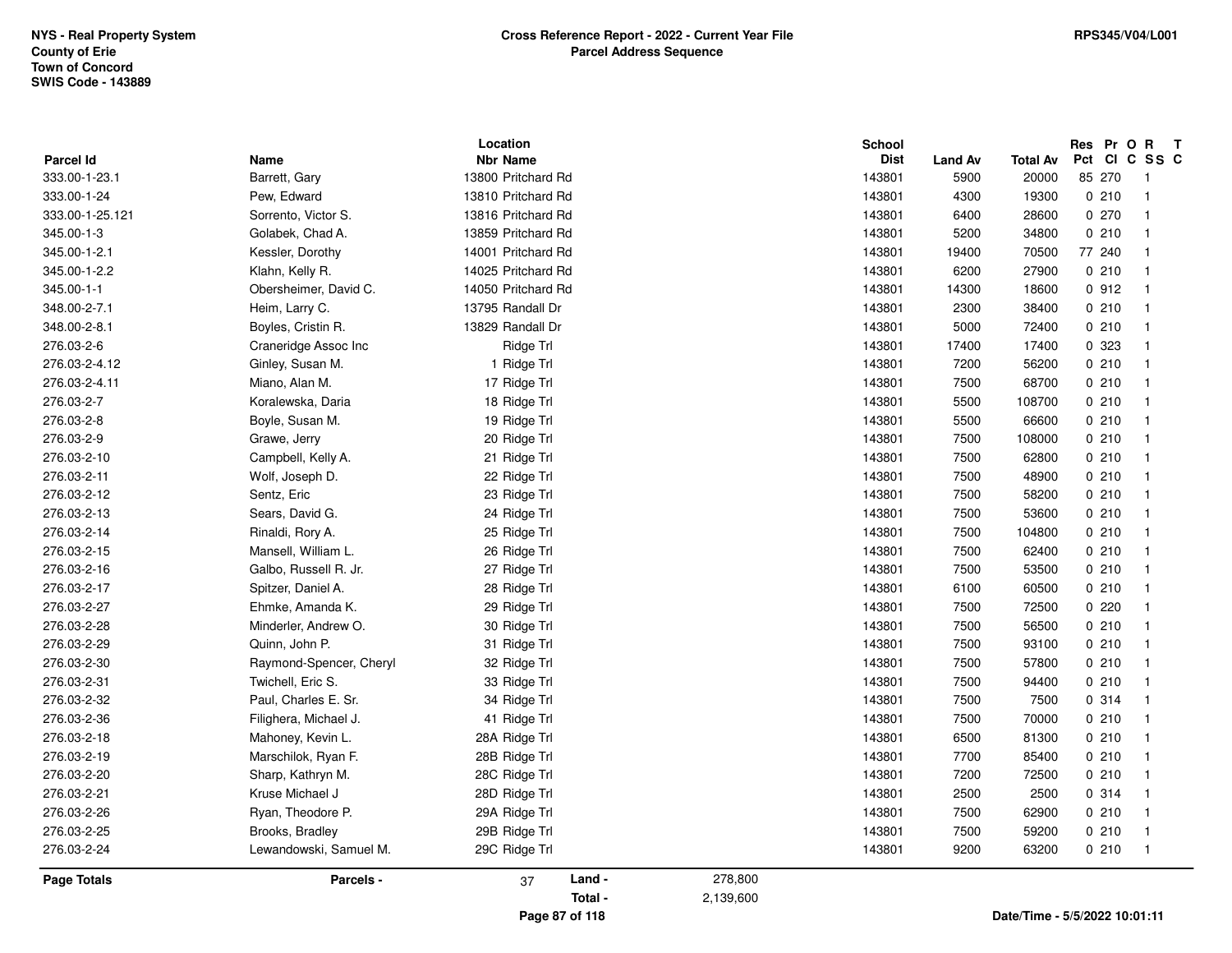| <b>Parcel Id</b>   | <b>Name</b>                 | Location<br><b>Nbr Name</b> |           | School<br><b>Dist</b> | <b>Land Av</b> | <b>Total Av</b> | Res Pr O R<br>Pct<br><b>CI</b> | $\mathbf{T}$<br>C SS C  |  |
|--------------------|-----------------------------|-----------------------------|-----------|-----------------------|----------------|-----------------|--------------------------------|-------------------------|--|
| 276.03-2-23        | Kruse, Ronald               | 29E Ridge Trl               |           | 143801                | 8700           | 8700            | 0.314                          | - 1                     |  |
| 276.03-2-22        | Ridgeview Homeowners Inc    | Ridgeview Ln                |           | 143801                | 500            | 500             | 0.314                          | $\overline{1}$          |  |
| 276.09-1-3.1       | Ridgeview Townhouses Inc    | Ridgeview Ln                |           | 143801                | 8500           | 8500            | 0 323                          | $\overline{\mathbf{1}}$ |  |
| 276.09-1-3.2       | <b>Ridgeview Homeowners</b> | Ridgeview Ln                |           | 143801                | 800            | 800             | 0.314                          | $\overline{\mathbf{1}}$ |  |
| 276.09-1-3.3       | Ridgeview Homeowners Inc    | Ridgeview Ln                |           | 143801                | 2400           | 2400            | 0.314                          | $\overline{\mathbf{1}}$ |  |
| 276.09-1-10        | Tretayokov, Pavel           | 11 Ridgeview Ln             |           | 143801                | 1500           | 57000           | 0210                           | $\overline{1}$          |  |
| 276.09-1-9         | Biringer, Kenneth M.        | 12 Ridgeview Ln             |           | 143801                | 1500           | 57000           | 0210                           | $\overline{1}$          |  |
| 276.09-1-11        | Keenan, Colin P.            | 21 Ridgeview Ln             |           | 143801                | 1500           | 57000           | 0210                           | $\overline{\mathbf{1}}$ |  |
| 276.09-1-12        | Hoelscher, Donald G.        | 22 Ridgeview Ln             |           | 143801                | 1500           | 57000           | 0210                           | $\overline{\mathbf{1}}$ |  |
| 276.09-1-5         | Augustine, Paul             | 31 Ridgeview Ln             |           | 143801                | 1500           | 30300           | 0210                           | $\overline{\mathbf{1}}$ |  |
| 276.09-1-6         | Hartel, Sherry Lyn          | 32 Ridgeview Ln             |           | 143801                | 1500           | 7100            | 0210                           | $\overline{\mathbf{1}}$ |  |
| 276.09-1-7         | Bamrick, Thomas J.          | 33 Ridgeview Ln             |           | 143801                | 1500           | 57000           | 0210                           | $\overline{1}$          |  |
| 276.09-1-8         | Dengos, Diane B.            | 34 Ridgeview Ln             |           | 143801                | 1500           | 59200           | 0210                           | $\overline{1}$          |  |
| 276.09-1-13        | Rosati, Lynn T.             | 41 Ridgeview Ln             |           | 143801                | 1500           | 57000           | 0210                           | $\overline{\mathbf{1}}$ |  |
| 276.09-1-14        | Kopacz, Kenneth J.          | 42 Ridgeview Ln             |           | 143801                | 1500           | 57000           | 0210                           | $\mathbf{1}$            |  |
| 276.09-1-15        | McDonnell, Daniel J.        | 71 Ridgeview Ln             |           | 143801                | 1500           | 57000           | 0210                           | $\overline{1}$          |  |
| 276.09-1-16        | Pritchard, Cassandra        | 72 Ridgeview Ln             |           | 143801                | 1500           | 57000           | 0210                           | $\overline{1}$          |  |
| 308.00-2-16.112    | Raber Builders Inc          | Rocky Rd                    |           | 143801                | 9800           | 9800            | 0.314                          | $\overline{\mathbf{1}}$ |  |
| 308.00-2-16.113    | Hebeler, Bettina            | 9509 Rocky Rd               |           | 143801                | 8000           | 110300          | 0210                           | -1                      |  |
| 308.00-2-27        | Perkins, Edward             | 9510 Rocky Rd               |           | 143801                | 12600          | 95400           | 0.240                          | 1                       |  |
| 292.00-2-4.113     | Hammer, Neal P.             | 9725 Ross Rd                |           | 143801                | 9300           | 166300          | 0240                           | $\mathbf{1}$            |  |
| 292.00-2-4.112     | Steff, Gary A.              | 9765 Ross Rd                |           | 143801                | 6500           | 70400           | 0270                           | $\overline{1}$          |  |
| 347.00-1-15.221    | <b>ROLOC Corporation</b>    | Route 219                   |           | 143801                | 7000           | 7000            | 0 330                          | $\overline{\mathbf{1}}$ |  |
| 355.00-1-7         | Stachowiak, Leonard Jr.     | Route 219                   |           | 143801                | 23300          | 30900           | 0.312                          | $\mathbf{1}$            |  |
| 355.00-1-9         | Ny State                    | Route 219                   |           | 143801                | 26000          | 26000           | 0650                           | 8                       |  |
| 355.00-1-10        | Ny State                    | Route 219                   |           | 143801                | 14000          | 14000           | 0 653                          | 8                       |  |
| 347.00-1-13        | Springville, Country Club   | Route 219                   |           | 143801                | 5550           | 5550            | 0.314                          | $\overline{1}$          |  |
| 347.00-1-14.112    | MRC Acquisitions, Inc.      | Route 219                   |           | 143801                | 40200          | 40200           | 0 330                          | $\mathbf{1}$            |  |
| 347.00-1-20.1      | Attea, Richard              | Route 219                   |           | 143801                | 7100           | 7100            | 0.314                          | -1                      |  |
| 347.00-1-20.2      | Springville Country Club    | Route 219                   |           | 143801                | 21200          | 21200           | 0 330                          | 1                       |  |
| 334.00-2-15        | Roosa Family Assoc Ltd      | Route 219                   |           | 143801                | 2800           | 2800            | 0.105                          | $\overline{1}$          |  |
| 347.00-1-19.11     | B & B Homes Inc             | Route 219                   |           | 143801                | 4600           | 4600            | 0.314                          | $\overline{\mathbf{1}}$ |  |
| 347.00-1-15.21     | <b>MKA Associates Llc</b>   | 14085 Route 219             |           | 143801                | 14900          | 269900          | 0 444                          | $\overline{\mathbf{1}}$ |  |
| 347.00-1-15.1      | M.K.A. Associates LLC       | 14107 Route 219             |           | 143801                | 4900           | 54800           | 0210                           | $\overline{1}$          |  |
| 347.00-1-29.2      | The Miller Family           | 14151 Route 219             |           | 143801                | 38800          | 48000           | 0.312                          | $\overline{1}$          |  |
| 347.00-1-16.1      | Miller, Rollin G.           | 14154 Route 219             |           | 143801                | 8900           | 10900           | 0.312                          | $\overline{1}$          |  |
| 347.00-1-17        | Stevens, George             | 14156 Route 219             |           | 143801                | 5100           | 36500           | 0210                           | $\overline{1}$          |  |
| <b>Page Totals</b> | Parcels -                   | Land -<br>37                | 309,450   |                       |                |                 |                                |                         |  |
|                    |                             | Total -                     | 1,662,150 |                       |                |                 |                                |                         |  |
|                    |                             | $-$                         |           |                       |                | - - -           | $\frac{1}{2}$                  |                         |  |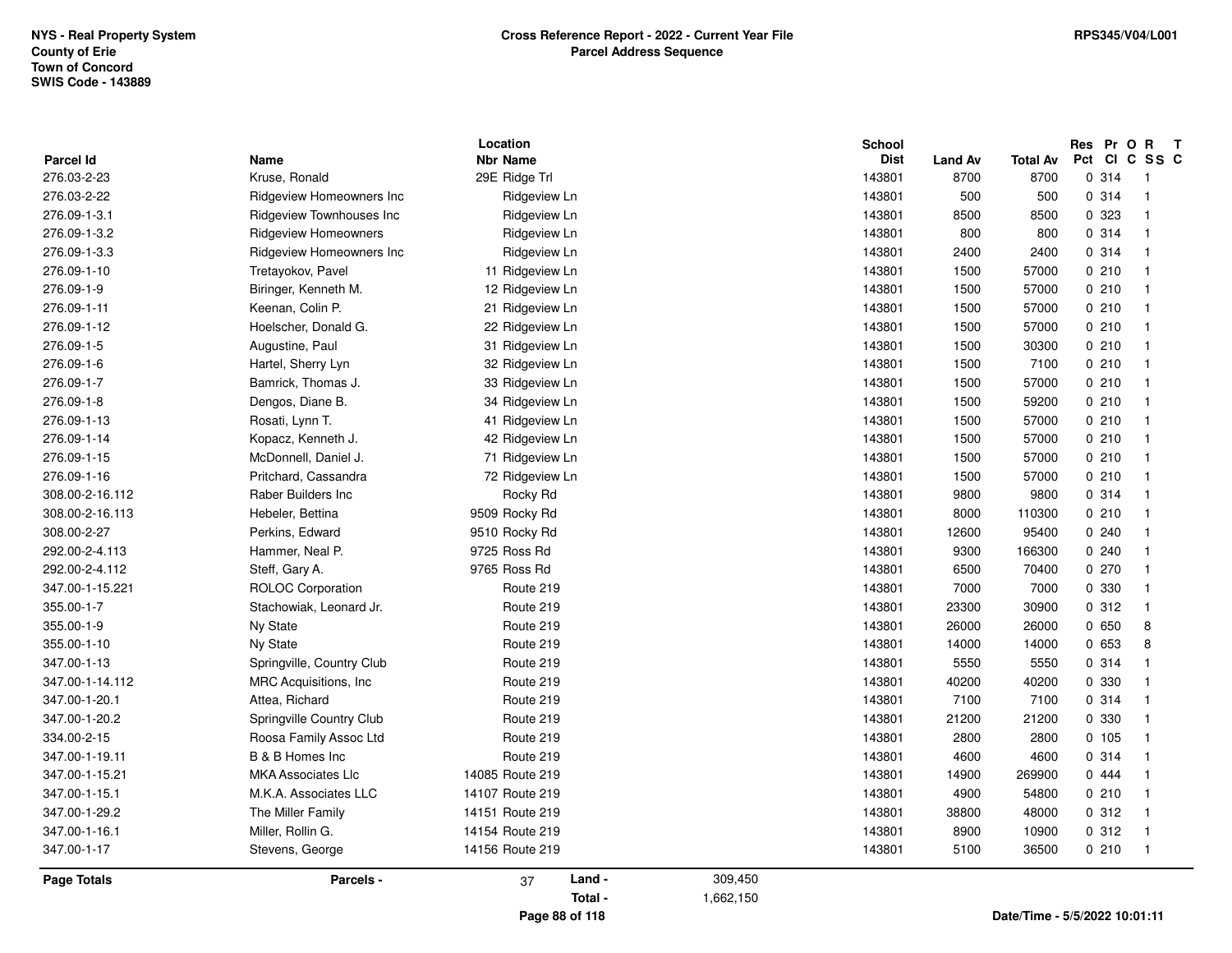| <b>Parcel Id</b>   | Name                           | Location<br><b>Nbr Name</b> |           | <b>School</b><br><b>Dist</b> | <b>Land Av</b> | <b>Total Av</b>               | Res Pr O R<br>Pct CI C SS C | $\mathbf{T}$   |
|--------------------|--------------------------------|-----------------------------|-----------|------------------------------|----------------|-------------------------------|-----------------------------|----------------|
| 347.00-1-18        | B & B Homes Inc                | 14212-14 Route 219          |           | 143801                       | 5000           | 163700                        | 0 464                       | -1             |
| 347.00-1-19.12     | Walczyk, Daniel H.             | 14216 Route 219             |           | 143801                       | 4500           | 38400                         | 0210                        | $\mathbf{1}$   |
| 347.00-1-19.2      | B & B Homes Inc                | 14218-20 Route 219          |           | 143801                       | 33900          | 325000                        | 0.484                       | $\mathbf{1}$   |
| 347.00-1-12        | Springville, Country Club      | 14259 Route 219             |           | 143801                       | 4500           | 6910                          | 0.312                       | $\mathbf{1}$   |
| 355.00-1-4.1       | <b>Springville Travelers</b>   | 14340 Route 219             |           | 143801                       | 15900          | 43000                         | 0 534                       | $\mathbf{1}$   |
| 308.03-1-16.22     | Miller, Ronald J.              | S Allen Rd                  |           | 143801                       | 500            | 500                           | 0.314                       | $\mathbf{1}$   |
| 348.00-2-23.22     | Gernatt Asphalt Products Inc   | S Edgewood Dr               |           | 143801                       | 5200           | 36900                         | 0 4 6 4                     | $\mathbf{1}$   |
| 347.02-1-14        | Dygert, J Peter                | 164 S Edgewood Dr           |           | 143801                       | 4200           | 40100                         | 0210                        | $\mathbf{1}$   |
| 345.00-1-11.11     | Lutz, William L.               | 13963 S Hoffman Rd          |           | 143801                       | 75500          | 213600                        | 0 112                       | $\mathbf{1}$   |
| 345.00-1-12.1      | Salzler, Ann E.                | 14011 S Hoffman Rd          |           | 143801                       | 3900           | 98800                         | 0210                        | $\mathbf{1}$   |
| 345.00-1-13.1      | Salzler, Ann E.                | 14021 S Hoffman Rd          |           | 143801                       | 18900          | 18900                         | 0.322                       | $\mathbf{1}$   |
| 345.00-1-13.2      | Perrington, Raymond L.         | 14041 S Hoffman Rd          |           | 143801                       | 4800           | 43800                         | 0210                        | $\mathbf{1}$   |
| 348.00-3-2.111     | Krzemien, Charlis D.           | S Vaughn St                 |           | 143801                       | 5100           | 5100                          | 0.314                       | $\overline{1}$ |
| 348.00-2-9.112     | Edward B Righter & Pamela G    | S Vaughn St                 |           | 143801                       | 11700          | 11700                         | 0.322                       | $\mathbf{1}$   |
| 348.00-2-25        | Gernatt Asphalt Products Inc   | S Vaughn St                 |           | 143801                       | 77100          | 77100                         | 0, 105                      | $\mathbf{1}$   |
| 348.00-3-2.12      | Lafarge Corp                   | S Vaughn St                 |           | 143801                       | 277000         | 277000                        | 0 720                       | $\mathbf{1}$   |
| 348.00-2-1         | Snashell, Michael S.           | 13648 S Vaughn St           |           | 143801                       | 2800           | 42100                         | 0210                        | $\mathbf{1}$   |
| 348.00-2-2         | Spencer, Bruce J.              | 13652 S Vaughn St           |           | 143801                       | 3100           | 36500                         | 0270                        | $\mathbf{1}$   |
| 348.00-2-3         | Townsend, Paul H.              | 13660 S Vaughn St           |           | 143801                       | 3100           | 26000                         | 0210                        | $\mathbf{1}$   |
| 348.00-2-5         | Edward B Righter & Pamela G    | 13676 S Vaughn St           |           | 143801                       | 8000           | 116300                        | 0.280                       | $\mathbf{1}$   |
| 348.00-2-4.1       | Stowell, David A.              | 13680 S Vaughn St           |           | 143801                       | 7600           | 66900                         | 0210                        | $\mathbf{1}$   |
| 348.00-2-4.2       | Smith, Kathryn E.              | 13694 S Vaughn St           |           | 143801                       | 5700           | 45900                         | 0210                        | $\mathbf{1}$   |
| 348.00-2-9.121     | Hudson, Mary                   | 13921 S Vaughn St           |           | 143801                       | 4900           | 51900                         | 0210                        | $\overline{1}$ |
| 348.00-2-24.2      | Swope, Michael                 | 14150 S Vaughn St           |           | 143801                       | 7300           | 108200                        | 0210                        | $\overline{1}$ |
| 348.00-2-24.1      | Blidy, Jason P.                | 15099 S Vaughn St           |           | 143801                       | 9100           | 98500                         | 0210                        | $\overline{1}$ |
| 347.00-1-30        | Wible of Wible L/T, Roger D.   | Scoby Hill Rd               |           | 143801                       | 17100          | 17100                         | 0.322                       | $\mathbf{1}$   |
| 347.00-1-14.2      | Solomon, Mark                  | 14424 Scoby Hill Rd         |           | 143801                       | 7200           | 38900                         | 0.270                       | $\mathbf{1}$   |
| 355.00-1-2.2       | Bursee, Cheryl                 | 14569 Scoby Hill Rd         |           | 143801                       | 8800           | 105600                        | 0.240                       | $\mathbf{1}$   |
| 347.00-1-23        | Wible of Wible L/T, Roger D. T | 14570 Scoby Hill Rd         |           | 143801                       | 13200          | 57400                         | 0.280                       | $\mathbf{1}$   |
| 355.00-1-1         | County of Erie, New York       | 14581 Scoby Hill Rd         |           | 143801                       | 7500           | 140100                        | 0 962                       | 8              |
| 347.00-1-21        | Hayden, Paul                   | Scoby Hill Rd               |           | 143801                       | 5800           | 5800                          | 0.314                       | $\mathbf{1}$   |
| 274.00-2-6         | Cleary, Kevin M.               | Sharp St                    |           | 143801                       | 800            | 800                           | 0 314                       | $\overline{1}$ |
| 274.00-2-7         | Bond, Anne M.                  | Sharp St                    |           | 143801                       | 2600           | 2600                          | 0.314                       | $\mathbf{1}$   |
| 322.00-2-18.113    | Schiedel, Timothy              | Sharp St                    |           | 143801                       | 6000           | 6000                          | 0.314                       | $\mathbf{1}$   |
| 307.00-2-25        | Leonard, Donald & Catherine    | Sharp St                    |           | 143801                       | 450            | 450                           | 0.314                       | $\overline{1}$ |
| 322.00-2-21.1      | Cold Spring Construction Co    | Sharp St                    |           | 143801                       | 40000          | 40000                         | 0 720                       | $\overline{1}$ |
| 322.00-2-23.2      | McEwan, Deane                  | Sharp St                    |           | 143801                       | 4000           | 4000                          | 0.314                       | $\mathbf{1}$   |
| <b>Page Totals</b> | Parcels -                      | Land -<br>37                | 712,750   |                              |                |                               |                             |                |
|                    |                                | Total -                     | 2,411,560 |                              |                |                               |                             |                |
|                    |                                | Page 89 of 118              |           |                              |                | Date/Time - 5/5/2022 10:01:11 |                             |                |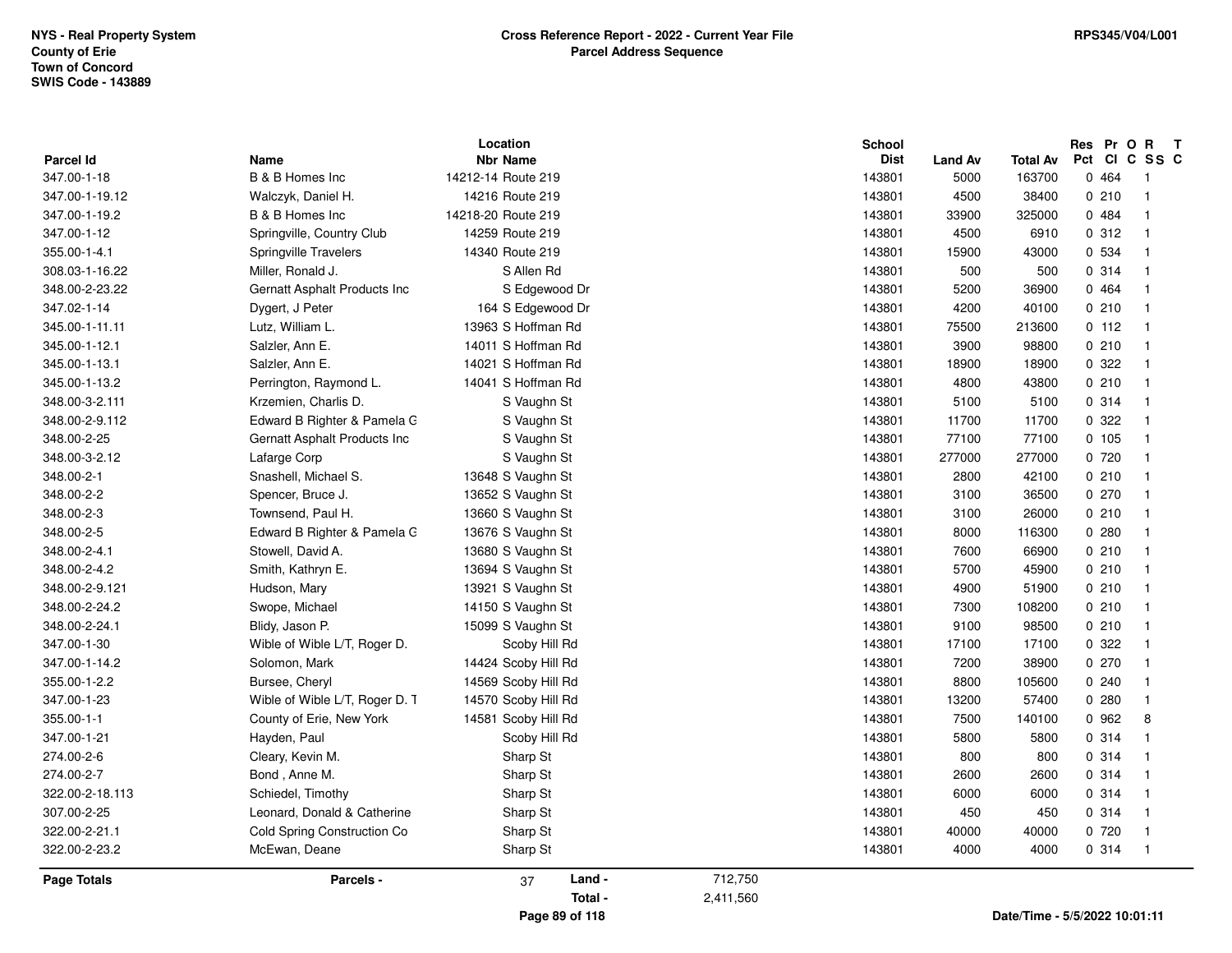|                    |                                | Location          |         |           | <b>School</b> |         |          | Res Pr O R T  |                |
|--------------------|--------------------------------|-------------------|---------|-----------|---------------|---------|----------|---------------|----------------|
| <b>Parcel Id</b>   | Name                           | <b>Nbr Name</b>   |         |           | <b>Dist</b>   | Land Av | Total Av | Pct CI C SS C |                |
| 307.00-2-34.11     | Foster, Robert N.              | Sharp St          |         |           | 143801        | 24100   | 24100    | 0, 105        | -1             |
| 307.00-2-35        | Nature Sanctuary Soc           | Sharp St          |         |           | 143801        | 10900   | 10900    | 0 323         | 8              |
| 307.00-2-38        | Kassel, Kenneth W.             | Sharp St          |         |           | 143801        | 850     | 850      | 0.314         | $\mathbf{1}$   |
| 307.00-2-61        | Snyder, William F. Jr.         | Sharp St          |         |           | 143801        | 8500    | 8500     | 0.314         | $\overline{1}$ |
| 307.00-2-40        | Seales, Jimmy N.               | Sharp St          |         |           | 143801        | 3650    | 3650     | 0.314         | $\mathbf{1}$   |
| 307.00-2-45        | McEwan, Daryl W.               | Sharp St          |         |           | 143801        | 9050    | 33550    | 0.312         | $\mathbf{1}$   |
| 322.00-2-42.112    | McEwan, Daryl W.               | Sharp St          |         |           | 143801        | 21300   | 21300    | 0 314         | $\overline{1}$ |
| 322.00-2-42.113    | McEwan, Deane                  | Sharp St          |         |           | 143801        | 2900    | 2900     | 0 314         | $\mathbf{1}$   |
| 322.00-3-4.11      | Joan M Taylor Irrevocable Trus | Sharp St          |         |           | 143801        | 13900   | 13900    | 0.322         | $\mathbf{1}$   |
| 322.00-3-10        | Zimmerman, Wm Jr.              | Sharp St          |         |           | 143801        | 2400    | 2400     | 0.314         | $\mathbf{1}$   |
| 291.00-1-1         | Sibley Cemetary                | Sharp St          |         |           | 143801        | 5000    | 5000     | 0 695         | 8              |
| 291.00-1-3.11      | Henry, Wayne L.                | Sharp St          |         |           | 143801        | 32200   | 32200    | 0.105         | $\overline{1}$ |
| 291.00-1-3.13      | Henry, Penny A.                | Sharp St          |         |           | 143801        | 5400    | 5400     | 0.314         | $\mathbf{1}$   |
| 291.00-1-4         | Henry, James D.                | Sharp St          |         |           | 143801        | 2200    | 2200     | 0.314         | $\mathbf{1}$   |
| 291.00-1-13        | Erie Co Forestry Dept          | Sharp St          |         |           | 143801        | 42800   | 42800    | 0 942         | 8              |
| 291.00-1-18.1      | Cronmiller, Thomas A.          | Sharp St          |         |           | 143801        | 2100    | 2100     | 0.314         | $\mathbf{1}$   |
| 291.00-1-19        | County of Erie                 | Sharp St          |         |           | 143801        | 88600   | 88600    | 0.321         | 8              |
| 291.00-1-23        | Henry, Dale A. Sr.             | Sharp St          |         |           | 143801        | 20800   | 20800    | 0.105         | $\mathbf{1}$   |
| 291.00-1-24        | Fenzel, William                | Sharp St          |         |           | 143801        | 700     | 700      | 0.314         | $\mathbf{1}$   |
| 335.02-1-26.12     | Mrugala, Joseph                | Sharp St          |         |           | 143801        | 6700    | 6700     | 0.314         | $\mathbf{1}$   |
| 322.00-2-40.2      | Springbrook Springs, Inc.      | Sharp St          |         |           | 143801        | 26300   | 26300    | 0, 105        | $\mathbf{1}$   |
| 307.00-2-49.1      | Erie Co Forestry Dept          | Sharp St          |         |           | 143801        | 159200  | 159200   | 0 942         | 8              |
| 322.00-2-40.31     | Gernatt Asphalt Products Inc   | Sharp St          |         |           | 143801        | 8900    | 8900     | 0 300         | $\mathbf{1}$   |
| 322.00-2-40.32     | Gernatt Asphalt Products Inc   | Sharp St          |         |           | 143801        | 5100    | 5100     | 0 300         | $\mathbf{1}$   |
| 291.00-1-3.11/A    | PPP Future Development Inc     | 29-25678 Sharp St |         |           | 143801        | 0       | 711      | 0 733         | $\mathbf{1}$   |
| 274.00-2-10.111    | Mongerson, Blair G.            | 10711 Sharp St    |         |           | 143801        | 12900   | 69000    | 0.240         | $\mathbf{1}$   |
| 274.00-2-10.12     | Maul, Jay M.                   | 10734 Sharp St    |         |           | 143801        | 12200   | 71800    | 0210          | $\mathbf{1}$   |
| 274.00-2-8         | Scherer, Jessie L.             | 10741 Sharp St    |         |           | 143801        | 16900   | 146500   | 0.240         | $\mathbf{1}$   |
| 274.00-2-9         | McEwan, David                  | 10782 Sharp St    |         |           | 143801        | 14100   | 63600    | 0210          | $\mathbf{1}$   |
| 291.00-1-33        | Latham, Susan M.               | 10792 Sharp St    |         |           | 143801        | 7300    | 87300    | 0210          | $\mathbf{1}$   |
| 291.00-1-25.112    | Winter, Harold C.              | 10793 Sharp St    |         |           | 143801        | 14100   | 85700    | 77 280        | $\mathbf{1}$   |
| 291.00-1-26        | Hummel, Raymond W.             | 10797 Sharp St    |         |           | 143801        | 20800   | 118100   | 0.240         | $\overline{1}$ |
| 291.00-1-32        | Barrett, Martin Gerald         | 10802 Sharp St    |         |           | 143801        | 19700   | 86300    | 66 240        | $\overline{1}$ |
| 291.00-1-27        | Nagy, James                    | 10813 Sharp St    |         |           | 143801        | 9400    | 68000    | 0.240         | $\mathbf{1}$   |
| 291.00-1-25.2      | Hornberger, Jennifer           | 10833 Sharp St    |         |           | 143801        | 9700    | 26500    | 0270          | $\mathbf{1}$   |
| 291.00-1-25.122    | Rothman, Ilene L.              | 10836 Sharp St    |         |           | 143801        | 7300    | 90000    | 0210          | $\mathbf{1}$   |
| 291.00-1-2         | Henry, Dale A. Sr.             | 10863 Sharp St    |         |           | 143801        | 80100   | 152400   | 66 112        | $\overline{1}$ |
|                    |                                |                   |         |           |               |         |          |               |                |
| <b>Page Totals</b> | Parcels -                      | 37                | Land -  | 728,050   |               |         |          |               |                |
|                    |                                |                   | Total - | 1,593,961 |               |         |          |               |                |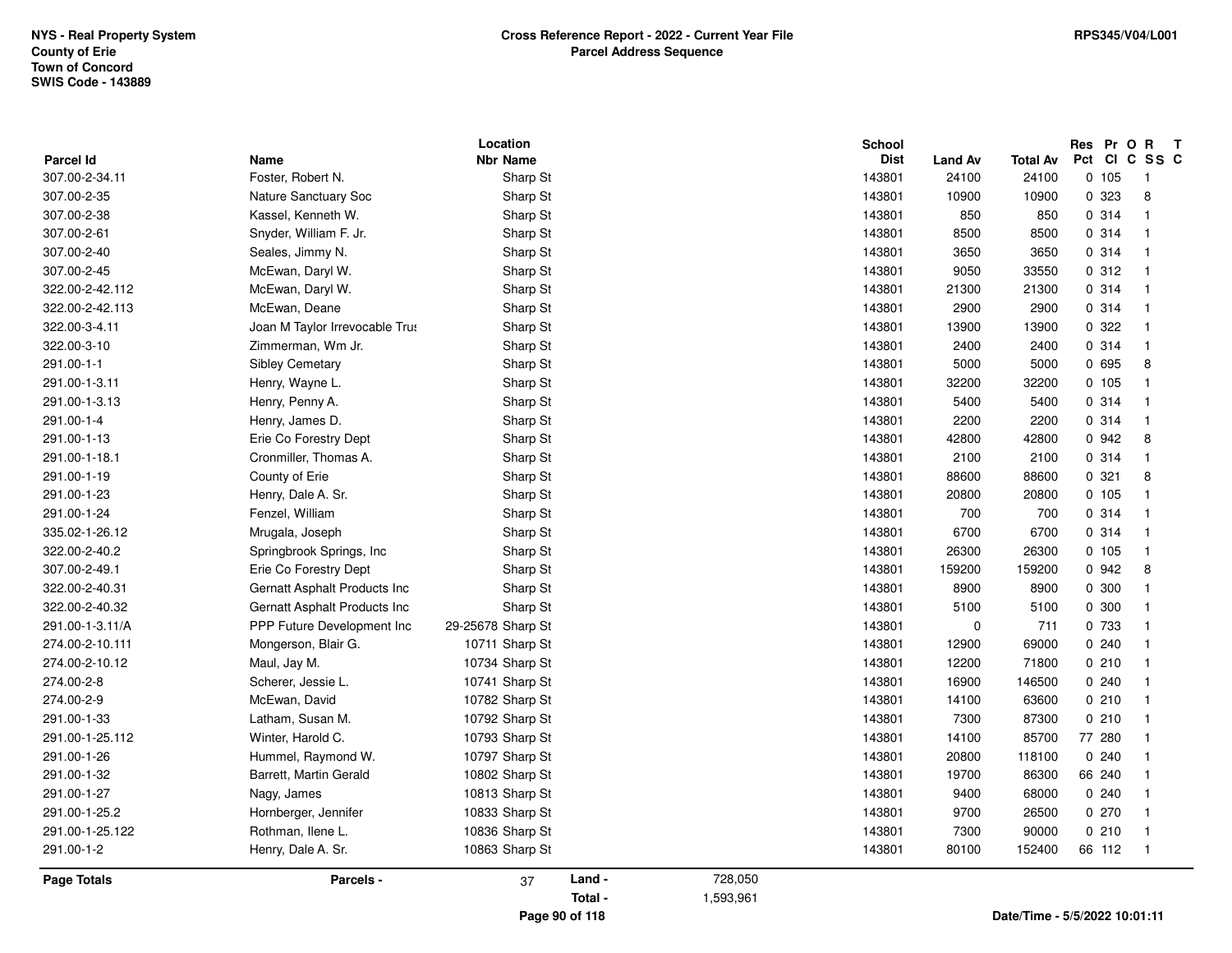| Parcel Id          | <b>Name</b>                       | Location<br><b>Nbr Name</b> | <b>School</b><br><b>Dist</b> | <b>Land Av</b> | <b>Total Av</b> | Res Pr O R<br>$\mathbf{T}$<br>Pct CI C SS C |
|--------------------|-----------------------------------|-----------------------------|------------------------------|----------------|-----------------|---------------------------------------------|
| 291.00-1-5         | R.E. Weiser Family Trust I        | 10957 Sharp St              | 143801                       | 8300           | 48000           | 0210<br>$\overline{1}$                      |
| 291.00-1-3.12      | Henry, Wayne L.                   | 11035 Sharp St              | 143801                       | 9600           | 44600           | 0220<br>$\overline{1}$                      |
| 291.00-1-3.2       | Henry, Dale A.                    | 11043 Sharp St              | 143801                       | 8400           | 77600           | 0210<br>$\overline{1}$                      |
| 291.00-1-17        | <b>MRR Property Solutions LLC</b> | 11083 Sharp St              | 143801                       | 7400           | 36400           | 0210<br>$\overline{1}$                      |
| 291.00-1-18.2      | Cronmiller, Thomas A.             | 11095 Sharp St              | 143801                       | 9300           | 65200           | 0210<br>$\mathbf{1}$                        |
| 291.00-1-20.21     | Watson, John W.                   | 11300 Sharp St              | 143801                       | 24200          | 77000           | 0.240<br>$\overline{1}$                     |
| 291.00-1-20.22     | Jackson, Benjamin                 | 11312 Sharp St              | 143801                       | 9500           | 112600          | 0210<br>$\overline{1}$                      |
| 291.00-1-20.12     | Brady, Michael T.                 | 11365 Sharp St              | 143801                       | 12500          | 88800           | 0210<br>$\overline{1}$                      |
| 291.00-1-20.11     | Brady, Michael T.                 | 11371 Sharp St              | 143801                       | 37300          | 100700          | 0.312<br>$\overline{\mathbf{1}}$            |
| 291.00-1-21.11     | Hofer, David                      | 11389 Sharp St              | 143801                       | 22400          | 135200          | 0.240<br>$\overline{1}$                     |
| 291.00-1-22        | Randall, Robert                   | 11425 Sharp St              | 143801                       | 7300           | 36100           | 0210<br>$\overline{1}$                      |
| 291.00-1-21.12     | Mankowski, Nelson J.              | 11437 Sharp St              | 143801                       | 15900          | 99100           | 0.240<br>$\overline{1}$                     |
| 291.00-1-21.21     | Putnam, Randal J.                 | 11650 Sharp St              | 143801                       | 16500          | 90200           | 0.240<br>$\mathbf{1}$                       |
| 291.00-1-21.22     | Moran, Patrick G.                 | 11692 Sharp St              | 143801                       | 7300           | 78600           | 0210<br>$\mathbf{1}$                        |
| 307.00-2-8.2       | Snyder, William F. Jr.            | 11767 Sharp St              | 143801                       | 8500           | 85000           | 0210<br>$\mathbf{1}$                        |
| 307.00-2-8.12      | Snyder, William F. III.           | 11779 Sharp St              | 143801                       | 7900           | 60100           | 0210<br>$\overline{1}$                      |
| 307.00-2-9.11      | Ried, Terry J.                    | 11923 Sharp St              | 143801                       | 15300          | 67600           | 0210<br>$\overline{1}$                      |
| 307.00-2-10.11     | Zittel, Tyler Nash                | 11943 Sharp St              | 143801                       | 35500          | 50200           | 20 312<br>$\mathbf{1}$                      |
| 307.00-2-23        | Creeley, Daniel K.                | 12009 Sharp St              | 143801                       | 7100           | 41600           | 0210<br>$\overline{1}$                      |
| 307.00-2-47        | Klein, Raymond F.                 | 12010 Sharp St              | 143801                       | 8200           | 59000           | 0210<br>$\overline{1}$                      |
| 307.00-2-24        | Leonard, Donald & Catherine       | 12031 Sharp St              | 143801                       | 4900           | 56050           | 0210<br>$\overline{1}$                      |
| 307.00-2-46.12     | Novoa, Dana                       | 12110 Sharp St              | 143801                       | 9300           | 134600          | 0.240<br>$\overline{1}$                     |
| 307.00-2-27.111    | Lounsbury, William                | 12117 Sharp St              | 143801                       | 7500           | 27100           | 0210<br>$\mathbf{1}$                        |
| 307.00-2-46.11     | Gang, Wayne T.                    | 12132 Sharp St              | 143801                       | 12600          | 58600           | 0210<br>$\overline{\mathbf{1}}$             |
| 307.00-2-50.2      | Ploetz, Donald L.                 | 12155 Sharp St              | 143801                       | 10300          | 113700          | 0210<br>$\overline{1}$                      |
| 307.00-2-46.2      | Ploetz, Ashley N.                 | 12170 Sharp St              | 143801                       | 12300          | 47700           | 0210<br>$\overline{1}$                      |
| 307.00-2-44        | McEwan, Daryl W.                  | 12194 Sharp St              | 143801                       | 6600           | 121100          | 0210<br>$\overline{1}$                      |
| 307.00-2-43        | Conner, Cody J.                   | 12204 Sharp St              | 143801                       | 7300           | 48900           | 0210<br>$\overline{1}$                      |
| 307.00-2-28        | Mills, Jeanette N.                | 12217 Sharp St              | 143801                       | 12400          | 48100           | 0270<br>$\overline{1}$                      |
| 307.00-2-41.1      | Kassel, Kenneth W.                | 12230 Sharp St              | 143801                       | 8600           | 8600            | 0.322<br>$\overline{1}$                     |
| 307.00-2-39        | Irish, Thomas E.                  | 12240 Sharp St              | 143801                       | 7700           | 93200           | 0210<br>$\overline{1}$                      |
| 307.00-2-29        | Seales, Jimmy N.                  | 12243 Sharp St              | 143801                       | 8000           | 17000           | 0270<br>$\overline{1}$                      |
| 307.00-2-30        | Williams, James D.                | 12255 Sharp St              | 143801                       | 8200           | 14450           | 0270<br>$\overline{1}$                      |
| 307.00-2-37.1      | Kassel, Kenneth W.                | 12260 Sharp St              | 143801                       | 10800          | 45400           | 0210<br>$\mathbf{1}$                        |
| 307.00-2-36.1      | White, Jack D.                    | 12302 Sharp St              | 143801                       | 4100           | 92900           | 0 484<br>$\overline{1}$                     |
| 307.00-2-36.1/1    | White, Jack D.                    | 12302 Sharp St              | 143801                       | 4000           | 51300           | 0210<br>$\overline{1}$                      |
| 307.00-2-31        | Mann, Pauline F.                  | 12335 Sharp St              | 143801                       | 6300           | 50500           | 0210<br>$\overline{1}$                      |
| <b>Page Totals</b> | Parcels -                         | Land -<br>37                | 419,300                      |                |                 |                                             |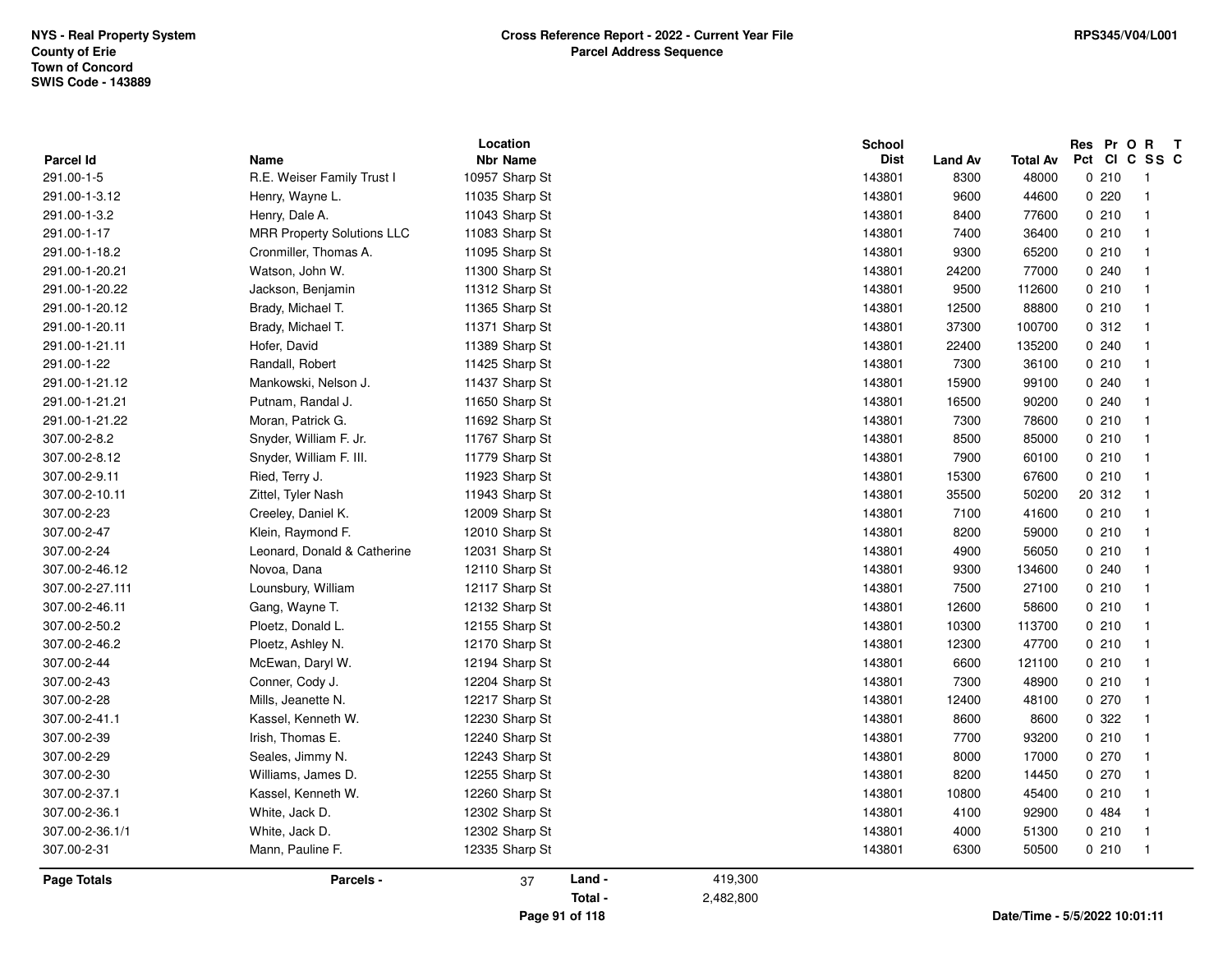|                          |                                     | Location                          |         |           | <b>School</b>         |                        |                          | Res Pr O R<br>Pct CI C SS C | $\mathbf{T}$   |
|--------------------------|-------------------------------------|-----------------------------------|---------|-----------|-----------------------|------------------------|--------------------------|-----------------------------|----------------|
| Parcel Id<br>307.00-2-33 | <b>Name</b><br>Kephart, Michelle M. | <b>Nbr Name</b><br>12360 Sharp St |         |           | <b>Dist</b><br>143801 | <b>Land Av</b><br>5800 | <b>Total Av</b><br>55500 | 0210                        | $\overline{1}$ |
| 322.00-2-23.1            | McEwan Trucking & Gravel Ind        | 12370 Sharp St                    |         |           | 143801                | 15300                  | 15300                    | 0.105                       | $\overline{1}$ |
| 322.00-2-25.1            | <b>Sutherland Family Trust</b>      | 12411 Sharp St                    |         |           | 143801                | 4500                   | 60200                    | 0210                        | $\mathbf{1}$   |
|                          | Maul, Rex J.                        |                                   |         |           |                       |                        |                          |                             | $\mathbf{1}$   |
| 322.00-2-24.1            |                                     | 12413 Sharp St                    |         |           | 143801                | 19000                  | 57900                    | 77 240                      |                |
| 322.00-2-26.2            | Odell, Michael                      | 12435 Sharp St                    |         |           | 143801                | 4150                   | 47600                    | 0210                        | $\overline{1}$ |
| 322.00-2-26.1            | Piscitelli, Jack T.                 | 12475 Sharp St                    |         |           | 143801                | 10900                  | 45100                    | 0270                        |                |
| 322.00-2-27              | Bettinger, Harold E. Jr.            | 12499 Sharp St                    |         |           | 143801                | 5300                   | 57100                    | 0210                        | $\mathbf{1}$   |
| 322.00-2-21.2            | Walter, Joshua David                | 12520 Sharp St                    |         |           | 143801                | 5700                   | 63800                    | 0210                        | $\mathbf{1}$   |
| 322.00-2-28              | Steff, Carl M.                      | 12525 Sharp St                    |         |           | 143801                | 12800                  | 67650                    | 0.240                       | $\overline{1}$ |
| 322.00-2-22              | Orndorff, Eugene K.                 | 12528 Sharp St                    |         |           | 143801                | 3800                   | 39900                    | 0210                        | $\mathbf{1}$   |
| 322.00-2-18.112          | Gentner, Daniel                     | 12590 Sharp St                    |         |           | 143801                | 4400                   | 36700                    | 0210                        |                |
| 322.00-2-40.1            | Springbrook Springs, Inc.           | 12608 Sharp St                    |         |           | 143801                | 6000                   | 6000                     | 0.314                       | $\overline{1}$ |
| 322.00-2-41              | Cold Spring Construction Co         | 12610 Sharp St                    |         |           | 143801                | 40900                  | 40900                    | 0 720                       | $\mathbf{1}$   |
| 322.00-2-20              | Willibey, James B.                  | 12620 Sharp St                    |         |           | 143801                | 4700                   | 32100                    | 0210                        | $\overline{1}$ |
| 322.00-2-19              | Wiedemann, James L.                 | 12636 Sharp St                    |         |           | 143801                | 5100                   | 55500                    | 0210                        | $\mathbf 1$    |
| 322.00-2-17              | Snyder Trstee of Revoc Tr, Fa       | 12652 Sharp St                    |         |           | 143801                | 3450                   | 29500                    | 0220                        |                |
| 322.00-2-18.2            | Taylor, Eric M.                     | 12659 Sharp St                    |         |           | 143801                | 5000                   | 50000                    | 0210                        | $\overline{1}$ |
| 322.00-2-30.1            | Schiedel, Timothy                   | 12699 Sharp St                    |         |           | 143801                | 5700                   | 63100                    | 0210                        | $\overline{1}$ |
| 322.00-3-5               | Wiedemann, Leland                   | 12711 Sharp St                    |         |           | 143801                | 6400                   | 65500                    | 0210                        | $\overline{1}$ |
| 322.00-3-4.12            | Taylor, Kevin L.                    | 12776 Sharp St                    |         |           | 143801                | 8000                   | 72000                    | 0210                        | -1             |
| 322.00-3-4.2             | Taylor, Kevin L.                    | 12780 Sharp St                    |         |           | 143801                | 8200                   | 18500                    | 0.312                       |                |
| 322.00-3-15              | Underberg, Albert                   | 12868 Sharp St                    |         |           | 143801                | 6500                   | 58100                    | 0210                        | $\mathbf{1}$   |
| 322.00-3-9               | Joan M Taylor Irrevocable Trus      | 12897 Sharp St                    |         |           | 143801                | 53200                  | 162500                   | 0.240                       | $\mathbf{1}$   |
| 335.02-1-26.11           | Mrugala, Joseph                     | 13057 Sharp St                    |         |           | 143801                | 11200                  | 71300                    | 77 113                      | $\mathbf{1}$   |
| 335.02-1-26.2            | Mrugala, Joseph T.                  | 13067 Sharp St                    |         |           | 143801                | 5200                   | 83300                    | 0210                        | $\overline{1}$ |
| 291.00-1-2./B            | PPP Future Development Inc          | 29-25775 Sharp St                 |         |           | 143801                | 0                      | 269                      | 0 733                       | $\overline{1}$ |
| 307.00-2-8.112           | 9534 Boston State Road, LLC         | 11690 Sharp St                    |         |           | 143801                | 8400                   | 35800                    | 0210                        | $\overline{1}$ |
| 291.00-1-32./A           | PPP Future Development Inc          | 29-25950 Sharp St                 |         |           | 143801                | $\mathbf 0$            | 381                      | 0 733                       | $\overline{1}$ |
| 308.03-1-11.121          | Nunweiler, Thomas R.                | Sibley Rd                         |         |           | 143801                | 8900                   | 28100                    | 0 314                       | $\mathbf{1}$   |
| 308.03-1-16.1            | R&M Miller Family Trust I           | Sibley Rd                         |         |           | 143801                | 2150                   | 2150                     | 0.314                       | $\overline{1}$ |
| 307.00-2-1.3             | Pukay, Scott C.                     | Sibley Rd                         |         |           | 143801                | 1300                   | 1300                     | 0.314                       |                |
| 307.00-2-5.2             | Miller, David R.                    | Sibley Rd                         |         |           | 143801                | 12000                  | 12000                    | 0 322                       | $\overline{1}$ |
| 307.00-2-59              | Pukay, Scott C.                     | Sibley Rd                         |         |           | 143801                | 26400                  | 26400                    | 0.105                       | $\overline{1}$ |
| 307.00-2-52              | Pukay, Scott C.                     | Sibley Rd                         |         |           | 143801                | 1000                   | 1000                     | 0.314                       | $\mathbf{1}$   |
| 308.00-1-2.1/1           | Heim, Robert J. Jr.                 | Sibley Rd                         |         |           | 143801                | 7500                   | 7500                     | 0.314                       | $\overline{1}$ |
| 308.00-1-5.2             | Triple R Properties Llc             | Sibley Rd                         |         |           | 143801                | 54000                  | 54000                    | 0.321                       | $\mathbf{1}$   |
| 308.00-1-24.1            | Abram, Kenneth                      | Sibley Rd                         |         |           | 143801                | 2000                   | 2000                     | 0 314                       | $\overline{1}$ |
| <b>Page Totals</b>       | Parcels -                           | 37                                | Land -  | 384,850   |                       |                        |                          |                             |                |
|                          |                                     |                                   | Total - | 1,525,950 |                       |                        |                          |                             |                |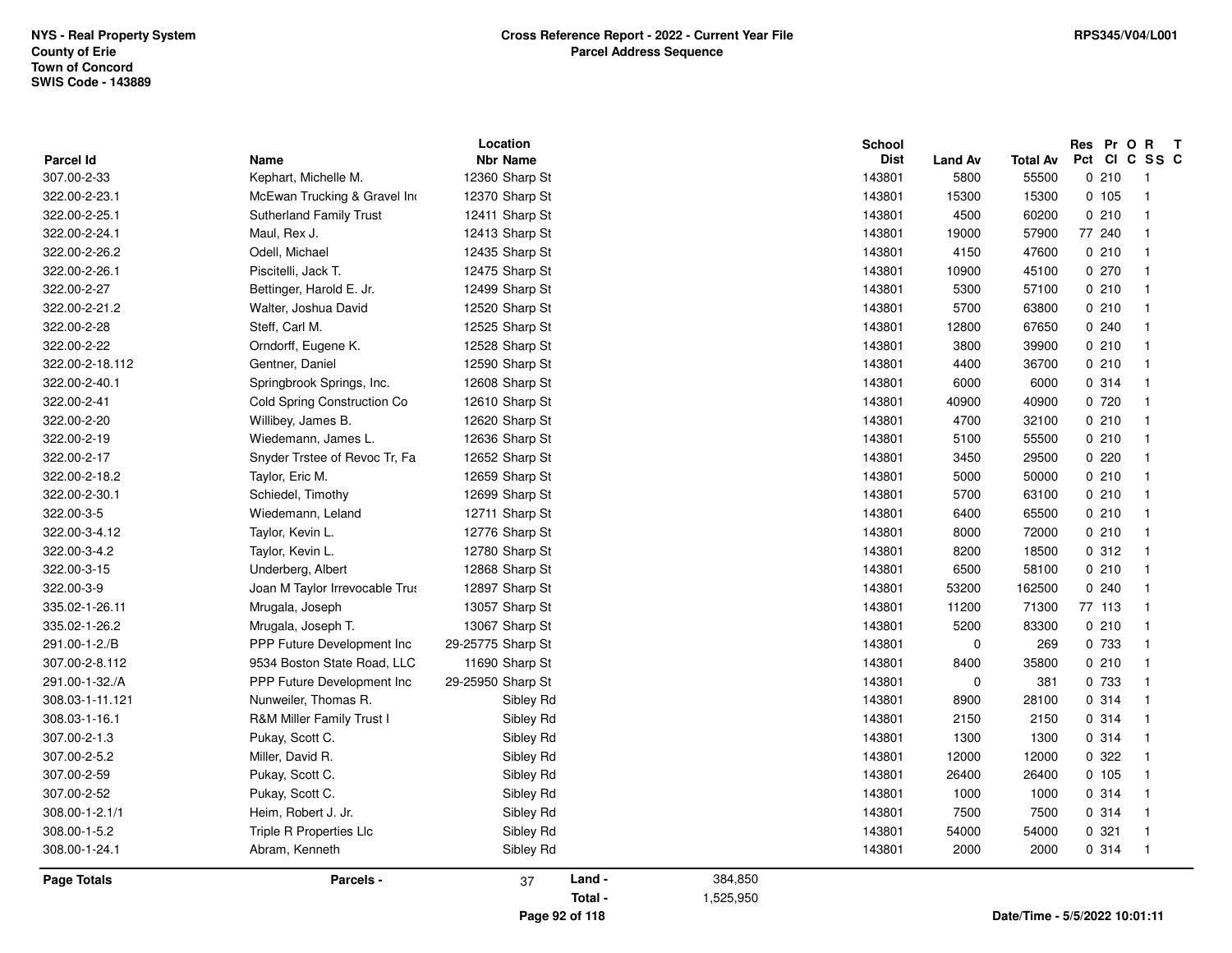| <b>Parcel Id</b>   | Name                         | Location<br><b>Nbr Name</b> | School    | <b>Dist</b><br><b>Land Av</b> | <b>Total Av</b> | Res Pr O R<br>Pct CI C SS C   | $\mathbf{T}$   |
|--------------------|------------------------------|-----------------------------|-----------|-------------------------------|-----------------|-------------------------------|----------------|
| 308.00-1-25.1      | Miller, David R.             | Sibley Rd                   | 143801    | 10500                         | 10500           | 0 322                         | $\overline{1}$ |
| 308.00-1-26.1      | Foote, Jeanette M.           | Sibley Rd                   | 143801    | 9700                          | 9700            | 0.314                         | $\overline{1}$ |
| 307.00-2-2         | Findlay, Brent M.            | 9038 Sibley Rd              | 143801    | 7700                          | 68100           | 0210                          | $\overline{1}$ |
| 307.00-2-1.21      | Deshaies, George J. Jr.      | 9054 Sibley Rd              | 143801    | 38500                         | 124600          | 0.240                         | $\overline{1}$ |
| 307.00-2-1.12      | Pukay, Christopher J.        | 9071 Sibley Rd              | 143801    | 10000                         | 130200          | 0210                          | $\overline{1}$ |
| 307.00-2-3         | Miller, Casey R.             | 9076 Sibley Rd              | 143801    | 8200                          | 54400           | 0210                          | $\overline{1}$ |
| 307.00-2-4         | Pukay, James G.              | 9098 Sibley Rd              | 143801    | 10000                         | 66800           | 0210                          | $\overline{1}$ |
| 307.00-2-1.22      | Krouse, William F.           | 9124 Sibley Rd              | 143801    | 7000                          | 61900           | 0210                          | $\overline{1}$ |
| 308.00-1-23        | <b>County Asphalt Plant</b>  | 9125 Sibley Rd              | 143801    | 34300                         | 522400          | 0651                          | 8              |
| 307.00-2-7         | Wagner, Mark R.              | 9145 Sibley Rd              | 143801    | 7600                          | 69300           | 0210                          | $\overline{1}$ |
| 307.00-2-6         | Smith, Mark R.               | 9175 Sibley Rd              | 143801    | 5500                          | 36200           | 0210                          | $\overline{1}$ |
| 307.00-2-5.1       | McLean, William E.           | 9187 Sibley Rd              | 143801    | 8800                          | 31800           | 0210                          | $\overline{1}$ |
| 308.00-1-1         | Heim, Teresa L.              | 9226 Sibley Rd              | 143801    | 7000                          | 47300           | 0210                          | -1             |
| 308.00-1-26.2      | Putnam, Kenneth J.           | 9235 Sibley Rd              | 143801    | 4800                          | 25000           | 0270                          | $\overline{1}$ |
| 308.00-1-2.1       | Abram, Paul T.               | 9236 Sibley Rd              | 143801    | 7000                          | 75900           | 0.240                         | $\overline{1}$ |
| 308.00-1-2.2       | Heim, Brett Forrest          | 9238 Sibley Rd              | 143801    | 6400                          | 6400            | 0 322                         | $\overline{1}$ |
| 308.00-1-3         | Martynowicz, Rose Mary       | 9264 Sibley Rd              | 143801    | 7800                          | 58800           | 0210                          | $\overline{1}$ |
| 308.00-1-25.2      | Miller, David R.             | 9291 Sibley Rd              | 143801    | 8800                          | 68500           | 0210                          | $\overline{1}$ |
| 308.00-1-4         | Young, Bernard C.            | 9292 Sibley Rd              | 143801    | 15100                         | 60850           | 0210                          | $\overline{1}$ |
| 308.00-1-5.4       | Zimmer, Walter J.            | 9330 Sibley Rd              | 143801    | 3600                          | 42000           | 0.240                         | $\overline{1}$ |
| 308.00-1-24.2      | Smith, Robert J.             | 9335 Sibley Rd              | 143801    | 6600                          | 55600           | 0270                          | $\overline{1}$ |
| 308.00-1-5.111     | Abram, Kenneth               | 9400 Sibley Rd              | 143801    | 14300                         | 64700           | 0210                          | $\overline{1}$ |
| 308.00-1-7         | Culver, Norman P.            | 9440 Sibley Rd              | 143801    | 13200                         | 18500           | 0210                          | $\overline{1}$ |
| 308.03-1-11.122    | Gabel, Mark                  | 9453 Sibley Rd              | 143801    | 9800                          | 79900           | 0210                          | $\overline{1}$ |
| 307.00-2-60        | Pukay, Christopher J.        | Sibley Rd                   | 143801    | 5300                          | 5300            | 0 322                         | $\overline{1}$ |
| 321.00-1-28.2      | Domes, Michael               | Skyview Ln                  | 143801    | 6900                          | 6900            | 0 322                         | $\overline{1}$ |
| 321.00-1-30.2      | Edbauer, Kristine            | 7860 Skyview Ln             | 143801    | 7400                          | 100800          | 0210                          | $\overline{1}$ |
| 305.00-2-30        | Nyitrai, David M.            | Smith Rd                    | 143801    | 8100                          | 8100            | 0.321                         | $\overline{1}$ |
| 305.00-2-31        | Warner, Charles D.           | Smith Rd                    | 143801    | 5300                          | 5300            | 0.314                         | $\overline{1}$ |
| 305.00-2-32        | Sibiga, Peter P. Jr.         | Smith Rd                    | 143801    | 7100                          | 7100            | 0.314                         | $\overline{1}$ |
| 305.00-2-28.1      | Lowry, Joseph M. Jr.         | 12005 Smith Rd              | 143801    | 59500                         | 128500          | 0240                          | $\overline{1}$ |
| 305.00-2-29.1      | Clark, Steven W.             | 12020 Smith Rd              | 143801    | 11000                         | 11000           | 0 322                         | $\overline{1}$ |
| 320.00-1-8         | Roberts, Jessica L.          | 12459 Smith Rd              | 143801    | 4600                          | 24600           | 0270                          | $\overline{1}$ |
| 320.00-1-22        | Green, April Marie           | 12461 Smith Rd              | 143801    | 4500                          | 18700           | 0270                          | $\overline{1}$ |
| 320.00-1-9         | Darling, Robert O.           | 12471 Smith Rd              | 143801    | 4900                          | 55600           | 0210                          | $\overline{1}$ |
| 320.00-1-7         | Sibiga, Peter                | 12474 Smith Rd              | 143801    | 8500                          | 168200          | 0210                          | $\overline{1}$ |
| 290.00-2-4.111     | Gernatt Asphalt Products Inc | Snyder Rd                   | 143801    | 15500                         | 15500           | 0.322                         | $\overline{1}$ |
| <b>Page Totals</b> | Parcels -                    | Land -<br>37                | 410,800   |                               |                 |                               |                |
|                    |                              | Total -                     | 2,344,950 |                               |                 |                               |                |
|                    |                              | Page 93 of 118              |           |                               |                 | Date/Time - 5/5/2022 10:01:11 |                |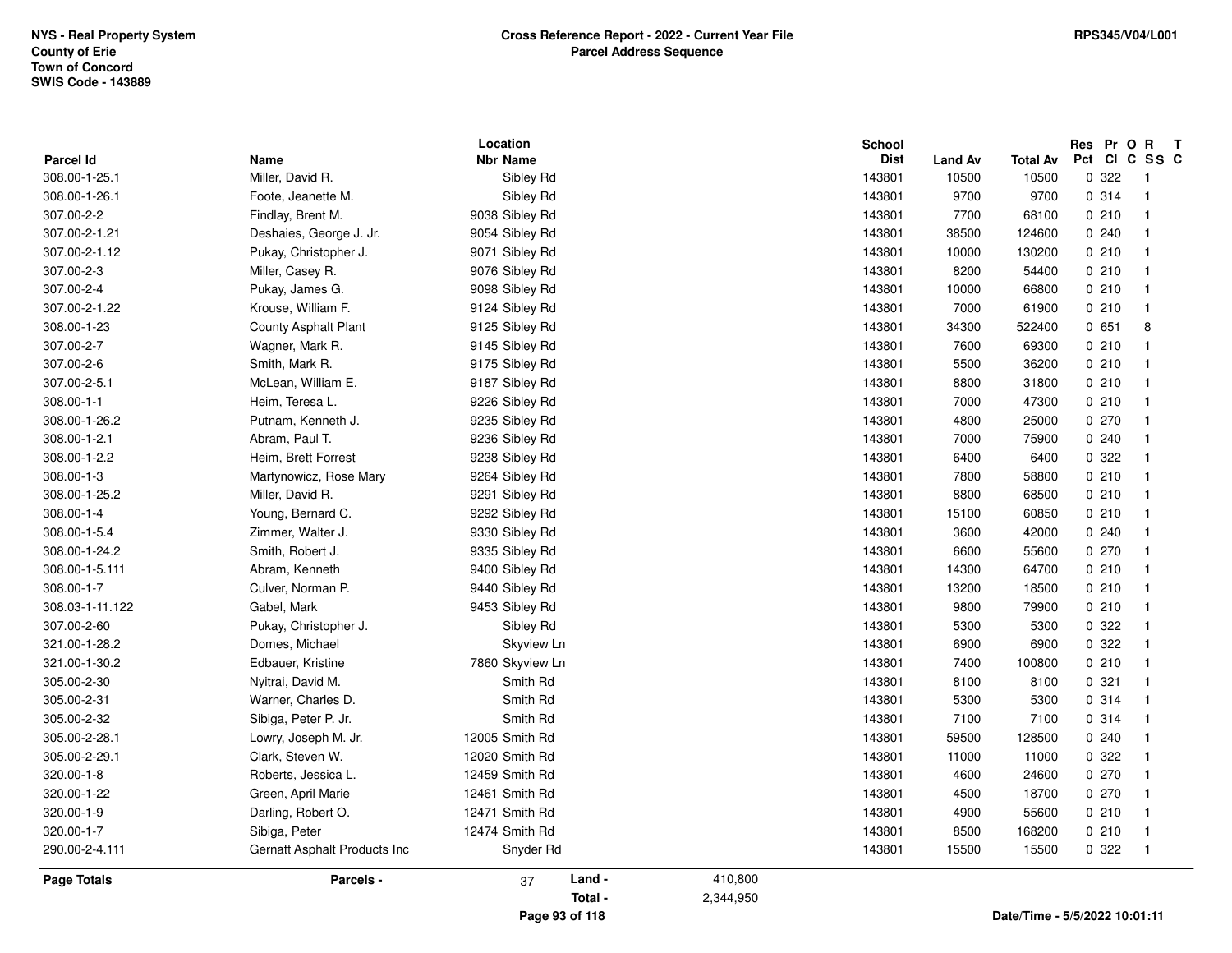| <b>Parcel Id</b> | Name                    | Location<br><b>Nbr Name</b> |           | School<br><b>Dist</b> | <b>Land Av</b> | Total Av                      | Res Pr O R<br>Pct CI C SS C | $\mathbf{T}$             |
|------------------|-------------------------|-----------------------------|-----------|-----------------------|----------------|-------------------------------|-----------------------------|--------------------------|
| 307.00-1-20.211  | Deci, Christopher C.    | Snyder Rd                   |           | 143801                | 7800           | 7800                          | 0.322                       | - 1                      |
| 307.00-1-21.2    | Ford, Michael W.        | Snyder Rd                   |           | 143801                | 4200           | 4200                          | 0.314                       | $\overline{1}$           |
| 307.00-1-22.1    | Hoffman Family Trust IV | Snyder Rd                   |           | 143801                | 2800           | 2800                          | 0.314                       | $\overline{\phantom{0}}$ |
| 307.00-1-22.2    | Pignatora, Annmarie     | Snyder Rd                   |           | 143801                | 7800           | 7800                          | 0.314                       | $\overline{1}$           |
| 307.00-1-25      | Henry, Frank J.         | Snyder Rd                   |           | 143801                | 20700          | 20700                         | 0.321                       | $\overline{1}$           |
| 290.00-2-12      | Shotell, Johanna V.     | Snyder Rd                   |           | 143801                | 82900          | 82900                         | 0.321                       | $\overline{1}$           |
| 291.00-2-30.12   | Wright, Edward G.       | Snyder Rd                   |           | 143801                | 6000           | 6000                          | 0.314                       | $\overline{1}$           |
| 291.00-2-32.2    | Wright, Edward G.       | Snyder Rd                   |           | 143801                | 31800          | 31800                         | 0 322                       | - 1                      |
| 290.00-2-5       | Meyers, Carlton R.      | 10987 Snyder Rd             |           | 143801                | 12900          | 16900                         | 0260                        | -1                       |
| 290.00-2-4.112   | Sattler, Robert E.      | 11005 Snyder Rd             |           | 143801                | 7900           | 60000                         | 0210                        | - 1                      |
| 290.00-2-4.12    | Engel, Robert J.        | 11036 Snyder Rd             |           | 143801                | 11000          | 58000                         | 0210                        | $\overline{\mathbf{1}}$  |
| 290.00-2-11      | Harrigan, Dianne        | 11126 Snyder Rd             |           | 143801                | 10000          | 49900                         | 0210                        | -1                       |
| 290.00-2-9.11    | Kief, Mark              | 11204 Snyder Rd             |           | 143801                | 67200          | 127100                        | 66 111                      | - 1                      |
| 291.00-2-28.12   | Balon, Mark A.          | 11227 Snyder Rd             |           | 143801                | 12100          | 120900                        | 0240                        | -1                       |
| 290.00-2-10      | Brucker, Jerone K.      | 11232 Snyder Rd             |           | 143801                | 10600          | 26800                         | 0210                        | $\overline{1}$           |
| 291.00-2-32.1    | Rioch, Jonathan K.      | 11305 Snyder Rd             |           | 143801                | 14200          | 121700                        | 0.240                       | $\overline{\mathbf{1}}$  |
| 291.00-2-30.2    | Wright, Edward G.       | 11374 Snyder Rd             |           | 143801                | 6000           | 115000                        | 0210                        | $\overline{\mathbf{1}}$  |
| 291.00-2-31      | Horbachewski, David M.  | 11475 Snyder Rd             |           | 143801                | 14800          | 175300                        | 0.240                       | -1                       |
| 307.00-1-24.2    | Manzone, Richard A.     | 11507 Snyder Rd             |           | 143801                | 8700           | 96900                         | 0210                        | - 1                      |
| 307.00-1-24.4    | Picone, Anthony C.      | 11508 Snyder Rd             |           | 143801                | 12800          | 103000                        | 0210                        | $\overline{\mathbf{1}}$  |
| 307.00-1-24.3    | Wilson, Michael P.      | 11533 Snyder Rd             |           | 143801                | 5100           | 65000                         | 0210                        | $\overline{\mathbf{1}}$  |
| 307.00-1-24.111  | Wohlhueter, Prudence P. | 11558 Snyder Rd             |           | 143801                | 9000           | 46900                         | 0210                        | $\overline{\mathbf{1}}$  |
| 307.00-1-1.111   | Tomassi, Gerald         | 11559 Snyder Rd             |           | 143801                | 13700          | 92000                         | 0210                        | $\overline{\mathbf{1}}$  |
| 307.00-1-1.121   | Padasak, Lawrence P.    | 11571 Snyder Rd             |           | 143801                | 9700           | 53800                         | 0210                        | $\overline{\mathbf{1}}$  |
| 307.00-1-24.112  | Wojcik, Mark A.         | 11580 Snyder Rd             |           | 143801                | 10000          | 83200                         | 0210                        | $\overline{\mathbf{1}}$  |
| 307.00-1-1.2     | Torre, Andrew M.        | 11587 Snyder Rd             |           | 143801                | 20500          | 20500                         | 0 322                       | -1                       |
| 307.00-1-20.212  | Deci, Christopher C.    | 11600 Snyder Rd             |           | 143801                | 10400          | 52500                         | 0210                        | $\overline{1}$           |
| 307.00-1-23      | Buchheit, Edward C.     | 11798 Snyder Rd             |           | 143801                | 9100           | 50700                         | 0210                        | $\overline{\mathbf{1}}$  |
| 307.00-1-2.11    | Hoffman, Linda R.       | 11805 Snyder Rd             |           | 143801                | 20300          | 226000                        | 0.240                       | $\overline{\mathbf{1}}$  |
| 307.00-1-21.1    | Ford, Michael W.        | 11816 Snyder Rd             |           | 143801                | 8700           | 55300                         | 0210                        | $\overline{1}$           |
| 307.00-1-20.11   | Bell, Mark R.           | 11820 Snyder Rd             |           | 143801                | 29800          | 39400                         | 0, 105                      | - 1                      |
| 307.00-1-2.2     | Lines, Dr Alan B.       | 11821 Snyder Rd             |           | 143801                | 10000          | 140700                        | 0210                        | - 1                      |
| 307.00-1-27      | Luther, Donald J.       | 11824 Snyder Rd             |           | 143801                | 9700           | 60900                         | 0270                        | $\overline{\mathbf{1}}$  |
| 307.00-1-2.13    | Uschold, Lisa           | 11825 Snyder Rd             |           | 143801                | 11000          | 128600                        | 0.240                       | $\overline{\mathbf{1}}$  |
| 307.00-1-28      | Rebisz, Gregory M.      | 11828 Snyder Rd             |           | 143801                | 7900           | 58900                         | 0210                        | $\mathbf{1}$             |
| 291.00-2-34      | Horbachewski, David M.  | Snyder Rd                   |           | 143801                | 5700           | 5700                          | 0.314                       | $\overline{1}$           |
| 273.00-1-1.2     | Walters, Sandra J.      | South Feddick Rd            |           | 144001                | 4200           | 11400                         | 0.312                       | $\overline{1}$           |
| Page Totals      | Parcels -               | Land -<br>37                | 547,000   |                       |                |                               |                             |                          |
|                  |                         | Total -                     | 2,427,000 |                       |                |                               |                             |                          |
|                  |                         | Page 94 of 118              |           |                       |                | Date/Time - 5/5/2022 10:01:11 |                             |                          |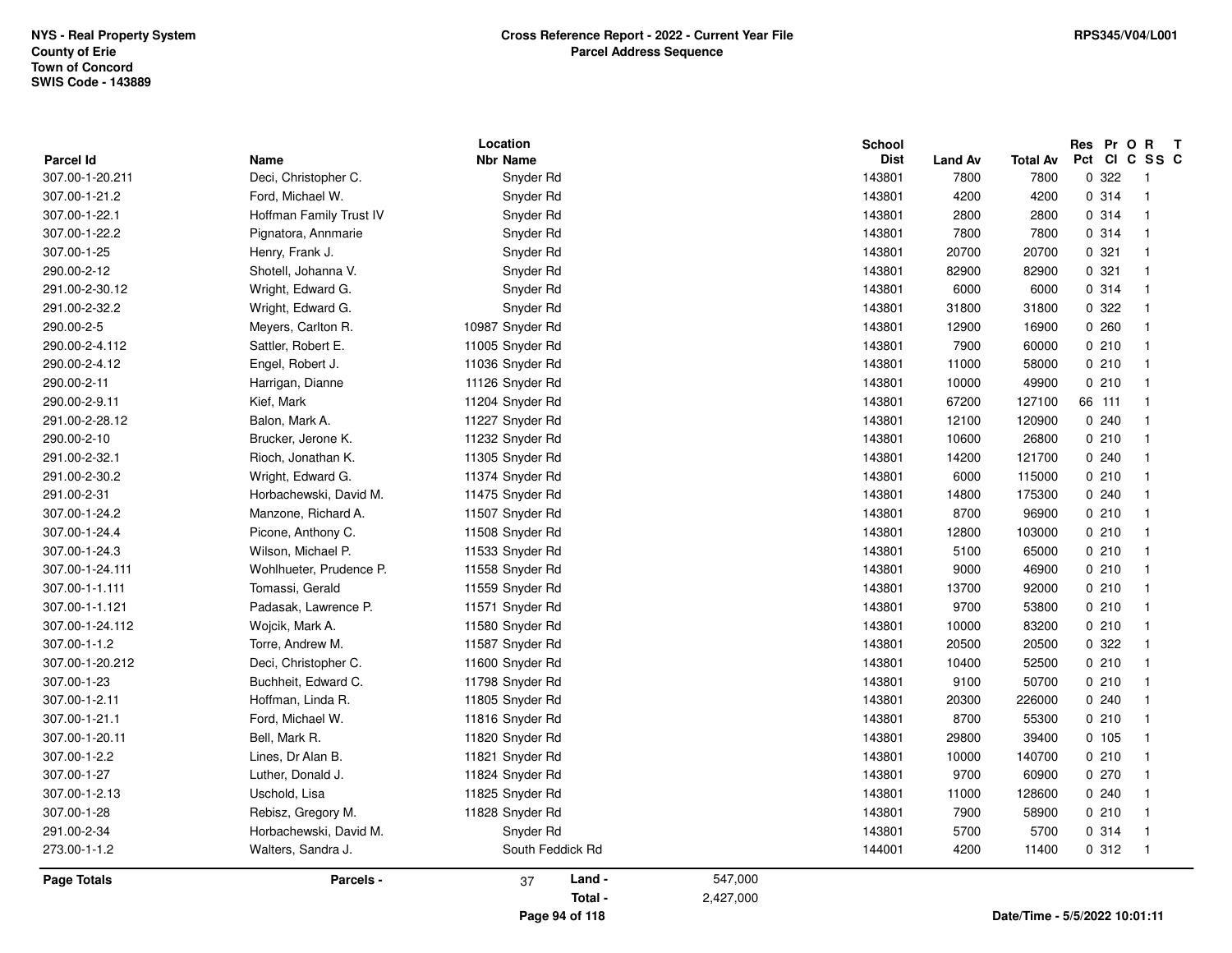| <b>Parcel Id</b>   | Name                          | Location<br><b>Nbr Name</b> |           | <b>School</b><br><b>Dist</b> | <b>Land Av</b> | <b>Total Av</b>               | Res Pr O R<br>Pct | $\mathbf{T}$<br>CICSSC |
|--------------------|-------------------------------|-----------------------------|-----------|------------------------------|----------------|-------------------------------|-------------------|------------------------|
| 273.00-1-1.1       | Schmitt, Isabelle R.          | 5623 South Feddick Rd       |           | 144001                       | 51700          | 129200                        | 0 112             | $\overline{1}$         |
| 273.00-1-2         | Walters, Jeffrey A.           | 5641 South Feddick Rd       |           | 144001                       | 5000           | 53500                         | 0210              | $\overline{1}$         |
| 273.00-1-3.1       | Dunmire, Robert G.            | 5655 South Feddick Rd       |           | 144001                       | 5100           | 58600                         | 0210              | $\overline{1}$         |
| 273.00-1-4         | Gustafson, Sonja              | 5727 South Feddick Rd       |           | 144001                       | 63800          | 136900                        | 66 240            | $\overline{1}$         |
| 273.00-1-5         | Kicinski, Annette             | 5747 South Feddick Rd       |           | 144001                       | 7600           | 24900                         | 0210              | $\overline{1}$         |
| 273.00-1-6         | Dennis, Dean A.               | 5789 South Feddick Rd       |           | 144001                       | 9200           | 73700                         | 0210              | $\overline{1}$         |
| 273.00-1-7         | Parkhill, Brian S.            | 5867 South Feddick Rd       |           | 144001                       | 9300           | 67500                         | 0210              | $\overline{1}$         |
| 273.00-1-8         | Coffee, Bruce                 | 5871 South Feddick Rd       |           | 144001                       | 8600           | 62100                         | 0210              | $\overline{1}$         |
| 273.00-1-9         | Lesinski, David H. & Joyce R. | 5877 South Feddick Rd       |           | 144001                       | 12200          | 58600                         | 0210              | $\overline{1}$         |
| 275.00-1-13.2      | Rosenblatt, Robert A.         | South Hill Rd               |           | 143801                       | 14000          | 14000                         | 0 322             | $\overline{1}$         |
| 275.00-1-3         | Lewandowski, Joseph           | South Hill Rd               |           | 143801                       | 24000          | 24000                         | 0.322             | $\overline{1}$         |
| 291.00-1-8         | Erie Co Forestry Dept         | South Hill Rd               |           | 143801                       | 128650         | 128650                        | 0 942             | 8                      |
| 275.00-1-4         | Valin Liv, Florence S.        | 10043 South Hill Rd         |           | 143801                       | 39300          | 88600                         | 0260              | $\overline{1}$         |
| 275.00-1-15.1      | Malack, Michael J.            | 10230 South Hill Rd         |           | 143801                       | 47700          | 65000                         | 0.240             | $\overline{1}$         |
| 275.00-1-15.2      | Malack, Michael J.            | 10305 South Hill Rd         |           | 143801                       | 5200           | 40300                         | 0210              | $\overline{1}$         |
| 275.00-1-13.1      | Dallas, Fredrick Ruben        | 10321 South Hill Rd         |           | 143801                       | 24800          | 37500                         | 66 240            | $\overline{1}$         |
| 275.00-1-12.1      | Rosenblatt, Robert A.         | 10393 South Hill Rd         |           | 143801                       | 6600           | 67800                         | 0210              | $\overline{1}$         |
| 321.00-1-5.312     | Shelley, Jason F.             | Spaulding Rd                |           | 143801                       | 15600          | 15600                         | 0 322             | $\overline{1}$         |
| 321.00-1-3         | Wheeler Hollow Cemetery       | Spaulding Rd                |           | 143801                       | 3100           | 3100                          | 0 695             | 8                      |
| 321.00-1-41        | Laing, Orvis K. Jr.           | Spaulding Rd                |           | 143801                       | 200            | 200                           | 0.314             | $\overline{1}$         |
| 306.00-1-19.112    | Winger, Larry J.              | 12105 Spaulding Rd          |           | 143801                       | 10400          | 142500                        | 0240              | $\overline{1}$         |
| 321.00-1-4         | McCarthy, Joseph P.           | 12467 Spaulding Rd          |           | 143801                       | 17350          | 52350                         | 0.240             | $\overline{1}$         |
| 321.00-1-5.311     | Laing, Orvis K. Jr.           | 12477 Spaulding Rd          |           | 143801                       | 6700           | 104300                        | 0210              | $\overline{1}$         |
| 321.00-1-42.11     | Skora, Scott P.               | 12487 Spaulding Rd          |           | 143801                       | 5200           | 129400                        | 0210              | $\overline{1}$         |
| 321.00-1-42.21     | Laing, Todd D.                | 12501 Spaulding Rd          |           | 143801                       | 8900           | 35900                         | 0.312             | $\overline{1}$         |
| 321.00-1-5.111     | Shelley, Jason                | 12655 Spaulding Rd          |           | 143801                       | 16100          | 118500                        | 0.240             | $\overline{1}$         |
| 321.00-1-1.2       | Rodriguez, Donald             | 12670 Spaulding Rd          |           | 143801                       | 3600           | 74800                         | 0210              | $\overline{1}$         |
| 555.00-1-1         | FiberTechnologiesNetworksLL   | Special Franchise           |           | 143801                       | $\mathbf 0$    | 16401                         | 0 860             | 5                      |
| 555.00-11-1        | <b>Dist-National Fuel Gas</b> | Special Franchise           |           | 143801                       | $\mathbf 0$    | 315336                        | 0861              | 5                      |
| 555.00-12-1        | National Grid                 | Special Franchise           |           | 143801                       | $\Omega$       | 1815                          | 0861              | 5                      |
| 555.00-13-1.1      | E-Ny State Elec & Gas         | Special Franchise           |           | 143801                       | $\Omega$       | 686144                        | 0861              | 5                      |
| 555.00-13-1.2      | E-Ny State Elec & Gas         | Special Franchise           |           | 145801                       | $\Omega$       | 22221                         | 0.861             | 5                      |
| 555.00-65-1.1      | Verizon New York Inc          | Special Franchise           |           | 143801                       | $\Omega$       | 158860                        | 0 866             | 5                      |
| 555.00-65-1.2      | Verizon New York Inc          | Special Franchise           |           | 145801                       | $\Omega$       | 3242                          | 0 866             | 5                      |
| 555.00-92-1        | Time Warner Cable-DTS         | Special Franchise           |           | 143801                       | $\mathbf 0$    | 297140                        | 0 869             | 5                      |
| 555.00-93-1.1      | Mci Telecommunication         | Special Franchise           |           | 143801                       | $\Omega$       | 47268                         | 0 866             | $\sqrt{5}$             |
| 555.00-93-1.2      | Mci Telecommunication         | Special Franchise           |           | 145801                       | $\mathbf 0$    | 477                           | 0 866             | 5                      |
| <b>Page Totals</b> | Parcels -                     | Land -<br>37                | 549,900   |                              |                |                               |                   |                        |
|                    |                               | Total -                     | 3,356,404 |                              |                |                               |                   |                        |
|                    |                               | Page 95 of 118              |           |                              |                | Date/Time - 5/5/2022 10:01:11 |                   |                        |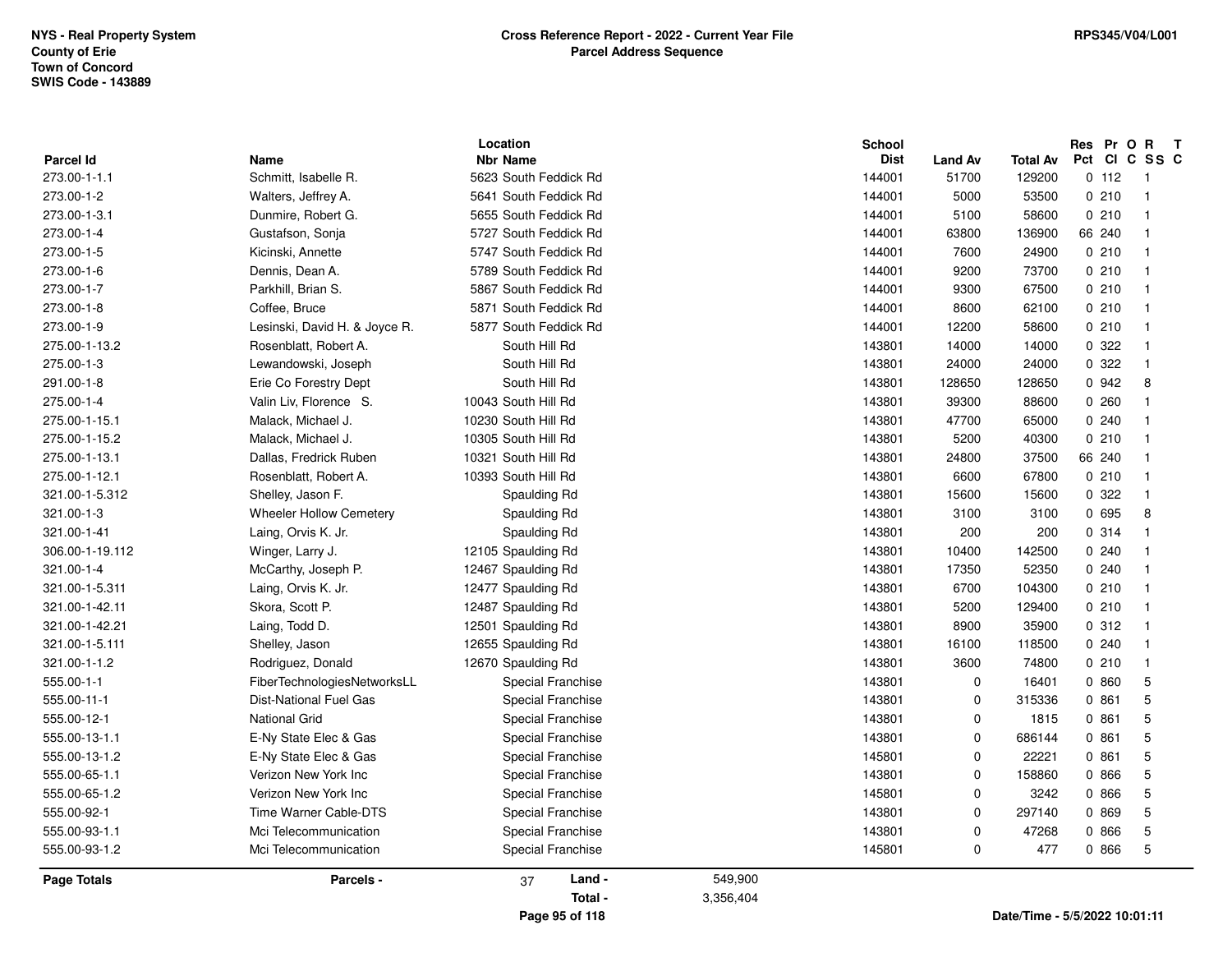| <b>Parcel Id</b>   | Name                           | Location<br><b>Nbr Name</b> |         | School<br><b>Dist</b> | <b>Land Av</b> | <b>Total Av</b> | Res Pr O R<br>Pct Cl          | $\mathbf{T}$<br>C SS C  |
|--------------------|--------------------------------|-----------------------------|---------|-----------------------|----------------|-----------------|-------------------------------|-------------------------|
| 274.00-1-31.2      | Fornes, Paul W.                | Springville Boston Rd       |         | 143801                | 9200           | 9200            | 0.314                         | $\overline{1}$          |
| 274.00-1-31.3      | Fornes, Paul W.                | Springville Boston Rd       |         | 143801                | 27100          | 27100           | 0.321                         | $\overline{\mathbf{1}}$ |
| 274.00-1-31.4      | Fornes, Paul W.                | Springville Boston Rd       |         | 143801                | 34100          | 34100           | 0.321                         | -1                      |
| 322.00-1-37        | Steinmetz, Shirley             | Springville Boston Rd       |         | 143801                | 7904           | 7904            | 0.314                         | $\mathbf{1}$            |
| 274.00-2-14.111    | WoodWise Land Co LLC           | Springville Boston Rd       |         | 143801                | 64000          | 64000           | 0 323                         | $\mathbf{1}$            |
| 322.00-2-11        | King, Arthur P.                | Springville Boston Rd       |         | 143801                | 11450          | 11450           | 0 323                         | $\overline{\mathbf{1}}$ |
| 274.00-2-17        | Revocable Living Trust, The Jr | Springville Boston Rd       |         | 143801                | 7900           | 7900            | 0.314                         | $\overline{1}$          |
| 322.00-2-13.1      | <b>Fairview Cemetery Assoc</b> | Springville Boston Rd       |         | 143801                | 5600           | 5600            | 0 695                         | 8                       |
| 274.00-2-23        | Woyshner, John Jr.             | Springville Boston Rd       |         | 143801                | 35300          | 39800           | 0.260                         | -1                      |
| 290.00-1-3         | WoodWise Land Co LLC           | Springville Boston Rd       |         | 143801                | 66400          | 66400           | 0.322                         | $\mathbf{1}$            |
| 291.00-2-30.112    | Crawford, James K.             | Springville Boston Rd       |         | 143801                | 1500           | 1500            | 0.314                         | $\overline{\mathbf{1}}$ |
| 322.00-2-39        | Lillie, Ronald E. Jr.          | Springville Boston Rd       |         | 143801                | 3050           | 3050            | 0.314                         | -1                      |
| 322.00-2-45.112    | District of the Wesleyan Churc | Springville Boston Rd       |         | 143801                | 11400          | 11400           | 0 330                         | $\mathbf{1}$            |
| 307.00-3-5.11      | Smith, James W.                | Springville Boston Rd       |         | 143801                | 7300           | 7300            | 0 322                         | $\overline{\mathbf{1}}$ |
| 290.00-2-2         | Cardamone, Mark B.             | Springville Boston Rd       |         | 143801                | 2400           | 2400            | 0.314                         | $\overline{\mathbf{1}}$ |
| 307.00-3-7.2       | White, Clayton                 | Springville Boston Rd       |         | 143801                | 5000           | 6400            | 0.312                         | $\overline{1}$          |
| 322.00-2-49.1      | McEwan Trucking & Gravel Ind   | Springville Boston Rd       |         | 143801                | 27800          | 27800           | 0 322                         | $\overline{\mathbf{1}}$ |
| 322.00-2-49.2      | New Life Fellowship of the     | Springville Boston Rd       |         | 143801                | 22000          | 26100           | 0.312                         | $\overline{\mathbf{1}}$ |
| 307.00-3-38.1      | Biscup, Jason A.               | Springville Boston Rd       |         | 143801                | 11700          | 11700           | 0 322                         | $\overline{1}$          |
| 307.00-3-38.2      | Biscup, David A.               | Springville Boston Rd       |         | 143801                | 5500           | 5500            | 0.314                         | $\overline{1}$          |
| 307.00-3-37        | Ferguson, Patrice              | Springville Boston Rd       |         | 143801                | 67300          | 67300           | 0, 105                        | $\mathbf{1}$            |
| 307.00-3-46        | Biscup, David A.               | Springville Boston Rd       |         | 143801                | 5800           | 5800            | 0.314                         | -1                      |
| 307.00-3-39        | Hoelscher, Janet E.            | Springville Boston Rd       |         | 143801                | 14600          | 14600           | 0 322                         | $\overline{\mathbf{1}}$ |
| 274.00-1-35        | Schelble Joanne Irevoc Tr      | Springville Boston Rd       |         | 143801                | 12600          | 23900           | 0.312                         | $\mathbf{1}$            |
| 291.00-2-2.11      | Duchnick, Walter               | Springville Boston Rd       |         | 143801                | 18400          | 18400           | 0.322                         | -1                      |
| 290.00-2-14.112    | Cardamone, Mark B.             | Springville Boston Rd       |         | 143801                | 7000           | 7000            | 0.314                         | -1                      |
| 291.00-2-2.13      | Hochmuth, Deborah D.           | Springville Boston Rd       |         | 143801                | 2000           | 2000            | 0.314                         | $\mathbf{1}$            |
| 322.00-2-51        | McEwan Trucking & Gravel       | Springville Boston Rd       |         | 143801                | 50             | 50              | 0.300                         | $\overline{\mathbf{1}}$ |
| 322.00-2-52        | McEwan Trucking & Gravel Ind   | Springville Boston Rd       |         | 143801                | 9300           | 9300            | 0.322                         | $\overline{1}$          |
| 291.00-2-29        | Duchnick, Walter J.            | Springville Boston Rd       |         | 143801                | 700            | 700             | 0.314                         | $\mathbf{1}$            |
| 274.00-1-1.111     | Schelble Joanne Irevoc Tr      | Springville Boston Rd       |         | 143801                | 75200          | 75200           | 0, 105                        | -1                      |
| 274.00-1-1.113     | The Joseph Cocina Jr Rev Tru   | Springville Boston Rd       |         | 143801                | 11000          | 11000           | 0.314                         | $\overline{\mathbf{1}}$ |
| 274.00-1-2.111     | Johnston, Mark P.              | Springville Boston Rd       |         | 143801                | 6400           | 6400            | 0.314                         | $\overline{\mathbf{1}}$ |
| 307.00-1-2.12      | Gross, Kenneth W.              | Springville Boston Rd       |         | 143801                | 14700          | 14700           | 0 322                         | -1                      |
| 307.00-1-8         | Hayes, Thomas J.               | Springville Boston Rd       |         | 143801                | 4700           | 4700            | 0 322                         | $\mathbf{1}$            |
| 274.00-1-1.112     | Smith, Jennifer L.             | 10032 Springville Boston Rd |         | 143801                | 11200          | 65900           | 0210                          | $\overline{\mathbf{1}}$ |
| 274.02-1-16        | Mrugala, Frank Jr.             | 10054 Springville Boston Rd |         | 143801                | 11800          | 77800           | 0210                          | $\overline{1}$          |
| <b>Page Totals</b> | Parcels -                      | Land -<br>37                | 639,354 |                       |                |                 |                               |                         |
|                    |                                | Total -                     | 781,354 |                       |                |                 |                               |                         |
|                    |                                | Page 96 of 118              |         |                       |                |                 | Date/Time - 5/5/2022 10:01:11 |                         |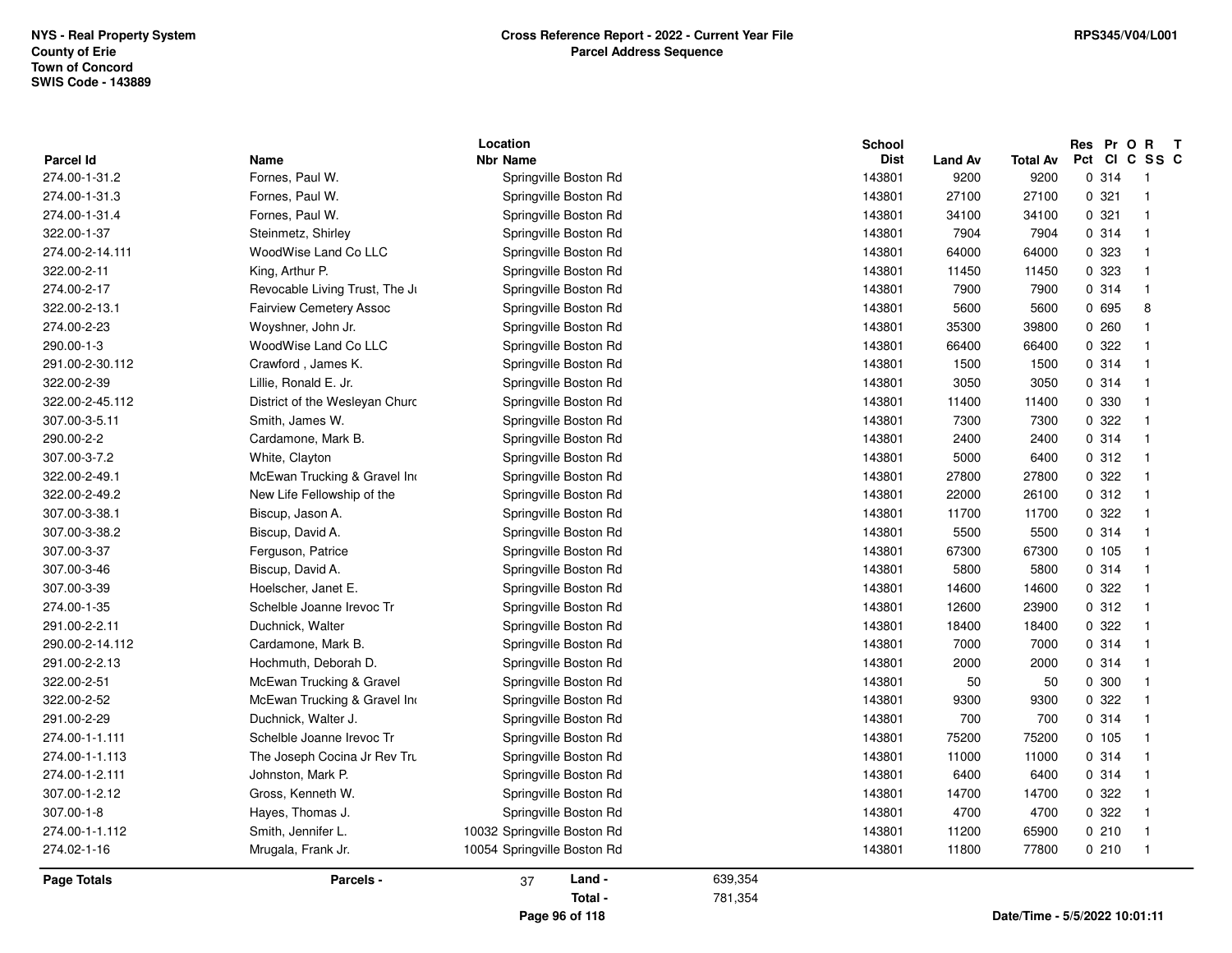|                  | Location                       |                             |           | <b>School</b> |                |                 | Res Pr O R                    | $\mathbf{T}$            |
|------------------|--------------------------------|-----------------------------|-----------|---------------|----------------|-----------------|-------------------------------|-------------------------|
| <b>Parcel Id</b> | Name                           | <b>Nbr Name</b>             |           | <b>Dist</b>   | <b>Land Av</b> | <b>Total Av</b> | Pct CI C SS C                 |                         |
| 274.02-1-15      | Gestwick, Thomas R.            | 10076 Springville Boston Rd |           | 143801        | 10300          | 59600           | 0210                          | - 1                     |
| 274.02-1-1.1     | Delia, James J.                | 10077 Springville Boston Rd |           | 143801        | 13800          | 31200           | 0210                          | $\overline{1}$          |
| 274.02-1-2.1     | Greulich, Michael R.           | 10091 Springville Boston Rd |           | 143801        | 14200          | 58100           | 0210                          |                         |
| 274.02-1-14      | Papich, William                | 10096 Springville Boston Rd |           | 143801        | 6000           | 77300           | 0220                          | -1                      |
| 274.02-1-9       | Greulich, Michael R.           | 10106 Springville Boston Rd |           | 143801        | 5300           | 38400           | 0210                          |                         |
| 274.02-1-3       | Ott, Jean                      | 10109 Springville Boston Rd |           | 143801        | 5500           | 30500           | 0210                          | $\overline{1}$          |
| 274.02-1-8       | Nabozny, James J.              | 10120 Springville Boston Rd |           | 143801        | 4600           | 45800           | 0210                          |                         |
| 274.02-1-7       | Boston Post 219                | 10126 Springville Boston Rd |           | 143801        | 8300           | 71800           | 0 534                         | 8                       |
| 274.02-1-4       | Singer, Jason E.               | 10131 Springville Boston Rd |           | 143801        | 9700           | 51670           | 0210                          | $\overline{\mathbf{1}}$ |
| 274.02-1-6       | Priester, Peter M.             | 10144 Springville Boston Rd |           | 143801        | 7200           | 38800           | 0210                          | -1                      |
| 274.02-1-5       | Singer, Jason E.               | 10147 Springville Boston Rd |           | 143801        | 3900           | 13000           | 0270                          | -1                      |
| 274.00-1-36      | Schelble, Colton D.            | 10165 Springville Boston Rd |           | 143801        | 8000           | 45100           | 77 210                        |                         |
| 274.00-1-3       | Schelble, John H.              | 10175 Springville Boston Rd |           | 143801        | 7800           | 39400           | 0210                          | -1                      |
| 274.00-1-31.12   | Papich, William                | 10192 Springville Boston Rd |           | 143801        | 13400          | 77900           | 0.240                         |                         |
| 274.00-1-32      | Heinold, Marvin N.             | 10222 Springville Boston Rd |           | 143801        | 11400          | 64500           | 0.240                         | -1                      |
| 274.00-1-4.31    | Johnston, Mark P.              | 10229 Springville Boston Rd |           | 143801        | 8300           | 62900           | 0210                          |                         |
| 274.00-1-26      | Ettipio, Jacqueline M.         | 10251 Springville Boston Rd |           | 143801        | 11900          | 45400           | 0240                          |                         |
| 274.00-1-31.11   | Fornes, Paul W.                | 10260 Springville Boston Rd |           | 143801        | 9500           | 63100           | 0210                          | -1                      |
| 274.00-1-31.51   | Fornes, Patricia N.            | 10264 Springville Boston Rd |           | 143801        | 32100          | 130800          | 0.240                         | $\overline{\mathbf{1}}$ |
| 274.00-1-31.52   | Fornes, Mary Lee               | 10268 Springville Boston Rd |           | 143801        | 9500           | 78500           | 0210                          | -1                      |
| 274.00-1-27      | Baker, Mary Elizabeth          | 10295 Springville Boston Rd |           | 143801        | 13900          | 94300           | 0.240                         |                         |
| 274.00-1-30      | Lavery, D M.                   | 10310 Springville Boston Rd |           | 143801        | 11900          | 53600           | 0210                          | -1                      |
| 274.00-1-29      | Lawton, Eric J.                | 10348 Springville Boston Rd |           | 143801        | 8400           | 62900           | 0210                          | -1                      |
| 274.00-1-28      | Frost, Thomas R.               | 10358 Springville Boston Rd |           | 143801        | 9300           | 58100           | 0210                          | $\overline{\mathbf{1}}$ |
| 274.00-2-24      | Frost, Elaine M.               | 10400 Springville Boston Rd |           | 143801        | 9750           | 61800           | 0210                          |                         |
| 274.00-2-21      | Laurie, William S.             | 10438 Springville Boston Rd |           | 143801        | 22100          | 22800           | 0.312                         | -1                      |
| 274.00-2-22      | Lawrence, Leon                 | 10440 Springville Boston Rd |           | 143801        | 5400           | 35000           | 0210                          |                         |
| 274.00-2-1       | Zukowski, Eve                  | 10441 Springville Boston Rd |           | 143801        | 39500          | 95000           | 66 240                        | -1                      |
| 274.00-2-2       | Gorski, David J.               | 10491 Springville Boston Rd |           | 143801        | 8000           | 50900           | 0210                          | -1                      |
| 274.00-2-20      | Rieske, Michael R.             | 10544 Springville Boston Rd |           | 143801        | 8100           | 20400           | 0270                          |                         |
| 274.00-2-4.1     | Smith, Lukas C.                | 10577 Springville Boston Rd |           | 143801        | 25700          | 57300           | 0.240                         | -1                      |
| 274.00-2-16      | Revocable Living Trust, The Ju | 10630 Springville Boston Rd |           | 143801        | 14400          | 80000           | 0210                          | -1                      |
| 274.00-2-15      | Lugen, Robert                  | 10638 Springville Boston Rd |           | 143801        | 11000          | 58500           | 0210                          | -1                      |
| 274.00-2-5       | Weronski, Frank Jr.            | 10649 Springville Boston Rd |           | 143801        | 3000           | 37800           | 0210                          |                         |
| 274.00-2-18.1    | Kish, David C.                 | 10664 Springville Boston Rd |           | 143801        | 7800           | 28300           | 0210                          | -1                      |
| 274.00-2-11      | Cleary, Kevin M.               | 10679 Springville Boston Rd |           | 143801        | 8500           | 55100           | 0210                          |                         |
| 274.00-2-13.11   | Felger, Donna                  | 10690 Springville Boston Rd |           | 143801        | 4900           | 25800           | 0210                          | -1                      |
| Page Totals      | Parcels -                      | Land -<br>37                | 412,350   |               |                |                 |                               |                         |
|                  |                                | Total -                     | 2,021,370 |               |                |                 |                               |                         |
|                  |                                | Page 97 of 118              |           |               |                |                 | Date/Time - 5/5/2022 10:01:11 |                         |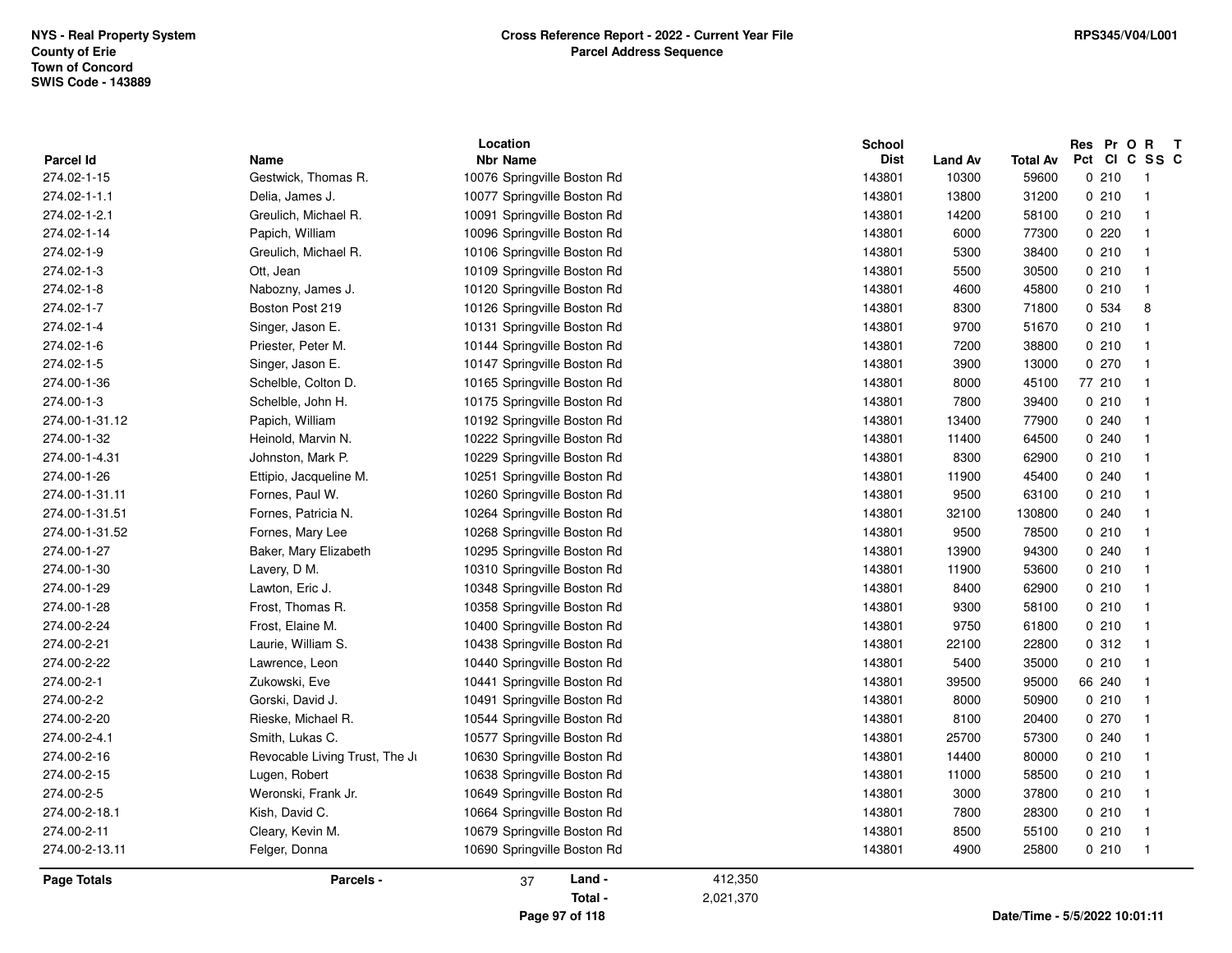**NYS - Real Property SystemTown of Concord SWIS Code - 143889County of Erie**

| Parcel Id          | Name                         | Location<br><b>Nbr Name</b> |           | School<br><b>Dist</b> | <b>Land Av</b> | <b>Total Av</b> | Res Pr O R<br>Pct Cl          | $\mathbf{T}$<br>C SS C  |
|--------------------|------------------------------|-----------------------------|-----------|-----------------------|----------------|-----------------|-------------------------------|-------------------------|
| 274.00-2-12        | Harbison, William            | 10726 Springville Boston Rd |           | 143801                | 15900          | 49600           | 0.240                         | $\overline{1}$          |
| 290.00-2-14.12     | Cardamone, Mark B.           | 10840 Springville Boston Rd |           | 143801                | 71700          | 82600           | 0.312                         | $\overline{1}$          |
| 290.00-2-14.111    | Potter-Smith, Margaret M.    | 10920 Springville Boston Rd |           | 143801                | 7900           | 51900           | 0.210                         | $\overline{1}$          |
| 290.00-2-1.1       | Anderson, Kyle K.            | 10987 Springville Boston Rd |           | 143801                | 8200           | 203300          | 0210                          | $\overline{1}$          |
| 290.00-2-3         | Lloyd, Robert Lee III.       | 11076 Springville Boston Rd |           | 143801                | 8700           | 62800           | 0210                          | $\overline{1}$          |
| 291.00-2-28.11     | Endress, Dean                | 11126 Springville Boston Rd |           | 143801                | 17800          | 42000           | 77 280                        | $\overline{\mathbf{1}}$ |
| 291.00-2-28.2      | Johnson, Bonnie Lou          | 11144 Springville Boston Rd |           | 143801                | 6400           | 15400           | 0.270                         | $\overline{1}$          |
| 291.00-2-1         | Chapman, Paul F.             | 11189 Springville Boston Rd |           | 143801                | 7800           | 76000           | 0210                          | $\mathbf{1}$            |
| 291.00-2-3         | Lipinski, Mary Ellen         | 11195 Springville Boston Rd |           | 143801                | 5000           | 5000            | 0 314                         | -1                      |
| 291.00-2-2.2       | Reszka, Marc M.              | 11201 Springville Boston Rd |           | 143801                | 8700           | 59400           | 0210                          | $\overline{1}$          |
| 291.00-2-4         | Deborah Diane Hochmuth       | 11207 Springville Boston Rd |           | 143801                | 7300           | 51900           | 0210                          | $\overline{1}$          |
| 291.00-2-2.12      | Langes, Louis                | 11209 Springville Boston Rd |           | 143801                | 5800           | 25000           | 0210                          | $\overline{1}$          |
| 291.00-2-24.1      | Meyer, Joseph J.             | 11210 Springville Boston Rd |           | 143801                | 14200          | 68900           | 0.280                         | $\overline{\mathbf{1}}$ |
| 291.00-2-5         | Wilkins, Barry               | 11225 Springville Boston Rd |           | 143801                | 9400           | 61500           | 0210                          | $\overline{1}$          |
| 291.00-2-25.1      | Dion, Kevin J.               | 11234 Springville Boston Rd |           | 143801                | 6100           | 67000           | 0210                          | $\overline{1}$          |
| 291.00-2-6         | <b>Knollwood Garvers LLC</b> | 11253 Springville Boston Rd |           | 143801                | 24600          | 65000           | 0.240                         | $\overline{1}$          |
| 291.00-2-7         | Sciortino, Joseph J.         | 11275 Springville Boston Rd |           | 143801                | 22100          | 30500           | 0210                          | $\overline{\mathbf{1}}$ |
| 291.00-2-23        | Kubisty, Christian M.        | 11296 Springville Boston Rd |           | 143801                | 11500          | 57500           | 0210                          | $\overline{\mathbf{1}}$ |
| 291.00-2-8         | Salerno, Patricia D.         | 11303 Springville Boston Rd |           | 143801                | 12500          | 63900           | 0.240                         | $\overline{\mathbf{1}}$ |
| 291.00-2-10        | Lalic, Gail D.               | 11331 Springville Boston Rd |           | 143801                | 7700           | 53000           | 0210                          | $\overline{1}$          |
| 291.00-2-21.1      | Glase, Gina M.               | 11332 Springville Boston Rd |           | 143801                | 10000          | 61200           | 0210                          | $\mathbf{1}$            |
| 291.00-2-11        | Nawrot, Martin Chester       | 11333 Springville Boston Rd |           | 143801                | 7500           | 35800           | 0210                          | $\overline{\mathbf{1}}$ |
| 291.00-2-9.111     | Ackley, James P.             | 11335 Springville Boston Rd |           | 143801                | 8300           | 190700          | 0.240                         | $\overline{1}$          |
| 291.00-2-20        | Aldstadt, Timothy A.         | 11351 Springville Boston Rd |           | 143801                | 7600           | 37600           | 0210                          | $\overline{1}$          |
| 291.00-2-19        | Crawford, James K.           | 11363 Springville Boston Rd |           | 143801                | 14000          | 69800           | 0.240                         | $\mathbf{1}$            |
| 291.00-2-12        | Sullivan, Daniel J.          | 11378 Springville Boston Rd |           | 143801                | 2500           | 50500           | 0210                          | $\mathbf{1}$            |
| 291.00-2-13        | Helmbrecht, Brian G.         | 11380 Springville Boston Rd |           | 143801                | 8400           | 56200           | 0210                          | $\overline{1}$          |
| 291.00-2-14        | Helmbrecht, Brian G.         | 11390 Springville Boston Rd |           | 143801                | 2100           | 2100            | 0.314                         | $\overline{\mathbf{1}}$ |
| 291.00-2-9.112     | Ackley, James P.             | 11399 Springville Boston Rd |           | 143801                | 6000           | 82100           | 0.210                         | $\overline{1}$          |
| 291.00-2-18.1      | Fleming, Stephen             | 11416 Springville Boston Rd |           | 143801                | 16600          | 84500           | 0.240                         | $\mathbf{1}$            |
| 291.00-2-18.2      | Fleming, Stephen             | 11416 Springville Boston Rd |           | 143801                | 17000          | 41600           | 0472                          | $\overline{1}$          |
| 291.00-2-9.12      | Beyea, Joseph J.             | 11417 Springville Boston Rd |           | 143801                | 8300           | 54700           | 0210                          | $\overline{1}$          |
| 291.00-2-16.2      | Szudzik, Rodney              | 11469 Springville Boston Rd |           | 143801                | 9400           | 40100           | 0210                          | $\overline{1}$          |
| 291.00-2-16.1      | Szudzik, Ronald              | 11471 Springville Boston Rd |           | 143801                | 21900          | 136500          | 0.240                         | -1                      |
| 291.00-2-17        | Cardinale, Russell           | 11482 Springville Boston Rd |           | 143801                | 11300          | 144700          | 0210                          | $\mathbf{1}$            |
| 307.00-1-11        | Rowe, James H.               | 11491 Springville Boston Rd |           | 143801                | 7500           | 63900           | 0210                          | $\overline{\mathbf{1}}$ |
| 307.00-1-10        | Kelley, James E.             | 11507 Springville Boston Rd |           | 143801                | 16000          | 47000           | 0210                          | $\overline{1}$          |
| <b>Page Totals</b> | Parcels -                    | Land -<br>37                | 453,700   |                       |                |                 |                               |                         |
|                    |                              | Total -                     | 2,391,200 |                       |                |                 |                               |                         |
|                    |                              | Page 98 of 118              |           |                       |                |                 | Date/Time - 5/5/2022 10:01:11 |                         |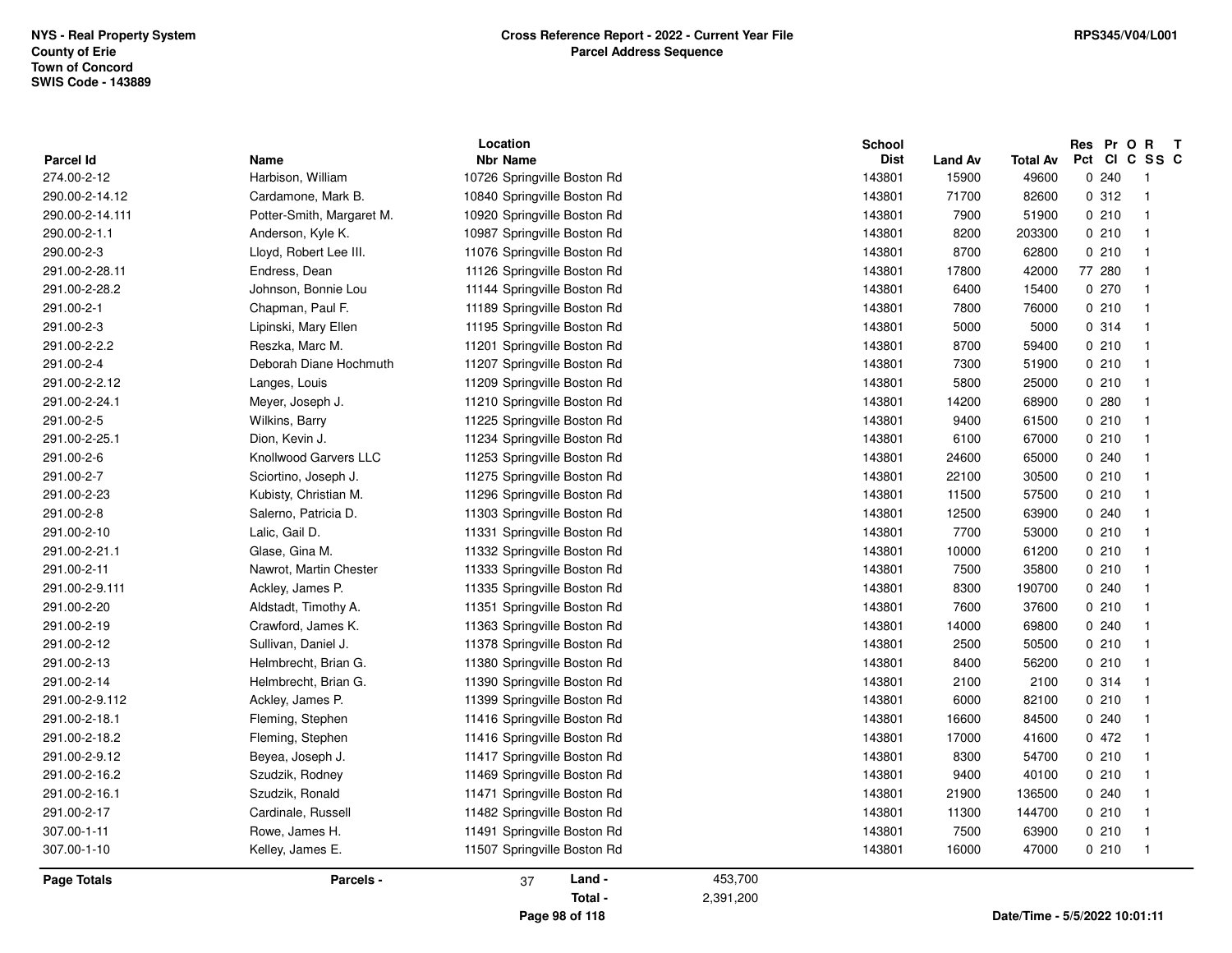| <b>Parcel Id</b> | Name                   | Location<br><b>Nbr Name</b> |         | <b>School</b><br><b>Dist</b> | <b>Land Av</b> | Total Av | Res Pr O R T<br>Pct | CICSSC                  |
|------------------|------------------------|-----------------------------|---------|------------------------------|----------------|----------|---------------------|-------------------------|
| 307.00-1-12      | Gross, Kenneth W.      | 11559 Springville Boston Rd |         | 143801                       | 12000          | 114400   | 0.240               | $\overline{1}$          |
| 307.00-1-9       | Hayes, Thomas J.       | 11560 Springville Boston Rd |         | 143801                       | 6100           | 64300    | 0210                | $\mathbf{1}$            |
| 307.00-1-13.1    | Gross, Kenneth W.      | 11561 Springville Boston Rd |         | 143801                       | 8700           | 34100    | 0.312               | $\overline{\mathbf{1}}$ |
| 307.00-1-26      | Renaldo, Samuel        | 11566 Springville Boston Rd |         | 143801                       | 7300           | 46100    | 0210                | $\overline{\mathbf{1}}$ |
| 307.00-1-7       | Reade, David L.        | 11618 Springville Boston Rd |         | 143801                       | 9500           | 70000    | 0210                | $\overline{1}$          |
| 307.00-1-5.1     | Lund, Shelby L.        | 11622 Springville Boston Rd |         | 143801                       | 8000           | 51800    | 0210                | $\mathbf 1$             |
| 307.00-1-4       | Sells, Catherine       | 11628 Springville Boston Rd |         | 143801                       | 11600          | 47800    | 0210                | -1                      |
| 307.00-1-3       | Young, Bernard C.      | 11796 Springville Boston Rd |         | 143801                       | 22500          | 22500    | 0 322               | $\mathbf 1$             |
| 307.00-1-19.1    | Feldman, Joshua E A    | 11880 Springville Boston Rd |         | 143801                       | 5400           | 39600    | 0210                | -1                      |
| 307.00-1-13.2    | Nuwer, Kevin           | 11969 Springville Boston Rd |         | 143801                       | 14000          | 123100   | 0240                |                         |
| 307.00-1-14.1    | Zittel, Kenneth D.     | 11991 Springville Boston Rd |         | 143801                       | 84200          | 294300   | 0.240               |                         |
| 307.00-1-18      | Estep, Ralph E. Jr.    | 11992 Springville Boston Rd |         | 143801                       | 8000           | 48900    | 0210                | $\overline{1}$          |
| 307.00-3-4.1     | Trabert, Susan         | 12002 Springville Boston Rd |         | 143801                       | 4400           | 6400     | 0.312               | -1                      |
| 307.00-3-4.3     | Dash, Michael T.       | 12008 Springville Boston Rd |         | 143801                       | 7400           | 71300    | 0210                | -1                      |
| 307.00-3-5.3     | Gross, Kenneth W.      | 12077 Springville Boston Rd |         | 143801                       | 24700          | 28200    | 0 105               | $\mathbf 1$             |
| 307.00-3-5.2     | Smith, James W.        | 12080 Springville Boston Rd |         | 143801                       | 25300          | 174900   | 0.280               | -1                      |
| 307.00-3-45      | Biscup, Jason A.       | 12130 Springville Boston Rd |         | 143801                       | 14200          | 166400   | 0.240               | $\overline{1}$          |
| 307.00-3-6.2     | Hartman, Shane Aaron   | 12133 Springville Boston Rd |         | 143801                       | 5200           | 63600    | 0210                | -1                      |
| 307.00-3-6.12    | Koenig, Patrick J.     | 12145 Springville Boston Rd |         | 143801                       | 3700           | 45700    | 0210                |                         |
| 307.00-3-18      | Hoelscher, Gerard K.   | 12202 Springville Boston Rd |         | 143801                       | 6900           | 77300    | 0210                | $\mathbf 1$             |
| 307.00-3-17      | White, Mary Ann        | 12222 Springville Boston Rd |         | 143801                       | 5300           | 53600    | 0210                | -1                      |
| 307.00-3-7.1     | Zunner, James E.       | 12251 Springville Boston Rd |         | 143801                       | 5600           | 50900    | 0210                | $\overline{1}$          |
| 307.00-3-8       | Nunweiler, Marian L.   | 12269 Springville Boston Rd |         | 143801                       | 5200           | 51600    | 0210                | $\overline{1}$          |
| 307.00-3-9       | Griffey, Dale H.       | 12279 Springville Boston Rd |         | 143801                       | 6250           | 34950    | 0210                | -1                      |
| 307.00-3-10      | Krawczyk, Michael A.   | 12289 Springville Boston Rd |         | 143801                       | 5200           | 52700    | 0210                | $\overline{\mathbf{1}}$ |
| 307.00-3-30.2    | Haberer, Kenneth W.    | 12298 Springville Boston Rd |         | 143801                       | 7500           | 26700    | 0.312               | -1                      |
| 307.00-3-15      | Haberer, Kenneth W.    | 12300 Springville Boston Rd |         | 143801                       | 5700           | 61500    | 0210                | $\overline{1}$          |
| 307.00-3-11      | Stachowiak, June M.    | 12303 Springville Boston Rd |         | 143801                       | 5200           | 55000    | 0210                | -1                      |
| 307.00-3-12      | Forshee, Carl A.       | 12317 Springville Boston Rd |         | 143801                       | 5200           | 89000    | 0210                |                         |
| 307.00-3-14.1    | Colligan, Robert J.    | 12318 Springville Boston Rd |         | 143801                       | 8300           | 8300     | 0, 105              | -1                      |
| 307.00-3-13      | Reynolds, Gregory J.   | 12329 Springville Boston Rd |         | 143801                       | 5200           | 47000    | 0210                | $\mathbf{1}$            |
| 322.00-2-45.12   | Black, Richard B.      | 12331 Springville Boston Rd |         | 143801                       | 9400           | 100800   | 0210                | $\overline{1}$          |
| 322.00-2-45.2    | Hare, Richard A.       | 12332 Springville Boston Rd |         | 143801                       | 16500          | 67800    | 0210                | -1                      |
| 322.00-2-4       | King, Nancy M.         | 12438 Springville Boston Rd |         | 143801                       | 5200           | 49500    | 0210                |                         |
| 322.00-2-5       | King, Arthur P.        | 12442 Springville Boston Rd |         | 143801                       | 6500           | 18300    | 0 433               | $\overline{\mathbf{1}}$ |
| 322.00-2-50      | Gleason, Edmund A. Jr. | 12541 Springville Boston Rd |         | 143801                       | 10500          | 97900    | 0210                | -1                      |
| 322.00-2-7       | Kester, Penney E.      | 12544 Springville Boston Rd |         | 143801                       | 6550           | 44700    | 0210                | $\overline{1}$          |
| Page Totals      | Parcels -              | Land -<br>37                | 408,400 |                              |                |          |                     |                         |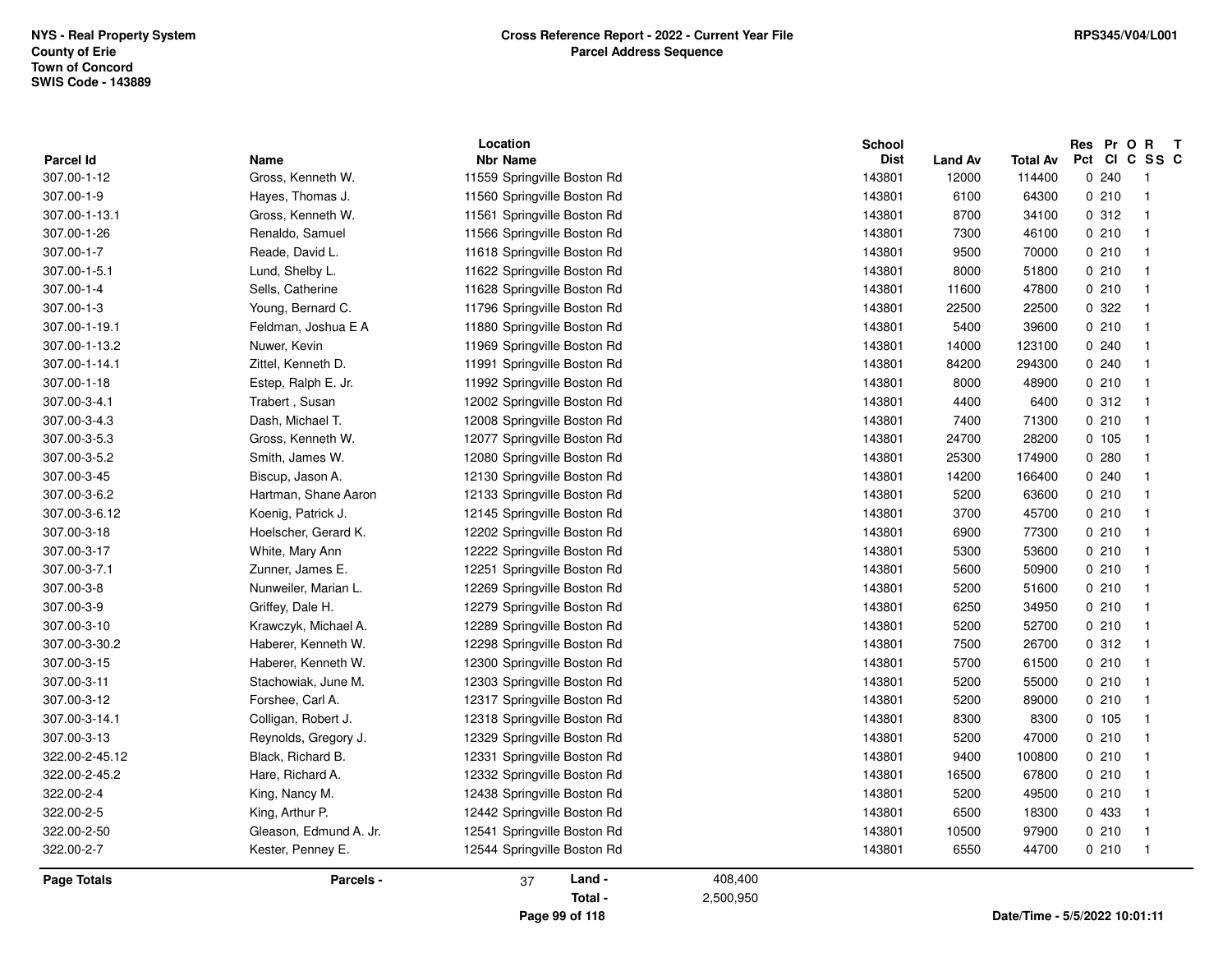|                 | Location                       |                             |           | <b>School</b> |                |                 | Res Pr O R                       | $\mathbf{T}$ |
|-----------------|--------------------------------|-----------------------------|-----------|---------------|----------------|-----------------|----------------------------------|--------------|
| Parcel Id       | Name                           | <b>Nbr Name</b>             |           | <b>Dist</b>   | <b>Land Av</b> | <b>Total Av</b> | Pct CI C SS C                    |              |
| 322.00-2-10     | Fallon, Paul                   | 12545 Springville Boston Rd |           | 143801        | 4250           | 50750           | 0210<br>-1                       |              |
| 322.00-2-12     | Lillie, Ronald E. Jr.          | 12633 Springville Boston Rd |           | 143801        | 3850           | 37100           | 0210<br>$\overline{1}$           |              |
| 322.00-2-8.12   | Kester, Penney                 | 12636 Springville Boston Rd |           | 143801        | 38800          | 85200           | 0270<br>-1                       |              |
| 322.00-1-18.41  | Willibey, Justin P.            | 12758 Springville Boston Rd |           | 143801        | 4250           | 43900           | 0210<br>$\overline{\mathbf{1}}$  |              |
| 322.00-1-38     | Dimpfl, Ronald                 | 12762 Springville Boston Rd |           | 143801        | 5200           | 66200           | 0210<br>-1                       |              |
| 322.00-3-21     | Koehler, Katherine             | 12837 Springville Boston Rd |           | 143801        | 6100           | 65400           | 0210<br>$\overline{1}$           |              |
| 322.00-1-21.2   | Andrews, John                  | 12890 Springville Boston Rd |           | 143801        | 9350           | 65600           | 0210<br>-1                       |              |
| 322.00-1-21.1   | Jones, Bruce A.                | 12900 Springville Boston Rd |           | 143801        | 34200          | 82400           | 0.240<br>-1                      |              |
| 322.00-1-22.112 | Wagner, Paul M.                | 12998 Springville Boston Rd |           | 143801        | 6000           | 178400          | 0210<br>$\overline{\mathbf{1}}$  |              |
| 274.00-2-4.21   | Revocable Living Trust, The Jr | 10586 Springville Boston Rd |           | 143801        | 10000          | 10000           | 0.312<br>-1                      |              |
| 322.00-2-9.2    | EL Scott, LLC                  | 12690 Springville Boston Rd |           | 143801        | 6000           | 6000            | 0.314<br>$\overline{1}$          |              |
| 306.00-2-8.11   | Hoskins, Phyllis               | Summit Ln                   |           | 143801        | 35200          | 35200           | 0 322<br>-1                      |              |
| 306.00-2-34     | Jackson, Jeffrey P.            | Summit Ln                   |           | 143801        | 1100           | 1100            | 0.314<br>$\overline{\mathbf{1}}$ |              |
| 306.00-2-3.1    | Smith, Michael                 | Summit Ln                   |           | 143801        | 12500          | 12500           | 0.321<br>$\overline{1}$          |              |
| 306.00-2-10     | Jackson, Jeffrey P.            | Summit Ln                   |           | 143801        | 3500           | 3500            | 0.314<br>$\overline{1}$          |              |
| 306.00-2-7      | Grottanelli Ruth E             | 11847 Summit Ln             |           | 143801        | 53800          | 125500          | 0.240<br>-1                      |              |
| 306.00-2-29     | Tornillo, Jason D.             | 11848 Summit Ln             |           | 143801        | 13100          | 42500           | 0240<br>-1                       |              |
| 306.00-2-28     | Czesak, Audrey J.              | 11862 Summit Ln             |           | 143801        | 7400           | 44900           | 0.280<br>-1                      |              |
| 306.00-2-9      | Philipps, Michael              | 11875 Summit Ln             |           | 143801        | 5300           | 9400            | 0.260<br>-1                      |              |
| 306.00-2-11     | Jackson, Jeffrey P.            | 11923 Summit Ln             |           | 143801        | 5700           | 35100           | 0210<br>$\overline{1}$           |              |
| 306.00-2-33     | Lang, Marion G.                | 11965 Summit Ln             |           | 143801        | 13100          | 91800           | 0.240<br>$\overline{\mathbf{1}}$ |              |
| 306.00-2-8.12   | Tashjian, Joseph J. Jr.        | Summit Ln                   |           | 143801        | 15700          | 15700           | 0 322<br>-1                      |              |
| 276.03-4-1      | Craneridge Assoc Inc           | <b>Tarn Trl</b>             |           | 143801        | 15300          | 35900           | 0 554<br>-1                      |              |
| 276.03-4-11     | Dzikowski, Patricia A.         | Tarn Trl                    |           | 143801        | 7500           | 7500            | 0.314<br>$\overline{1}$          |              |
| 276.03-5-1      | Craneridge Assoc Inc           | <b>Tarn Trl</b>             |           | 143801        | 10500          | 10500           | 0.322<br>-1                      |              |
| 276.03-4-3      | Krasnek, Ronald J. Jr.         | 50 Tarn Trl                 |           | 143801        | 7500           | 95400           | 0210<br>-1                       |              |
| 276.03-4-4      | Sojda, David                   | 51 Tarn Trl                 |           | 143801        | 7500           | 83100           | 0210<br>-1                       |              |
| 276.03-4-5      | Parsons, Jennifer              | 52 Tarn Trl                 |           | 143801        | 7800           | 57200           | 0210<br>$\overline{1}$           |              |
| 276.03-4-6      | Montgomery, Rodney C. II.      | 53 Tarn Trl                 |           | 143801        | 7500           | 86700           | 0210<br>$\overline{\mathbf{1}}$  |              |
| 276.03-4-7      | Weidman, Frank G.              | 54 Tarn Trl                 |           | 143801        | 7500           | 49000           | 0210<br>$\overline{\mathbf{1}}$  |              |
| 276.03-4-8      | Ostaff, John                   | 55 Tarn Trl                 |           | 143801        | 7500           | 93700           | 0210<br>-1                       |              |
| 276.03-4-9      | Alegre, Mitchell R.            | 56 Tarn Trl                 |           | 143801        | 7500           | 92200           | 0210<br>- 1                      |              |
| 276.03-4-10     | Belford, James R. Jr.          | 57 Tarn Trl                 |           | 143801        | 7500           | 73500           | 0210<br>$\overline{1}$           |              |
| 276.03-4-12     | Dzikowski, Patricia            | 59 Tarn Trl                 |           | 143801        | 7500           | 98300           | 0210<br>- 1                      |              |
| 276.03-4-13     | Johnston, Shawn                | 60 Tarn Trl                 |           | 143801        | 7500           | 84200           | 0210<br>$\overline{\mathbf{1}}$  |              |
| 276.03-4-33     | Spencer, Maurice               | 70 Tarn Trl                 |           | 143801        | 7500           | 45000           | 0210<br>- 1                      |              |
| 276.03-4-21     | The Jacqueline Marie Wells     | 71 Tarn Trl                 |           | 143801        | 7500           | 84000           | 0210<br>$\overline{1}$           |              |
| Page Totals     | Parcels -                      | Land -<br>37                | 418,000   |               |                |                 |                                  |              |
|                 |                                | Total -                     | 2,104,350 |               |                |                 |                                  |              |
|                 |                                | Page 100 of 118             |           |               |                |                 | Date/Time - 5/5/2022 10:01:11    |              |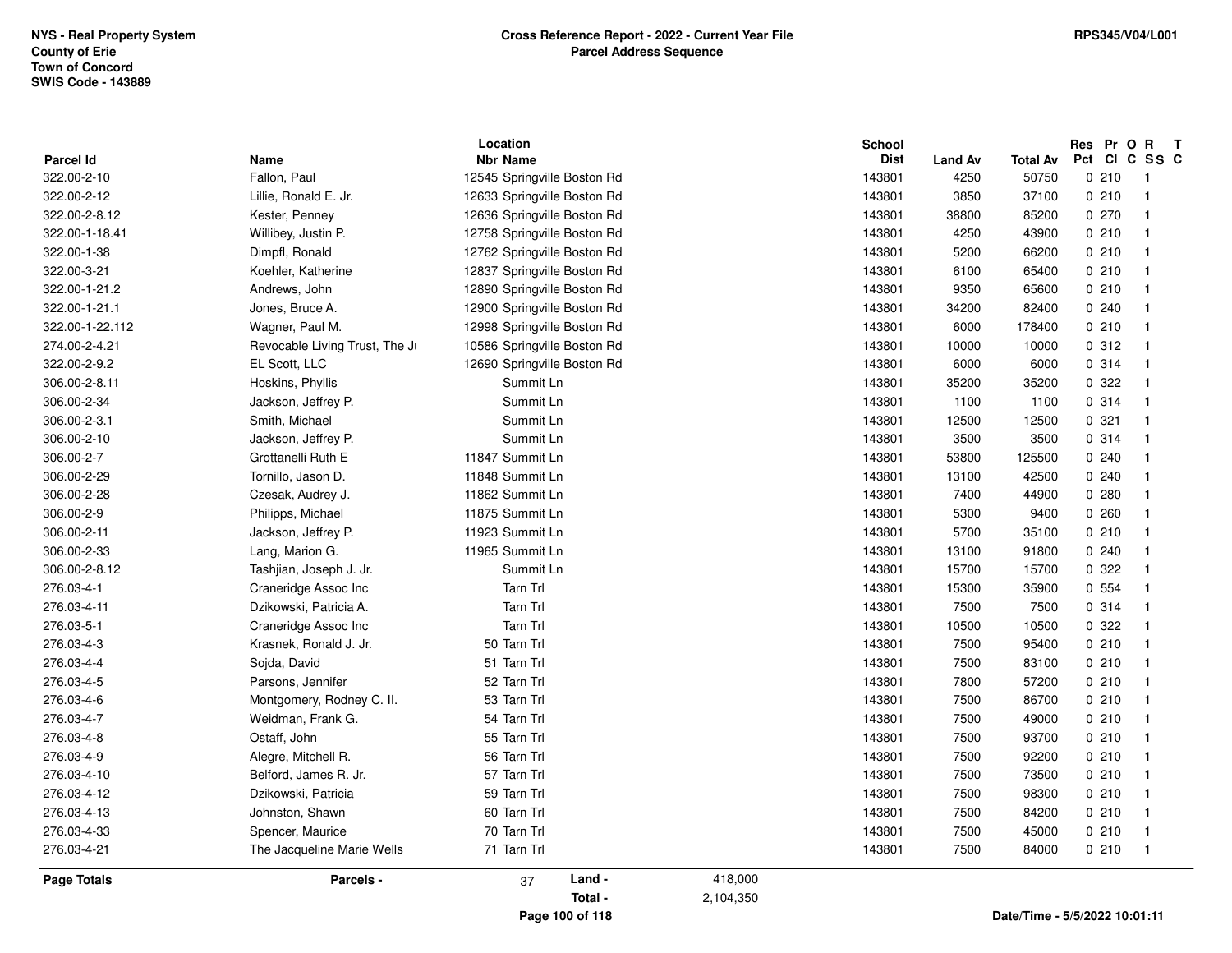| <b>Parcel Id</b>   | Name                               | Location<br><b>Nbr Name</b> |           | <b>School</b><br><b>Dist</b> | <b>Land Av</b> | <b>Total Av</b>               | Res Pr O R<br>Pct Cl | $\mathbf{T}$<br>C SS C   |
|--------------------|------------------------------------|-----------------------------|-----------|------------------------------|----------------|-------------------------------|----------------------|--------------------------|
| 276.03-4-20        | Weber, Glenn                       | 72 Tarn Trl                 |           | 143801                       | 7500           | 113800                        | 0210                 | $\overline{\phantom{0}}$ |
| 276.03-4-18        | Tomaszewski, Cindy Ann             | 73 Tarn Trl                 |           | 143801                       | 7500           | 80200                         | 0210                 | $\overline{1}$           |
| 276.03-4-16        | Gregory, Matthew M.                | 74 Tarn Trl                 |           | 143801                       | 7500           | 88900                         | 0210                 | $\overline{1}$           |
| 276.03-4-14        | Harris, David L.                   | 75 Tarn Trl                 |           | 143801                       | 7500           | 76500                         | 0210                 | - 1                      |
| 276.03-4-15        | Kaufman, Alicia F.                 | 76 Tarn Trl                 |           | 143801                       | 7500           | 99300                         | 0210                 | - 1                      |
| 276.03-4-17        | Spencer, Maurice                   | 77 Tarn Trl                 |           | 143801                       | 7500           | 32200                         | 0210                 | $\overline{\phantom{0}}$ |
| 276.03-4-19        | Ehrenreich, Patrick J.             | 78 Tarn Trl                 |           | 143801                       | 7500           | 64500                         | 0210                 | $\overline{1}$           |
| 276.03-5-36        | Moloney, Beth W.                   | 103 Tarn Trl                |           | 143801                       | 7500           | 110000                        | 0210                 | - 1                      |
| 276.03-5-37        | Torres, Carlos R.                  | 104 Tarn Trl                |           | 143801                       | 7500           | 75000                         | 0210                 | $\overline{1}$           |
| 276.03-5-38        | Koningisor, Mark M.                | 105 Tarn Trl                |           | 143801                       | 7500           | 94200                         | 0210                 | - 1                      |
| 276.03-5-39        | Fabiszewski, James J. Jr.          | 106 Tarn Trl                |           | 143801                       | 7500           | 57700                         | 0210                 | $\overline{1}$           |
| 276.03-5-40        | Gilbert, Robert E.                 | 107 Tarn Trl                |           | 143801                       | 7500           | 101400                        | 0210                 | - 1                      |
| 276.03-5-41        | Lissner, Simon G.                  | 108 Tarn Trl                |           | 143801                       | 7500           | 90100                         | 50 210               | - 1                      |
| 276.03-5-48        | Ehmke, Fritz S.                    | 115 Tarn Trl                |           | 143801                       | 7500           | 62000                         | 0210                 | $\overline{\phantom{0}}$ |
| 666.00-93-1.1      | <b>MCI Communications Services</b> | Town Of Concord             |           | 143801                       | $\mathbf 0$    | 24028                         | 0 831                | 6                        |
| 666.00-93-1.2      | <b>MCI Communications Services</b> | Town Of Concord             |           | 144001                       | $\mathbf 0$    | 1033                          | 0 831                | 6                        |
| 666.00-93-1.3      | <b>MCI Communications Services</b> | Town Of Concord             |           | 145001                       | $\mathbf 0$    | 258                           | 0 831                | 6                        |
| 666.00-93-1.4      | <b>MCI Communications Services</b> | Town Of Concord             |           | 145801                       | $\mathbf 0$    | 517                           | 0 831                | 6                        |
| 666.00-94-1.1      | Crown Castle Fiber LLC             | Town of Concord             |           | 143801                       | $\mathbf 0$    | 853                           | 0 831                | 6                        |
| 666.00-94-1.2      | Crown Castle Fiber LLC             | Town of Concord             |           | 144001                       | $\Omega$       | 35                            | 0 831                | 6                        |
| 666.00-94-1.3      | Crown Castle Fiber LLC             | Town of Concord             |           | 145001                       | $\mathbf 0$    | - 1                           | 0 831                | 6                        |
| 666.00-94-1.4      | Crown Castle Fiber LLC             | Town of Concord             |           | 145801                       | $\mathbf 0$    | 23                            | 0 831                | 6                        |
| 307.00-3-5.122     | Nesselbush, John F.                | Townsend Rd                 |           | 143801                       | 7600           | 7600                          | 0.314                | $\overline{1}$           |
| 307.00-3-29        | Wilcox, David                      | <b>Townsend Rd</b>          |           | 143801                       | 6400           | 6400                          | 0.314                | - 1                      |
| 307.00-3-30.122    | Wilcox, David P.                   | <b>Townsend Rd</b>          |           | 143801                       | 9500           | 9500                          | 0.322                | - 1                      |
| 307.00-3-33        | Conner, Timothy E.                 | <b>Townsend Rd</b>          |           | 143801                       | 8800           | 8800                          | 0.314                | - 1                      |
| 307.00-3-36.12     | Aebly, Julius W.                   | <b>Townsend Rd</b>          |           | 143801                       | 7500           | 7500                          | 0.314                | - 1                      |
| 307.00-3-36.4      | Hoelscher, Janet E.                | <b>Townsend Rd</b>          |           | 143801                       | 4500           | 4500                          | 0.314                | $\overline{\phantom{0}}$ |
| 307.00-4-13        | Paler, Joseph A.                   | 12040 Townsend Rd           |           | 143801                       | 7600           | 81400                         | 0210                 | - 1                      |
| 307.00-3-34.1      | Hoch, Jerald J.                    | 12057 Townsend Rd           |           | 143801                       | 7700           | 146300                        | 0210                 | - 1                      |
| 307.00-4-14        | Krug, Kenneth J.                   | 12060 Townsend Rd           |           | 143801                       | 8400           | 99400                         | 0210                 | - 1                      |
| 307.00-4-15        | Knierim, Edward L.                 | 12080 Townsend Rd           |           | 143801                       | 9100           | 100600                        | 0210                 | - 1                      |
| 307.00-4-16        | Nesselbush, John F.                | 12100 Townsend Rd           |           | 143801                       | 11600          | 102500                        | 0210                 | $\overline{1}$           |
| 307.00-4-17        | Gronowski, Mark G.                 | 12120 Townsend Rd           |           | 143801                       | 11300          | 93800                         | 0210                 | - 1                      |
| 307.00-3-35        | Aebly, Julius W. Jr.               | 12125 Townsend Rd           |           | 143801                       | 10500          | 244000                        | 0220                 | $\overline{1}$           |
| 307.00-4-18        | Cappola, Daniel                    | 12140 Townsend Rd           |           | 143801                       | 9900           | 104900                        | 0210                 | $\overline{1}$           |
| 307.00-4-19        | Janiga, Robert V.                  | 12160 Townsend Rd           |           | 143801                       | 13000          | 83100                         | 0210                 | $\overline{1}$           |
| <b>Page Totals</b> | Parcels -                          | Land -<br>37                | 238,400   |                              |                |                               |                      |                          |
|                    |                                    | Total -                     | 2,272,848 |                              |                |                               |                      |                          |
|                    |                                    | Page 101 of 118             |           |                              |                | Date/Time - 5/5/2022 10:01:11 |                      |                          |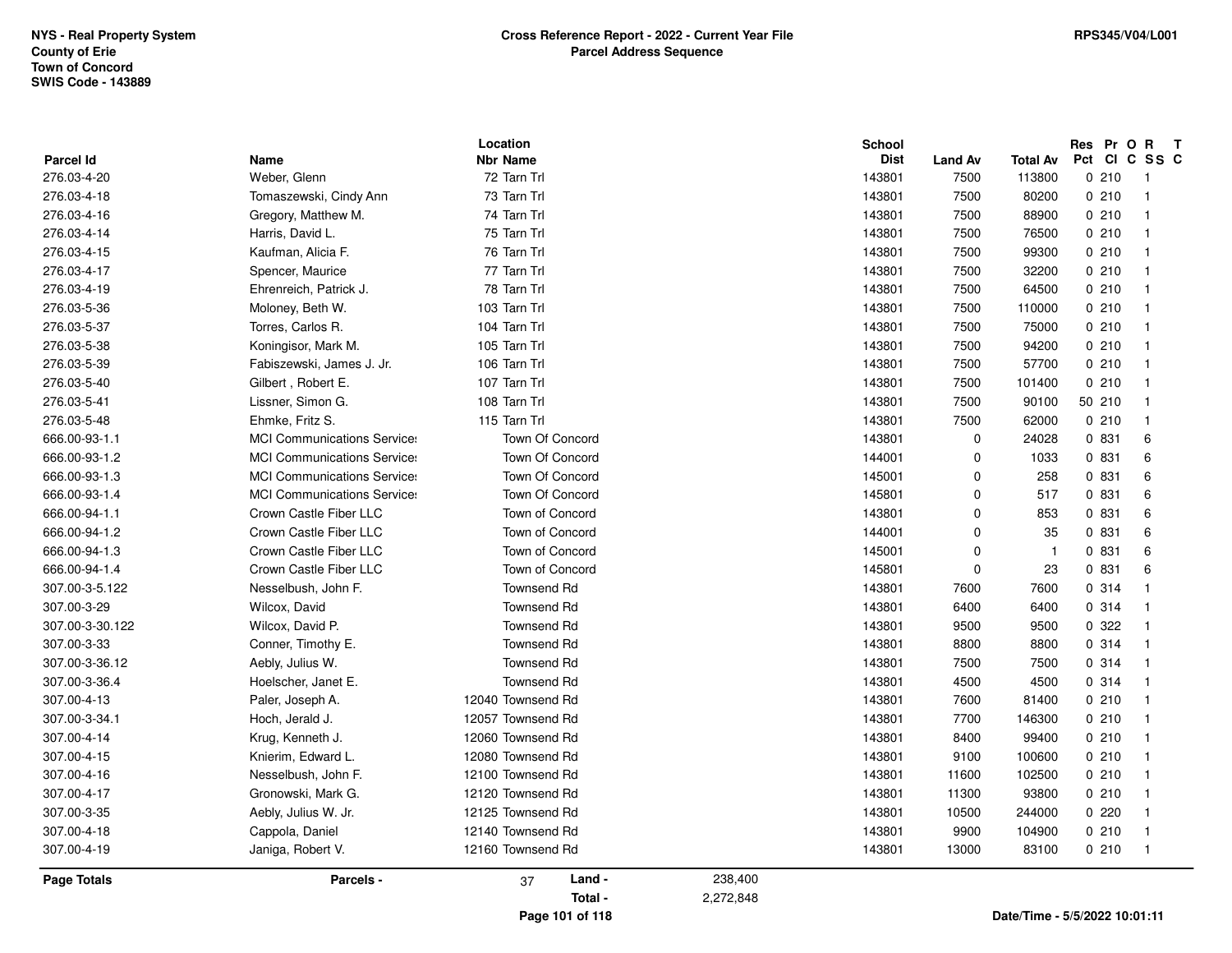| 307.00-4-22<br>Karney, David R.<br>12206 Townsend Rd<br>143801<br>13800<br>147100<br>0.240<br>$\overline{1}$<br>307.00-4-23<br>12212 Townsend Rd<br>0210<br>$\overline{1}$<br>Przybyl, Bruce J.<br>143801<br>13900<br>97300<br>307.00-4-24<br>12240 Townsend Rd<br>0.240<br>Geelan, Revoc Liv Tr, Thomas<br>143801<br>31300<br>143100<br>$\overline{1}$<br>307.00-3-22.21<br>Sauer, Elizabeth A.<br>12242 Townsend Rd<br>143801<br>5800<br>49400<br>0210<br>$\overline{1}$<br>307.00-3-36.3<br>Biscup, David A.<br>12243 Townsend Rd<br>143801<br>4700<br>0.314<br>$\overline{1}$<br>4700<br>12249 Townsend Rd<br>9000<br>0210<br>307.00-3-30.121<br>Paul, Dianne M.<br>143801<br>128700<br>$\overline{\mathbf{1}}$<br>12262 Townsend Rd<br>0270<br>307.00-3-22.12<br>143801<br>9000<br>48000<br>$\overline{1}$<br>Blaser, Joseph M.<br>12272 Townsend Rd<br>307.00-3-32<br>Conner, Irma Ida<br>143801<br>5800<br>56500<br>0210<br>$\overline{\mathbf{1}}$<br>0210<br>307.00-3-21<br>Wilcox, David P.<br>12281 Townsend Rd<br>143801<br>5400<br>79500<br>$\overline{\mathbf{1}}$<br>12288 Townsend Rd<br>307.00-3-24<br>Smith, Paul S.<br>143801<br>5200<br>0210<br>$\overline{1}$<br>46700<br>307.00-3-23<br>12298 Townsend Rd<br>0210<br>Alberico, Angelo J.<br>143801<br>6650<br>62800<br>$\overline{\mathbf{1}}$<br>12305 Townsend Rd<br>0210<br>307.00-3-16.2<br>Kingston, Frances<br>143801<br>4900<br>60900<br>$\overline{\mathbf{1}}$<br>307.00-3-16.122<br>Lovas, Kristof<br>12313 Townsend Rd<br>143801<br>4600<br>66100<br>0210<br>$\overline{1}$<br>307.00-3-22.112<br>Conner, Patrick S.<br>12346 Townsend Rd<br>143801<br>7300<br>0.312<br>$\overline{1}$<br>10700<br>322.00-2-47.3<br>Kirby, Christian<br>12364 Townsend Rd<br>0.240<br>$\overline{1}$<br>143801<br>17700<br>343800<br>322.00-2-42.12<br>12365 Townsend Rd<br>0.314<br>Hayden, Daniel R.<br>143801<br>9500<br>9500<br>$\overline{1}$<br>322.00-2-47.1<br>Morris, Thomas J. Jr.<br>12388 Townsend Rd<br>143801<br>9400<br>124100<br>0.240<br>$\overline{1}$<br>322.00-2-46.1<br>Songin, Edward H.<br>12410 Townsend Rd<br>143801<br>13400<br>0210<br>$\overline{1}$<br>113700<br>322.00-2-42.2<br>Adanti, Daniel P.<br>12416 Townsend Rd<br>143801<br>9500<br>0210<br>47657<br>$\overline{\mathbf{1}}$<br>12345 Townsend Rd<br>0.314<br>307.00-3-14.2<br>Lovas, Kristof<br>143801<br>7700<br>7700<br>$\overline{1}$<br>322.00-1-24<br>Brown, Betty<br><b>Transit Line Rd</b><br>143801<br>1200<br>1200<br>0.314<br>$\overline{1}$<br>Transit Line Rd<br>8950<br>0.312<br>$\overline{1}$<br>322.00-1-28<br>Bond, James C.<br>143801<br>14150<br>Hauri, Allen A.<br>Transit Line Rd<br>950<br>322.00-1-29<br>143801<br>950<br>0.314<br>$\overline{1}$<br>322.00-1-30<br>Hauri, Allen H.<br><b>Transit Line Rd</b><br>4900<br>0.314<br>$\overline{1}$<br>143801<br>4900<br>Cook, Lawrence P.<br><b>Transit Line Rd</b><br>0.314<br>322.00-1-33.1<br>143801<br>7600<br>7600<br>$\mathbf{1}$<br>0 314<br>322.00-1-34<br>Krebs 2021 Family Trust<br>Transit Line Rd<br>143801<br>4050<br>4050<br>$\overline{\mathbf{1}}$ |               |                 |                   |        |      |        |      |                        |
|--------------------------------------------------------------------------------------------------------------------------------------------------------------------------------------------------------------------------------------------------------------------------------------------------------------------------------------------------------------------------------------------------------------------------------------------------------------------------------------------------------------------------------------------------------------------------------------------------------------------------------------------------------------------------------------------------------------------------------------------------------------------------------------------------------------------------------------------------------------------------------------------------------------------------------------------------------------------------------------------------------------------------------------------------------------------------------------------------------------------------------------------------------------------------------------------------------------------------------------------------------------------------------------------------------------------------------------------------------------------------------------------------------------------------------------------------------------------------------------------------------------------------------------------------------------------------------------------------------------------------------------------------------------------------------------------------------------------------------------------------------------------------------------------------------------------------------------------------------------------------------------------------------------------------------------------------------------------------------------------------------------------------------------------------------------------------------------------------------------------------------------------------------------------------------------------------------------------------------------------------------------------------------------------------------------------------------------------------------------------------------------------------------------------------------------------------------------------------------------------------------------------------------------------------------------------------------------------------------------------------------------------------------------------------------------------------------------------------------------------------------------------------------------------------------------------------------------------------------------------------------------------------------------------------------------------------------------------------------------------------------------------------------------------------------------------------------------------------|---------------|-----------------|-------------------|--------|------|--------|------|------------------------|
|                                                                                                                                                                                                                                                                                                                                                                                                                                                                                                                                                                                                                                                                                                                                                                                                                                                                                                                                                                                                                                                                                                                                                                                                                                                                                                                                                                                                                                                                                                                                                                                                                                                                                                                                                                                                                                                                                                                                                                                                                                                                                                                                                                                                                                                                                                                                                                                                                                                                                                                                                                                                                                                                                                                                                                                                                                                                                                                                                                                                                                                                                                  |               |                 |                   |        |      |        |      |                        |
|                                                                                                                                                                                                                                                                                                                                                                                                                                                                                                                                                                                                                                                                                                                                                                                                                                                                                                                                                                                                                                                                                                                                                                                                                                                                                                                                                                                                                                                                                                                                                                                                                                                                                                                                                                                                                                                                                                                                                                                                                                                                                                                                                                                                                                                                                                                                                                                                                                                                                                                                                                                                                                                                                                                                                                                                                                                                                                                                                                                                                                                                                                  |               |                 |                   |        |      |        |      |                        |
|                                                                                                                                                                                                                                                                                                                                                                                                                                                                                                                                                                                                                                                                                                                                                                                                                                                                                                                                                                                                                                                                                                                                                                                                                                                                                                                                                                                                                                                                                                                                                                                                                                                                                                                                                                                                                                                                                                                                                                                                                                                                                                                                                                                                                                                                                                                                                                                                                                                                                                                                                                                                                                                                                                                                                                                                                                                                                                                                                                                                                                                                                                  |               |                 |                   |        |      |        |      |                        |
|                                                                                                                                                                                                                                                                                                                                                                                                                                                                                                                                                                                                                                                                                                                                                                                                                                                                                                                                                                                                                                                                                                                                                                                                                                                                                                                                                                                                                                                                                                                                                                                                                                                                                                                                                                                                                                                                                                                                                                                                                                                                                                                                                                                                                                                                                                                                                                                                                                                                                                                                                                                                                                                                                                                                                                                                                                                                                                                                                                                                                                                                                                  |               |                 |                   |        |      |        |      |                        |
|                                                                                                                                                                                                                                                                                                                                                                                                                                                                                                                                                                                                                                                                                                                                                                                                                                                                                                                                                                                                                                                                                                                                                                                                                                                                                                                                                                                                                                                                                                                                                                                                                                                                                                                                                                                                                                                                                                                                                                                                                                                                                                                                                                                                                                                                                                                                                                                                                                                                                                                                                                                                                                                                                                                                                                                                                                                                                                                                                                                                                                                                                                  |               |                 |                   |        |      |        |      |                        |
|                                                                                                                                                                                                                                                                                                                                                                                                                                                                                                                                                                                                                                                                                                                                                                                                                                                                                                                                                                                                                                                                                                                                                                                                                                                                                                                                                                                                                                                                                                                                                                                                                                                                                                                                                                                                                                                                                                                                                                                                                                                                                                                                                                                                                                                                                                                                                                                                                                                                                                                                                                                                                                                                                                                                                                                                                                                                                                                                                                                                                                                                                                  |               |                 |                   |        |      |        |      |                        |
|                                                                                                                                                                                                                                                                                                                                                                                                                                                                                                                                                                                                                                                                                                                                                                                                                                                                                                                                                                                                                                                                                                                                                                                                                                                                                                                                                                                                                                                                                                                                                                                                                                                                                                                                                                                                                                                                                                                                                                                                                                                                                                                                                                                                                                                                                                                                                                                                                                                                                                                                                                                                                                                                                                                                                                                                                                                                                                                                                                                                                                                                                                  |               |                 |                   |        |      |        |      |                        |
|                                                                                                                                                                                                                                                                                                                                                                                                                                                                                                                                                                                                                                                                                                                                                                                                                                                                                                                                                                                                                                                                                                                                                                                                                                                                                                                                                                                                                                                                                                                                                                                                                                                                                                                                                                                                                                                                                                                                                                                                                                                                                                                                                                                                                                                                                                                                                                                                                                                                                                                                                                                                                                                                                                                                                                                                                                                                                                                                                                                                                                                                                                  |               |                 |                   |        |      |        |      |                        |
|                                                                                                                                                                                                                                                                                                                                                                                                                                                                                                                                                                                                                                                                                                                                                                                                                                                                                                                                                                                                                                                                                                                                                                                                                                                                                                                                                                                                                                                                                                                                                                                                                                                                                                                                                                                                                                                                                                                                                                                                                                                                                                                                                                                                                                                                                                                                                                                                                                                                                                                                                                                                                                                                                                                                                                                                                                                                                                                                                                                                                                                                                                  |               |                 |                   |        |      |        |      |                        |
|                                                                                                                                                                                                                                                                                                                                                                                                                                                                                                                                                                                                                                                                                                                                                                                                                                                                                                                                                                                                                                                                                                                                                                                                                                                                                                                                                                                                                                                                                                                                                                                                                                                                                                                                                                                                                                                                                                                                                                                                                                                                                                                                                                                                                                                                                                                                                                                                                                                                                                                                                                                                                                                                                                                                                                                                                                                                                                                                                                                                                                                                                                  |               |                 |                   |        |      |        |      |                        |
|                                                                                                                                                                                                                                                                                                                                                                                                                                                                                                                                                                                                                                                                                                                                                                                                                                                                                                                                                                                                                                                                                                                                                                                                                                                                                                                                                                                                                                                                                                                                                                                                                                                                                                                                                                                                                                                                                                                                                                                                                                                                                                                                                                                                                                                                                                                                                                                                                                                                                                                                                                                                                                                                                                                                                                                                                                                                                                                                                                                                                                                                                                  |               |                 |                   |        |      |        |      |                        |
|                                                                                                                                                                                                                                                                                                                                                                                                                                                                                                                                                                                                                                                                                                                                                                                                                                                                                                                                                                                                                                                                                                                                                                                                                                                                                                                                                                                                                                                                                                                                                                                                                                                                                                                                                                                                                                                                                                                                                                                                                                                                                                                                                                                                                                                                                                                                                                                                                                                                                                                                                                                                                                                                                                                                                                                                                                                                                                                                                                                                                                                                                                  |               |                 |                   |        |      |        |      |                        |
|                                                                                                                                                                                                                                                                                                                                                                                                                                                                                                                                                                                                                                                                                                                                                                                                                                                                                                                                                                                                                                                                                                                                                                                                                                                                                                                                                                                                                                                                                                                                                                                                                                                                                                                                                                                                                                                                                                                                                                                                                                                                                                                                                                                                                                                                                                                                                                                                                                                                                                                                                                                                                                                                                                                                                                                                                                                                                                                                                                                                                                                                                                  |               |                 |                   |        |      |        |      |                        |
|                                                                                                                                                                                                                                                                                                                                                                                                                                                                                                                                                                                                                                                                                                                                                                                                                                                                                                                                                                                                                                                                                                                                                                                                                                                                                                                                                                                                                                                                                                                                                                                                                                                                                                                                                                                                                                                                                                                                                                                                                                                                                                                                                                                                                                                                                                                                                                                                                                                                                                                                                                                                                                                                                                                                                                                                                                                                                                                                                                                                                                                                                                  |               |                 |                   |        |      |        |      |                        |
|                                                                                                                                                                                                                                                                                                                                                                                                                                                                                                                                                                                                                                                                                                                                                                                                                                                                                                                                                                                                                                                                                                                                                                                                                                                                                                                                                                                                                                                                                                                                                                                                                                                                                                                                                                                                                                                                                                                                                                                                                                                                                                                                                                                                                                                                                                                                                                                                                                                                                                                                                                                                                                                                                                                                                                                                                                                                                                                                                                                                                                                                                                  |               |                 |                   |        |      |        |      |                        |
|                                                                                                                                                                                                                                                                                                                                                                                                                                                                                                                                                                                                                                                                                                                                                                                                                                                                                                                                                                                                                                                                                                                                                                                                                                                                                                                                                                                                                                                                                                                                                                                                                                                                                                                                                                                                                                                                                                                                                                                                                                                                                                                                                                                                                                                                                                                                                                                                                                                                                                                                                                                                                                                                                                                                                                                                                                                                                                                                                                                                                                                                                                  |               |                 |                   |        |      |        |      |                        |
|                                                                                                                                                                                                                                                                                                                                                                                                                                                                                                                                                                                                                                                                                                                                                                                                                                                                                                                                                                                                                                                                                                                                                                                                                                                                                                                                                                                                                                                                                                                                                                                                                                                                                                                                                                                                                                                                                                                                                                                                                                                                                                                                                                                                                                                                                                                                                                                                                                                                                                                                                                                                                                                                                                                                                                                                                                                                                                                                                                                                                                                                                                  |               |                 |                   |        |      |        |      |                        |
|                                                                                                                                                                                                                                                                                                                                                                                                                                                                                                                                                                                                                                                                                                                                                                                                                                                                                                                                                                                                                                                                                                                                                                                                                                                                                                                                                                                                                                                                                                                                                                                                                                                                                                                                                                                                                                                                                                                                                                                                                                                                                                                                                                                                                                                                                                                                                                                                                                                                                                                                                                                                                                                                                                                                                                                                                                                                                                                                                                                                                                                                                                  |               |                 |                   |        |      |        |      |                        |
|                                                                                                                                                                                                                                                                                                                                                                                                                                                                                                                                                                                                                                                                                                                                                                                                                                                                                                                                                                                                                                                                                                                                                                                                                                                                                                                                                                                                                                                                                                                                                                                                                                                                                                                                                                                                                                                                                                                                                                                                                                                                                                                                                                                                                                                                                                                                                                                                                                                                                                                                                                                                                                                                                                                                                                                                                                                                                                                                                                                                                                                                                                  |               |                 |                   |        |      |        |      |                        |
|                                                                                                                                                                                                                                                                                                                                                                                                                                                                                                                                                                                                                                                                                                                                                                                                                                                                                                                                                                                                                                                                                                                                                                                                                                                                                                                                                                                                                                                                                                                                                                                                                                                                                                                                                                                                                                                                                                                                                                                                                                                                                                                                                                                                                                                                                                                                                                                                                                                                                                                                                                                                                                                                                                                                                                                                                                                                                                                                                                                                                                                                                                  |               |                 |                   |        |      |        |      |                        |
|                                                                                                                                                                                                                                                                                                                                                                                                                                                                                                                                                                                                                                                                                                                                                                                                                                                                                                                                                                                                                                                                                                                                                                                                                                                                                                                                                                                                                                                                                                                                                                                                                                                                                                                                                                                                                                                                                                                                                                                                                                                                                                                                                                                                                                                                                                                                                                                                                                                                                                                                                                                                                                                                                                                                                                                                                                                                                                                                                                                                                                                                                                  |               |                 |                   |        |      |        |      |                        |
|                                                                                                                                                                                                                                                                                                                                                                                                                                                                                                                                                                                                                                                                                                                                                                                                                                                                                                                                                                                                                                                                                                                                                                                                                                                                                                                                                                                                                                                                                                                                                                                                                                                                                                                                                                                                                                                                                                                                                                                                                                                                                                                                                                                                                                                                                                                                                                                                                                                                                                                                                                                                                                                                                                                                                                                                                                                                                                                                                                                                                                                                                                  |               |                 |                   |        |      |        |      |                        |
|                                                                                                                                                                                                                                                                                                                                                                                                                                                                                                                                                                                                                                                                                                                                                                                                                                                                                                                                                                                                                                                                                                                                                                                                                                                                                                                                                                                                                                                                                                                                                                                                                                                                                                                                                                                                                                                                                                                                                                                                                                                                                                                                                                                                                                                                                                                                                                                                                                                                                                                                                                                                                                                                                                                                                                                                                                                                                                                                                                                                                                                                                                  |               |                 |                   |        |      |        |      |                        |
|                                                                                                                                                                                                                                                                                                                                                                                                                                                                                                                                                                                                                                                                                                                                                                                                                                                                                                                                                                                                                                                                                                                                                                                                                                                                                                                                                                                                                                                                                                                                                                                                                                                                                                                                                                                                                                                                                                                                                                                                                                                                                                                                                                                                                                                                                                                                                                                                                                                                                                                                                                                                                                                                                                                                                                                                                                                                                                                                                                                                                                                                                                  |               |                 |                   |        |      |        |      |                        |
|                                                                                                                                                                                                                                                                                                                                                                                                                                                                                                                                                                                                                                                                                                                                                                                                                                                                                                                                                                                                                                                                                                                                                                                                                                                                                                                                                                                                                                                                                                                                                                                                                                                                                                                                                                                                                                                                                                                                                                                                                                                                                                                                                                                                                                                                                                                                                                                                                                                                                                                                                                                                                                                                                                                                                                                                                                                                                                                                                                                                                                                                                                  |               |                 |                   |        |      |        |      |                        |
|                                                                                                                                                                                                                                                                                                                                                                                                                                                                                                                                                                                                                                                                                                                                                                                                                                                                                                                                                                                                                                                                                                                                                                                                                                                                                                                                                                                                                                                                                                                                                                                                                                                                                                                                                                                                                                                                                                                                                                                                                                                                                                                                                                                                                                                                                                                                                                                                                                                                                                                                                                                                                                                                                                                                                                                                                                                                                                                                                                                                                                                                                                  |               |                 |                   |        |      |        |      |                        |
|                                                                                                                                                                                                                                                                                                                                                                                                                                                                                                                                                                                                                                                                                                                                                                                                                                                                                                                                                                                                                                                                                                                                                                                                                                                                                                                                                                                                                                                                                                                                                                                                                                                                                                                                                                                                                                                                                                                                                                                                                                                                                                                                                                                                                                                                                                                                                                                                                                                                                                                                                                                                                                                                                                                                                                                                                                                                                                                                                                                                                                                                                                  |               |                 |                   |        |      |        |      |                        |
|                                                                                                                                                                                                                                                                                                                                                                                                                                                                                                                                                                                                                                                                                                                                                                                                                                                                                                                                                                                                                                                                                                                                                                                                                                                                                                                                                                                                                                                                                                                                                                                                                                                                                                                                                                                                                                                                                                                                                                                                                                                                                                                                                                                                                                                                                                                                                                                                                                                                                                                                                                                                                                                                                                                                                                                                                                                                                                                                                                                                                                                                                                  | 307.00-3-36.2 | Molnar, Mark D. | 12203 Townsend Rd | 143801 | 7800 | 140300 | 0210 | $\overline{1}$         |
| 12201 Townsend Rd<br>307.00-3-36.11<br>Pidsadnick, Shawn M.<br>143801<br>8200<br>99700<br>0210<br>$\overline{\mathbf{1}}$                                                                                                                                                                                                                                                                                                                                                                                                                                                                                                                                                                                                                                                                                                                                                                                                                                                                                                                                                                                                                                                                                                                                                                                                                                                                                                                                                                                                                                                                                                                                                                                                                                                                                                                                                                                                                                                                                                                                                                                                                                                                                                                                                                                                                                                                                                                                                                                                                                                                                                                                                                                                                                                                                                                                                                                                                                                                                                                                                                        |               |                 |                   |        |      |        |      |                        |
| Cyr Robert C & Terry L<br>12200 Townsend Rd<br>0210<br>307.00-4-21<br>143801<br>14500<br>69100<br>$\overline{\mathbf{1}}$                                                                                                                                                                                                                                                                                                                                                                                                                                                                                                                                                                                                                                                                                                                                                                                                                                                                                                                                                                                                                                                                                                                                                                                                                                                                                                                                                                                                                                                                                                                                                                                                                                                                                                                                                                                                                                                                                                                                                                                                                                                                                                                                                                                                                                                                                                                                                                                                                                                                                                                                                                                                                                                                                                                                                                                                                                                                                                                                                                        |               |                 |                   |        |      |        |      |                        |
| 307.00-4-20<br>Fox, David<br>12180 Townsend Rd<br>16000<br>0210<br>$\overline{1}$<br>143801<br>95900                                                                                                                                                                                                                                                                                                                                                                                                                                                                                                                                                                                                                                                                                                                                                                                                                                                                                                                                                                                                                                                                                                                                                                                                                                                                                                                                                                                                                                                                                                                                                                                                                                                                                                                                                                                                                                                                                                                                                                                                                                                                                                                                                                                                                                                                                                                                                                                                                                                                                                                                                                                                                                                                                                                                                                                                                                                                                                                                                                                             |               |                 |                   |        |      |        |      |                        |
| 307.00-3-36.13<br>Kapanek, Daniel L.<br>12175 Townsend Rd<br>143801<br>10800<br>0240<br>57400<br>$\overline{1}$                                                                                                                                                                                                                                                                                                                                                                                                                                                                                                                                                                                                                                                                                                                                                                                                                                                                                                                                                                                                                                                                                                                                                                                                                                                                                                                                                                                                                                                                                                                                                                                                                                                                                                                                                                                                                                                                                                                                                                                                                                                                                                                                                                                                                                                                                                                                                                                                                                                                                                                                                                                                                                                                                                                                                                                                                                                                                                                                                                                  |               |                 |                   |        |      |        |      |                        |
| Location<br>Res Pr O R<br><b>School</b><br>Pct Cl<br>Parcel Id<br><b>Nbr Name</b><br><b>Dist</b><br><b>Total Av</b><br>Name<br><b>Land Av</b>                                                                                                                                                                                                                                                                                                                                                                                                                                                                                                                                                                                                                                                                                                                                                                                                                                                                                                                                                                                                                                                                                                                                                                                                                                                                                                                                                                                                                                                                                                                                                                                                                                                                                                                                                                                                                                                                                                                                                                                                                                                                                                                                                                                                                                                                                                                                                                                                                                                                                                                                                                                                                                                                                                                                                                                                                                                                                                                                                    |               |                 |                   |        |      |        |      | $\mathbf{T}$<br>C SS C |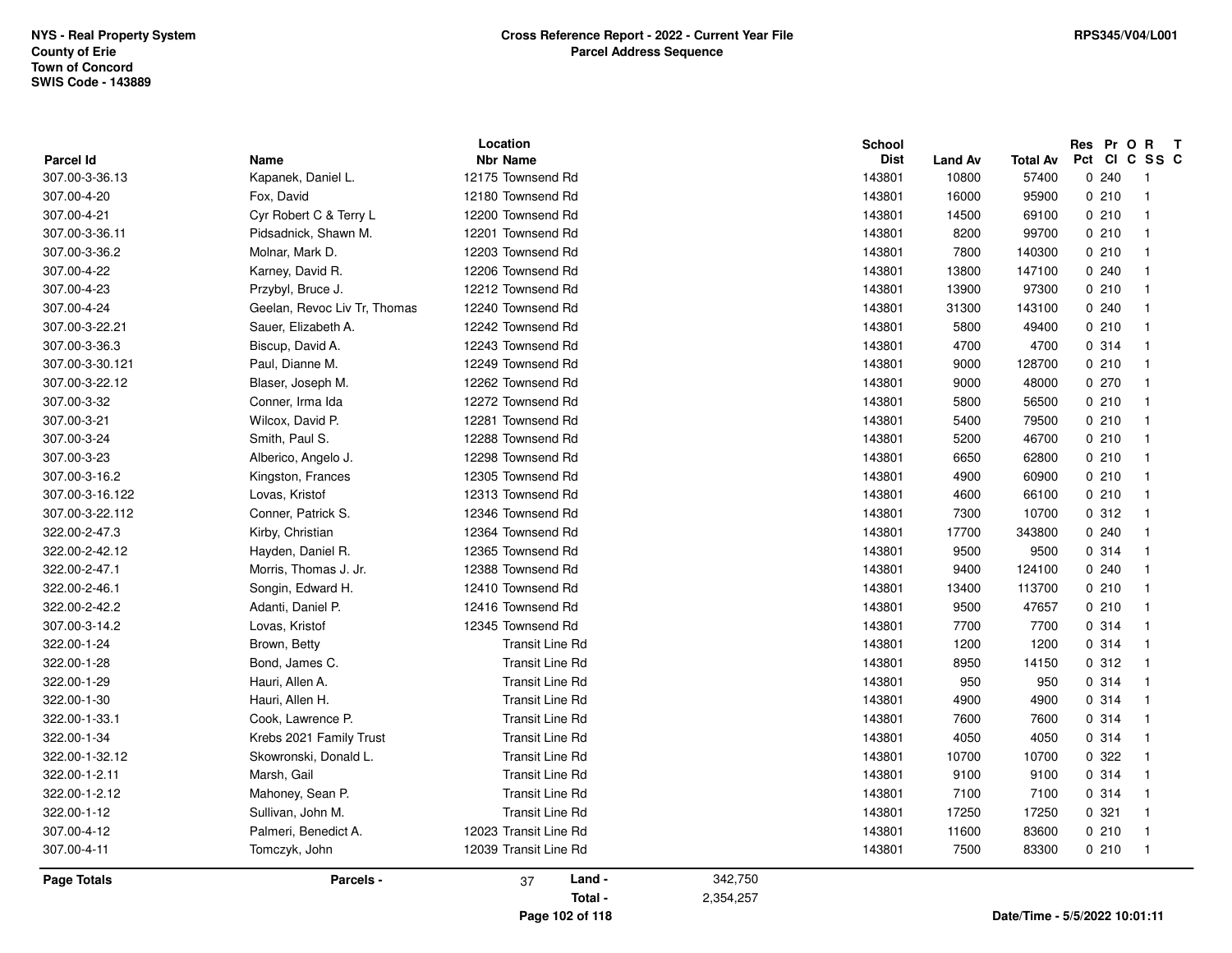|                 |                              |                       | <b>School</b> |             |                | Res Pr O R                    | $\mathbf{T}$ |                          |
|-----------------|------------------------------|-----------------------|---------------|-------------|----------------|-------------------------------|--------------|--------------------------|
| Parcel Id       | Name                         | <b>Nbr Name</b>       |               | <b>Dist</b> | <b>Land Av</b> | Total Av                      | Pct          | CIC SS C                 |
| 306.00-3-9.12   | Goodremote, Gerard W.        | 12050 Transit Line Rd |               | 143801      | 6100           | 69300                         | 0210         | - 1                      |
| 306.00-3-9.11   | Goodremote, George G.        | 12062 Transit Line Rd |               | 143801      | 6300           | 40500                         | 0210         | $\overline{1}$           |
| 306.00-3-9.2    | Goodremote, Joseph M.        | 12070 Transit Line Rd |               | 143801      | 9400           | 53700                         | 0210         | $\overline{1}$           |
| 307.00-4-10     | Post, John C.                | 12081 Transit Line Rd |               | 143801      | 12500          | 112300                        | 0210         | - 1                      |
| 306.00-3-10     | Goodremote, Gerard J.        | 12100 Transit Line Rd |               | 143801      | 8800           | 36700                         | 0210         | - 1                      |
| 307.00-4-9      | Nuwer, Pamela J.             | 12119 Transit Line Rd |               | 143801      | 11600          | 98500                         | 0210         | $\overline{1}$           |
| 306.00-3-11     | Goodremote, Leon C.          | 12140 Transit Line Rd |               | 143801      | 8800           | 35300                         | 0210         | - 1                      |
| 307.00-4-7.1    | Morrison, Kimberly A.        | 12193 Transit Line Rd |               | 143801      | 24400          | 126500                        | 0.240        | $\overline{\mathbf{1}}$  |
| 306.00-3-12     | Donhauser, George A.         | 12200 Transit Line Rd |               | 143801      | 61900          | 115900                        | 0.280        | $\overline{\phantom{0}}$ |
| 307.00-4-6      | George, Jeffery P.           | 12221 Transit Line Rd |               | 143801      | 12500          | 104200                        | 0.240        | $\overline{1}$           |
| 307.00-4-5      | Rotino, John A. Jr           | 12241 Transit Line Rd |               | 143801      | 10300          | 76500                         | 0210         | $\overline{1}$           |
| 307.00-4-4      | King Home Business, LLC      | 12261 Transit Line Rd |               | 143801      | 8900           | 134200                        | 0210         | $\overline{1}$           |
| 307.00-4-3      | Kramer, Richard H.           | 12281 Transit Line Rd |               | 143801      | 8700           | 114200                        | 0210         | $\overline{1}$           |
| 307.00-4-2      | Jordan, John H.              | 12301 Transit Line Rd |               | 143801      | 4800           | 6350                          | 0210         | $\overline{1}$           |
| 307.00-4-1      | Sorrento, Salvatore G.       | 12341 Transit Line Rd |               | 143801      | 9600           | 95400                         | 0.240        | $\overline{1}$           |
| 322.00-1-1      | Zaccardo, Eric               | 12389 Transit Line Rd |               | 143801      | 10700          | 43500                         | 0210         | $\overline{1}$           |
| 322.00-1-2.2    | Alfrets, Lawanda M.          | 12405 Transit Line Rd |               | 143801      | 6150           | 16100                         | 0270         | - 1                      |
| 321.00-1-31.111 | Van Dermeer, Donald J. Jr.   | 12444 Transit Line Rd |               | 143801      | 33000          | 83600                         | 0.240        | $\overline{\phantom{0}}$ |
| 321.00-1-30.1   | Jordan, Mary Ann             | 12508 Transit Line Rd |               | 143801      | 28200          | 59200                         | 66 240       | - 1                      |
| 321.00-2-9      | Sullivan, John M.            | 12670 Transit Line Rd |               | 143801      | 131550         | 181000                        | 0.240        | $\overline{1}$           |
| 322.00-1-41     | Wirfel, Donald R.            | 12741 Transit Line Rd |               | 143801      | 6700           | 91000                         | 0210         | $\overline{1}$           |
| 322.00-1-13.112 | Orcutt, Michael A.           | 12761 Transit Line Rd |               | 143801      | 7100           | 61100                         | 0210         | $\overline{1}$           |
| 322.00-1-40     | Croft, James B.              | 12771 Transit Line Rd |               | 143801      | 6800           | 97600                         | 0210         | $\overline{1}$           |
| 322.00-1-39.2   | O'Hara, Mark C.              | 12777 Transit Line Rd |               | 143801      | 7000           | 122200                        | 0210         | $\overline{1}$           |
| 322.00-1-39.1   | Hayden, Donald R.            | 12783 Transit Line Rd |               | 143801      | 6900           | 95900                         | 0210         | $\overline{1}$           |
| 322.00-1-36     | Hauri, Allen H.              | 12906 Transit Line Rd |               | 143801      | 5900           | 78800                         | 0210         | - 1                      |
| 322.00-1-26     | Visnesky, Jennifer E.        | 12910 Transit Line Rd |               | 143801      | 5400           | 62700                         | 0210         | $\overline{\phantom{0}}$ |
| 322.00-1-27     | Bond, James C.               | 12916 Transit Line Rd |               | 143801      | 5200           | 54500                         | 0210         | $\overline{1}$           |
| 322.00-1-25     | Brown, Betty                 | 12949 Transit Line Rd |               | 143801      | 13600          | 38500                         | 77 240       | - 1                      |
| 322.00-1-31     | Kazmark, Kenneth             | 12988 Transit Line Rd |               | 143801      | 9150           | 26800                         | 0210         | - 1                      |
| 322.00-1-23     | Kessler, Daniel G.           | 13009 Transit Line Rd |               | 143801      | 12300          | 103200                        | 0.240        | - 1                      |
| 322.00-1-32.11  | Skowronski 2017 Family Trust | 13024 Transit Line Rd |               | 143801      | 19500          | 19500                         | 0 322        | $\overline{1}$           |
| 322.00-1-22.12  | Olrogg, Rex L. Jr.           | 13033 Transit Line Rd |               | 143801      | 5900           | 70300                         | 0210         | $\overline{1}$           |
| 322.00-1-32.2   | Kneis, Paul C.               | 13108 Transit Line Rd |               | 143801      | 5900           | 78900                         | 0210         | $\overline{\phantom{1}}$ |
| 322.00-1-33.31  | Hughes, Wayne                | 13112 Transit Line Rd |               | 143801      | 6500           | 6500                          | 0.314        | $\overline{1}$           |
| 322.00-1-33.32  | Hughes, Wayne                | 13116 Transit Line Rd |               | 143801      | 5800           | 18500                         | 0210         | $\overline{1}$           |
| 322.00-1-33.22  | Little, Keith                | 13170 Transit Line Rd |               | 143801      | 7700           | 108500                        | 0210         | $\overline{\phantom{1}}$ |
| Page Totals     | Parcels -                    | Land -<br>37          | 551,550       |             |                |                               |              |                          |
|                 |                              | Total -               | 2,737,450     |             |                |                               |              |                          |
|                 |                              | Page 103 of 118       |               |             |                | Date/Time - 5/5/2022 10:01:11 |              |                          |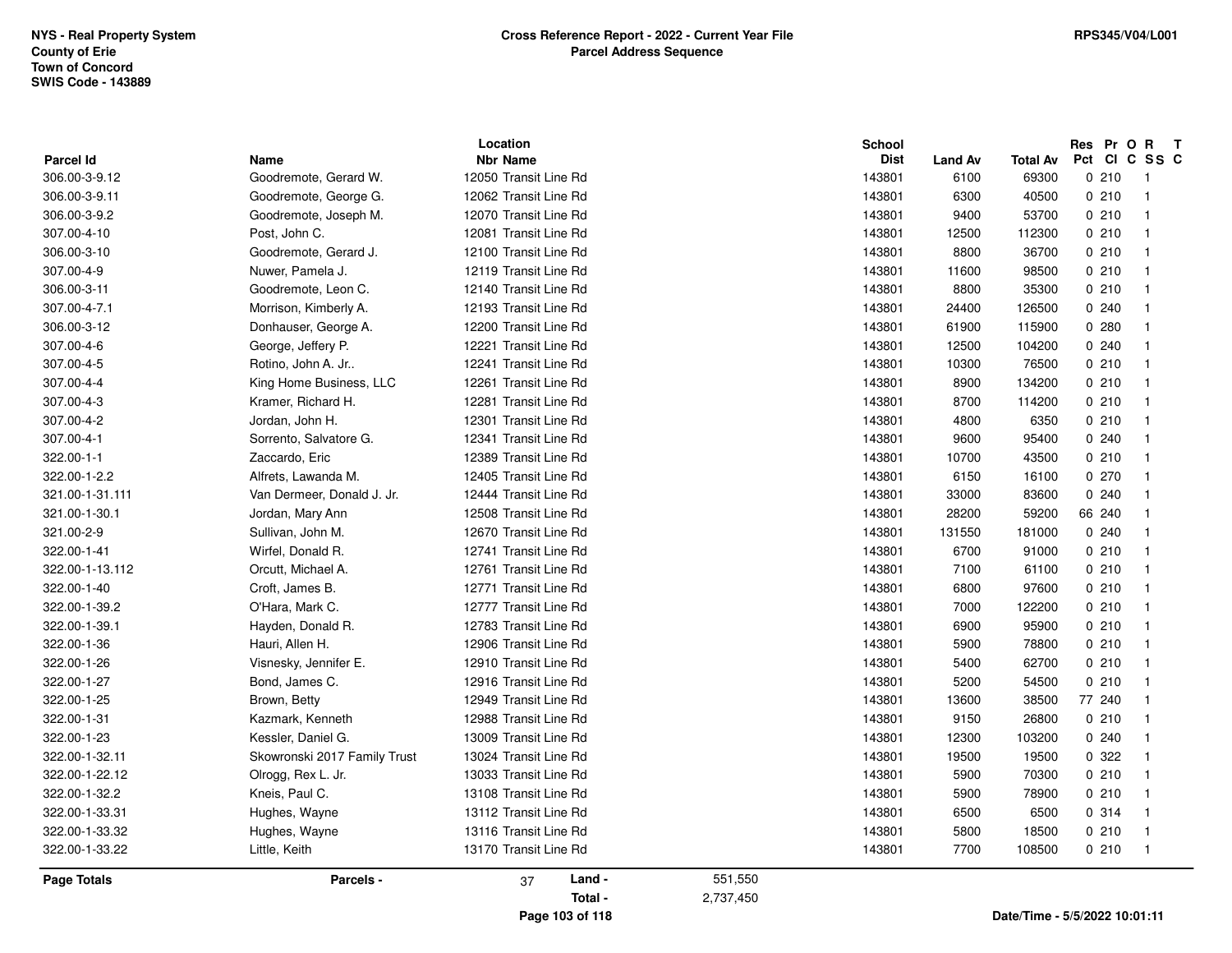|                    | Location                      |                                |         | <b>School</b> |                |                 | Res Pr O R T                  |                          |
|--------------------|-------------------------------|--------------------------------|---------|---------------|----------------|-----------------|-------------------------------|--------------------------|
| <b>Parcel Id</b>   | Name                          | <b>Nbr Name</b>                |         | <b>Dist</b>   | <b>Land Av</b> | <b>Total Av</b> | Pct CI C SS C                 |                          |
| 322.00-1-33.21     | Fuentes, Maria                | 13174 Transit Line Rd          |         | 143801        | 6300           | 78700           | 0210                          | - 1                      |
| 345.00-1-15        | Lyme Allegheny Land           | <b>OTHER Transmission Land</b> |         | 143801        | 39600          | 39600           | 0 885                         | 6                        |
| 274.00-2-3         | Niagara Mohawk Power Corp     | 712140 Transmission Land       |         | 143801        | 1500           | 1500            | 0 882                         | 6                        |
| 307.00-2-26        | Niagara Mohawk Power Corp     | 712140 Transmission Land       |         | 143801        | 16400          | 16400           | 0.882                         | $\,6\,$                  |
| 323.00-1-4         | Niagara Mohawk Power Corp     | 712140 Transmission Land       |         | 143801        | 8800           | 8800            | 0.882                         | 6                        |
| 291.00-1-7         | Niagara Mohawk Power Corp     | 712140 Transmission Land       |         | 143801        | 17300          | 17300           | 0.882                         | $\,6\,$                  |
| 336.00-2-3         | Niagara Mohawk Power Corp     | 712140 Transmission Land       |         | 143801        | 3000           | 3000            | 0.882                         | $\,6\,$                  |
| 323.00-3-4         | Niagara Mohawk Power Corp     | 712140 Transmission Land       |         | 143801        | 1800           | 1800            | 0.882                         | 6                        |
| 308.00-2-11        | Niagara Mohawk Power Corp     | 712140 Transmission Land       |         | 143801        | 1200           | 1200            | 0 882                         | 6                        |
| 274.00-1-10        | Niagara Mohawk Power Corp     | 712140 Transmission Land       |         | 143801        | 16300          | 16300           | 0.882                         | 6                        |
| 666.00-12-1        | <b>National Grid</b>          | 712140 Transmission Line       |         | 143801        | $\mathbf 0$    | 116940          | 0.882                         | 6                        |
| 666.00-12-2        | <b>National Grid</b>          | 712140 Transmission Line       |         | 143801        | $\Omega$       | 167060          | 0 882                         | $\,6\,$                  |
| 334.00-1-24.2      | Posterity Property LLC        | <b>Trevett Rd</b>              |         | 143801        | 3100           | 3100            | 0 314                         | $\mathbf{1}$             |
| 346.00-1-3.12      | Siminski, Mark                | <b>Trevett Rd</b>              |         | 143801        | 19000          | 31900           | 0.312                         | $\overline{\mathbf{1}}$  |
| 346.00-1-4         | Siminski, Mark                | <b>Trevett Rd</b>              |         | 143801        | 3100           | 3100            | 0.314                         | $\overline{1}$           |
| 346.00-1-7         | Stinson, Timothy M.           | <b>Trevett Rd</b>              |         | 143801        | 900            | 900             | 0.314                         | $\mathbf{1}$             |
| 320.00-2-24.112    | Cordova, Ryan S.              | <b>Trevett Rd</b>              |         | 143801        | 6700           | 6700            | 0.314                         | $\mathbf 1$              |
| 289.00-2-14.12     | Kowalski, Bruce M.            | <b>Trevett Rd</b>              |         | 143801        | 11200          | 11200           | 0.322                         | $\overline{1}$           |
| 289.00-2-19        | Horschel, Louis               | <b>Trevett Rd</b>              |         | 143801        | 44200          | 44200           | 0.321                         | $\mathbf{1}$             |
| 274.00-3-1.2       | Hall, Jeanette F.             | <b>Trevett Rd</b>              |         | 143801        | 13400          | 13400           | 0, 105                        | $\overline{1}$           |
| 320.00-1-13        | Rosenswie, Robert V.          | <b>Trevett Rd</b>              |         | 143801        | 24800          | 24800           | 0.322                         | $\mathbf{1}$             |
| 290.00-1-13.2      | Herren, Robert D.             | <b>Trevett Rd</b>              |         | 143801        | 7700           | 7700            | 0 314                         | $\overline{\mathbf{1}}$  |
| 274.01-1-14        | Schunk, Ann                   | <b>Trevett Rd</b>              |         | 143801        | 9950           | 9950            | 0.321                         | $\overline{1}$           |
| 274.01-1-15        | Bishop, Robert J.             | <b>Trevett Rd</b>              |         | 143801        | 5300           | 5300            | 0 314                         | $\mathbf{1}$             |
| 334.00-1-4.12      | Knopf, Robert Henry           | <b>Trevett Rd</b>              |         | 143801        | 2000           | 2000            | 0 322                         | $\mathbf 1$              |
| 305.00-2-45        | Warner, Michael D.            | <b>Trevett Rd</b>              |         | 143801        | 6500           | 6500            | 0.314                         | $\overline{1}$           |
| 290.00-1-19.112    | Heary, Irene L.               | <b>Trevett Rd</b>              |         | 143801        | 9400           | 9400            | 0.314                         | $\overline{1}$           |
| 289.00-2-12.121    | Monin, James David            | <b>Trevett Rd</b>              |         | 143801        | 14400          | 14400           | 0.322                         | $\overline{1}$           |
| 334.00-1-13        | Reilly, Michael P.            | <b>Trevett Rd</b>              |         | 143801        | 17250          | 17250           | 0.322                         | $\mathbf{1}$             |
| 289.00-2-12.122    | Burns, Richard S. Jr          | <b>Trevett Rd</b>              |         | 143801        | 50             | 50              | 0.314                         | $\mathbf{1}$             |
| 290.00-1-25.1      | Zablonski, Lawrence J.        | <b>Trevett Rd</b>              |         | 143801        | 9800           | 9800            | 0.314                         | $\mathbf{1}$             |
| 290.00-1-25.211    | Keen, Pamela H.               | <b>Trevett Rd</b>              |         | 143801        | 12000          | 12000           | 0.322                         | $\overline{1}$           |
| 290.00-1-25.212    | Keen, Linda F.                | <b>Trevett Rd</b>              |         | 143801        | 12000          | 12000           | 0.322                         | $\mathbf{1}$             |
| 334.00-1-21        | <b>Posterity Property Llc</b> | <b>Trevett Rd</b>              |         | 143801        | 6300           | 6300            | 0.314                         | $\mathbf{1}$             |
| 334.00-1-22        | Posterity Property Llc        | <b>Trevett Rd</b>              |         | 143801        | 17600          | 17600           | 0 322                         | $\mathbf 1$              |
| 274.03-1-14.2      | Santonocito, John J.          | <b>Trevett Rd</b>              |         | 143801        | 6500           | 6500            | 0.314                         | $\overline{1}$           |
| 274.03-1-15        | Kruszka, Molly A.             | <b>Trevett Rd</b>              |         | 143801        | 200            | 200             | 0.314                         | $\overline{\phantom{1}}$ |
| <b>Page Totals</b> | Parcels -                     | Land -<br>37                   | 375,550 |               |                |                 |                               |                          |
|                    |                               | Total -                        | 744,850 |               |                |                 |                               |                          |
|                    |                               | Page 104 of 118                |         |               |                |                 | Date/Time - 5/5/2022 10:01:11 |                          |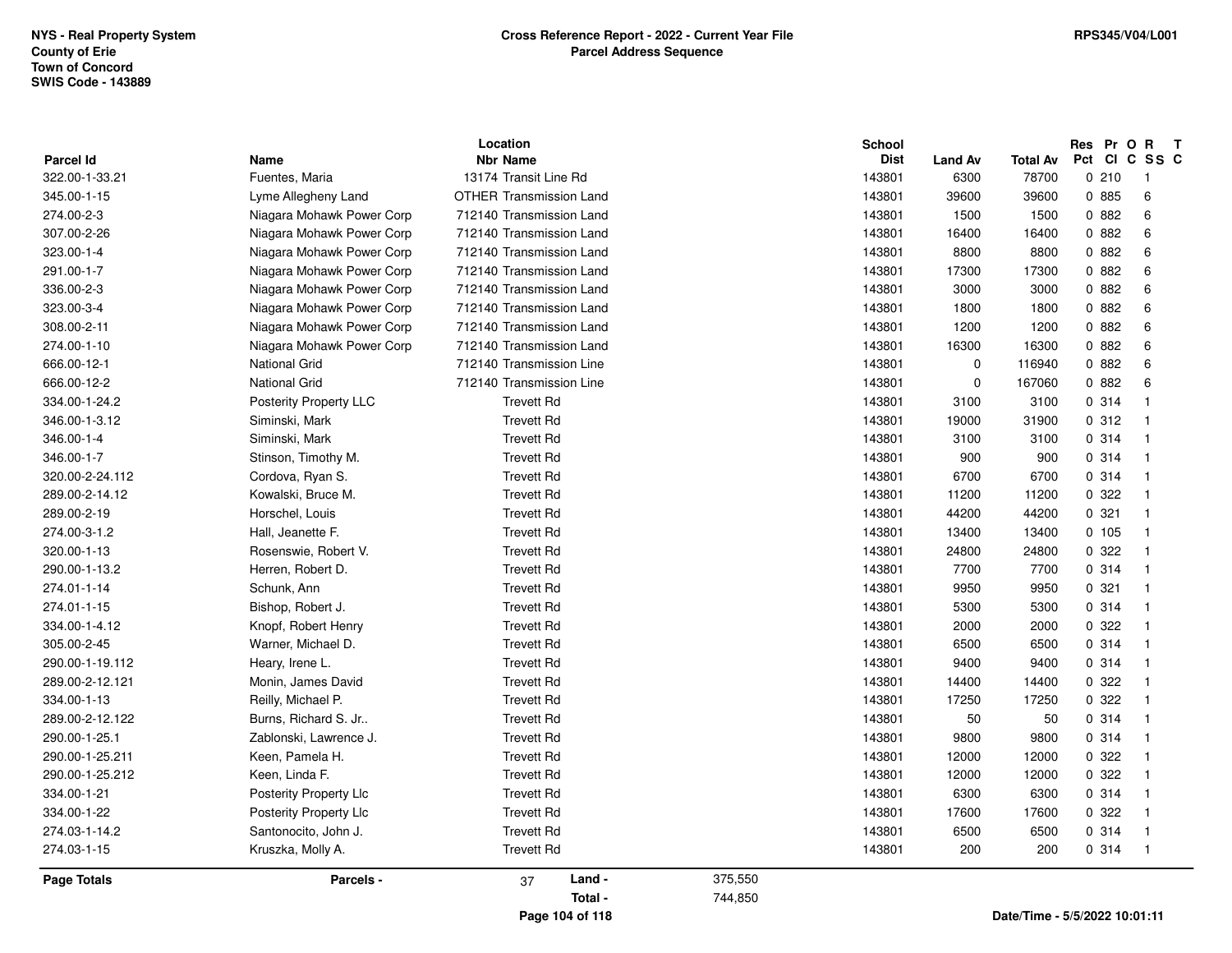|                             |                             | Location                             |                      | School                |                         |                          | Res Pr O R                    | $\mathbf{T}$             |
|-----------------------------|-----------------------------|--------------------------------------|----------------------|-----------------------|-------------------------|--------------------------|-------------------------------|--------------------------|
| Parcel Id<br>320.00-2-25.11 | Name<br>DSH & Son's, LLC    | <b>Nbr Name</b><br><b>Trevett Rd</b> |                      | <b>Dist</b><br>143801 | <b>Land Av</b><br>15300 | <b>Total Av</b><br>15300 | Pct CI C SS C<br>0.322        | - 1                      |
| 305.00-2-42                 | Broussard, Robin            | <b>Trevett Rd</b>                    |                      | 143801                | 6400                    | 6400                     | 0.314                         | $\overline{1}$           |
| 274.03-1-18.1               | Burns, William J.           | <b>Trevett Rd</b>                    |                      | 143801                | 8000                    | 8000                     | 0.314                         | $\overline{1}$           |
| 320.00-2-27                 |                             | <b>Trevett Rd</b>                    |                      |                       |                         |                          |                               |                          |
|                             | Home Gregory J              |                                      |                      | 143801                | 500                     | 500                      | 0.314                         | - 1                      |
| 274.03-1-20                 | Walla, Edward F.            | <b>Trevett Rd</b>                    |                      | 143801                | 1700                    | 1700                     | 0 314                         | - 1                      |
| 321.00-1-1.112              | Hoffman, Daniel             | <b>Trevett Rd</b>                    |                      | 143801                | 16800                   | 16800                    | 0 322                         | - 1                      |
| 306.00-1-2.31               | Smouse, Edward O.           | <b>Trevett Rd</b>                    |                      | 143801                | 8200                    | 8200                     | 0.314                         | $\overline{\mathbf{1}}$  |
| 320.00-2-28.1               | McCulloch, Mary             | <b>Trevett Rd</b>                    |                      | 143801                | 1300                    | 1300                     | 0 314                         | - 1                      |
| 305.00-2-41.112             | Giordano, Frank P.          | <b>Trevett Rd</b>                    |                      | 143801                | 6200                    | 6200                     | 0.314                         | $\overline{1}$           |
| 334.00-1-12.1               | Reilly, Michael             | <b>Trevett Rd</b>                    |                      | 143801                | 6700                    | 6700                     | 0.314                         | $\overline{1}$           |
| 305.00-2-14.12              | Smith, Jody M.              | <b>Trevett Rd</b>                    |                      | 143801                | 41200                   | 41200                    | 0.322                         | $\overline{1}$           |
| 274.00-3-6                  | Heary, Anthony              | <b>Trevett Rd</b>                    |                      | 143801                | 11300                   | 11300                    | 0.322                         | - 1                      |
| 289.00-1-13                 | Beres, Michael A.           | <b>Trevett Rd</b>                    |                      | 145801                | 4200                    | 4200                     | 0 340                         | - 1                      |
| 274.01-1-1.1                | Hoffnung, David             | 10015 Trevett Rd                     |                      | 143801                | 8000                    | 61500                    | 0210                          | - 1                      |
| 274.01-1-17.1               | Dobson, Mitchell H.         | 10016 Trevett Rd                     |                      | 143801                | 12760                   | 67400                    | 0210                          | $\overline{\mathbf{1}}$  |
| 274.01-1-1.21               | Stockman, Michael A.        | 10021 Trevett Rd                     |                      | 143801                | 11700                   | 55500                    | 0210                          | - 1                      |
| 274.01-1-16.3               | Yamin, Brenda               | 10030 Trevett Rd                     |                      | 143801                | 8700                    | 53800                    | 0.240                         | $\mathbf{I}$             |
| 274.01-1-16.2               | Bishop, Guy W.              | 10034 Trevett Rd                     |                      | 143801                | 8700                    | 55300                    | 0240                          | $\overline{1}$           |
| 274.01-1-1.22               | Lexer, Jeff                 | 10037 Trevett Rd                     |                      | 143801                | 10600                   | 39700                    | 0210                          | - 1                      |
| 274.01-1-16.1               | Bishop, Robert J.           | 10038 Trevett Rd                     |                      | 143801                | 8700                    | 74800                    | 0240                          | $\overline{1}$           |
| 274.01-1-2                  | Lux, Peter M.               | 10059 Trevett Rd                     |                      | 143801                | 4200                    | 41400                    | 0210                          | $\overline{1}$           |
| 274.01-1-13                 | Howard, David D.            | 10062 Trevett Rd                     |                      | 143801                | 7700                    | 44800                    | 0210                          | - 1                      |
| 274.01-1-5.2                | Erie County Water Authority | 10063 Trevett Rd                     |                      | 143801                | 3100                    | 6100                     | 0822                          | 8                        |
| 274.01-1-5.1                | Bishop, Linda A.            | 10075 Trevett Rd                     |                      | 143801                | 18400                   | 93100                    | 0210                          | - 1                      |
| 274.01-1-8                  | Barsh, Kenneth G.           | 10136 Trevett Rd                     |                      | 143801                | 7000                    | 65800                    | 0210                          | - 1                      |
| 274.03-1-1.21               | Hornung, Donald A.          | 10137 Trevett Rd                     |                      | 143801                | 7400                    | 51000                    | 0210                          | - 1                      |
| 274.03-1-1.11               | Strawberry Jam A, LLC       | 10139 Trevett Rd                     |                      | 143801                | 4800                    | 47900                    | 0220                          | - 1                      |
| 274.01-1-7                  | McNerney, James M.          | 10140 Trevett Rd                     |                      | 143801                | 6300                    | 50900                    | 0210                          | - 1                      |
| 274.01-1-6.1                | Schunk, Ann                 | 10143 Trevett Rd                     |                      | 143801                | 10900                   | 67000                    | 0210                          | $\overline{\mathbf{1}}$  |
| 274.01-1-12                 | Bauer, Kenneth              | 10144 Trevett Rd                     |                      | 143801                | 5900                    | 46300                    | 0210                          | - 1                      |
| 274.01-1-11                 | Blesy, Marie                | 10150 Trevett Rd                     |                      | 143801                | 8100                    | 56700                    | 0210                          | $\overline{1}$           |
| 274.01-1-10                 | Sample, Tod Eric            | 10160 Trevett Rd                     |                      | 143801                | 6900                    | 50900                    | 0210                          | $\overline{\phantom{0}}$ |
| 274.01-1-6.2                | Strawberry Jam A, LLC       | 10165 Trevett Rd                     |                      | 143801                | 6100                    | 49300                    | 0220                          | - 1                      |
| 274.01-1-9                  | Kuerzdoerfer, Fredrick      | 10170 Trevett Rd                     |                      | 143801                | 6900                    | 48900                    | 0210                          | $\overline{1}$           |
| 274.03-1-2                  | Burke, Thomas D.            | 10219 Trevett Rd                     |                      | 143801                | 7900                    | 82700                    | 0210                          | $\overline{\phantom{0}}$ |
| 274.03-1-3                  | Koepka, Grant Russell       | 10239 Trevett Rd                     |                      | 143801                | 5900                    | 55000                    | 0210                          | - 1                      |
| 274.03-1-19                 | Zabawa, John F.             | 10272 Trevett Rd                     |                      | 143801                | 6100                    | 57200                    | 0210                          | $\overline{\phantom{0}}$ |
| <b>Page Totals</b>          | Parcels -                   | 37                                   | Land -<br>320,560    |                       |                         |                          |                               |                          |
|                             |                             |                                      | Total -<br>1,450,800 |                       |                         |                          |                               |                          |
|                             |                             | Page 105 of 118                      |                      |                       |                         |                          | Date/Time - 5/5/2022 10:01:11 |                          |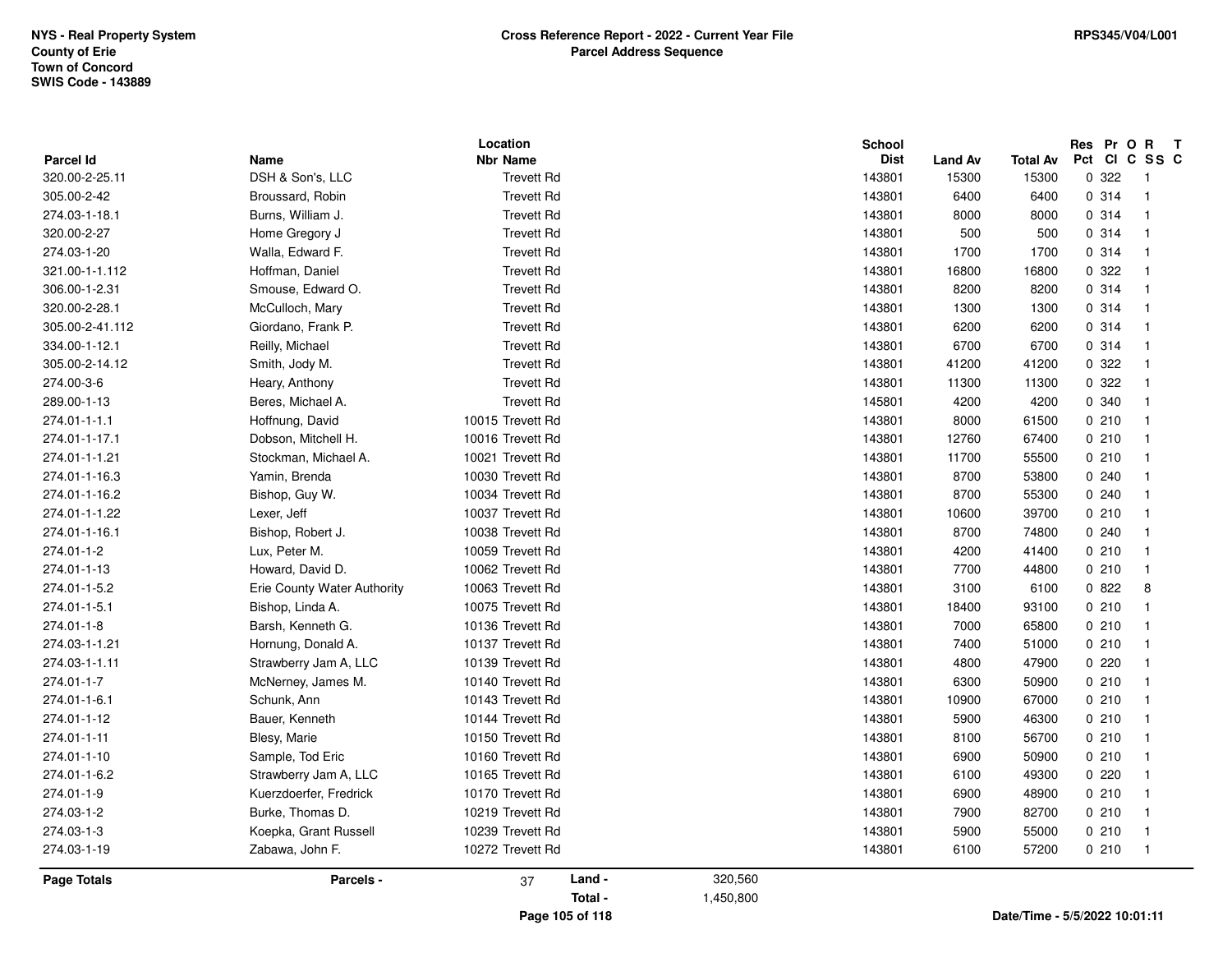|                 |                            | Location         |           | School      |                |                               | Res Pr O R | $\mathbf{T}$             |
|-----------------|----------------------------|------------------|-----------|-------------|----------------|-------------------------------|------------|--------------------------|
| Parcel Id       | Name                       | <b>Nbr Name</b>  |           | <b>Dist</b> | <b>Land Av</b> | <b>Total Av</b>               | Pct        | CICSSC                   |
| 274.03-1-21     | Burns, William J.          | 10302 Trevett Rd |           | 143801      | 10800          | 44700                         | 0210       | $\overline{\phantom{0}}$ |
| 274.03-1-4      | Stephenson, Charles E. Jr. | 10305 Trevett Rd |           | 143801      | 34600          | 196500                        | 0240       | $\overline{\mathbf{1}}$  |
| 274.03-1-18.2   | Lehr, Richard J.           | 10328 Trevett Rd |           | 143801      | 21500          | 112600                        | 0240       | $\overline{1}$           |
| 274.03-1-5      | Dommer, Michael A.         | 10331 Trevett Rd |           | 143801      | 9300           | 73100                         | 0210       | $\overline{1}$           |
| 274.03-1-6      | Lambert, Charles           | 10343 Trevett Rd |           | 143801      | 8100           | 44000                         | 0210       | $\overline{1}$           |
| 274.03-1-7      | O'brien, Kevin P.          | 10355 Trevett Rd |           | 143801      | 7800           | 53200                         | 0210       | $\overline{1}$           |
| 274.03-1-8      | Sciarrino, Kristen         | 10363 Trevett Rd |           | 143801      | 5900           | 71500                         | 0210       | $\overline{1}$           |
| 274.03-1-17     | Kruszka, Molly A.          | 10368 Trevett Rd |           | 143801      | 17400          | 64500                         | 0240       | $\overline{1}$           |
| 274.03-1-16     | Avery, William E.          | 10376 Trevett Rd |           | 143801      | 15400          | 72100                         | 0210       | - 1                      |
| 274.03-1-14.12  | Haag, Richard D.           | 10378 Trevett Rd |           | 143801      | 7300           | 102500                        | 0210       | - 1                      |
| 274.03-1-14.11  | Haag, Kevin R.             | 10384 Trevett Rd |           | 143801      | 10700          | 91600                         | 0210       | $\overline{1}$           |
| 274.03-1-9      | Jenis, Brian E.            | 10399 Trevett Rd |           | 143801      | 7900           | 84500                         | 0210       | $\overline{1}$           |
| 274.03-1-13     | Santonocito, John J.       | 10400 Trevett Rd |           | 143801      | 5000           | 91200                         | 0210       | - 1                      |
| 274.03-1-10     | Gurney, Scott              | 10435 Trevett Rd |           | 143801      | 22700          | 80300                         | 0.240      | - 1                      |
| 274.03-1-11     | Rinus, William J.          | 10473 Trevett Rd |           | 143801      | 8600           | 67500                         | 0210       | $\overline{1}$           |
| 274.03-1-12     | Hall, James                | 10499 Trevett Rd |           | 143801      | 8000           | 55800                         | 0210       | $\overline{1}$           |
| 274.00-3-7      | Heary, Anthony             | 10590 Trevett Rd |           | 143801      | 30300          | 71900                         | 66 240     | - 1                      |
| 290.00-1-1.12   | Minko, Alexander A.        | 10877 Trevett Rd |           | 143801      | 12300          | 26700                         | 0.312      | - 1                      |
| 274.00-3-2.1    | Wingeier, Linda Marie      | 10880 Trevett Rd |           | 143801      | 49300          | 75100                         | 0240       | $\overline{\mathbf{1}}$  |
| 290.00-1-2      | Krohn, Mark K.             | 10885 Trevett Rd |           | 143801      | 3500           | 60000                         | 0210       | $\overline{1}$           |
| 290.00-1-1.2    | Issler, Jeffrey M.         | 10901 Trevett Rd |           | 143801      | 10400          | 91600                         | 0.240      | $\overline{1}$           |
| 290.00-1-1.112  | West, Robert A.            | 10931 Trevett Rd |           | 143801      | 7900           | 107700                        | 0210       | - 1                      |
| 290.00-1-22     | Lavin, Deborah             | 10941 Trevett Rd |           | 143801      | 8100           | 113500                        | 0210       | $\overline{1}$           |
| 289.00-2-22     | Kujawa, Kevin              | 10942 Trevett Rd |           | 143801      | 11400          | 59300                         | 0.240      | $\overline{\mathbf{1}}$  |
| 290.00-1-21     | Kalinowski, Brad           | 10959 Trevett Rd |           | 143801      | 9400           | 66500                         | 0210       | $\overline{1}$           |
| 289.00-2-23     | Kujawa Brian P             | 10963 Trevett Rd |           | 143801      | 5600           | 57800                         | 0210       | - 1                      |
| 289.00-2-11     | Horan, Laura M.            | 10967 Trevett Rd |           | 143801      | 5400           | 73300                         | 0210       | -1                       |
| 289.00-2-12.11  | Wengewicz, Robert          | 10971 Trevett Rd |           | 143801      | 19000          | 95600                         | 0240       | $\overline{\mathbf{1}}$  |
| 289.00-2-12.222 | Burns, Richard S.          | 10973 Trevett Rd |           | 143801      | 5100           | 91700                         | 0210       | $\overline{1}$           |
| 289.00-2-12.21  | Beres, Michael             | 10975 Trevett Rd |           | 143801      | 17600          | 101200                        | 0240       | $\overline{\phantom{0}}$ |
| 289.00-2-13     | Beres, Daniel M.           | 10977 Trevett Rd |           | 143801      | 30000          | 125100                        | 0240       | $\overline{\mathbf{1}}$  |
| 289.00-2-14.2   | Kowalski, Bruce M.         | 10988 Trevett Rd |           | 143801      | 3100           | 61300                         | 0210       | $\overline{\phantom{0}}$ |
| 290.00-1-17.1   | Pefley, Alex               | 11101 Trevett Rd |           | 143801      | 4300           | 60600                         | 0.260      | $\overline{1}$           |
| 290.00-1-6.12   | Heary, Valentina           | 11151 Trevett Rd |           | 143801      | 5700           | 70600                         | 0210       | $\overline{\mathbf{1}}$  |
| 290.00-1-19.12  | Heary, Kevin M.            | 11175 Trevett Rd |           | 143801      | 6500           | 81900                         | 0210       | $\overline{1}$           |
| 290.00-1-6.2    | Mrugala, Richard L.        | 11179 Trevett Rd |           | 143801      | 9400           | 86700                         | 0210       | $\overline{1}$           |
| 289.00-2-14.11  | Kowalski, James A.         | 11238 Trevett Rd |           | 143801      | 28600          | 126100                        | 0 112      | $\overline{1}$           |
| Page Totals     | Parcels -                  | Land -<br>37     | 483,900   |             |                |                               |            |                          |
|                 |                            | Total -          | 3,009,800 |             |                |                               |            |                          |
|                 |                            | Page 106 of 118  |           |             |                | Date/Time - 5/5/2022 10:01:11 |            |                          |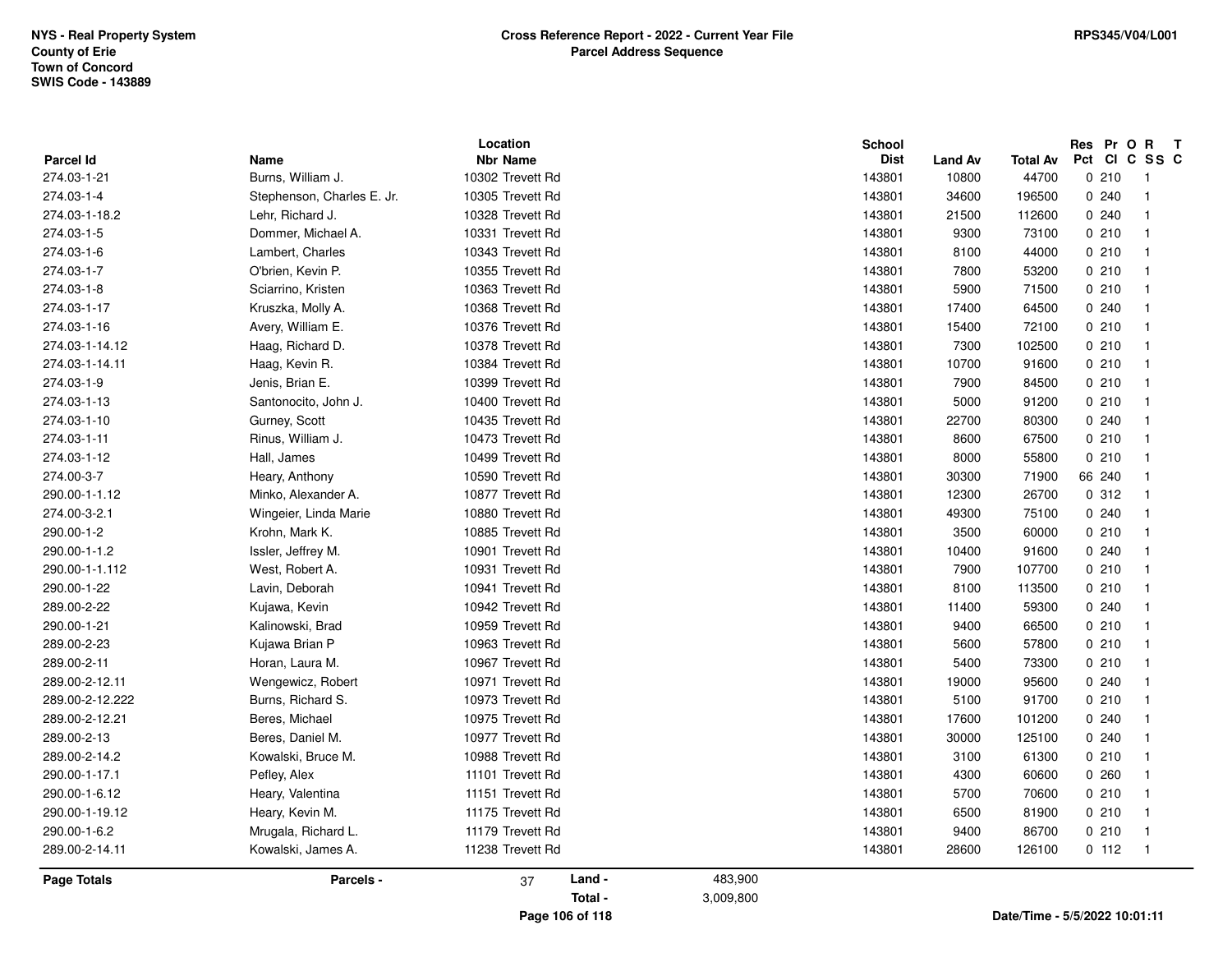| <b>Parcel Id</b>   | <b>Name</b>                 | Location<br><b>Nbr Name</b> |           | School<br><b>Dist</b><br><b>Land Av</b> | <b>Total Av</b> | Res Pr O R<br>Pct CI C SS C         | $\mathbf{T}$ |
|--------------------|-----------------------------|-----------------------------|-----------|-----------------------------------------|-----------------|-------------------------------------|--------------|
| 289.00-2-15        | Schneider, William P.       | 11288 Trevett Rd            |           | 143801<br>34500                         | 112400          | 0240<br>$\overline{\phantom{1}}$    |              |
| 289.00-2-16        | Maj, Michael P.             | 11320 Trevett Rd            |           | 143801<br>6900                          | 63100           | 0210<br>$\overline{1}$              |              |
| 290.00-1-23.2      | Heary, Joanna               | 11357 Trevett Rd            |           | 143801<br>7300                          | 68200           | 0210<br>- 1                         |              |
| 290.00-1-9         | Mohler, Leo R.              | 11369 Trevett Rd            |           | 143801<br>4200                          | 12900           | 0270<br>$\overline{1}$              |              |
| 289.00-2-17        | Schneider, William P.       | 11370 Trevett Rd            |           | 143801<br>9200                          | 116600          | 0210<br>$\overline{\phantom{0}}$    |              |
| 290.00-1-18.2      | Schamann, Matthew J.        | 11381 Trevett Rd            |           | 143801<br>6500                          | 72300           | 0210<br>- 1                         |              |
| 290.00-1-26        | Zablonski, Lawrence         | 11411 Trevett Rd            |           | 143801<br>16200                         | 113000          | 0.240<br>$\overline{\mathbf{1}}$    |              |
| 289.00-2-18        | Blasz, Michael              | 11438 Trevett Rd            |           | 143801<br>23400                         | 54000           | 66 120<br>$\overline{\mathbf{1}}$   |              |
| 290.00-1-25.22     | Bursee, William Jr.         | 11455 Trevett Rd            |           | 143801<br>14900                         | 122600          | 0240<br>- 1                         |              |
| 290.00-1-18.12     | Josker, Kelly A.            | 11541 Trevett Rd            |           | 143801<br>12000                         | 65800           | 0270<br>$\overline{\phantom{0}}$    |              |
| 290.00-1-18.112    | Rau, Jeff A.                | 11549 Trevett Rd            |           | 143801<br>12800                         | 93300           | 0.240<br>- 1                        |              |
| 305.00-2-16.1      | Luther, Margaret E.         | 11596 Trevett Rd            |           | 143801<br>3500                          | 49300           | 0210<br>$\overline{1}$              |              |
| 306.00-1-2.5       | Contro, Anthony V.          | 11617 Trevett Rd            |           | 143801<br>7200                          | 95900           | 0210<br>$\overline{\phantom{0}}$ 1  |              |
| 305.00-2-14.11     | Clarkson, Ross              | 11630 Trevett Rd            |           | 143801<br>6800                          | 6800            | 0.314<br>$\overline{\phantom{0}}$ 1 |              |
| 306.00-1-2.4       | Bleyle, Janet M.            | 11635 Trevett Rd            |           | 143801<br>7200                          | 139600          | 0220<br>- 1                         |              |
| 305.00-2-15        | Clarkson, Ross G.           | 11642 Trevett Rd            |           | 143801<br>7000                          | 49400           | 0210<br>$\overline{1}$              |              |
| 306.00-1-2.32      | Smouse, Edward O.           | 11643 Trevett Rd            |           | 143801<br>8400                          | 89700           | 0210<br>$\overline{1}$              |              |
| 306.00-1-2.2       | Keen, Linda F.              | 11725 Trevett Rd            |           | 143801<br>11300                         | 100800          | 0240<br>- 1                         |              |
| 305.00-2-39.121    | Emerling, Philip G & Rita J | 11770 Trevett Rd            |           | 143801<br>6500                          | 55700           | 0210<br>- 1                         |              |
| 306.00-1-2.1       | Stubblebine, George T.      | 11777 Trevett Rd            |           | 143801<br>11100                         | 151600          | 0.240<br>- 1                        |              |
| 305.00-2-10.211    | Clark, Ronald W.            | 11780 Trevett Rd            |           | 143801<br>21400                         | 52300           | 0270<br>- 1                         |              |
| 306.00-1-1.4       | Walters, Judith S.          | 11801 Trevett Rd            |           | 143801<br>6900                          | 106200          | 0210<br>- 1                         |              |
| 305.00-2-10.12     | Tiebor, David A.            | 11810 Trevett Rd            |           | 143801<br>6100                          | 67700           | 0210<br>- 1                         |              |
| 306.00-1-1.3       | Blidy, Christopher          | 11843 Trevett Rd            |           | 143801<br>6900                          | 100900          | 0210<br>$\overline{1}$              |              |
| 305.00-2-10.13     | Vail, William C.            | 11860 Trevett Rd            |           | 143801<br>6100                          | 93500           | 0210<br>$\overline{1}$              |              |
| 305.00-2-10.112    | Johnson, Arnold J.          | 11882 Trevett Rd            |           | 143801<br>6400                          | 99000           | 0210<br>- 1                         |              |
| 306.00-1-1.2       | Koelemeyer, Peter J.        | 11887 Trevett Rd            |           | 143801<br>6900                          | 135600          | 0210<br>$\overline{1}$              |              |
| 306.00-1-1.12      | Bless, Richard W.           | 11932 Trevett Rd            |           | 143801<br>6300                          | 77300           | 0210<br>- 1                         |              |
| 306.00-1-1.111     | Stetler, Jennifer Lynn      | 11990 Trevett Rd            |           | 143801<br>10400                         | 99000           | 0240<br>$\overline{1}$              |              |
| 305.00-2-41.12     | Giordano, Frank P.          | 11998 Trevett Rd            |           | 143801<br>7200                          | 133400          | 0210<br>$\overline{1}$              |              |
| 305.00-2-17.11     | Cheman, Michael G.          | 12156 Trevett Rd            |           | 143801<br>7100                          | 148300          | 0210<br>$\overline{\phantom{0}}$ 1  |              |
| 305.00-2-40        | Brzuszkiewicz, Jon          | 12240 Trevett Rd            |           | 143801<br>8000                          | 25300           | 0270<br>$\overline{\phantom{0}}$ 1  |              |
| 305.00-2-19.112    | Luther, Nicholas D.         | 12282 Trevett Rd            |           | 143801<br>8700                          | 8700            | 0.314<br>- 1                        |              |
| 305.00-2-46        | Sherlock, Jacob             | 12326 Trevett Rd            |           | 143801<br>7000                          | 40500           | 77 210<br>$\overline{1}$            |              |
| 306.00-1-19.21     | Warren, John D.             | 12399 Trevett Rd            |           | 143801<br>6300                          | 56100           | 0210<br>$\overline{1}$              |              |
| 306.00-1-21.1      | Barrett, Tyler              | 12415 Trevett Rd            |           | 143801<br>5800                          | 115000          | 0210<br>- 1                         |              |
| 306.00-1-19.12     | Fisher, Curtis A.           | 12421 Trevett Rd            |           | 143801<br>7400                          | 95900           | 0210<br>$\overline{\phantom{0}}$    |              |
| <b>Page Totals</b> | Parcels -                   | Land -<br>37                | 351,800   |                                         |                 |                                     |              |
|                    |                             | Total -                     | 3,087,700 |                                         |                 |                                     |              |
|                    |                             | Page 107 of 118             |           |                                         |                 | Date/Time - 5/5/2022 10:01:11       |              |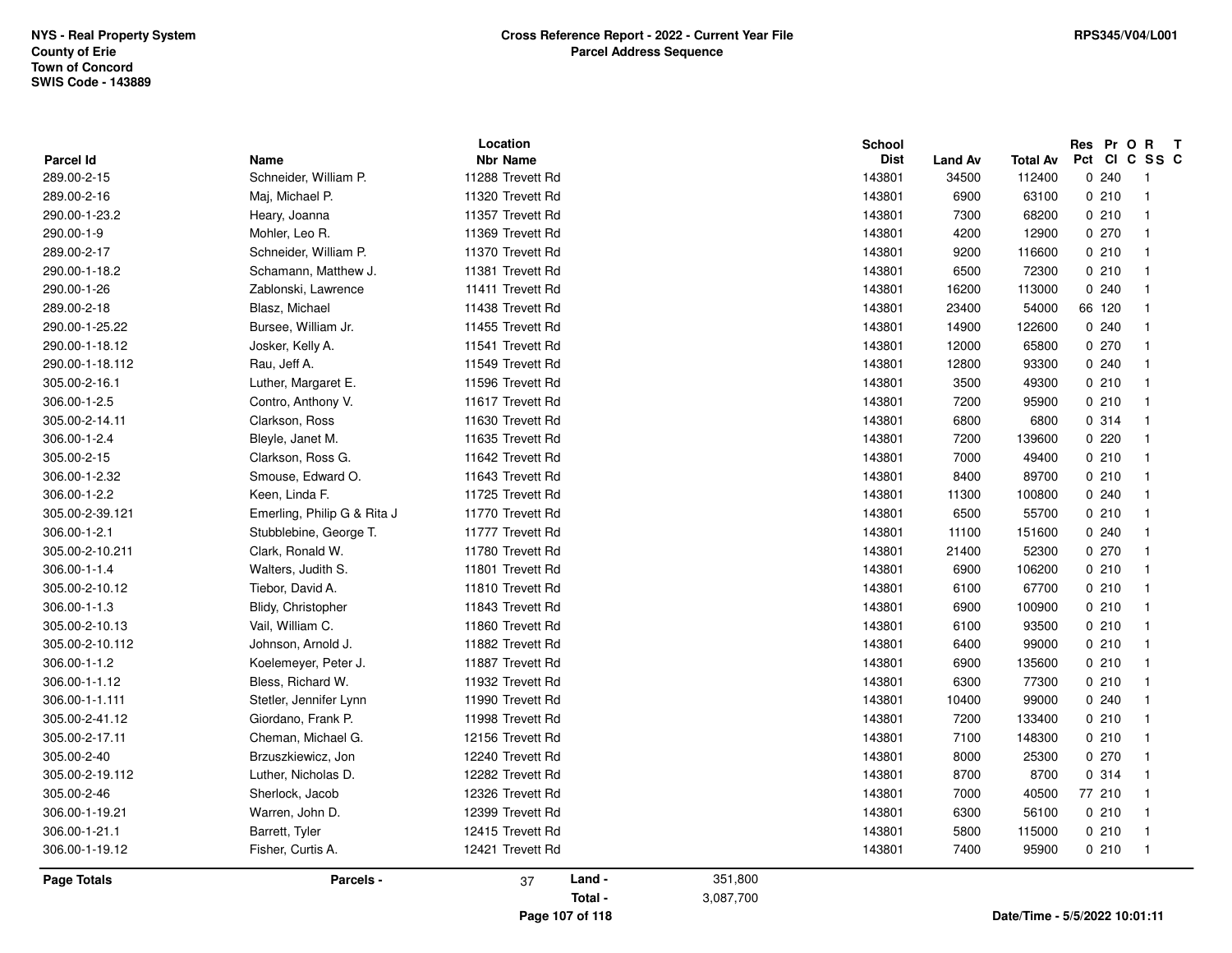| <b>Parcel Id</b>   | Name                   | Location<br><b>Nbr Name</b> |           | <b>School</b><br><b>Dist</b><br><b>Land Av</b> | <b>Total Av</b> | Res Pr O R<br>Pct<br>CICSSC        | $\mathbf{T}$ |
|--------------------|------------------------|-----------------------------|-----------|------------------------------------------------|-----------------|------------------------------------|--------------|
| 321.00-1-2         | Klein, Lester          | 12453 Trevett Rd            |           | 143801<br>7900                                 | 11400           | 0280<br>$\overline{\phantom{0}}$ 1 |              |
| 320.00-1-12        | Robinson, Carolyn Ann  | 12504 Trevett Rd            |           | 143801<br>32100                                | 90500           | 0240<br>$\overline{\phantom{0}}$ 1 |              |
| 320.00-1-25.1      | Horschel, Karl         | 12510 Trevett Rd            |           | 143801<br>19900                                | 19900           | 0.321<br>$\overline{1}$            |              |
| 321.00-1-38.1      | Thurnherr, Keith E.    | 12511 Trevett Rd            |           | 143801<br>11000                                | 115900          | 0240<br>- 1                        |              |
| 321.00-1-38.2      | Lanza, Anthony         | 12513 Trevett Rd            |           | 143801<br>11400                                | 109200          | 0240<br>$\overline{\phantom{0}}$   |              |
| 320.00-1-23.2      | Brunner, Kyle W.       | 12515 Trevett Rd            |           | 143801<br>5500                                 | 115000          | 0210<br>$\overline{1}$             |              |
| 320.00-1-23.1      | Goodridge, Jeffrey S.  | 12517 Trevett Rd            |           | 143801<br>5700                                 | 112100          | 0210<br>- 1                        |              |
| 320.00-1-14.212    | Wozniak, Jacob M.      | 12554 Trevett Rd            |           | 143801<br>6100                                 | 78600           | 0210<br>$\overline{1}$             |              |
| 320.00-1-24        | Cramer, Shawn M.       | 12569 Trevett Rd            |           | 143801<br>5900                                 | 43400           | 0210<br>$\overline{\phantom{0}}$   |              |
| 320.00-1-14.221    | Robinson, Rachel B.    | 12612 Trevett Rd            |           | 143801<br>5600                                 | 72900           | 0210<br>- 1                        |              |
| 320.00-1-26        | Geiger, David          | 12640 Trevett Rd            |           | 143801<br>6100                                 | 12200           | 0 314<br>- 1                       |              |
| 320.00-2-25.12     | Lightcap, Robert       | 12680 Trevett Rd            |           | 143801<br>17100                                | 54000           | 77 240<br>$\overline{1}$           |              |
| 320.00-2-32.12     | Karney, Jonathan David | 12720 Trevett Rd            |           | 143801<br>6300                                 | 80800           | 0210<br>$\overline{1}$             |              |
| 320.00-2-24.12     | Bowen, Robert R.       | 13008 Trevett Rd            |           | 143801<br>6700                                 | 80000           | 0210<br>$\overline{1}$             |              |
| 320.00-2-28.21     | McCulloch, Frank J.    | 13028 Trevett Rd            |           | 143801<br>23600                                | 76100           | 0240<br>$\overline{1}$             |              |
| 320.00-2-30        | Marvin, Kevin A.       | 13090 Trevett Rd            |           | 143801<br>4200                                 | 49200           | 0210<br>$\overline{1}$             |              |
| 320.00-2-31        | Knopf, Norma E.        | 13107 Trevett Rd            |           | 143801<br>4100                                 | 31200           | 0210<br>- 1                        |              |
| 334.00-1-1.12      | Godert, Jack M.        | 13113 Trevett Rd            |           | 143801<br>15600                                | 131500          | 77 240<br>- 1                      |              |
| 333.00-2-28.2      | Whalen, Timothy R.     | 13420 Trevett Rd            |           | 143801<br>8500                                 | 53800           | 0210<br>- 1                        |              |
| 333.00-2-16        | Dzara, Robert H.       | 13590 Trevett Rd            |           | 143801<br>33550                                | 101300          | 0240<br>$\overline{1}$             |              |
| 334.00-1-11        | Berger, Ruth M.        | 13600 Trevett Rd            |           | 143801<br>32150                                | 35400           | 0260<br>$\overline{1}$             |              |
| 334.00-1-18.2      | Bluegrass Meadows, LLC | 13606 Trevett Rd            |           | 143801<br>9300                                 | 13300           | 0.312<br>$\overline{\phantom{0}}$  |              |
| 334.00-1-12.2      | Locke, Simon           | 13611 Trevett Rd            |           | 143801<br>10900                                | 141100          | 0240<br>- 1                        |              |
| 334.00-1-23        | Posterity Property Llc | 13720 Trevett Rd            |           | 143801<br>9600                                 | 144800          | 0.240<br>$\overline{\mathbf{1}}$   |              |
| 334.00-1-24.112    | Bieber, Lisa M.        | 13770 Trevett Rd            |           | 143801<br>6000                                 | 70000           | 0210<br>$\overline{1}$             |              |
| 334.00-1-24.111    | Bieber, Clint P.       | 13800 Trevett Rd            |           | 143801<br>9000                                 | 14000           | 0.312<br>$\overline{\phantom{0}}$  |              |
| 334.00-1-14        | Eagan, Neal            | 13815 Trevett Rd            |           | 143801<br>29200                                | 68700           | 0210<br>$\overline{1}$             |              |
| 334.00-1-18.12     | Sicignano, David G.    | 13820 Trevett Rd            |           | 143801<br>7500                                 | 81700           | 0210<br>$\overline{1}$             |              |
| 334.00-1-15        | The Country Assoc Llc  | 13847 Trevett Rd            |           | 143801<br>38700                                | 95100           | 0240<br>$\overline{1}$             |              |
| 334.00-1-16.11     | Schunke, Diane         | 13870 Trevett Rd            |           | 143801<br>12900                                | 44700           | 0240<br>$\overline{1}$             |              |
| 334.00-1-16.2      | Stinson, Timothy M.    | 14030 Trevett Rd            |           | 143801<br>10900                                | 105800          | 0.280<br>- 1                       |              |
| 346.00-1-6.11      | Rauh Farms, LLC        | 14098 Trevett Rd            |           | 143801<br>21200                                | 46200           | 0.260<br>$\overline{1}$            |              |
| 346.00-1-8         | Caya, Stephen A.       | 14159 Trevett Rd            |           | 143801<br>3400                                 | 11600           | 0260<br>- 1                        |              |
| 346.00-1-10        | Zoar Four              | 14161 Trevett Rd            |           | 143801<br>64500                                | 95900           | 0260<br>- 1                        |              |
| 346.00-1-5         | 14162 Trevett, LLC     | 14162 Trevett Rd            |           | 143801<br>5600                                 | 41600           | 0.260<br>$\overline{\phantom{0}}$  |              |
| 346.00-1-9         | Giordano-Sarver, Maria | 14239 Trevett Rd            |           | 143801<br>4500                                 | 58000           | 0210<br>- 1                        |              |
| 346.00-1-3.112     | Procknal, James V.     | 14260 Trevett Rd            |           | 143801<br>5000                                 | 72300           | 0210<br>$\overline{\phantom{0}}$ 1 |              |
| <b>Page Totals</b> | Parcels -              | Land -<br>37                | 517,200   |                                                |                 |                                    |              |
|                    |                        | Total -                     | 2,579,200 |                                                |                 |                                    |              |
|                    |                        | Page 108 of 118             |           |                                                |                 | Date/Time - 5/5/2022 10:01:11      |              |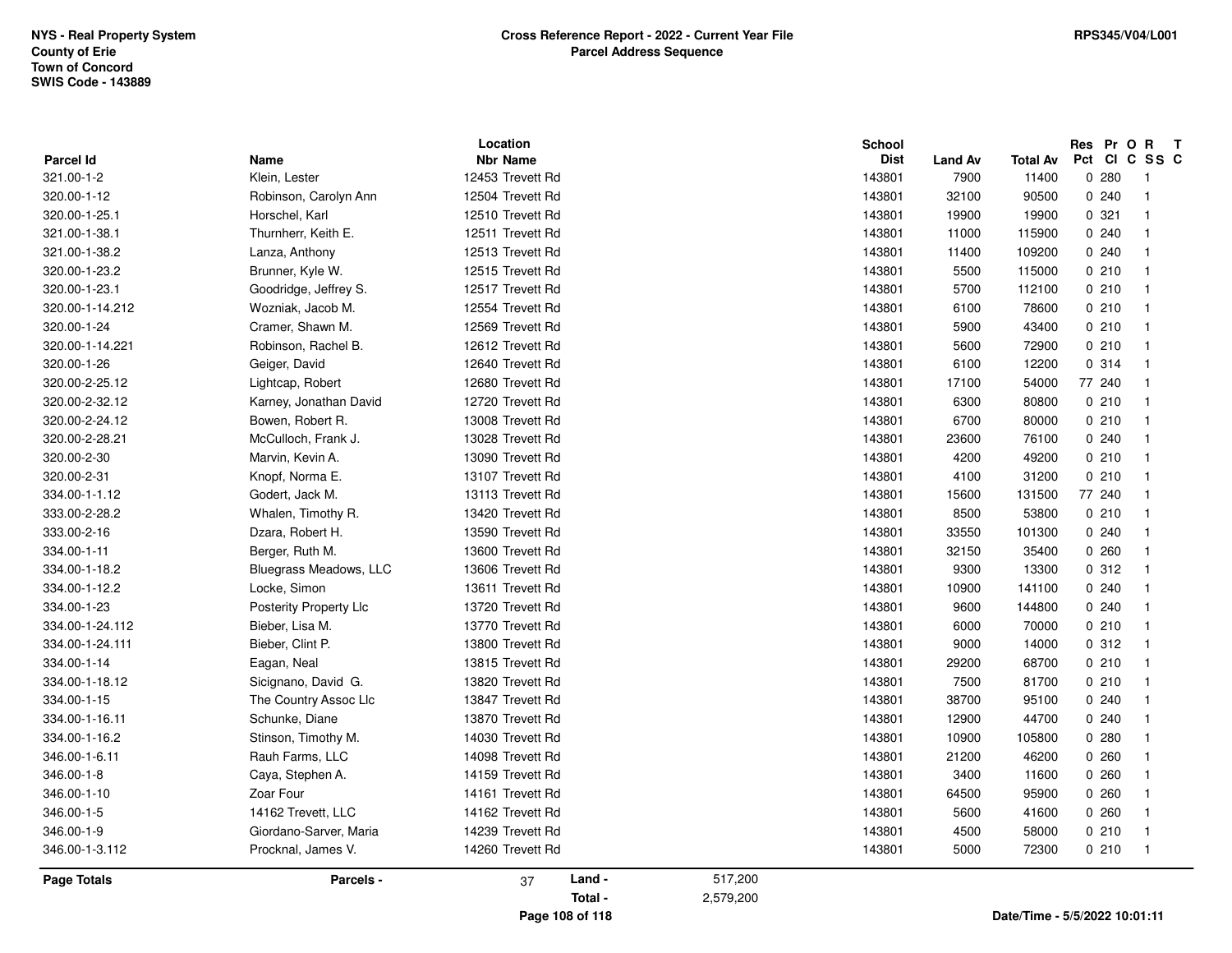| <b>Parcel Id</b><br><b>Name</b>  | Location<br><b>Nbr Name</b>                                    |                      | School<br><b>Dist</b> | <b>Land Av</b> | <b>Total Av</b> | Res Pr O R<br>Pct CI C SS C | $\mathbf{T}$   |
|----------------------------------|----------------------------------------------------------------|----------------------|-----------------------|----------------|-----------------|-----------------------------|----------------|
| 346.00-1-35                      | 14264 Trevett Rd<br>Serota, Cheryl                             |                      | 143801                | 6100           | 58700           | 0210                        | $\overline{1}$ |
| 334.00-1-25.2                    | Posterity Property LLC<br><b>Trevett Rd</b>                    |                      | 143801                | 800            | 800             | 0 314                       | $\overline{1}$ |
| 320.00-1-14.222                  | Robinson, Rachel B.                                            | <b>Trevett Rd</b>    | 143801                | 5300           | 5300            | 0.314                       | $\overline{1}$ |
| 320.00-1-25.2                    | <b>Trevett Rd</b><br>Kaiser Road, LLC                          |                      | 143801                | 23500          | 23500           | 0.322                       | $\overline{1}$ |
| 320.00-2-29.1                    | McCulloch, Mary                                                | <b>Trevett Rd</b>    | 143801                | 1000           | 1000            | 0.314                       | $\overline{1}$ |
| 289.00-2-12.221<br>Beres, Dennis | <b>Trevett Rd</b>                                              |                      | 143801                | 800            | 800             | 0 314                       | $\overline{1}$ |
| 274.00-3-5                       | 10566 Trevett Rd<br><b>Erie County Water Authority</b>         |                      | 143801                | 1000           | 39400           | 0822                        | 8              |
| 308.00-2-31.1                    | Vaughn St<br>Perkins, Dennis L.                                |                      | 143801                | 19200          | 19200           | 0.322                       | $\overline{1}$ |
| 308.03-1-21<br>Cemetery          | Vaughn St                                                      |                      | 143801                | 2100           | 2100            | 0 695                       | 8              |
| 323.00-2-16.1                    | McCormick Farms Inc<br>Vaughn St                               |                      | 143801                | 57600          | 57600           | 0 105                       | $\overline{1}$ |
| 336.00-2-5.1                     | Rumfola, Kathleen A.                                           | Vaughn St            | 143801                | 42100          | 90400           | 0.280                       | $\overline{1}$ |
| 323.00-2-13.1                    | Haught, Jane L.<br>Vaughn St                                   |                      | 143801                | 7700           | 7700            | 0.314                       | $\overline{1}$ |
|                                  |                                                                |                      |                       |                |                 | 0.314                       | $\overline{1}$ |
| 323.00-2-13.2<br>323.00-1-7.2    | Haught, Jane L.<br>Vaughn St<br>S.J. Klingensmith Family Trust |                      | 143801<br>143801      | 7300<br>4400   | 7300<br>4400    | 0.314                       | $\overline{1}$ |
|                                  |                                                                | Vaughn St            | 143801                |                |                 |                             | $\overline{1}$ |
| 323.00-1-11                      | McKinsey, Keith & Patricia<br>Gaske, Shawn F.                  | Vaughn St            | 143801                | 2100<br>4600   | 2100            | 0.314<br>0 314              | $\overline{1}$ |
| 323.00-1-14.1                    | Vaughn St                                                      |                      |                       |                | 4600            |                             |                |
| 323.00-1-14.2                    | Mayerat, Mary D.                                               | Vaughn St            | 143801                | 2800           | 2800            | 0.314                       | $\overline{1}$ |
| 323.00-1-28.11                   | DeWald, George E.                                              | Vaughn St            | 143801                | 23800          | 23800           | 0, 105                      | $\overline{1}$ |
| 323.00-2-15.121                  | McCormick Farms Inc<br>Vaughn St                               |                      | 143801                | 66200          | 66200           | 0, 105                      | $\overline{1}$ |
| 323.00-2-15.122                  | Fornes, Mark N.                                                | Vaughn St            | 143801                | 5500           | 53600           | 0.312                       | $\overline{1}$ |
| 323.00-1-37.11                   | Vaughn, Duncan J.<br>Vaughn St                                 |                      | 143801                | 5300           | 5300            | 0.314                       | $\overline{1}$ |
| 323.00-1-37.12                   | DeWald, George<br>Vaughn St                                    |                      | 143801                | 68400          | 68400           | 0 322                       | $\overline{1}$ |
| 336.00-2-2.1                     | Cornelia S Bensley Liv Tr                                      | Vaughn St            | 143801                | 38800          | 38800           | 0 105                       | $\overline{1}$ |
| 336.00-2-2.2                     | Hume, Cornelia B.                                              | Vaughn St            | 143801                | 34000          | 34000           | 0.105                       | $\overline{1}$ |
| 348.00-2-6<br>State Of NY        | Vaughn St                                                      |                      | 143801                | 7800           | 7800            | 0.314                       | 8              |
| 323.00-2-20                      | McCormick Farms Inc<br>Vaughn St                               |                      | 143801                | 42000          | 42000           | 0 105                       | $\overline{1}$ |
| 323.00-2-16.3                    | Ploetz, Keith R.<br>Vaughn St                                  |                      | 143801                | 15300          | 15300           | 0 322                       | $\overline{1}$ |
| 323.00-2-23                      | Wells, Richard A.                                              | Vaughn St            | 143801                | 35050          | 35050           | 0, 105                      | $\overline{1}$ |
| 323.00-3-6.3                     | Rumfola, Cheryl L.                                             | Vaughn St            | 143801                | 4370           | 4370            | 0 314                       | $\overline{1}$ |
| 323.00-3-5.111                   | Ploetz, Keith R.<br>Vaughn St                                  |                      | 143801                | 81500          | 81500           | 0, 105                      | $\overline{1}$ |
| 308.03-1-22                      | Smith, Elsie M.<br>12027 Vaughn St                             |                      | 143801                | 5200           | 42900           | 0210                        | $\overline{1}$ |
| 308.03-1-33                      | Klingensmith, Donald<br>12046 Vaughn St                        |                      | 143801                | 5900           | 39100           | 0210                        | $\overline{1}$ |
| 308.00-2-16.2                    | 12053 Vaughn St<br>Heyden, James A.                            |                      | 143801                | 12700          | 59500           | 0.240                       | $\overline{1}$ |
| 308.03-1-24                      | Shriver, Joan L.<br>12056 Vaughn St                            |                      | 143801                | 9000           | 61500           | 0210                        | $\overline{1}$ |
| 308.03-1-34                      | 12072 Vaughn St<br>Taylor, Timothy                             |                      | 143801                | 7500           | 73500           | 0210                        | $\overline{1}$ |
| 308.03-1-23                      | 12084 Vaughn St<br>Goodremote, Virginia B.                     |                      | 143801                | 7700           | 59050           | 0210                        | $\overline{1}$ |
| 308.00-2-28                      | APIF - New York, LLC<br>12085 Vaughn St                        |                      | 143801                | 8500           | 105200          | 0484                        | $\overline{1}$ |
| Page Totals                      | Parcels -<br>37                                                | Land -<br>672,920    |                       |                |                 |                             |                |
|                                  |                                                                | Total -<br>1,244,570 |                       |                |                 |                             |                |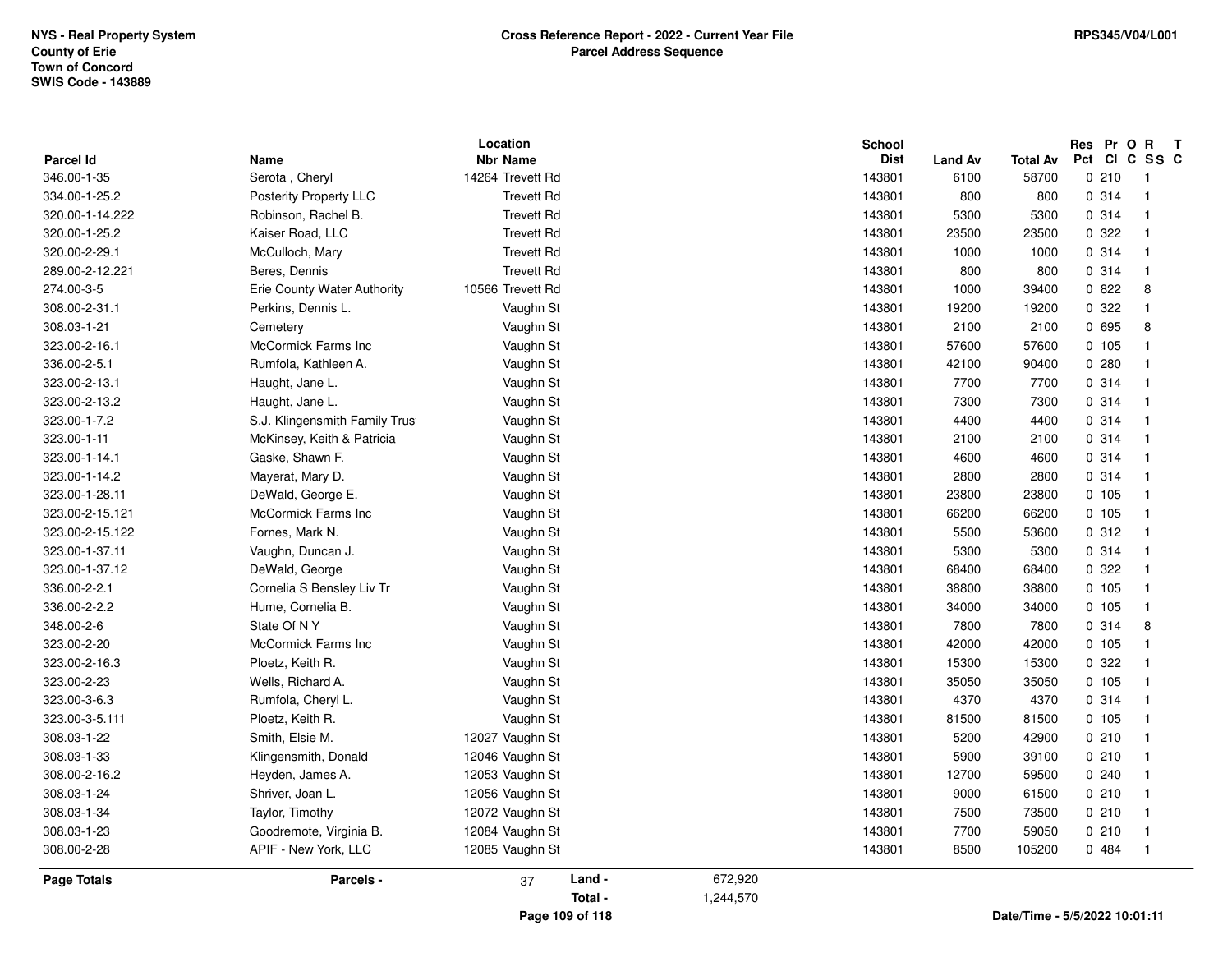|                    |                                | Location        |         |           | <b>School</b> |                |                 | Res Pr O R    | $\mathbf{T}$               |  |
|--------------------|--------------------------------|-----------------|---------|-----------|---------------|----------------|-----------------|---------------|----------------------------|--|
| Parcel Id          | Name                           | <b>Nbr Name</b> |         |           | <b>Dist</b>   | <b>Land Av</b> | <b>Total Av</b> | Pct CI C SS C |                            |  |
| 308.00-2-5         | Mayerat, Robert G.             | 12102 Vaughn St |         |           | 143801        | 4300           | 47400           | 0210          | $\overline{\phantom{0}}$ 1 |  |
| 308.00-2-6.21      | Townsend, Steven R.            | 12110 Vaughn St |         |           | 143801        | 6600           | 71100           | 0210          | $\overline{\phantom{a}}$   |  |
| 308.00-2-31.2      | Tobin, Kevin C.                | 12120 Vaughn St |         |           | 143801        | 8000           | 120900          | 0210          | $\overline{1}$             |  |
| 308.00-2-6.12      | Perkins, Dennis                | 12128 Vaughn St |         |           | 143801        | 7800           | 76000           | 0418          | -1                         |  |
| 308.00-2-6.31      | Lis, Joyce                     | 12132 Vaughn St |         |           | 143801        | 8300           | 40900           | 0.270         |                            |  |
| 308.00-2-15        | Mary's Fireside Inn, Inc.      | 12133 Vaughn St |         |           | 143801        | 8300           | 80200           | 0 483         |                            |  |
| 308.00-2-6.41      | Bellinger, Brian M.            | 12134 Vaughn St |         |           | 143801        | 8300           | 69000           | 0210          |                            |  |
| 308.00-2-8         | <b>MA Smith Family Trust</b>   | 12142 Vaughn St |         |           | 143801        | 5200           | 45000           | 0210          |                            |  |
| 308.00-2-9         | Puff, Duane B.                 | 12254 Vaughn St |         |           | 143801        | 2400           | 49500           | 0210          | -1                         |  |
| 308.00-2-7         | <b>MA Smith Family Trust</b>   | 12262 Vaughn St |         |           | 143801        | 31950          | 74400           | 0220          |                            |  |
| 323.00-1-42        | Gernatt Asphalt Products Inc   | 12316 Vaughn St |         |           | 143801        | 76100          | 186400          | 0.280         |                            |  |
| 323.00-1-41        | Waterman's Land, LLC           | 12317 Vaughn St |         |           | 143801        | 33500          | 227100          | 0, 170        |                            |  |
| 323.00-1-24.21     | Albrecht, Joseph C. III.       | 12332 Vaughn St |         |           | 143801        | 4200           | 48600           | 0210          |                            |  |
| 323.00-1-23        | Rosati, Phillip M.             | 12400 Vaughn St |         |           | 143801        | 4500           | 85400           | 0210          | -1                         |  |
| 323.00-1-22        | Rydzyk, James                  | 12416 Vaughn St |         |           | 143801        | 4400           | 46200           | 0210          |                            |  |
| 323.00-1-21        | Wendel, Martin N.              | 12446 Vaughn St |         |           | 143801        | 21400          | 397600          | $0$ 111       | - 1                        |  |
| 323.00-1-25.11     | Schaus, William G.             | 12451 Vaughn St |         |           | 143801        | 39800          | 81300           | 66 240        |                            |  |
| 323.00-1-20        | Wendel, Martin N.              | 12502 Vaughn St |         |           | 143801        | 4400           | 66100           | 0 449         |                            |  |
| 323.00-1-19        | Wendel, David R.               | 12506 Vaughn St |         |           | 143801        | 25700          | 106200          | 0.240         | -1                         |  |
| 323.00-1-26        | Wendel, Martin                 | 12521 Vaughn St |         |           | 143801        | 30500          | 73500           | 0.240         |                            |  |
| 323.00-1-18.1      | S.J. Klingensmith Family Trust | 12550 Vaughn St |         |           | 143801        | 6700           | 62300           | 0210          |                            |  |
| 323.00-1-7.12      | Dennis M Block Revocable Tru   | 12564 Vaughn St |         |           | 143801        | 4400           | 12700           | 0.312         |                            |  |
| 323.00-1-27        | Stephen L Irish Revocable LT   | 12565 Vaughn St |         |           | 143801        | 23000          | 72800           | 77 240        |                            |  |
| 323.00-1-17        | Straight, Stephen D.           | 12598 Vaughn St |         |           | 143801        | 3600           | 60300           | 0210          | -1                         |  |
| 323.00-1-16        | Simmons, David S.              | 12608 Vaughn St |         |           | 143801        | 4700           | 61400           | 0210          |                            |  |
| 323.00-1-28.121    | Smith, Diane M.                | 12617 Vaughn St |         |           | 143801        | 8200           | 76700           | 0210          |                            |  |
| 323.00-1-15        | Mayerat, Mary D.               | 12620 Vaughn St |         |           | 143801        | 5300           | 84800           | 0210          |                            |  |
| 323.00-1-13        | Gaske, Shawn F.                | 12642 Vaughn St |         |           | 143801        | 4200           | 66200           | 0210          |                            |  |
| 323.00-1-12        | Steiner, Grant S.              | 12650 Vaughn St |         |           | 143801        | 4700           | 62000           | 0210          | -1                         |  |
| 323.00-1-10        | McKinsey, Keith B.             | 12670 Vaughn St |         |           | 143801        | 5300           | 41600           | 0210          |                            |  |
| 323.00-1-29.1      | Van Buskirk, Carole A.         | 12673 Vaughn St |         |           | 143801        | 6600           | 49360           | 0.280         |                            |  |
| 323.00-1-38        | Willibey, Jack B. Jr.          | 12674 Vaughn St |         |           | 143801        | 5600           | 45200           | 0210          |                            |  |
| 323.00-2-3         | Williams, Theodore             | 12712 Vaughn St |         |           | 143801        | 5200           | 65400           | 0210          |                            |  |
| 323.00-2-11        | Dennis M Block Revocable Tru   | 12733 Vaughn St |         |           | 143801        | 5200           | 39700           | 0210          | $\overline{1}$             |  |
| 323.00-2-12        | Donner, Krystin N.             | 12755 Vaughn St |         |           | 143801        | 5200           | 41800           | 0210          |                            |  |
| 323.00-2-21.2      | Maul, Marcella L.              | 12760 Vaughn St |         |           | 143801        | 3000           | 37900           | 0210          |                            |  |
| 323.00-2-21.1      | McDonald, William H.           | 12764 Vaughn St |         |           | 143801        | 10500          | 103700          | 0.280         | - 1                        |  |
| <b>Page Totals</b> | Parcels -                      | 37              | Land -  | 447,050   |               |                |                 |               |                            |  |
|                    |                                |                 | Total - | 2,976,660 |               |                |                 |               |                            |  |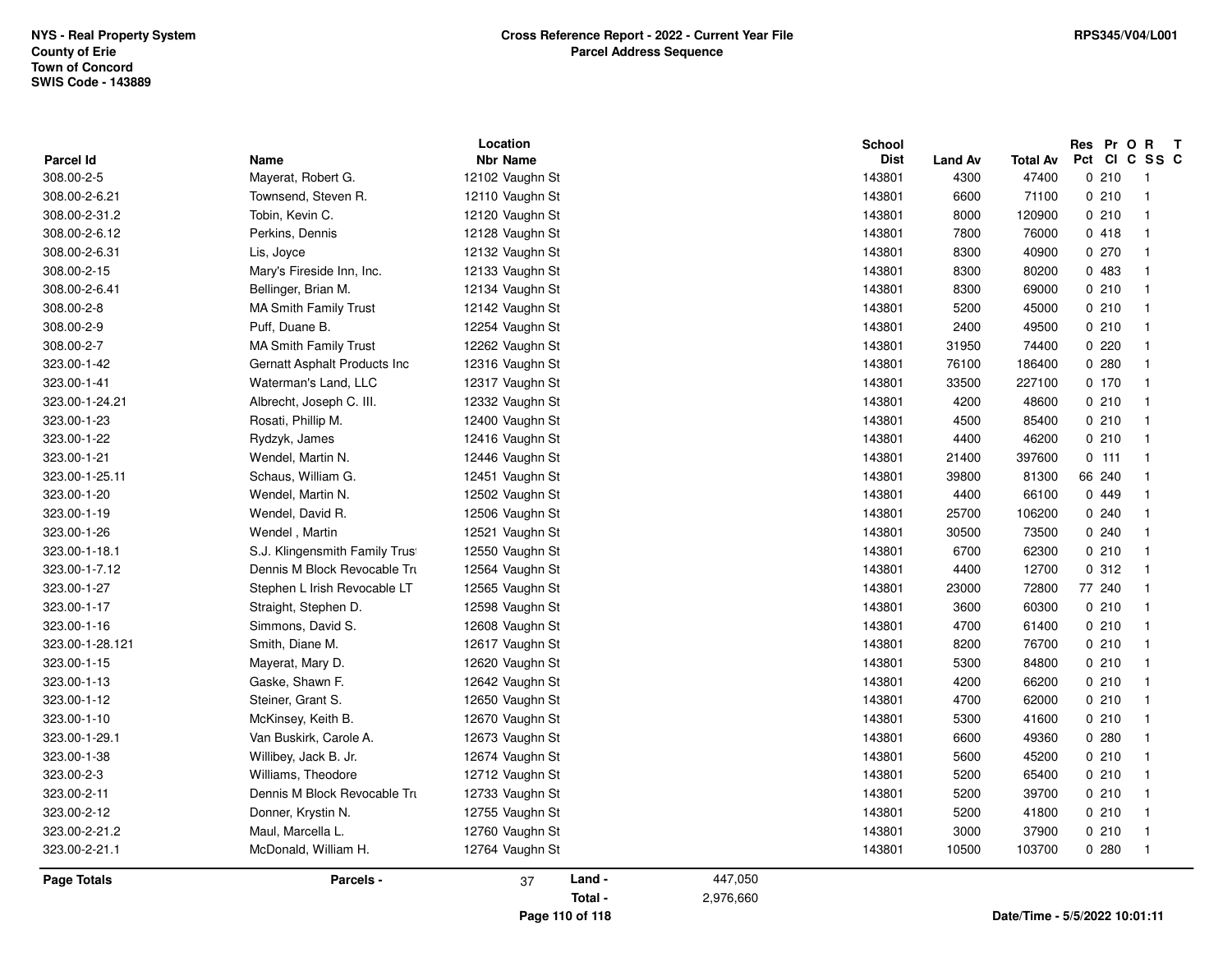|                    |                           | Location          |           | School      |                |                 | Res Pr O R                    | $\mathbf{T}$                     |
|--------------------|---------------------------|-------------------|-----------|-------------|----------------|-----------------|-------------------------------|----------------------------------|
| Parcel Id          | <b>Name</b>               | <b>Nbr Name</b>   |           | <b>Dist</b> | <b>Land Av</b> | <b>Total Av</b> | Pct Cl                        | C SS C                           |
| 323.00-2-14        | Haught, Jane L.           | 12781 Vaughn St   |           | 143801      | 5200           | 65500           | 0210                          | $\overline{1}$<br>$\overline{1}$ |
| 323.00-2-19.1      | Morosey, Michael D.       | 12818 Vaughn St   |           | 143801      | 5500           | 62800           | 0210                          |                                  |
| 323.00-2-18.1      | Comisarek, Donald K.      | 12820 Vaughn St   |           | 143801      | 5500           | 64500           | 0210                          | $\overline{1}$                   |
| 323.00-2-24        | Aguirre, Victor           | 12841 Vaughn St   |           | 143801      | 5200           | 30500           | 0210                          | $\overline{1}$                   |
| 323.00-2-15.2      | Dell, Peter K.            | 12861 Vaughn St   |           | 143801      | 10500          | 49000           | 0210                          | $\overline{1}$                   |
| 323.00-2-17        | Fornes, Mark N.           | 12922 Vaughn St   |           | 143801      | 5300           | 114800          | 0210                          | $\overline{1}$                   |
| 323.00-2-16.2      | Ploetz, Melanie Ann       | 12957 Vaughn St   |           | 143801      | 5900           | 40900           | 0210                          | $\overline{1}$                   |
| 323.00-3-5.12      | Schmitt. Herman V.        | 12970 Vaughn St   |           | 143801      | 5000           | 71100           | 0210                          | $\mathbf{1}$                     |
| 336.00-2-1         | Bennington, John R.       | 13025 Vaughn St   |           | 143801      | 11700          | 95400           | 0.280                         | $\overline{1}$                   |
| 323.00-3-6.1       | Safford, John M.          | 13046 Vaughn St   |           | 143801      | 6100           | 52500           | 0210                          | $\overline{1}$                   |
| 323.00-3-7         | Rumfola, Cheryl L.        | 13048 Vaughn St   |           | 143801      | 4200           | 70400           | 0210                          | $\overline{1}$                   |
| 336.00-2-4         | Roth, Alice               | 13167 Vaughn St   |           | 143801      | 4250           | 53550           | 0210                          | $\overline{1}$                   |
| 336.00-2-5.2       | Krzemien, Jonathan A.     | 13187 Vaughn St   |           | 143801      | 14900          | 80600           | 0.240                         | $\overline{1}$                   |
| 336.00-2-6.1       | Smith, Martha Dygert      | 13239 Vaughn St   |           | 143801      | 26500          | 129700          | 0240                          | $\mathbf{1}$                     |
| 336.00-2-6.2       | Stachowski, Robert L.     | 13263 Vaughn St   |           | 143801      | 2500           | 42300           | 0210                          | $\overline{1}$                   |
| 336.00-2-7.2       | Warner, Joseph P.         | 13273 Vaughn St   |           | 143801      | 5700           | 72000           | 0210                          | $\overline{1}$                   |
| 336.00-2-7.1       | Lipka, David R.           | 13322 Vaughn St   |           | 143801      | 25500          | 74800           | 77 240                        | -1                               |
| 333.00-2-26.1      | Kaczmarek, Roger P.       | W Hoffman Rd      |           | 143801      | 10000          | 10000           | 0 322                         | -1                               |
| 333.00-2-27.12     | Lutz, William L.          | W Hoffman Rd      |           | 143801      | 41800          | 41800           | 0.105                         | $\overline{1}$                   |
| 333.00-2-26.2      | Martin, Marion A.         | 6185 W Hoffman Rd |           | 143801      | 5200           | 77700           | 0210                          | $\overline{1}$                   |
| 345.00-1-10        | Cieszynski, Margaret M.   | 6349 W Hoffman Rd |           | 143801      | 149200         | 198400          | 66 120                        | $\overline{\mathbf{1}}$          |
| 289.00-2-1.211     | Andreeff, John III.       | Wagner Rd         |           | 143801      | 7700           | 7700            | 0.322                         | $\overline{\mathbf{1}}$          |
| 289.00-2-1.22      | Magavern, James L.        | Wagner Rd         |           | 145801      | 4200           | 4200            | 0.321                         | $\overline{1}$                   |
| 289.00-1-2.11      | Magavern, James L.        | Wagner Rd         |           | 143801      | 59900          | 59900           | 0.322                         | $\overline{1}$                   |
| 289.00-1-2.12      | Wojtaszczyk, Paul J.      | Wagner Rd         |           | 143801      | 5800           | 5800            | 0.314                         | $\overline{1}$                   |
| 289.00-2-8.12      | Staniszewski, Chad        | Wagner Rd         |           | 143801      | 3000           | 3000            | 0.314                         | -1                               |
| 289.00-1-1.2       | Drewiega, Steven J.       | Wagner Rd         |           | 145801      | 6650           | 6650            | 0.321                         | $\mathbf 1$                      |
| 289.00-1-3.1       | Kurtzworth, Michael       | Wagner Rd         |           | 145801      | 9150           | 9150            | 0 314                         | $\overline{\mathbf{1}}$          |
| 289.00-1-1.113     | Macchioni, Phillip J. Jr. | 5720 Wagner Rd    |           | 145801      | 11200          | 85500           | 0210                          | $\overline{1}$                   |
| 289.00-1-29.12     | Mende, Carl R.            | 5731 Wagner Rd    |           | 145801      | 23000          | 96200           | 66 240                        | $\mathbf{1}$                     |
| 289.00-1-1.112     | Eckert, William A.        | 5740 Wagner Rd    |           | 145801      | 19400          | 118300          | 0240                          | -1                               |
| 289.00-1-4.1       | Suchocki, Justin R.       | 5790 Wagner Rd    |           | 145801      | 5900           | 50300           | 0210                          | $\overline{1}$                   |
| 289.00-1-1.122     | Galenski, David P.        | 5798 Wagner Rd    |           | 145801      | 4900           | 75000           | 0210                          | $\overline{1}$                   |
| 289.00-1-1.121     | Knight, Stephen E.        | 5826 Wagner Rd    |           | 145801      | 12700          | 125000          | 0.240                         | $\overline{\mathbf{1}}$          |
| 289.00-1-2.2       | Wojtaszczyk, Beverly J.   | 6175 Wagner Rd    |           | 143801      | 5800           | 86900           | 0210                          | $\overline{1}$                   |
| 273.00-2-23.2      | Reszka, Melissa           | 6190 Wagner Rd    |           | 143801      | 8300           | 8300            | 0.314                         | $\overline{1}$                   |
| 289.00-2-1.212     | Baran, Randall            | 6307 Wagner Rd    |           | 143801      | 5000           | 42100           | 0210                          | $\overline{1}$                   |
| <b>Page Totals</b> | Parcels -                 | Land -<br>37      | 548,250   |             |                |                 |                               |                                  |
|                    |                           | Total -           | 2,282,250 |             |                |                 |                               |                                  |
|                    |                           | Page 111 of 118   |           |             |                |                 | Date/Time - 5/5/2022 10:01:11 |                                  |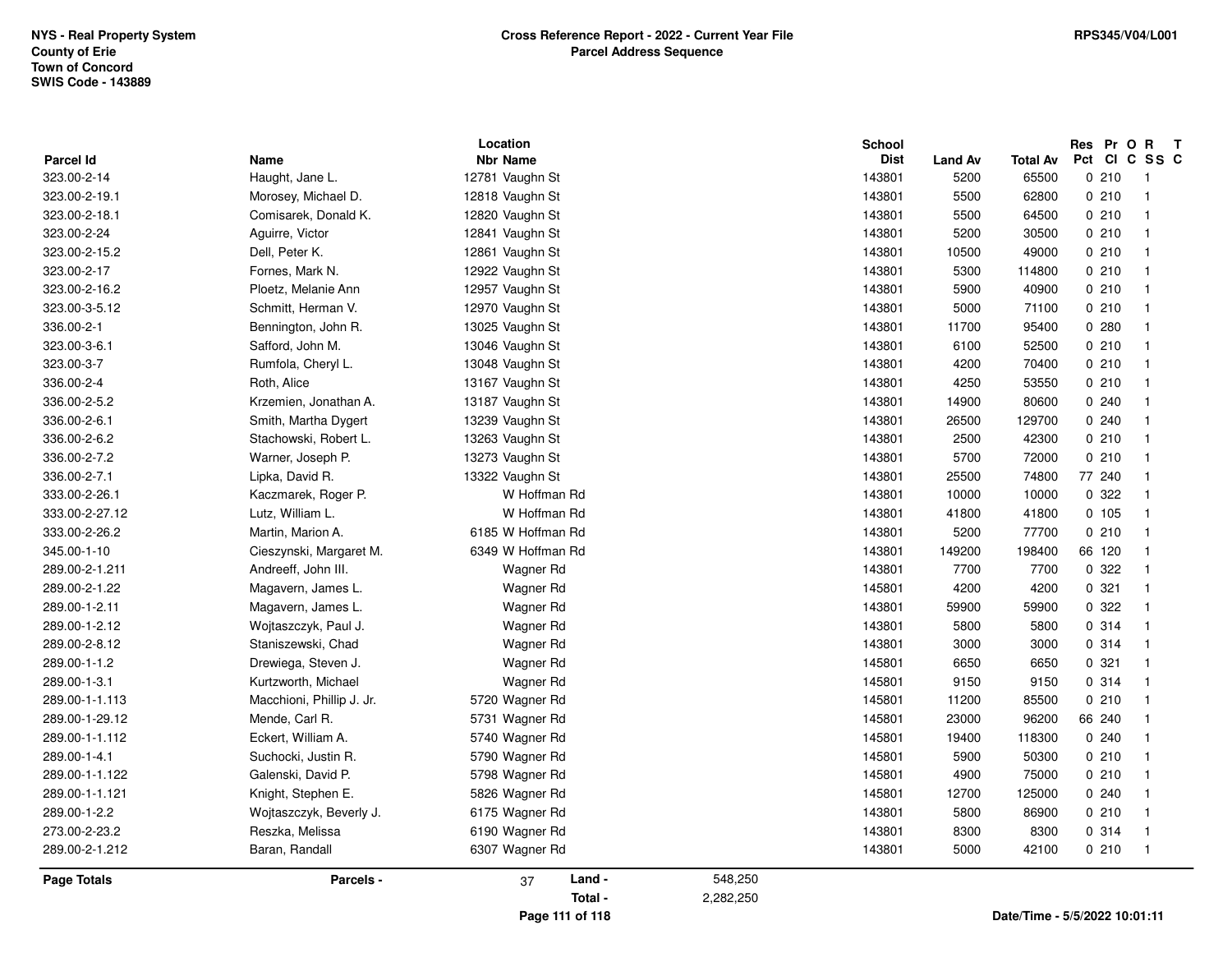| <b>Parcel Id</b> |                              | Location<br><b>Nbr Name</b> |           | School<br><b>Dist</b> |                        |                               | Res Pr O R<br>Pct Cl |       | $\mathbf{T}$<br>C SS C  |  |
|------------------|------------------------------|-----------------------------|-----------|-----------------------|------------------------|-------------------------------|----------------------|-------|-------------------------|--|
| 289.00-2-1.12    | Name<br>Andreeff, John III.  | 6357 Wagner Rd              |           | 143801                | <b>Land Av</b><br>7900 | <b>Total Av</b><br>98000      |                      | 0.240 | $\overline{1}$          |  |
| 289.00-2-1.113   | Gearin, Anne E.              | 6415 Wagner Rd              |           | 143801                | 7700                   |                               |                      | 0270  | $\overline{1}$          |  |
| 289.00-2-1.112   | Allen, Nancy A.              |                             |           | 143801                | 7700                   | 35000<br>67200                |                      | 0210  | $\overline{1}$          |  |
|                  |                              | 6433 Wagner Rd              |           |                       |                        |                               |                      | 0210  | $\overline{1}$          |  |
| 289.00-2-21      | Nardolilo, Carl J.           | 6451 Wagner Rd              |           | 143801<br>143801      | 7500<br>8100           | 69000<br>74900                |                      | 0210  | $\overline{\mathbf{1}}$ |  |
| 289.00-2-20      | Francis, Patrick             | 6463 Wagner Rd              |           |                       |                        |                               |                      |       |                         |  |
| 289.00-2-2.1     | Metzler, John                | 6467 Wagner Rd              |           | 143801                | 6000                   | 41400                         |                      | 0270  | $\overline{1}$          |  |
| 289.00-2-3.11    | Pohl, Michael J.             | 6503 Wagner Rd              |           | 143801                | 7100                   | 71700                         |                      | 0210  | $\overline{1}$          |  |
| 289.00-2-5       | Reiller, Edward              | 6513 Wagner Rd              |           | 143801                | 6300                   | 69000                         |                      | 0210  | -1                      |  |
| 274.00-3-2.2     | Rafter, Mark C.              | 6516 Wagner Rd              |           | 143801                | 11000                  | 88600                         |                      | 0.240 | $\overline{\mathbf{1}}$ |  |
| 289.00-2-6       | Guglielmo, Steven            | 6527 Wagner Rd              |           | 143801                | 6300                   | 50500                         |                      | 0210  | -1                      |  |
| 289.00-2-7       | Tartick, Matthew M.          | 6547 Wagner Rd              |           | 143801                | 6800                   | 64800                         |                      | 0210  | $\overline{\mathbf{1}}$ |  |
| 274.00-3-2.1/A   | Wingeier, Linda Marie        | 6706 Wagner Rd              |           | 143801                | 7300                   | 21100                         |                      | 0270  | $\mathbf 1$             |  |
| 289.00-2-8.11    | Moss, Steven                 | 6723 Wagner Rd              |           | 143801                | 5800                   | 112600                        |                      | 0.240 | -1                      |  |
| 289.00-2-9.1     | Scranton, Ronald H.          | 6731 Wagner Rd              |           | 143801                | 4600                   | 34200                         |                      | 0270  | $\overline{1}$          |  |
| 289.00-2-8.2     | Staniszewski, Chad           | 6635 Wagner Rd              |           | 143801                | 9300                   | 161300                        |                      | 0.240 | $\overline{1}$          |  |
| 321.00-1-1.12    | Schiedel, Amy T.             | 6847 Wheeler Rd             |           | 143801                | 11900                  | 73400                         |                      | 0.240 | $\overline{\mathbf{1}}$ |  |
| 347.00-2-9.11    | Allard, Matthew              | White St                    |           | 143801                | 5300                   | 5300                          |                      | 0 322 |                         |  |
| 347.07-2-9.1     | Big Spread, LLC              | White St                    |           | 143801                | 6200                   | 6200                          |                      | 0 314 |                         |  |
| 347.02-1-33.1    | Forquer, Troy D.             | White St                    |           | 143801                | 5000                   | 5000                          |                      | 0 314 | $\overline{\mathbf{1}}$ |  |
| 347.07-2-8.1     | Big Spread, LLC              | White St                    |           | 143801                | 5100                   | 5100                          |                      | 0.314 | $\overline{1}$          |  |
| 347.07-2-10.2    | Leavell, Jeffrey W.          | White St                    |           | 143801                | 6800                   | 6800                          |                      | 0.314 | -1                      |  |
| 347.08-3-12      | Bobseine, Wayne G.           | White St                    |           | 143801                | 1600                   | 1600                          |                      | 0.314 | -1                      |  |
| 347.07-2-10.1    | Nearhood, James A & Patricia | 13796 White St              |           | 143801                | 4700                   | 92600                         |                      | 0210  | 1                       |  |
| 347.08-3-8       | Gibbs, Paul                  | 13803 White St              |           | 143801                | 6300                   | 52000                         |                      | 0210  | $\overline{\mathbf{1}}$ |  |
| 347.08-3-9       | Braman, Reed B.              | 13805 White St              |           | 143801                | 2400                   | 25000                         |                      | 0210  | $\overline{1}$          |  |
| 347.07-2-9.2     | Holly Nachbar Revocable Trus | 13822 White St              |           | 143801                | 4700                   | 64700                         |                      | 0210  | $\overline{1}$          |  |
| 347.08-3-10      | Rozler, Laurine M.           | 13825 White St              |           | 143801                | 3900                   | 50600                         |                      | 0210  | $\overline{1}$          |  |
| 347.08-3-11      | Nachbar, Scott G.            | 13827 White St              |           | 143801                | 8600                   | 170700                        |                      | 0210  | $\overline{1}$          |  |
| 347.07-2-8.2     | Schmitt-Kingston, Amy E.     | 13832 White St              |           | 143801                | 3100                   | 66500                         |                      | 0 483 | $\overline{1}$          |  |
| 347.02-1-35.11   | Krezmien, Paul F.            | 13889 White St              |           | 143801                | 9800                   | 101300                        |                      | 0210  |                         |  |
| 347.02-1-35.12   | Lipowicz, Paul D.            | 13895 White St              |           | 143801                | 9700                   | 99200                         |                      | 0210  |                         |  |
| 347.02-1-35.2    | Nason, Martin E.             | 13903 White St              |           | 143801                | 6700                   | 102100                        |                      | 0210  | $\overline{1}$          |  |
| 347.02-1-34.2    | Forquer, Troy D.             | 13915 White St              |           | 143801                | 5600                   | 80700                         |                      | 0210  | $\overline{1}$          |  |
| 322.00-1-44      | Village, Of Springville      | <b>Woodland Dr</b>          |           | 143801                | 3900                   | 3900                          |                      | 0 330 | $\mathbf 1$             |  |
| 320.00-2-1       | Deacons Alliance Of WNY      | Woodside Rd                 |           | 143801                | 20400                  | 20400                         |                      | 0620  | 8                       |  |
| 320.00-2-3.23    | Unknown, Owner               | Woodside Rd                 |           | 143801                | 1000                   | 1000                          |                      | 0.314 | $\mathbf 1$             |  |
| 333.00-1-2.2     | McHugh, John M.              | Woodside Rd                 |           | 143801                | 3200                   | 3200                          |                      | 0.314 | - 1                     |  |
| Page Totals      | Parcels -                    | Land -<br>37                | 245,300   |                       |                        |                               |                      |       |                         |  |
|                  |                              | Total -                     | 2,096,600 |                       |                        |                               |                      |       |                         |  |
|                  |                              | Page 112 of 118             |           |                       |                        | Date/Time - 5/5/2022 10:01:11 |                      |       |                         |  |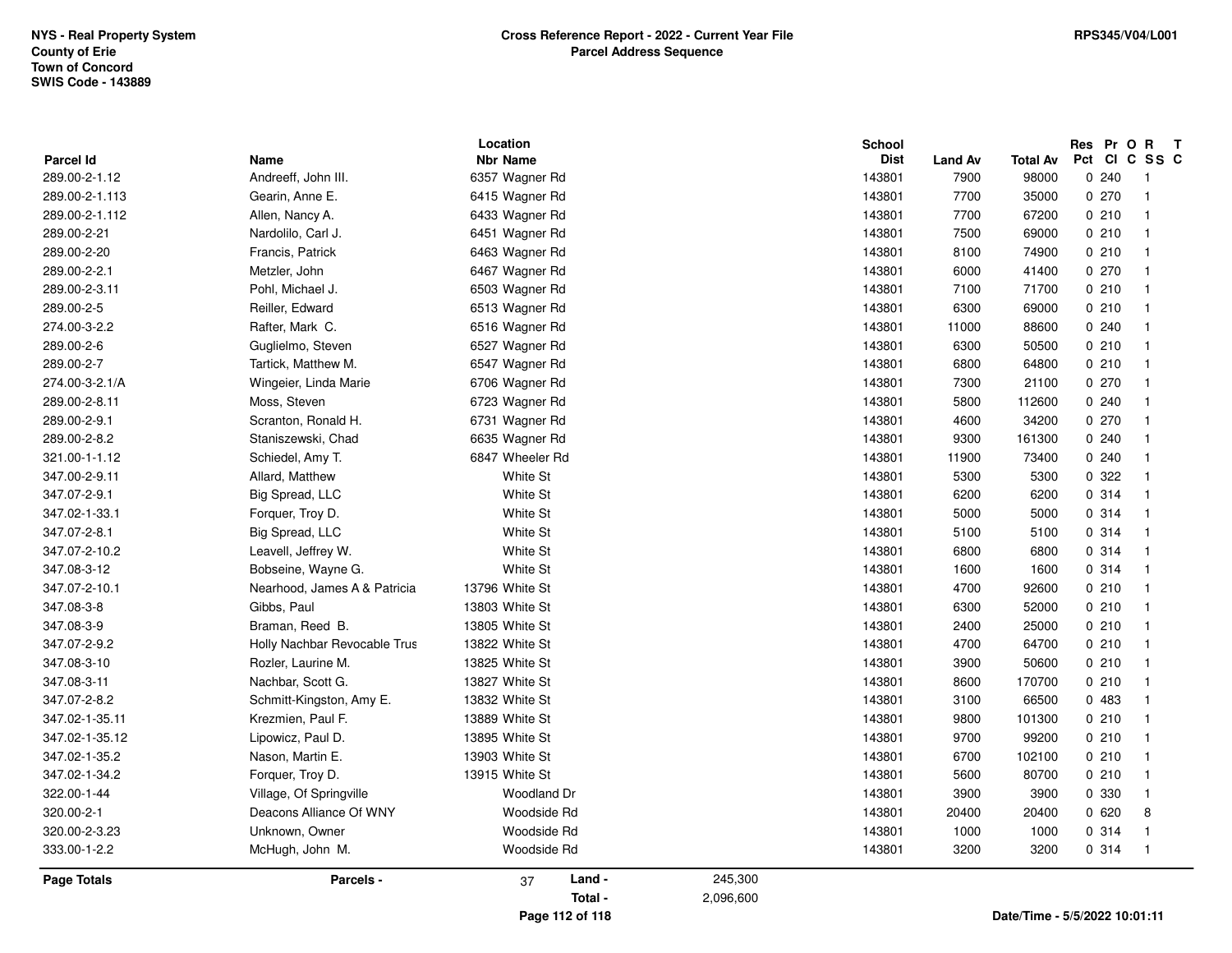| <b>Parcel Id</b> | Name                       | Location<br><b>Nbr Name</b> |           | School<br><b>Dist</b><br><b>Land Av</b> | <b>Total Av</b>               | Res Pr O R<br>Pct Cl | $\mathbf{T}$<br>C SS C  |  |
|------------------|----------------------------|-----------------------------|-----------|-----------------------------------------|-------------------------------|----------------------|-------------------------|--|
| 333.00-1-7.112   | Dollas, Rebecca J.         | Woodside Rd                 |           | 143801<br>5300                          | 5300                          | 0.314                | $\overline{1}$          |  |
| 320.00-2-2       | Deacons Alliance Of WNY    | 5616 Woodside Rd            |           | 143801<br>106600                        | 128700                        | 0620                 | 8                       |  |
| 333.00-1-2.1     | Meli, Dean A.              | 5726 Woodside Rd            |           | 143801<br>6100                          | 55300                         | 0210                 | $\overline{1}$          |  |
| 333.00-1-3       | Wickett, Donald L. Jr.     | 5730 Woodside Rd            |           | 143801<br>5100                          | 9800                          | 0270                 | 1                       |  |
| 333.00-1-4       | Talbot, Thomas N.          | 5740 Woodside Rd            |           | 143801<br>5600                          | 51600                         | 0210                 | $\overline{\mathbf{1}}$ |  |
| 333.00-1-5       | Wickett, Donald L.         | 5750 Woodside Rd            |           | 143801<br>5800                          | 50800                         | 0210                 | $\overline{1}$          |  |
| 320.00-2-3.22    | James, John W. Jr.         | 5759 Woodside Rd            |           | 143801<br>8400                          | 92700                         | 0210                 | $\overline{1}$          |  |
| 333.00-1-6       | McHugh, John M.            | 5760 Woodside Rd            |           | 143801<br>5100                          | 52900                         | 0210                 | -1                      |  |
| 320.00-2-3.1     | Bond, Craig Allen          | 5763 Woodside Rd            |           | 143801<br>6000                          | 93000                         | 0210                 | $\overline{\mathbf{1}}$ |  |
| 333.00-1-7.12    | Dollas, Rebecca            | 5771 Woodside Rd            |           | 143801<br>4300                          | 29900                         | 0270                 | -1                      |  |
| 276.03-3-1       | Craneridge Assoc Inc       | Woodstock                   |           | 143801<br>17300                         | 17300                         | 0 323                | -1                      |  |
| 276.03-3-37      | Dickinsom, Amy             | 1 Woodstock                 |           | 143801<br>7200                          | 76000                         | 0210                 | $\mathbf 1$             |  |
| 276.03-3-32      | Reed, John W.              | 2 Woodstock                 |           | 143801<br>7200                          | 95000                         | 0210                 | $\mathbf{1}$            |  |
| 276.03-3-33      | Canada, Jack D.            | 3 Woodstock                 |           | 143801<br>7200                          | 72000                         | 0210                 | $\overline{1}$          |  |
| 276.03-3-2       | Cline, Lawrence            | 4 Woodstock                 |           | 143801<br>7200                          | 113400                        | 0210                 | $\overline{1}$          |  |
| 276.03-3-31      | Tweedie, Utah              | 5 Woodstock                 |           | 143801<br>7200                          | 91700                         | 0210                 | $\overline{1}$          |  |
| 276.03-3-3       | Thompson, Jeffery          | 6 Woodstock                 |           | 7200<br>143801                          | 82500                         | 0210                 | -1                      |  |
| 276.03-3-4       | Davies, Marilynn J.        | 7 Woodstock                 |           | 143801<br>7200                          | 92100                         | 0210                 | $\mathbf{1}$            |  |
| 276.03-3-38      | Freeman, Robin B.          | 8 Woodstock                 |           | 7200<br>143801                          | 92300                         | 0210                 | -1                      |  |
| 276.03-3-39      | Stillwell Lefler, Julia A. | 9 Woodstock                 |           | 143801<br>7200                          | 116000                        | 0210                 | $\overline{1}$          |  |
| 276.03-3-5       | Grollitsch, Peter C.       | 10 Woodstock                |           | 7200<br>143801                          | 85000                         | 0210                 | -1                      |  |
| 276.03-3-6       | Sherman, Robert M.         | 11 Woodstock                |           | 143801<br>7200                          | 121500                        | 0210                 | -1                      |  |
| 276.03-3-7       | Stearns, Gordon W.         | 12 Woodstock                |           | 143801<br>7200                          | 89400                         | 0210                 | $\mathbf{1}$            |  |
| 276.03-3-8       | Beaudoin, Brian            | 13 Woodstock                |           | 143801<br>7200                          | 87100                         | 0210                 | $\mathbf{1}$            |  |
| 276.03-3-9       | Freeman, David S.          | 14 Woodstock                |           | 7200<br>143801                          | 7200                          | 0.314                | $\overline{1}$          |  |
| 276.03-3-10      | Thiel, Mary K.             | 15 Woodstock                |           | 143801<br>7500                          | 69000                         | 0210                 | $\overline{1}$          |  |
| 276.03-3-11      | Freeman, David S.          | 16 Woodstock                |           | 143801<br>7200                          | 7200                          | 0.314                | $\overline{1}$          |  |
| 276.03-3-12      | Kuntz, Carol               | 17 Woodstock                |           | 143801<br>7200                          | 93500                         | 0210                 | $\overline{1}$          |  |
| 276.03-3-13      | Rosso, Christopher         | 18 Woodstock                |           | 143801<br>7200                          | 60800                         | 0210                 | $\overline{\mathbf{1}}$ |  |
| 276.03-3-14      | Cohan, Dean E.             | 19 Woodstock                |           | 7200<br>143801                          | 71900                         | 0210                 | -1                      |  |
| 276.03-3-15      | Weston, Lee D.             | 20 Woodstock                |           | 143801<br>7200                          | 7200                          | 0.314                | $\overline{\mathbf{1}}$ |  |
| 276.03-3-36      | Weston, Lee D.             | 21 Woodstock                |           | 143801<br>7200                          | 46000                         | 0210                 | -1                      |  |
| 276.03-3-16      | Turgeon, Lacie             | 22 Woodstock                |           | 143801<br>7200                          | 43800                         | 0210                 | $\overline{1}$          |  |
| 276.03-3-17      | Bowen, Cory                | 23 Woodstock                |           | 143801<br>7200                          | 94500                         | 0210                 | $\mathbf{1}$            |  |
| 276.03-3-18      | Kellner, Kenneth F. Jr.    | 24 Woodstock                |           | 143801<br>7200                          | 94900                         | 0210                 | -1                      |  |
| 276.03-3-19      | Merkler, John A.           | 25 Woodstock                |           | 143801<br>7200                          | 75600                         | 0210                 | $\mathbf{1}$            |  |
| 276.03-3-20      | Janik, Jerome J.           | 26 Woodstock                |           | 143801<br>7200                          | 63500                         | 0210                 | -1                      |  |
| Page Totals      | Parcels -                  | Land -<br>37                | 363,100   |                                         |                               |                      |                         |  |
|                  |                            | Total -                     | 2,536,400 |                                         |                               |                      |                         |  |
|                  |                            | Page 113 of 118             |           |                                         | Date/Time - 5/5/2022 10:01:11 |                      |                         |  |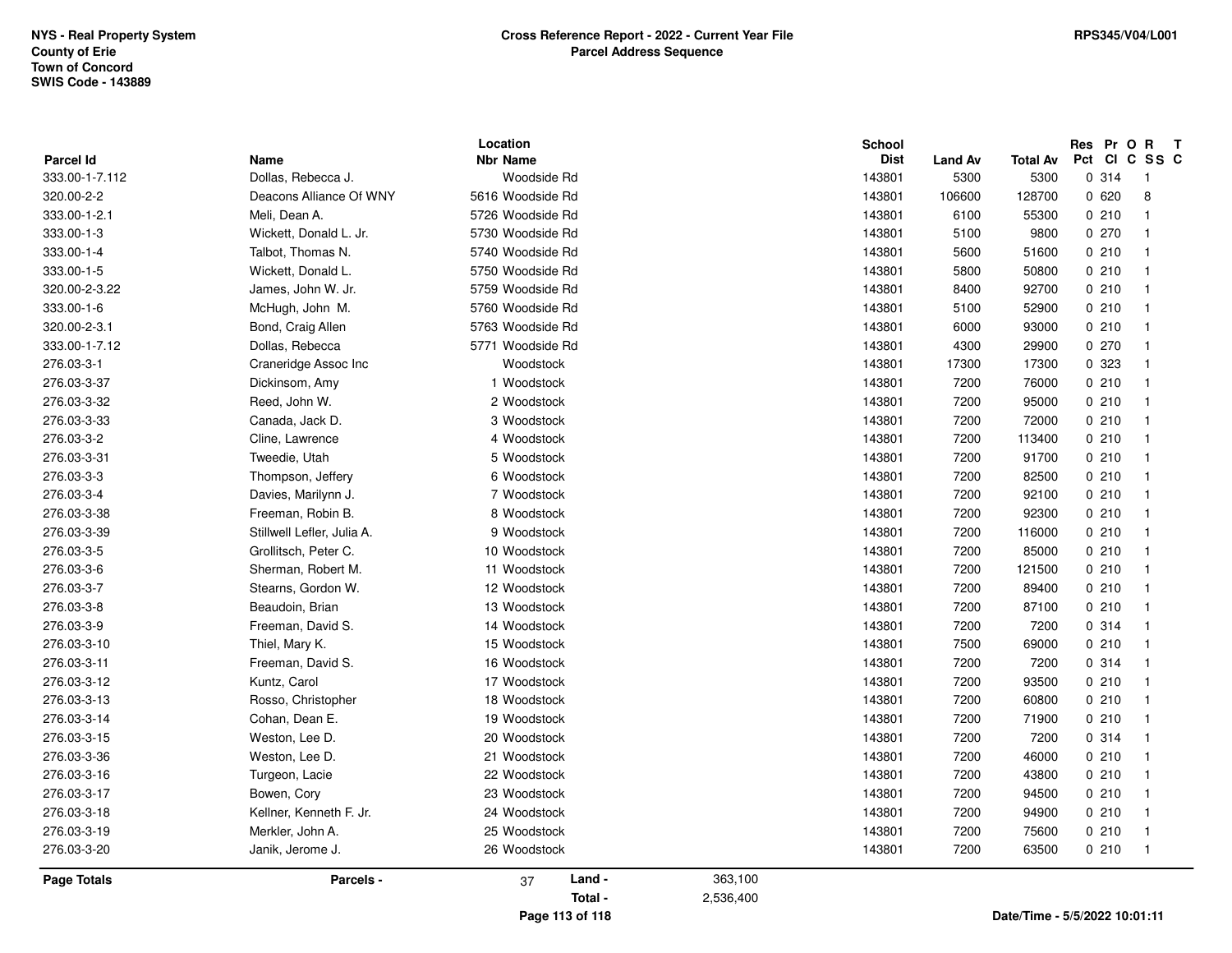| <b>Parcel Id</b> | Name                      | Location<br><b>Nbr Name</b> |           | School<br><b>Dist</b> | <b>Land Av</b> | Total Av                      | Res Pr O R<br>Pct | <b>CI</b> | $\mathbf{T}$<br>C SS C  |  |
|------------------|---------------------------|-----------------------------|-----------|-----------------------|----------------|-------------------------------|-------------------|-----------|-------------------------|--|
| 276.03-3-21      | White, Temple J.          | 27 Woodstock                |           | 143801                | 7200           | 50900                         |                   | 0210      | -1                      |  |
| 276.03-3-34      | Pyjas, Bryan              | 28 Woodstock                |           | 143801                | 7200           | 80600                         |                   | 0210      | $\overline{\mathbf{1}}$ |  |
| 276.03-3-22      | Filighera, Tanya C.       | 29 Woodstock                |           | 143801                | 7200           | 63500                         |                   | 0210      | $\overline{\mathbf{1}}$ |  |
| 276.03-3-35      | Snider, William M.        | 31 Woodstock                |           | 143801                | 7200           | 98000                         |                   | 0210      | $\overline{\mathbf{1}}$ |  |
| 276.03-3-23      | Stidham, Lynda            | 32 Woodstock                |           | 143801                | 7200           | 115000                        |                   | 0210      | -1                      |  |
| 276.03-3-24      | Moyer, Marc               | 33 Woodstock                |           | 143801                | 7200           | 97200                         |                   | 0210      | $\overline{\mathbf{1}}$ |  |
| 276.03-3-26      | Bingeman, Gary A.         | 34 Woodstock                |           | 143801                | 7500           | 86900                         |                   | 0210      | $\overline{\mathbf{1}}$ |  |
| 276.03-3-27      | Lesniak, Chester F.       | 35 Woodstock                |           | 143801                | 7500           | 110000                        |                   | 0210      |                         |  |
| 276.03-3-28      | Lesniak, Chester F.       | 36 Woodstock                |           | 143801                | 7300           | 7300                          |                   | 0.314     |                         |  |
| 276.03-3-29      | Burganowski, David        | 37 Woodstock                |           | 143801                | 7200           | 115000                        |                   | 0210      | -1                      |  |
| 276.03-3-30      | Turner, Faye L.           | 38 Woodstock                |           | 143801                | 7200           | 124200                        |                   | 0210      | -1                      |  |
| 289.00-1-21.1    | KJH & Sons LLC            | Wyandale Rd                 |           | 143801                | 15900          | 38600                         |                   | 0.312     | -1                      |  |
| 289.00-1-23      | KJH & Sons LLC            | Wyandale Rd                 |           | 143801                | 4900           | 4900                          |                   | 0 323     | -1                      |  |
| 305.00-1-1.11    | Grisanti, Joseph          | Wyandale Rd                 |           | 143801                | 14600          | 14600                         |                   | 0.322     | -1                      |  |
| 305.00-1-1.2     | Grisanti, Joseph M.       | Wyandale Rd                 |           | 143801                | 30800          | 39800                         |                   | 0.312     | $\overline{\mathbf{1}}$ |  |
| 305.00-1-6       | Haley, Renee              | Wyandale Rd                 |           | 143801                | 4700           | 4700                          |                   | 0.314     | $\overline{\mathbf{1}}$ |  |
| 289.00-1-22.11   | KJH & Sons LLC            | Wyandale Rd                 |           | 143801                | 36500          | 50700                         |                   | 0.105     | -1                      |  |
| 289.00-1-31.2    | KD Hoffman Family Trust I | Wyandale Rd                 |           | 143801                | 100            | 100                           |                   | 0.314     | -1                      |  |
| 273.00-2-10      | Schmitt, Scott            | Wyandale Rd                 |           | 145801                | 3600           | 4500                          |                   | 0.312     | -1                      |  |
| 273.00-2-11      | Korthals, Carl            | Wyandale Rd                 |           | 145801                | 500            | 500                           |                   | 0.314     | $\overline{\mathbf{1}}$ |  |
| 289.00-1-5.1     | Stone, Brian              | Wyandale Rd                 |           | 145801                | 5200           | 5200                          |                   | 0.314     |                         |  |
| 289.00-1-5.2     | Kurtzworth, Michael       | Wyandale Rd                 |           | 145801                | 6800           | 6800                          |                   | 0.314     |                         |  |
| 289.00-1-7       | Magavern, James L.        | Wyandale Rd                 |           | 145801                | 23600          | 23600                         |                   | 0.322     | -1                      |  |
| 289.00-1-15.1    | KJH & Sons LLC            | Wyandale Rd                 |           | 143801                | 6500           | 6500                          |                   | 0.322     | -1                      |  |
| 289.00-1-16      | KJH & Sons LLC            | Wyandale Rd                 |           | 143801                | 28200          | 28200                         |                   | 0.105     | $\overline{\mathbf{1}}$ |  |
| 289.00-1-17.1    | Rosenswie, Robert V. III. | Wyandale Rd                 |           | 143801                | 9200           | 9200                          |                   | 0.322     |                         |  |
| 289.00-1-24.2    | KJH & Sons, LLC           | Wyandale Rd                 |           | 145801                | 26300          | 202300                        |                   | 0.112     | $\overline{\mathbf{1}}$ |  |
| 273.00-2-12      | Brachmann, Michael R.     | 10856 Wyandale Rd           |           | 145801                | 11600          | 56700                         |                   | 0210      | $\overline{\mathbf{1}}$ |  |
| 273.00-2-13.2    | Jozwiak, Donald G.        | 10902 Wyandale Rd           |           | 145801                | 6200           | 31000                         |                   | 0270      | $\overline{\mathbf{1}}$ |  |
| 273.00-2-13.1    | Shaw, Johnny F. III.      | 10915 Wyandale Rd           |           | 145801                | 26330          | 67100                         | 66 120            |           |                         |  |
| 289.00-1-29.13   | Shoffstall, Scot E.       | 10954 Wyandale Rd           |           | 145801                | 20200          | 127100                        |                   | 0.240     |                         |  |
| 289.00-1-29.111  | Gern, Norman J.           | 10955 Wyandale Rd           |           | 145801                | 7100           | 71300                         |                   | 0.240     |                         |  |
| 289.00-1-29.112  | Gern, Joseph H.           | 10967 Wyandale Rd           |           | 145801                | 5100           | 72000                         |                   | 0210      | -1                      |  |
| 289.00-1-29.2    | Bennett, Michael S.       | 10997 Wyandale Rd           |           | 145801                | 5200           | 75100                         |                   | 0210      | -1                      |  |
| 289.00-1-28.1    | Kurtzworth, Michael       | 11114 Wyandale Rd           |           | 145801                | 49400          | 102200                        |                   | 0.240     | -1                      |  |
| 289.00-1-30      | Stone, Clifford R.        | 11119 Wyandale Rd           |           | 145801                | 4800           | 56500                         |                   | 0210      | -1                      |  |
| 289.00-1-27      | Gerace, Anthony M.        | 11124 Wyandale Rd           |           | 145801                | 8500           | 39100                         |                   | 0210      | $\overline{\mathbf{1}}$ |  |
| Page Totals      | Parcels -                 | Land -<br>37                | 441,730   |                       |                |                               |                   |           |                         |  |
|                  |                           | Total -                     | 2,086,900 |                       |                |                               |                   |           |                         |  |
|                  |                           | Page 114 of 118             |           |                       |                | Date/Time - 5/5/2022 10:01:11 |                   |           |                         |  |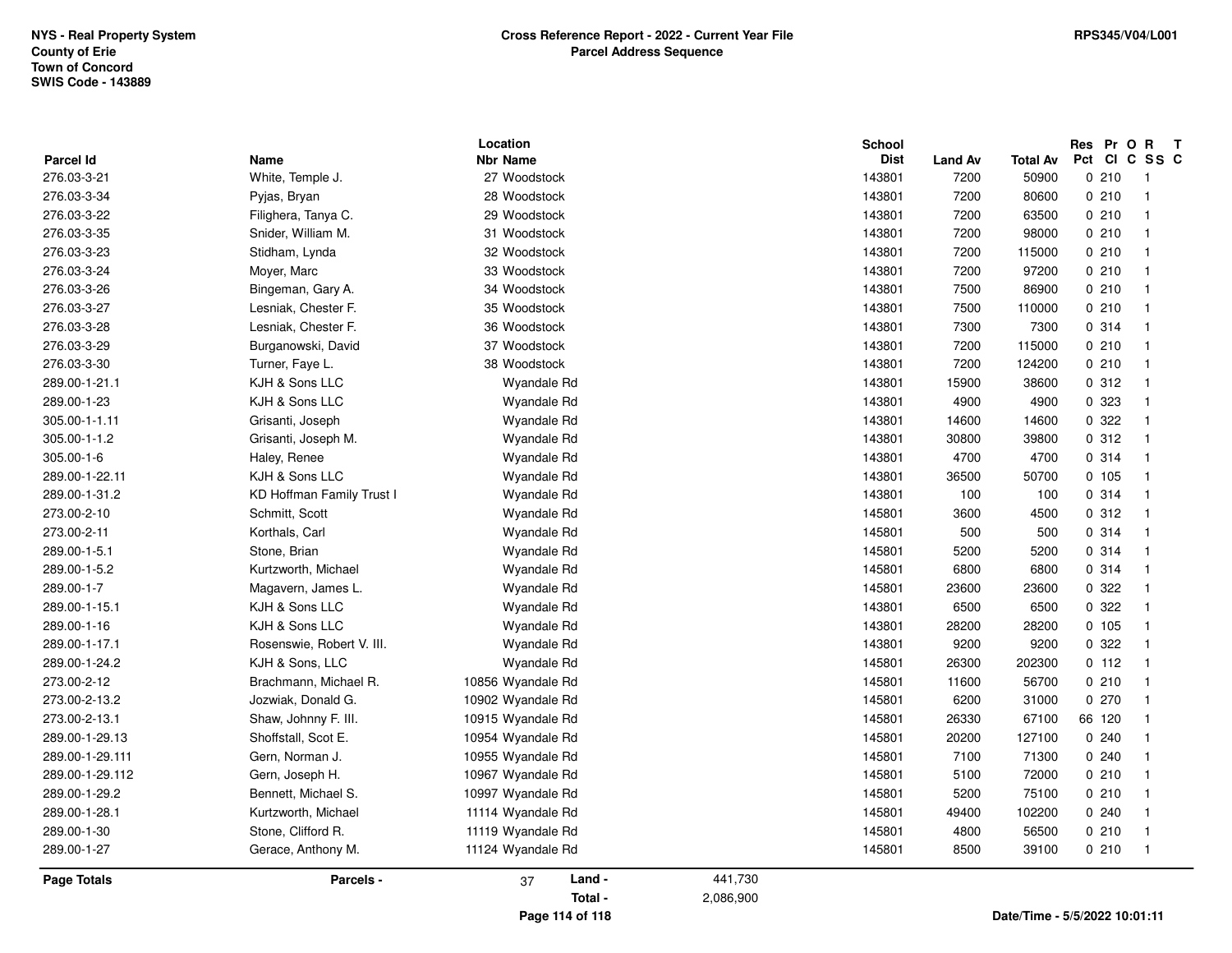| Parcel Id          | Name                         | Location<br><b>Nbr Name</b> |           | <b>School</b><br><b>Dist</b> | <b>Land Av</b> | <b>Total Av</b> | Res Pr O | $\mathbf{R}$<br>Pct CI C SS C | $\mathbf{T}$ |
|--------------------|------------------------------|-----------------------------|-----------|------------------------------|----------------|-----------------|----------|-------------------------------|--------------|
| 289.00-1-26        | Kurtzworth, Robin Leo        | 11142 Wyandale Rd           |           | 145801                       | 4600           | 30800           | 0210     | - 1                           |              |
| 289.00-1-6         | Kibbe, Brian G.              | 11191 Wyandale Rd           |           | 145801                       | 9600           | 58600           | 0210     | $\overline{1}$                |              |
|                    |                              |                             |           |                              |                |                 | 77 240   | $\overline{\mathbf{1}}$       |              |
| 289.00-1-25        | Hoffman, Daniel S.           | 11196 Wyandale Rd           |           | 145801                       | 12700          | 15000           |          |                               |              |
| 289.00-1-9         | Garrasi, Bernard C.          | 11197 Wyandale Rd           |           | 143801                       | 9100           | 12000           | 0.312    | $\overline{1}$                |              |
| 289.00-1-8         | Alexander, Duane M.          | 11217 Wyandale Rd           |           | 145801                       | 4600           | 27500           | 0210     | $\overline{\mathbf{1}}$       |              |
| 289.00-1-12.111    | Warne, John                  | 11281 Wyandale Rd           |           | 145801                       | 29300          | 70600           | 0.240    | - 1                           |              |
| 289.00-1-10        | McLaughlin, James            | 11285 Wyandale Rd           |           | 145801                       | 5000           | 80300           | 0210     | $\overline{\mathbf{1}}$       |              |
| 289.00-1-24.1      | KJH & Sons, LLC              | 11290 Wyandale Rd           |           | 145801                       | 7700           | 15500           | 0210     | - 1                           |              |
| 289.00-1-11        | Pannella, Georgio            | 11299 Wyandale Rd           |           | 145801                       | 5000           | 5000            | 0.314    | - 1                           |              |
| 289.00-1-12.112    | Kruse, Susan                 | 11327 Wyandale Rd           |           | 145801                       | 7200           | 48900           | 0210     | $\mathbf{1}$                  |              |
| 289.00-1-12.12     | Greene, Nancy B.             | 11335 Wyandale Rd           |           | 145801                       | 29900          | 97700           | 0.240    | $\overline{\mathbf{1}}$       |              |
| 289.00-1-12.21     | Enser, Kenneth P.            | 11347 Wyandale Rd           |           | 145801                       | 7400           | 60900           | 0210     | $\overline{\mathbf{1}}$       |              |
| 289.00-1-22.2      | Hoffman, Robert M.           | 11378 Wyandale Rd           |           | 143801                       | 5900           | 109400          | 0210     | $\overline{1}$                |              |
| 289.00-1-33.1      | Hoffman, Charles H.          | 11388 Wyandale Rd           |           | 143801                       | 4500           | 69300           | 0210     | $\overline{\mathbf{1}}$       |              |
| 289.00-1-14        | Winter, Michael E.           | 11419 Wyandale Rd           |           | 143801                       | 31200          | 70000           | 0.240    | -1                            |              |
| 289.00-1-21.2      | Hoffman, Daniel S.           | 11454 Wyandale Rd           |           | 143801                       | 5900           | 102100          | 0210     | $\overline{\mathbf{1}}$       |              |
| 289.00-1-15.21     | Branicky, Catherine M.       | 11459 Wyandale Rd           |           | 143801                       | 7700           | 31200           | 0210     | - 1                           |              |
| 289.00-1-20        | KJH & Sons LLC               | 11490 Wyandale Rd           |           | 143801                       | 25400          | 87400           | 0.112    | $\overline{1}$                |              |
| 289.00-1-32        | K & D Hoffman Family Trust I | 11529 Wyandale Rd           |           | 143801                       | 6400           | 85300           | 0210     | - 1                           |              |
| 289.00-1-31.1      | Hoffman, Clyde R.            | 11551 Wyandale Rd           |           | 143801                       | 7200           | 63100           | 0210     | - 1                           |              |
| 289.00-1-19.221    | Brown, David W.              | 11554 Wyandale Rd           |           | 143801                       | 43000          | 130000          | 0 112    | $\overline{\mathbf{1}}$       |              |
| 289.00-1-18        | Ciesla, Mark Stanley         | 11571 Wyandale Rd           |           | 143801                       | 21100          | 140900          | 0.260    | $\overline{\mathbf{1}}$       |              |
| 289.00-1-19.21     | Slaght, Nancy Ann            | 11572 Wyandale Rd           |           | 143801                       | 7300           | 71600           | 0210     | $\overline{1}$                |              |
| 289.00-1-17.2      | Kraft, Michael E.            | 11581 Wyandale Rd           |           | 143801                       | 5600           | 26500           | 0210     | -1                            |              |
| 289.00-1-19.1      | Forshee, Jason               | 11620 Wyandale Rd           |           | 143801                       | 6400           | 68800           | 0210     | -1                            |              |
| 305.00-1-1.12      | Grisanti, Joseph             | 11778 Wyandale Rd           |           | 143801                       | 15600          | 66200           | 0.240    | - 1                           |              |
| 305.00-1-2         | Smith, Adam                  | 11806 Wyandale Rd           |           | 143801                       | 4000           | 31200           | 0210     | $\overline{\mathbf{1}}$       |              |
| 305.00-1-3         | Palmer, Zachary              | 11820 Wyandale Rd           |           | 143801                       | 4400           | 21000           | 0210     | $\overline{1}$                |              |
| 305.00-1-4         | Czachorowski, Jerome H.      | 11840 Wyandale Rd           |           | 143801                       | 4800           | 72800           | 0210     | - 1                           |              |
| 305.00-1-5         | Haley, Renee                 | 11870 Wyandale Rd           |           | 143801                       | 4200           | 33600           | 0210     | $\mathbf{1}$                  |              |
| 305.00-1-7         | Schmitz, Daniel              | 11925 Wyandale Rd           |           | 143801                       | 4600           | 57500           | 0210     | $\overline{\mathbf{1}}$       |              |
| 305.00-1-8         | Gath, Edward M.              | 11928 Wyandale Rd           |           | 143801                       | 24700          | 107800          | 0.240    | $\overline{\mathbf{1}}$       |              |
| 305.00-2-1.1       | Dahlberg, Peter B.           | 11931 Wyandale Rd           |           | 143801                       | 7300           | 128600          | 0210     | $\overline{1}$                |              |
| 305.00-2-2.1       | Finken, Richard H.           | 11985 Wyandale Rd           |           | 143801                       | 4100           | 37500           | 0210     | -1                            |              |
| 305.00-1-9         | Kegler, Jeffrey J.           | 11986 Wyandale Rd           |           | 143801                       | 6700           | 48800           | 0210     | - 1                           |              |
| 289.00-1-28.2      | Keen, Randall W.             | 11118 Wyandale Rd           |           | 145801                       | 7100           | 130100          | 0210     | -1                            |              |
| 289.00-1-15.22     | Lattimer, Mary L.            | 11461 Wyandale Rd           |           | 143801                       | 4800           | 66100           | 0210     | $\overline{\phantom{0}}$      |              |
| <b>Page Totals</b> | Parcels -                    | Land -<br>37                | 402,000   |                              |                |                 |          |                               |              |
|                    |                              | Total -                     | 2,379,600 |                              |                |                 |          |                               |              |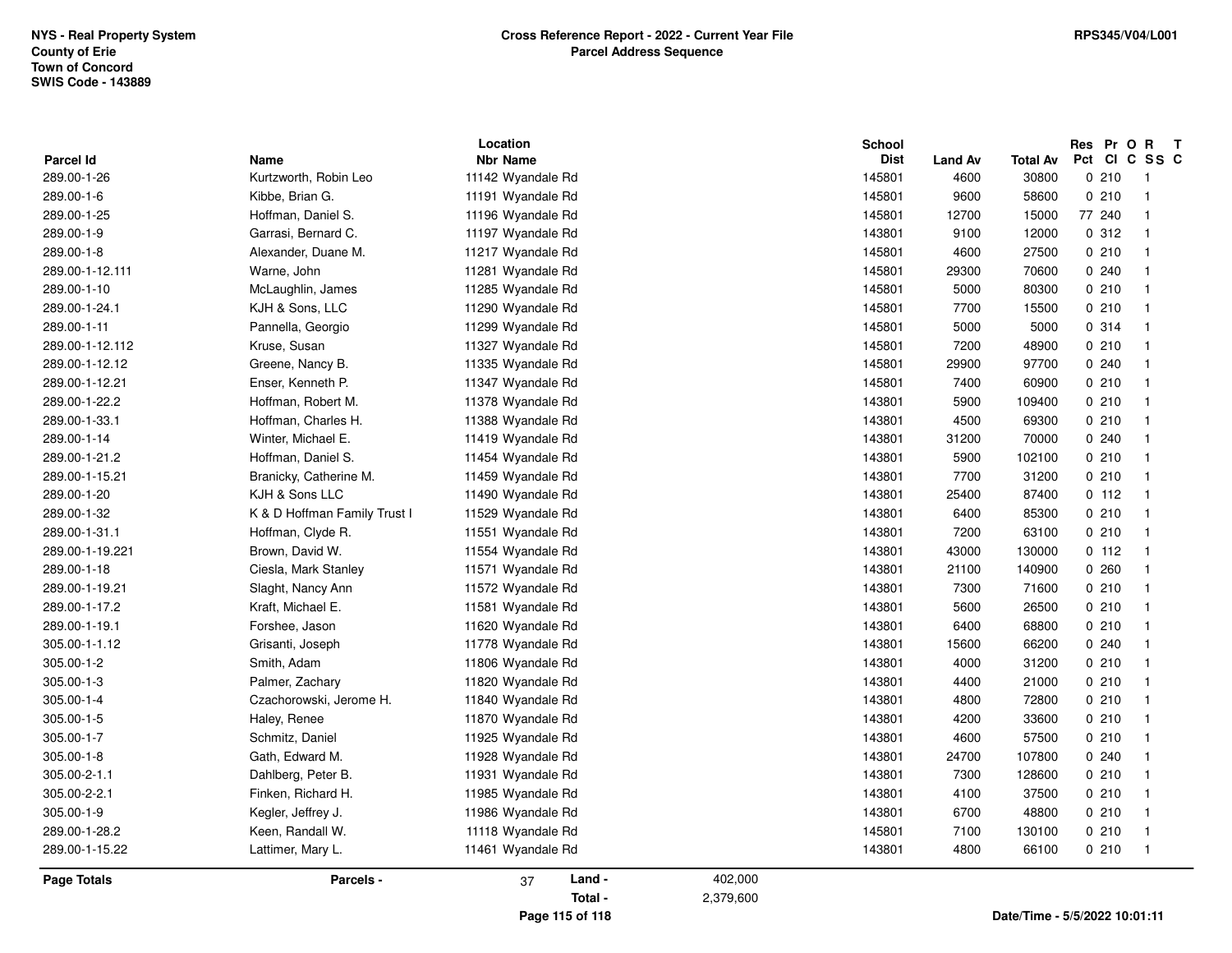| <b>Parcel Id</b> | Name                          | Location<br><b>Nbr Name</b> |         | <b>School</b><br><b>Dist</b> | <b>Land Av</b> | <b>Total Av</b>               | Res Pr O R<br>Pct<br><b>CI</b> | $\mathbf{T}$<br>C SS C |
|------------------|-------------------------------|-----------------------------|---------|------------------------------|----------------|-------------------------------|--------------------------------|------------------------|
| 334.00-2-14.2    | 99 Cascade, LLC               | Zoar Rd                     |         | 143801                       | 1100           | 1100                          | 0 330                          | $\overline{1}$         |
| 334.00-2-13.14   | Hebdon, Mark D.               | Zoar Rd                     |         | 143801                       | 2700           | 2700                          | 0.314                          | $\overline{1}$         |
| 353.00-2-15.1    | <b>RPAL Holdings LLC</b>      | Zoar Valley Rd              |         | 143801                       | 8000           | 8000                          | 0.314                          | $\overline{1}$         |
| 353.00-2-17      | Wrobel, Walter V. Jr.         | Zoar Valley Rd              |         | 143801                       | 13000          | 13000                         | 0.321                          | $\overline{1}$         |
| 353.00-3-5.1     | Stoddard, Mark P.             | Zoar Valley Rd              |         | 143801                       | 8700           | 8700                          | 0.314                          | $\overline{1}$         |
| 353.00-3-7       | Gombos, Gregory               | Zoar Valley Rd              |         | 143801                       | 1900           | 1900                          | 0.314                          | $\overline{1}$         |
| 353.00-3-10.1    | Witnauer, William D.          | Zoar Valley Rd              |         | 143801                       | 4500           | 4500                          | 0.314                          | $\overline{1}$         |
| 353.00-3-12.11   | Case, Lillian                 | Zoar Valley Rd              |         | 143801                       | 48800          | 48800                         | 0 323                          | -1                     |
| 353.00-3-12.211  | Bateman, Nathan               | Zoar Valley Rd              |         | 143801                       | 43800          | 43800                         | 0.321                          | $\overline{1}$         |
| 353.00-3-12.22   | Gombos, Gregory J.            | Zoar Valley Rd              |         | 143801                       | 10800          | 10800                         | 0 323                          | $\overline{1}$         |
| 346.00-1-17.1    | Hofmann, O Frederick          | Zoar Valley Rd              |         | 143801                       | 38800          | 38800                         | 0 105                          | $\overline{1}$         |
| 346.00-1-24.111  | 14162 Trevett, LLC            | Zoar Valley Rd              |         | 143801                       | 46100          | 46100                         | 0.105                          | $\overline{1}$         |
| 346.00-1-27      | Decker, Stacie S.             | Zoar Valley Rd              |         | 143801                       | 4500           | 4500                          | 0.314                          | $\overline{1}$         |
| 346.00-1-29      | 14162 Trevett, LLC            | Zoar Valley Rd              |         | 143801                       | 6400           | 6400                          | 0 105                          | $\overline{1}$         |
| 346.00-1-30      | McCann, Julius P.             | Zoar Valley Rd              |         | 143801                       | 200            | 200                           | 0 323                          | $\overline{1}$         |
| 346.00-1-33      | Wood, Donald F.               | Zoar Valley Rd              |         | 143801                       | 13400          | 13400                         | 0 322                          | $\overline{1}$         |
| 353.00-3-13.11   | Mermelstein Crossan, Michelle | Zoar Valley Rd              |         | 143801                       | 11600          | 11600                         | 0 322                          | $\overline{1}$         |
| 334.00-2-16.1    | Hebdon, Mark D.               | Zoar Valley Rd              |         | 143801                       | 10400          | 10400                         | 0, 105                         | $\overline{1}$         |
| 334.00-2-18      | Hebdon, Mark D.               | Zoar Valley Rd              |         | 143801                       | 7500           | 7500                          | 0, 105                         | $\overline{1}$         |
| 334.00-2-17.1    | Gentner, John E.              | Zoar Valley Rd              |         | 143801                       | 15200          | 15200                         | 0 105                          | $\overline{1}$         |
| 334.00-2-17.2    | Gentner, John E.              | Zoar Valley Rd              |         | 143801                       | 5500           | 5500                          | 0.314                          | $\overline{1}$         |
| 353.00-3-15.22   | Baker, Michelle               | Zoar Valley Rd              |         | 143801                       | 5100           | 5100                          | 0 314                          | $\overline{1}$         |
| 334.00-2-14.1    | Hebdon, Mark D.               | Zoar Valley Rd              |         | 143801                       | 32500          | 32500                         | 0 322                          | $\overline{1}$         |
| 353.00-2-3.132   | Gokey, Mark                   | Zoar Valley Rd              |         | 143801                       | 13800          | 13800                         | 0.321                          | $\overline{1}$         |
| 353.00-2-5.2     | Wittmeyer, Donna              | Zoar Valley Rd              |         | 143801                       | 43200          | 43200                         | 0 322                          | $\overline{1}$         |
| 353.00-2-6       | Nowocien, Lee                 | Zoar Valley Rd              |         | 143801                       | 3700           | 3700                          | 0 322                          | $\overline{1}$         |
| 353.00-2-9       | Yaksich, James W.             | Zoar Valley Rd              |         | 143801                       | 33800          | 33800                         | 0910                           | $\overline{1}$         |
| 353.00-2-10      | Tobia, Vincent J.             | Zoar Valley Rd              |         | 143801                       | 12460          | 12460                         | 0.322                          | $\overline{1}$         |
| 353.00-2-7       | Quinn, Michael                | 5600 Zoar Valley Rd         |         | 143801                       | 12800          | 21000                         | 0.260                          | $\overline{1}$         |
| 353.00-2-5.1     | Bylbie, Brenda L.             | 5742 Zoar Valley Rd         |         | 143801                       | 28500          | 134900                        | 0.280                          | $\overline{1}$         |
| 353.00-2-8       | Marlowe, Kevin C.             | 5751 Zoar Valley Rd         |         | 143801                       | 6600           | 19800                         | 0.260                          | $\overline{1}$         |
| 353.00-2-4       | Bylbie-Wittmeyer, Donna       | 5776 Zoar Valley Rd         |         | 143801                       | 42700          | 76700                         | 66 240                         | $\overline{1}$         |
| 353.00-2-3.12    | Barton, Frank David           | 5789 Zoar Valley Rd         |         | 143801                       | 12400          | 19400                         | 0270                           | $\overline{1}$         |
| 353.00-2-16      | <b>RPAL Holdings LLC</b>      | 5815 Zoar Valley Rd         |         | 143801                       | 18900          | 113500                        | 0.240                          |                        |
| 353.00-2-2       | Thomson, Daniel G.            | 6050 Zoar Valley Rd         |         | 143801                       | 17800          | 57400                         | 66 240                         | -1                     |
| 353.00-3-4.1     | Stoddard, Mark P.             | 6130 Zoar Valley Rd         |         | 143801                       | 6800           | 59100                         | 0210                           | $\overline{1}$         |
| 353.00-2-13      | Abu-Sitta, Omar M.            | 6153 Zoar Valley Rd         |         | 143801                       | 7800           | 41200                         | 0260                           | $\overline{1}$         |
| Page Totals      | Parcels -                     | Land -<br>37                | 601,760 |                              |                |                               |                                |                        |
|                  |                               | Total -                     | 990,460 |                              |                |                               |                                |                        |
|                  |                               | Page 116 of 118             |         |                              |                | Date/Time - 5/5/2022 10:01:11 |                                |                        |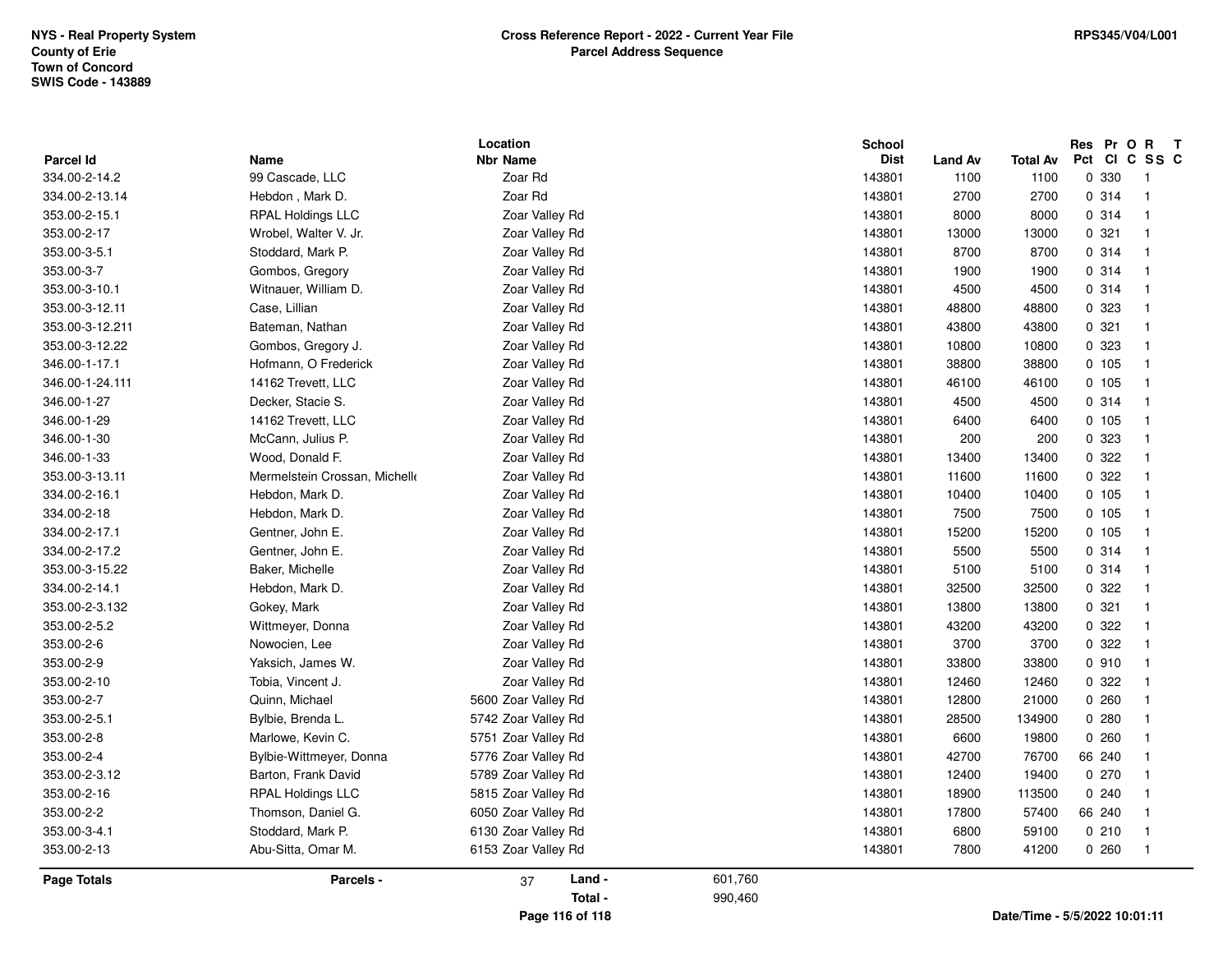| Parcel Id        | Name                    | Location<br><b>Nbr Name</b> | <b>School</b> | <b>Dist</b><br><b>Land Av</b> | Total Av | Res Pr O R<br>$\mathbf{T}$<br>Pct<br>CI<br>C SS C |
|------------------|-------------------------|-----------------------------|---------------|-------------------------------|----------|---------------------------------------------------|
| 353.00-2-11      | Miska, Steven           | 6310 Zoar Valley Rd         | 143801        | 5900                          | 5900     | 0.314<br>$\overline{1}$                           |
| 353.00-3-6       | Ausman, James           | 6326 Zoar Valley Rd         | 143801        | 5700                          | 35000    | 0210<br>$\overline{1}$                            |
| 353.00-3-8       | Gombos, Gregory J.      | 6364 Zoar Valley Rd         | 143801        | 5600                          | 14500    | 0.260<br>-1                                       |
| 353.00-3-9       | Trunzo, Kristen M.      | 6372 Zoar Valley Rd         | 143801        | 22800                         | 61300    | 0.280<br>$\overline{1}$                           |
| 353.00-3-15.21   | Robinson, Kyle          | 6378 Zoar Valley Rd         | 143801        | 5100                          | 5100     | 0.314<br>-1                                       |
| 353.00-2-12      | Gatti, Anthony R.       | 6379 Zoar Valley Rd         | 143801        | 2700                          | 2700     | 0.314<br>$\overline{1}$                           |
| 353.00-3-11.122  | Swarbrick, Justin T.    | 6390 Zoar Valley Rd         | 143801        | 8000                          | 54500    | 0210<br>$\overline{1}$                            |
| 353.00-3-16      | Gamble, Delores J.      | 6396 Zoar Valley Rd         | 143801        | 6000                          | 15600    | 0.260<br>-1                                       |
| 353.00-3-14      | Neuland, Daniel V.      | 6463 Zoar Valley Rd         | 143801        | 5400                          | 16700    | 0210<br>$\overline{1}$                            |
| 353.00-3-10.2    | Witnauer, William       | 6471 Zoar Valley Rd         | 143801        | 5800                          | 21700    | 0270<br>$\overline{1}$                            |
| 353.00-3-11.11   | Case, Dennis R.         | 6716 Zoar Valley Rd         | 143801        | 24000                         | 38500    | 66 240<br>$\overline{1}$                          |
| 353.00-3-12.11/A | Case, Robert D.         | 6732 Zoar Valley Rd         | 143801        | 5200                          | 66300    | 0210<br>$\overline{1}$                            |
| 346.00-1-1.111   | Lindsley, Mark C.       | 6824 Zoar Valley Rd         | 143801        | 8600                          | 100800   | 0240<br>$\overline{1}$                            |
| 346.00-1-25      | Tutuska, Peter          | 6964 Zoar Valley Rd         | 143801        | 17200                         | 21500    | 0.312<br>$\overline{1}$                           |
| 346.00-1-1.122   | Wood, Donald            | 6968 Zoar Valley Rd         | 143801        | 5200                          | 8200     | 0270<br>$\overline{1}$                            |
| 346.00-1-1.22    | Hill, John T. II.       | 6974 Zoar Valley Rd         | 143801        | 6900                          | 40000    | 0220<br>$\overline{1}$                            |
| 346.00-1-24.2    | DAmato, Barbara         | 7107 Zoar Valley Rd         | 143801        | 5400                          | 83800    | 0210<br>-1                                        |
| 346.00-1-1.211   | Zemrose, Michael F. II. | 7108 Zoar Valley Rd         | 143801        | 9300                          | 79600    | 0210<br>-1                                        |
| 346.00-1-2       | Capatch, Frank Jr.      | 7110 Zoar Valley Rd         | 143801        | 20500                         | 61500    | 0.240<br>$\overline{1}$                           |
| 346.00-1-34      | Hammond, Nicholas L.    | 7112 Zoar Valley Rd         | 143801        | 13000                         | 46600    | 0.240<br>$\overline{1}$                           |
| 346.00-1-31      | 14162 Trevett, LLC      | 7114 Zoar Valley Rd         | 143801        | 31500                         | 31500    | 0.105<br>$\overline{1}$                           |
| 346.00-1-3.2     | Papke, Kenneth          | 7118 Zoar Valley Rd         | 143801        | 5700                          | 38100    | 0270<br>$\overline{1}$                            |
| 346.00-1-24.112  | Strut, Mikhail          | 7285 Zoar Valley Rd         | 143801        | 14100                         | 104400   | 0.240<br>$\overline{1}$                           |
| 346.00-1-11      | Chandler, David L.      | 7310 Zoar Valley Rd         | 143801        | 5200                          | 5200     | 0.314<br>$\overline{1}$                           |
| 346.00-1-24.12   | Snyder, Larry           | 7343 Zoar Valley Rd         | 143801        | 9900                          | 66900    | 0210<br>$\overline{1}$                            |
| 346.00-1-23      | Bouton, Scott M.        | 7355 Zoar Valley Rd         | 143801        | 18000                         | 29500    | 0.312<br>$\overline{1}$                           |
| 346.00-1-22.1    | King, Jerald A.         | 7377 Zoar Valley Rd         | 143801        | 27600                         | 73100    | 0.280<br>$\overline{1}$                           |
| 346.00-1-12.12   | Chandler, David L.      | 7400 Zoar Valley Rd         | 143801        | 6200                          | 87800    | 0210<br>$\overline{1}$                            |
| 346.00-1-12.2    | Bonenberger, Dolf L.    | 7404 Zoar Valley Rd         | 143801        | 7000                          | 87900    | 0210<br>$\overline{1}$                            |
| 346.00-1-12.11   | Chandler, Stephen H.    | 7424 Zoar Valley Rd         | 143801        | 12700                         | 68800    | 0.240<br>$\overline{1}$                           |
| 346.00-1-13.1    | Decker, Stacie S.       | 7472 Zoar Valley Rd         | 143801        | 11600                         | 85800    | 0210<br>$\overline{1}$                            |
| 346.00-1-14.1    | Oatman, Michele         | 7476 Zoar Valley Rd         | 143801        | 3100                          | 96800    | 0210<br>$\overline{\mathbf{1}}$                   |
| 346.00-1-32      | McGaughey, William D.   | 7571 Zoar Valley Rd         | 143801        | 14800                         | 92500    | 0210<br>$\overline{1}$                            |
| 346.00-1-15.1    | Chandler, Stephen H.    | 7574 Zoar Valley Rd         | 143801        | 14900                         | 68700    | 0210<br>$\overline{1}$                            |
| 346.00-1-21.111  | Brown, Keith M.         | 7575 Zoar Valley Rd         | 143801        | 13900                         | 137900   | 0.240<br>$\overline{1}$                           |
| 346.00-1-19.12   | Harvey, Arlan J.        | 7579 Zoar Valley Rd         | 143801        | 6200                          | 83400    | 0210<br>$\overline{1}$                            |
| 346.00-1-19.11   | Connolly, Ronald J.     | 7581 Zoar Valley Rd         | 143801        | 6200                          | 56000    | 0210<br>$\overline{1}$                            |
| Page Totals      | Parcels -               | Land -<br>37                | 396,900       |                               |          |                                                   |
|                  |                         | Total -                     | 1,994,100     |                               |          |                                                   |
|                  |                         | Page 117 of 118             |               |                               |          | Date/Time - 5/5/2022 10:01:11                     |